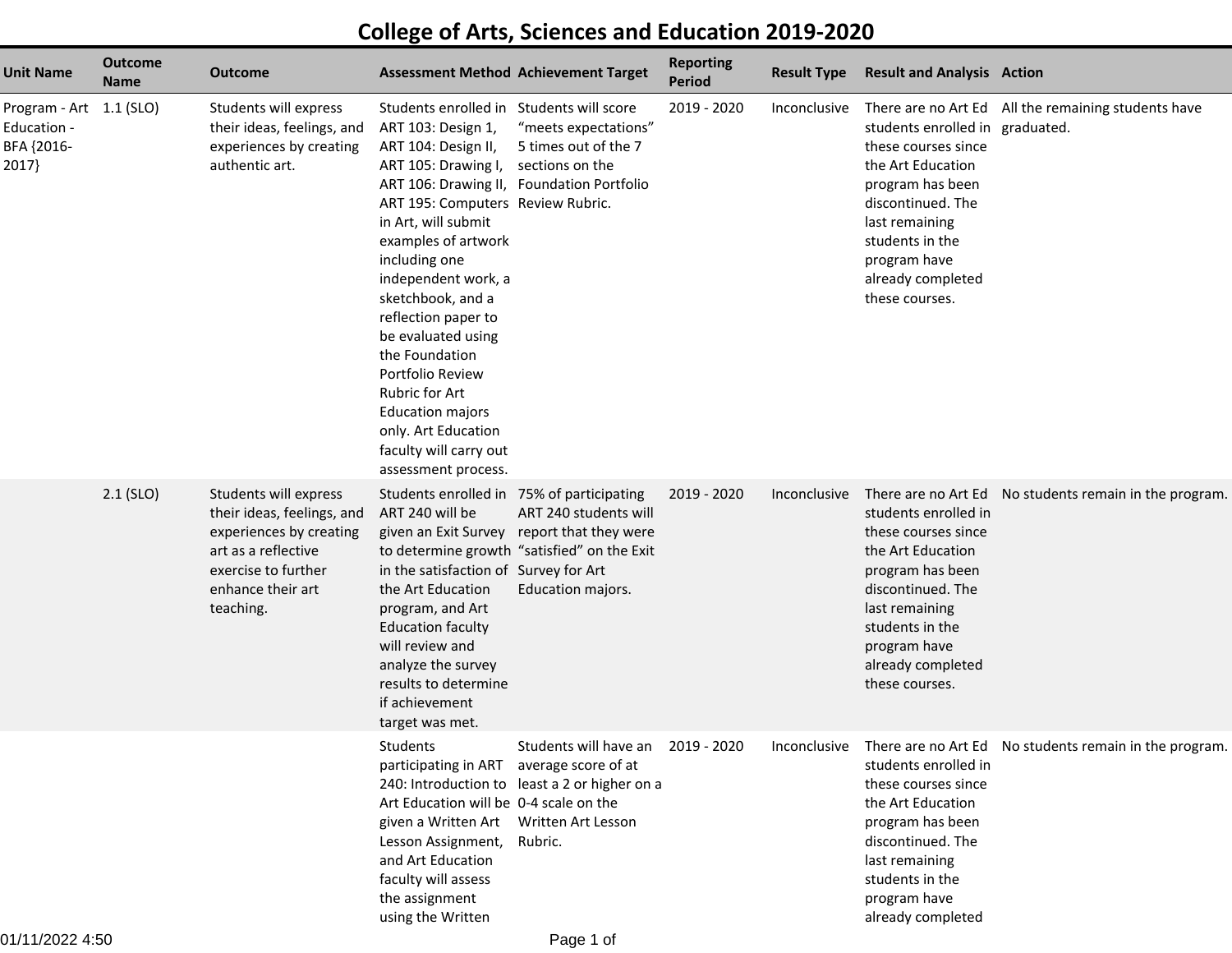| <b>Unit Name</b> | <b>Outcome</b><br><b>Name</b> | <b>Outcome</b>                                                                                                                                                                                                                                                                                                |                                                                                                                                                                                                                                                                                             | <b>Assessment Method Achievement Target</b>                                                                                                                                                                  | <b>Reporting</b><br><b>Period</b> | <b>Result Type</b>  | <b>Result and Analysis Action</b>                                                                                                                                                                                          |                                                        |
|------------------|-------------------------------|---------------------------------------------------------------------------------------------------------------------------------------------------------------------------------------------------------------------------------------------------------------------------------------------------------------|---------------------------------------------------------------------------------------------------------------------------------------------------------------------------------------------------------------------------------------------------------------------------------------------|--------------------------------------------------------------------------------------------------------------------------------------------------------------------------------------------------------------|-----------------------------------|---------------------|----------------------------------------------------------------------------------------------------------------------------------------------------------------------------------------------------------------------------|--------------------------------------------------------|
|                  |                               |                                                                                                                                                                                                                                                                                                               | Art Lesson Rubric.                                                                                                                                                                                                                                                                          | Students will have an<br>average score of at<br>least a 2 or higher on a<br>0-4 scale on the<br>Written Art Lesson<br>Rubric.                                                                                | 2019 - 2020                       |                     | Inconclusive these courses.                                                                                                                                                                                                | No students remain in the program.                     |
|                  | 3.1 (GEO 1.c.)                | Students will develop<br>divergent thinking skills<br>such as problem solving,<br>critical thinking, and risk<br>taking when engaging in<br>the process of art<br>making, dialoguing about My Life?<br>works of art, and writing<br>about the visual arts.                                                    | Students<br>participating in ART<br>Art Education will be 0-4 scale on the<br>given What Do the<br>Visual Arts Mean In<br>Assignment, and Art "What Do the Visual<br><b>Education faculty</b><br>will assess the<br>assingment using<br>the AAC&U Written<br>Communication<br>Value Rubric. | Students will have an 2019 - 2020<br>average score of at<br>240: Introduction to least a 2 or higher on a<br>AAC&U Written<br>Communication<br>VALUE Rubric for the<br>Arts Mean In My<br>Life?" assignment. |                                   | <b>Inconclusive</b> | students enrolled in the program.<br>these courses since<br>the Art Education<br>program has been<br>discontinued. The<br>last remaining<br>students in the<br>program have<br>already completed<br>these courses.         | There are no Art Ed There are no students remaining in |
|                  | 4.1 (SLO)                     | Students will gain<br>knowledge and<br>understanding of the<br>scholarship that support<br>contemporary Art<br>Education issues.                                                                                                                                                                              | ART 240:<br>Introduction to Art<br>Education will be<br>given Critique Paper<br>Assignment, and Art<br><b>Education faculty</b><br>will assess the<br>assignment using<br>the Critique Paper<br>Rubric.                                                                                     | Students enrolled in Students will have an<br>average score of at<br>least a 2 or higher on a<br>0-4 scale on the<br>Critique Paper Rubric.                                                                  | 2019 - 2020                       | Inconclusive        | students enrolled in the program.<br>these courses since<br>the Art Education<br>program has been<br>discontinued. The<br>last remaining<br>students in the<br>program have<br>already completed<br>these courses.         | There are no Art Ed There are no students remaining in |
|                  | $5.1$ (SLO)                   | Students will develop<br>future art education<br>leadership qualities such given an Exit Survey report that they were<br>as respect diversity<br>including gender, culture, in the satisfaction of Survey for Art<br>race, and disability at the the Art Education<br>school and community<br>service levels. | Students enrolled in 75% of participating<br>ART 340 will be<br>program, and Art<br><b>Education faculty</b><br>will review and<br>analyze the survey<br>results to determine<br>if achievement<br>target was met.                                                                          | ART 340 students will<br>to determine growth "satisfied" on the Exit<br>Education majors.                                                                                                                    | 2019 - 2020                       | Inconclusive        | students enrolled in left in the program.<br>these courses since<br>the Art Education<br>program has been<br>discontinued. The<br>last remaining<br>students in the<br>program have<br>already completed<br>these courses. | There are no Art Ed There are no remaining students    |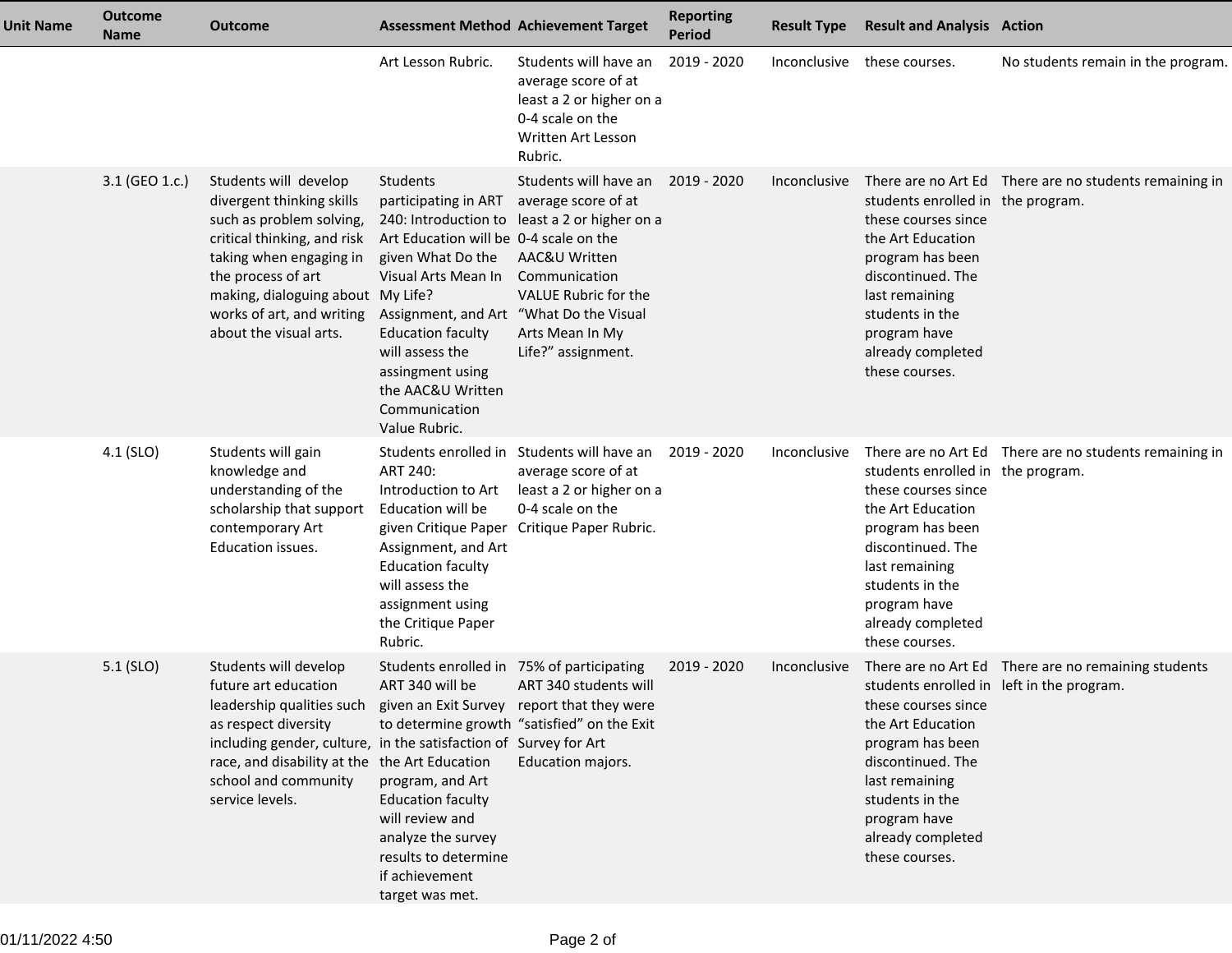| Unit Name | <b>Outcome</b><br><b>Name</b> | <b>Outcome</b>                                                                                                                                                                                                                                                          |                                                                                                                                                                                                                                                | <b>Assessment Method Achievement Target</b>                                                                                                | <b>Reporting</b><br><b>Period</b> | <b>Result Type</b> | <b>Result and Analysis Action</b>                                                                                                                                                                                          |                                                     |
|-----------|-------------------------------|-------------------------------------------------------------------------------------------------------------------------------------------------------------------------------------------------------------------------------------------------------------------------|------------------------------------------------------------------------------------------------------------------------------------------------------------------------------------------------------------------------------------------------|--------------------------------------------------------------------------------------------------------------------------------------------|-----------------------------------|--------------------|----------------------------------------------------------------------------------------------------------------------------------------------------------------------------------------------------------------------------|-----------------------------------------------------|
|           |                               |                                                                                                                                                                                                                                                                         | <b>ART 340: Art</b><br><b>Education Methods</b><br>and Materials will be 0-4 scale on the<br>given Contextual<br>Factor Paper, and<br><b>Art Education</b><br>faculty assess the<br>assignment using<br>the Contextual<br>Factor Paper Rubric. | Students enrolled in Students will have an<br>average score of at<br>least a 2 or higher on a<br><b>Contextual Factor</b><br>Paper Rubric. | 2019 - 2020                       | Inconclusive       | students enrolled in left in the program.<br>these courses since<br>the Art Education<br>program has been<br>discontinued. The<br>last remaining<br>students in the<br>program have<br>already completed<br>these courses. | There are no Art Ed There are no remaining students |
|           | 6.1 (SLO)                     | Students will achieve<br>competence in teaching<br>art using a student-<br>centered approach to a<br>range of populations<br>including toddlers, youth, assignment, and Art<br>adolescents, adults, older Education faculty<br>persons, and those with<br>disabilities. | Students enrolled in<br>ED 407 (03):<br>Internship will be<br>given the Art<br><b>Teacher Portfolio</b><br>will assess the<br>assignment using<br>the Art Teacher<br>Portfolio Rubric.                                                         | Students will have an<br>average score of at<br>least a 2 or higher on a<br>0-4 scale on the Art<br><b>Teacher Portfolio</b><br>Rubric.    | 2019 - 2020                       | Inconclusive       | students enrolled in left in the program.<br>these courses since<br>the Art Education<br>program has been<br>discontinued. The<br>last remaining<br>students in the<br>program have<br>already completed<br>these courses. | There are no Art Ed There are no remaining students |
|           |                               |                                                                                                                                                                                                                                                                         | Students will take<br>the Praxis Subject<br>Test for Art to assess passing score on<br>content knowledge<br>of in the field of art<br>education.                                                                                               | 75% of participating<br>students will earn a<br>Praxis Subject Test for<br>Art.                                                            | 2019 - 2020                       | Inconclusive       | students enrolled in left in the program.<br>these courses since<br>the Art Education<br>program has been<br>discontinued. The<br>last remaining<br>students in the<br>program have<br>already completed<br>these courses. | There are no Art Ed There are no remaining students |
|           | 7.1 (SAO & PO<br>2.c.         | Students will prepare for Student<br>a position as an art<br>educator at a public<br>school or private school,<br>art museum, or<br>community organization. with Rubric. Art                                                                                            | participating in ED<br>407 (03): Internship<br>will be given the<br>assignment Resume<br><b>Education faculty</b><br>will carry out<br>assessment process.                                                                                     | Students will have an 2019 - 2020<br>average score of at<br>least a 2 or higher on a<br>0-3 scale on the<br>Resume Rubric.                 |                                   | Inconclusive       | students enrolled in left in the program.<br>these courses since<br>the Art Education<br>program has been<br>discontinued. The<br>last remaining<br>students in the<br>program have<br>already completed<br>these courses. | There are no Art Ed There are no remaining students |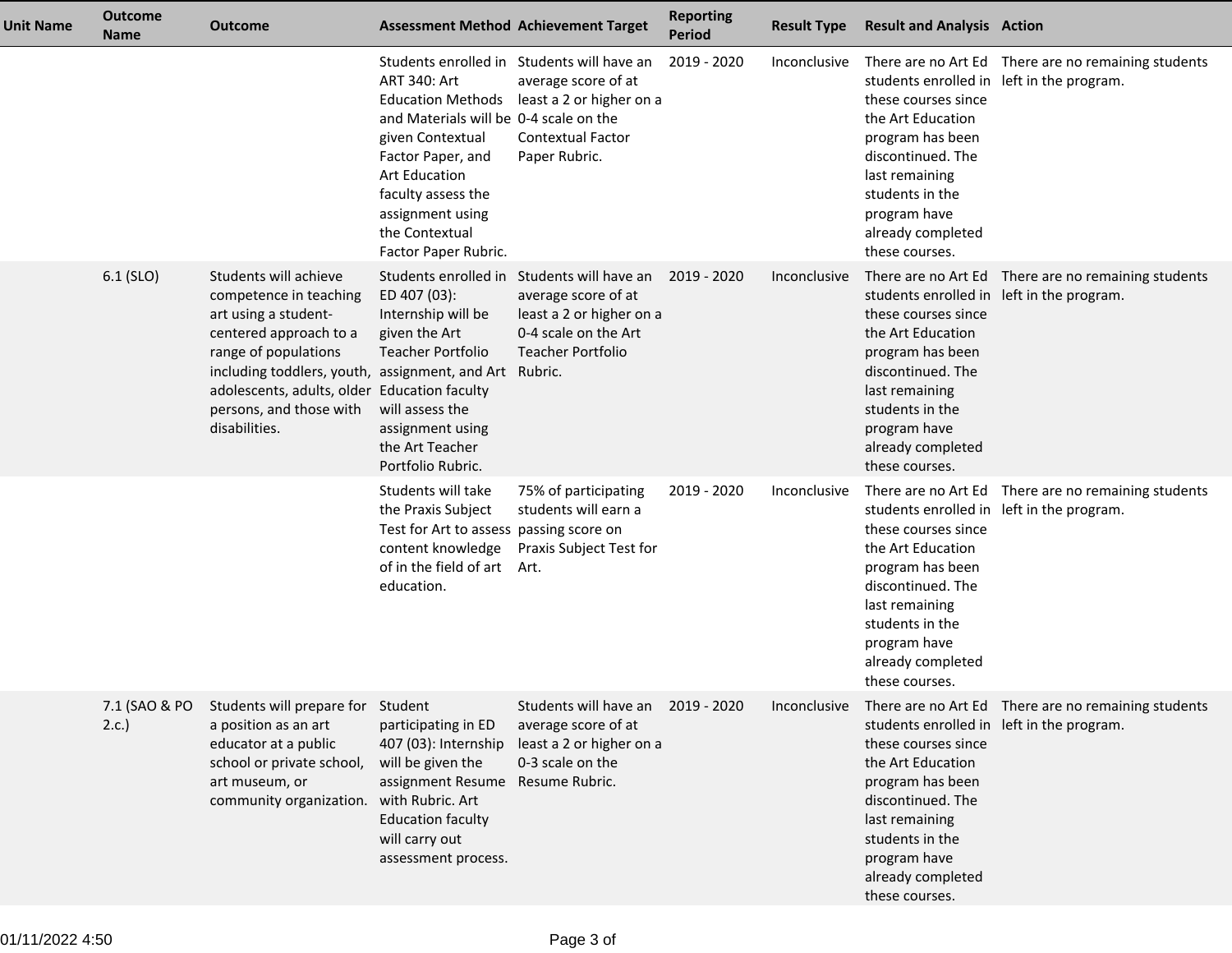| <b>Unit Name</b>                                              | <b>Outcome</b><br><b>Name</b> | Outcome                                                                                                                                                     |                                                                                                                                                                                                                                                                                                                                                                                                                                                           | <b>Assessment Method Achievement Target</b>                                                                                                                             | <b>Reporting</b><br><b>Period</b> | <b>Result Type</b> | <b>Result and Analysis Action</b>                                                                                                                                                                                                                                                                                                                                                                                                       |                                                                                       |
|---------------------------------------------------------------|-------------------------------|-------------------------------------------------------------------------------------------------------------------------------------------------------------|-----------------------------------------------------------------------------------------------------------------------------------------------------------------------------------------------------------------------------------------------------------------------------------------------------------------------------------------------------------------------------------------------------------------------------------------------------------|-------------------------------------------------------------------------------------------------------------------------------------------------------------------------|-----------------------------------|--------------------|-----------------------------------------------------------------------------------------------------------------------------------------------------------------------------------------------------------------------------------------------------------------------------------------------------------------------------------------------------------------------------------------------------------------------------------------|---------------------------------------------------------------------------------------|
| Program - Art 1.1 (SLO)<br>History -<br>Minor {2019-<br>2020} |                               | Students will successfully Art History minor<br>complete a formal<br>analysis of artworks in<br>Art Appreciation.                                           | students enrolled in<br>ART 102 Art<br>Appreciation are<br>assigned a formal<br>analysis project to<br>be evaluated with<br>the course rubric.<br>Each section of Art<br>Appreciation will<br>collect the necessary<br>data.                                                                                                                                                                                                                              | The average score of<br>students assessed will<br>be a 75 out of 100<br>total points using the<br>Assessment of Writing<br>for Formal Analysis<br>Papers course rubric. | 2019 - 2020                       | <b>Target Met</b>  | The results far<br>with an average of<br>86 points.<br>Due to the<br>extraordinary<br>circumstances of<br>the pandemic, only<br>those students who<br>submitted essays<br>were considered for<br>this assessment.<br>Several students did<br>not submit essays.<br>Some students just<br>disappeared from<br>the course, others<br>may have been<br>confused, and still<br>others were known<br>to have experienced<br>internet issues. | The assessment will be carried out<br>exceeded the target for the next academic year. |
|                                                               | $2.1$ (SLO)                   | Students will effectively<br>analyze art<br>characteristics from a<br>given culture through<br>written communication<br>in ART 211 Art History<br>Survey I. | Art history minor<br>students enrolled in<br>Survey I will be<br>assigned Image<br>Attribution<br>Worksheets not<br>covered in lectures<br>where they will<br>choose 3 works from<br>a specific culture<br>and compare it to a<br>previous work. It will<br>be evaluated using<br>1pt for period<br>attribution, 1pt for<br>the<br>connection/compari<br>son to an<br>appropriate work of<br>art, and 3pts for the<br>rationale. The<br>instructor of the | The average score<br>over the semester will<br>be 75 out of 100 total<br>points.                                                                                        | 2019 - 2020                       | Inconclusive       | This is a new<br>outcome<br>assessment used by<br>Survey I. Fall 2020<br>should be the first<br>semester that the<br>outcome will have<br>results to assess.                                                                                                                                                                                                                                                                            | The assessment will be carried out<br>for the next academic year.                     |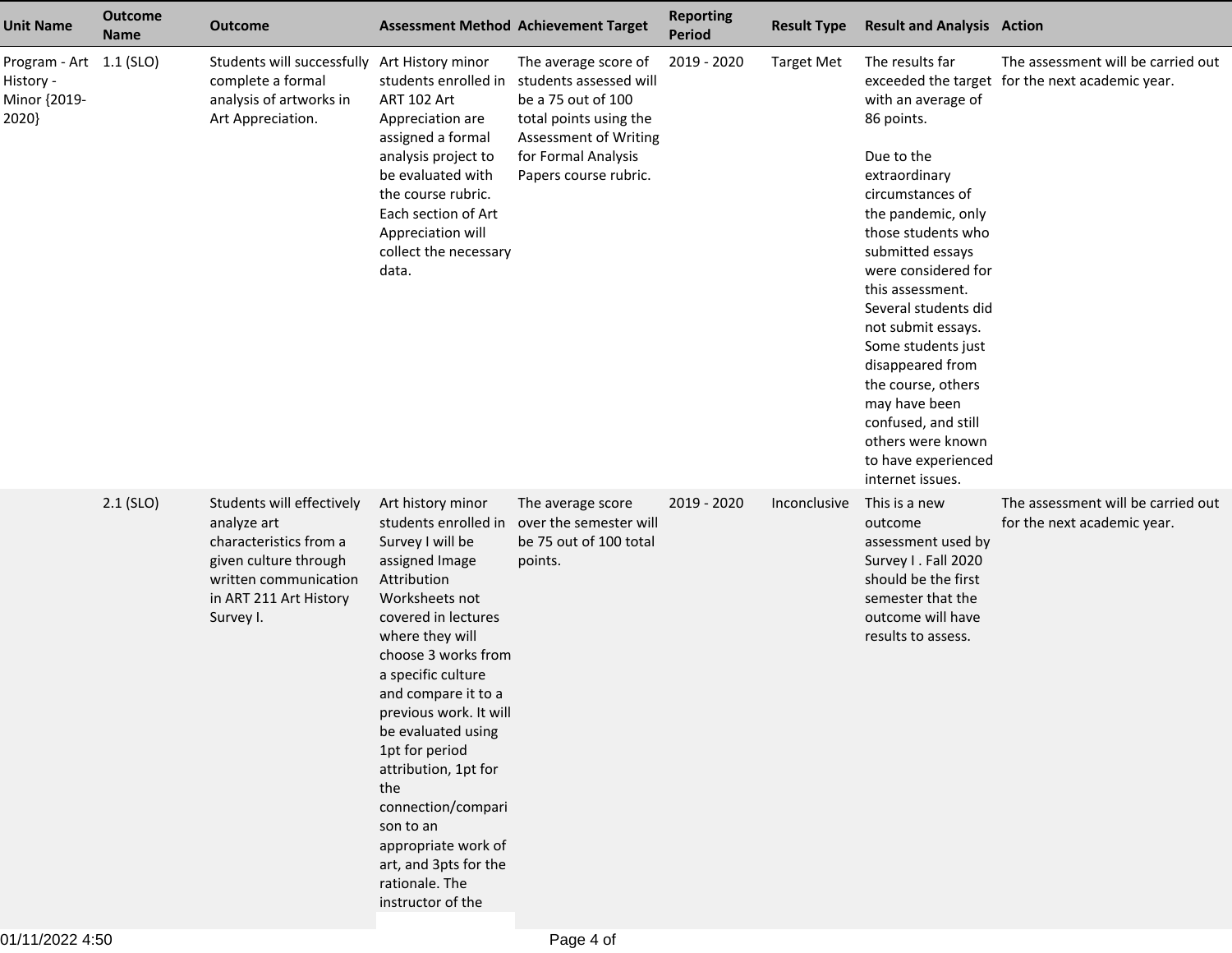| Unit Name | <b>Outcome</b><br><b>Name</b> | <b>Outcome</b>                                                                                                                                                                                                                                                                                                         |                                                                                                                                                                                                                                                                                                     | <b>Assessment Method Achievement Target</b>                                                                                     | <b>Reporting</b><br><b>Period</b> | <b>Result Type</b>       | <b>Result and Analysis Action</b>                                                                                                                                                                                                                                                                                                                                                                                                  |                                                                                                                                                                                                                        |
|-----------|-------------------------------|------------------------------------------------------------------------------------------------------------------------------------------------------------------------------------------------------------------------------------------------------------------------------------------------------------------------|-----------------------------------------------------------------------------------------------------------------------------------------------------------------------------------------------------------------------------------------------------------------------------------------------------|---------------------------------------------------------------------------------------------------------------------------------|-----------------------------------|--------------------------|------------------------------------------------------------------------------------------------------------------------------------------------------------------------------------------------------------------------------------------------------------------------------------------------------------------------------------------------------------------------------------------------------------------------------------|------------------------------------------------------------------------------------------------------------------------------------------------------------------------------------------------------------------------|
|           | $2.1$ (SLO)                   | Students will effectively<br>analyze art<br>characteristics from a<br>given culture through<br>written communication<br>in ART 211 Art History<br>Survey I.                                                                                                                                                            | course will assess                                                                                                                                                                                                                                                                                  | The average score<br>each student results. over the semester will<br>be 75 out of 100 total<br>points.                          | 2019 - 2020                       | Inconclusive             | This is a new<br>outcome<br>assessment used by<br>Survey I. Fall 2020<br>should be the first<br>semester that the<br>outcome will have<br>results to assess.                                                                                                                                                                                                                                                                       | The assessment will be carried out<br>for the next academic year.                                                                                                                                                      |
|           | 3.1 (GEO 1.b.)                | Students in ART 212 Art<br>History Survey II will<br>successfully complete the Survey II will be<br>written comparison and<br>contrast portion of the<br>final exam.                                                                                                                                                   | Art History minor<br>students enrolled in<br>assigned a take<br>home<br>comparison/contras Thinking VALUE<br>t essay that is part of Rubric.<br>their final exam. The<br>evaluation will only<br>assess the student's<br>position, the<br>evidence and the<br>conclusion portions<br>of the rubric. | The average score of<br>ART 212 art history<br>minors will be at least<br>a "2" on the 1-4 scale<br>using the Critical          | 2019 - 2020                       | Inconclusive             | This is a new<br>outcome<br>assessment used by<br>Survey II which is<br>only taught in Spring<br>semesters. The<br>spring 2021 should<br>be the first<br>semester adapting<br>this assessment.                                                                                                                                                                                                                                     | The assessment will be carried out<br>for the next academic year.                                                                                                                                                      |
|           | 4.1 (SAO)                     | Students enrolled in the<br>ART 313 Modern and<br>Contemporary Art course be assessed as to<br>will be assessed<br>according to the take-<br>home essay portion of<br>their final exam. This will discussing a) the<br>be a comparative essay in external historical<br>which they will have to<br>argue their thesis. | Using a course<br>rubric, students will<br>how well they<br>defended their<br>thesis statement by<br>context b) the<br>artistic movement c)<br>the stylistic<br>advancements; and<br>d) the aesthetic<br>impact.                                                                                    | The average score of<br>art history minors in<br>ART 313 will be 2.5 in<br>the 1-4 point scale<br>used by the course<br>rubric. | 2019 - 2020                       | <b>Target Not</b><br>Met | 4.1, the take-home<br>students' final<br>exams were<br>assessed. In this<br>essay assignment,<br>students were<br>required to<br>compare and<br>contrast the works<br>of three 20th-<br>century artists<br>(Picasso, Matisse,<br>and Duchamp) in<br>terms of their<br>artistic significance<br>and influence on<br>later art or artists.<br>The achievement<br>target (4.1) was for<br>the average score of<br>the essays would be | Following Outcome students will be individually<br>questioned on the essay<br>essay portion of the instructions prior to the final exam<br>via Canvas to make sure they<br>understand what they are<br>supposed to do. |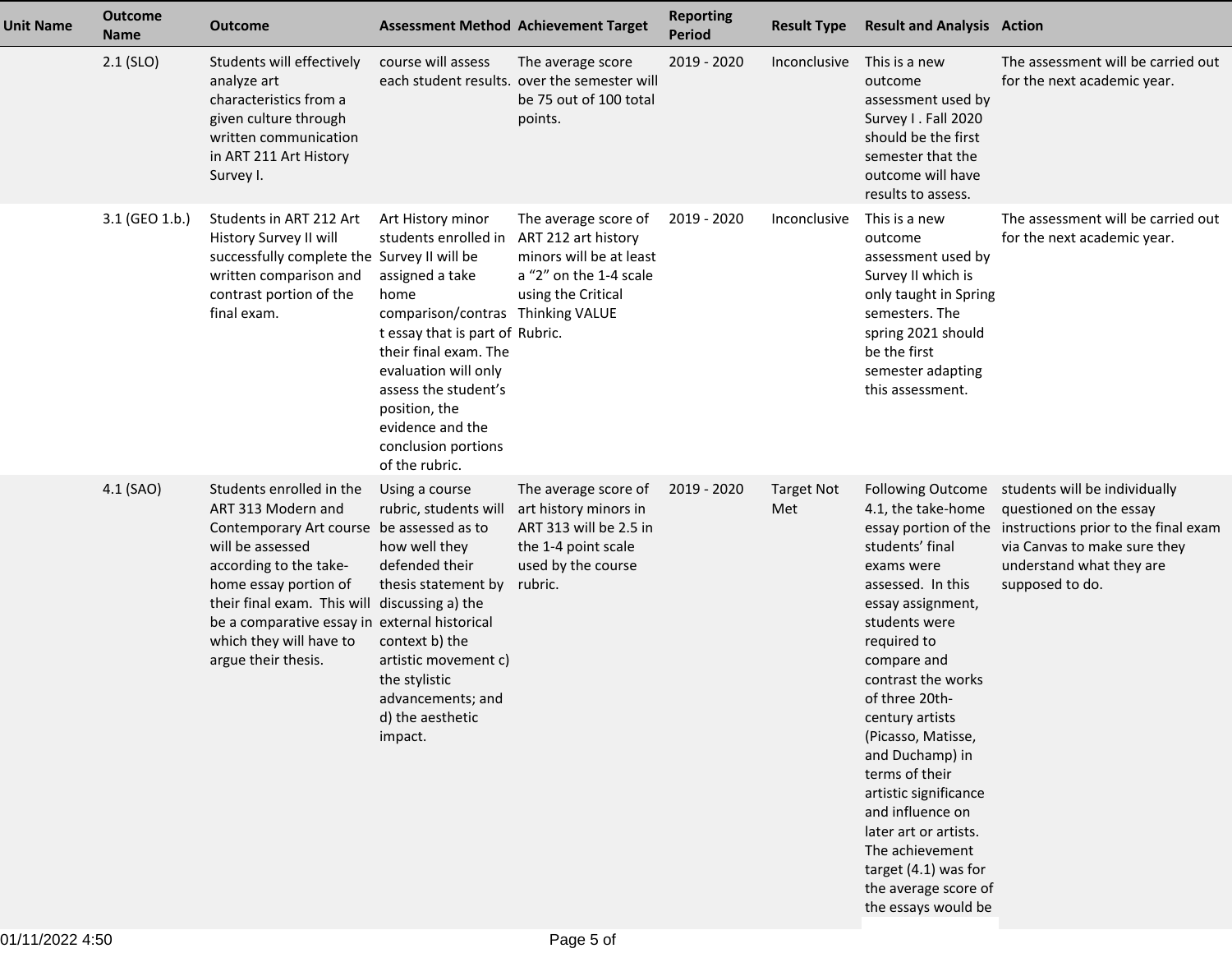| <b>Unit Name</b> | <b>Outcome</b><br><b>Name</b> | <b>Outcome</b>                                                                                                                                                                                                                                                                                                         | <b>Assessment Method Achievement Target</b>                                                                                                                                                                      |                                                                                                                                 | <b>Reporting</b><br><b>Period</b> | <b>Result Type</b>       | <b>Result and Analysis Action</b>                                                                                                                                                                                                                                                                                                                                                                                                                                                                                                                                                                                                                                                                                                                                                                                                                                                                                                                                   |                                                                                                                                                                                 |
|------------------|-------------------------------|------------------------------------------------------------------------------------------------------------------------------------------------------------------------------------------------------------------------------------------------------------------------------------------------------------------------|------------------------------------------------------------------------------------------------------------------------------------------------------------------------------------------------------------------|---------------------------------------------------------------------------------------------------------------------------------|-----------------------------------|--------------------------|---------------------------------------------------------------------------------------------------------------------------------------------------------------------------------------------------------------------------------------------------------------------------------------------------------------------------------------------------------------------------------------------------------------------------------------------------------------------------------------------------------------------------------------------------------------------------------------------------------------------------------------------------------------------------------------------------------------------------------------------------------------------------------------------------------------------------------------------------------------------------------------------------------------------------------------------------------------------|---------------------------------------------------------------------------------------------------------------------------------------------------------------------------------|
|                  | 4.1 (SAO)                     | Students enrolled in the<br>ART 313 Modern and<br>Contemporary Art course be assessed as to<br>will be assessed<br>according to the take-<br>home essay portion of<br>their final exam. This will discussing a) the<br>be a comparative essay in external historical<br>which they will have to<br>argue their thesis. | Using a course<br>rubric, students will<br>how well they<br>defended their<br>thesis statement by<br>context b) the<br>artistic movement c)<br>the stylistic<br>advancements; and<br>d) the aesthetic<br>impact. | The average score of<br>art history minors in<br>ART 313 will be 2.5 in<br>the 1-4 point scale<br>used by the course<br>rubric. | 2019 - 2020                       | <b>Target Not</b><br>Met | at least 2.5 on the<br>course rubric. This<br>rubric had four<br>separate categories:<br>historical context,<br>artistic movement,<br>stylistic<br>advancements, and<br>aesthetic impact<br>(influence).<br>Due to the<br>extraordinary<br>circumstances of<br>the pandemic, only<br>those students who<br>submitted essays<br>were considered for<br>this assessment.<br>Several students did<br>not submit essays.<br>Some students just<br>disappeared from<br>the course, others<br>may have been<br>confused, and still<br>others were known<br>to have experienced<br>internet issues.<br>The class fell short<br>of the target with an<br>average score of<br>2.11. While this<br>does not meet the<br>goal for the course,<br>it is higher than in<br>previous years.<br>Students<br>consistently did not<br>meet expectations<br>in the category of<br>aesthetic impact.<br>This may indicate a<br>misunderstanding of<br>the essay<br>instructions on the | students will be individually<br>questioned on the essay<br>instructions prior to the final exam<br>via Canvas to make sure they<br>understand what they are<br>supposed to do. |

part of the student.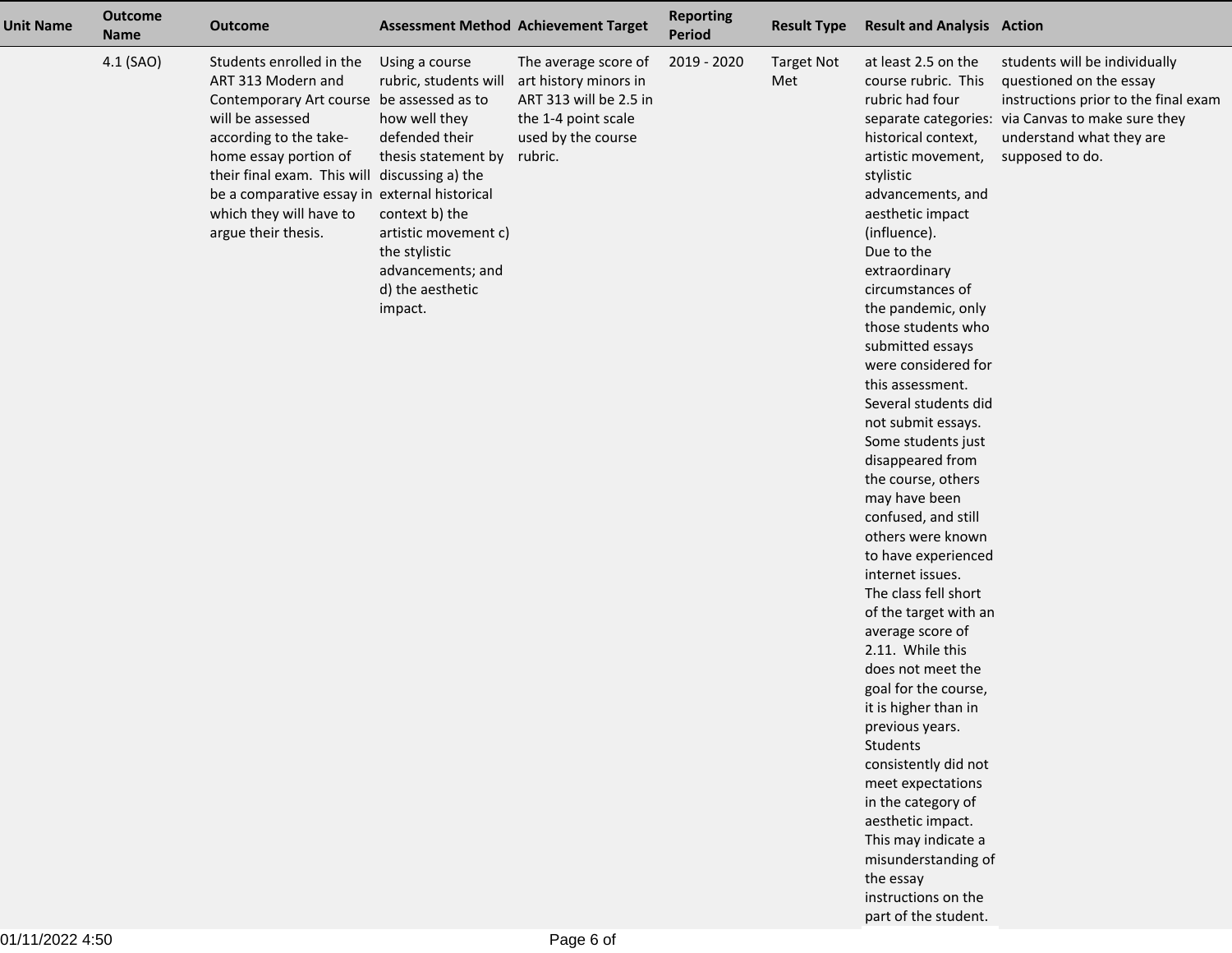| <b>Unit Name</b>                                                                                                    | <b>Outcome</b><br><b>Name</b> | <b>Outcome</b>                                                                                                                                                                                                                                                                                                         |                                                                                                                                                                                                                                              | <b>Assessment Method Achievement Target</b>                                                                                                                                                                                                                                         | <b>Reporting</b><br><b>Period</b> | <b>Result Type</b>       | <b>Result and Analysis Action</b>                                                                                                                                                                             |                                                                                                                                                                                                                                                                                                                                                                                                                                                                                                                                                                                                    |
|---------------------------------------------------------------------------------------------------------------------|-------------------------------|------------------------------------------------------------------------------------------------------------------------------------------------------------------------------------------------------------------------------------------------------------------------------------------------------------------------|----------------------------------------------------------------------------------------------------------------------------------------------------------------------------------------------------------------------------------------------|-------------------------------------------------------------------------------------------------------------------------------------------------------------------------------------------------------------------------------------------------------------------------------------|-----------------------------------|--------------------------|---------------------------------------------------------------------------------------------------------------------------------------------------------------------------------------------------------------|----------------------------------------------------------------------------------------------------------------------------------------------------------------------------------------------------------------------------------------------------------------------------------------------------------------------------------------------------------------------------------------------------------------------------------------------------------------------------------------------------------------------------------------------------------------------------------------------------|
|                                                                                                                     | 4.1 (SAO)                     | Students enrolled in the<br>ART 313 Modern and<br>Contemporary Art course be assessed as to<br>will be assessed<br>according to the take-<br>home essay portion of<br>their final exam. This will discussing a) the<br>be a comparative essay in external historical<br>which they will have to<br>argue their thesis. | Using a course<br>rubric, students will<br>how well they<br>defended their<br>thesis statement by<br>context b) the<br>artistic movement c)<br>the stylistic<br>advancements; and<br>d) the aesthetic<br>impact.                             | The average score of<br>art history minors in<br>ART 313 will be 2.5 in<br>the 1-4 point scale<br>used by the course<br>rubric.                                                                                                                                                     | 2019 - 2020                       | <b>Target Not</b><br>Met | In the future,<br>students will be<br>individually<br>questioned on the<br>essay instructions<br>prior to the final<br>exam via Canvas to<br>make sure they<br>understand what<br>they are supposed<br>to do. | students will be individually<br>questioned on the essay<br>instructions prior to the final exam<br>via Canvas to make sure they<br>understand what they are<br>supposed to do.                                                                                                                                                                                                                                                                                                                                                                                                                    |
|                                                                                                                     | 4.2 (PO 3.e.)                 | Students enrolled in Art<br>History Survey II will<br>complete a pre and post<br>course questionnaire<br>assessment of their<br>knowledge and<br>familiarity of 4 primary<br>art periods/movements<br>between the 1400's-<br>1880.                                                                                     | Using both pre and<br>post course<br>questionnaires,<br>students will rate<br>their level of<br>understanding/famil<br>iarity of the<br>Renaissance, the<br>Baroque, Neo-<br>Classicism and<br>Impressionism<br>periods/movements<br>of art. | An improvement score 2019 - 2020<br>of at least 50% based<br>on the averages of the<br>pre and post surveys.                                                                                                                                                                        |                                   | Inconclusive             | This is a new<br>outcome<br>assessment used by<br>Survey II which is<br>only taught in Spring<br>semesters. The<br>spring 2021 should<br>be the first<br>semester adapting<br>this assessment.                | The assessment will be carried out<br>for the next academic year.                                                                                                                                                                                                                                                                                                                                                                                                                                                                                                                                  |
| Program -<br>Biology<br>(including<br>Minor and<br>Secondary<br>Education<br>Certification) -<br>BS {2016-<br>2017} | $1.1$ (SLO)                   | The student will<br>accurately interpret and<br>draw conclusions from<br>data presented in tables<br>and graphs in scientific<br>articles to show they can<br>"critically evaluate<br>existing knowledge."                                                                                                             | Work done by<br>students in this<br>junior-level class<br>(BSB 310) will be<br>assessed by faculty<br>using departmental<br>rubrics created for<br>this learning<br>outcome.                                                                 | More than 75% of the 2019 - 2020<br>students in BSB 310<br>General Ecology will<br>score satisfactory or<br>better (as measured<br>by the departmental<br>assessment rubric) on<br>assignments requiring<br>graph interpretation<br>and concept mapping<br>of a scientific article. |                                   | <b>Target Met</b>        | Target was met.<br>scored satisfactory<br>or better on the<br>assessment.<br>Proficient 59%<br>(10/17 students),<br>Satisfactory 35%<br>Unsatisfactory 6%<br>$(1/17$ students).                               | The fact that when (different) two<br>94% of the students assessments were done of this SLO<br>in this course, the one done later in<br>the semester gave better results<br>supports our assumption that<br>exposure to and practice in data<br>analysis strengthens student<br>learning. We will continue to<br>(6/17 students), and incorporate figure analysis in<br>lectures and assignments in<br>multiple biology courses to train<br>students in how to approach,<br>analyse, and think critically about<br>the data presented in tables and<br>graphs.<br>As in other assessments, we will |
|                                                                                                                     |                               |                                                                                                                                                                                                                                                                                                                        |                                                                                                                                                                                                                                              |                                                                                                                                                                                                                                                                                     |                                   |                          |                                                                                                                                                                                                               | have to assume that the 2020-21                                                                                                                                                                                                                                                                                                                                                                                                                                                                                                                                                                    |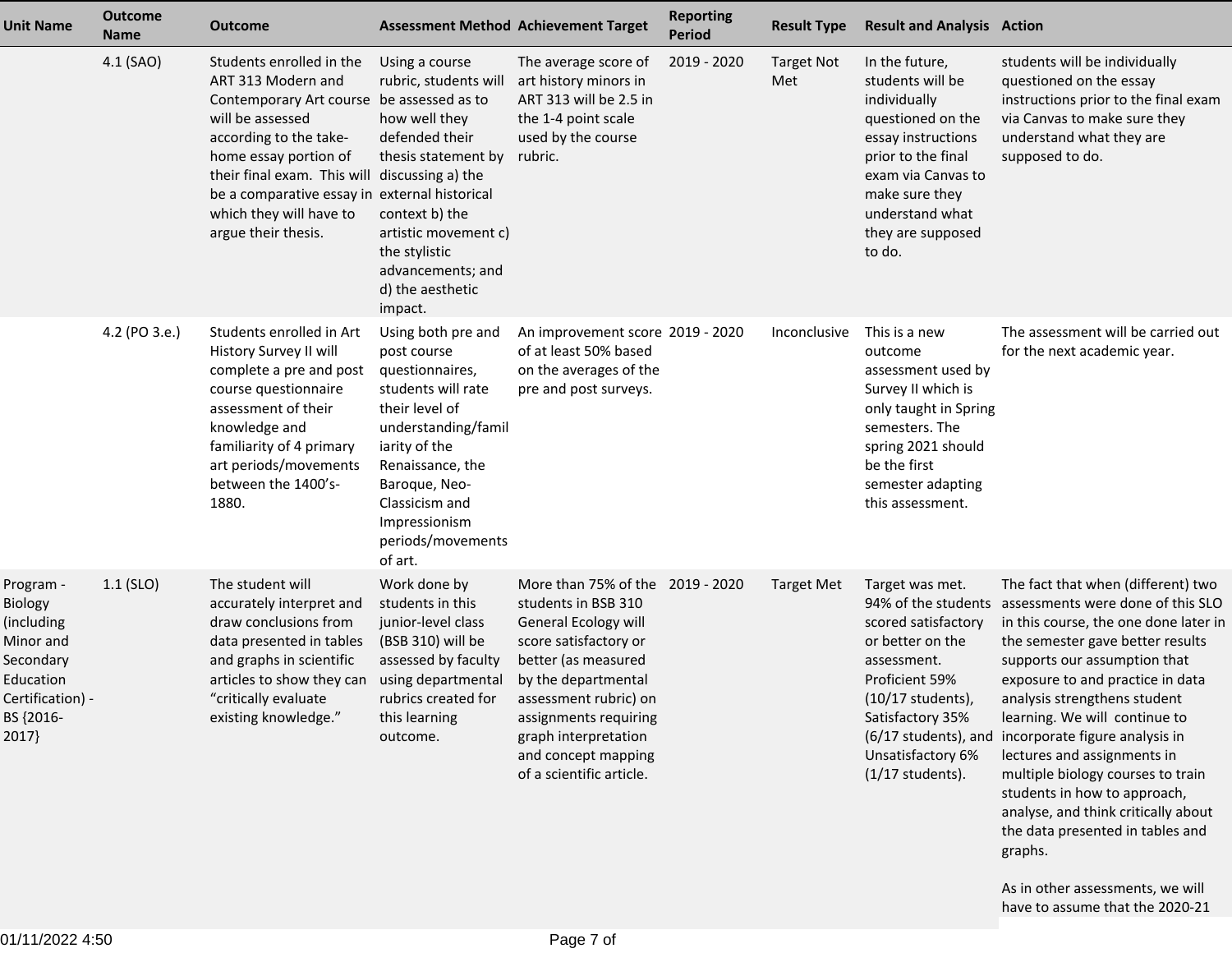| <b>Unit Name</b>                                                                                                    | <b>Outcome</b><br><b>Name</b> | Outcome                                                                                                                                                                                                    |                                                                                                                                                                                    | <b>Assessment Method Achievement Target</b>                                                                                                                                                                                                                                                        | <b>Reporting</b><br><b>Period</b> | <b>Result Type</b> | <b>Result and Analysis Action</b>                                                                                                                                                                                                                                                                                                                                                                                                                                                                                                                                                                                    |                                                                                                                                                                                                                                                                                                                                                                                                                                                                                                                                                                                                                                                                                                                                                                                                                                                                                                                                                                                                                    |
|---------------------------------------------------------------------------------------------------------------------|-------------------------------|------------------------------------------------------------------------------------------------------------------------------------------------------------------------------------------------------------|------------------------------------------------------------------------------------------------------------------------------------------------------------------------------------|----------------------------------------------------------------------------------------------------------------------------------------------------------------------------------------------------------------------------------------------------------------------------------------------------|-----------------------------------|--------------------|----------------------------------------------------------------------------------------------------------------------------------------------------------------------------------------------------------------------------------------------------------------------------------------------------------------------------------------------------------------------------------------------------------------------------------------------------------------------------------------------------------------------------------------------------------------------------------------------------------------------|--------------------------------------------------------------------------------------------------------------------------------------------------------------------------------------------------------------------------------------------------------------------------------------------------------------------------------------------------------------------------------------------------------------------------------------------------------------------------------------------------------------------------------------------------------------------------------------------------------------------------------------------------------------------------------------------------------------------------------------------------------------------------------------------------------------------------------------------------------------------------------------------------------------------------------------------------------------------------------------------------------------------|
| Program -<br>Biology<br>(including<br>Minor and<br>Secondary<br>Education<br>Certification) -<br>BS {2016-<br>2017} | $1.1$ (SLO)                   | The student will<br>accurately interpret and<br>draw conclusions from<br>data presented in tables<br>and graphs in scientific<br>articles to show they can<br>"critically evaluate<br>existing knowledge." | Work done by<br>students in this<br>junior-level class<br>(BSB 310) will be<br>assessed by faculty<br>using departmental<br>rubrics created for<br>this learning<br>outcome.       | More than 75% of the<br>students in BSB 310<br>General Ecology will<br>score satisfactory or<br>better (as measured<br>by the departmental<br>assessment rubric) on<br>assignments requiring<br>graph interpretation<br>and concept mapping<br>of a scientific article.                            | 2019 - 2020                       | <b>Target Met</b>  | Target was met.<br>94% of the students<br>scored satisfactory<br>or better on the<br>assessment.<br>Proficient 59%<br>(10/17 students),<br>Satisfactory 35%<br>(6/17 students), and<br>Unsatisfactory 6%<br>$(1/17$ students).                                                                                                                                                                                                                                                                                                                                                                                       | academic year holds a strong<br>likelihood that the COVID-19<br>epidemic will necessitate another<br>campus shut-down and possible<br>last-minute switch to all-online<br>instruction and testing. The biology<br>faculty will design an assessment<br>tool for this SLO that can be<br>administered and assessed online.<br>The online assessment tool may not<br>be necessary, but we will have it in<br>hand, just in case.                                                                                                                                                                                                                                                                                                                                                                                                                                                                                                                                                                                     |
|                                                                                                                     |                               |                                                                                                                                                                                                            | Work done by<br>students in this<br>sophomore-level<br>class (BSB 230) will<br>be assessed by<br>faculty using<br>departmental<br>rubrics created for<br>this learning<br>outcome. | More than 75% of the 2019 - 2020<br>students in BSB 230<br><b>General Genetics will</b><br>score satisfactory or<br>better (as measured<br>by the departmental<br>assessment rubric) in<br>an assignment<br>question interpreting<br>a single table or figure<br>taken from a scientific<br>paper. |                                   | <b>Target Met</b>  | Due to the COVID-<br>19 pandemic,<br>classes were<br>switched to all-<br>online delivery once<br>students returned<br>from their Spring<br>Break week. The<br>regular assessment<br>could not be done<br>online and the<br>regular rubric could<br>not be used.<br>Instead, student<br>multiple-choice<br>questions on the<br>online BSB 230 Final<br>Exam were used.<br>The questions are<br>included in the<br>related documents.<br>an assessment as<br>the one usually<br>used, so its results<br>should be taken<br>with a grain of salt.<br>Students were<br>scored<br>"satisfactory" if they<br>answered both | This was a make-shift assessment<br>necessitated by the university shut-<br>down in response to the COVID-19<br>pandemic. The results might not be<br>reliable, but regardless of that, the<br>biology faculty will continue to<br>incorporate scientific figures into<br>lectures and course assignments. It<br>is important that students get the<br>chance to try to interpret such<br>figures on their own in order to<br>learn from their mistakes.<br>As the 2020-21 academic year<br>performance on two seems to hold a strong likelihood<br>that the COVID-19 epidemic will<br>necessitate another campus shut-<br>down and last-minute switch to all-<br>online instruction and testing, the<br>biology faculty will design an<br>assessment tool for this SLO that<br>can be administered and assessed<br>This is not as strong online that is more nuanced than<br>just multiple-choice questions. The<br>online assessment tool may not be<br>necessary, but we will have it in<br>hand, just in case. |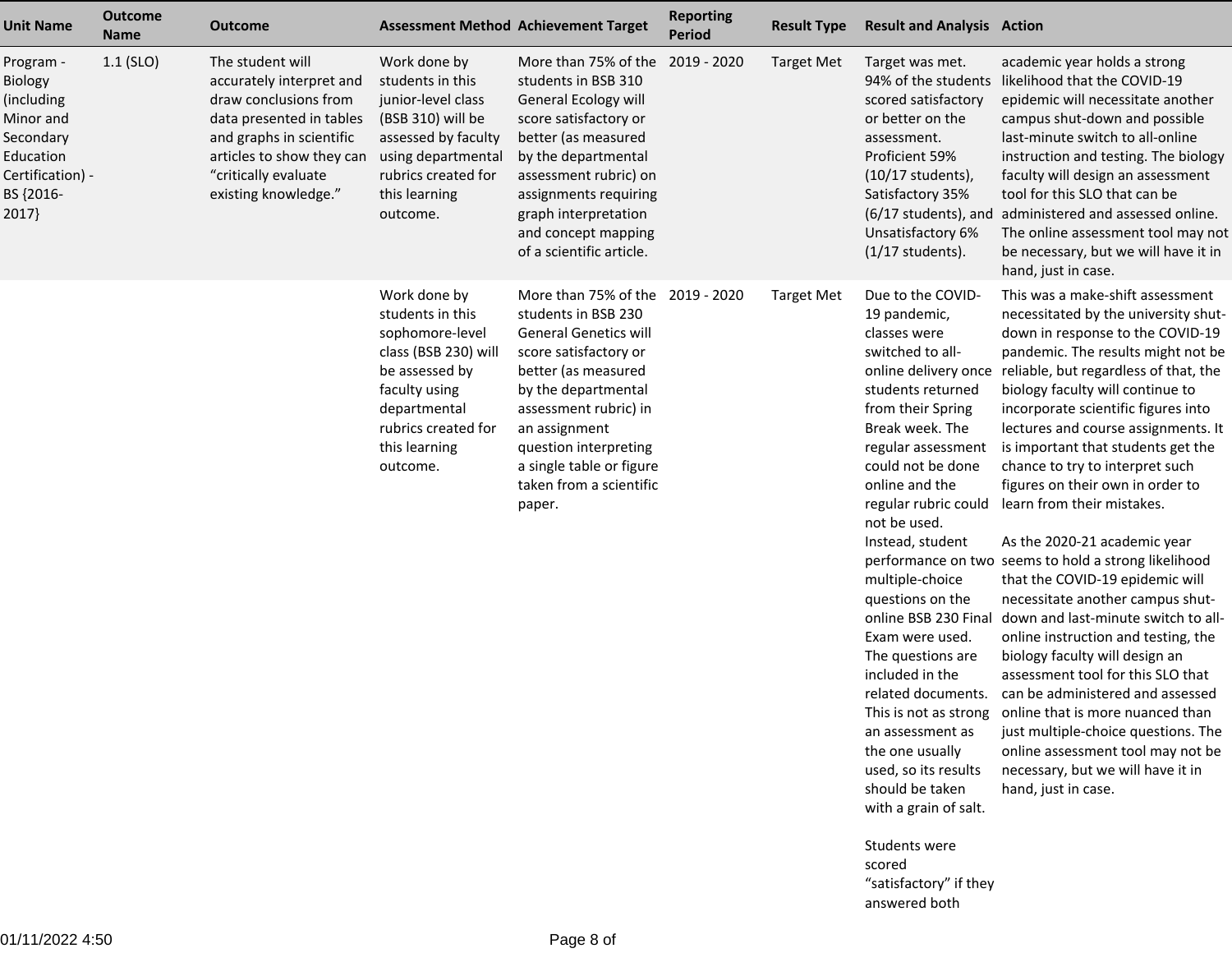| <b>Unit Name</b> | <b>Outcome</b><br><b>Name</b> | <b>Outcome</b>                                                                                                                                                                                                                                                                                                                                                                                                                                                                                      |                                                                                                                                                                                    | <b>Assessment Method Achievement Target</b>                                                                                                                                                                                                                                                                                         | <b>Reporting</b><br><b>Period</b> | <b>Result Type</b> | <b>Result and Analysis Action</b>                                                                                                                                                                                                                                                                                                                                                                                 |                                                                                                                                                                                                                                                                                                                                                                                                                                                                                                                                                                                                                                                                                                                                                                                                                                                                                                                                                                                                                  |
|------------------|-------------------------------|-----------------------------------------------------------------------------------------------------------------------------------------------------------------------------------------------------------------------------------------------------------------------------------------------------------------------------------------------------------------------------------------------------------------------------------------------------------------------------------------------------|------------------------------------------------------------------------------------------------------------------------------------------------------------------------------------|-------------------------------------------------------------------------------------------------------------------------------------------------------------------------------------------------------------------------------------------------------------------------------------------------------------------------------------|-----------------------------------|--------------------|-------------------------------------------------------------------------------------------------------------------------------------------------------------------------------------------------------------------------------------------------------------------------------------------------------------------------------------------------------------------------------------------------------------------|------------------------------------------------------------------------------------------------------------------------------------------------------------------------------------------------------------------------------------------------------------------------------------------------------------------------------------------------------------------------------------------------------------------------------------------------------------------------------------------------------------------------------------------------------------------------------------------------------------------------------------------------------------------------------------------------------------------------------------------------------------------------------------------------------------------------------------------------------------------------------------------------------------------------------------------------------------------------------------------------------------------|
|                  |                               |                                                                                                                                                                                                                                                                                                                                                                                                                                                                                                     | Work done by<br>students in this<br>sophomore-level<br>class (BSB 230) will<br>be assessed by<br>faculty using<br>departmental<br>rubrics created for<br>this learning<br>outcome. | More than 75% of the<br>students in BSB 230<br><b>General Genetics will</b><br>score satisfactory or<br>better (as measured<br>by the departmental<br>assessment rubric) in<br>an assignment<br>question interpreting<br>a single table or figure<br>taken from a scientific<br>paper.                                              | 2019 - 2020                       | <b>Target Met</b>  | questions correctly.<br>Students were<br>scored<br>"unsatisfactory" if<br>they answered<br>either question<br>incorrectly.<br>24/26 answered the<br>first question<br>correctly. 20/26<br>answered the<br>second question<br>correctly. 20/26<br>(77%) answered<br>both questions<br>correctly.<br>In the alternative<br>assessment, the<br>achievement target<br>in BSB 230 scored<br>satisfactory or<br>better. | This was a make-shift assessment<br>necessitated by the university shut-<br>down in response to the COVID-19<br>pandemic. The results might not be<br>reliable, but regardless of that, the<br>biology faculty will continue to<br>incorporate scientific figures into<br>lectures and course assignments. It<br>is important that students get the<br>chance to try to interpret such<br>figures on their own in order to<br>learn from their mistakes.<br>As the 2020-21 academic year<br>seems to hold a strong likelihood<br>that the COVID-19 epidemic will<br>necessitate another campus shut-<br>down and last-minute switch to all-<br>online instruction and testing, the<br>biology faculty will design an<br>was met. More than assessment tool for this SLO that<br>75% of the students can be administered and assessed<br>online that is more nuanced than<br>just multiple-choice questions. The<br>online assessment tool may not be<br>necessary, but we will have it in<br>hand, just in case. |
|                  | 1.2 (GEO 4.c.)                | The student will apply<br>the scientific method to a students in the<br>research question. This<br>reflects the General<br><b>Education Goal 4.c "To</b><br>demonstrate<br>understanding of self,<br>society, and the natural<br>world, students will<br>demonstrate the ability<br>to apply the scientific<br>method to solve<br>problems." It also reflects<br>the Biology program's<br>mission to develop<br>students with "the ability<br>to apply the process of<br>science", as stated in the | Work done by<br>biology capstone<br>course will be<br>assessed by faculty<br>using the AAC&U<br><b>VALUE Inquiry &amp;</b><br>Analysis rubric.                                     | Students in BS 400<br>Senior Seminar will<br>average "2.5" or<br>higher on the 0-4 scale<br>of the VALUE Inquiry<br>& Assessment rubric<br>used to evaluate a<br>capstone project in<br>which each students<br>selects a published<br>journal article and<br>writes a research<br>proposal based on the<br>research in the article. | 2019 - 2020                       | Inconclusive       | Due to the COVID-<br>subsequent,<br>university-wide<br>switch to online-<br>the planned<br>assessment for this<br>SLO was not done.                                                                                                                                                                                                                                                                               | As the 2020-21 academic year<br>19 outbreak and the seems to hold a strong likelihood<br>that the COVID-19 epidemic will<br>necessitate another campus shut-<br>down and last-minute switch to all-<br>only course delivery, online instruction and testing, the<br>biology faculty will design an<br>assessment tool for this SLO that<br>can be administered and assessed<br>online. It may not be necessary, but<br>we will have it in hand, just in case.                                                                                                                                                                                                                                                                                                                                                                                                                                                                                                                                                    |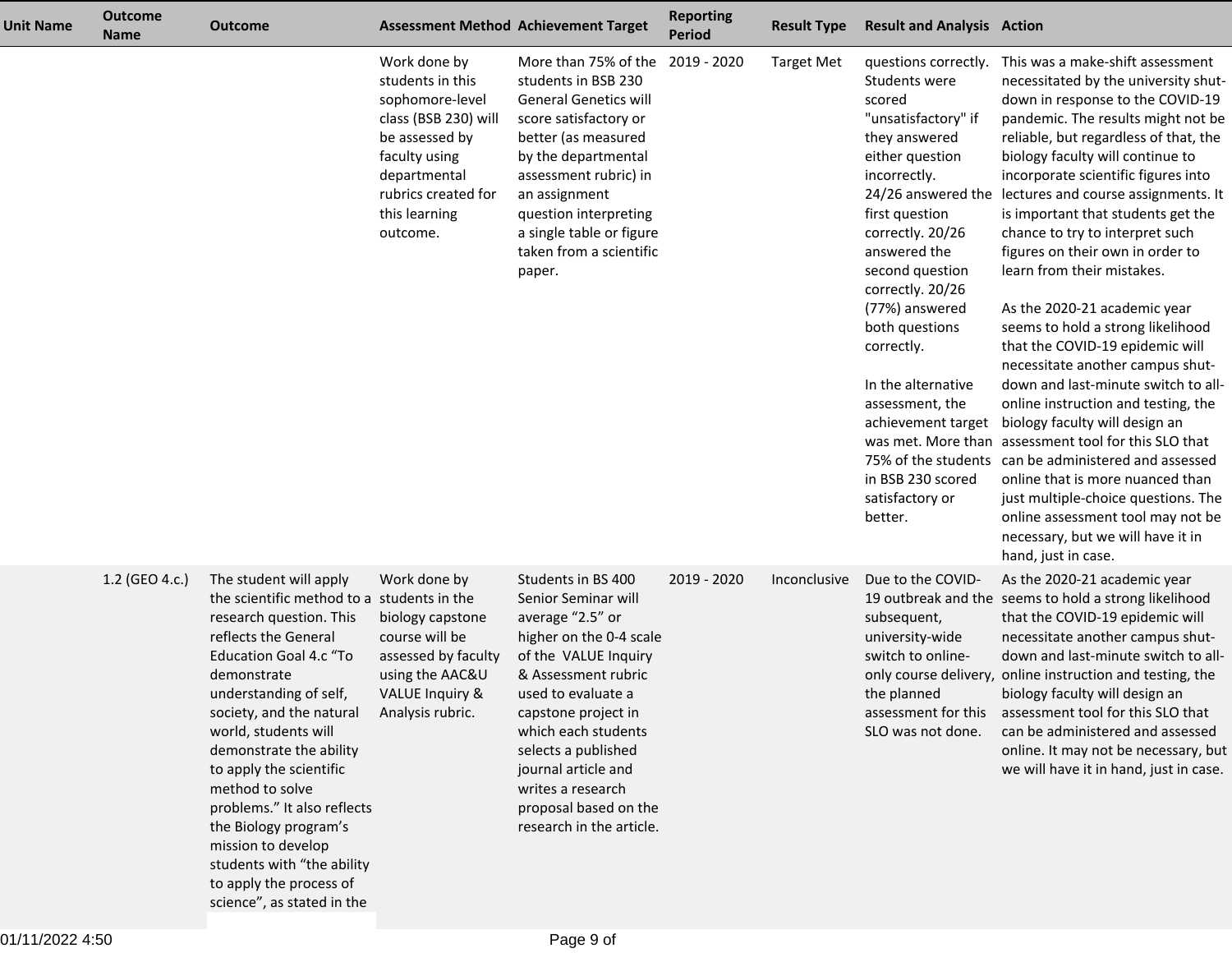| <b>Unit Name</b> | <b>Outcome</b><br><b>Name</b> | <b>Outcome</b>                                                                     | <b>Assessment Method Achievement Target</b>                                                                                                                                                                                   |                                                                                                                                                                                                                                                                                                                                     | <b>Reporting</b><br>Period | <b>Result Type</b> | <b>Result and Analysis Action</b>                                                                                                                                                                                                                                                                                                                                                                                                                                                                                                                                                                                                              |                                                                                                                                                                                                                                                                                                                                                                                                                                                                                       |
|------------------|-------------------------------|------------------------------------------------------------------------------------|-------------------------------------------------------------------------------------------------------------------------------------------------------------------------------------------------------------------------------|-------------------------------------------------------------------------------------------------------------------------------------------------------------------------------------------------------------------------------------------------------------------------------------------------------------------------------------|----------------------------|--------------------|------------------------------------------------------------------------------------------------------------------------------------------------------------------------------------------------------------------------------------------------------------------------------------------------------------------------------------------------------------------------------------------------------------------------------------------------------------------------------------------------------------------------------------------------------------------------------------------------------------------------------------------------|---------------------------------------------------------------------------------------------------------------------------------------------------------------------------------------------------------------------------------------------------------------------------------------------------------------------------------------------------------------------------------------------------------------------------------------------------------------------------------------|
|                  | 1.2 (GEO 4.c.)                | <b>Biology Mission</b><br>Statement above.                                         | Work done by<br>students in the<br>biology capstone<br>course will be<br>assessed by faculty<br>using the AAC&U<br><b>VALUE Inquiry &amp;</b><br>Analysis rubric.                                                             | Students in BS 400<br>Senior Seminar will<br>average "2.5" or<br>higher on the 0-4 scale<br>of the VALUE Inquiry<br>& Assessment rubric<br>used to evaluate a<br>capstone project in<br>which each students<br>selects a published<br>journal article and<br>writes a research<br>proposal based on the<br>research in the article. | 2019 - 2020                | Inconclusive       | Due to the COVID-<br>subsequent,<br>university-wide<br>switch to online-<br>the planned<br>assessment for this<br>SLO was not done.                                                                                                                                                                                                                                                                                                                                                                                                                                                                                                            | As the 2020-21 academic year<br>19 outbreak and the seems to hold a strong likelihood<br>that the COVID-19 epidemic will<br>necessitate another campus shut-<br>down and last-minute switch to all-<br>only course delivery, online instruction and testing, the<br>biology faculty will design an<br>assessment tool for this SLO that<br>can be administered and assessed<br>online. It may not be necessary, but<br>we will have it in hand, just in case.                         |
|                  | $2.1$ (SLO)                   | The student will apply<br>concepts from previous<br>courses to current<br>courses. | Work done by<br>students in BSB 310, students in BSB 310<br>typically taken in the General Ecology will<br>4th year, will be<br>assessed by faculty<br>using departmental<br>rubrics created for<br>this learning<br>outcome. | More than 75% of the 2019 - 2020<br>score satisfactory or<br>better (as measured<br>by the departmental<br>assessment rubric) on<br>activities requiring the<br>application of<br>knowledge gained in<br>first-year general<br>biology and<br>quantitative chemistry<br>courses.                                                    |                            | <b>Target Met</b>  | Two very different<br>activities were used<br>to assess this goal.<br>The first was a<br>complex Data<br>Nugget on role of<br>intact forests in<br>carbon cycling. The<br>second activity was<br>a 3-week hands-on<br>lab activity that<br>required both<br>knowledge and lab<br>skills from first year<br>chemistry courses,<br>in addition to<br>mastery of<br>ecological concepts<br>involving carbon<br>cycling. Both of<br>these activities<br>require students to<br>apply knowledge<br>gained about carbon<br>(first year<br>chemistry) and<br>photosynthesis/cell<br>ular respiration (first<br>year biology).<br>The results from the | The Biology unit will continue to<br>spend time, in as many classes as<br>possible, making connections<br>between new material and material<br>previously learned in other courses.<br>When we make explicit<br>connections, students seem to<br>understand those connections. We<br>will continue to work on developing<br>in the students the ability to make<br>those connections on their own<br>without having it pointed out<br>before hand that they are there to<br>be found. |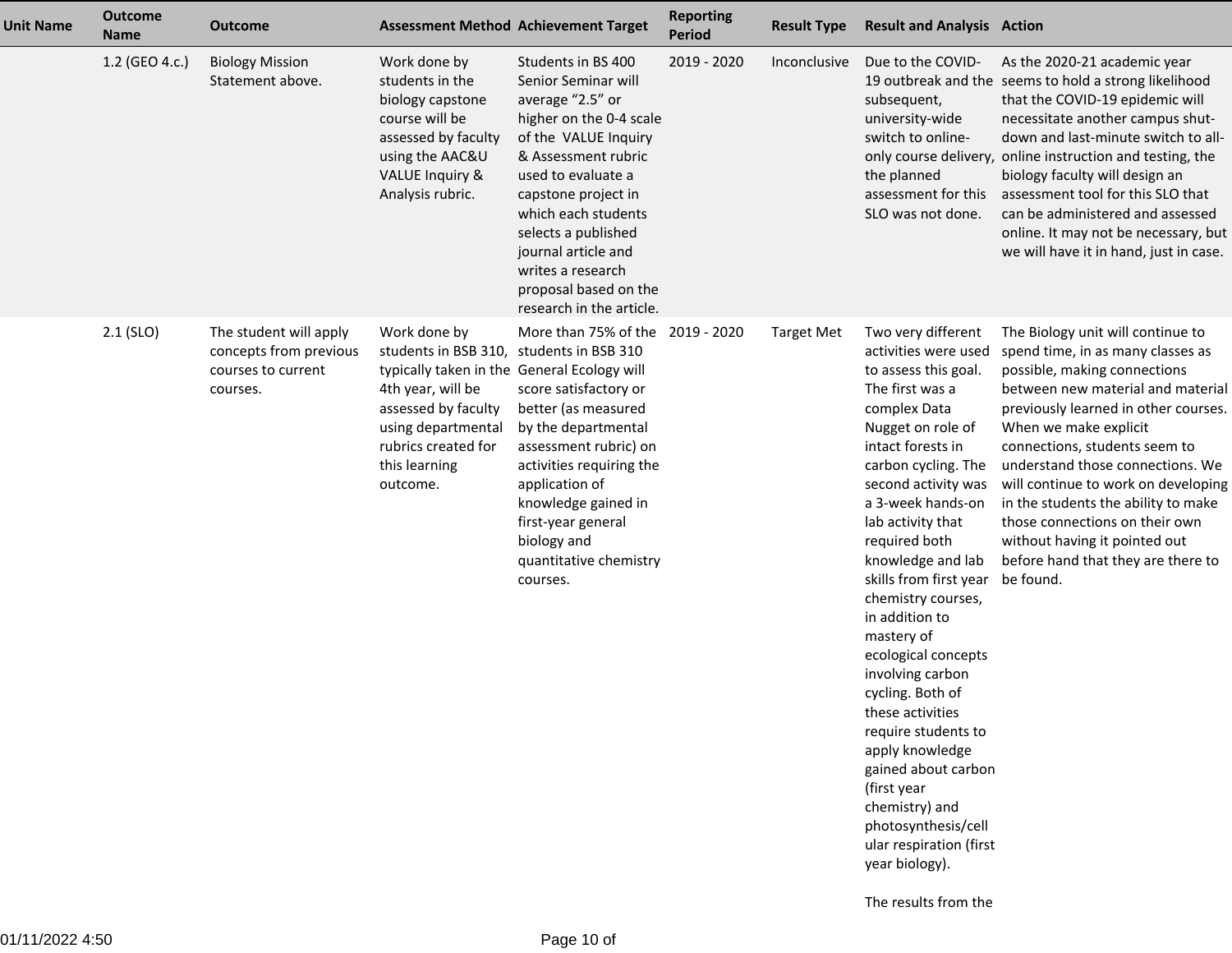| <b>Unit Name</b> | <b>Outcome</b><br><b>Name</b> | <b>Outcome</b>                                                                     |                                                                                                                                                                                                                               | <b>Assessment Method Achievement Target</b>                                                                                                                                                                                                                          | <b>Reporting</b><br><b>Period</b> | <b>Result Type</b> | <b>Result and Analysis Action</b>                                                                                                                                                                                                                                                                                                                                                                                                                                                                                                                                                                                                                                                                                                  |                                                                                                                                                                                                                                                                                                                                                                                                                                                                                       |
|------------------|-------------------------------|------------------------------------------------------------------------------------|-------------------------------------------------------------------------------------------------------------------------------------------------------------------------------------------------------------------------------|----------------------------------------------------------------------------------------------------------------------------------------------------------------------------------------------------------------------------------------------------------------------|-----------------------------------|--------------------|------------------------------------------------------------------------------------------------------------------------------------------------------------------------------------------------------------------------------------------------------------------------------------------------------------------------------------------------------------------------------------------------------------------------------------------------------------------------------------------------------------------------------------------------------------------------------------------------------------------------------------------------------------------------------------------------------------------------------------|---------------------------------------------------------------------------------------------------------------------------------------------------------------------------------------------------------------------------------------------------------------------------------------------------------------------------------------------------------------------------------------------------------------------------------------------------------------------------------------|
|                  | $2.1$ (SLO)                   | The student will apply<br>concepts from previous<br>courses to current<br>courses. | Work done by<br>students in BSB 310, students in BSB 310<br>typically taken in the General Ecology will<br>4th year, will be<br>assessed by faculty<br>using departmental<br>rubrics created for<br>this learning<br>outcome. | More than 75% of the<br>score satisfactory or<br>better (as measured<br>by the departmental<br>assessment rubric) on<br>activities requiring the<br>application of<br>knowledge gained in<br>first-year general<br>biology and<br>quantitative chemistry<br>courses. | 2019 - 2020                       | <b>Target Met</b>  | 2nd assessment<br>were used for the<br>annual report.<br>The Satisfactory<br>benchmark was<br>considered a score<br>of 75%. Scores<br>below 75% were<br>labeled as<br>Unsatisfactory and<br>score of 90% and<br>above were<br>considered<br>Proficient. For<br>clarity, scores of 75-<br>89.9% were marked<br>as Satisfactory.<br>Activity #1 - Forests<br>and Global Climate<br>Change Data Nugget<br>Activity #2 - Net<br><b>Primary Productivity</b><br>of Open and Closed<br>Ecosystems - Again,<br>82% of students<br>scored Satisfactory<br>and Proficient. This<br>assessment goal<br>was met.<br>Proficient 5% (1/17<br>students),<br>Satisfactory 77%<br>$(13/17$ students),<br>and Unsatisfactory<br>18% (3/17 students) | The Biology unit will continue to<br>spend time, in as many classes as<br>possible, making connections<br>between new material and material<br>previously learned in other courses.<br>When we make explicit<br>connections, students seem to<br>understand those connections. We<br>will continue to work on developing<br>in the students the ability to make<br>those connections on their own<br>without having it pointed out<br>before hand that they are there to<br>be found. |
|                  |                               |                                                                                    | Work done by<br>students in BSB 346, students in BSB 346<br>2nd or 3rd year, will<br>be assessed by<br>faculty using                                                                                                          | More than 75% of the 2019 - 2020<br>typically taken in the Evolutionary Biology<br>will score satisfactory<br>or better (as<br>measured by the                                                                                                                       |                                   | <b>Target Met</b>  | Due to the COVID-<br>19 pandemic,<br>classes were<br>switched to all-<br>online delivery once<br>students returned                                                                                                                                                                                                                                                                                                                                                                                                                                                                                                                                                                                                                 | The Biology unit will continue to<br>spend time, in as many classes as<br>possible, making connections<br>between new material and material<br>previously learned in other courses.<br>When we make explicit                                                                                                                                                                                                                                                                          |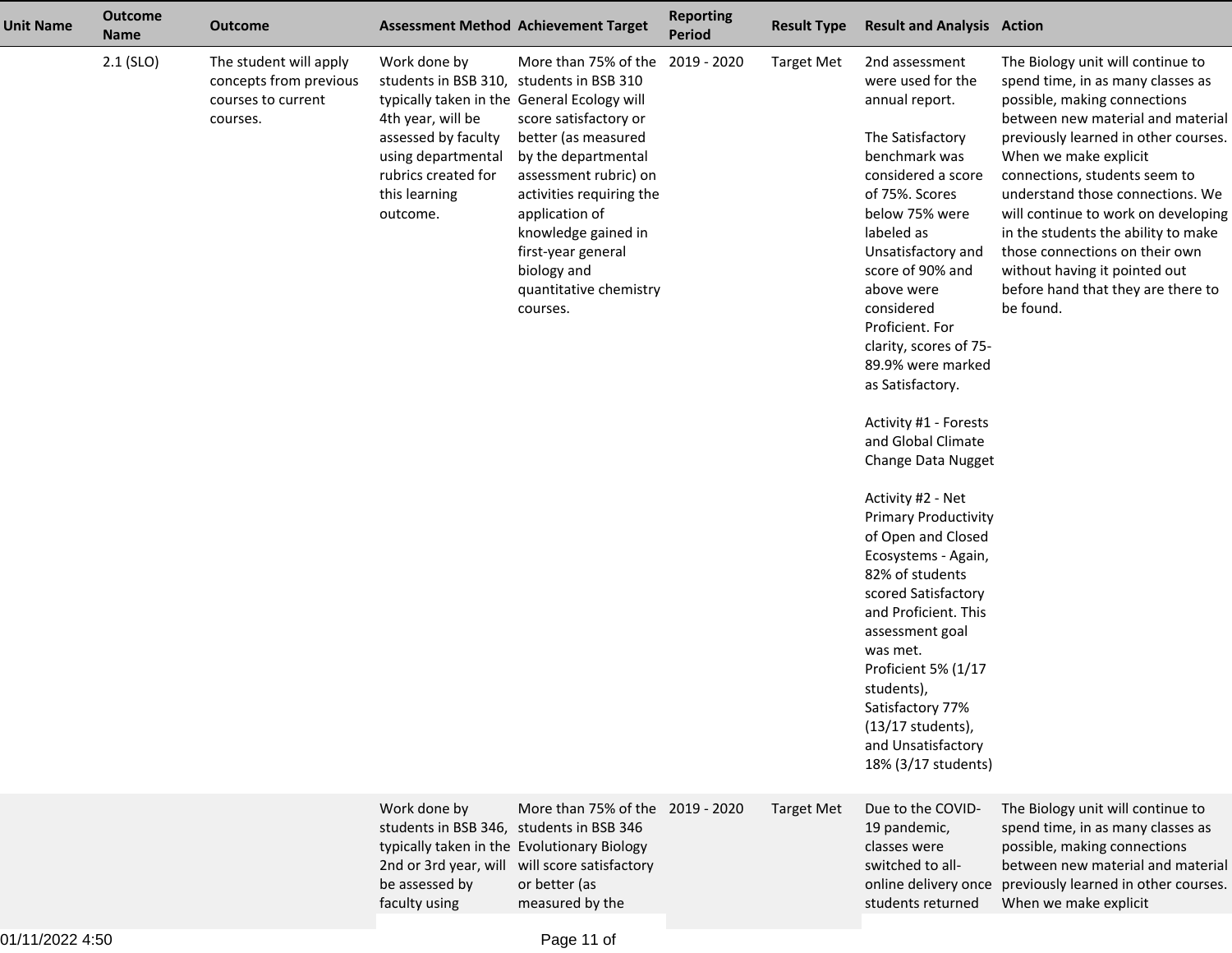| <b>Unit Name</b> | <b>Outcome</b><br><b>Name</b> | <b>Outcome</b>                                                          |                                                                  | <b>Assessment Method Achievement Target</b>                                                                                                                 | <b>Reporting</b><br>Period | <b>Result Type</b> | <b>Result and Analysis Action</b>                                                                                                                                                                                                                                                                                                                                                                                                                                                                                                                                                                                                                                                                                                                                                                                                |                                                                                                                                                                                                                                                                       |
|------------------|-------------------------------|-------------------------------------------------------------------------|------------------------------------------------------------------|-------------------------------------------------------------------------------------------------------------------------------------------------------------|----------------------------|--------------------|----------------------------------------------------------------------------------------------------------------------------------------------------------------------------------------------------------------------------------------------------------------------------------------------------------------------------------------------------------------------------------------------------------------------------------------------------------------------------------------------------------------------------------------------------------------------------------------------------------------------------------------------------------------------------------------------------------------------------------------------------------------------------------------------------------------------------------|-----------------------------------------------------------------------------------------------------------------------------------------------------------------------------------------------------------------------------------------------------------------------|
|                  |                               |                                                                         | departmental<br>rubrics created for<br>this learning<br>outcome. | departmental<br>assessment rubric) on<br>an exam question that<br>relates DNA sequence<br>changes to<br>evolutionary<br>relationships between<br>organisms. | 2019 - 2020                | <b>Target Met</b>  | from their Spring<br>Break week. The<br>regular assessment<br>could not be done<br>online and the<br>regular rubric could<br>not be used.<br>Instead, student<br>performance on five<br>multiple-choice<br>questions on the<br>online BSB 346 Final<br>Exam were used.<br>The questions are<br>included in the<br>related documents.<br>This is not as strong<br>an assessment as<br>the one usually<br>used, so its results<br>should be taken<br>with a grain of salt.<br>A student was<br>deemed satisfactory<br>if they answered all<br>five multiple<br>questions correctly.<br>19 out of 24<br>students answered<br>all the questions<br>correctly, or 79%.<br>In the alternative<br>assessment, the<br>achievement target<br>was met. More than<br>75% of the students<br>in BSB 346 scored<br>satisfactory or<br>better. | connections, students seem to<br>understand those connections. We<br>will continue to work on developing<br>in the students the ability to make<br>those connections on their own<br>without having it pointed out<br>before hand that they are there to<br>be found. |
|                  | 2.2 (SAO)                     | In keeping with the<br>University Mission to<br>provide "a high-quality | All Biology majors<br>will, as a<br>requirement for              | More than 50% of the 2019 - 2020<br>students taking the<br>Major Fields Test will                                                                           |                            | Inconclusive       | 0 out of 4 students<br>(0%) who took the<br>Major Fields Test                                                                                                                                                                                                                                                                                                                                                                                                                                                                                                                                                                                                                                                                                                                                                                    | This test assesses both<br>comprehension and retention of<br>concepts from the curriculum.                                                                                                                                                                            |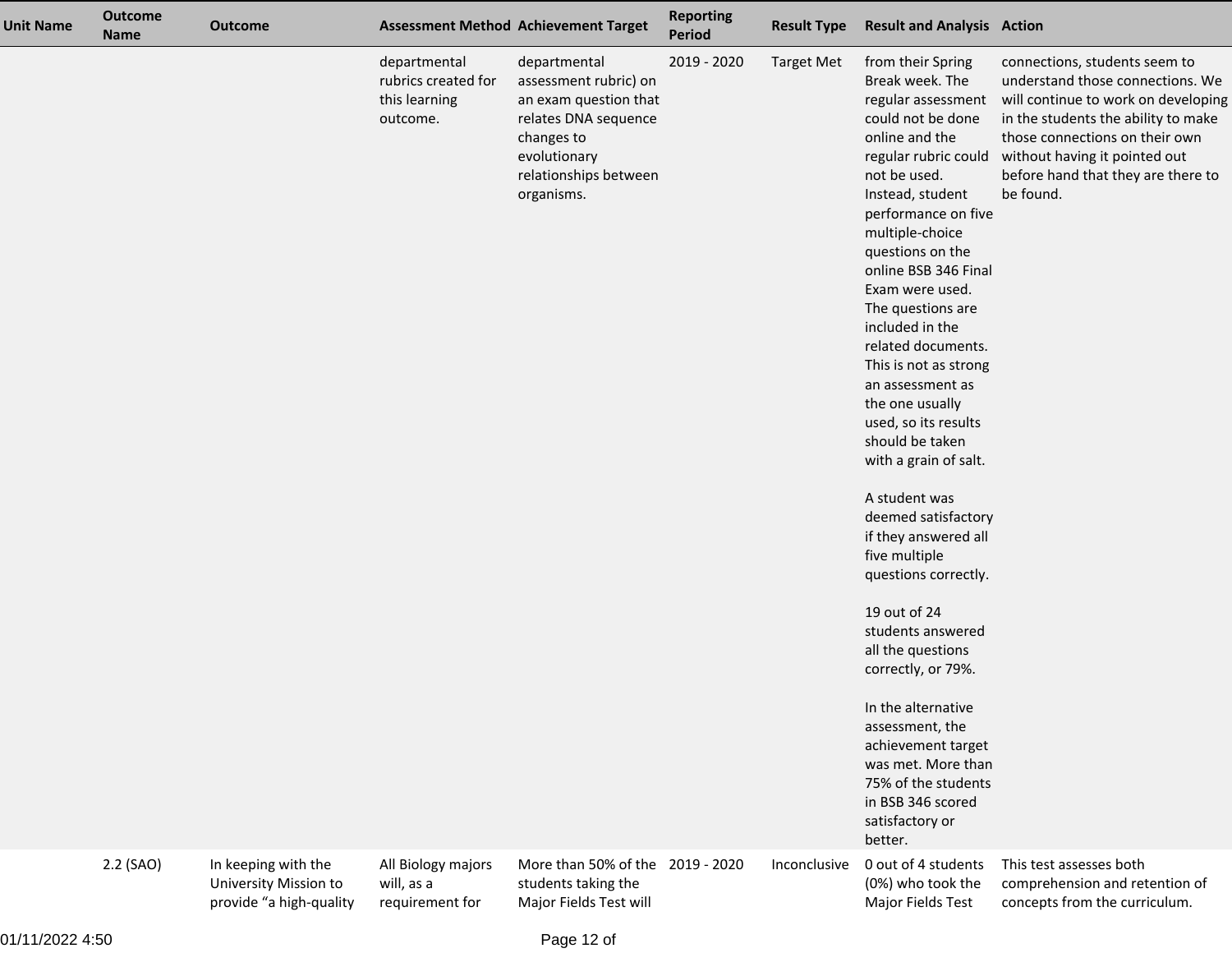| <b>Unit Name</b> | <b>Outcome</b><br><b>Name</b> | <b>Outcome</b>                                                                                                                                                                                                                                                                                                                                                  |                                                                                                                                                                                                                                                                                                                                                                                 | <b>Assessment Method Achievement Target</b>                                                                                                                                                        | <b>Reporting</b><br><b>Period</b> | <b>Result Type</b> | <b>Result and Analysis Action</b>                                                                                                                                                                                                                                                                                                                                                                                                                                                                                                                                                                                                                                                                                                                                                                                                                                         |                                                                                                                                                                                                                                                                                                                                                                                                                                                                                                                                                                                                                                                                                                                       |
|------------------|-------------------------------|-----------------------------------------------------------------------------------------------------------------------------------------------------------------------------------------------------------------------------------------------------------------------------------------------------------------------------------------------------------------|---------------------------------------------------------------------------------------------------------------------------------------------------------------------------------------------------------------------------------------------------------------------------------------------------------------------------------------------------------------------------------|----------------------------------------------------------------------------------------------------------------------------------------------------------------------------------------------------|-----------------------------------|--------------------|---------------------------------------------------------------------------------------------------------------------------------------------------------------------------------------------------------------------------------------------------------------------------------------------------------------------------------------------------------------------------------------------------------------------------------------------------------------------------------------------------------------------------------------------------------------------------------------------------------------------------------------------------------------------------------------------------------------------------------------------------------------------------------------------------------------------------------------------------------------------------|-----------------------------------------------------------------------------------------------------------------------------------------------------------------------------------------------------------------------------------------------------------------------------------------------------------------------------------------------------------------------------------------------------------------------------------------------------------------------------------------------------------------------------------------------------------------------------------------------------------------------------------------------------------------------------------------------------------------------|
|                  | 2.2 (SAO)                     | undergraduate<br>education" and in<br>keeping with the Biology<br>program goal of having<br>students understand<br>"material across<br>disciplines," the student<br>will learn the concepts<br>covered by a commercial, will be graded by<br>nationally-administered<br>Major Fields Test in<br>biology, taken in their<br>final semester before<br>graduation. | graduation, take a<br>nationally-<br>administered Major<br>from ETS in<br>Princeton, NJ, in<br>their last semester<br>of study. The tests<br>ETS and returned<br>along with<br>information<br>comparing scores to<br>test-takers at other<br>4-year institutions<br>nation-wide. ETS will<br>provide information<br>about each<br>student's percentile<br>ranking for the test. | score above the 50th<br>percentile ranking<br>when comparing their<br>Fields Test in biology performance to those<br>of students across the<br>nation taking the<br>same test in the same<br>year. | 2019 - 2020                       | Inconclusive       | scored above the<br>50th percentile.<br>Due to the COVID-<br>19-related<br>university shut-<br>down, the Major<br>Fields Test in<br>biology was NOT<br>administered to the<br>15 or so biology<br>seniors who were<br>scheduled to take<br>the exam in Spring<br>2020. Four biology<br>seniors, who all<br>graduated in Fall<br>2019 did take the<br>Major Fields Test,<br>reported here. But<br>these four students<br>are NOT a<br>representative<br>sample of this<br>academic year's<br>biology seniors.<br>The students who<br>DID take the Major<br>Fields Test did NOT<br>meet the target, but<br>we are scoring this<br>result as<br>inconclusive<br>because an<br>additional 15<br>students who were<br>supposed to take<br>the test could not<br>due to the<br>university shut-<br>down. The strongest<br>departmental<br>seniors of this<br>academic year were | When students do poorly in this<br>assessment (as the four who took it<br>all did this year), it is often a failure<br>of retention. Students forget<br>concepts they do not encounter<br>again and skills they do not use<br>again. The Biology unit will<br>endeavor to incorporate concepts<br>and skills from previous courses<br>into each course to strengthen both<br>connections and retention.<br>Also, all students, but especially the<br>weaker ones, have a tendency to<br>study in ways that achieve only<br>short-term memorization. The<br>Biology unit will incorporate<br>exercises and drills in classes that<br>teach the students how to study for<br>and their results are long-term retention. |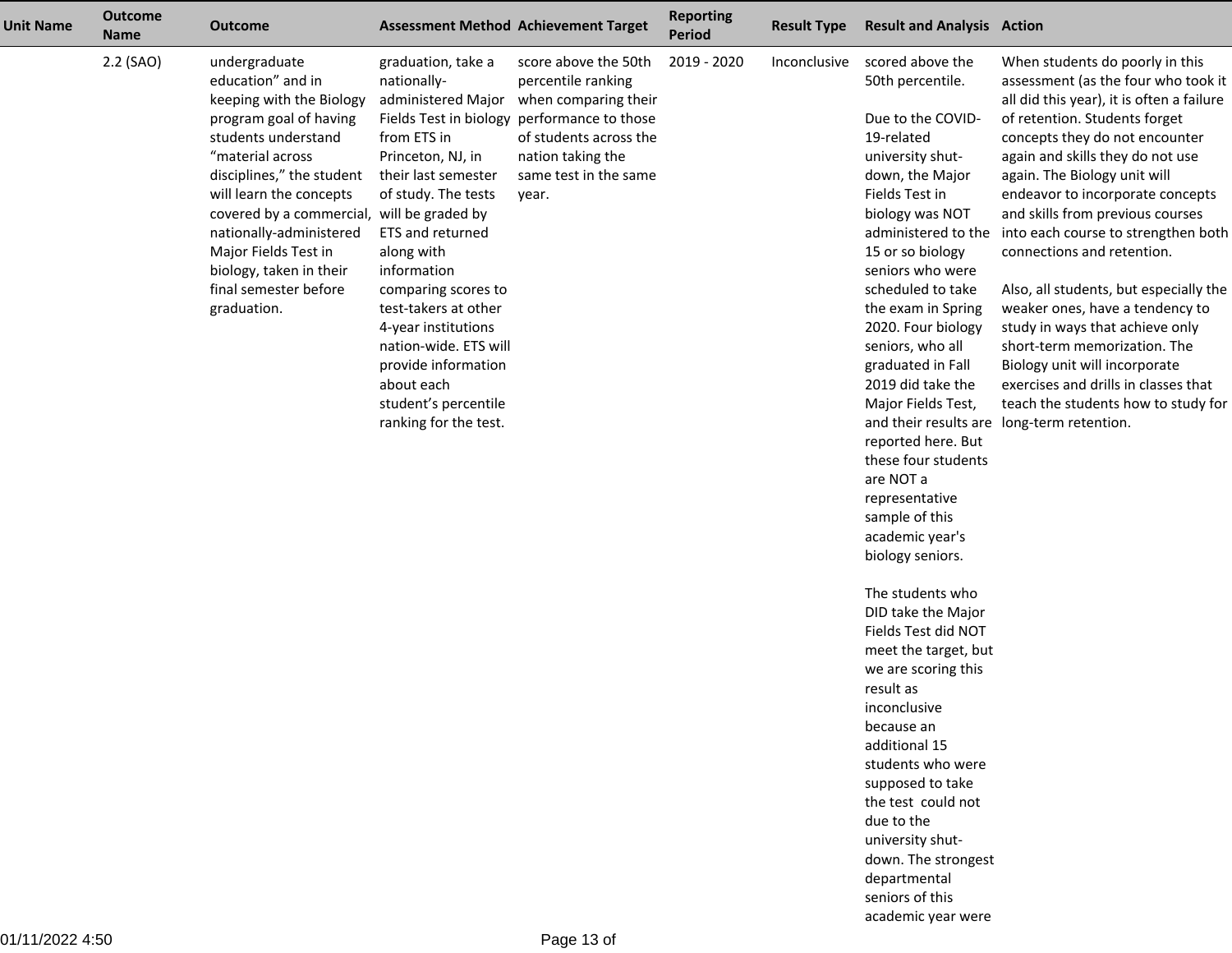| <b>Unit Name</b>                     | <b>Outcome</b><br><b>Name</b> | <b>Outcome</b>                                                                                                                                                                                                                                                                                                                                                                                                                             | <b>Assessment Method Achievement Target</b>                                                                                                                                                                                                                                                                                                                                                                                                                      |                                                                                                                                                                                                                                                                  | <b>Reporting</b><br><b>Period</b> | <b>Result Type</b>       | <b>Result and Analysis Action</b>                                                                                                                                      |                                                                                                                                                                                                                                                                                                                                                                                                                                                                                                                                                                                                                                                                                                                                                                                                                    |
|--------------------------------------|-------------------------------|--------------------------------------------------------------------------------------------------------------------------------------------------------------------------------------------------------------------------------------------------------------------------------------------------------------------------------------------------------------------------------------------------------------------------------------------|------------------------------------------------------------------------------------------------------------------------------------------------------------------------------------------------------------------------------------------------------------------------------------------------------------------------------------------------------------------------------------------------------------------------------------------------------------------|------------------------------------------------------------------------------------------------------------------------------------------------------------------------------------------------------------------------------------------------------------------|-----------------------------------|--------------------------|------------------------------------------------------------------------------------------------------------------------------------------------------------------------|--------------------------------------------------------------------------------------------------------------------------------------------------------------------------------------------------------------------------------------------------------------------------------------------------------------------------------------------------------------------------------------------------------------------------------------------------------------------------------------------------------------------------------------------------------------------------------------------------------------------------------------------------------------------------------------------------------------------------------------------------------------------------------------------------------------------|
|                                      | 2.2 (SAO)                     | In keeping with the<br>University Mission to<br>provide "a high-quality<br>undergraduate<br>education" and in<br>keeping with the Biology<br>program goal of having<br>students understand<br>"material across<br>disciplines," the student<br>will learn the concepts<br>covered by a commercial, will be graded by<br>nationally-administered<br>Major Fields Test in<br>biology, taken in their<br>final semester before<br>graduation. | All Biology majors<br>will, as a<br>requirement for<br>graduation, take a<br>nationally-<br>administered Major<br>Fields Test in biology<br>from ETS in<br>Princeton, NJ, in<br>their last semester<br>of study. The tests<br>ETS and returned<br>along with<br>information<br>comparing scores to<br>test-takers at other<br>4-year institutions<br>nation-wide. ETS will<br>provide information<br>about each<br>student's percentile<br>ranking for the test. | More than 50% of the 2019 - 2020<br>students taking the<br>Major Fields Test will<br>score above the 50th<br>percentile ranking<br>when comparing their<br>performance to those<br>of students across the<br>nation taking the<br>same test in the same<br>year. |                                   | Inconclusive             | among the 15 who<br>did not take the<br>test, and we have<br>no idea how many<br>have scored above<br>the 50th percentile.                                             | This test assesses both<br>comprehension and retention of<br>concepts from the curriculum.<br>When students do poorly in this<br>of that cohort would assessment (as the four who took it<br>all did this year), it is often a failure<br>of retention. Students forget<br>concepts they do not encounter<br>again and skills they do not use<br>again. The Biology unit will<br>endeavor to incorporate concepts<br>and skills from previous courses<br>into each course to strengthen both<br>connections and retention.<br>Also, all students, but especially the<br>weaker ones, have a tendency to<br>study in ways that achieve only<br>short-term memorization. The<br>Biology unit will incorporate<br>exercises and drills in classes that<br>teach the students how to study for<br>long-term retention. |
|                                      | 2.3 (SPG C.3)                 | In keeping with the<br><b>University Strategic</b><br>Priority and Goal C.3 of<br>forging "meaningful and<br>engaged partnerships<br>that provide real-life<br>experiences for<br>students", the student<br>will participate in<br>community service<br>opportunities while<br>enrolled in the<br>department.                                                                                                                              | All graduating<br>Biology seniors will<br>be given a Survey as in the Exit Interview<br>part of a required<br>Exit Interview with<br>the Department<br>Chair. One question<br>on that survey will<br>ask students to<br>enumerate the<br>types of community<br>service activities<br>they have<br>participated in while<br>an MUW<br>undergraduate.<br>Faculty will review<br>and analyze the<br>survey results.                                                 | More than 75% of the 2019 - 2020<br>students participating<br>Survey will have<br>participated in at least<br>two different types of<br>community service<br>activities.                                                                                         |                                   | <b>Target Not</b><br>Met | Target was NOT<br>met. Only 50% of<br>seniors taking their<br>departmental exit<br>survey reported<br>participating in two<br>or more community<br>service activities. | In the 2020-21 academic year, the<br>university and the community will<br>continue to be under COVID-19<br>restrictions. Community Service<br>activities will be largely curtailed<br>and the biology faculty will be<br>largely unable to encourage<br>participation in such activities until<br>the COVID-19 pandemic is over.                                                                                                                                                                                                                                                                                                                                                                                                                                                                                   |
| Program -<br>Chemistry<br>(including | 1.1 (GEO 3.a.)                | The student will (TSW)<br>successfully execute<br>problem-solving related                                                                                                                                                                                                                                                                                                                                                                  | Stoichiometry,<br>equilibrium, and<br>thermodynamics/qu should be at least a                                                                                                                                                                                                                                                                                                                                                                                     | The average score of<br>PSC 111 students                                                                                                                                                                                                                         | 2019 - 2020                       | <b>Target Not</b><br>Met | across five lecture<br>sections and two                                                                                                                                | 92 PSC 111 students In 2018-19 the average was 2.5.<br>While we did not reach the target<br>of 3.0, we saw an improvement                                                                                                                                                                                                                                                                                                                                                                                                                                                                                                                                                                                                                                                                                          |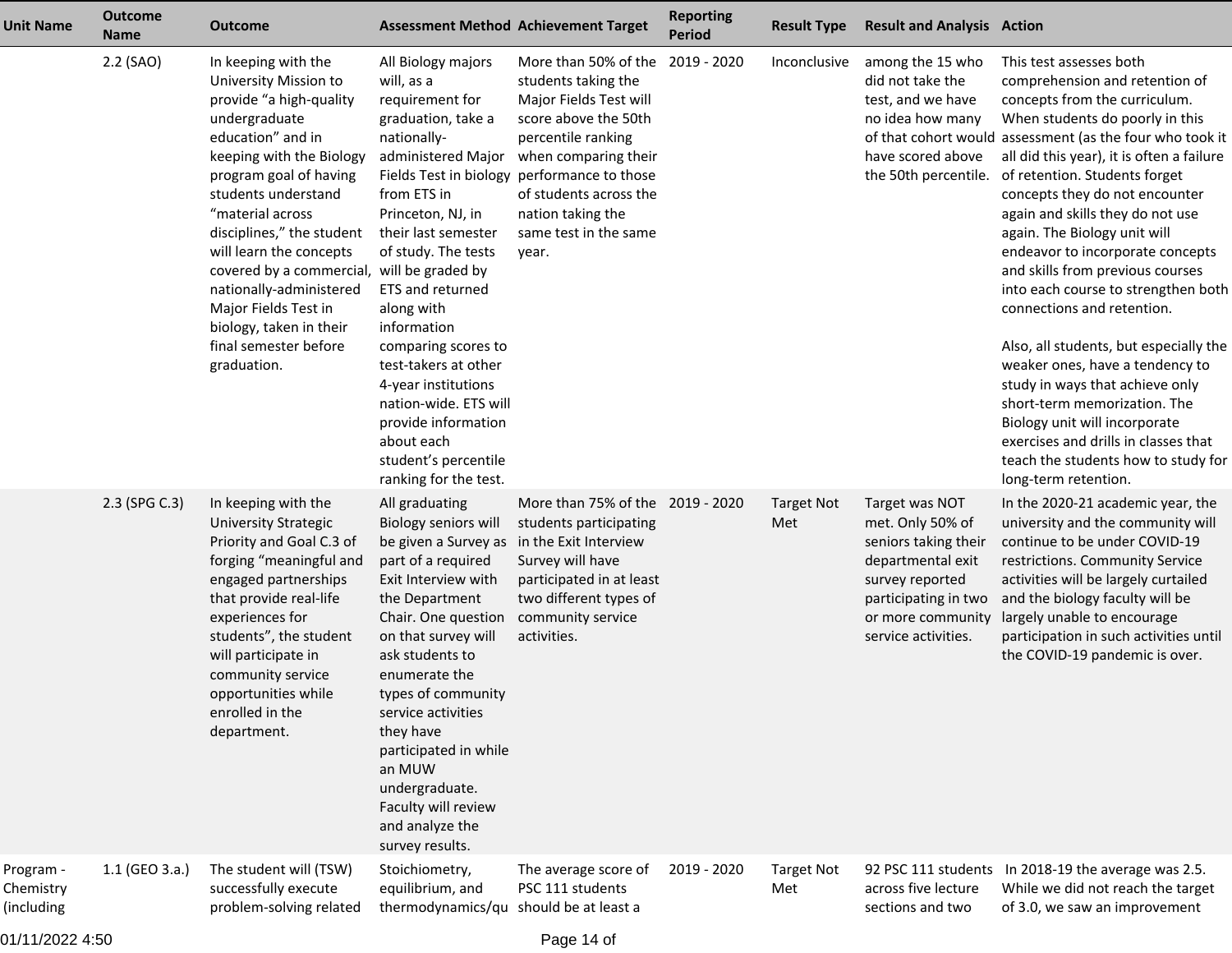| <b>Unit Name</b>             | <b>Outcome</b><br><b>Name</b> | <b>Outcome</b>                                                                                                               | <b>Assessment Method Achievement Target</b>                                                                                                                                                  |                                                                                                                                                               | <b>Reporting</b><br><b>Period</b> | <b>Result Type</b>       | <b>Result and Analysis Action</b>                                                                                                                                                                                                                                                                                                                                                                                                                                           |                                                                                                                                                                                                                                                                                                                                                                                                                                                                                                                                                                                                                                                                                                                                                                                                                                                                                                                                                                                                                                                                                                                                                                                                                                                                                                                                                                                                                                                                                                                                                                                                                                                     |
|------------------------------|-------------------------------|------------------------------------------------------------------------------------------------------------------------------|----------------------------------------------------------------------------------------------------------------------------------------------------------------------------------------------|---------------------------------------------------------------------------------------------------------------------------------------------------------------|-----------------------------------|--------------------------|-----------------------------------------------------------------------------------------------------------------------------------------------------------------------------------------------------------------------------------------------------------------------------------------------------------------------------------------------------------------------------------------------------------------------------------------------------------------------------|-----------------------------------------------------------------------------------------------------------------------------------------------------------------------------------------------------------------------------------------------------------------------------------------------------------------------------------------------------------------------------------------------------------------------------------------------------------------------------------------------------------------------------------------------------------------------------------------------------------------------------------------------------------------------------------------------------------------------------------------------------------------------------------------------------------------------------------------------------------------------------------------------------------------------------------------------------------------------------------------------------------------------------------------------------------------------------------------------------------------------------------------------------------------------------------------------------------------------------------------------------------------------------------------------------------------------------------------------------------------------------------------------------------------------------------------------------------------------------------------------------------------------------------------------------------------------------------------------------------------------------------------------------|
| Minor) - BS<br>${2016-2017}$ | 1.1 (GEO 3.a.)                | to basic stoichiometry,<br>equilibrium,<br>thermodynamics/quantu<br>m mechanics, and<br>quantitative analysis<br>techniques. | antum mechanics<br>questions from<br>quizzes and exams<br>in PSC 111 will be<br>evaluated by faculty<br>using the AAC&U<br>Quantitative Literacy answering questions<br><b>VALUE Rubric.</b> | "3" on the 0-4 scale<br>used in the AAC&U<br>Quantitative Literacy<br>VALUE Rubric in<br>performing<br>calculations and<br>related to basic<br>stoichiometry. | 2019 - 2020                       | <b>Target Not</b><br>Met | semesters (4<br>1 section in spring<br>on their knowledge<br>of basic<br>stoichiometry and<br>the relevant<br>calculations.<br>Stoichiometry<br>questions and<br>calculations (from<br>several quizzes and<br>exams) were<br>Literacy VALUE<br>rubric score of the<br>92 students<br>evaluated was "2.9"<br>with the following<br>breakdown (22<br>students, score = $1$ ;<br>2; 16 students,<br>score = $3; 44$<br>students, score = $4$ ).<br>Target was not<br>achieved. | from 2.5 to 2.9. In 2018-19, we<br>sections in fall 2019, planned to bring about an<br>improvement in these results by 1)<br>2020) were assessed encouraging non-science majors to<br>meet their science core<br>requirements by taking our courses<br>designated for non-science majors<br>instead of taking PSC 111 and 2)<br>engaging students who are<br>struggling with extra help in<br>addition to SI sessions.<br>We were able to encourage more<br>of our non-science majors into PSC<br>evaluated using the 108 Introductory Chemistry and<br>AAC&U Quantitative other departmental courses for<br>non-science majors, which left<br>rubric. The average mostly science majors in PSC 111.<br>These students have usually taken<br>more math and science courses<br>previously, so a topic like<br>stoichiometry, which involves both<br>chemistry concepts and<br>mathematics, was not as<br>10 students, score = overwhelming for them and was<br>more relevant to their future<br>studies. We also engaged our<br>struggling students in more ways,<br>exposing them to the topic with<br>additional assessments in smaller<br>group sessions. Evidence of this<br>engagement can be seen in the<br>decrease in the percentage of<br>students who scored "1's" on<br>stoichiometry questions assessed<br>with the AAC&U Quantitative<br>Literacy value rubric. In 2018-19,<br>44 of 98 students (45%) scored a<br>"1" on stoichiometry questions<br>assessed using the rubric. In 2019-<br>20, 22 of 92 students (24%) scored<br>a "1" on stoichiometry questions<br>assessed using the rubric. This is an<br>encouraging improvement. |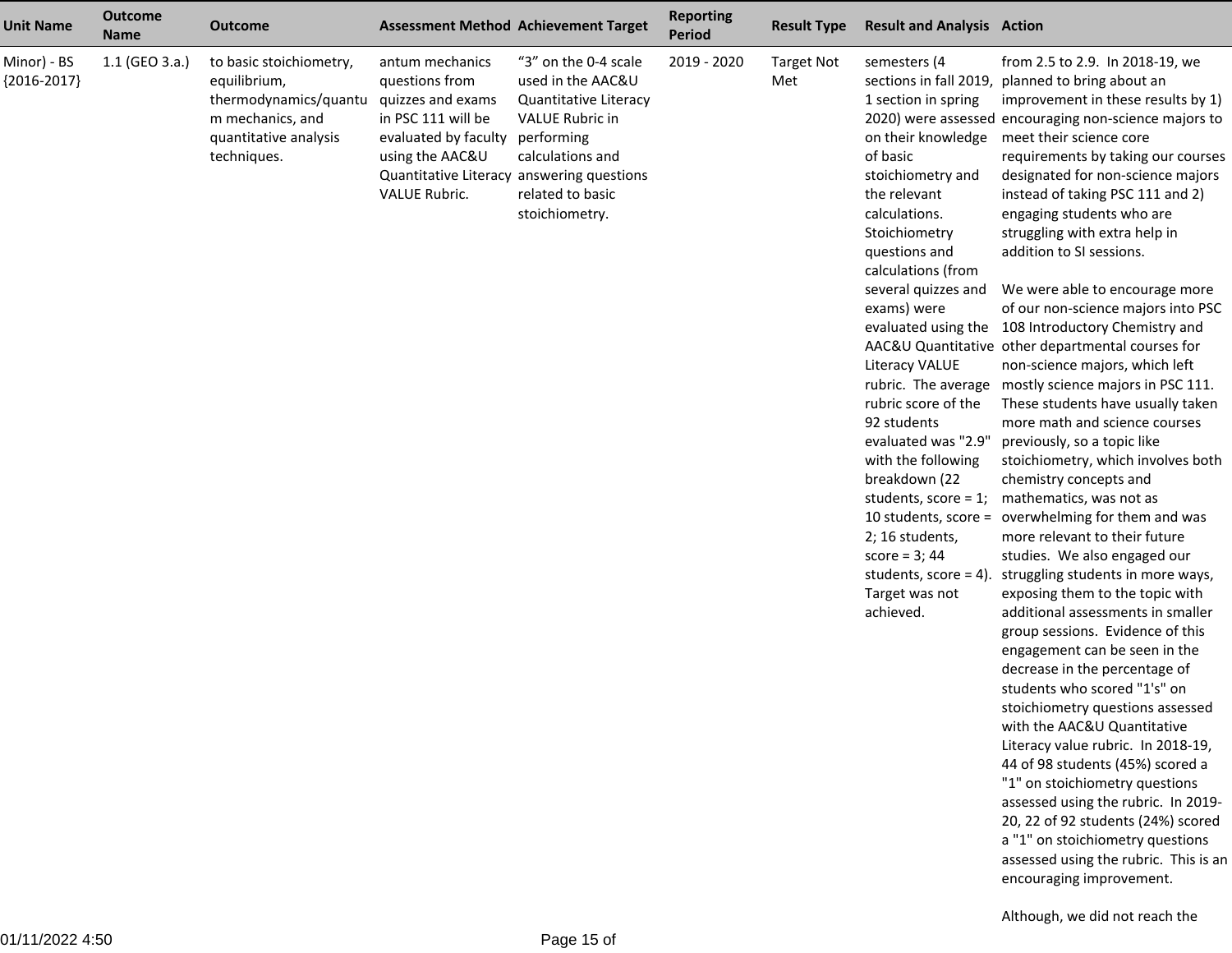| <b>Unit Name</b>                                                     | <b>Outcome</b><br><b>Name</b> | <b>Outcome</b>                                                                                                                                                                                            | <b>Assessment Method Achievement Target</b>                                                                                                                                                                                                                                             |                                                                                                                                                                                                           | <b>Reporting</b><br><b>Period</b> | <b>Result Type</b>       | <b>Result and Analysis Action</b>                                                                                                                                                                                                                                                                                                                                                                                                                                                                                                                                                                                               |                                                                                                                                                                                                                                                                                                                                                                                                                                                                                                                                                                                                                                                                                                                                                                                                                                                               |
|----------------------------------------------------------------------|-------------------------------|-----------------------------------------------------------------------------------------------------------------------------------------------------------------------------------------------------------|-----------------------------------------------------------------------------------------------------------------------------------------------------------------------------------------------------------------------------------------------------------------------------------------|-----------------------------------------------------------------------------------------------------------------------------------------------------------------------------------------------------------|-----------------------------------|--------------------------|---------------------------------------------------------------------------------------------------------------------------------------------------------------------------------------------------------------------------------------------------------------------------------------------------------------------------------------------------------------------------------------------------------------------------------------------------------------------------------------------------------------------------------------------------------------------------------------------------------------------------------|---------------------------------------------------------------------------------------------------------------------------------------------------------------------------------------------------------------------------------------------------------------------------------------------------------------------------------------------------------------------------------------------------------------------------------------------------------------------------------------------------------------------------------------------------------------------------------------------------------------------------------------------------------------------------------------------------------------------------------------------------------------------------------------------------------------------------------------------------------------|
| Program -<br>Chemistry<br>(including<br>Minor) - BS<br>${2016-2017}$ | 1.1 (GEO 3.a.)                | The student will (TSW)<br>successfully execute<br>problem-solving related<br>to basic stoichiometry,<br>equilibrium,<br>thermodynamics/quantu<br>m mechanics, and<br>quantitative analysis<br>techniques. | Stoichiometry,<br>equilibrium, and<br>thermodynamics/qu should be at least a<br>antum mechanics<br>questions from<br>quizzes and exams<br>in PSC 111 will be<br>evaluated by faculty<br>using the AAC&U<br>Quantitative Literacy answering questions<br>VALUE Rubric.                   | The average score of<br>PSC 111 students<br>"3" on the 0-4 scale<br>used in the AAC&U<br>Quantitative Literacy<br>VALUE Rubric in<br>performing<br>calculations and<br>related to basic<br>stoichiometry. | 2019 - 2020                       | <b>Target Not</b><br>Met | across five lecture<br>sections and two<br>semesters (4<br>sections in fall 2019,<br>1 section in spring<br>on their knowledge<br>of basic<br>stoichiometry and<br>the relevant<br>calculations.<br>Stoichiometry<br>questions and<br>calculations (from<br>several quizzes and<br>exams) were<br>evaluated using the<br><b>Literacy VALUE</b><br>rubric. The average<br>rubric score of the<br>92 students<br>evaluated was "2.9"<br>with the following<br>breakdown (22<br>students, score = $1$ ;<br>10 students, score $=$<br>2; 16 students,<br>score = $3; 44$<br>students, score = $4$ ).<br>Target was not<br>achieved. | 92 PSC 111 students targeted average of "3", we did see<br>an improvement in the average<br>(from 2.5 in 2018-19 to 2.9 in 2019-<br>20), an improvement in the<br>percentage of students who<br>achieved the targeted average<br>2020) were assessed (from 45 out of 98 (50%) in 2018-19<br>to 61 out of 92 (66%) in 2019-20),<br>and a decrease in the percentage of<br>students scoring a "1" on<br>stoichiometry question assessed<br>using the rubric (from 45% in 2018-<br>19 to 24% in 2019-20). We are<br>encouraged by these results, and,<br>in the 2020-21 academic year, we<br>hope to continue our two strategies<br>detailed in the first paragraph,<br>keeping in mind that implementing<br>AAC&U Quantitative these strategies might be difficult<br>with possible changes in course<br>delivery brought about by the<br>current health scare. |
|                                                                      |                               |                                                                                                                                                                                                           | Stoichiometry,<br>equilibrium, and<br>thermodynamics/qu should be at least a<br>antum mechanics<br>questions from<br>quizzes and exams<br>in PSC 112 will be<br>evaluated by faculty performing<br>using the AAC&U<br>Quantitative Literacy answering questions<br><b>VALUE Rubric.</b> | The average score of<br>PSC 112 students<br>"3" on the 0-4 scale<br>used in the AAC&U<br>Quantitative Literacy<br><b>VALUE Rubric in</b><br>calculations and<br>related to equilibrium.                   | 2019 - 2020                       | <b>Target Met</b>        | across two lecture<br>sections in spring<br>2020 were assessed<br>on their knowledge<br>of the basic<br>concepts of<br>equilibrium and the<br>relevant<br>calculations.<br>Conceptual<br>questions and                                                                                                                                                                                                                                                                                                                                                                                                                          | 34 PSC 112 students In 2018-19, the average for this<br>assessment was "2.8". We had<br>planned to revamp the course in<br>order to spend less time on less<br>relevant topics so that we could<br>devote more time to the important<br>topic of equilibrium. We were able<br>to spend more time covering<br>equilibrium with more assessments<br>and more small-group sessions.<br>We believe that spending more<br>time on the topic during the lecture                                                                                                                                                                                                                                                                                                                                                                                                     |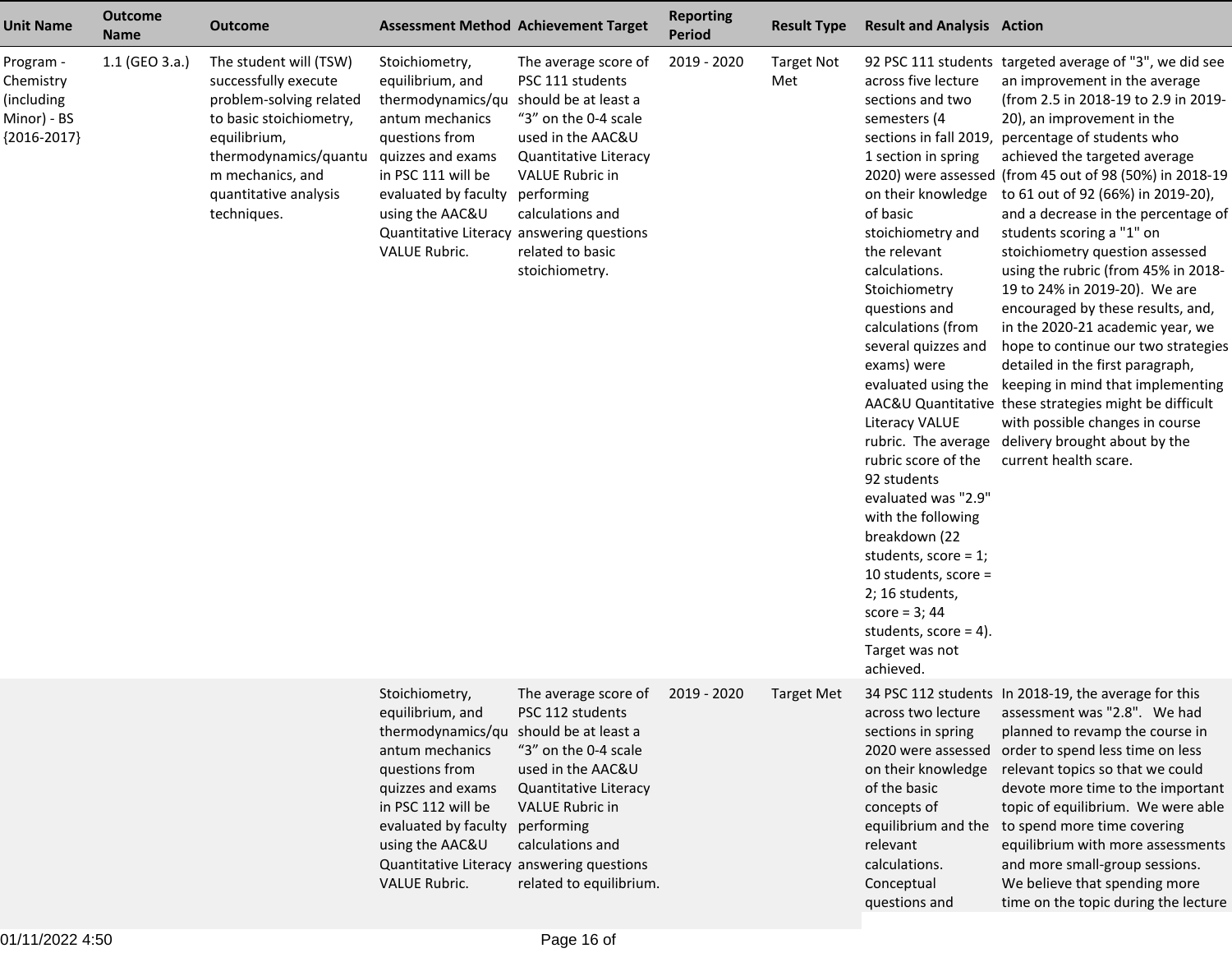| <b>Unit Name</b> | <b>Outcome</b><br><b>Name</b> | <b>Outcome</b>                                                              |                                                                                                                                                                                                                                                                              | <b>Assessment Method Achievement Target</b>                                                                                                                                                                                                                                  | <b>Reporting</b><br><b>Period</b> | <b>Result Type</b>       | <b>Result and Analysis Action</b>                                                                                                                                                                                                                                                                                                                                                                                                                     |                                                                                                                                                                                                                                                                                                                                                                 |
|------------------|-------------------------------|-----------------------------------------------------------------------------|------------------------------------------------------------------------------------------------------------------------------------------------------------------------------------------------------------------------------------------------------------------------------|------------------------------------------------------------------------------------------------------------------------------------------------------------------------------------------------------------------------------------------------------------------------------|-----------------------------------|--------------------------|-------------------------------------------------------------------------------------------------------------------------------------------------------------------------------------------------------------------------------------------------------------------------------------------------------------------------------------------------------------------------------------------------------------------------------------------------------|-----------------------------------------------------------------------------------------------------------------------------------------------------------------------------------------------------------------------------------------------------------------------------------------------------------------------------------------------------------------|
|                  |                               |                                                                             | Stoichiometry,<br>equilibrium, and<br>thermodynamics/qu should be at least a<br>antum mechanics<br>questions from<br>quizzes and exams<br>in PSC 112 will be<br>evaluated by faculty<br>using the AAC&U<br>Quantitative Literacy answering questions<br><b>VALUE Rubric.</b> | The average score of<br>PSC 112 students<br>"3" on the 0-4 scale<br>used in the AAC&U<br>Quantitative Literacy<br><b>VALUE Rubric in</b><br>performing<br>calculations and<br>related to equilibrium.                                                                        | 2019 - 2020                       | <b>Target Met</b>        | calculations on<br>equilibrium (from a<br>quiz and an exam)<br>were evaluated<br>using the AAC&U<br>Quantitative<br>Literacy VALUE<br>rubric. The average<br>rubric score of the<br>34 students<br>evaluated was "3.4"<br>with the following<br>breakdown (2<br>students, score = $1$ ;<br>4 students, score =<br>2; 6 students, score<br>$= 3$ ; 22 students,<br>score = $4$ ). Target<br>was achieved.                                              | and in small-group sessions<br>resulted in an improvement in the<br>average rubric score from 2.8 in<br>2018-19 to 3.4 in 2019-20.<br>We hope to continue these<br>strategies in Spring 2021 when PSC<br>112 will be offered again. If we can<br>maintain this average for another<br>year, then we can turn our focus to<br>other areas of the PSC 112 course. |
|                  |                               |                                                                             | Stoichiometry,<br>equilibrium, and<br>antum mechanics<br>questions from<br>quizzes and exams<br>in PSC 450/451 will<br>be evaluated by<br>faculty using the<br>AAC&U Quantitative answering questions<br>Literacy VALUE<br>Rubric.                                           | The average score of<br>PSC 312/450/451<br>thermodynamics/qu students should be at<br>least a "3" on the 0-4<br>scale used in the<br>AAC&U Quantitative<br>Literacy VALUE Rubric<br>in performing<br>calculations and<br>related to<br>thermodynamics/quan<br>tum mechanics. | 2019 - 2020                       | <b>Target Met</b>        | PSC 450/451 was<br>not taught during<br>the 2019-20<br>312 was taught in<br>the fall semester of<br>2019. 12 students<br>were assessed using<br>questions from the<br>final exam. The<br>average rubric score<br>of the 12 PSC 312<br>students evaluated<br>was "3.7" with the<br>following<br>breakdown (0<br>students, score = $1$ ;<br>1 students, score =<br>2; 1 students, score<br>$=$ 3; 10 students,<br>$score = 4$ . Target<br>was achieved. | PSC 312 is on a two year rotation.<br>So this course, and this assessment,<br>will not be a part of the 2020-21<br>academic year. PSC SMART plan. PSC 450/451 will be<br>used in this assessment next year.                                                                                                                                                     |
|                  | 1.2 (SLO)                     | TSW exhibit effective<br>written communication<br>in the areas of inorganic | Formal lab reports<br>will be evaluated in<br>PSC 112L by faculty                                                                                                                                                                                                            | 75% of PSC 112<br>students should score<br>at least a "3" on the 0-                                                                                                                                                                                                          | 2019 - 2020                       | <b>Target Not</b><br>Met | 29 PSC 112L<br>students across two<br>lab sections were                                                                                                                                                                                                                                                                                                                                                                                               | Students are given a detailed<br>description of the sections that<br>must be included in the lab reports.                                                                                                                                                                                                                                                       |
|                  |                               |                                                                             |                                                                                                                                                                                                                                                                              |                                                                                                                                                                                                                                                                              |                                   |                          |                                                                                                                                                                                                                                                                                                                                                                                                                                                       |                                                                                                                                                                                                                                                                                                                                                                 |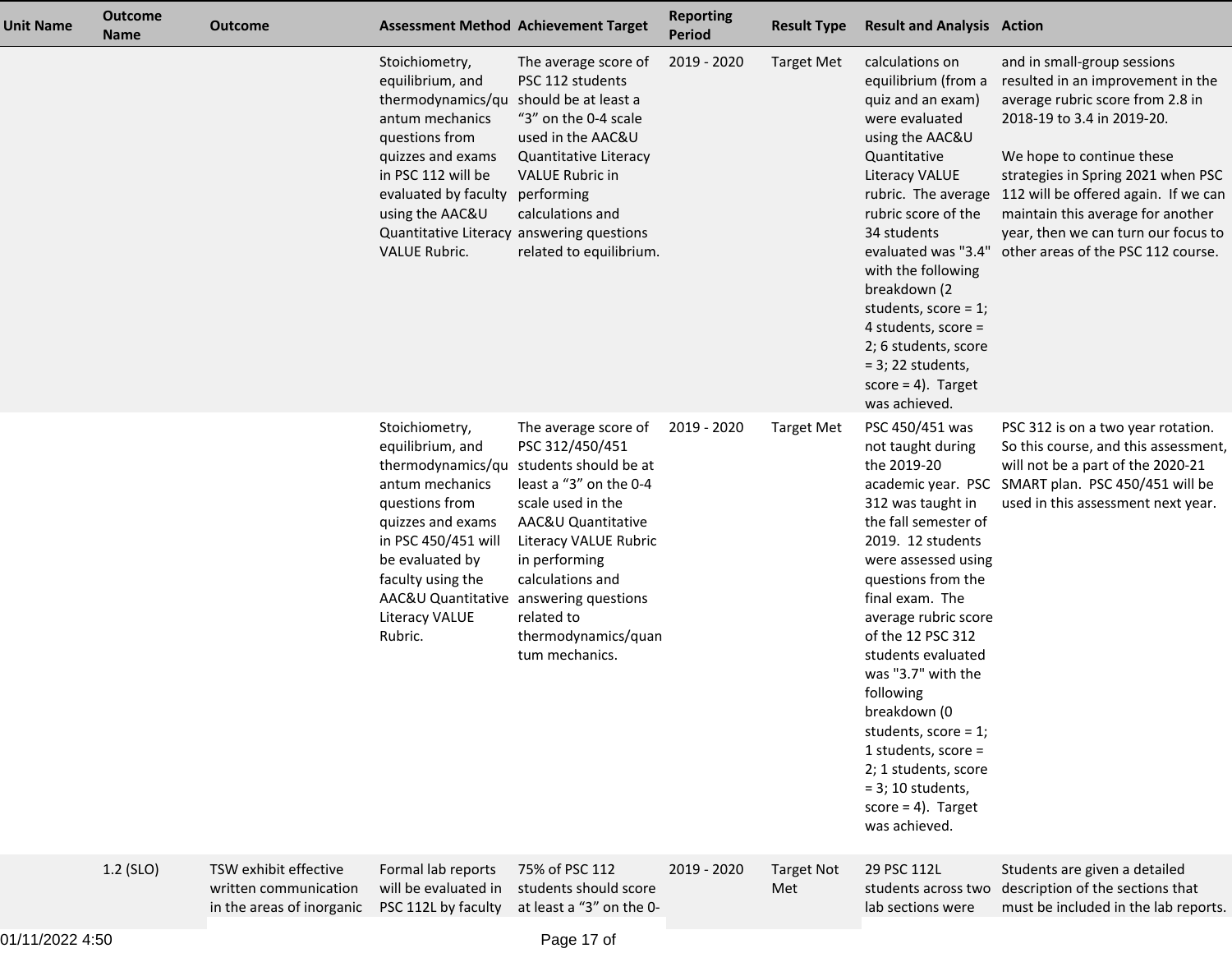| <b>Unit Name</b> | <b>Outcome</b><br><b>Name</b> | <b>Outcome</b>            | <b>Assessment Method Achievement Target</b>                         |                                                                                                                    | <b>Reporting</b><br><b>Period</b> | <b>Result Type</b>       | <b>Result and Analysis Action</b>                                                                                                                                                                                                                                                                                                                                    |                                                                                                                                                                                                                                                                                                                                                                                                                                                                                                                                                                                                                                                                                                                                                                                                                                                                                                                                                                                                                                                                                                                                                                                                                                                                                                                                                                                                                                                                                                                                                                                                                          |
|------------------|-------------------------------|---------------------------|---------------------------------------------------------------------|--------------------------------------------------------------------------------------------------------------------|-----------------------------------|--------------------------|----------------------------------------------------------------------------------------------------------------------------------------------------------------------------------------------------------------------------------------------------------------------------------------------------------------------------------------------------------------------|--------------------------------------------------------------------------------------------------------------------------------------------------------------------------------------------------------------------------------------------------------------------------------------------------------------------------------------------------------------------------------------------------------------------------------------------------------------------------------------------------------------------------------------------------------------------------------------------------------------------------------------------------------------------------------------------------------------------------------------------------------------------------------------------------------------------------------------------------------------------------------------------------------------------------------------------------------------------------------------------------------------------------------------------------------------------------------------------------------------------------------------------------------------------------------------------------------------------------------------------------------------------------------------------------------------------------------------------------------------------------------------------------------------------------------------------------------------------------------------------------------------------------------------------------------------------------------------------------------------------------|
|                  | 1.2 (SLO)                     | and analytical chemistry. | using the AAC&U<br>Written<br>Communication<br><b>VALUE Rubric.</b> | 4 scale used in the<br>AAC&U Written<br>Communication<br><b>VALUE Rubric in</b><br>writing a formal lab<br>report. | 2019 - 2020                       | <b>Target Not</b><br>Met | assessed on their<br>written<br>communication<br>report. The lab<br>report was<br>AAC&U Written<br>Communication<br>VALUE rubric. 52%<br>of PSC 112L<br>students scored at<br>scale used in the<br>AAC&U Written<br>Communication<br>VALUE Rubric (29<br>students evaluated<br>at level 1, 11 at level achievement target.<br>2, 8 at level 3, 7 at<br>not achieved. | They are allowed to write two<br>drafts of the first lab report. Upon<br>reading the first draft, the<br>using one formal lab professor provides extensive<br>feedback to aid the student in<br>writing the second draft. While<br>evaluated using the there is only one draft allowed for<br>the second lab report, the students<br>are provided with extensive<br>assistance from the professor.<br>Multiple drafts of the first lab<br>report and extensive assistance<br>least a "3" on the 0-4 with the second lab report allow<br>the students to meet the target.<br>This strategy has been effective in<br>that it has resulted in students<br>submitting informative, well-<br>written lab reports, which allowed<br>on one lab report; 3 us to consistently meet the<br>level 4). Target was However, PSC 112L was taught<br>during the spring 2020 semester.<br>With the university lock down, the<br>professor did not have the<br>opportunity to give the students<br>two drafts on the first lab report.<br>Also, because of the university lock<br>down, the students were unable to<br>conduct the experiment that<br>provides data for the second lab<br>report, and thus, were unable to<br>write the second lab report. So,<br>instead of assessing with two drafts<br>of one lab report and one draft of a<br>second lab report, we did the<br>assessment with one draft of the<br>first lab report only. Without the<br>opportunity to do a second draft<br>and a second lab report, the<br>students did not perform as well as<br>they had in the past, and the<br>achievement target was not met. |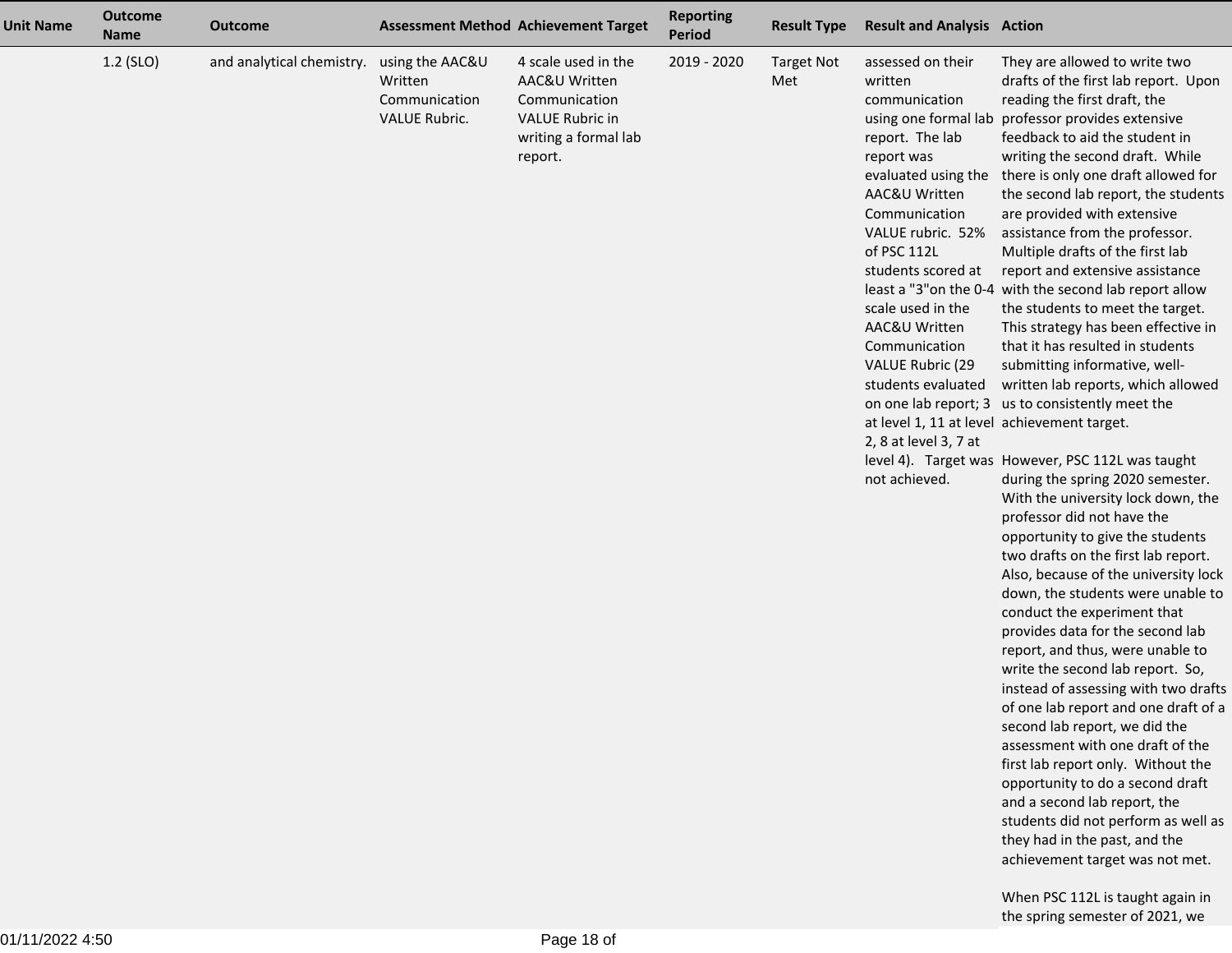| <b>Unit Name</b> | <b>Outcome</b><br><b>Name</b> | <b>Outcome</b>                                                                                                                    |                                                                                                                                                                       | <b>Assessment Method Achievement Target</b>                                                                                                                                               | <b>Reporting</b><br><b>Period</b> | <b>Result Type</b>       | <b>Result and Analysis Action</b>                                                                                                                                                                                                                                                                                                                                                                                                                                                                                    |                                                                                                                                                                                                                                                                                                                                                                                                                 |
|------------------|-------------------------------|-----------------------------------------------------------------------------------------------------------------------------------|-----------------------------------------------------------------------------------------------------------------------------------------------------------------------|-------------------------------------------------------------------------------------------------------------------------------------------------------------------------------------------|-----------------------------------|--------------------------|----------------------------------------------------------------------------------------------------------------------------------------------------------------------------------------------------------------------------------------------------------------------------------------------------------------------------------------------------------------------------------------------------------------------------------------------------------------------------------------------------------------------|-----------------------------------------------------------------------------------------------------------------------------------------------------------------------------------------------------------------------------------------------------------------------------------------------------------------------------------------------------------------------------------------------------------------|
|                  | 1.2 (SLO)                     | TSW exhibit effective<br>written communication<br>in the areas of inorganic<br>and analytical chemistry.                          | Formal lab reports<br>will be evaluated in<br>PSC 112L by faculty<br>using the AAC&U<br>Written<br>Communication<br><b>VALUE Rubric.</b>                              | 75% of PSC 112<br>students should score<br>at least a "3" on the 0-<br>4 scale used in the<br>AAC&U Written<br>Communication<br><b>VALUE Rubric in</b><br>writing a formal lab<br>report. | 2019 - 2020                       | <b>Target Not</b><br>Met | 29 PSC 112L<br>lab sections were<br>assessed on their<br>written<br>communication<br>using one formal lab<br>report. The lab<br>report was<br>evaluated using the<br>AAC&U Written<br>Communication<br>VALUE rubric. 52%<br>of PSC 112L<br>students scored at<br>least a "3" on the 0-4<br>scale used in the<br>AAC&U Written<br>Communication<br><b>VALUE Rubric (29</b><br>students evaluated<br>on one lab report; 3<br>at level 1, 11 at level<br>2, 8 at level 3, 7 at<br>level 4). Target was<br>not achieved. | should be able to return to the<br>students across two normal manner of assessment.                                                                                                                                                                                                                                                                                                                             |
|                  | $1.3$ (SLO)                   | TSW demonstrate<br>competency in both<br>theoretical and practical<br>aspects of<br>instrumentation and<br>analytical techniques. | Qualitative and<br>quantitative<br>questions (quizzes,<br>exams, assignments) (70%) or higher in<br>related to<br>instrumentation will<br>be evaluated by<br>faculty. | 75% of PSC 211/212<br>students should be at<br>the satisfactory level<br>answering questions<br>and performing<br>calculations related to<br>instrumentation.                             | 2019 - 2020                       | <b>Target Met</b>        | Students who<br>obtained 90% or<br>more of the points<br>were rated<br>"proficient".<br>Students who<br>obtained between<br>70 and 89% of the<br>points were rated<br>"satisfactory".<br>Students who<br>obtained less than<br>70% of the points<br>were rated<br>"unsatisfactory".<br>16 PSC 211 students<br>were evaluated<br>using the rubric                                                                                                                                                                     | This is the first year in several that<br>the target has been met. For the<br>second year in a row, the professor<br>placed increased emphasis on this<br>topic. This year's result (75% of<br>students met the "satisfactory"<br>target) is a slight improvement over<br>last year's results (73% of students<br>met the "satisfactory" target). The<br>professor will continue instruction<br>in this manner. |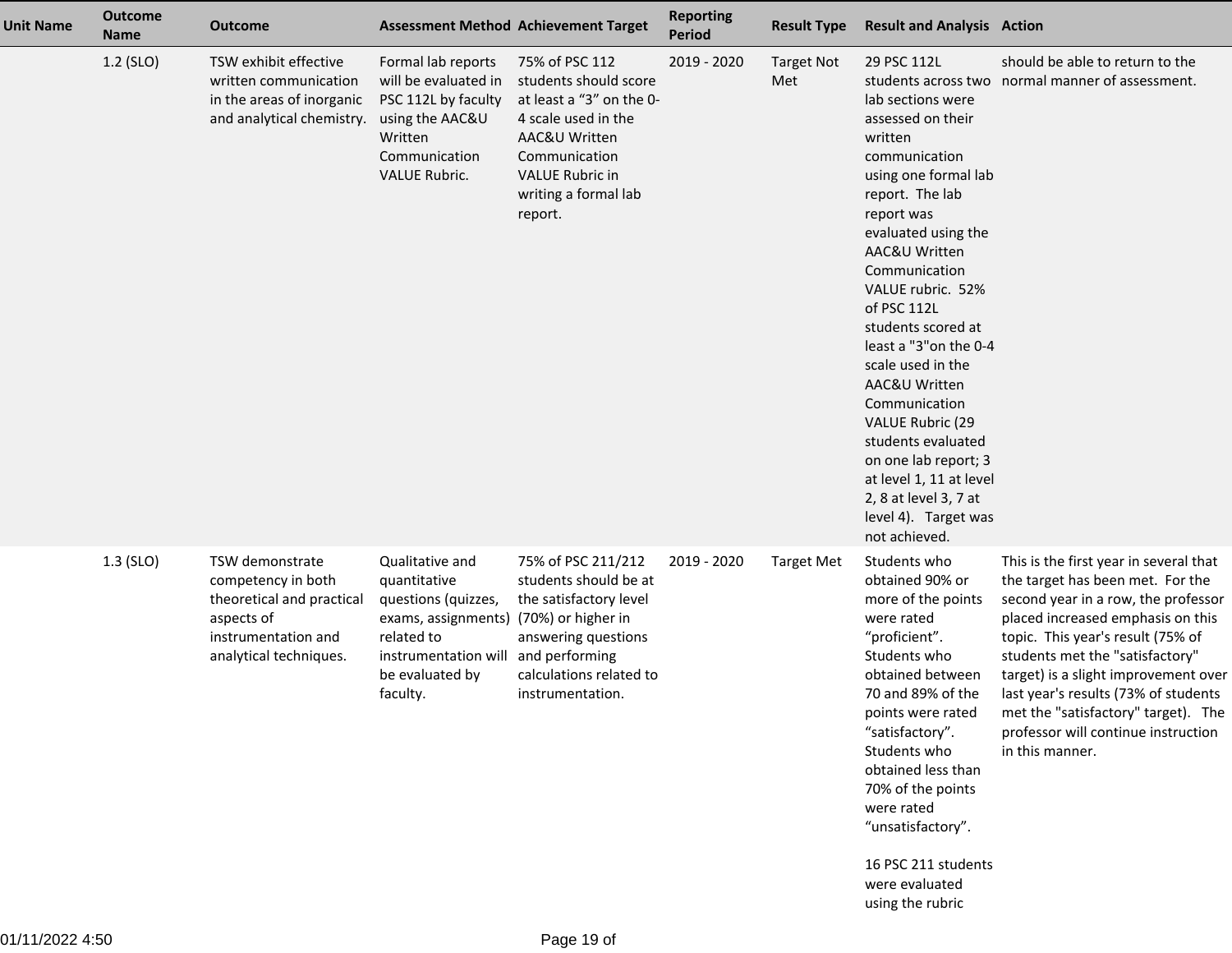| <b>Unit Name</b> | <b>Outcome</b><br><b>Name</b> | <b>Outcome</b>                                                                                                                    | <b>Assessment Method Achievement Target</b>                                                                                                                                          |                                                                                                                                                                      | <b>Reporting</b><br><b>Period</b> | <b>Result Type</b> | <b>Result and Analysis Action</b>                                                                                                                                                                                                                                                                                                                                                                                                                                                                        |                                                                                                                                                                                                                                                                                                                                                                                                                  |
|------------------|-------------------------------|-----------------------------------------------------------------------------------------------------------------------------------|--------------------------------------------------------------------------------------------------------------------------------------------------------------------------------------|----------------------------------------------------------------------------------------------------------------------------------------------------------------------|-----------------------------------|--------------------|----------------------------------------------------------------------------------------------------------------------------------------------------------------------------------------------------------------------------------------------------------------------------------------------------------------------------------------------------------------------------------------------------------------------------------------------------------------------------------------------------------|------------------------------------------------------------------------------------------------------------------------------------------------------------------------------------------------------------------------------------------------------------------------------------------------------------------------------------------------------------------------------------------------------------------|
|                  | $1.3$ (SLO)                   | TSW demonstrate<br>competency in both<br>theoretical and practical<br>aspects of<br>instrumentation and<br>analytical techniques. | Qualitative and<br>quantitative<br>questions (quizzes,<br>exams, assignments) (70%) or higher in<br>related to<br>instrumentation will and performing<br>be evaluated by<br>faculty. | 75% of PSC 211/212<br>students should be at<br>the satisfactory level<br>answering questions<br>calculations related to<br>instrumentation.                          | 2019 - 2020                       | <b>Target Met</b>  | attached in the<br>"Related<br>75% of PSC 211<br>students scored at<br>least "satisfactory"<br>on the rubric. 16<br>students were<br>evaluated on an<br>exam with<br>questions related to in this manner.<br>instrumentation and<br>analytical<br>techniques (1 at<br>unsatisfactory, 11 at<br>satisfactory, 1 at<br>proficient). Target of<br>75% was achieved.                                                                                                                                         | This is the first year in several that<br>the target has been met. For the<br>documents" section. second year in a row, the professor<br>placed increased emphasis on this<br>topic. This year's result (75% of<br>students met the "satisfactory"<br>target) is a slight improvement over<br>last year's results (73% of students<br>met the "satisfactory" target). The<br>professor will continue instruction |
|                  | $2.1$ (SLO)                   | TSW recognize and<br>interpret structure,<br>reactions, mechanisms,<br>and synthesis of organic<br>compounds.                     | Questions related to 60% of PSC 211/212<br>reactions and<br>synthesis from<br>quizzes and exams<br>in PSC 211/212 will<br>be evaluated by<br>faculty.                                | students should be at<br>the satisfactory level<br>(70%) or higher in<br>answering basic<br>questions related to<br>organic chemistry<br>reactions and<br>synthesis. | 2019 - 2020                       | <b>Target Met</b>  | Students who<br>obtained 90% or<br>more of the points<br>were rated<br>"proficient".<br>Students who<br>obtained between<br>70 and 89% of the<br>points were rated<br>"satisfactory".<br>Students who<br>obtained less than<br>70% of the points<br>were rated<br>"unsatisfactory".<br>17 PSC 211 students<br>were assessed using<br>the rubric attached<br>in the "Related<br>documents" section.<br>71% of PSC 211<br>students scored at<br>least "satisfactory"<br>on the rubric. 17<br>students were | Instruction will continue in the<br>current manner.                                                                                                                                                                                                                                                                                                                                                              |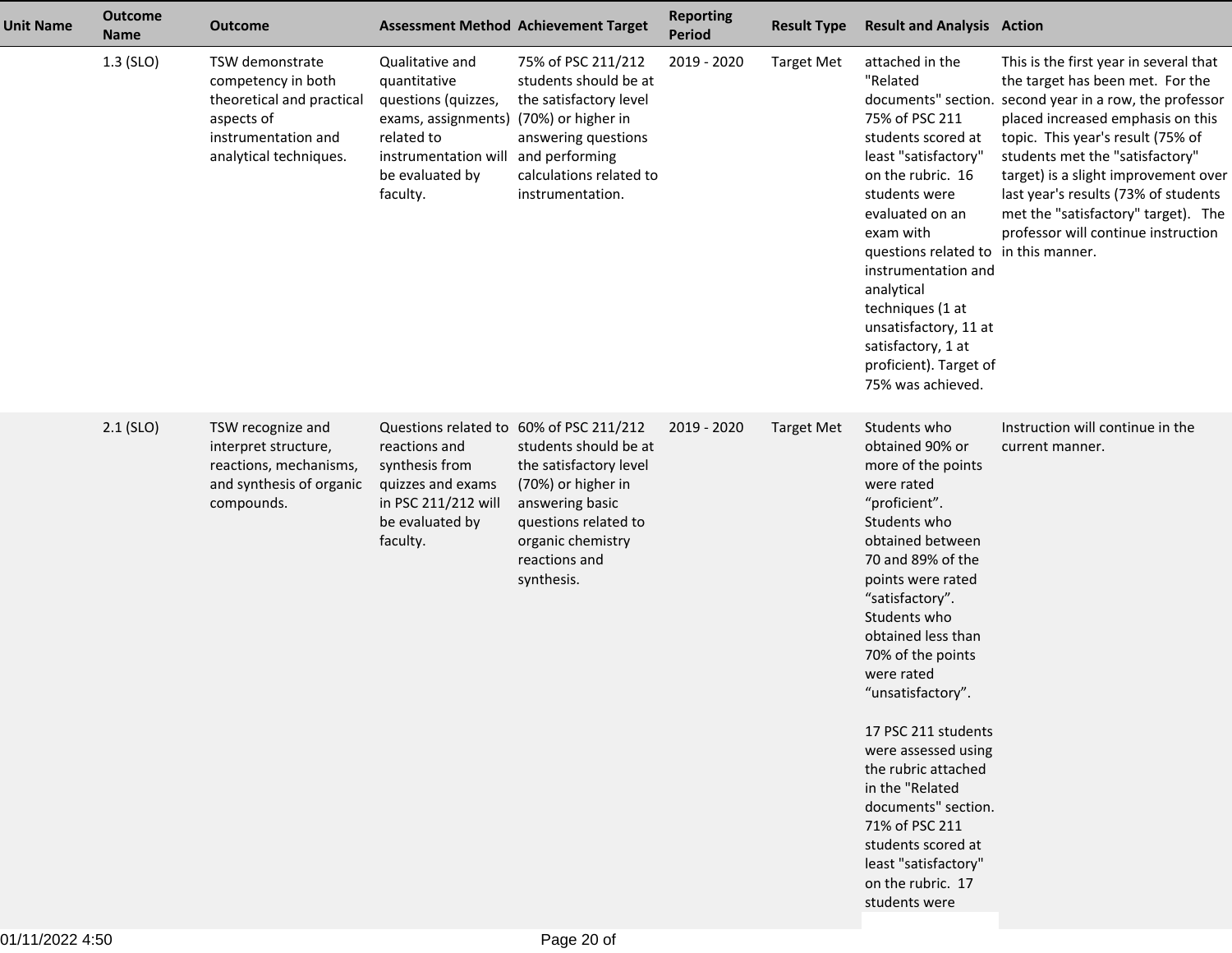| <b>Unit Name</b> | <b>Outcome</b><br><b>Name</b> | <b>Outcome</b>                                                                                                              |                                                                                                                                                       | <b>Assessment Method Achievement Target</b>                                                                                                                                                                     | <b>Reporting</b><br><b>Period</b> | <b>Result Type</b> | <b>Result and Analysis Action</b>                                                                                                                                                                                                                                                                                                                                                                                                               |                                                                         |
|------------------|-------------------------------|-----------------------------------------------------------------------------------------------------------------------------|-------------------------------------------------------------------------------------------------------------------------------------------------------|-----------------------------------------------------------------------------------------------------------------------------------------------------------------------------------------------------------------|-----------------------------------|--------------------|-------------------------------------------------------------------------------------------------------------------------------------------------------------------------------------------------------------------------------------------------------------------------------------------------------------------------------------------------------------------------------------------------------------------------------------------------|-------------------------------------------------------------------------|
|                  | $2.1$ (SLO)                   | TSW recognize and<br>interpret structure,<br>reactions, mechanisms,<br>and synthesis of organic<br>compounds.               | Questions related to 60% of PSC 211/212<br>reactions and<br>synthesis from<br>quizzes and exams<br>in PSC 211/212 will<br>be evaluated by<br>faculty. | students should be at<br>the satisfactory level<br>(70%) or higher in<br>answering basic<br>questions related to<br>organic chemistry<br>reactions and<br>synthesis.                                            | 2019 - 2020                       | <b>Target Met</b>  | evaluated on two<br>quizzes and an exam current manner.<br>with questions<br>related to reactions<br>and synthesis (5 at<br>unsatisfactory, 8 at<br>satisfactory, 4 at<br>proficient). Target of<br>60% was achieved.                                                                                                                                                                                                                           | Instruction will continue in the                                        |
|                  | 2.2 (SLO)                     | TSW effectively present<br>information in oral and<br>written forms in the area PSC 212 by faculty<br>of organic chemistry. | An oral presentation 75% of PSC 212<br>will be evaluated in<br>using the AAC&U<br>Oral Communication AAC&U Oral<br><b>VALUE Rubric.</b>               | students should score<br>at least a "3" on the 0-<br>4 scale used in the<br>Communication<br><b>VALUE Rubric in</b><br>delivering an oral<br>presentation.                                                      | 2019 - 2020                       | <b>Target Met</b>  | were assessed on<br>delivering an oral<br>presentation. The<br>presentation was<br>evaluated using the<br>AAC&U Oral<br>Communication<br>VALUE rubric. 91%<br>of PSC 212 students<br>scored at least a<br>"3" on the 0-4 scale<br>used in the AAC&U<br><b>Oral Communication</b><br>VALUE Rubric (12<br>students evaluated<br>on one<br>presentation; 0 at<br>level 1, 1 at level 2,<br>4 at level 3, 7 at<br>level 4). Target was<br>achieved. | 12 PSC 212 students Instruction will continue in the<br>current manner. |
|                  |                               |                                                                                                                             | Formal lab reports<br>PSC 211L by faculty<br>using the AAC&U<br>Written<br>Communication<br><b>VALUE Rubric.</b>                                      | 75% of PSC 211L<br>will be evaluated in students should score<br>at least a "3" on the 0-<br>4 scale used in the<br>AAC&U Written<br>Communication<br><b>VALUE Rubric in</b><br>writing a formal lab<br>report. | 2019 - 2020                       | <b>Target Met</b>  | 17 PSC 211L<br>students across two current manner.<br>lab sections were<br>assessed on their<br>written<br>communication<br>using two formal lab<br>reports. The lab<br>reports were<br>evaluated using the<br>AAC&U Written<br>Communication                                                                                                                                                                                                   | Instruction will continue in the                                        |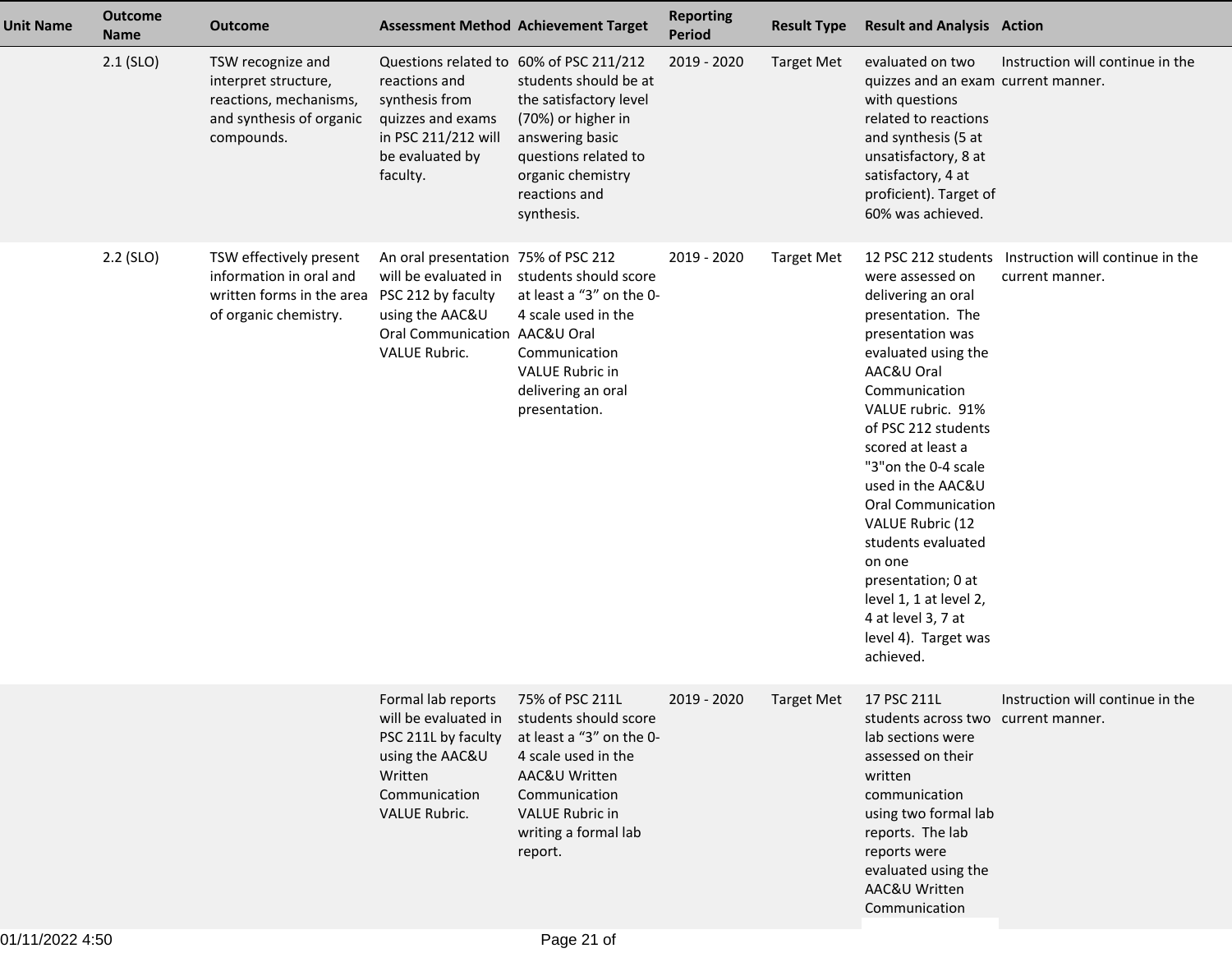| <b>Unit Name</b> | <b>Outcome</b><br><b>Name</b> | <b>Outcome</b>                                                                                                                                                                                                                                   |                                                                                                                                                                                                                                                                                                                      | <b>Assessment Method Achievement Target</b>                                                                                                                                                | <b>Reporting</b><br><b>Period</b> | <b>Result Type</b>       | <b>Result and Analysis Action</b>                                                                                                                                                                                                                                                                         |                                                                                                                                                                                                                                                                                                                                                                                                                                                                                                                                                              |
|------------------|-------------------------------|--------------------------------------------------------------------------------------------------------------------------------------------------------------------------------------------------------------------------------------------------|----------------------------------------------------------------------------------------------------------------------------------------------------------------------------------------------------------------------------------------------------------------------------------------------------------------------|--------------------------------------------------------------------------------------------------------------------------------------------------------------------------------------------|-----------------------------------|--------------------------|-----------------------------------------------------------------------------------------------------------------------------------------------------------------------------------------------------------------------------------------------------------------------------------------------------------|--------------------------------------------------------------------------------------------------------------------------------------------------------------------------------------------------------------------------------------------------------------------------------------------------------------------------------------------------------------------------------------------------------------------------------------------------------------------------------------------------------------------------------------------------------------|
|                  |                               |                                                                                                                                                                                                                                                  | Formal lab reports<br>will be evaluated in<br>PSC 211L by faculty<br>using the AAC&U<br>Written<br>Communication<br><b>VALUE Rubric.</b>                                                                                                                                                                             | 75% of PSC 211L<br>students should score<br>at least a "3" on the 0-<br>4 scale used in the<br>AAC&U Written<br>Communication<br><b>VALUE Rubric in</b><br>writing a formal lab<br>report. | 2019 - 2020                       | <b>Target Met</b>        | VALUE rubric. 94%<br>of PSC 211L<br>students scored at<br>least a "3" on the 0-4<br>scale used in the<br>AAC&U Written<br>Communication<br><b>VALUE Rubric (17</b><br>students evaluated<br>on two lab reports;<br>1 at level 1, 0 at<br>level 2, 9 at level 3,<br>7 at level 4). Target<br>was achieved. | Instruction will continue in the<br>current manner.                                                                                                                                                                                                                                                                                                                                                                                                                                                                                                          |
|                  |                               | 3.1 (SAO & SLO) TSW demonstrate a<br>general knowledge of the will take the<br>major branches of<br>chemistry covered on the during the semester<br>Chemistry Major Field<br>Test (MFT) from the<br><b>Educational Testing</b><br>Service (ETS). | All Chemistry majors 90% of Chemistry<br>Chemistry MFT<br>of their graduation.<br>The MFT is graded<br>by ETS and the<br>results compared to<br>other scores<br>nationally. These<br>results are sent to<br>the department and<br>will be evaluated by<br>faculty to determine<br>if achievement<br>target was met.  | majors taking the<br>Chemistry MFT will<br>score in the<br>satisfactory level (25th<br>percentile) or higher.                                                                              | 2019 - 2020                       | Inconclusive             | in the spring 2020<br>was cancelled after<br>the university was<br>placed on lock<br>down. This<br>assessment was not<br>done.                                                                                                                                                                            | The Major Field Test The Major Field Test will be given<br>was planned for late to graduating seniors at the end of<br>the spring 2021 semester, unless<br>semester. The exam circumstances dictate otherwise.                                                                                                                                                                                                                                                                                                                                               |
|                  | 4.1 (PO 2.c.)                 | Chemistry majors will<br>participate in activities<br>that strengthen and<br>expand K-12<br>partnerships.                                                                                                                                        | Chemistry major<br>students will<br>complete an Exit<br>Survey during the<br>semester of their<br>graduation. On the<br>Exit Survey, students<br>will answer<br>questions<br>concerning their<br>participation in K-12<br>outreach activities.<br>Faculty will review<br>and analyze the Exit<br>Survey to determine | 100% of Exit Survey<br>participants<br>(Chemistry majors)<br>will participate in at<br>least one outreach<br>activity.                                                                     | 2019 - 2020                       | <b>Target Not</b><br>Met | There were four<br>Chemistry majors<br>who graduated in<br><b>Exit Surveys</b><br>(attached in the<br>"Related<br>documents"<br>section), two of<br>them indicated, on<br>Question #1 in the<br>Information"<br>section, that they<br>had volunteered                                                     | Of the four Chemistry majors, two<br>of them volunteered for the<br>Mississippi Regional High School<br>May 2020. On their Science Bowl, one of the<br>department's K-12 outreach<br>activities, which occurs each spring<br>semester. One of the other<br>Chemistry majors was scheduled to<br>participate, but was unable to due<br>to illness. Another of the majors<br>was unable to participate due to<br>"Community Service work obligations. Once the<br>university and surrounding area<br>were placed on lock down, there<br>were no more volunteer |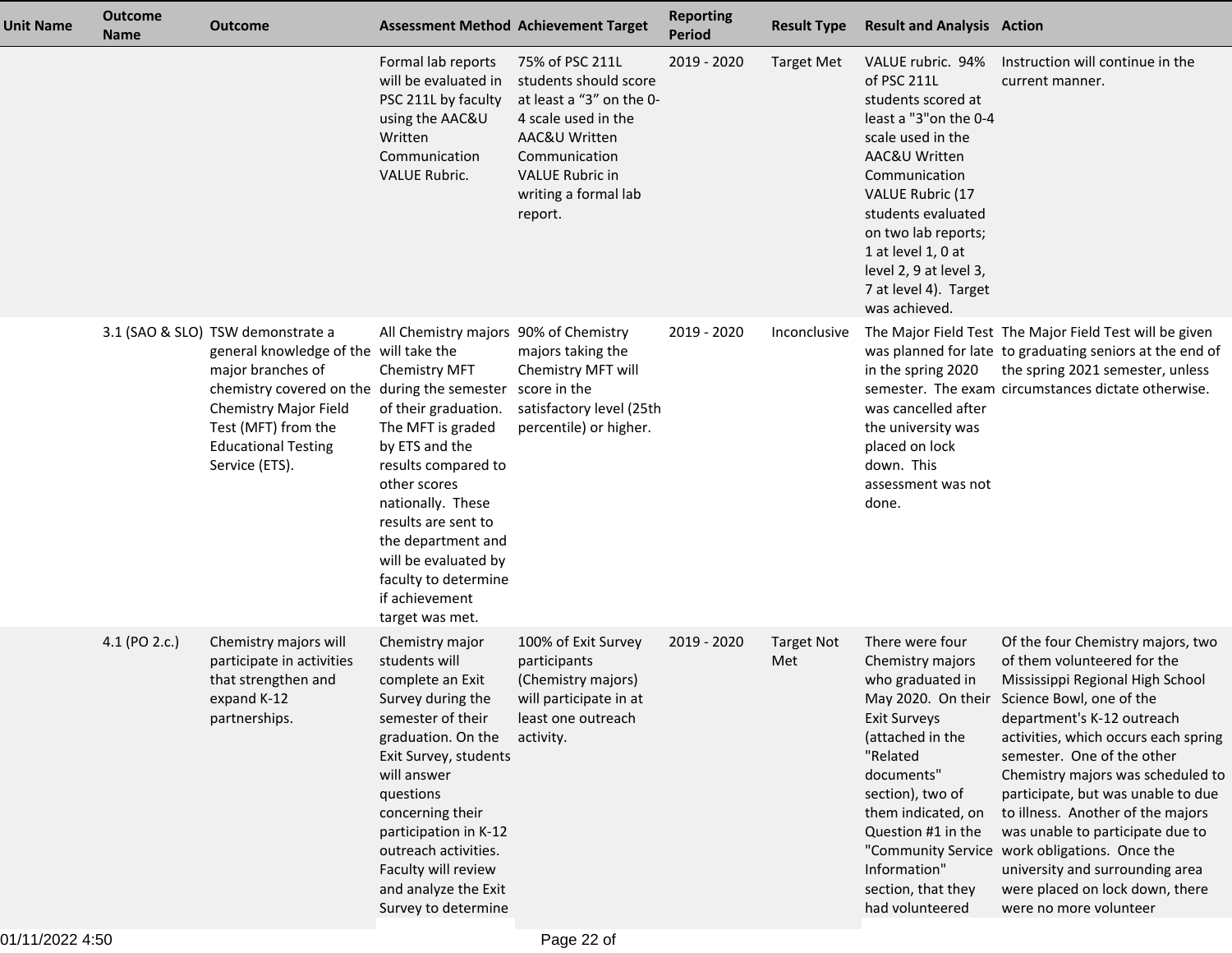| <b>Unit Name</b>                                                                | <b>Outcome</b><br><b>Name</b> | <b>Outcome</b>                                                                                            |                                                                                                                                                             | <b>Assessment Method Achievement Target</b>                                                                                                                                | <b>Reporting</b><br><b>Period</b> | <b>Result Type</b>       | <b>Result and Analysis Action</b>                                                                                                                                                                                                                                                  |                                                                                                             |
|---------------------------------------------------------------------------------|-------------------------------|-----------------------------------------------------------------------------------------------------------|-------------------------------------------------------------------------------------------------------------------------------------------------------------|----------------------------------------------------------------------------------------------------------------------------------------------------------------------------|-----------------------------------|--------------------------|------------------------------------------------------------------------------------------------------------------------------------------------------------------------------------------------------------------------------------------------------------------------------------|-------------------------------------------------------------------------------------------------------------|
|                                                                                 | 4.1 (PO 2.c.)                 | Chemistry majors will<br>participate in activities<br>that strengthen and<br>expand K-12<br>partnerships. | if Chemistry major<br>students<br>participated in at<br>least one outreach<br>activity.                                                                     | 100% of Exit Survey<br>participants<br>(Chemistry majors)<br>will participate in at<br>least one outreach<br>activity.                                                     | 2019 - 2020                       | <b>Target Not</b><br>Met | <b>Regional High</b><br><b>School Science Bowl</b><br>or during Sonya<br>Kovalevsky Day,<br>both of which are<br>departmental K-12<br>outreach activities.<br>50% of the students<br>participated in at<br>least one K-12<br>outreach activity.<br>The target was not<br>achieved. | either during the MS opportunities available.                                                               |
| Program -<br>Communicatio<br>n (including<br>Minor) - BA,<br>BS {2016-<br>2017} | 1.1 (GEO 1.c.)                | Students will<br>demonstrate clear,<br>correct, goal-directed<br>writing skills.                          | Using the AAC&U<br>Written<br>Communication<br>VALUE rubric,<br>departmental<br>faculty will assess<br>student writing<br>samples from<br>relevant courses  | The average score of<br>assessed student<br>writing samples from<br>upper-level courses<br>will be at least 3 on<br>the 4-point Written<br>Communication<br>rubric.        | 2019 - 2020                       | Inconclusive             | The assessment<br>coordinator did not<br>input data for the<br>2019-2020<br>assessment cycle.                                                                                                                                                                                      | The assessment coordinator did not<br>input data for the 2019-2020<br>assessment cycle.                     |
|                                                                                 |                               |                                                                                                           | Using the AAC&U<br>Written<br>Communication<br>VALUE rubric,<br>departmental<br>faculty will assess<br>student writing<br>samples from<br>relevant courses. | The average score of<br>assessed student<br>writing samples from<br>sophomore-level<br>courses will be at least<br>2 on the 4-point<br>Written<br>Communication<br>rubric. | 2019 - 2020                       | Inconclusive             | The assessment<br>coordinator did not<br>input data for the<br>2019-2020<br>assessment cycle.                                                                                                                                                                                      | The assessment coordinator did not<br>input data for the 2019-2020<br>assessment cycle.                     |
|                                                                                 | $2.1$ (SLO)                   | Students will<br>demonstrate appropriate Production Skills<br>use of video production<br>equipment.       | Using the Video<br>rubric, departmental production samples<br>faculty will assess<br>student production<br>samples from<br>relevant courses.                | At least 80 percent of 2019 - 2020<br>assessed student<br>will score at least 3 on<br>the 4-point Video<br><b>Production Skills</b><br>rubric.                             |                                   | Inconclusive             | The assessment<br>input data for the<br>2019-2020<br>assessment cycle.                                                                                                                                                                                                             | The assessment coordinator did not<br>coordinator did not input data for the 2019-2020<br>assessment cycle. |
|                                                                                 | $2.2$ (SLO)                   | Students will<br>demonstrate appropriate Production Skills<br>use of audio production<br>equipment.       | Using the Audio<br>rubric, departmental<br>faculty will assess<br>student production<br>samples from                                                        | At least 80 percent of 2019 - 2020<br>assessed student<br>production samples<br>will score at least 3 on<br>the 4-point Audio<br><b>Production Skills</b>                  |                                   | Inconclusive             | The assessment<br>coordinator did not<br>input data for the<br>2019-2020<br>assessment cycle.                                                                                                                                                                                      | The assessment coordinator did not<br>input data for the 2019-2020<br>assessment cycle.                     |
| 01/11/2022 4:50                                                                 |                               |                                                                                                           |                                                                                                                                                             | Page 23 of                                                                                                                                                                 |                                   |                          |                                                                                                                                                                                                                                                                                    |                                                                                                             |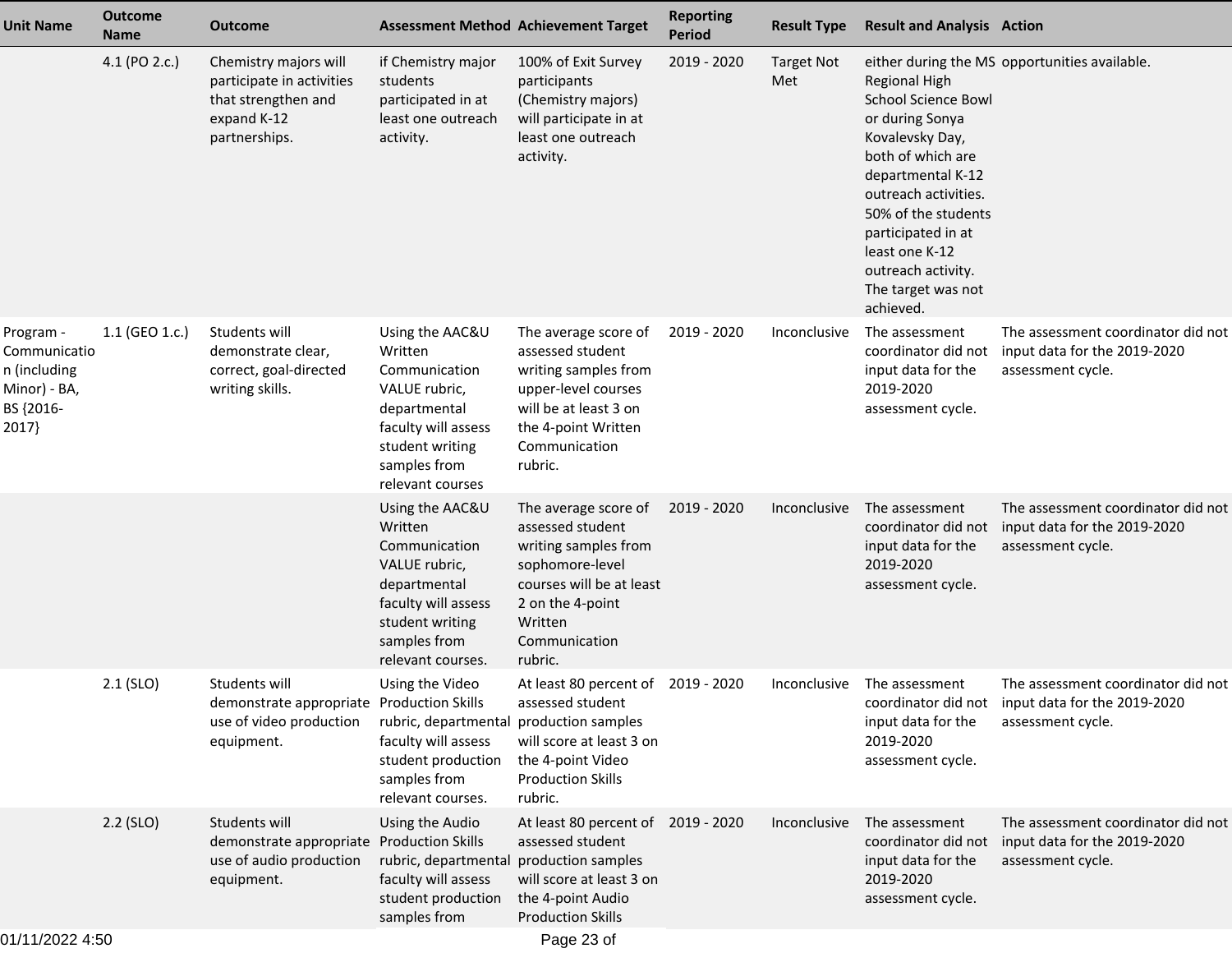| <b>Unit Name</b>                                      | <b>Outcome</b><br><b>Name</b> | Outcome                                                                                                                                | <b>Assessment Method Achievement Target</b>                                                                                                                                                                                                                              |                                                                                                                                                                                                                                    | <b>Reporting</b><br><b>Period</b> | <b>Result Type</b>  | <b>Result and Analysis Action</b>                                                                                                                                                                                            |                                                                                                                                                                                                     |
|-------------------------------------------------------|-------------------------------|----------------------------------------------------------------------------------------------------------------------------------------|--------------------------------------------------------------------------------------------------------------------------------------------------------------------------------------------------------------------------------------------------------------------------|------------------------------------------------------------------------------------------------------------------------------------------------------------------------------------------------------------------------------------|-----------------------------------|---------------------|------------------------------------------------------------------------------------------------------------------------------------------------------------------------------------------------------------------------------|-----------------------------------------------------------------------------------------------------------------------------------------------------------------------------------------------------|
|                                                       | $2.2$ (SLO)                   | Students will<br>demonstrate appropriate<br>use of audio production<br>equipment.                                                      | relevant courses.                                                                                                                                                                                                                                                        | rubric.                                                                                                                                                                                                                            | 2019 - 2020                       | Inconclusive        | The assessment<br>coordinator did not<br>input data for the<br>2019-2020<br>assessment cycle.                                                                                                                                | The assessment coordinator did not<br>input data for the 2019-2020<br>assessment cycle.                                                                                                             |
|                                                       | 3.1 (SAO)                     | Students will complete<br>professional portfolios<br>that showcase their skills<br>for potential employers<br>or graduate schools.     | Faculty will use a<br>departmental rubric assessed student<br>(Communication<br>Student Portfolio<br>Rubric) to assess<br>portfolios produced<br>by students in<br>Communication<br>Senior Seminar<br>(COM 465).                                                         | At least 90 percent of<br>portfolios will score at<br>least 80 on the 100-<br>point Communication<br>Student Portfolio<br>rubric.                                                                                                  | 2019 - 2020                       | Inconclusive        | The assessment<br>coordinator did not<br>input data for the<br>2019-2020<br>assessment cycle.                                                                                                                                | The assessment coordinator did not<br>input data for the 2019-2020<br>assessment cycle.                                                                                                             |
|                                                       | 3.2 (PO 2.e.)                 | Students will engage in<br>meaningful, real-life<br>experiences within the<br>Communication field.                                     | Students in<br>Communication<br>Internship (COM<br>460) will complete<br>end of their<br>internship.<br>Departmental<br>faculty will review<br>and analyze the<br>results to determine<br>if the achievement<br>target was met.                                          | At least 85 percent of 2019 - 2020<br>students participating<br>in the Exit Survey will<br>rate their internship<br>an Exit Survey at the experience positively<br>as defined by a score<br>of 4 or greater, on a<br>scale of 1-7. |                                   | <b>Inconclusive</b> | The assessment<br>coordinator did not<br>input data for the<br>2019-2020<br>assessment cycle.                                                                                                                                | The assessment coordinator did not<br>input data for the 2019-2020<br>assessment cycle.                                                                                                             |
| Program -<br>Creative<br>Writing - MFA<br>{2016-2017} | $1.1$ (SLO)                   | Students will complete a<br>portfolio of work that<br>demonstrates mastery of using the MFA<br>language and<br>conventions of a genre. | Faculty will assess<br>the students' theses achieve on their<br>Writing Skills Rubric at least 88% on the<br>that measures skill<br>with the mechanics Rubric.<br>of language,<br>aesthetic use of<br>language, and use of<br>conventions of the<br>genre being studied. | Thesis students will<br>theses an average of<br><b>MFA Writing Skills</b>                                                                                                                                                          | 2019 - 2020                       | <b>Target Met</b>   | Of the 8 students<br>who completed<br>their thesis from<br>May 2019 - Dec.<br>2019, all achieved a<br>score of 88% or<br>higher on the MFA<br>Writing Skills Rubric.<br>Only 2 out of 8 were<br>scored with 14 out<br>of 15. | Results were met, so we will<br>continue to assess the completed<br>theses to see how students have<br>improved by their final project.                                                             |
|                                                       |                               |                                                                                                                                        | Students in courses<br>designated as<br>Workshop will be<br>assessed with a<br>rubric that measures of 80% on the MFA                                                                                                                                                    | 80% of students<br>assessed will achieve<br>on their final<br>portfolios an average                                                                                                                                                | 2019 - 2020                       | <b>Target Met</b>   | program take<br>multiple writing<br>workshop classes.<br>Since they are                                                                                                                                                      | Students in the MFA Given that we continue to see<br>some students who do not meet<br>our standard of 80% on the rubric,<br>we plan to continue to assess with<br>the MFA Writing Skills Rubric. We |
|                                                       |                               |                                                                                                                                        |                                                                                                                                                                                                                                                                          |                                                                                                                                                                                                                                    |                                   |                     |                                                                                                                                                                                                                              |                                                                                                                                                                                                     |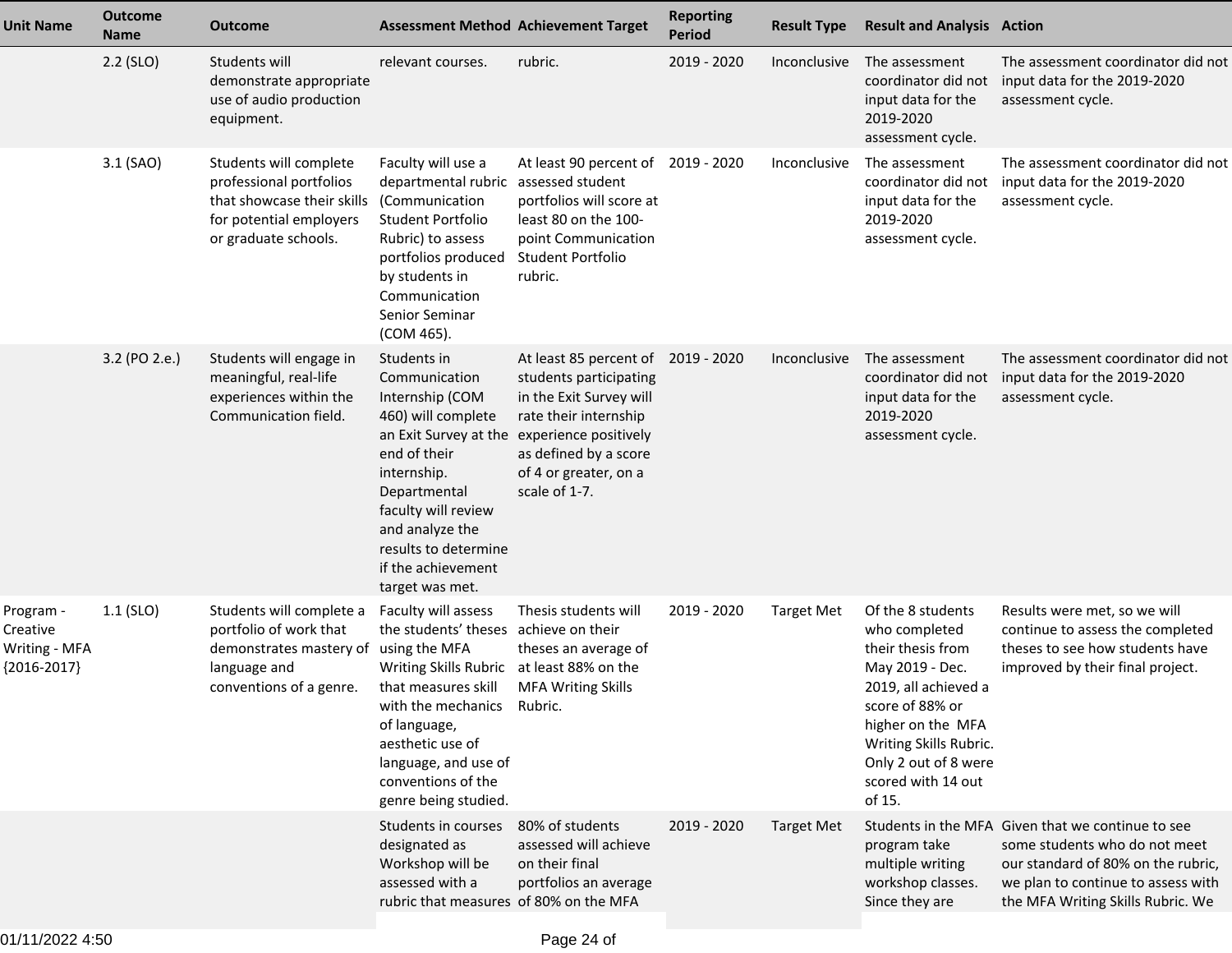| <b>Unit Name</b> | <b>Outcome</b><br><b>Name</b> | <b>Outcome</b>                                |                                                                                                                                                                                                                                                                   | <b>Assessment Method Achievement Target</b> | <b>Reporting</b><br><b>Period</b> | <b>Result Type</b> | <b>Result and Analysis Action</b>                                                                                                                                                                                                                                                                                                                                                                                                                                                                                                                                                                                                                                                                                                                                                                                                                                                                                |                                                                                                                                                                                                                                                   |
|------------------|-------------------------------|-----------------------------------------------|-------------------------------------------------------------------------------------------------------------------------------------------------------------------------------------------------------------------------------------------------------------------|---------------------------------------------|-----------------------------------|--------------------|------------------------------------------------------------------------------------------------------------------------------------------------------------------------------------------------------------------------------------------------------------------------------------------------------------------------------------------------------------------------------------------------------------------------------------------------------------------------------------------------------------------------------------------------------------------------------------------------------------------------------------------------------------------------------------------------------------------------------------------------------------------------------------------------------------------------------------------------------------------------------------------------------------------|---------------------------------------------------------------------------------------------------------------------------------------------------------------------------------------------------------------------------------------------------|
|                  |                               |                                               | skill with the<br>mechanics of<br>language, aesthetic<br>use of language, and<br>use of conventions<br>of the genre being<br>studied. Each<br>instructor will<br>complete the MFA<br>Writing Skills Rubric<br>after grading final<br>portfolios for the<br>class. | Writing Skills Rubric.                      | 2019 - 2020                       | <b>Target Met</b>  | assessed in each<br>class, they can be<br>assessed multiple<br>times. In Fall 2019<br>and Spring 2020.<br>The approx. 35<br>students in the<br>program were<br>assessed 59 times<br>and met the target<br>55 times for a 93%<br>rate of meeting the<br>target. The students<br>who do not meet<br>the target are<br>usually newer to the<br>program. In the Fall<br>3 students (or three<br>times one or more<br>students were<br>assessed) did not<br>meet the target,<br>and in Spring 2<br>students (or two<br>times students were<br>assessed) they did<br>not meet the target.<br>We admitted more<br>new students in<br>Spring 2020,<br>though, and we also<br>offered fewer<br>workshop classes<br>because more<br>students were<br>moving on to thesis.<br>Because of these<br>factors, it isn't<br>possible to show<br>improvement, but<br>the rate at which we<br>meet the target are<br>satisfactory. | will discuss the results from recent<br>years and discuss where there may<br>be issues and how we can show<br>improvement. We should also<br>discuss whether to raise the target<br>for the percent of students who<br>achieve 80% on the rubric. |
|                  | 2.1 (RO & SLO)                | Students will conduct<br>research in literary | Masters Theses will on their Thesis                                                                                                                                                                                                                               | Students completing Students will achieve   | 2019 - 2020                       | <b>Target Met</b>  | 100% of students<br>earned 88% or                                                                                                                                                                                                                                                                                                                                                                                                                                                                                                                                                                                                                                                                                                                                                                                                                                                                                | We will change the method of<br>assessment to include both the                                                                                                                                                                                    |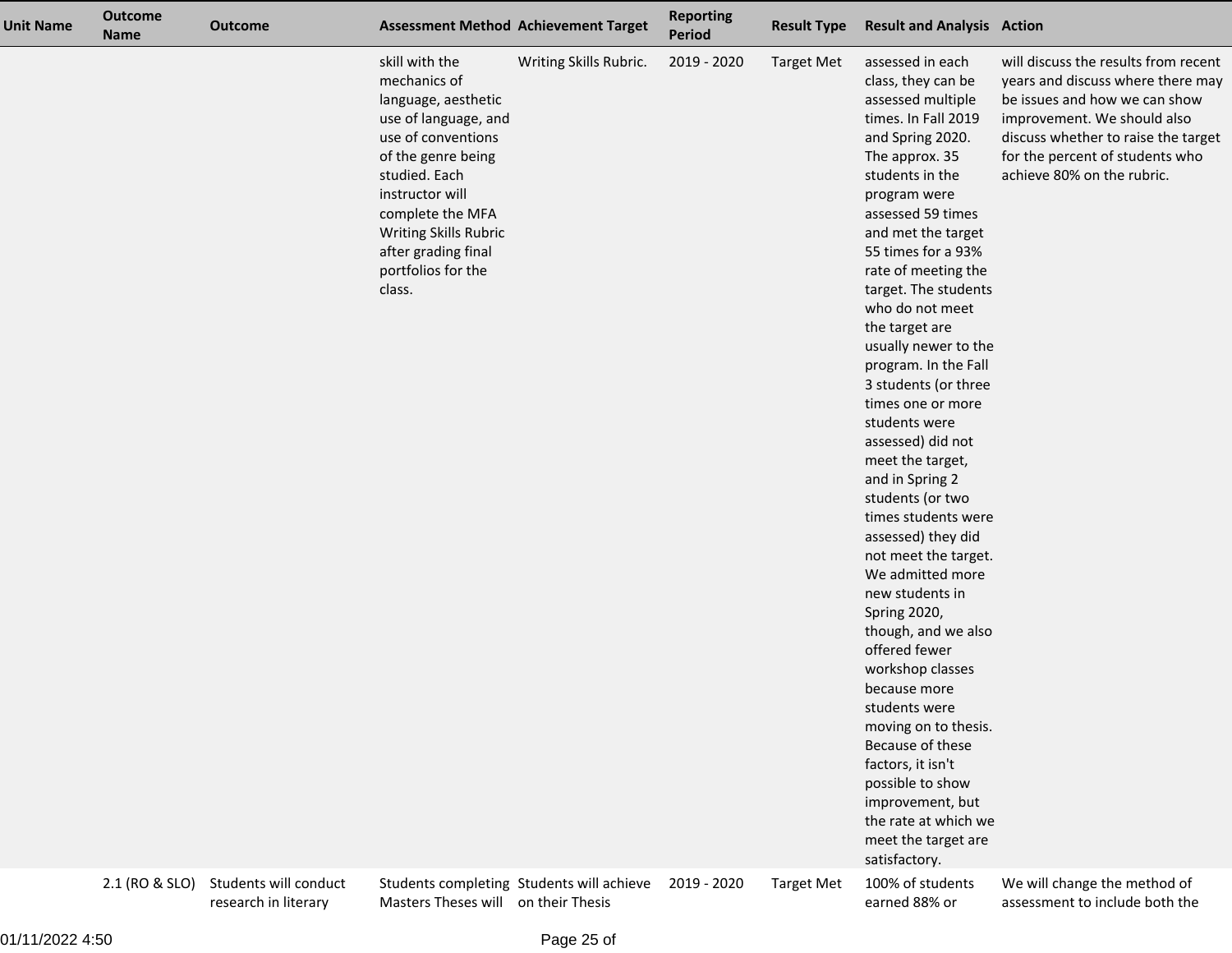| <b>Unit Name</b> | <b>Outcome</b><br><b>Name</b> | <b>Outcome</b>                                                                                                                    |                                                                                                                                                                                                                                                                                                                     | <b>Assessment Method Achievement Target</b>                                                                                                                                                                                                                          | <b>Reporting</b><br>Period | <b>Result Type</b>       | <b>Result and Analysis Action</b>                                                                                                                                                                                                                                                                                                                                                                                                                                   |                                                                                                                                                                                                                                                                                                                                                                                                                                              |
|------------------|-------------------------------|-----------------------------------------------------------------------------------------------------------------------------------|---------------------------------------------------------------------------------------------------------------------------------------------------------------------------------------------------------------------------------------------------------------------------------------------------------------------|----------------------------------------------------------------------------------------------------------------------------------------------------------------------------------------------------------------------------------------------------------------------|----------------------------|--------------------------|---------------------------------------------------------------------------------------------------------------------------------------------------------------------------------------------------------------------------------------------------------------------------------------------------------------------------------------------------------------------------------------------------------------------------------------------------------------------|----------------------------------------------------------------------------------------------------------------------------------------------------------------------------------------------------------------------------------------------------------------------------------------------------------------------------------------------------------------------------------------------------------------------------------------------|
|                  | 2.1 (RO & SLO)                | scholarship, pedagogy, or include a<br>the craft of writing and<br>produce essays or other<br>projects based on that<br>research. | bibliography of<br>works related to the 88% on the MFA<br>genre of the thesis.<br>Faculty will assess<br>the students' thesis<br>bibliographies using<br>the MFA Research<br>Skills Rubric.                                                                                                                         | Bibliographies an<br>average of at least<br>Research Skills Rubric.                                                                                                                                                                                                  | 2019 - 2020                | <b>Target Met</b>        | higher on the<br>Research Skills<br>Rubric                                                                                                                                                                                                                                                                                                                                                                                                                          | Thesis Bibliography and Essay, a<br>craft essay that accompanies the<br>creative thesis, either as an<br>introduction or an appendix. This is<br>required in all Thesis syllabi and is<br>more appropriate for some of the<br>criteria on the rubric.                                                                                                                                                                                        |
|                  |                               |                                                                                                                                   | <b>Students in Forms</b><br>and Literature<br>classes will be<br>assessed with a<br>their use of scholarly MFA Research Skills<br>sources appropriate Rubric.<br>to their topic. Each<br>instructor will<br>complete the MFA<br>Research Skills<br>Rubric after grading<br>the designated<br>project for the class. | 80% of students<br>assessed will achieve<br>on their Forms and<br>Literature project an<br>rubric that measures average of 80% on the                                                                                                                                | 2019 - 2020                | <b>Target Met</b>        | In each forms or<br>literature class (EN<br>530-598) students<br>the MFA Research<br>Skills Rubric on an<br>assignment that<br>the 57 times<br>students were<br>assessed, they met<br>the target 52 times<br>for an achievement<br>rate of 91%. Scores<br>ranged from 15 (24<br>times) to 10 (three<br>times). There were<br>only two times<br>when the score was<br>11 (just under 80%<br>on the rubric) and<br>six times when<br>students scored 12<br>$(80\%)$ . | Given that we have a number of<br>students who are at or under the<br>target of 80% on the rubric and<br>were assessed using that we have a sizable incoming<br>class, we need to continue to<br>assess them using this rubric. We<br>will discuss our expectations for<br>involved scholarly or research in literature and forms<br>writerly research. Of classes and review the results of<br>this year's assessment.                      |
|                  | C.4)                          | 3.1 (SAO & SPG Students will publish<br>their work in appropriate<br>publications for their<br>genres.                            | The program<br>director will review<br>and analyze the<br>Master's Thesis<br>Survey results to<br>determine students'<br>publication history.                                                                                                                                                                       | 90% of students<br>participating in the<br>Master's Thesis Survey<br>will report that by the<br>time they defend their<br>thesis they have<br>published at least one<br>work in a literary<br>journal or had a play<br>published or produced<br>or had their writing | 2019 - 2020                | <b>Target Not</b><br>Met | Of the 8 students<br>who graduated<br>during 2019/2020, 4<br>completed the<br>thesis survey. 3<br>reported publishing<br>work prior to<br>completing their<br>thesis and one<br>reported that they                                                                                                                                                                                                                                                                  | We need to continue to assess this.<br>Given the low response rate to the<br>survey, we need to promote it to<br>those who are completing Thesis.<br>One issue is that they lose access to<br>Canvas once they graduate, so we<br>may consider another vehicle to<br>collect this information. We should<br>also consider whether 90% is a<br>realistic goal, given the numbers of<br>hadn't published yet graduates that we have each year. |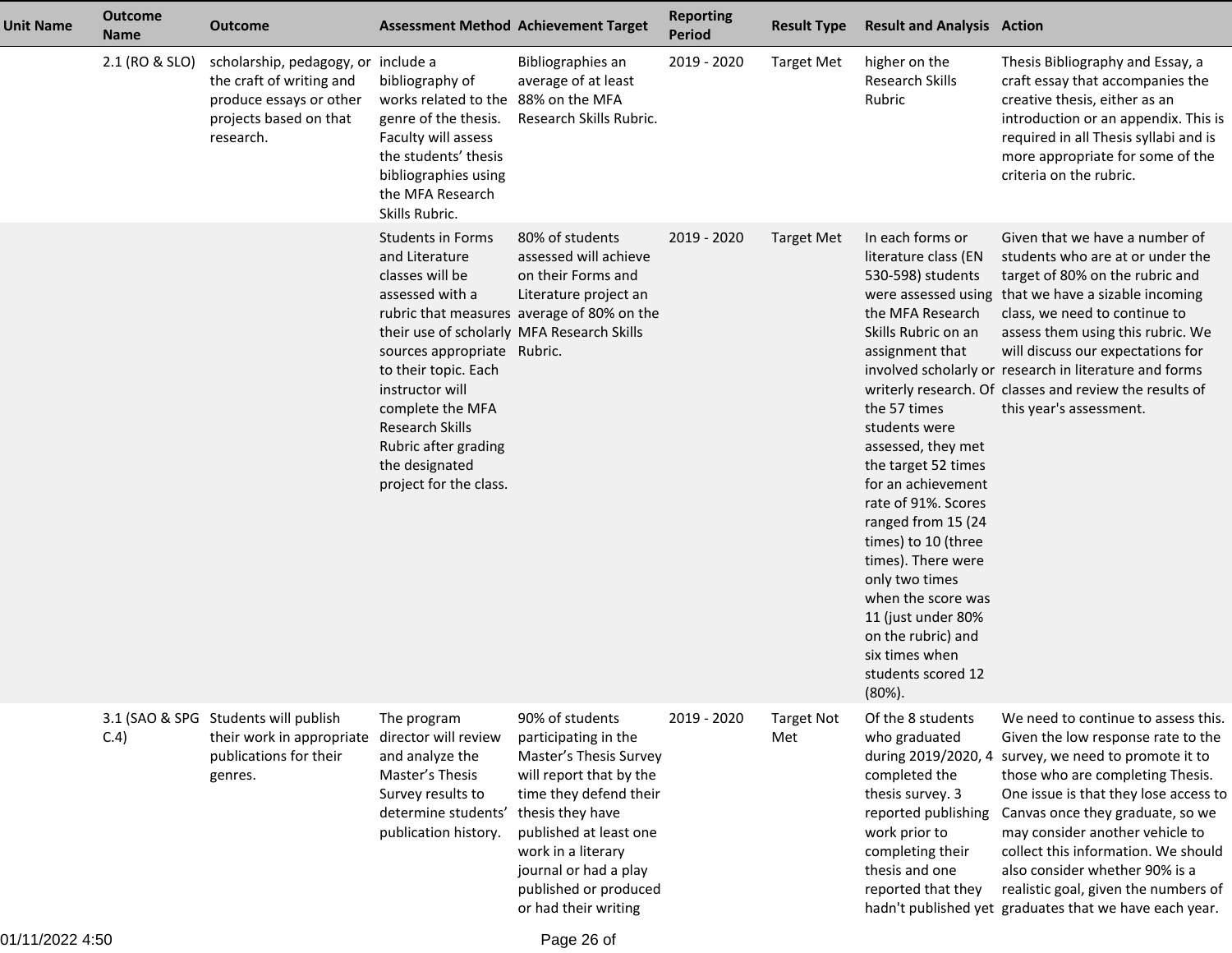| <b>Unit Name</b> | <b>Outcome</b><br><b>Name</b> | <b>Outcome</b>                                                                                   |                                                                                                                                                                                                                                                                           | <b>Assessment Method Achievement Target</b>                                                                                                                                | <b>Reporting</b><br><b>Period</b> | <b>Result Type</b>       | <b>Result and Analysis Action</b>                                                                                                                                                                                                                                                                                                                                                                                                                                                                                                                                                                                                                |                                                                                                                                                                                                                                                                                                                                                                                                                                                                           |
|------------------|-------------------------------|--------------------------------------------------------------------------------------------------|---------------------------------------------------------------------------------------------------------------------------------------------------------------------------------------------------------------------------------------------------------------------------|----------------------------------------------------------------------------------------------------------------------------------------------------------------------------|-----------------------------------|--------------------------|--------------------------------------------------------------------------------------------------------------------------------------------------------------------------------------------------------------------------------------------------------------------------------------------------------------------------------------------------------------------------------------------------------------------------------------------------------------------------------------------------------------------------------------------------------------------------------------------------------------------------------------------------|---------------------------------------------------------------------------------------------------------------------------------------------------------------------------------------------------------------------------------------------------------------------------------------------------------------------------------------------------------------------------------------------------------------------------------------------------------------------------|
|                  | 3.1 (SAO & SPG<br>C.4)        | Students will publish<br>their work in appropriate<br>publications for their<br>genres.          | The program<br>director will review<br>and analyze the<br>Master's Thesis<br>Survey results to<br>determine students'<br>publication history.                                                                                                                             | published in another<br>outlet appropriate to<br>the genre.                                                                                                                | 2019 - 2020                       | <b>Target Not</b><br>Met | but had submitted<br>to magazines. We<br>also report<br>publications on our<br>FB page, so we<br>know that the other<br>students had<br>published their<br>work. Still, one<br>person would not<br>meet our 90%<br>target. Publishing,<br>especially for fiction<br>writers, can be a<br>long process, so it is<br>not unexpected to<br>have a student who<br>hasn't met that goal<br>yet, even though<br>they are writing<br>publishable work.<br>Encouraging them<br>to start earlier is<br>important, though<br>we may still need to<br>revise our target,<br>given the number of<br>students who will<br>likely graduate in a<br>given year. | We need to continue to assess this.<br>Given the low response rate to the<br>survey, we need to promote it to<br>those who are completing Thesis.<br>One issue is that they lose access to<br>Canvas once they graduate, so we<br>may consider another vehicle to<br>collect this information. We should<br>also consider whether 90% is a<br>realistic goal, given the numbers of<br>graduates that we have each year.                                                   |
|                  | 3.2 (SLO)                     | Students will understand<br>the literary marketplace<br>and other career options<br>for writers. | Students in EN 502<br><b>Full Writing</b><br>Residency will<br>complete a<br>Professional<br>Knowledge Survey<br>measuring their<br>knowledge of the<br>literary marketplace<br>and other career<br>options on a 5-point<br>Likert scale<br>where 5 is Strongly<br>Agree. | 85% of EN 502<br>students participating<br>in the Professional<br>Knowledge Survey will<br>have an average score<br>of greater than 3<br>(Satisfied) on a scale<br>on 1-5. | 2019 - 2020                       | <b>Target Met</b>        | In Summer 2019 17<br>students in EN 502<br><b>Full Writing</b><br>Residency<br>completed the<br>Professional<br>Knowledge Survey<br>measuring their<br>satisfaction with<br>their exposure to<br>and knowledge of<br>the literary<br>marketplace<br>another career<br>options. 100% of                                                                                                                                                                                                                                                                                                                                                           | Given our success this year, we<br>need to continue to emphasize<br>publishing, both at the residency<br>and in workshop and forms classes.<br>The addition of Professional Writer<br>as a class has helped in this area,<br>and we will continue to offer it<br>while looking for ways to get more<br>book publishing information out to<br>students. One way could be to offer<br>a section of Professional Writer<br>that focuses on full-length novels or<br>memoirs. |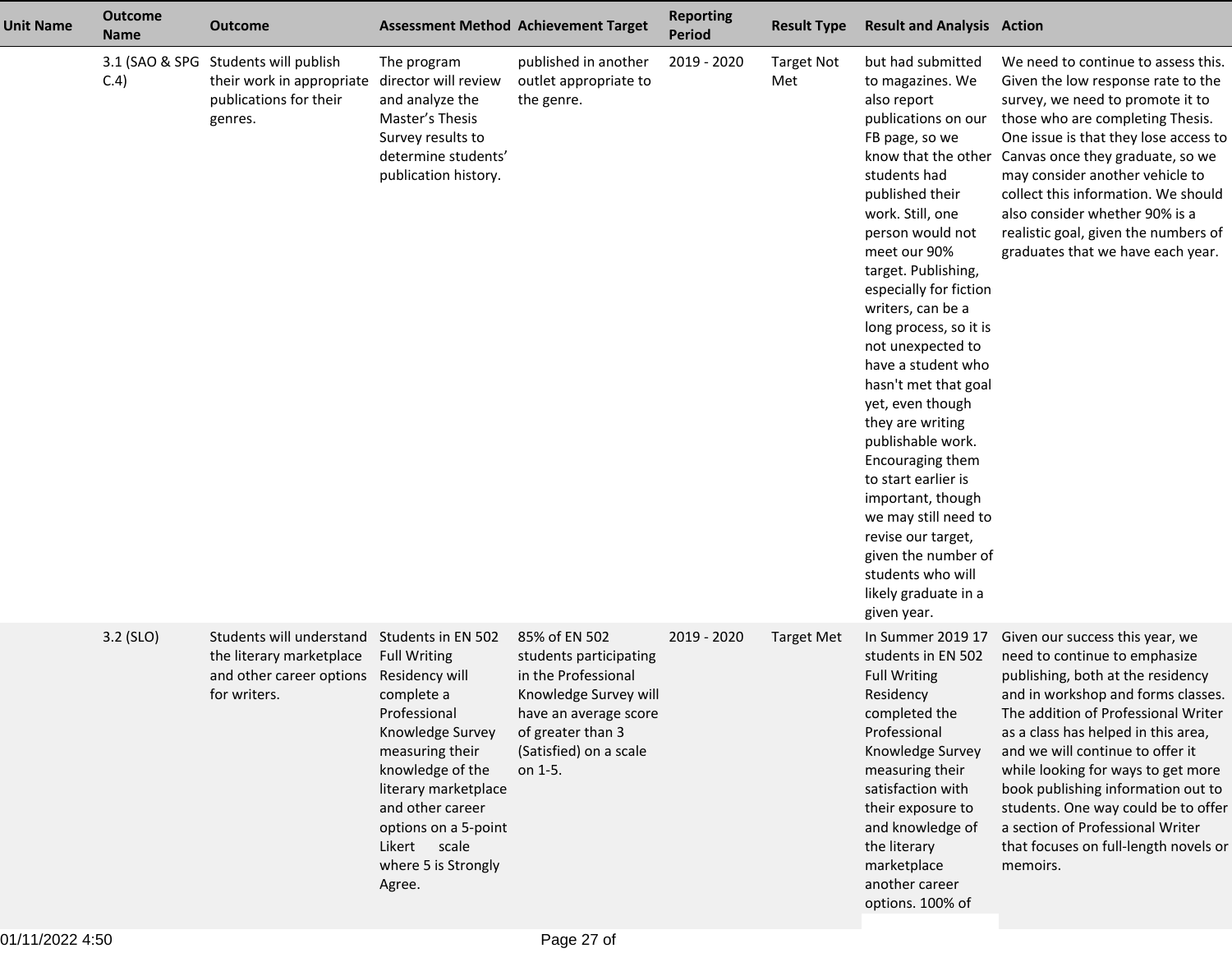| <b>Unit Name</b>                               | <b>Outcome</b><br><b>Name</b> | <b>Outcome</b>                                                                                   |                                                                                                                                                                                                                                                                                                                                                       | <b>Assessment Method Achievement Target</b>                                                                                                                                                                                                             | <b>Reporting</b><br><b>Period</b> | <b>Result Type</b> | <b>Result and Analysis Action</b>                                                                                                                                                                                                                                                                                                                                                                                                                                    |                                                                                                                                                                                                                                                                                                                                                                                                                                                                                                                       |
|------------------------------------------------|-------------------------------|--------------------------------------------------------------------------------------------------|-------------------------------------------------------------------------------------------------------------------------------------------------------------------------------------------------------------------------------------------------------------------------------------------------------------------------------------------------------|---------------------------------------------------------------------------------------------------------------------------------------------------------------------------------------------------------------------------------------------------------|-----------------------------------|--------------------|----------------------------------------------------------------------------------------------------------------------------------------------------------------------------------------------------------------------------------------------------------------------------------------------------------------------------------------------------------------------------------------------------------------------------------------------------------------------|-----------------------------------------------------------------------------------------------------------------------------------------------------------------------------------------------------------------------------------------------------------------------------------------------------------------------------------------------------------------------------------------------------------------------------------------------------------------------------------------------------------------------|
|                                                | 3.2 (SLO)                     | Students will understand<br>the literary marketplace<br>and other career options<br>for writers. | Students in EN 502<br><b>Full Writing</b><br>Residency will<br>complete a<br>Professional<br>Knowledge Survey<br>measuring their<br>knowledge of the<br>literary marketplace<br>and other career<br>options on a 5-point<br>Likert scale<br>where 5 is Strongly<br>Agree.                                                                             | 85% of EN 502<br>students participating<br>in the Professional<br>Knowledge Survey will<br>have an average score<br>of greater than 3<br>(Satisfied) on a scale<br>on 1-5.                                                                              | 2019 - 2020                       | <b>Target Met</b>  | students had an<br>average score of 3<br>or higher, with the<br>(1 respondent),<br>followed by $3.4(1)$<br>significant<br>improvement over<br>last year. The<br>inclusion of more<br>content on book<br>publishing at the<br>Full Residency was<br>likely the cause of<br>this. Students still<br>scored lower on<br>their satisfaction<br>with this than any<br>other area, but that<br>is to be expected,<br>since book<br>publishing is the<br>biggest challenge. | Given our success this year, we<br>need to continue to emphasize<br>publishing, both at the residency<br>lowest score being 3 and in workshop and forms classes.<br>The addition of Professional Writer<br>as a class has helped in this area,<br>and 3.8 (3). This is a and we will continue to offer it<br>while looking for ways to get more<br>book publishing information out to<br>students. One way could be to offer<br>a section of Professional Writer<br>that focuses on full-length novels or<br>memoirs. |
|                                                |                               |                                                                                                  | Students<br>participating in the<br>Master's Thesis<br>answer the same<br>questions as on the<br>Professional<br>Knowledge Survey<br>to determine if<br>students improved<br>from their time in<br>the EN 502 Full<br><b>Writing Residency</b><br>course to the end of<br>the program. Faculty<br>will review and<br>compare the<br>surveys' results. | 90% of students<br>participating in the<br>Master's Thesis Survey<br>Survey will will have an average<br>score of greater than 3<br>(Satisfied) on a scale<br>of 1-5 on the<br>"Professional<br>Knowledge" portion of<br>the Master's Thesis<br>Survey. | 2019 - 2020                       | <b>Target Met</b>  | Four out of eight<br>students completed<br>the survey. Out of<br>those 100% scored<br>and average 3 or<br>higher on the<br>Professional<br>Knowledge portion<br>of the Master's<br>Thesis Survey.                                                                                                                                                                                                                                                                    | Promote the Thesis survey to those<br>who have completed the survey in<br>order to achieve a higher response<br>rate. Continue to collect data from<br>those graduating with the MFA in<br>order to assess their satisfaction.                                                                                                                                                                                                                                                                                        |
| Program -<br>Digital Studies<br>- Minor {2019- | 1.1 (GEO 3.b.)                | Students will analyze<br>quantitative information<br>presented in different                      | Completion of LIB<br>201, which includes<br>assignments that                                                                                                                                                                                                                                                                                          | Students (on average)<br>will earn a C or higher<br>in the class.                                                                                                                                                                                       | 2019 - 2020                       | Inconclusive       | There was only one<br>minor enrolled for<br>the Spring 2020                                                                                                                                                                                                                                                                                                                                                                                                          | At this time, we are not sure if the<br>one minor is still enrolled as such.<br>We hope to recruit more minors for                                                                                                                                                                                                                                                                                                                                                                                                    |
|                                                |                               |                                                                                                  |                                                                                                                                                                                                                                                                                                                                                       |                                                                                                                                                                                                                                                         |                                   |                    |                                                                                                                                                                                                                                                                                                                                                                                                                                                                      |                                                                                                                                                                                                                                                                                                                                                                                                                                                                                                                       |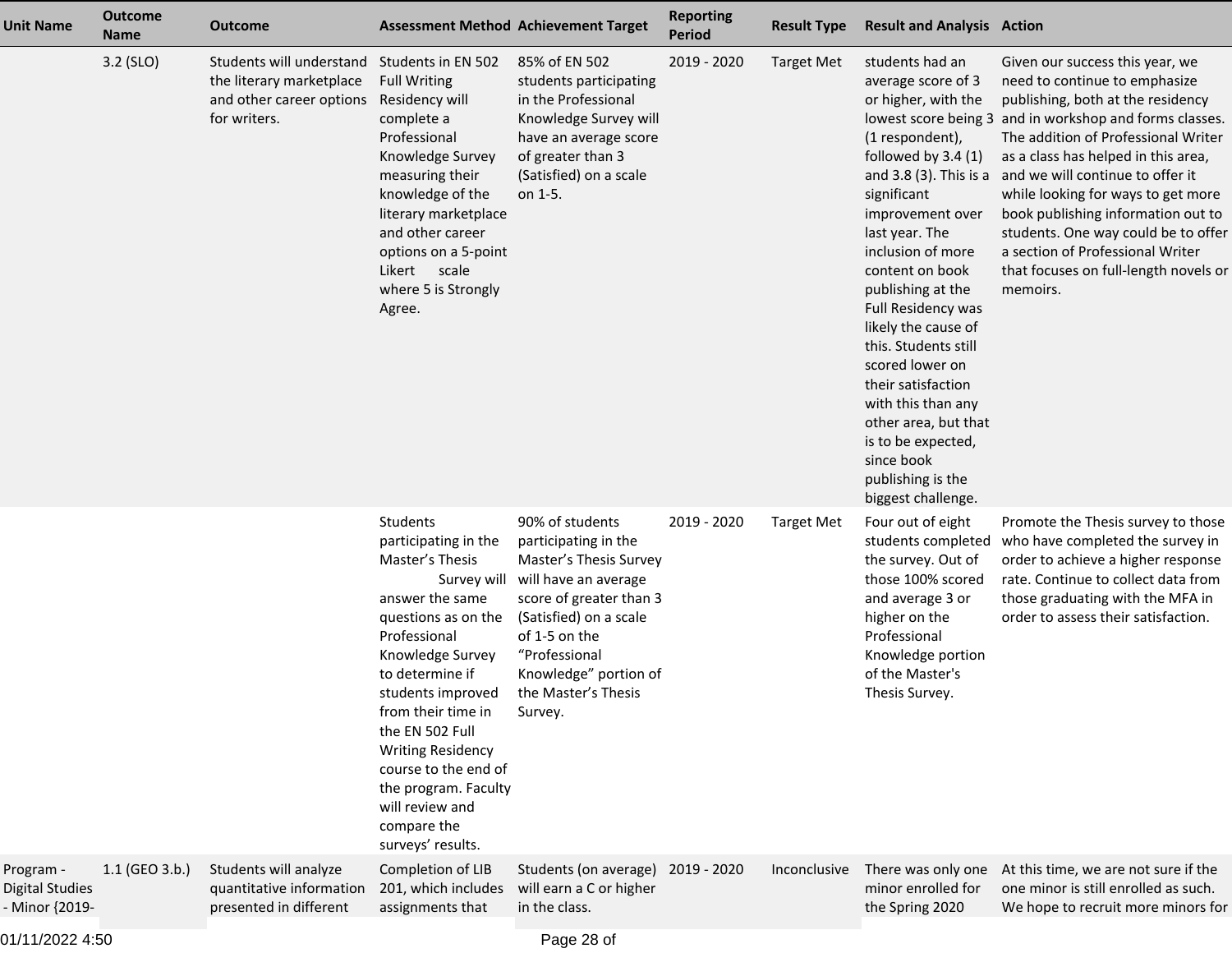| <b>Unit Name</b> | <b>Outcome</b><br><b>Name</b> | <b>Outcome</b>                                                                                                                                                         |                                                                                                                                                                                                                                                               | <b>Assessment Method Achievement Target</b>                                                                                                                                     | <b>Reporting</b><br><b>Period</b> | <b>Result Type</b> | <b>Result and Analysis Action</b>                                                                                                     |                                                                                                                                                                                                           |
|------------------|-------------------------------|------------------------------------------------------------------------------------------------------------------------------------------------------------------------|---------------------------------------------------------------------------------------------------------------------------------------------------------------------------------------------------------------------------------------------------------------|---------------------------------------------------------------------------------------------------------------------------------------------------------------------------------|-----------------------------------|--------------------|---------------------------------------------------------------------------------------------------------------------------------------|-----------------------------------------------------------------------------------------------------------------------------------------------------------------------------------------------------------|
| 2020}            | 1.1 (GEO 3.b.)                | formats.                                                                                                                                                               | deconstruct and<br>evaluate existing<br>digital scholarship<br>projects, create<br>original datasets,<br>use available tools<br>to quantitatively<br>explore digital<br>artifacts, and use<br>existing data to<br>construct research<br>questions.            | Students (on average)<br>will earn a C or higher<br>in the class.                                                                                                               | 2019 - 2020                       | Inconclusive       | semester. Due to<br>COVID-19, data<br>collection was not<br>completed.                                                                | the program. We will continue this<br>assessment for the upcoming<br>academic year.                                                                                                                       |
|                  |                               |                                                                                                                                                                        | Completion of<br>required MIS<br>course(s) (297 or<br>322), which include<br>assignments that<br>assess foundational<br>knowledge of<br>programming<br>languages that allow<br>students to build,<br>stylize, structure,<br>and query data sets.              | Students, as a whole,<br>will score an average<br>of 2.5 or higher on the<br>AAC&U Quantitative<br><b>Literacy and Analysis</b><br>Rubric for one of the<br>course assignments. | 2019 - 2020                       | Inconclusive       | There was only one<br>minor enrolled for<br>the Spring 2020<br>semester. Due to<br>COVID-19, data<br>collection was not<br>completed. | At this time, we are not sure if the<br>one minor is still enrolled as such.<br>We hope to recruit more minors for<br>the program. We will continue this<br>assessment for the upcoming<br>academic year. |
|                  | 1.2 (PO 3.a.)                 | Students will adapt to<br>emerging technologies by and assess the<br>interacting with digital<br>tools that foster the 21st<br>century learning<br>environment.        | Faculty will review<br>students' digital<br>artifacts creations<br>through selected<br>coursework that are website, or the<br>publicly accessible<br>through external or<br>institutional<br>channels to<br>determine if the<br>achievement target<br>is met. | Students will upload<br>selected course<br>artifact(s) to an<br>individual (external)<br>website, an MUW<br>AthenaCommons, the<br>Institutional<br>repository.                  | 2019 - 2020                       | Inconclusive       | There was only one<br>minor enrolled for<br>the Spring 2020<br>semester. Due to<br>COVID-19, data<br>collection was not<br>completed. | At this time, we are not sure if the<br>one minor is still enrolled as such.<br>We hope to recruit more minors for<br>the program. We will continue this<br>assessment for the upcoming<br>academic year. |
|                  |                               | 2.1 (SAO & SLO) Students will present<br>information, arguments,<br>and ideas in oral, written<br>and visual forms for their<br>contexts through digital<br>platforms. | Students will create<br>an online portfolio<br>in LIB 401 that<br>identifies a<br>disciplinary issue or<br>problem,<br>contextualizes it<br>with accompanying                                                                                                 | Students will score a 3 2019 - 2020<br>or higher on the<br>Information AAC&U<br><b>Information Literacy</b><br>Rubric for their final<br>practicum assignment.                  |                                   | Inconclusive       | There was only one<br>minor enrolled for<br>the Spring 2020<br>semester. Due to<br>COVID-19, data<br>collection was not<br>completed. | At this time, we are not sure if the<br>one minor is still enrolled as such.<br>We hope to recruit more minors for<br>the program. We will continue this<br>assessment for the upcoming<br>academic year. |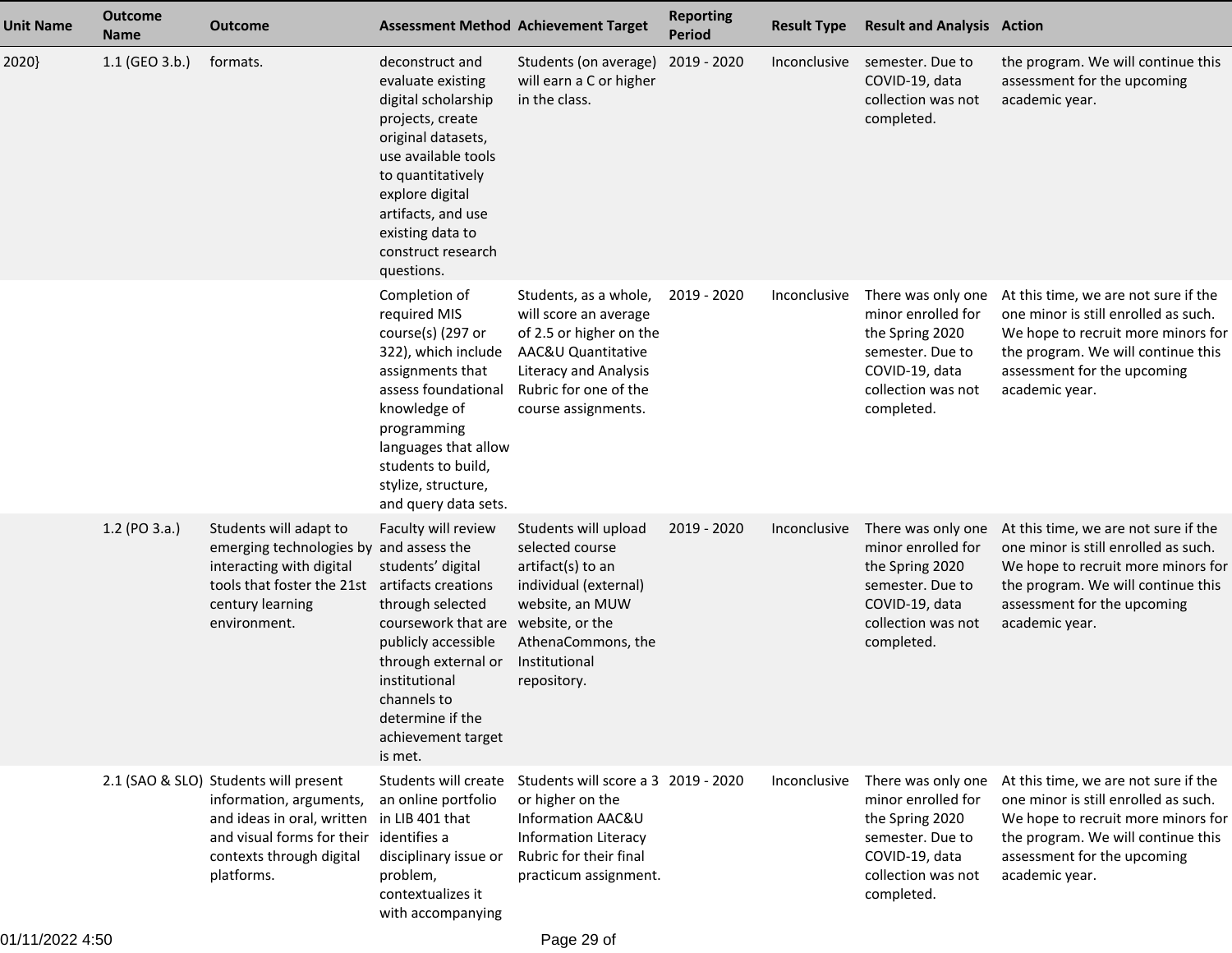| <b>Unit Name</b> | <b>Outcome</b><br><b>Name</b> | <b>Outcome</b>                                                                                                                                                                                                                      |                                                                                                                                                                                                                                                                                                                                                                                                                                                                                                                                                                                                                       | <b>Assessment Method Achievement Target</b>                                                                                                                               | <b>Reporting</b><br><b>Period</b> | <b>Result Type</b> | <b>Result and Analysis Action</b>                                                                                                                                                          |                                                                                                                                                                                                           |
|------------------|-------------------------------|-------------------------------------------------------------------------------------------------------------------------------------------------------------------------------------------------------------------------------------|-----------------------------------------------------------------------------------------------------------------------------------------------------------------------------------------------------------------------------------------------------------------------------------------------------------------------------------------------------------------------------------------------------------------------------------------------------------------------------------------------------------------------------------------------------------------------------------------------------------------------|---------------------------------------------------------------------------------------------------------------------------------------------------------------------------|-----------------------------------|--------------------|--------------------------------------------------------------------------------------------------------------------------------------------------------------------------------------------|-----------------------------------------------------------------------------------------------------------------------------------------------------------------------------------------------------------|
|                  |                               | 2.1 (SAO & SLO) Students will present<br>information, arguments,<br>and ideas in oral, written<br>and visual forms for their<br>contexts through digital<br>platforms.                                                              | research, addresses<br>it through digital<br>methods or<br>visualizations, and<br>will upload it to the<br>University's publicly<br>accessible<br>Institutional<br>Repository.                                                                                                                                                                                                                                                                                                                                                                                                                                        | Students will score a 3 2019 - 2020<br>or higher on the<br>Information AAC&U<br><b>Information Literacy</b><br>Rubric for their final<br>practicum assignment.            |                                   | Inconclusive       | There was only one<br>minor enrolled for<br>the Spring 2020<br>semester. Due to<br>COVID-19, data<br>collection was not<br>completed.                                                      | At this time, we are not sure if the<br>one minor is still enrolled as such.<br>We hope to recruit more minors for<br>the program. We will continue this<br>assessment for the upcoming<br>academic year. |
|                  | $2.2$ (SLO)                   | Students will<br>demonstrate the ability<br>to evaluate information<br>for the purpose of solving survey and the<br>a problem utilizing digital target measure will<br>tools and research within be evaluated using<br>their field. | LIB 401 will<br>complete an exit<br>the question<br>average of answers<br>$6 - 8.$<br>"The following<br>questions will assess<br>how you feel the<br>practicum project<br>allowed you to<br>improve<br>quantitative literacy,<br>oral and written<br>presentation skills,<br>and use emerging<br>technologies. (The<br>average of the<br>scores will be<br>calculated for<br>Outcome 2.2)<br>Q6 - Rate how you<br>feel like the<br>practicum project<br>improved your<br>ability to understand<br>or analyze<br>quantitative<br>information to make<br>informed decisions?<br>(1: did not improve<br>- 5: did improve | Students completing Students participating 2019 - 2020<br>in the exit survey will<br>rate an average of 3 or<br>higher (out of 5) on<br>the exit survey<br>questions 6-8. |                                   | Inconclusive       | There was only one<br>minor enrolled for<br>the Spring 2020<br>semester. No<br>students were<br>eligible to take the<br>Exit Survey;<br>therefore, no data<br>was available to<br>collect. | At this time, we are not sure if the<br>one minor is still enrolled as such.<br>We hope to recruit more minors for<br>the program. We will continue this<br>assessment for the upcoming<br>academic year. |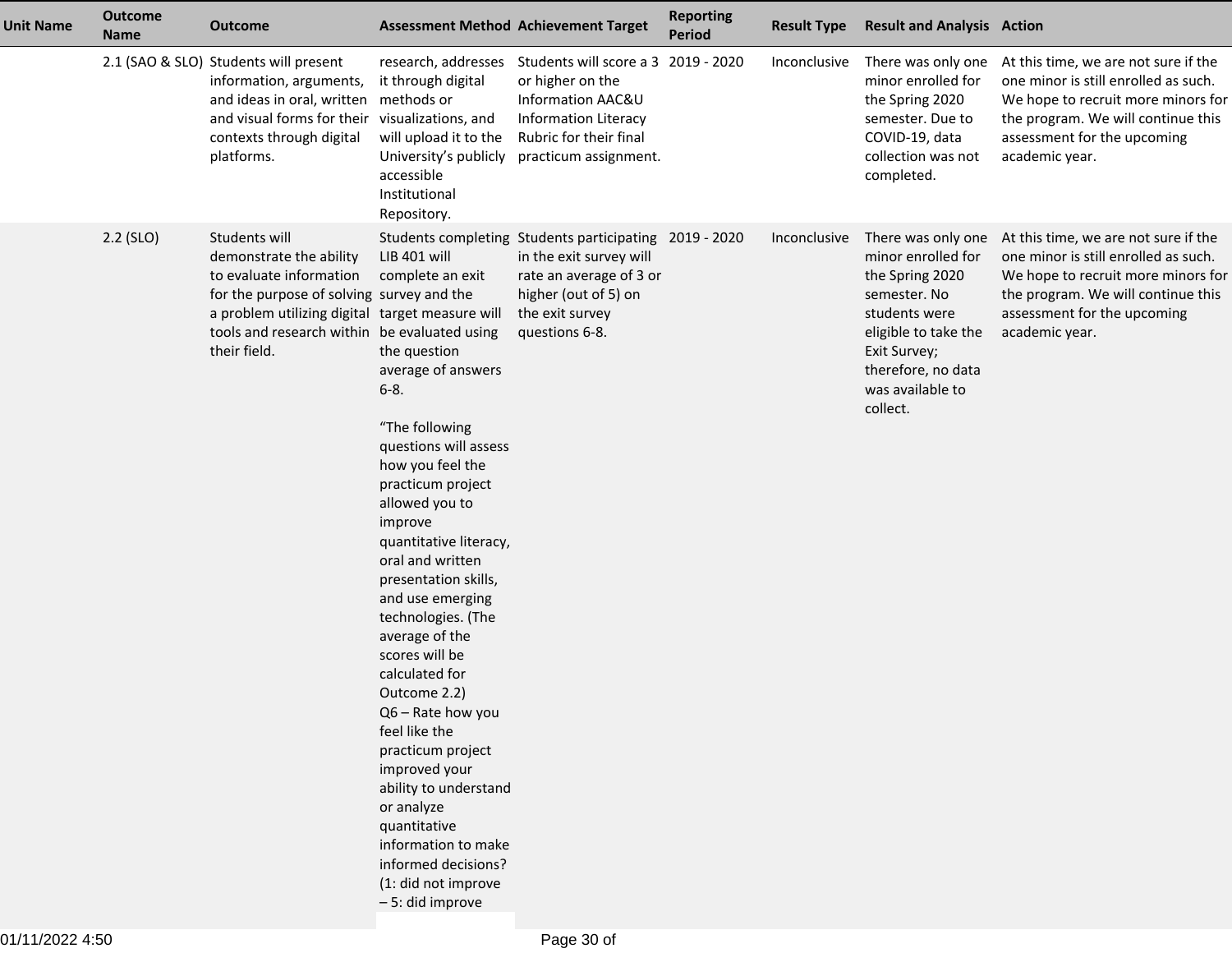| <b>Unit Name</b>                                                       | <b>Outcome</b><br><b>Name</b>        | <b>Outcome</b>                                                                                                                                                                                                                                   | <b>Assessment Method Achievement Target</b>                                                                                                                                                                                                                                                                                                                                                                                                         |                                                                                                                                                                                                                                                                                                                                                                                              | <b>Reporting</b><br><b>Period</b> | <b>Result Type</b> | <b>Result and Analysis Action</b>                                                                                                                                                          |                                                                                                                                                                                                           |
|------------------------------------------------------------------------|--------------------------------------|--------------------------------------------------------------------------------------------------------------------------------------------------------------------------------------------------------------------------------------------------|-----------------------------------------------------------------------------------------------------------------------------------------------------------------------------------------------------------------------------------------------------------------------------------------------------------------------------------------------------------------------------------------------------------------------------------------------------|----------------------------------------------------------------------------------------------------------------------------------------------------------------------------------------------------------------------------------------------------------------------------------------------------------------------------------------------------------------------------------------------|-----------------------------------|--------------------|--------------------------------------------------------------------------------------------------------------------------------------------------------------------------------------------|-----------------------------------------------------------------------------------------------------------------------------------------------------------------------------------------------------------|
|                                                                        | $2.2$ (SLO)                          | Students will<br>demonstrate the ability<br>to evaluate information<br>for the purpose of solving the practicum<br>a problem utilizing digital<br>tools and research within<br>their field.                                                      | strongly). Explain<br>your answer.<br>project improved<br>your ability to learn<br>about and use<br>emerging<br>technologies? (1: did<br>not improve - 5: did<br>improve strongly).<br>Explain your answer.<br>Q8 - Do you feel like<br>the practicum<br>project improved<br>your ability to<br>present information,<br>written or orally, to<br>a wider audience?<br>(1: did not improve<br>-5: did improve<br>strongly). Explain<br>your answer." | Students participating<br>in the exit survey will<br>Q7 - Do you feel like rate an average of 3 or<br>higher (out of 5) on<br>the exit survey<br>questions 6-8.                                                                                                                                                                                                                              | 2019 - 2020                       | Inconclusive       | There was only one<br>minor enrolled for<br>the Spring 2020<br>semester. No<br>students were<br>eligible to take the<br>Exit Survey;<br>therefore, no data<br>was available to<br>collect. | At this time, we are not sure if the<br>one minor is still enrolled as such.<br>We hope to recruit more minors for<br>the program. We will continue this<br>assessment for the upcoming<br>academic year. |
| Program -<br>Early<br>Childhood<br>Development<br>- BS {2019-<br>2020} | 1.1 (SAO & GEO Students will<br>5.a. | demonstrate an<br>understanding of and<br>integrate content and<br>skills by developing a<br>final portfolio project<br>demonstrating the<br>connections among key<br>concepts and skills in ED<br>404 - Teacher Internship:<br>Early Childhood. | The instructor for ED Students will be able<br>404 will provide<br>summative<br>assessment of the<br>final project using<br>the AAC&U Lifelong<br>Learning Value<br>Rubric.                                                                                                                                                                                                                                                                         | to demonstrate an<br>understanding of<br>content knowledge<br>and skills specific to<br>their student focus<br>groups by the final<br>project on lifelong<br>learning in the areas<br>of curiosity, initiative,<br>independence,<br>transfer and reflection<br>by scoring a collective<br>average of 2 or better<br>(benchmark or better)<br>on the AAC&U Lifelong<br>Learning Value Rubric. | 2019 - 2020                       | Inconclusive       | Development (ECD)<br>program began in<br>students have<br>completed the<br>program.                                                                                                        | The Early Childhood This is the initial assessment plan,<br>finalized in the spring of 2020; data<br>collection will begin with the 2020-<br>Fall 2019, and only 2 2021 academic year.                    |
|                                                                        | $2.1$ (SLO)                          | Students will explore and The instructor for ED Student effort on<br>analyze issues, ideas,<br>and/or events in a way                                                                                                                            | 404 will use the<br>AAC&U Inquiry and                                                                                                                                                                                                                                                                                                                                                                                                               | career-related<br>elements of the                                                                                                                                                                                                                                                                                                                                                            | 2019 - 2020                       | Inconclusive       | Development (ECD)<br>program began in                                                                                                                                                      | The Early Childhood This is the initial assessment plan,<br>finalized in the spring of 2020; data<br>collection will begin with the 2020-                                                                 |
|                                                                        |                                      |                                                                                                                                                                                                                                                  |                                                                                                                                                                                                                                                                                                                                                                                                                                                     |                                                                                                                                                                                                                                                                                                                                                                                              |                                   |                    |                                                                                                                                                                                            |                                                                                                                                                                                                           |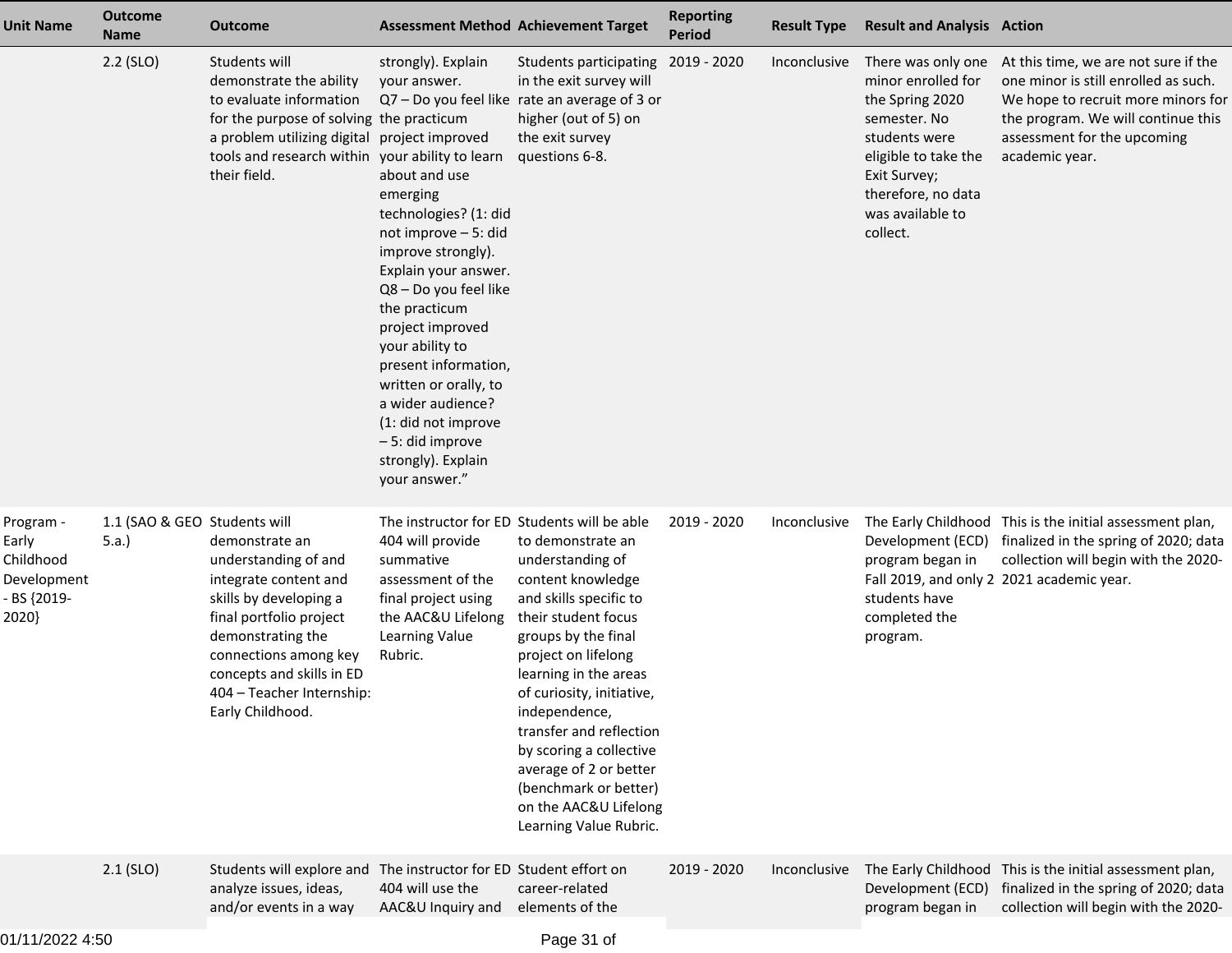| <b>Unit Name</b> | <b>Outcome</b><br><b>Name</b> | <b>Outcome</b>                                                                                                                                                                                                                                            |                                                                                                                                                                                                                                                                                                                                                                            | <b>Assessment Method Achievement Target</b>                                                                                                                                                                                                                                                                                                        | <b>Reporting</b><br><b>Period</b> | <b>Result Type</b> | <b>Result and Analysis Action</b>                                                                                                |                                                                                                                                           |
|------------------|-------------------------------|-----------------------------------------------------------------------------------------------------------------------------------------------------------------------------------------------------------------------------------------------------------|----------------------------------------------------------------------------------------------------------------------------------------------------------------------------------------------------------------------------------------------------------------------------------------------------------------------------------------------------------------------------|----------------------------------------------------------------------------------------------------------------------------------------------------------------------------------------------------------------------------------------------------------------------------------------------------------------------------------------------------|-----------------------------------|--------------------|----------------------------------------------------------------------------------------------------------------------------------|-------------------------------------------------------------------------------------------------------------------------------------------|
|                  | $2.1$ (SLO)                   | that serves an ultimately<br>career-related purpose.                                                                                                                                                                                                      | <b>Analysis VALUE</b><br>Rubric to assess the<br>career-related<br>component of ED<br>404 - Teacher<br>Internship: Early<br>Childhood.                                                                                                                                                                                                                                     | portfolio will produce<br>at least an average<br>score of "3" for each<br>of the six items<br>measured in the<br>AAC&U Inquiry and<br>Analysis VALUE Rubric:<br>(1) topic selection; (2)<br>existing knowledge,<br>research, and/or<br>views; (3) design<br>process; (4) analysis;<br>(5) conclusions; and<br>(6) limitations and<br>implications. | 2019 - 2020                       | Inconclusive       | Fall 2019, and only 2 2021 academic year.<br>students have<br>completed the<br>program.                                          |                                                                                                                                           |
|                  | 3.1 (GEO 1.c.)                | Students will<br>demonstrate effective<br>context and purpose for<br>writing, content<br>development, genre and<br>disciplinary conventions,<br>source and evidence use, components of the<br>and control of syntax and student's portfolio<br>mechanics. | 404 will utilize the<br>AAC&U Written<br>Communication<br><b>VALUE Rubric to</b><br>assess written<br>project.                                                                                                                                                                                                                                                             | The instructor for ED The average score for 2019 - 2020<br>students enrolled in<br>ED 404 who are<br>completing the<br>Capstone project will<br>be no lower than a 3.0<br>on the AAC&U Written<br>Communication<br><b>VALUE Rubric.</b>                                                                                                            |                                   | Inconclusive       | Development (ECD)<br>program began in<br>Fall 2019, and only 2 2021 academic year.<br>students have<br>completed the<br>program. | The Early Childhood This is the initial assessment plan,<br>finalized in the spring of 2020; data<br>collection will begin with the 2020- |
|                  | 4.1 (PO 4.d.)                 | Students will<br>demonstrate that they<br>value the program's<br>design and are satisfied<br>with the culmination of<br>their undergraduate<br>academic preparation<br>through the Early<br>Childhood Development<br>program's design.                    | As a measure of<br>program quality<br>students will report<br>understanding and<br>satisfaction on 10<br>binary (yes/no)<br>survey items<br>concerning the<br>integration of their<br>student focus<br>groups as the<br>culmination of their<br>undergraduate<br>academic<br>preparation<br>represented by the<br>completion of a final<br>portfolio project in<br>ED 404. | 80% of students will<br>indicate that they are<br>pleased with the<br>culmination of their<br>undergraduate<br>academic preparation<br>after completion of<br>the final portfolio<br>project in ED 404 on<br>80% (4) of related<br>binary (yes/no) survey<br>items.                                                                                | 2019 - 2020                       | Inconclusive       | Development (ECD)<br>program began in<br>Fall 2019, and only 2 2021 academic year.<br>students have<br>completed the<br>program. | The Early Childhood This is the initial assessment plan,<br>finalized in the spring of 2020; data<br>collection will begin with the 2020- |
|                  |                               |                                                                                                                                                                                                                                                           | As a measure of<br>program quality                                                                                                                                                                                                                                                                                                                                         | 80% of students will<br>indicate that they                                                                                                                                                                                                                                                                                                         | 2019 - 2020                       | Inconclusive       |                                                                                                                                  | The Early Childhood This is the initial assessment plan,<br>Development (ECD) finalized in the spring of 2020; data                       |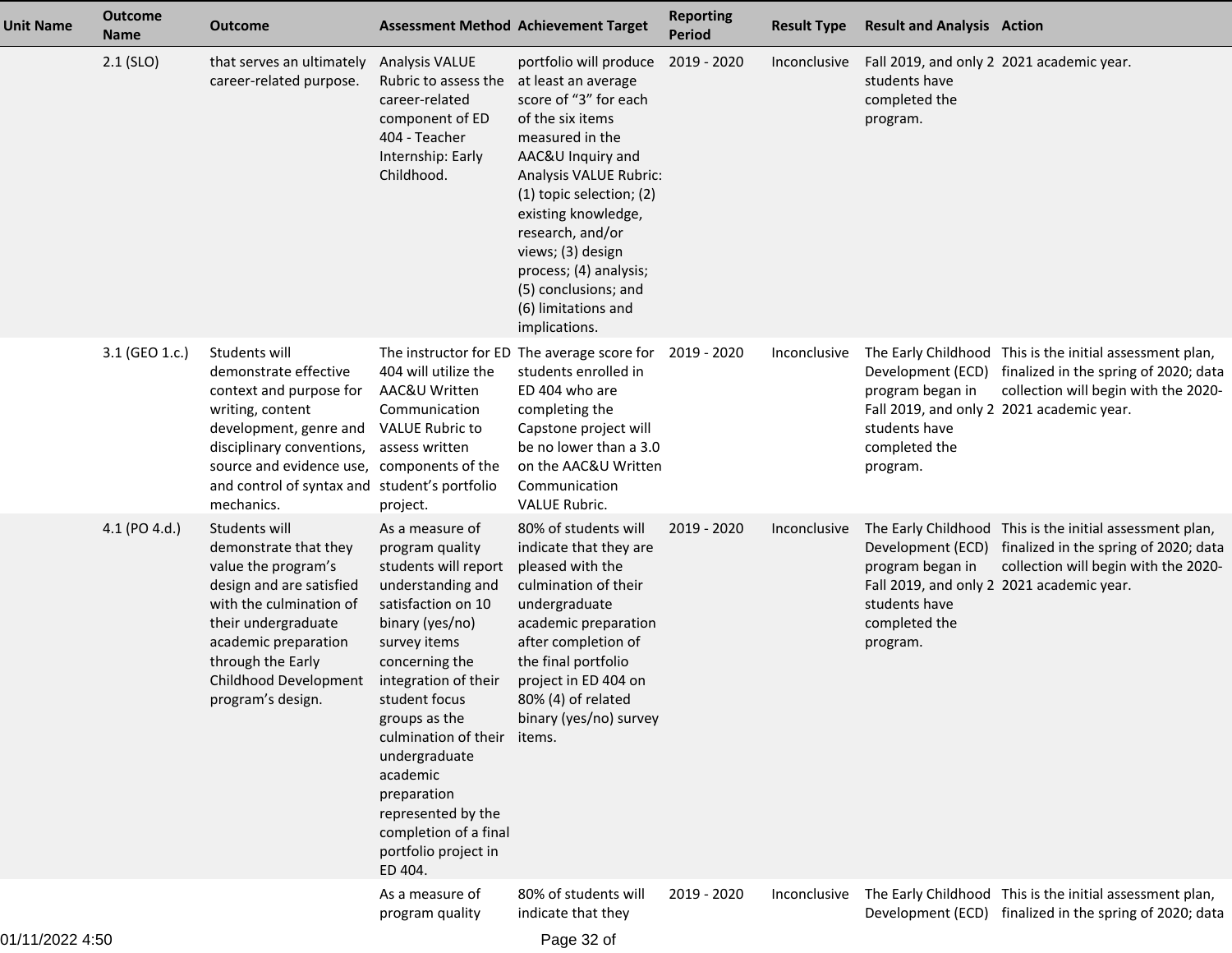| <b>Unit Name</b>                                                                                                                        | <b>Outcome</b><br><b>Name</b> | <b>Outcome</b>                                                                                                                                                                                                                                                                                                                                                             | <b>Assessment Method Achievement Target</b>                                                                                                                                                                                                                                                                                          |                                                                                                                                                                                                                                                                                                                                                                                                                                                                                                                                                        | <b>Reporting</b><br><b>Period</b> | <b>Result Type</b> | <b>Result and Analysis Action</b>                                                                                                                                                                                                                                                                                                                                                                                                                                                                                    |                                                                                             |
|-----------------------------------------------------------------------------------------------------------------------------------------|-------------------------------|----------------------------------------------------------------------------------------------------------------------------------------------------------------------------------------------------------------------------------------------------------------------------------------------------------------------------------------------------------------------------|--------------------------------------------------------------------------------------------------------------------------------------------------------------------------------------------------------------------------------------------------------------------------------------------------------------------------------------|--------------------------------------------------------------------------------------------------------------------------------------------------------------------------------------------------------------------------------------------------------------------------------------------------------------------------------------------------------------------------------------------------------------------------------------------------------------------------------------------------------------------------------------------------------|-----------------------------------|--------------------|----------------------------------------------------------------------------------------------------------------------------------------------------------------------------------------------------------------------------------------------------------------------------------------------------------------------------------------------------------------------------------------------------------------------------------------------------------------------------------------------------------------------|---------------------------------------------------------------------------------------------|
|                                                                                                                                         |                               |                                                                                                                                                                                                                                                                                                                                                                            | students will report<br>understanding and<br>satisfaction on 10<br>binary (yes/no)<br>survey items<br>concerning the<br>integration of their<br>student focus<br>groups as the<br>culmination of their<br>undergraduate<br>academic<br>preparation<br>represented by the<br>completion of a final<br>portfolio project in<br>ED 404. | understand the<br>culmination of their<br>undergraduate<br>academic preparation<br>after completion of<br>the final portfolio<br>project in ED 404 on<br>80% (4) of related<br>binary (yes/no) survey<br>items.                                                                                                                                                                                                                                                                                                                                        | 2019 - 2020                       | Inconclusive       | program began in<br>Fall 2019, and only 2 2021 academic year.<br>students have<br>completed the<br>program.                                                                                                                                                                                                                                                                                                                                                                                                          | collection will begin with the 2020-                                                        |
| Program -<br>Education -<br>(including<br><b>Gifted Studies</b><br>and<br>Reading/Litera<br>сy<br>Certificates) -<br>ME {2018-<br>2019} | 1.1(RO)                       | Students will<br>demonstrate their<br>proficiencies to<br>understand and apply<br>knowledge and skills<br>appropriate to their<br>professional field of<br>specialization so that<br>learning and<br>development<br>opportunities for P-12<br>students are enhanced<br>through the development<br>of a research study in the<br>field of their specified<br>concentration. | The instructor for ED Students will<br>600 will assess and<br>grade the research<br>the student(s)<br>utilizing the<br>Research Project<br>Rubric.                                                                                                                                                                                   | demonstrate their<br>proficiencies to<br>project presented by understand and apply<br>knowledge and skills<br>appropriate to their<br>professional field of<br>specialization so that<br>learning and<br>development<br>opportunities for all P-<br>12 students are<br>enhanced through the<br>development of a<br>research study in the<br>field of their specified<br>concentration by<br>scoring an average of<br>86% or higher on the<br>Research Project<br>Rubric in ED 600,<br>Leadership through<br>Action Research for<br>School Improvement. | 2019 - 2020                       | <b>Target Met</b>  | Nineteen students<br>enrolled in ED 600<br>in FA19; Nine<br>enrolled in ED 600<br>in SP20. Eighteen of<br>the nineteen FA19<br>students met the<br>target with a mean<br>score of 93.8% (one<br>did not complete<br>the assignment).<br>Only one student of<br>the seven who<br>enrolled in SP20<br>met the target at<br>91%; the overall<br>mean for SP20 is<br>52.9%.<br>Note: SP20 was<br>disrupted<br>significantly by<br>COVID-19;<br>conclusions drawn<br>are primarily from<br>results of FA19<br>assessment. | The Department will retain this<br>assessment measure for the 2020 -<br>2021 academic year. |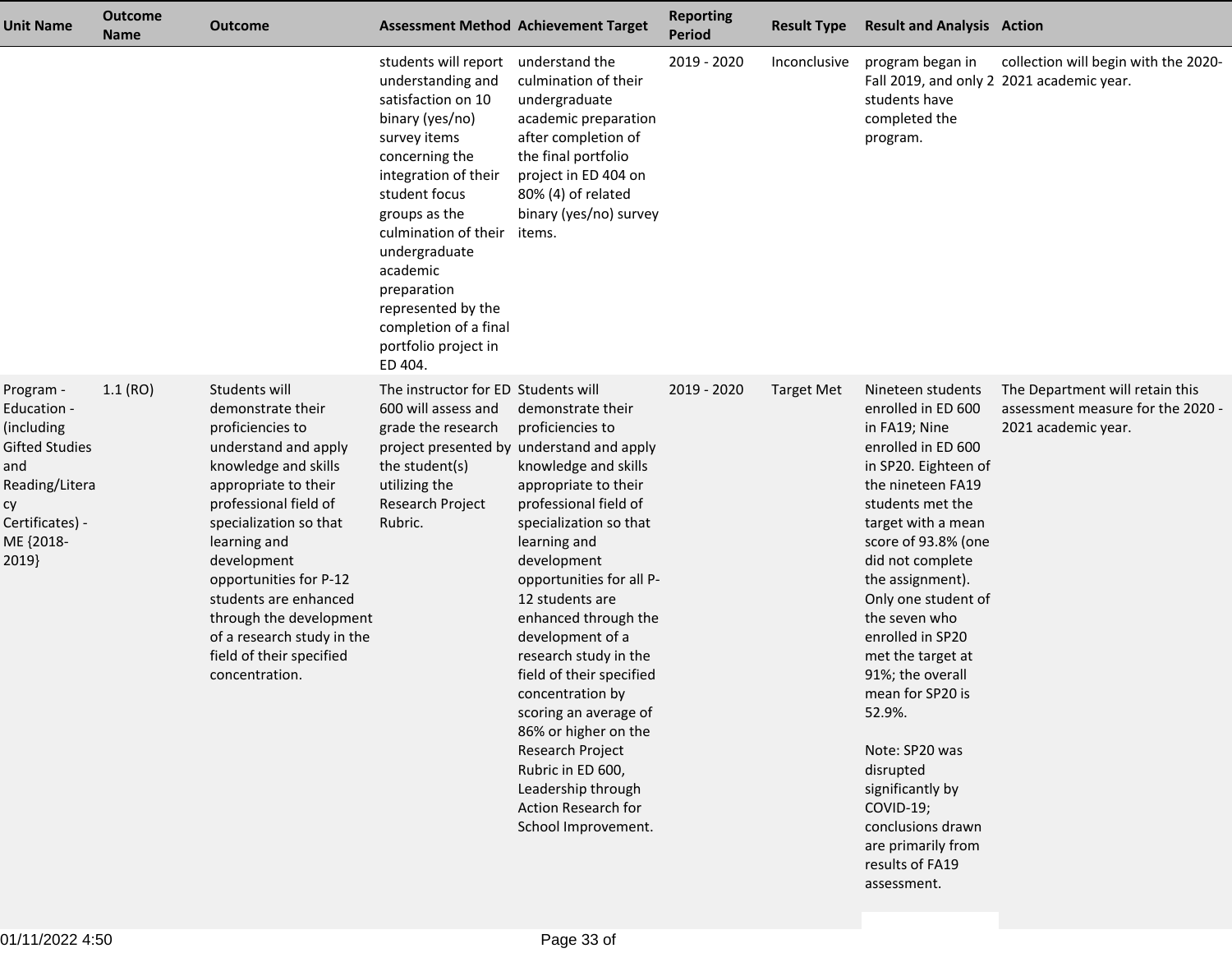| <b>Unit Name</b>                                                                                                                 | <b>Outcome</b><br><b>Name</b> | <b>Outcome</b>                                                                                                                                                                                                                                                                                                                                                             |                                                                                                                                                                                                                                                                                                                                                                                                                                                               | <b>Assessment Method Achievement Target</b>                                                                                                                                                                                                                                                                                                                                                                                                                                                                                                            | <b>Reporting</b><br><b>Period</b> | <b>Result Type</b> | <b>Result and Analysis Action</b>                                                                                                                                                                                                                                                              |                                                                                                                                                                                                                                                                                                                                                                                                                                                                                                                                                                                                 |
|----------------------------------------------------------------------------------------------------------------------------------|-------------------------------|----------------------------------------------------------------------------------------------------------------------------------------------------------------------------------------------------------------------------------------------------------------------------------------------------------------------------------------------------------------------------|---------------------------------------------------------------------------------------------------------------------------------------------------------------------------------------------------------------------------------------------------------------------------------------------------------------------------------------------------------------------------------------------------------------------------------------------------------------|--------------------------------------------------------------------------------------------------------------------------------------------------------------------------------------------------------------------------------------------------------------------------------------------------------------------------------------------------------------------------------------------------------------------------------------------------------------------------------------------------------------------------------------------------------|-----------------------------------|--------------------|------------------------------------------------------------------------------------------------------------------------------------------------------------------------------------------------------------------------------------------------------------------------------------------------|-------------------------------------------------------------------------------------------------------------------------------------------------------------------------------------------------------------------------------------------------------------------------------------------------------------------------------------------------------------------------------------------------------------------------------------------------------------------------------------------------------------------------------------------------------------------------------------------------|
| Program -<br>Education -<br>(including<br>Gifted Studies<br>and<br>Reading/Litera<br>су<br>Certificates) -<br>ME {2018-<br>2019} | 1.1(RO)                       | Students will<br>demonstrate their<br>proficiencies to<br>understand and apply<br>knowledge and skills<br>appropriate to their<br>professional field of<br>specialization so that<br>learning and<br>development<br>opportunities for P-12<br>students are enhanced<br>through the development<br>of a research study in the<br>field of their specified<br>concentration. | The instructor for ED Students will<br>600 will assess and<br>grade the research<br>the student(s)<br>utilizing the<br>Research Project<br>Rubric.                                                                                                                                                                                                                                                                                                            | demonstrate their<br>proficiencies to<br>project presented by understand and apply<br>knowledge and skills<br>appropriate to their<br>professional field of<br>specialization so that<br>learning and<br>development<br>opportunities for all P-<br>12 students are<br>enhanced through the<br>development of a<br>research study in the<br>field of their specified<br>concentration by<br>scoring an average of<br>86% or higher on the<br>Research Project<br>Rubric in ED 600,<br>Leadership through<br>Action Research for<br>School Improvement. | 2019 - 2020                       | <b>Target Met</b>  | 2019 - 2020 term<br>based upon FA19<br>results.                                                                                                                                                                                                                                                | Target is met for the The Department will retain this<br>assessment measure for the 2020 -<br>2021 academic year.                                                                                                                                                                                                                                                                                                                                                                                                                                                                               |
|                                                                                                                                  | 1.2 (PO 2.e.)                 | The Master's of<br><b>Education in Education</b><br>academic program will<br>provide internship<br>opportunities for its<br>students to form<br>meaningful professional<br>partnerships.                                                                                                                                                                                   | At the end of the<br>academic year, the<br>Division Head will<br>analyze the data<br>from the Student<br><b>Course Evaluations</b><br>for ED 697 and ED<br>699 and report out<br>collectively the<br>students' response<br>to the question:<br>"Please read the<br>statement carefully<br>and select only one<br>response: My<br>internship<br>experience provided<br>me with knowledge<br>and/or skills that are<br>useful and practical<br>for establishing | 80% of students<br>participating the ED<br>697 and ED 699<br><b>Course Evaluations</b><br>will state that they<br>either Strongly Agree<br>or Agree that their<br>internship experience<br>provided them with<br>knowledge and/or<br>skills that are useful<br>and practical for<br>establishing meaning<br>professional<br>partnerships.                                                                                                                                                                                                              | 2019 - 2020                       | <b>Target Met</b>  | Spring 2020<br>Combined:<br>$(87.50+100)/2 =$<br>93.75%<br>$= 96.875%$<br>ED 697 Fall 2019<br>Course Evaluation<br>result for the<br>Internship<br>Experience:<br><b>Strongly Agree</b><br>$(13/14) - 92.86%$<br>Agree (1/14) - 7.14%<br>Total - 100%<br>ED 699 Fall 2019<br>Course Evaluation | Fall 2019 Combined: 33 of 34 students (97%) who<br>$(100+100)/2 = 100\%$ completed course evaluations in<br>FA19 and SP20 responded by<br>indicating that they either Strongly<br>Agree or Agree that their internship<br>experience provided them with<br>Total: (100+93.75)/2 knowledge and/or skills that are<br>useful and practical for establishing<br>meaning professional partnerships.<br>This is an essential item for the<br>indication of program strength at<br>the graduate level.<br>The Department will retain this<br>assessment measure for the 2020 -<br>2021 academic year. |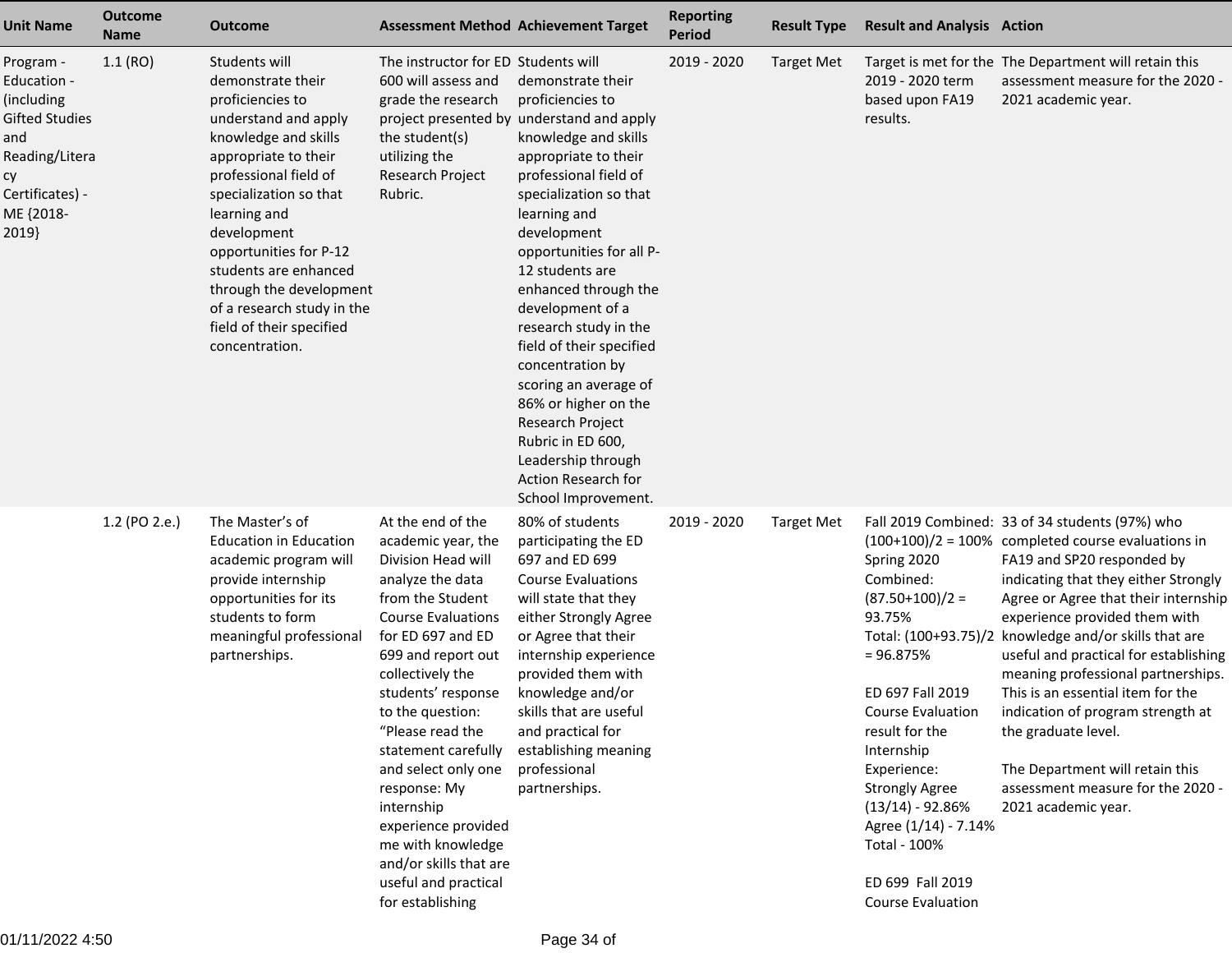| <b>Unit Name</b> | <b>Outcome</b><br><b>Name</b> | Outcome                                                                                                                                                                                  | <b>Assessment Method Achievement Target</b>                                                                                                                                                                                       |                                                                                                                                                                                                                                                                                                                                           | <b>Reporting</b><br><b>Period</b> | <b>Result Type</b> | <b>Result and Analysis Action</b>                                                                                                                                                                                                                                                                                                                                                                                                                                     |                                                                                                                                                                                                                                                                                                                                                                                                                                                                                                                                                                            |
|------------------|-------------------------------|------------------------------------------------------------------------------------------------------------------------------------------------------------------------------------------|-----------------------------------------------------------------------------------------------------------------------------------------------------------------------------------------------------------------------------------|-------------------------------------------------------------------------------------------------------------------------------------------------------------------------------------------------------------------------------------------------------------------------------------------------------------------------------------------|-----------------------------------|--------------------|-----------------------------------------------------------------------------------------------------------------------------------------------------------------------------------------------------------------------------------------------------------------------------------------------------------------------------------------------------------------------------------------------------------------------------------------------------------------------|----------------------------------------------------------------------------------------------------------------------------------------------------------------------------------------------------------------------------------------------------------------------------------------------------------------------------------------------------------------------------------------------------------------------------------------------------------------------------------------------------------------------------------------------------------------------------|
|                  | 1.2 (PO 2.e.)                 | The Master's of<br><b>Education in Education</b><br>academic program will<br>provide internship<br>opportunities for its<br>students to form<br>meaningful professional<br>partnerships. | meaning<br>professional<br>partnerships.<br>{Strongly Agree;<br>Agree; Neither<br>Agree nor Disagree;<br>Disagree; Strongly<br>Disagree}"                                                                                         | 80% of students<br>participating the ED<br>697 and ED 699<br><b>Course Evaluations</b><br>will state that they<br>either Strongly Agree<br>or Agree that their<br>internship experience<br>provided them with<br>knowledge and/or<br>skills that are useful<br>and practical for<br>establishing meaning<br>professional<br>partnerships. | 2019 - 2020                       | <b>Target Met</b>  | Internship<br>Experience:<br>$-80.00\%$<br>Total - 100%<br>ED 697 Spring 2020<br><b>Course Evaluation</b><br>result for the<br>Internship<br>Experience:<br>Strongly Agree (7/8)<br>$-87.50%$<br>Agree - 0.00%<br>Total - 87.50%<br>Only one chose<br>"Neither Agree nor<br>Disagree" - 12.50%<br>ED 699 Spring 2020<br>Course Evaluation<br>result for the<br>Internship<br>Experience:<br>Strongly Agree (4/7)<br>$-57.14%$<br>Agree (3/7) - 42.86%<br>Total - 100% | 33 of 34 students (97%) who<br>completed course evaluations in<br>Strongly Agree (4/5) FA19 and SP20 responded by<br>indicating that they either Strongly<br>Agree (1/5) - 20.00% Agree or Agree that their internship<br>experience provided them with<br>knowledge and/or skills that are<br>useful and practical for establishing<br>meaning professional partnerships.<br>This is an essential item for the<br>indication of program strength at<br>the graduate level.<br>The Department will retain this<br>assessment measure for the 2020 -<br>2021 academic year. |
|                  |                               |                                                                                                                                                                                          | The Division Head<br>will analyze the<br>Student Internship<br>Evaluations to<br>determine if the<br>internship<br>supervisors marked<br>"Yes" that they<br>would hire or<br>recommend to hire<br>the students for<br>employment. | Of those supervisors<br>participating in the<br>Student Internship<br>Evaluations, 80% will<br>indicate that they<br>would hire or<br>recommend to hire<br>the students for<br>employment.                                                                                                                                                | 2019 - 2020                       | Inconclusive       | the 2019 - 2020<br>academic year.                                                                                                                                                                                                                                                                                                                                                                                                                                     | No data collected in The Department will retain and<br>implement this assessment<br>measure for the 2020 - 2021<br>academic year.                                                                                                                                                                                                                                                                                                                                                                                                                                          |
|                  | $1.3$ (SAO)                   | Students will successfully<br>complete the Master's of will use Banner to<br><b>Education in Education</b>                                                                               | The Division Head<br>determine the                                                                                                                                                                                                | At least 80% of<br>students who<br>graduate from the                                                                                                                                                                                                                                                                                      | 2019 - 2020                       | <b>Target Met</b>  | during this time<br>frame graduated                                                                                                                                                                                                                                                                                                                                                                                                                                   | All students enrolled The Department will retain this<br>assessment measure for the 2020 -<br>2021 academic year.                                                                                                                                                                                                                                                                                                                                                                                                                                                          |
|                  |                               |                                                                                                                                                                                          |                                                                                                                                                                                                                                   |                                                                                                                                                                                                                                                                                                                                           |                                   |                    |                                                                                                                                                                                                                                                                                                                                                                                                                                                                       |                                                                                                                                                                                                                                                                                                                                                                                                                                                                                                                                                                            |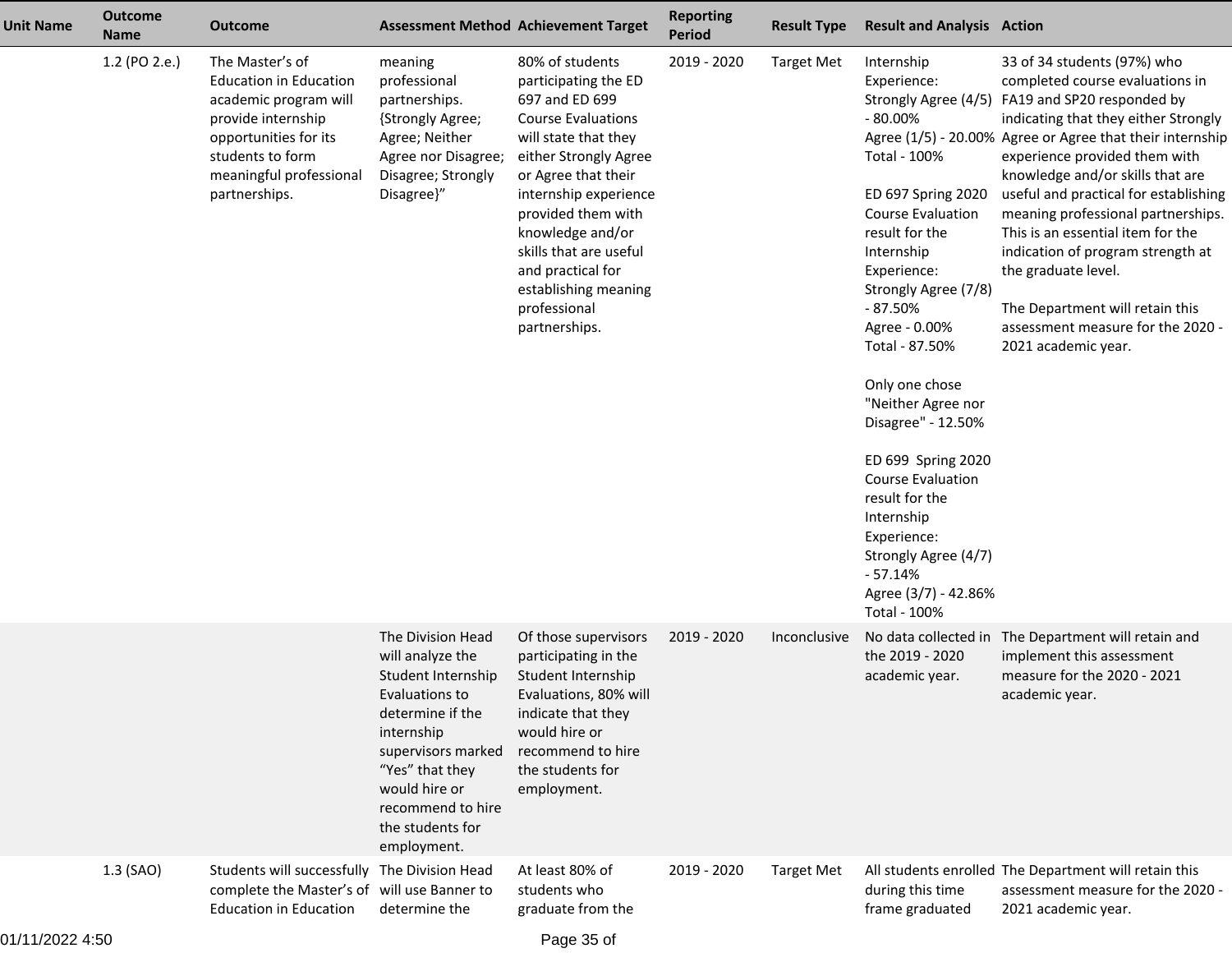| <b>Unit Name</b> | <b>Outcome</b><br><b>Name</b> | <b>Outcome</b>                                                                                                                                                                                                                                                                                                                                                                                                                                                                                       | <b>Assessment Method Achievement Target</b>                                                                                                                                               |                                                                                                                                                                                                                                                                                                                                                                                                                                                                                                                                                  | <b>Reporting</b><br><b>Period</b> | <b>Result Type</b> | <b>Result and Analysis Action</b>                                                                                                                                                                                                                                                     |                                                                                             |
|------------------|-------------------------------|------------------------------------------------------------------------------------------------------------------------------------------------------------------------------------------------------------------------------------------------------------------------------------------------------------------------------------------------------------------------------------------------------------------------------------------------------------------------------------------------------|-------------------------------------------------------------------------------------------------------------------------------------------------------------------------------------------|--------------------------------------------------------------------------------------------------------------------------------------------------------------------------------------------------------------------------------------------------------------------------------------------------------------------------------------------------------------------------------------------------------------------------------------------------------------------------------------------------------------------------------------------------|-----------------------------------|--------------------|---------------------------------------------------------------------------------------------------------------------------------------------------------------------------------------------------------------------------------------------------------------------------------------|---------------------------------------------------------------------------------------------|
|                  | 1.3 (SAO)                     | degree program in a<br>timely manner, within six completion time of<br>years.                                                                                                                                                                                                                                                                                                                                                                                                                        | to determine if<br>achievement target<br>was met.                                                                                                                                         | graduating students' Master's of Education<br>in Education will have<br>the degree program completed the degree<br>program within six<br>years.                                                                                                                                                                                                                                                                                                                                                                                                  | 2019 - 2020                       | <b>Target Met</b>  | within the initial 2-<br>year graduate plan<br>for completion.                                                                                                                                                                                                                        | The Department will retain this<br>assessment measure for the 2020 -<br>2021 academic year. |
|                  | $2.1$ (SLO)                   | Students demonstrate an The instructor for ED Non-certification<br>understanding of and are 595 will assess and<br>able to apply knowledge<br>and skills specific to the<br><b>Gifted Studies</b><br>concentration by creating by the non-<br>a comprehensive<br>presentation highlighting students in the<br>evidence-based<br>knowledge and strategies Education in<br>related to a relevant<br>issue/topic in gifted<br>education targeted at an<br>audience of appropriate<br>stakeholders (GS). | grade the<br>comprehensive<br>presentation given<br>certification<br>Master's of<br><b>Education Gifted</b><br><b>Studies</b><br>concentration using<br>the Advocacy Plan<br>Rubric.      | students in the<br>Master's of Education<br>in Education Gifted<br>Studies concentration<br>demonstrate an<br>understanding of and<br>are able to apply<br>knowledge and skills<br>specific to the Gifted<br>Studies concentration<br>by creating a<br>comprehensive<br>presentation<br>highlighting evidence-<br>based knowledge and<br>strategies related to a<br>relevant issue/topic in<br>gifted education<br>targetin an audience<br>of appropriate<br>stakeholders by<br>scoring "Acceptable or<br>above" on the<br>Advocacy Plan Rubric. | 2019 - 2020                       | <b>Target Met</b>  | Students were not<br>enrolled in ED 595<br>during the FA19<br>academic term; 4<br>students were<br>enrolled in the SP20<br>academic term. The<br>mean for all student<br>scores is 98.75:<br>Student 1 = 100%,<br>Student 2 = 100%,<br>Student 3 = 95%,<br>and Student $4 =$<br>100%. | The Department will retain this<br>assessment measure for the 2020 -<br>2021 academic year. |
|                  | $2.2$ (SLO)                   | Students in the Gifted<br><b>Studies Certification</b><br>program will<br>demonstrate an<br>understanding of and are presentation given<br>able to apply knowledge<br>and skills specific to the<br><b>Gifted Studies</b><br>Certification by creating a Advocacy Plan<br>comprehensive<br>presentation highlighting<br>evidence-based<br>knowledge and strategies<br>related to a relevant                                                                                                          | The instructor for ED Gifted Studies<br>595 will assess and<br>grade the<br>comprehensive<br>by the Gifted Studies knowledge and skills<br>Certification<br>students using the<br>Rubric. | <b>Certification students</b><br>demonstrate an<br>understanding of and<br>are able to apply<br>specific to the Gifted<br><b>Studies Certification</b><br>by creating a<br>comprehensive<br>presentation<br>highlighting evidence-<br>based knowledge and<br>strategies related to a                                                                                                                                                                                                                                                             | 2019 - 2020                       | <b>Target Met</b>  | Students were not<br>enrolled in ED 595<br>during the FA19<br>academic term; 4<br>students were<br>enrolled in the SP20<br>academic term. The<br>mean for all student<br>scores is 98.75:<br>Student 1 = 100%,<br>Student 2 = 100%,<br>Student 3 = 95%,<br>and Student $4 =$<br>100%. | The Department will retain this<br>assessment measure for the 2020 -<br>2021 academic year. |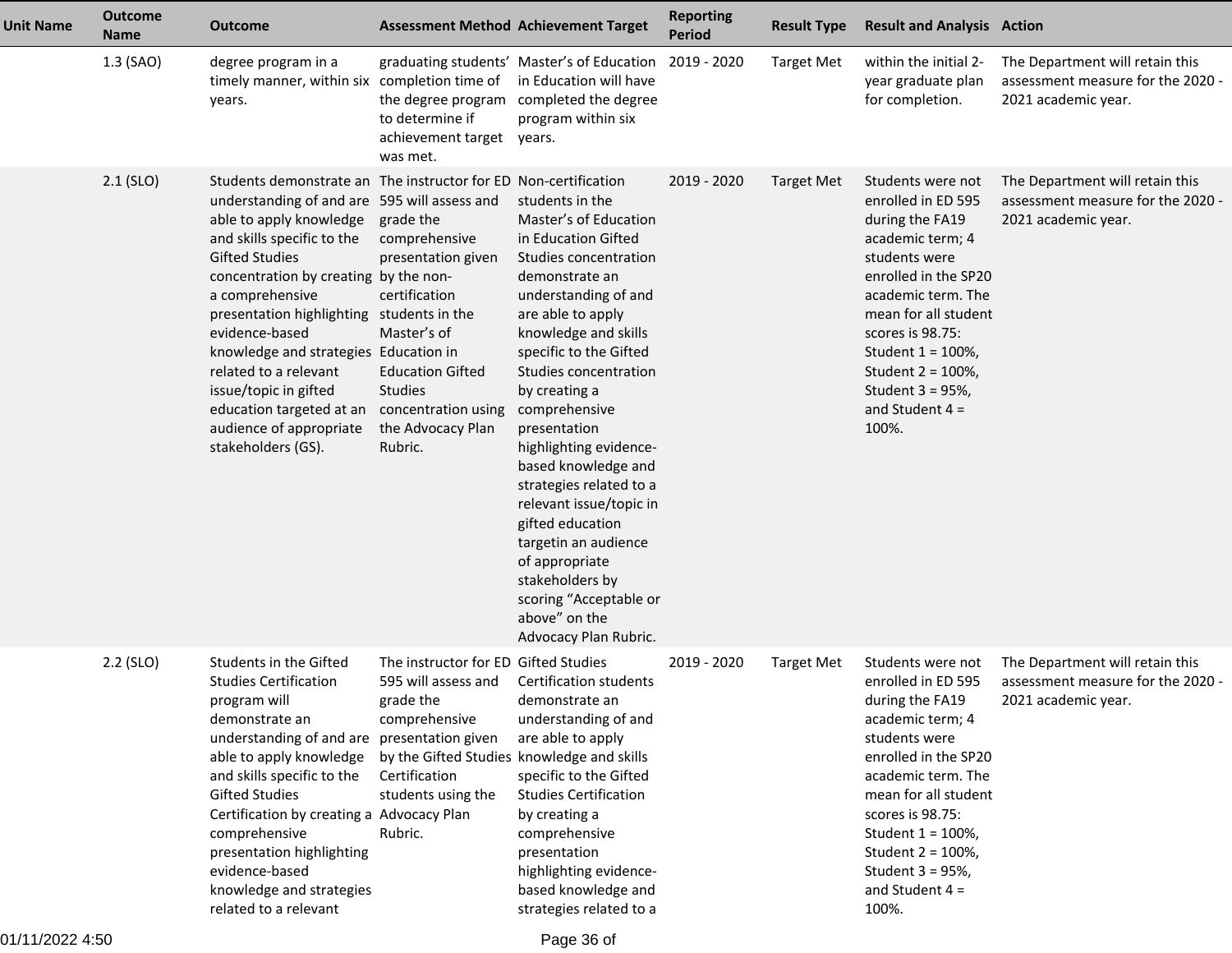| <b>Unit Name</b> | <b>Outcome</b><br><b>Name</b> | <b>Outcome</b>                                                                                                                                                                                                                  | <b>Assessment Method Achievement Target</b>                                                                                                                                                                                                                                               |                                                                                                                                                                                                                                                                                                                                                                                                    | <b>Reporting</b><br><b>Period</b> | <b>Result Type</b> | <b>Result and Analysis Action</b>                                                                                                                                                                                                                                                     |                                                                                             |
|------------------|-------------------------------|---------------------------------------------------------------------------------------------------------------------------------------------------------------------------------------------------------------------------------|-------------------------------------------------------------------------------------------------------------------------------------------------------------------------------------------------------------------------------------------------------------------------------------------|----------------------------------------------------------------------------------------------------------------------------------------------------------------------------------------------------------------------------------------------------------------------------------------------------------------------------------------------------------------------------------------------------|-----------------------------------|--------------------|---------------------------------------------------------------------------------------------------------------------------------------------------------------------------------------------------------------------------------------------------------------------------------------|---------------------------------------------------------------------------------------------|
|                  | $2.2$ (SLO)                   | issue/topic in gifted<br>education targeting an<br>audience of appropriate<br>stakeholders (GS).                                                                                                                                | 595 will assess and<br>grade the<br>comprehensive<br>presentation given<br>Certification<br>students using the<br>Advocacy Plan<br>Rubric.                                                                                                                                                | The instructor for ED relevant issue/topic in 2019 - 2020<br>gifted education<br>targeting an audience<br>of appropriate<br>stakeholders by<br>by the Gifted Studies scoring "Acceptable or<br>above" on the<br>Advocacy Plan Rubric.                                                                                                                                                              |                                   | <b>Target Met</b>  | Students were not<br>enrolled in ED 595<br>during the FA19<br>academic term; 4<br>students were<br>enrolled in the SP20<br>academic term. The<br>mean for all student<br>scores is 98.75:<br>Student 1 = 100%,<br>Student 2 = 100%,<br>Student 3 = 95%,<br>and Student $4 =$<br>100%. | The Department will retain this<br>assessment measure for the 2020 -<br>2021 academic year. |
|                  | $3.1$ (SLO)                   | Students will be able to<br>demonstrate an<br>understanding of and<br>apply knowledge and<br>skills specific to the<br><b>Educational Leadership</b><br>concentration by<br>completing a Curriculum<br>Program Evaluation (EL). | The instructor of ED<br>652, Leadership<br>through Curriculum<br>Development and<br>Supervision, will<br>assess and grade the an understanding of<br>Curriculum<br>Development<br>Assignment<br>completed by the<br>students using the<br>Curriculum Program<br><b>Evaluation Rubric.</b> | <b>Students completing</b><br>the Curriculum<br>Development<br>Assignment will be<br>able to demonstrate<br>and apply knowledge<br>and skills specific to<br>the Educational<br>Leadership<br>concentration by<br>scoring an average of<br>86% or above on the<br>Curriculum Program<br><b>Evaluation Rubric in</b><br>ED 652, Leadership<br>through Curriculum<br>Development and<br>Supervision. | 2019 - 2020                       | <b>Target Met</b>  | Eight students<br>completed this<br>assignment in ED<br>652 in the FA19<br>term with a mean<br>score of 92.5:<br>Student 1 - 80%,<br>Student 2 - 80%,<br>Student 3 - 100%,<br>Student 4 - 100%,<br>Student 5 - 100%,<br>Student 6 - 80%,<br>Student 7 - 100%,<br>Student 8 - 100%.    | The Department will retain this<br>assessment measure for the 2020 -<br>2021 academic year. |
|                  | 4.1 (SLO)                     | Students will be able to<br>demonstrate an<br>understanding of and<br>apply knowledge and<br>skills specific to their<br>Reading/Literacy<br>concentration by<br>completing a Literacy<br>Position Statement (RL).              | The instructor for ED Non-certification<br>527 will assess and<br>grade the non-<br>certification<br>students' Literacy<br><b>Position Statement</b><br>Final Project Rubric<br>assignment using<br>the ED 527 Final<br>Project Rubric.                                                   | students demonstrate<br>an understanding of<br>and are able to apply<br>knowledge and skills<br>specific to the<br>Reading/Literacy<br>concentration by<br>creating a Literacy<br><b>Position Statement</b><br>highlighting evidence-<br>based knowledge and                                                                                                                                       | 2019 - 2020                       | <b>Target Met</b>  | Nine students<br>completed this<br>assignment in the<br>FA19 term, all with<br>scores meeting<br>"Acceptable or<br>above" and with an<br>overall mean of 88%<br>: Student 1 - 96%,<br>Student 2 - 92%,<br>Student 3 - 90%,<br>Student 4 - 88%,                                        | The Department will retain this<br>assessment measure for the 2020 -<br>2021 academic year. |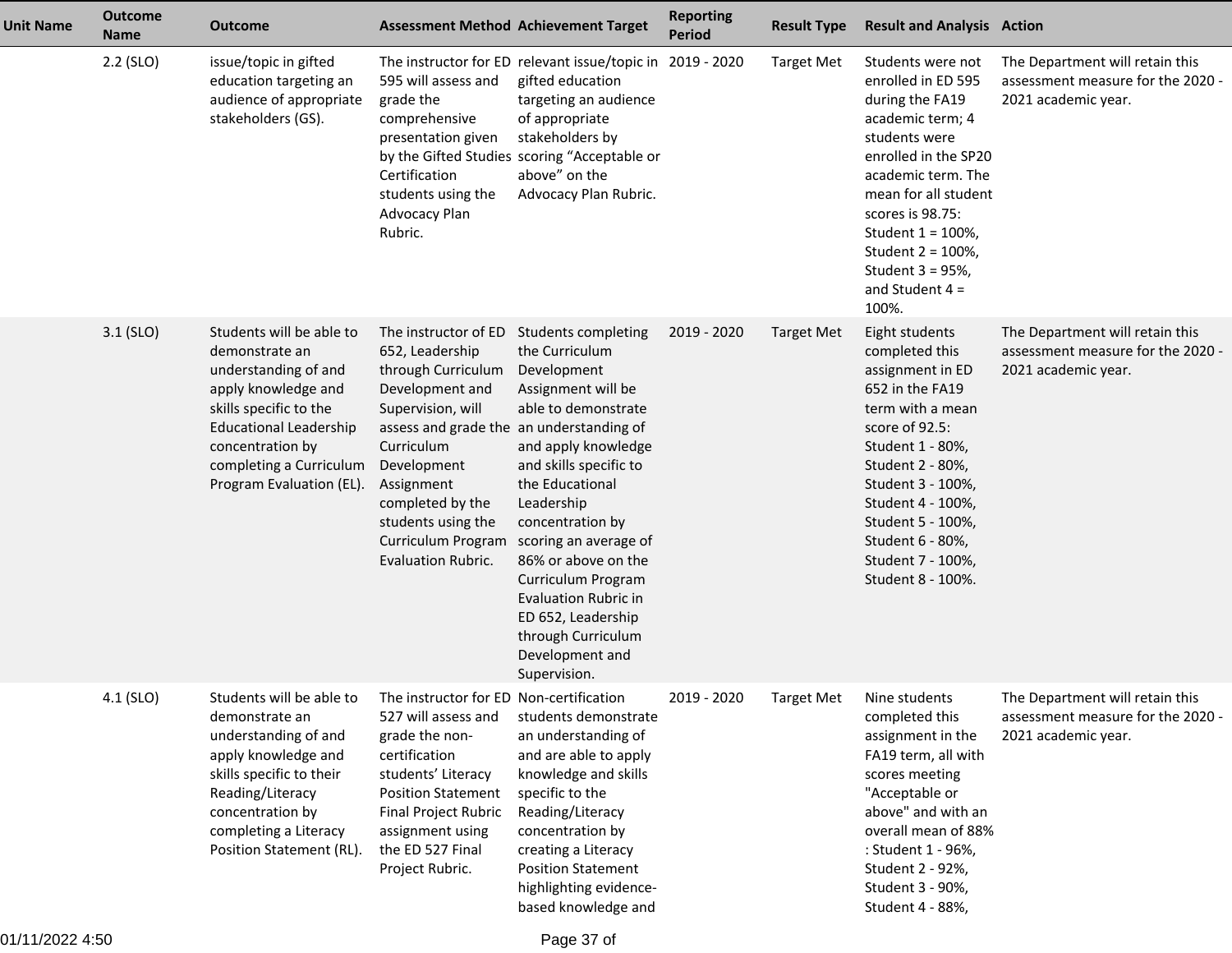| <b>Unit Name</b>                                           | <b>Outcome</b><br><b>Name</b> | <b>Outcome</b>                                                                                                                                                                                                                                                       | <b>Assessment Method Achievement Target</b>                                                                                                                                                                                                           |                                                                                                                                                                                                                                                                                                                                                                                                                                                                                                         | <b>Reporting</b><br><b>Period</b> | <b>Result Type</b> | <b>Result and Analysis Action</b>                                                                                                                                                                                                                                                                                                                 |                                                                                                                |
|------------------------------------------------------------|-------------------------------|----------------------------------------------------------------------------------------------------------------------------------------------------------------------------------------------------------------------------------------------------------------------|-------------------------------------------------------------------------------------------------------------------------------------------------------------------------------------------------------------------------------------------------------|---------------------------------------------------------------------------------------------------------------------------------------------------------------------------------------------------------------------------------------------------------------------------------------------------------------------------------------------------------------------------------------------------------------------------------------------------------------------------------------------------------|-----------------------------------|--------------------|---------------------------------------------------------------------------------------------------------------------------------------------------------------------------------------------------------------------------------------------------------------------------------------------------------------------------------------------------|----------------------------------------------------------------------------------------------------------------|
|                                                            | 4.1 (SLO)                     | Students will be able to<br>demonstrate an<br>understanding of and<br>apply knowledge and<br>skills specific to their<br>Reading/Literacy<br>concentration by<br>completing a Literacy<br>Position Statement (RL).                                                   | 527 will assess and<br>grade the non-<br>certification<br>students' Literacy<br><b>Position Statement</b><br>Final Project Rubric<br>assignment using<br>the ED 527 Final<br>Project Rubric.                                                          | The instructor for ED strategies related to a 2019 - 2020<br>relevant issue/topic in<br>Reading/Literacy<br>targeting an audience<br>of appropriate<br>stakeholders by<br>scoring "Acceptable or<br>above" on the ED 527<br>Final Project Rubric.                                                                                                                                                                                                                                                       |                                   | <b>Target Met</b>  | Student 5 - 86%,<br>Student 6 - 96%,<br>Student 7 - 80%,<br>Student 8 - 92%,<br>Student 9 - 92%                                                                                                                                                                                                                                                   | The Department will retain this<br>assessment measure for the 2020 -<br>2021 academic year.                    |
|                                                            | 4.2 (SLO)                     | Students in the<br>Reading/Literacy<br>Certification program will<br>be able to demonstrate<br>an understanding of and<br>apply knowledge and<br>skills specific to the<br>Reading/Literacy<br>concentration by<br>completing a Literacy<br>Position Statement (RL). | The instructor for ED Reading/Literacy<br>527 will assess and<br>grade the<br>Reading/Literacy<br>Certification<br>students' Literacy<br><b>Position Statement</b><br>Final Project Rubric<br>assignment using<br>the ED 527 Final<br>Project Rubric. | <b>Certification students</b><br>demonstrate an<br>understanding of and<br>are able to apply<br>knowledge and skills<br>specific to the<br>Reading/Literacy<br>concentration by<br>creating a Literacy<br><b>Position Statement</b><br>highlighting evidence-<br>based knowledge and<br>strategies related to a<br>relevant issue/topic in<br>Reading/Literacy<br>targeting an audience<br>of appropriate<br>stakeholders by<br>scoring "Acceptable or<br>above" on the ED 527<br>Final Project Rubric. | 2019 - 2020                       | <b>Target Met</b>  | Nine students<br>completed this<br>assignment in the<br>FA19 term, all with<br>scores meeting<br>"Acceptable or<br>above" and with an<br>overall mean of 88%<br>: Student 1 - 96%,<br>Student 2 - 92%,<br>Student 3 - 90%,<br>Student 4 - 88%,<br>Student 5 - 86%,<br>Student 6 - 96%,<br>Student 7 - 80%,<br>Student 8 - 92%,<br>Student 9 - 92% | The Department will retain this<br>assessment measure for the 2020 -<br>2021 academic year.                    |
| Program -<br>Elementary<br>Education - BS<br>${2016-2017}$ | 5.a.)                         | 1.1 (SAO & GEO Candidates will be able to The instructor(s) for<br>demonstrate an<br>understanding of and<br>apply knowledge and<br>skills specific to their<br>discipline by developing<br>and teaching an<br>interdisciplinary unit.                               | the methods block<br>(ED 305; 310; 312;<br>334) will assess and<br>grade the InTASC #4<br>assignment by the<br>student(s) using the<br>AAC&U Lifelong<br>Learning Value<br>Rubric.                                                                    | Candidates will be<br>able to demonstrate<br>an understanding of<br>content knowledge<br>and skills to their<br>discipline by the<br>assignment on lifelong<br>learning in the areas<br>of curiosity, initiative,<br>independence,<br>transfer and reflection<br>by scoring a collective<br>average of 2 or better                                                                                                                                                                                      | 2019 - 2020                       | <b>Target Met</b>  | Twenty-one<br>this assignment in<br>FA19, and nineteen<br>students completed<br>this assignment in<br>SP20. Percentages<br>by student: Twenty-<br>three met the full<br>requirement, one<br>met the<br>requirement at 93%,<br>and five did not                                                                                                    | The Department will retain this<br>students completed assessment measure for the 2020 -<br>2021 academic year. |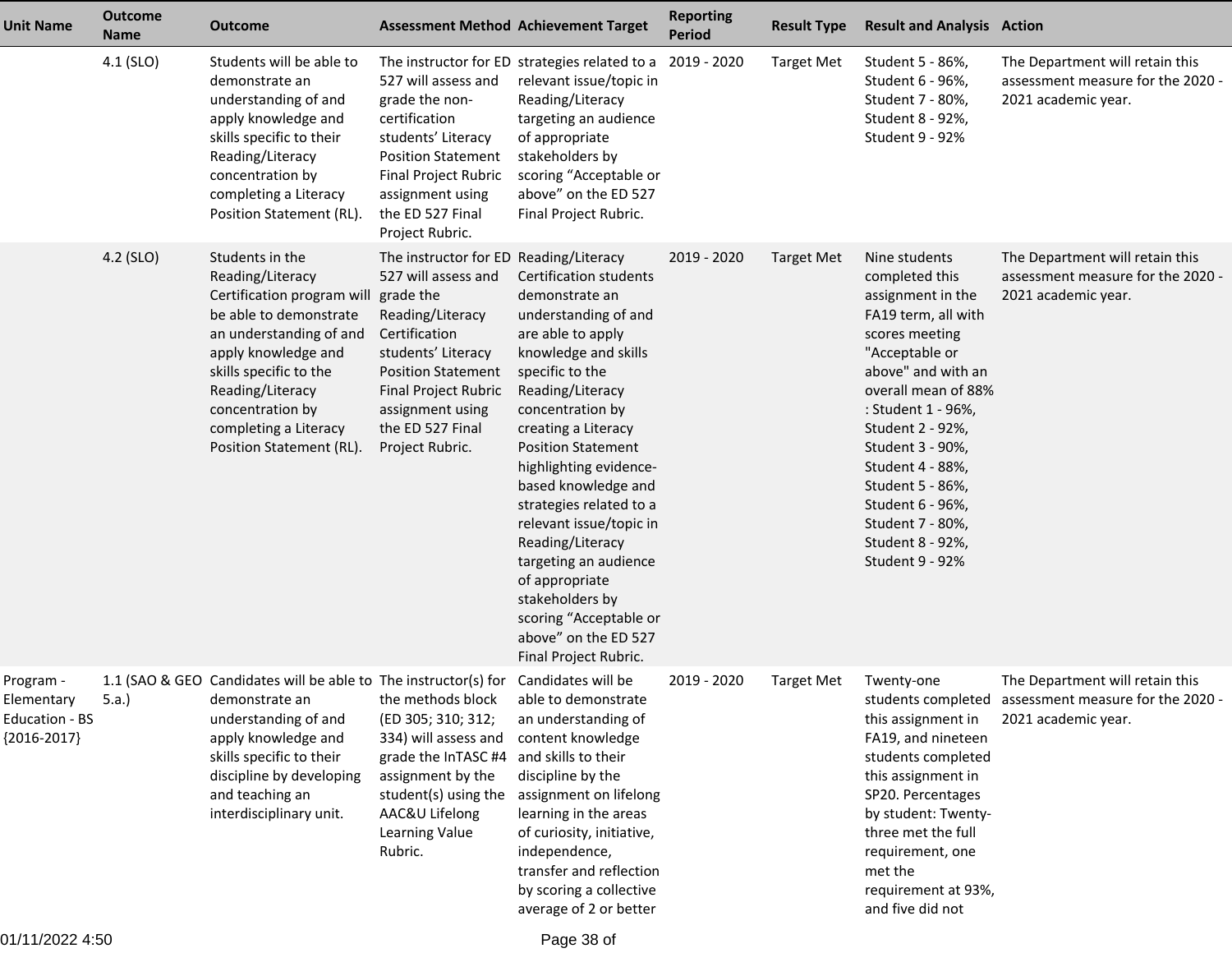| <b>Unit Name</b>                                           | <b>Outcome</b><br><b>Name</b> | <b>Outcome</b>                                                                                                                                                                                                                                                                                                                                                                                                           | <b>Assessment Method Achievement Target</b>                                                                                                                                        |                                                                                                                                                                                                                                                                                                                                                                                                        | <b>Reporting</b><br><b>Period</b> | <b>Result Type</b>       | <b>Result and Analysis Action</b>                                                                                                                                                                                                                                                                                    |                                                                                                                                                                                                                                               |
|------------------------------------------------------------|-------------------------------|--------------------------------------------------------------------------------------------------------------------------------------------------------------------------------------------------------------------------------------------------------------------------------------------------------------------------------------------------------------------------------------------------------------------------|------------------------------------------------------------------------------------------------------------------------------------------------------------------------------------|--------------------------------------------------------------------------------------------------------------------------------------------------------------------------------------------------------------------------------------------------------------------------------------------------------------------------------------------------------------------------------------------------------|-----------------------------------|--------------------------|----------------------------------------------------------------------------------------------------------------------------------------------------------------------------------------------------------------------------------------------------------------------------------------------------------------------|-----------------------------------------------------------------------------------------------------------------------------------------------------------------------------------------------------------------------------------------------|
| Program -<br>Elementary<br>Education - BS<br>${2016-2017}$ | 5.a.                          | 1.1 (SAO & GEO Candidates will be able to The instructor(s) for<br>demonstrate an<br>understanding of and<br>apply knowledge and<br>skills specific to their<br>discipline by developing<br>and teaching an<br>interdisciplinary unit.                                                                                                                                                                                   | the methods block<br>(ED 305; 310; 312;<br>334) will assess and<br>grade the InTASC #4<br>assignment by the<br>student(s) using the<br>AAC&U Lifelong<br>Learning Value<br>Rubric. | (benchmark or better) 2019 - 2020<br>on the AAC&U Lifelong<br>Learning Value Rubric.                                                                                                                                                                                                                                                                                                                   |                                   | <b>Target Met</b>        | meet the                                                                                                                                                                                                                                                                                                             | The Department will retain this<br>achievement target. assessment measure for the 2020 -<br>2021 academic year.                                                                                                                               |
|                                                            | 1.2 (PO 2.c.)                 | Strengthen and Expand<br>K-12 Partnerships-<br>Partners will co-construct focus group<br>mutually beneficial P-12<br>school and community<br>arrangements, including<br>technology-based<br>collaborations, for clinical construct mutually<br>preparation and share<br>responsibility for<br>continuous improvement<br>of candidate preparation<br>(Council of Accreditation<br>for Educator Preparation,<br>CAEP 2.1). | The department of<br>education will hold<br>meetings with<br>various partners (K-<br>12 teachers) to co-<br>beneficial P-12<br>partnerships.                                       | The department of<br>education and various<br>partners will host 2<br>focus groups during<br>the academic year in<br>12 administration, K- which they will share<br>opinions about<br>developing at least<br>one new mutually<br>beneficial partnership.                                                                                                                                               | 2019 - 2020                       | <b>Target Not</b><br>Met | No new<br>partnerships were<br>developed<br>specifically for<br>Elementary<br>Education in the<br>2019 - 2020<br>academic year.                                                                                                                                                                                      | Plans for developing and expanding<br>partnerships were significantly<br>disrupted both by program-specific<br>accreditation processes and the<br>onset of COVID-19 related issues.<br>Plans will resume in the 2020 -<br>2021 academic year. |
|                                                            |                               | 2.1 (SAO & SLO) Candidates will be able to The instructor(s) for<br>demonstrate skills and<br>commitment to creating<br>supportive environments the candidate(s)<br>that afford all students<br>access to rigorous college Teaching Intern<br>and career-ready<br>standards by successfully Instrument.<br>teaching K-6 students.                                                                                        | the methods block<br>teaching using the<br>Assessment                                                                                                                              | Candidates will be<br>able to demonstrate<br>will assess and grade skills and commitment<br>to creating supportive<br>environments that<br>afford all students<br>access to rigorous<br>college and career-<br>supportive<br>environments by<br>successfully teaching<br>K-6 students through<br>scoring on average a 2<br>(acceptable) or above<br>on the Teacher Intern<br>Assessment<br>Instrument. | 2019 - 2020                       | <b>Target Met</b>        | Thirty students<br>completed this<br>assignment via<br>Residency 3 across<br>the FA19 and SP20<br>academic terms.<br>Twenty-five student<br>scored better than a<br>2 (acceptable) or<br>above on the<br>Teacher Intern<br>Assessment<br>Instrument; five<br>students scored less<br>than a 2 on this<br>instrument. | The Department will retain this<br>assessment measure for the 2020 -<br>2021 academic year.                                                                                                                                                   |
|                                                            |                               | 4.1 (SAO & SLO) Candidates admitted to<br>the Teacher Education<br>Program will have the                                                                                                                                                                                                                                                                                                                                 | The Praxis Core<br>exam and the ACT<br>will be a direct                                                                                                                            | 80% of candidates<br>attempting to be<br>admitted into the                                                                                                                                                                                                                                                                                                                                             | 2019 - 2020                       | <b>Target Met</b>        | 100% of students<br>the Teacher                                                                                                                                                                                                                                                                                      | The Department will determine of a<br>who have applied to revision of this assessment item, or<br>a new assessment item developed                                                                                                             |
|                                                            |                               |                                                                                                                                                                                                                                                                                                                                                                                                                          |                                                                                                                                                                                    |                                                                                                                                                                                                                                                                                                                                                                                                        |                                   |                          |                                                                                                                                                                                                                                                                                                                      |                                                                                                                                                                                                                                               |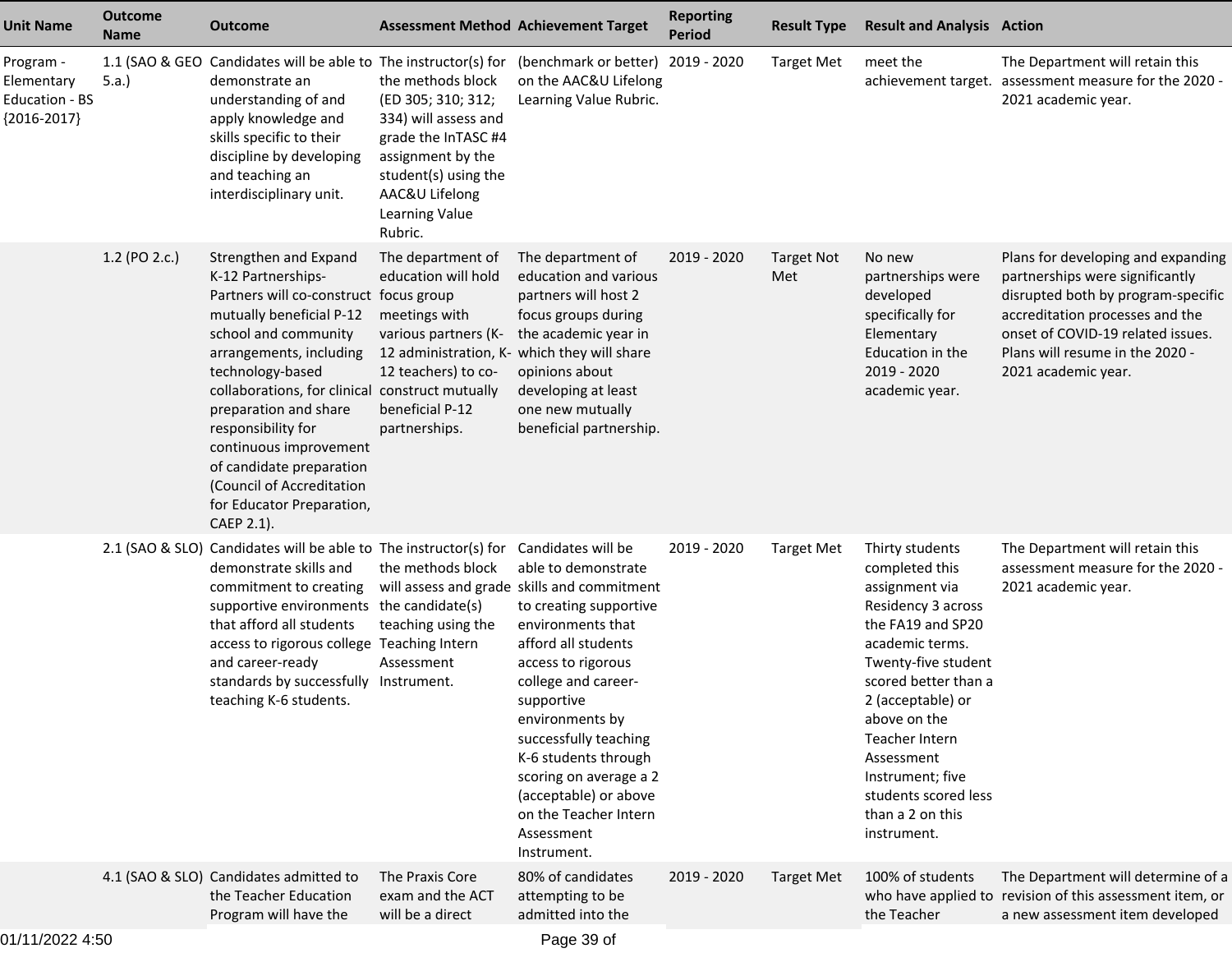| Unit Name                                                                 | <b>Outcome</b><br><b>Name</b>      | <b>Outcome</b>                                                                               |                                                                                                                                                                                                                                                                                                                                                                                  | <b>Assessment Method Achievement Target</b>                                                                                                     | <b>Reporting</b><br><b>Period</b> | <b>Result Type</b> | <b>Result and Analysis Action</b>                                                                                                                                                                                                                                                                                                                                                                                                                                                                                                                                                                                                                                                                                                                                                                                  |                                                                                                                                                                                                            |
|---------------------------------------------------------------------------|------------------------------------|----------------------------------------------------------------------------------------------|----------------------------------------------------------------------------------------------------------------------------------------------------------------------------------------------------------------------------------------------------------------------------------------------------------------------------------------------------------------------------------|-------------------------------------------------------------------------------------------------------------------------------------------------|-----------------------------------|--------------------|--------------------------------------------------------------------------------------------------------------------------------------------------------------------------------------------------------------------------------------------------------------------------------------------------------------------------------------------------------------------------------------------------------------------------------------------------------------------------------------------------------------------------------------------------------------------------------------------------------------------------------------------------------------------------------------------------------------------------------------------------------------------------------------------------------------------|------------------------------------------------------------------------------------------------------------------------------------------------------------------------------------------------------------|
|                                                                           | 4.1 (SAO & SLO) basic skill set to | successfully complete the students' basic skill<br>program and obtain a<br>teaching license. | assessment of the<br>sets, and the ability<br>of the department<br>to show that<br>students who are<br>admitted to the<br><b>Teacher Education</b><br>Program have the<br>basic skill set to<br>successfully<br>complete the<br>program and obtain<br>a teaching license.<br>The students' scores<br>will coincide with<br>the university's<br>assessment cycle,<br>June to May. | <b>Teacher Education</b><br>Program will have<br>passing Praxis Core<br>test scores or a<br>composite score of 21<br>or higher on the ACT.      | 2019 - 2020                       | <b>Target Met</b>  | <b>Education Program</b><br>in the 2019 - 2020<br>academic year<br>either had passing<br>Praxis Core test<br>scores or a<br>composite score of<br>21 or higher on the<br>ACT. The<br>department began a<br>new program in<br>Early Childhood<br>Development (ECD)<br>in the FA19 term; all<br>prospective<br>Elementary<br><b>Education students</b><br>now remain ECD<br>until they meet the<br>requirements to be<br>admitted to the<br><b>Teacher Education</b><br>Program. For this<br>reason, and the new<br>MDE approved<br>requirement of<br>either 21 or greater<br>ACT - or - passing<br>Praxis Core scores -<br>or - an overall GPA<br>of 3.0 or better for<br>admission to TEP,<br>the program may<br>need to determine<br>another more<br>appropriate<br>assessment<br>measure for 4.1<br>(SAO & SLO). | to replace this one, is necessary.                                                                                                                                                                         |
| Program -<br>English<br>(including<br>Minor and<br>Secondary<br>Education | 1.1 (GEO 1.c.)                     | Students will analyze<br>language through close<br>reading of texts.                         | In a sample group of In a sample group of<br>writing will be<br>evaluated with the<br>AAC&U Written<br>Communication                                                                                                                                                                                                                                                             | essays, the student's essays (8-12 students<br>from an assignment in<br>EN 303, 304, or 360)<br>students will score an<br>average of at least 2 | 2019 - 2020                       | <b>Target Met</b>  | Of the 11 student<br>papers that were<br>assessed using the<br>Written<br>Communication<br>Value Rubric, 100%                                                                                                                                                                                                                                                                                                                                                                                                                                                                                                                                                                                                                                                                                                      | Though we have met our goal for<br>recent years, this is still a valuable<br>area to assess, as written<br>communication is one of the<br>foundational skills of the English<br>major and is also used for |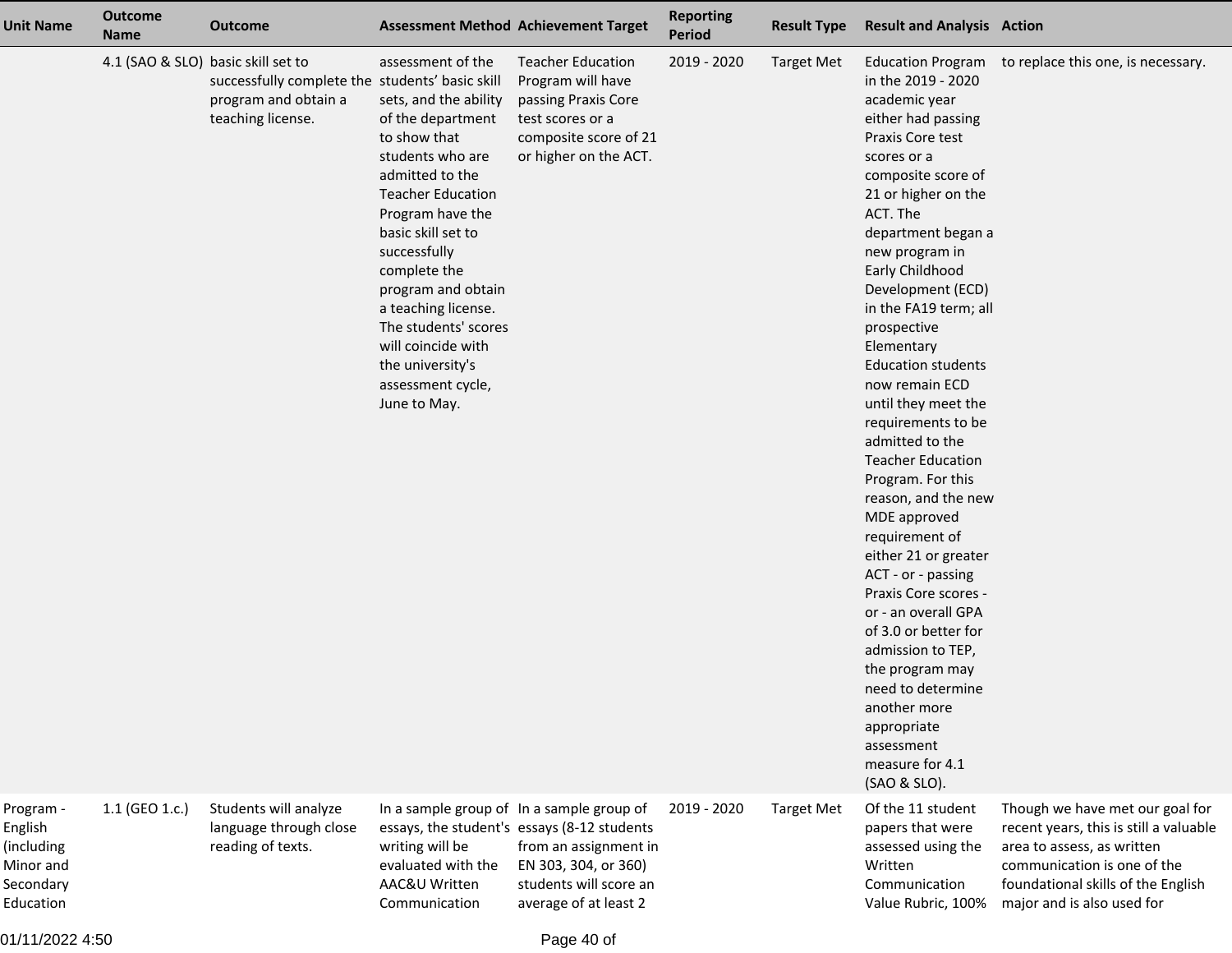| <b>Unit Name</b>                                                                                                | <b>Outcome</b><br><b>Name</b> | <b>Outcome</b>                                                       |                                                                                                                                                                                                     | <b>Assessment Method Achievement Target</b>                         | <b>Reporting</b><br><b>Period</b> | <b>Result Type</b> | <b>Result and Analysis Action</b>                                                                                                                                                                                                                                                                                                                                                                                                                                                                                                                                                                                                                                                                                                                                                                                                                                                                      |                                                                                                                                                                                                                                                                                                                                                                                                                                                                                                                                                                                                                                                                                                                       |
|-----------------------------------------------------------------------------------------------------------------|-------------------------------|----------------------------------------------------------------------|-----------------------------------------------------------------------------------------------------------------------------------------------------------------------------------------------------|---------------------------------------------------------------------|-----------------------------------|--------------------|--------------------------------------------------------------------------------------------------------------------------------------------------------------------------------------------------------------------------------------------------------------------------------------------------------------------------------------------------------------------------------------------------------------------------------------------------------------------------------------------------------------------------------------------------------------------------------------------------------------------------------------------------------------------------------------------------------------------------------------------------------------------------------------------------------------------------------------------------------------------------------------------------------|-----------------------------------------------------------------------------------------------------------------------------------------------------------------------------------------------------------------------------------------------------------------------------------------------------------------------------------------------------------------------------------------------------------------------------------------------------------------------------------------------------------------------------------------------------------------------------------------------------------------------------------------------------------------------------------------------------------------------|
| Certification,<br>Minor in<br>Creative<br>Writing, and<br><b>TESL</b><br>Certification) -<br>BA {2016-<br>2017} | 1.1 (GEO 1.c.)                | Students will analyze<br>language through close<br>reading of texts. | <b>VALUE Rubric. At</b><br>least two English<br>faculty members<br>(not the faculty<br>member who taught<br>the class from which<br>the essay was<br>generated) will<br>assess the student<br>work. | or higher on the<br>AAC&U Written<br>Communication<br>VALUE Rubric. | 2019 - 2020                       | <b>Target Met</b>  | achieved a score of<br>2 or higher. Scores<br>2.6 to 3.6 for the<br>other assessor who<br>were reviewing the<br>same papers.<br>Though there was<br>some difference of<br>opinion between<br>average of their<br>lowest score was<br>still well above the<br>target. There is<br>room for<br>improvement,<br>though since the<br>students could be<br>sophomores,<br>juniors, or seniors, it<br>is not surprising that<br>their scores would<br>be in the middle of<br>the rubric. One<br>issue we have with<br>African American<br>(which is a good<br>issue to have) is that<br>many students in<br>the class are not<br>English majors, so<br>their essays aren't<br>included in our<br>results. The goal of<br>this assessment is to<br>see where our<br>majors are when<br>they take these<br>junior-level classes.<br>Of the 12 students<br>who were assessed<br>from EN 499<br>Capstone in Fall | assessment of our general<br>education curriculum. We should<br>ranged from 2.2 to 3 continue this assessment goal,<br>for one assessor and though we may want to discuss<br>changing the target description to<br>remove the stipulation about<br>students who are graduating. We<br>may also want to discuss how many<br>essays to include in the sample.<br>Given that we are at a point where<br>we can make bigger changes, we<br>the two scorers, the will also discuss separating the<br>assessment target for Capstone<br>scores as well as the from the ones for 300-level classes.<br>The reporting would be clearer, and<br>it would be easier to track<br>improvement between these levels<br>of classes. |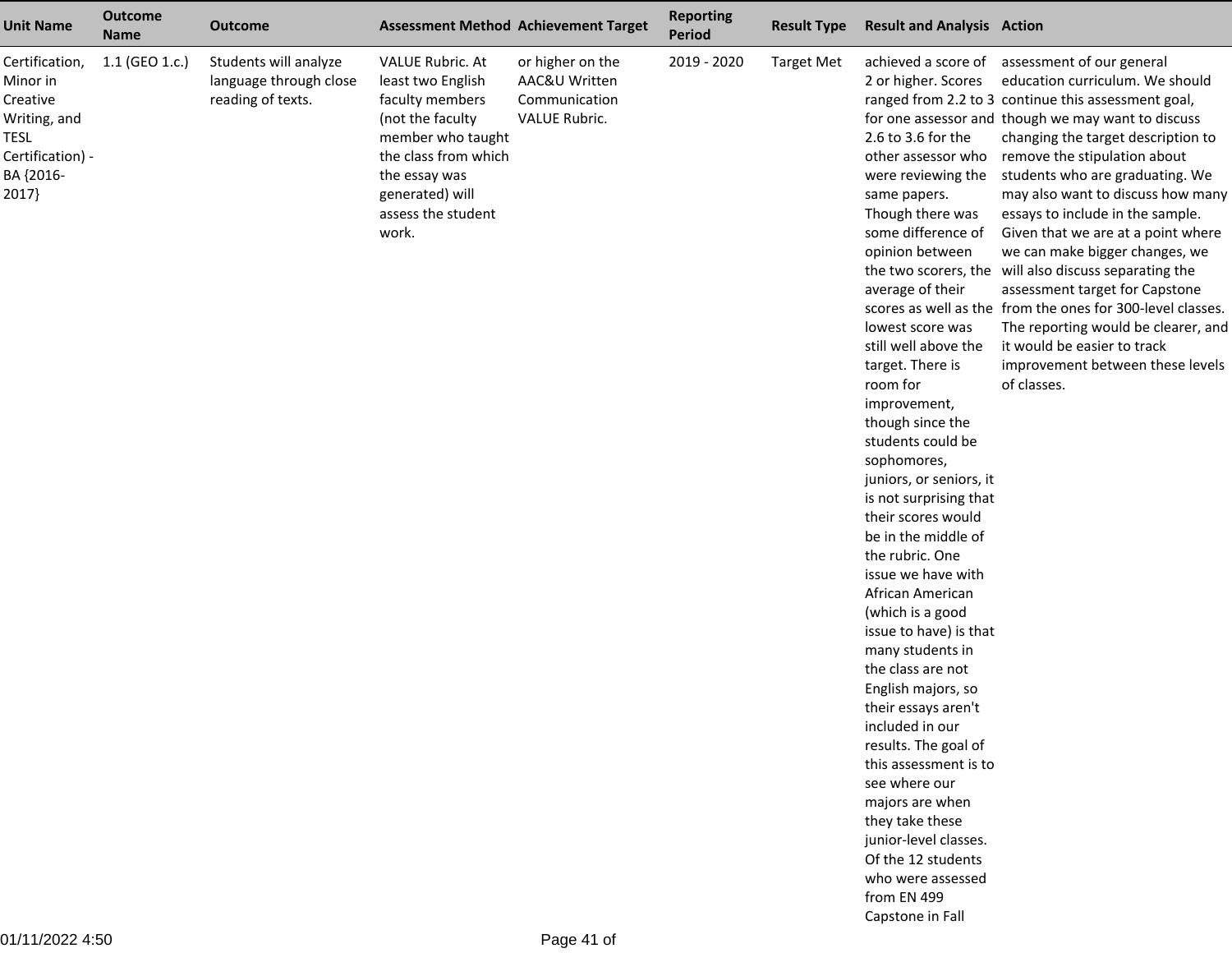| <b>Unit Name</b>                                                                                                                                                                             | <b>Outcome</b><br><b>Name</b> | <b>Outcome</b>                                                                                                     |                                                                                                                                                                                                                                                                                                                                               | <b>Assessment Method Achievement Target</b>                                                                                                                                                                                                                                  | <b>Reporting</b><br><b>Period</b> | <b>Result Type</b> | <b>Result and Analysis Action</b>                                                                                                                                                                                                                                                                                                                                                                                              |                                                                                                                                                                                                                                                                                                                                                                                                                                                                                                                                                                                                                                                                                                                                                                                                                                                |
|----------------------------------------------------------------------------------------------------------------------------------------------------------------------------------------------|-------------------------------|--------------------------------------------------------------------------------------------------------------------|-----------------------------------------------------------------------------------------------------------------------------------------------------------------------------------------------------------------------------------------------------------------------------------------------------------------------------------------------|------------------------------------------------------------------------------------------------------------------------------------------------------------------------------------------------------------------------------------------------------------------------------|-----------------------------------|--------------------|--------------------------------------------------------------------------------------------------------------------------------------------------------------------------------------------------------------------------------------------------------------------------------------------------------------------------------------------------------------------------------------------------------------------------------|------------------------------------------------------------------------------------------------------------------------------------------------------------------------------------------------------------------------------------------------------------------------------------------------------------------------------------------------------------------------------------------------------------------------------------------------------------------------------------------------------------------------------------------------------------------------------------------------------------------------------------------------------------------------------------------------------------------------------------------------------------------------------------------------------------------------------------------------|
| Program -<br>English<br>(including<br>Minor and<br>Secondary<br>Education<br>Certification,<br>Minor in<br>Creative<br>Writing, and<br><b>TESL</b><br>Certification) -<br>BA {2016-<br>2017} | 1.1 (GEO 1.c.)                | Students will analyze<br>language through close<br>reading of texts.                                               | In a sample group of In a sample group of<br>writing will be<br>evaluated with the<br>AAC&U Written<br>Communication<br><b>VALUE Rubric. At</b><br>least two English<br>faculty members<br>(not the faculty<br>member who taught<br>the class from which<br>the essay was<br>generated) will<br>assess the student<br>work.                   | essays, the student's essays (8-12 students<br>from an assignment in<br>EN 303, 304, or 360)<br>students will score an<br>average of at least 2<br>or higher on the<br>AAC&U Written<br>Communication<br><b>VALUE Rubric.</b>                                                | 2019 - 2020                       | <b>Target Met</b>  | 2019 and Spring<br>2020, all achieved a<br>score of 2 or higher<br>with the lowest<br>score being 2.6. All<br>but one student<br>achieved a score of<br>3 or higher, and 3<br>achieved a score fo<br>4.                                                                                                                                                                                                                        | Though we have met our goal for<br>recent years, this is still a valuable<br>area to assess, as written<br>communication is one of the<br>foundational skills of the English<br>major and is also used for<br>assessment of our general<br>education curriculum. We should<br>continue this assessment goal,<br>though we may want to discuss<br>changing the target description to<br>remove the stipulation about<br>students who are graduating. We<br>may also want to discuss how many<br>essays to include in the sample.<br>Given that we are at a point where<br>we can make bigger changes, we<br>will also discuss separating the<br>assessment target for Capstone<br>from the ones for 300-level classes.<br>The reporting would be clearer, and<br>it would be easier to track<br>improvement between these levels<br>of classes. |
|                                                                                                                                                                                              | 1.2 (SLO)                     | Majors will construct and In a sample group of In a sample group of<br>defend arguments using<br>textual evidence. | essays, the student's essays (8-12 from<br>writing will be<br>evaluated with the<br>AAC&U Information<br><b>Literacy VALUE</b><br>Rubric. At least two<br>English faculty<br>members (not the<br>faculty member who Information Literacy<br>taught the class<br>from which the<br>essay was<br>generated) will<br>assess the student<br>work. | students from an<br>assignment in EN 303,<br>304, or EN 360)<br>students will score a<br>class sample average<br>score of at least a 2 or<br>higher on the AAC&U<br>VALUE Rubric to show<br>their ability to<br>construct and defend<br>arguments using<br>textual evidence. | 2019 - 2020                       | Target Met         | Of the 11 students<br>who were assessed<br>from EN 360, EN<br>303, and EN 453, all<br>achieved a score of<br>2 or higher when<br>the two assessors<br>scores were<br>averaged. It's<br>unclear what is<br>meant by 'class<br>average.' The<br>average for each<br>assessor was also<br>higher than 2,<br>though we did not<br>separate out the<br>scores for each<br>class, since the<br>essays were made<br>anonymous. Either | Though this is a valuable rubric for<br>us to use to assess Information<br>Literacy, the goals and targets need<br>to be revised. It would make sense<br>to split the 300-level class goals<br>from the EN 499 Capstone goals,<br>which would allow us to also set<br>different targets. We also need to<br>revise the language so to clarify<br>how the targets should be<br>calculated, avoiding unclear<br>language like 'class average.'                                                                                                                                                                                                                                                                                                                                                                                                   |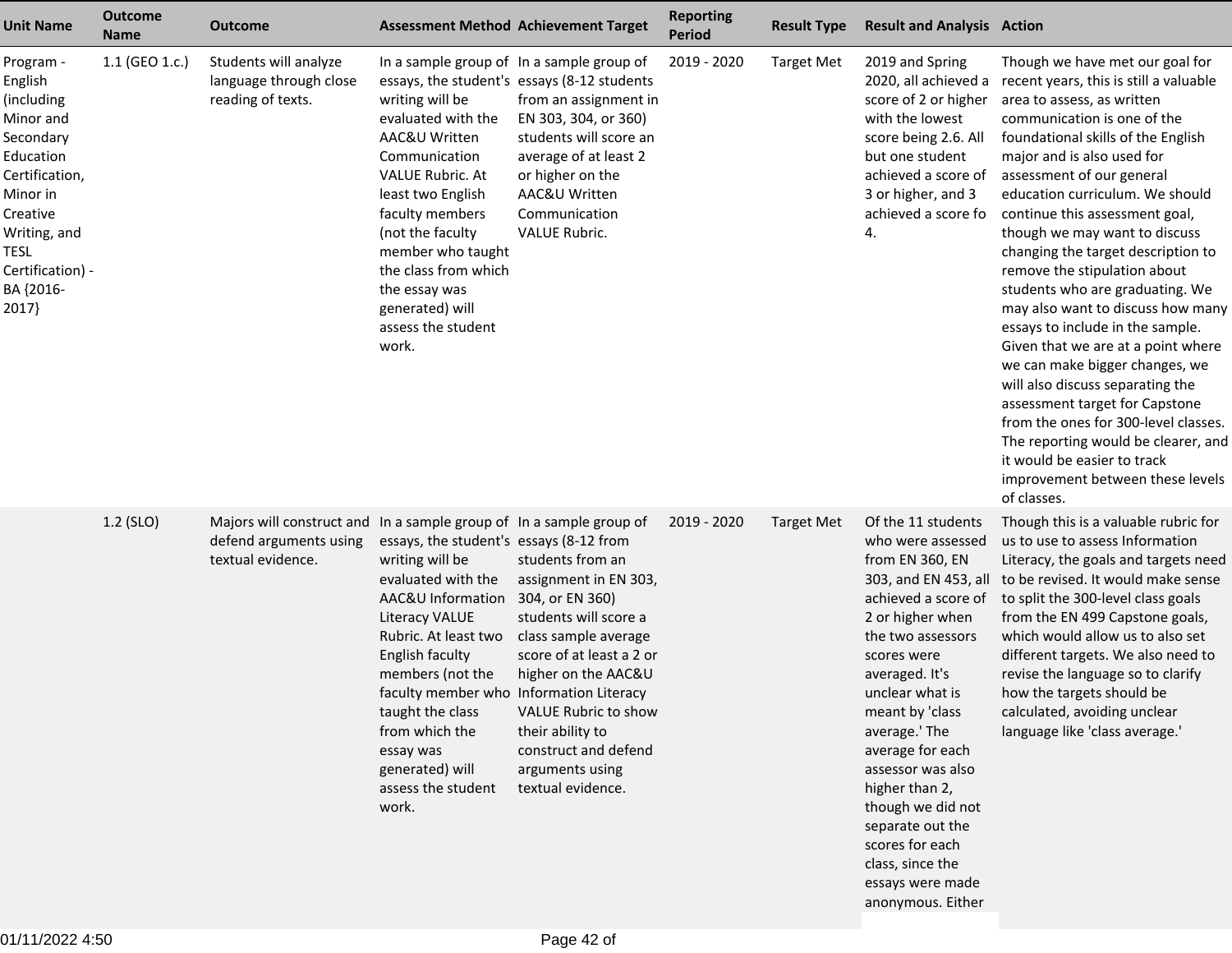| <b>Unit Name</b> | <b>Outcome</b><br><b>Name</b> | <b>Outcome</b>                                                                                                     | <b>Assessment Method Achievement Target</b>                                                                                                                                                                                                                                                                                                                   |                                                                                                                                                                                                                                                           | <b>Reporting</b><br><b>Period</b> | <b>Result Type</b> | <b>Result and Analysis Action</b>                                                                                                                                                                                                                                                                                                                                                                                                                                                                                                                                                                                                                                                                                                                |                                                                                                                                                                                                                                                                                                                                                                                                                                              |
|------------------|-------------------------------|--------------------------------------------------------------------------------------------------------------------|---------------------------------------------------------------------------------------------------------------------------------------------------------------------------------------------------------------------------------------------------------------------------------------------------------------------------------------------------------------|-----------------------------------------------------------------------------------------------------------------------------------------------------------------------------------------------------------------------------------------------------------|-----------------------------------|--------------------|--------------------------------------------------------------------------------------------------------------------------------------------------------------------------------------------------------------------------------------------------------------------------------------------------------------------------------------------------------------------------------------------------------------------------------------------------------------------------------------------------------------------------------------------------------------------------------------------------------------------------------------------------------------------------------------------------------------------------------------------------|----------------------------------------------------------------------------------------------------------------------------------------------------------------------------------------------------------------------------------------------------------------------------------------------------------------------------------------------------------------------------------------------------------------------------------------------|
|                  | $1.2$ (SLO)                   | Majors will construct and In a sample group of In a sample group of<br>defend arguments using<br>textual evidence. | essays, the student's essays (8-12 from<br>writing will be<br>evaluated with the<br>AAC&U Information 304, or EN 360)<br><b>Literacy VALUE</b><br>Rubric. At least two<br>English faculty<br>members (not the<br>faculty member who Information Literacy<br>taught the class<br>from which the<br>essay was<br>generated) will<br>assess the student<br>work. | students from an<br>assignment in EN 303,<br>students will score a<br>class sample average<br>score of at least a 2 or<br>higher on the AAC&U<br>VALUE Rubric to show<br>their ability to<br>construct and defend<br>arguments using<br>textual evidence. | 2019 - 2020                       | <b>Target Met</b>  | way, the average<br>score is higher than<br>the target. There<br>was a significant<br>difference between<br>the two assessors,<br>however, with the<br>first assessor<br>assigning much<br>lower scores,<br>perhaps due to the<br>kind of assignments<br>that were used.<br>Of the 12 students<br>who were assessed<br>in EN 499 Capstone,<br>100% achieved a<br>score of 2 or higher.<br>In fact 100%<br>achieved a score of<br>3 or higher. There is<br>significant<br>improvement<br>between the scores<br>from 300-level<br>classes and EN 499,<br>suggesting that<br>students improve<br>on using research<br>and evidence<br>and/or that the<br>Capstone Research<br>Project allows them<br>to fully demonstrate<br>their research skills. | Though this is a valuable rubric for<br>us to use to assess Information<br>Literacy, the goals and targets need<br>to be revised. It would make sense<br>to split the 300-level class goals<br>from the EN 499 Capstone goals,<br>which would allow us to also set<br>different targets. We also need to<br>revise the language so to clarify<br>how the targets should be<br>calculated, avoiding unclear<br>language like 'class average.' |
|                  | $1.3$ (SLO)                   | Senior majors will exhibit<br>at least proficient level<br>reading, writing and<br>analytic skills.                | <b>Graduating MUW</b><br>native senior English majors will score at<br>majors randomly<br>selected to take the tested areas on the<br>CLA+ test by the QEP CLA+ standardized<br>to take the test,<br>which is optional.                                                                                                                                       | 90% of senior English<br>least Proficient in all<br>director who decide test. This test targets<br>the following areas<br>(which also mirror<br><b>MUW General</b><br>Education                                                                           | 2019 - 2020                       | Inconclusive       | CLA+ has been<br>data was collected.<br>We will no longer<br>use this assessment.                                                                                                                                                                                                                                                                                                                                                                                                                                                                                                                                                                                                                                                                | We will consider whether there is<br>discontinued and no another way to assess this SLO or<br>whether our other assessment<br>SLOs are sufficient.                                                                                                                                                                                                                                                                                           |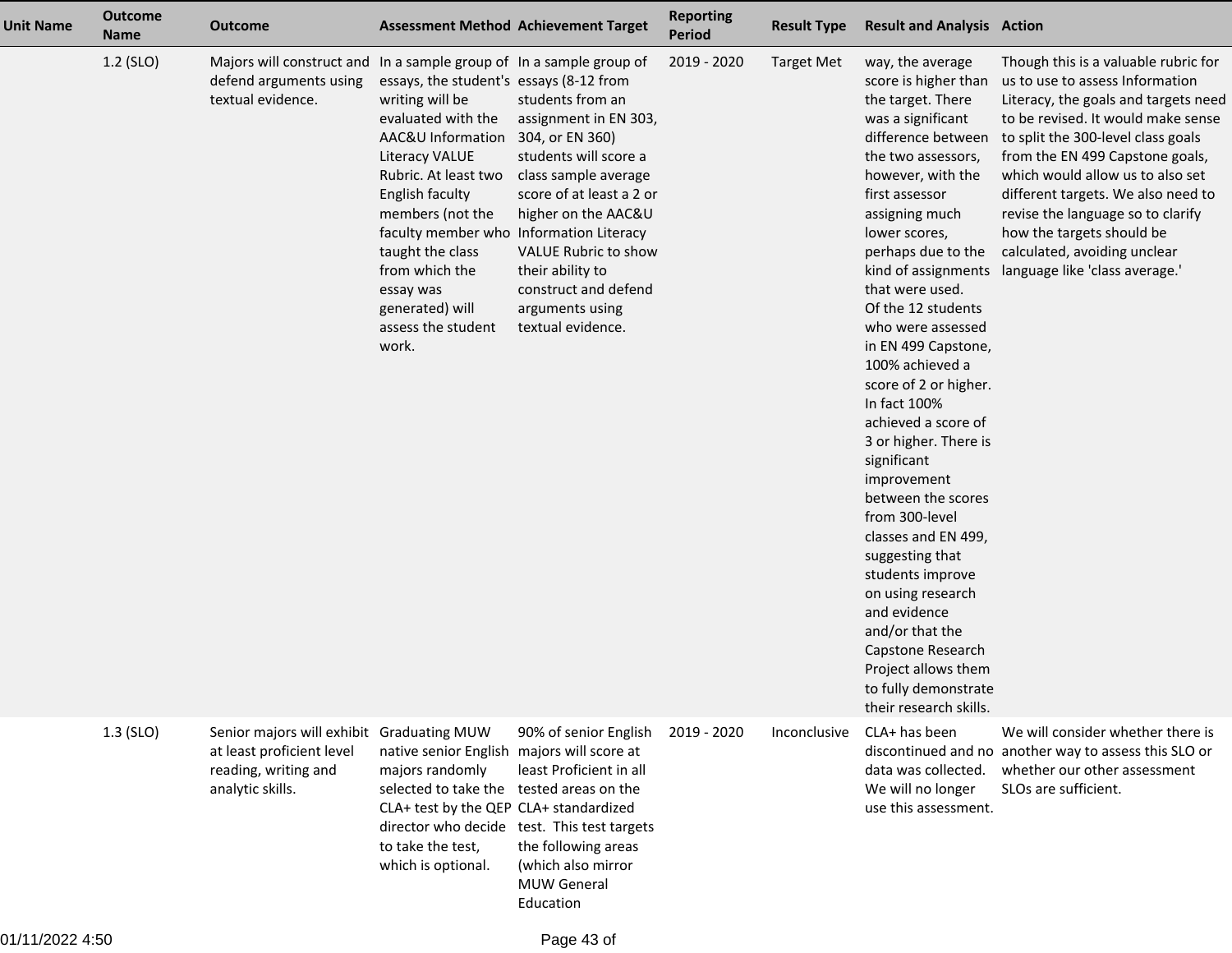| <b>Unit Name</b> | <b>Outcome</b><br><b>Name</b> | <b>Outcome</b>                                                                                                          | <b>Assessment Method Achievement Target</b>                                                                                                                                                                                                                                                                                                           |                                                                                                                                                                                                                                        | <b>Reporting</b><br><b>Period</b> | <b>Result Type</b>       | <b>Result and Analysis Action</b>                                                                                                                                                                                                                                                                                                                                                                                                                                                                                                                                                                                              |                                                                                                                                                    |
|------------------|-------------------------------|-------------------------------------------------------------------------------------------------------------------------|-------------------------------------------------------------------------------------------------------------------------------------------------------------------------------------------------------------------------------------------------------------------------------------------------------------------------------------------------------|----------------------------------------------------------------------------------------------------------------------------------------------------------------------------------------------------------------------------------------|-----------------------------------|--------------------------|--------------------------------------------------------------------------------------------------------------------------------------------------------------------------------------------------------------------------------------------------------------------------------------------------------------------------------------------------------------------------------------------------------------------------------------------------------------------------------------------------------------------------------------------------------------------------------------------------------------------------------|----------------------------------------------------------------------------------------------------------------------------------------------------|
|                  | $1.3$ (SLO)                   | Senior majors will exhibit Graduating MUW<br>at least proficient level<br>reading, writing and<br>analytic skills.      | majors randomly<br>selected to take the Effectiveness;<br>CLA+ test by the QEP Scientific and<br>director who decide<br>to take the test,<br>which is optional.                                                                                                                                                                                       | Requirements):<br>native senior English Analysis and Problem<br>Solving; Writing<br>Quantitative<br>Reasoning; Critical<br>Reading and<br>Evaluation, and<br>Critiquing an<br>Argument.                                                | 2019 - 2020                       | Inconclusive             | CLA+ has been<br>data was collected.<br>We will no longer<br>use this assessment.                                                                                                                                                                                                                                                                                                                                                                                                                                                                                                                                              | We will consider whether there is<br>discontinued and no another way to assess this SLO or<br>whether our other assessment<br>SLOs are sufficient. |
|                  | 2.1 (GEO 1.c.)                | Students will write an<br>essay which has a thesis<br>and develops an<br>argument using<br>documentation of<br>sources. | Sample group of EN<br>102 Essays written<br>in response to an<br>assignment which<br>requires a thesis<br>statement and<br>accurate<br>least one source. At the AAU&C Written<br>least two faculty<br>members (who have rubric.<br>not taught the<br>sections from which<br>the samples were<br>taken) will apply the<br>rubric to the sample<br>set. | EN 102 sample group<br>of at least 20 papers<br>(from at least four<br>sections taught by at<br>least four different<br>faculty members) will<br>score an average of at<br>documentation of at least 1.5 or higher on<br>Communication | 2019 - 2020                       | Target Met               | 102 sections were<br>assessed by two<br>different sets of<br>assessors (4 total)<br>and all met the<br>target of scoring 1.5<br>or higher on the<br>Written<br>Communication<br>rubric. Each<br>assessor read half of<br>the papers and each<br>paper was read by<br>two assessors. The<br>lowest total score<br>was 1.6 and the<br>highest score was 4.<br>The average score<br>of the two assessors<br>ranged from 2.2 to<br>4. The papers<br>assessed in EN 102<br>proved to be much<br>more appropriate<br>for this kind of<br>assessment and<br>better represent the<br>total learning in our<br>composition<br>sequence. | 28 students from EN Since this was our first year to<br>assess EN 102 with this rubric, we<br>will continue to use this assessment<br>next year.   |
|                  | 3.1 (SPG A.1)                 | Students will receive a<br>quality English education<br>meeting students'                                               | At the end of the<br>academic year,<br>departmental                                                                                                                                                                                                                                                                                                   | 80% of students<br>participating in the EN<br>499 Capstone course                                                                                                                                                                      | 2019 - 2020                       | <b>Target Not</b><br>Met | <b>AY Total</b><br>Participation: 14/20<br>$-70%$                                                                                                                                                                                                                                                                                                                                                                                                                                                                                                                                                                              | The English faculty will review the<br>comments on the survey to<br>determine why some students                                                    |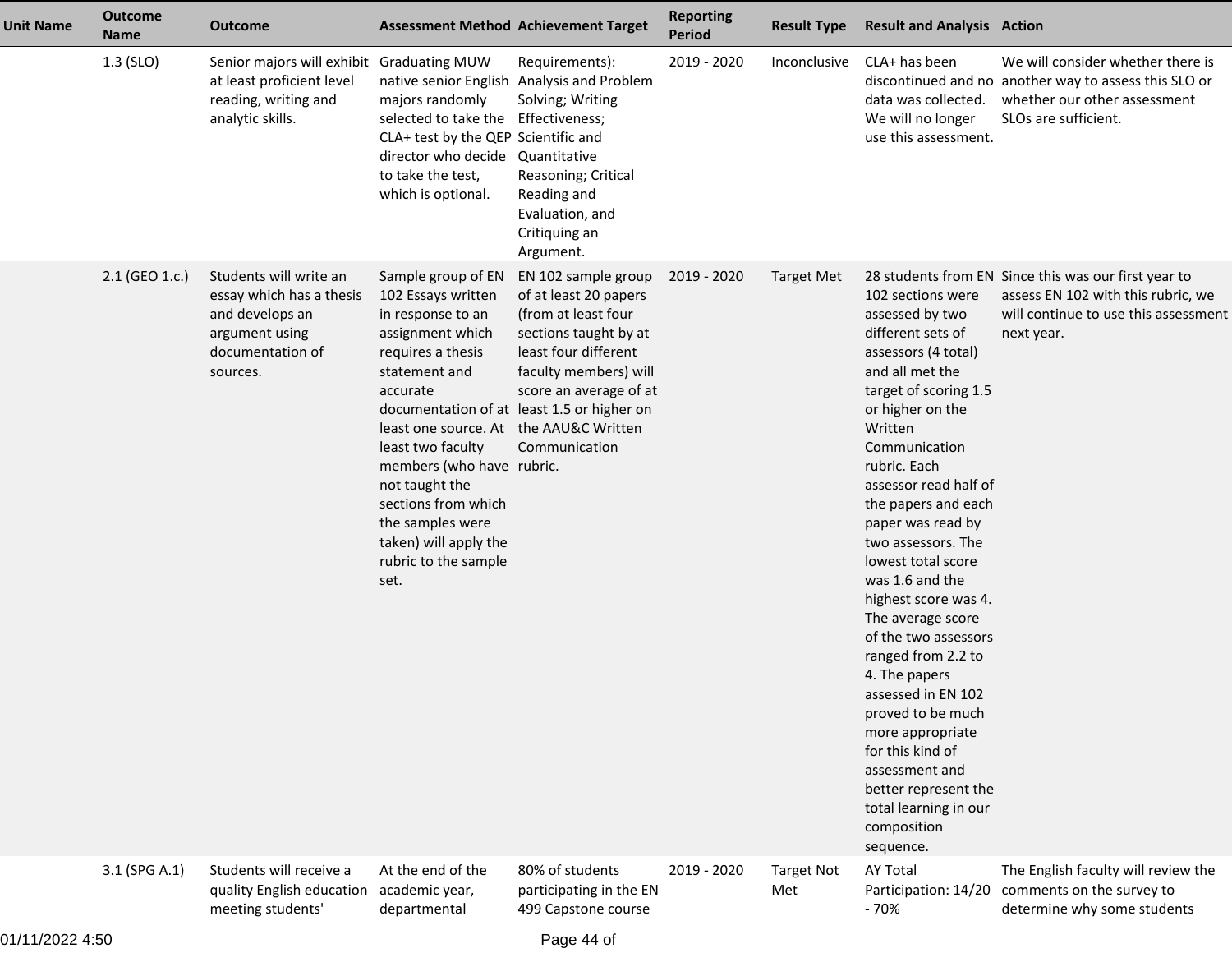| <b>Unit Name</b> | <b>Outcome</b><br><b>Name</b> | <b>Outcome</b>                                                           | <b>Assessment Method Achievement Target</b>                                                                                                       |                                                                                                                                                                                                                                  | <b>Reporting</b><br>Period | <b>Result Type</b>       | <b>Result and Analysis Action</b>                                                                                                                                                                                                                                                                                                                                                                                                                                                                                                                                                                                            |                                                                                                                                                                                                                                                                                                                                                                                                                                                                                                                                                                                     |
|------------------|-------------------------------|--------------------------------------------------------------------------|---------------------------------------------------------------------------------------------------------------------------------------------------|----------------------------------------------------------------------------------------------------------------------------------------------------------------------------------------------------------------------------------|----------------------------|--------------------------|------------------------------------------------------------------------------------------------------------------------------------------------------------------------------------------------------------------------------------------------------------------------------------------------------------------------------------------------------------------------------------------------------------------------------------------------------------------------------------------------------------------------------------------------------------------------------------------------------------------------------|-------------------------------------------------------------------------------------------------------------------------------------------------------------------------------------------------------------------------------------------------------------------------------------------------------------------------------------------------------------------------------------------------------------------------------------------------------------------------------------------------------------------------------------------------------------------------------------|
|                  | 3.1 (SPG A.1)                 | expectations<br>satisfactorily.                                          | faculty will review<br>and analyze EN 499<br>course evaluations<br>for the Capstone<br>if achievement<br>target was met.                          | evaluations will<br>indicate a "somewhat<br>satisfied" or "very<br>satisfied" satisfaction<br>curriculum question level reflective of the<br>results to determine English department's<br>curriculum and<br>instruction quality. | 2019 - 2020                | <b>Target Not</b><br>Met | Rate: $11/14 =$<br>$0.7857 = 79%$<br>Fall 2019 Course<br><b>Evaluation Results:</b><br>$45.45\% + 27.27\% =$<br>72.72%<br>$-91.67%$<br>- 45.45%<br>$-3/11 - 27.27%$<br>Neither Satisfied nor<br>Dissatisfied - 0/11 -<br>0%<br>Somewhat<br>Dissatisfied - 3/11 -<br>27.27%<br>Very Dissatisfied -<br>$0/11 - 0%$<br>Spring 2020 Course<br><b>Evaluation Results:</b><br>100%<br>(participation 3/8 -<br>37.50%)<br>Very Satisfied - 3/3 -<br>100%<br>Somewhat Satisfied<br>$-0/3 - 0%$<br>Neither Satisfied nor<br>Dissatisfied - 0/3 -<br>0%<br>Somewhat<br>Dissatisfied - 0/3 -<br>0%<br>Very Dissatisfied -<br>$0/3 - 0%$ | AY Total Satisfaction reported that they were somewhat<br>dissatisfied and whether any<br>changes can or should be made to<br>address their concerns. Given that<br>the Spring 2020 response rate was<br>lower than expected, which is likely<br>due to COVID-19 and a lower<br>response rate to course evaluations<br>(participation 11/12 overall, and considering that the<br>satisfaction rate was 79% and very<br>Very Satisfied - 5/11 near the target, we should also<br>encourage students to complete<br>Somewhat Satisfied their evaluations and answer this<br>question. |
|                  | 3.2 (SAO)                     | Students will be actively<br>engaged utilizing their<br>English degrees. | The Alumni Survey is 25% of students<br>sent out every three participating in the<br>years. The next<br>rotation will be in<br>2019, 2022, and so | Alumni Survey will<br>state that they are<br>enrolled in                                                                                                                                                                         | 2019 - 2020                | Inconclusive             | The survey will be<br>administered in<br>2022.                                                                                                                                                                                                                                                                                                                                                                                                                                                                                                                                                                               | We will continue to use this<br>assessment and will report results<br>in 2022 when the survey is<br>administered.                                                                                                                                                                                                                                                                                                                                                                                                                                                                   |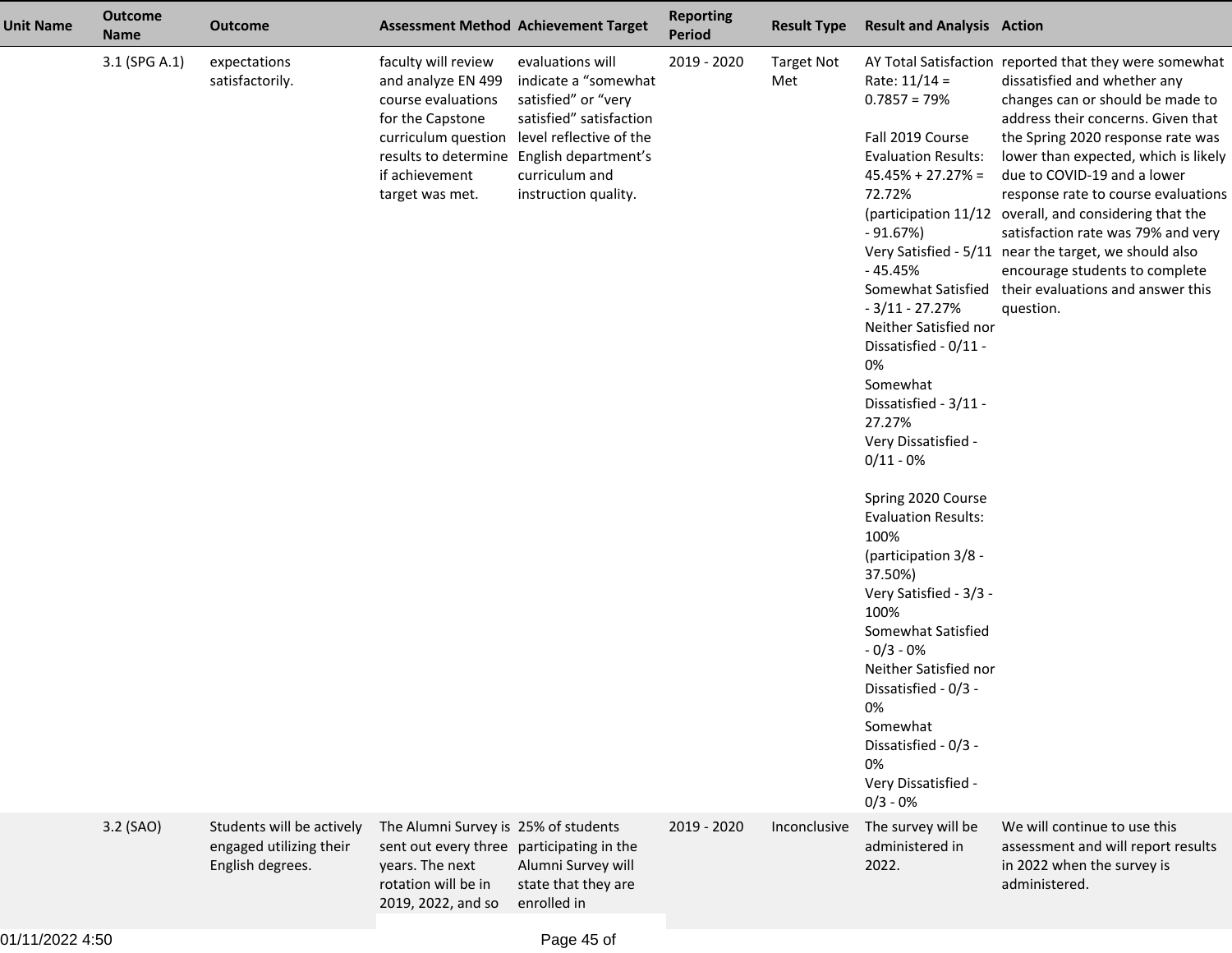| <b>Unit Name</b> | <b>Outcome</b><br><b>Name</b> | <b>Outcome</b>                                                           | <b>Assessment Method Achievement Target</b>                                                                                                                                                                                                                                                |                                                                                                                                                                                                                                 | <b>Reporting</b><br><b>Period</b> | <b>Result Type</b>       | <b>Result and Analysis Action</b>                                                                                                                                                                                                                                                                                                                                                                                          |                                                                                                                                                                                                                                                                                                                                                                                       |
|------------------|-------------------------------|--------------------------------------------------------------------------|--------------------------------------------------------------------------------------------------------------------------------------------------------------------------------------------------------------------------------------------------------------------------------------------|---------------------------------------------------------------------------------------------------------------------------------------------------------------------------------------------------------------------------------|-----------------------------------|--------------------------|----------------------------------------------------------------------------------------------------------------------------------------------------------------------------------------------------------------------------------------------------------------------------------------------------------------------------------------------------------------------------------------------------------------------------|---------------------------------------------------------------------------------------------------------------------------------------------------------------------------------------------------------------------------------------------------------------------------------------------------------------------------------------------------------------------------------------|
|                  | 3.2 (SAO)                     | Students will be actively<br>engaged utilizing their<br>English degrees. | academic year,<br>departmental<br>faculty will review<br>and analyze the<br>results to determine<br>if achievement<br>target was met.                                                                                                                                                      | on. At the end of the graduate/professional<br>degree program.                                                                                                                                                                  | 2019 - 2020                       | Inconclusive             | The survey will be<br>administered in<br>2022.                                                                                                                                                                                                                                                                                                                                                                             | We will continue to use this<br>assessment and will report results<br>in 2022 when the survey is<br>administered.                                                                                                                                                                                                                                                                     |
|                  |                               |                                                                          | The Alumni Survey is 85% of students<br>sent out every three participating in the<br>years. The next<br>rotation will be in<br>2019, 2022, and so<br>academic year,<br>departmental<br>faculty will review<br>and analyze the<br>results to determine<br>if achievement<br>target was met. | Alumni Survey will<br>state that they are<br>currently working in<br>on. At the end of the their field of study or<br>in a field where they<br>regularly use the skills<br>acquired in the English<br>program.                  | 2019 - 2020                       | Inconclusive             | The MUW Alumni<br>Survey will be<br>administered in<br>2022.                                                                                                                                                                                                                                                                                                                                                               | We will continue to use this<br>assessment and will report results<br>in 2022 when the survey is<br>administered.                                                                                                                                                                                                                                                                     |
|                  |                               |                                                                          | The MUW<br><b>Graduation Survey</b><br>will be used for the<br>assessment of this<br>A special report will<br>be ran in EvalKit<br>targeting the English attend/enrolled in<br>graduates.                                                                                                  | 90% of English<br>graduates completing<br>the MUW Graduation<br>Survey will be<br>achievement target. employed in their field<br>or a related field or<br>planning to<br>graduate school in<br>their field or related<br>field. | 2019 - 2020                       | <b>Target Not</b><br>Met | At the time of<br>respondents:<br>0 had secured full-<br>the field of study<br>full-time<br>employment in the<br>field of study<br>1 was currently<br>employed full-time<br>in the field of study<br>1 was currently<br>employed full-time<br>4 were currently<br>employed part-time<br>7 responded n/a<br>(likely attending<br>graduate school)<br>12 indicated plans<br>to continue their<br>education<br>76.47% (13/17) | Given that the economy was closed<br>graduation out of 17 down in May, it is no surprise that<br>many graduates reported they had<br>not secured employment or<br>time employment in graduate school. No immediate<br>action is necessary. We will<br>5 were searching for continue to assess these results<br>and advise students on their post-<br>college plans and opportunities. |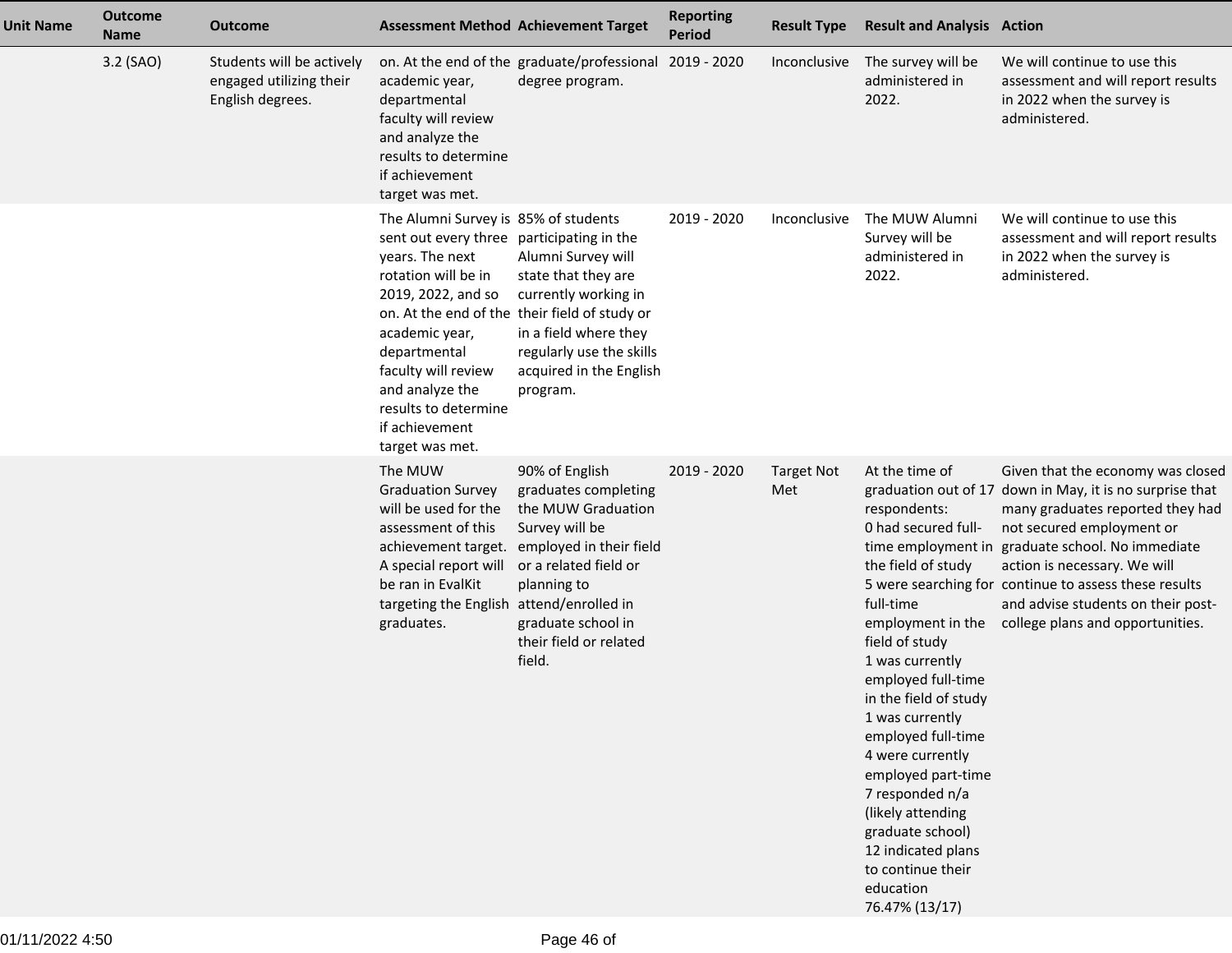| <b>Unit Name</b> | <b>Outcome</b><br><b>Name</b> | <b>Outcome</b>                                                                                                                                | <b>Assessment Method Achievement Target</b>                                                                                                                                                                                                                                                                                                                                                                                      |                                                                                                             | <b>Reporting</b><br><b>Period</b> | <b>Result Type</b>       | <b>Result and Analysis Action</b>                                                                                                                                                                                                                                                                                                                                                                        |                                                                                                                                                                                                                                                                                                                                                                   |
|------------------|-------------------------------|-----------------------------------------------------------------------------------------------------------------------------------------------|----------------------------------------------------------------------------------------------------------------------------------------------------------------------------------------------------------------------------------------------------------------------------------------------------------------------------------------------------------------------------------------------------------------------------------|-------------------------------------------------------------------------------------------------------------|-----------------------------------|--------------------------|----------------------------------------------------------------------------------------------------------------------------------------------------------------------------------------------------------------------------------------------------------------------------------------------------------------------------------------------------------------------------------------------------------|-------------------------------------------------------------------------------------------------------------------------------------------------------------------------------------------------------------------------------------------------------------------------------------------------------------------------------------------------------------------|
|                  | 4.1 (SLO)                     | Students will complete a<br>portfolio of work that<br>demonstrates a<br>command of grammar,<br>syntax, and aesthetic use<br>of language (CW). | Students in EN 312<br>Creative Writing will<br>be assessed with a<br>rubric that measures average of at least<br>creative use of<br>language: the<br>mechanics of<br>grammar and<br>syntax, aesthetic use<br>of language, and use<br>of conventions of<br>the genres used in<br>their Final Portfolios.<br>Each instructor will<br>complete the<br>Writing Skills Rubric<br>after grading Final<br>Portfolios for the<br>class.  | Students in EN 312<br>will achieve on their<br>Final Portfolios an<br>80% on the Writing<br>Skills Rubric.  | 2019 - 2020                       | <b>Target Not</b><br>Met | Of the 21 students<br>who were assessed,<br>7 did not meet the<br>or higher). This was<br>in part due to the<br>disruptions in the<br>Spring semester due<br>to COVID-19,<br>though as was the<br>case last year, it is<br>not uncommon to<br>have one or more<br>students in each<br>class that do not<br>quite reach our<br>standards. Often<br>these are not<br>English / Creative<br>Writing majors. | Though our results are not typical<br>due to the issues that occurred in<br>Spring 2020, we should still<br>target of 80% on the consider whether to change the<br>rubric (a score of 12 target of 80% to 70% (11 out of 15)<br>or change the percent of students<br>we expect to meet the target.                                                                |
|                  |                               |                                                                                                                                               | Students in EN 419<br>Senior Portfolio will<br>be assessed with a<br>rubric that measures average of at least<br>creative use of<br>language: the<br>mechanics of<br>grammar and<br>syntax, aesthetic use<br>of language, and use<br>of conventions of<br>the genres used in<br>their final portfolios.<br>Each instructor will<br>complete the<br>Writing Skills Rubric<br>after grading Senior<br>Portfolios for the<br>class. | Students in EN 419<br>will achieve on their<br>Senior Portfolios an<br>85% on the Writing<br>Skills Rubric. | 2019 - 2020                       | <b>Target Met</b>        | Of the 6 students<br>who graduated with<br>a concentration in<br>Creative Writing, all<br>completed the<br>all achieved a 13 or<br>Three students<br>scored 13, 2 scored<br>14, and 1 scored 15.                                                                                                                                                                                                         | Since we met our goal and this<br>assessment aligns with other<br>assessments we are doing in<br>Creative Writing, we need to<br>continue to assess using the<br>Senior Portfolio and Writing Skills Rubric. This will help<br>us determine whether students are<br>higher on the rubric. reaching the level of mastery we<br>expect by the end of their program. |
|                  | $5.1$ (SLO)                   | Students will be able to<br>discuss the conventions<br>of a genre (CW).                                                                       | Students in EN 311,<br>EN 411, EN 412 and<br><b>EN 415 will</b><br>complete an exam<br>that includes                                                                                                                                                                                                                                                                                                                             | Students will achieve<br>an average of at least<br>85% on the exam.                                         | 2019 - 2020                       | <b>Target Met</b>        | 50% of students<br>who were assessed<br>met the target. The<br>students who did<br>not score 85% or                                                                                                                                                                                                                                                                                                      | We will continue to assess students<br>at this level with the final exam.<br>(We expect to be able to continue<br>giving exams.) Since half of one<br>class didn't quite meet the target of                                                                                                                                                                       |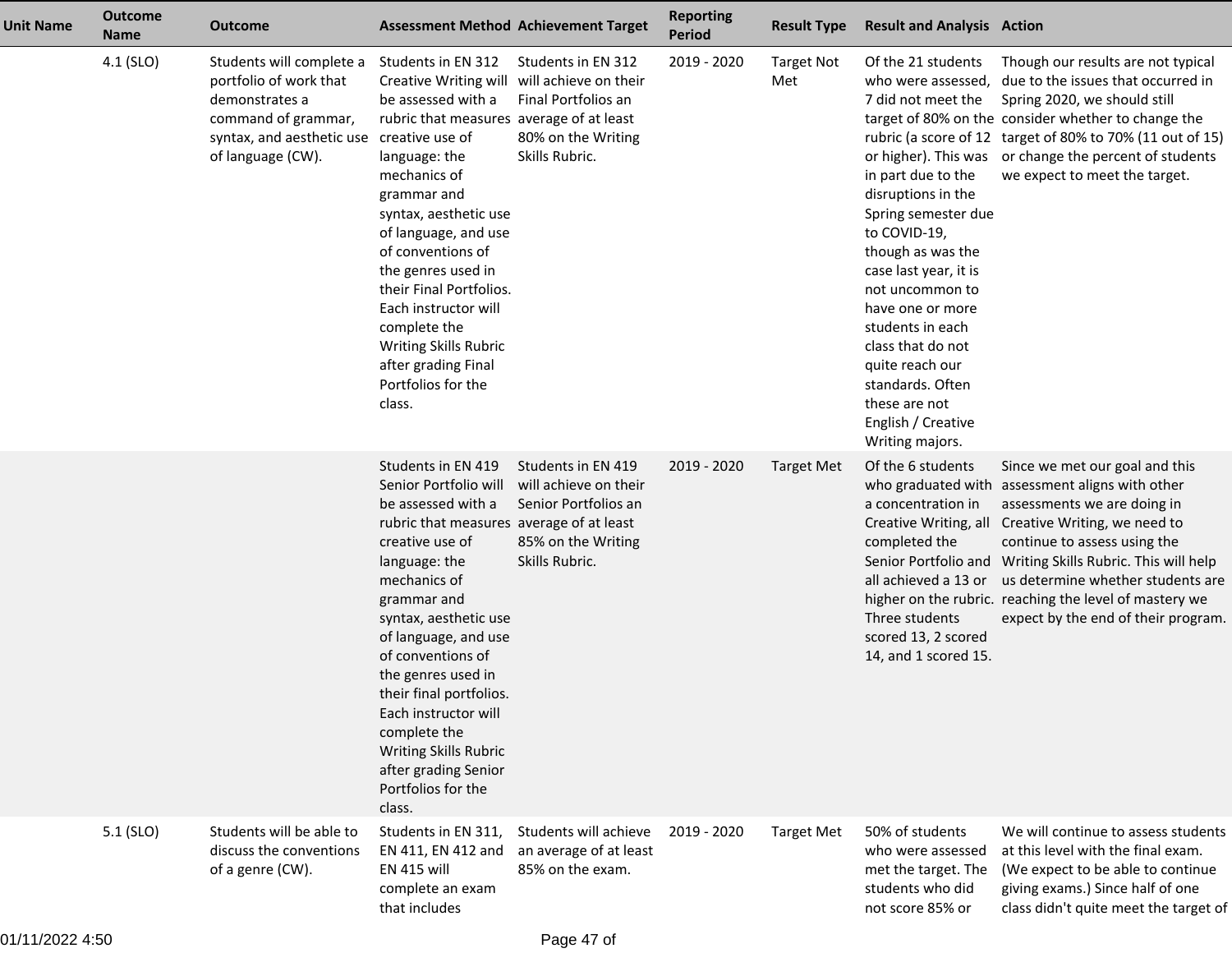| <b>Unit Name</b>                                                                 | <b>Outcome</b><br><b>Name</b> | <b>Outcome</b>                                                                                                  |                                                                                                                                                         | <b>Assessment Method Achievement Target</b>                                                                                                                                   | <b>Reporting</b><br><b>Period</b> | <b>Result Type</b> | <b>Result and Analysis Action</b>                                                                                                          |                                                                                                                                                                                                                                                                                                                                                                                                                                                                                                                                                                                                                                                                                                                                                                                                                                                                                                                                                                                     |
|----------------------------------------------------------------------------------|-------------------------------|-----------------------------------------------------------------------------------------------------------------|---------------------------------------------------------------------------------------------------------------------------------------------------------|-------------------------------------------------------------------------------------------------------------------------------------------------------------------------------|-----------------------------------|--------------------|--------------------------------------------------------------------------------------------------------------------------------------------|-------------------------------------------------------------------------------------------------------------------------------------------------------------------------------------------------------------------------------------------------------------------------------------------------------------------------------------------------------------------------------------------------------------------------------------------------------------------------------------------------------------------------------------------------------------------------------------------------------------------------------------------------------------------------------------------------------------------------------------------------------------------------------------------------------------------------------------------------------------------------------------------------------------------------------------------------------------------------------------|
|                                                                                  | 5.1 (SLO)                     | Students will be able to<br>discuss the conventions<br>of a genre (CW).                                         | conventions of the<br>genre being studied. 85% on the exam.                                                                                             | questions about the Students will achieve<br>an average of at least                                                                                                           | 2019 - 2020                       | <b>Target Met</b>  | higher on the exam<br>all scored 80% or<br>higher. Though this<br>does not meet our<br>target, it is<br>reasonable for the<br>class.       | 85%, we should consider whether<br>this is an anomaly due to the small<br>class size and the individual<br>students in this class or whether<br>the target needs to be adjusted (or<br>course content needs adjusting for<br>that course). Given that our total<br>sample was small, it is best not to<br>make any significant changes unless<br>there continues to be an issue.                                                                                                                                                                                                                                                                                                                                                                                                                                                                                                                                                                                                    |
|                                                                                  | $6.1$ (SLO)                   | Students will develop the At the end of each<br>ability to teach English as semester, the<br>a second language. | department TESL<br>director will review<br>student records to<br>determine if all<br>course requirements<br>for the TESL<br>Certificate were<br>met.    | 25% of English majors 2019 - 2020<br>and minors will earn<br>the TESL certification<br>by the time they<br>graduate.                                                          |                                   | <b>Target Met</b>  | Of the 16 students<br>who graduated in<br>2019-2020, 5<br>earned the TESL<br>Certificate for<br>31.25%.                                    | We will continue to assess the<br>numbers of students who complete<br>the TESL Certificate program, and<br>we will promote the program to<br>our students as a good career<br>opportunity.                                                                                                                                                                                                                                                                                                                                                                                                                                                                                                                                                                                                                                                                                                                                                                                          |
| Program -<br><b>Family Science</b><br>(including<br>Minor) - BS<br>${2016-2017}$ | $1.1$ (SLO)                   | Students will<br>demonstrate effective<br>oral communication<br>skills.                                         | Assessment of this<br>achievement target<br>will occur while the<br>students are<br>completing their FLE rubric) on the<br>microteaching<br>assignment. | Students will earn a<br>score of at least 56/70<br>(grade of B, as<br>measured by the<br>Microteaching<br>Presentation Rubric on<br>their FLE<br>microteaching<br>assignment. | 2019 - 2020                       | Inconclusive       | Twelve out of 12<br>students earned a<br>below for<br>Microteaching<br>the results,<br>however, were<br>inconclusive (see<br>notes below). | Given that presentations to a real<br>audience is motivating and useful<br>score of at least a 32 to students, presentations to the<br>out of 40 (see notes campus community will continue in<br>the future. We hope that students<br>explanation) on the will be able to make these<br>presentations face-to-face (as had<br>Presentation Rubric; been planned), because most FLE<br>work tends to occur in that manner<br>(with the exception of the current<br>COVID19 times); however, the fact<br>that students were able to<br>complete a successful transition to<br>creating an online presentation<br>allowed them to demonstrate the<br>flexibility often needed by CFLEs in<br>practice. In the future, the<br>instructor and students will plan for<br>a campus-wide live and in person<br>event (public health concerns<br>permitting), as was the goal for<br>spring 2020. As noted, presentation<br>to a real audience appears to<br>motivate students to do well on |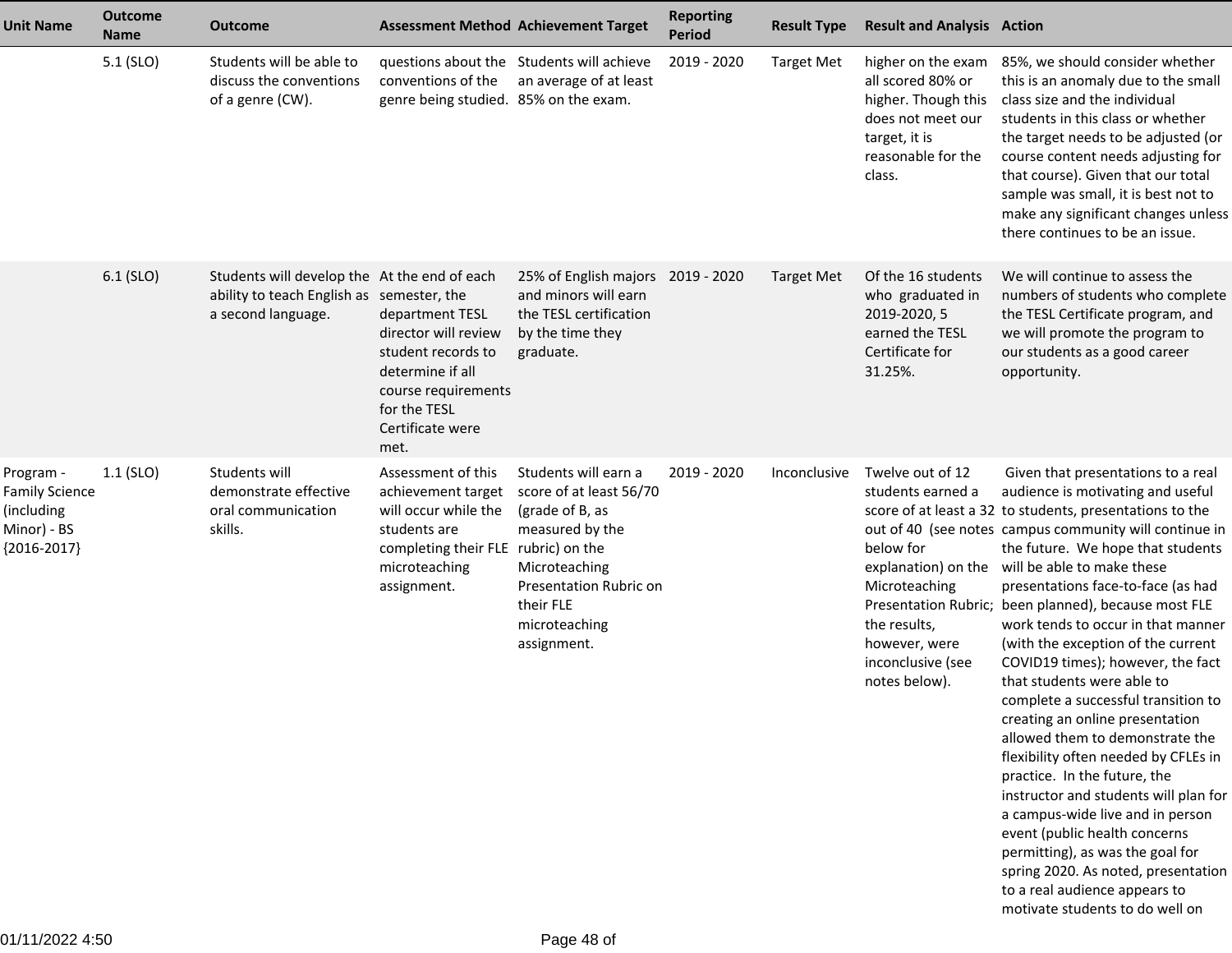| <b>Unit Name</b>                                                                 | <b>Outcome</b><br><b>Name</b> | <b>Outcome</b>                                                             |                                                                                                                                                                                                                                                                                   | <b>Assessment Method Achievement Target</b>                                                                                                                                      | <b>Reporting</b><br>Period | <b>Result Type</b> | <b>Result and Analysis Action</b>                                                                                                                                                                                                           |                                                                                                                                                                                                                                                                                                                                                                                                                                                                                                                                                                                                                                                                                                                                                                                                                                                                                                                                                                                                                                                                                                                                                                                                                  |
|----------------------------------------------------------------------------------|-------------------------------|----------------------------------------------------------------------------|-----------------------------------------------------------------------------------------------------------------------------------------------------------------------------------------------------------------------------------------------------------------------------------|----------------------------------------------------------------------------------------------------------------------------------------------------------------------------------|----------------------------|--------------------|---------------------------------------------------------------------------------------------------------------------------------------------------------------------------------------------------------------------------------------------|------------------------------------------------------------------------------------------------------------------------------------------------------------------------------------------------------------------------------------------------------------------------------------------------------------------------------------------------------------------------------------------------------------------------------------------------------------------------------------------------------------------------------------------------------------------------------------------------------------------------------------------------------------------------------------------------------------------------------------------------------------------------------------------------------------------------------------------------------------------------------------------------------------------------------------------------------------------------------------------------------------------------------------------------------------------------------------------------------------------------------------------------------------------------------------------------------------------|
| Program -<br><b>Family Science</b><br>(including<br>Minor) - BS<br>${2016-2017}$ | $1.1$ (SLO)                   | Students will<br>demonstrate effective<br>oral communication<br>skills.    | Assessment of this<br>achievement target<br>will occur while the<br>students are<br>completing their FLE rubric) on the<br>microteaching<br>assignment.                                                                                                                           | Students will earn a<br>score of at least 56/70<br>(grade of B, as<br>measured by the<br>Microteaching<br>Presentation Rubric on<br>their FLE<br>microteaching<br>assignment.    | 2019 - 2020                | Inconclusive       | Twelve out of 12<br>students earned a<br>score of at least a 32<br>out of 40 (see notes<br>below for<br>explanation) on the<br>Microteaching<br>Presentation Rubric;<br>the results,<br>however, were<br>inconclusive (see<br>notes below). | their assignments.                                                                                                                                                                                                                                                                                                                                                                                                                                                                                                                                                                                                                                                                                                                                                                                                                                                                                                                                                                                                                                                                                                                                                                                               |
|                                                                                  | 1.2 (GEO 1.c.)                | Students will<br>demonstrate effective<br>written communication<br>skills. | Assessment of this<br>achievement target<br>will be completed by FS/PSY 290 students<br>the instructor of the will be at least 2.8<br>course; this course is (grade of C, as<br>a cross-listed<br>course-both<br>sections are taught<br>at the same time in<br>the same location. | (Foundation Level)<br>The average score of<br>measured by the<br>rubric) on the AAC & U<br>Written<br><b>Communication Value</b><br>Rubric on a literature<br>review assignment. | 2019 - 2020                | <b>Target Met</b>  | The average score<br>of FS/PSY students<br>& U Written<br>Communication<br>Value Rubric; thus,                                                                                                                                              | Support for students' writing will<br>continue to be provided through<br>was 3.11 on the AAC feedback provided in Canvas and<br>face-to-face and/or virtual office<br>hours, as well as in-class writing<br>and peer support and review<br>the target was met. sessions. Another change from the<br>spring term was limiting student<br>choice for the final literature<br>review to five potential topic areas<br>shared by the disciplines of FS and<br>PSY--this factor appeared to help<br>students narrow their focus as they<br>searched the databases and<br>relevant scientific journals for<br>appropriate studies to summarize.<br>The library visit also helped<br>students learn how to use the<br>online databases to search for<br>acceptable journal articles for the<br>paper. The current instructor also<br>reorganized the course to help<br>students understand research<br>terms and concepts used in the<br>studies summarized for the course.<br>In the future, this class, plus the<br>others in the PFS research<br>sequence (PSY 454, applied stats,<br>and PSY 455, research methods)<br>will rotate among the five<br>departmental faculty who have<br>quantitative research methods |

backgrounds. The main focus of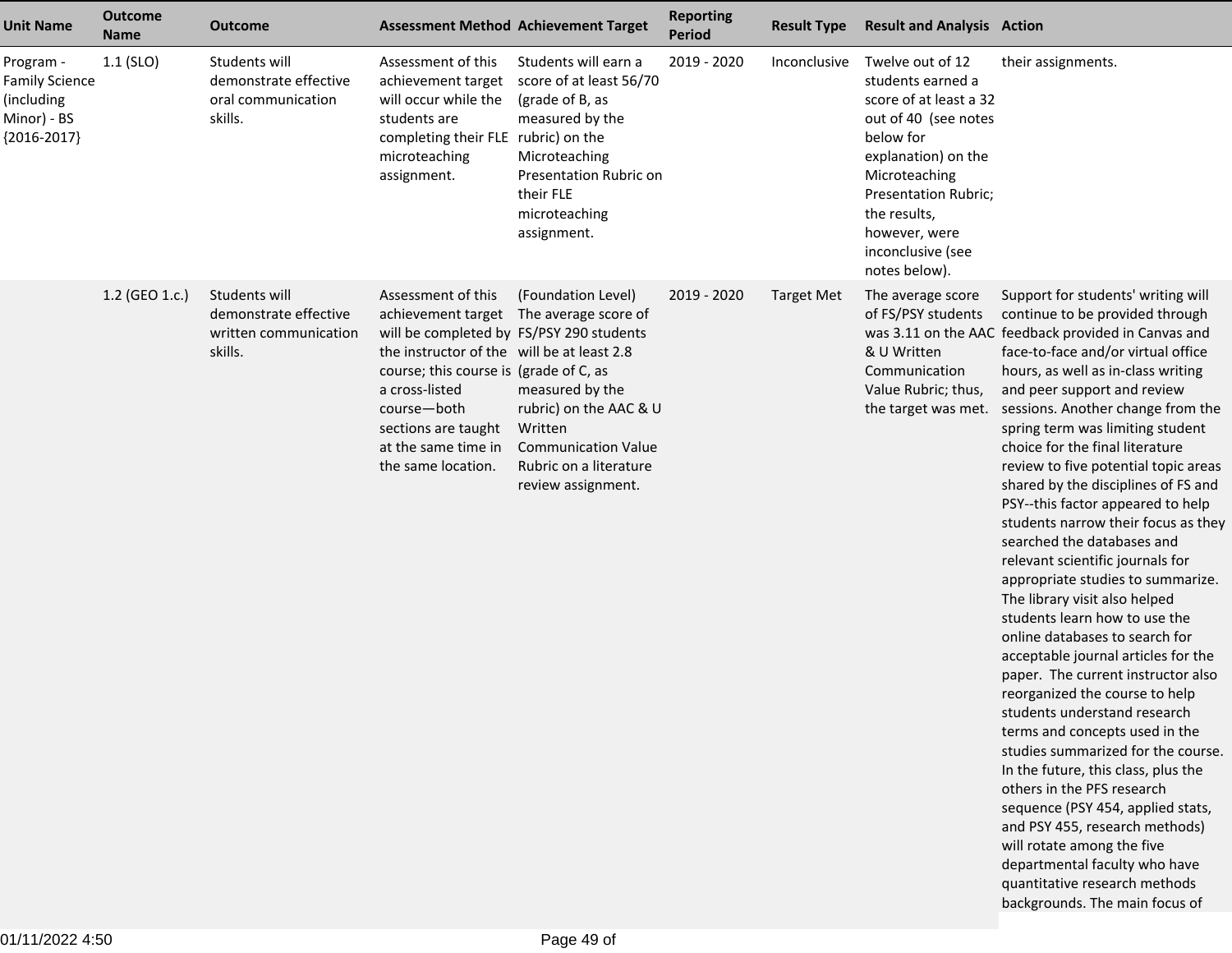| <b>Unit Name</b> | <b>Outcome</b><br><b>Name</b> | <b>Outcome</b>                                                             |                                                                                                                                                                                                                                                             | <b>Assessment Method Achievement Target</b>                                                                                                                                                                                          | <b>Reporting</b><br><b>Period</b> | <b>Result Type</b> | <b>Result and Analysis Action</b>                                                                                                                    |                                                                                                                                                                                                                                                                                                                                                                                                                                                                                                                                                                                                                                                                                                                                                                                                                                                                                                                                                                                                                                                                                                                                                                                                                                                                             |
|------------------|-------------------------------|----------------------------------------------------------------------------|-------------------------------------------------------------------------------------------------------------------------------------------------------------------------------------------------------------------------------------------------------------|--------------------------------------------------------------------------------------------------------------------------------------------------------------------------------------------------------------------------------------|-----------------------------------|--------------------|------------------------------------------------------------------------------------------------------------------------------------------------------|-----------------------------------------------------------------------------------------------------------------------------------------------------------------------------------------------------------------------------------------------------------------------------------------------------------------------------------------------------------------------------------------------------------------------------------------------------------------------------------------------------------------------------------------------------------------------------------------------------------------------------------------------------------------------------------------------------------------------------------------------------------------------------------------------------------------------------------------------------------------------------------------------------------------------------------------------------------------------------------------------------------------------------------------------------------------------------------------------------------------------------------------------------------------------------------------------------------------------------------------------------------------------------|
|                  | 1.2 (GEO 1.c.)                | Students will<br>demonstrate effective<br>written communication<br>skills. | Assessment of this<br>will be completed by FS/PSY 290 students<br>the instructor of the will be at least 2.8<br>course; this course is (grade of C, as<br>a cross-listed<br>course-both<br>sections are taught<br>at the same time in<br>the same location. | (Foundation Level)<br>achievement target The average score of<br>measured by the<br>rubric) on the AAC & U<br>Written<br><b>Communication Value</b><br>Rubric on a literature<br>review assignment.                                  | 2019 - 2020                       | <b>Target Met</b>  | The average score<br>of FS/PSY students<br>& U Written<br>Communication<br>Value Rubric; thus,<br>the target was met.                                | this course will remain on<br>supporting students as they learn<br>was 3.11 on the AAC scientific and technical writing<br>appropriate to these social science<br>disciplines.                                                                                                                                                                                                                                                                                                                                                                                                                                                                                                                                                                                                                                                                                                                                                                                                                                                                                                                                                                                                                                                                                              |
|                  |                               |                                                                            | Assessment of this<br>achievement target<br>course.                                                                                                                                                                                                         | (Baccalaureate level)<br>The average score of<br>will be completed by FSC 465 students will<br>the instructor of this be at least 3.2 (a grade<br>of B, as measured by<br>the rubric) on a key<br>stakeholder writing<br>assignment. | 2019 - 2020                       | <b>Target Met</b>  | The average score<br>of FS 382 students<br>was 3.3 on the<br>Written<br>Communication<br>Value Rubric for fall<br>2019; thus, the<br>target was met. | For fall 2019 (note that this course<br>is only offered in the fall terms), the<br>instructor added components to<br>this online course that helped<br>students successfully complete the<br>theoretical paper that is used for<br>this assessment. First, she added<br>more quizzes that examined<br>student knowledge of basic<br>research terms like independent<br>and dependent variables. In<br>addition, students read articles to<br>locate research hypotheses; she<br>also had students read research<br>articles in which both theory and<br>prior research were used to frame<br>hypotheses. Thus, students were<br>able to understand the basic<br>concepts related to FS research. In<br>terms of supporting student writing<br>of the theoretical research paper,<br>the instructor continued to require<br>three face-to-face meetings with<br>students in order to discuss their<br>drafts. She also added reminders<br>(once/week, one week prior to the<br>due date) for assignments coming<br>due. The instructor plans to<br>continue all of these activities for<br>AY 20-21 to ensure student success<br>on the writing assignment; in<br>addition, she would like to add<br>some group meetings to facilitate<br>student peer review on the writing |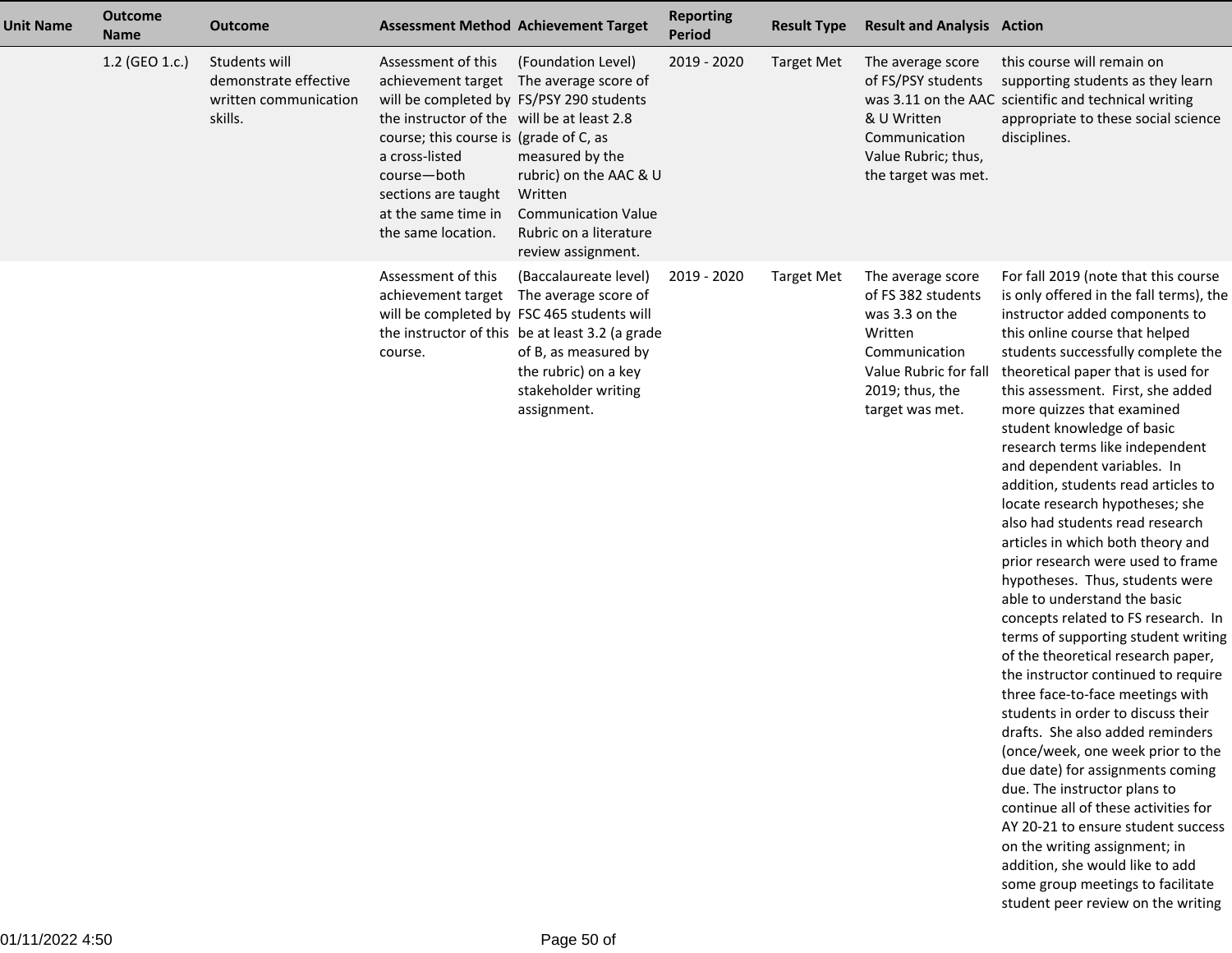| <b>Unit Name</b> | <b>Outcome</b><br><b>Name</b> | <b>Outcome</b>                                                                                                                                                                                                                                                                                                                                                                                                                                                   | <b>Assessment Method Achievement Target</b>                                                                                                                                                                                                                                                                                                                                       |                                                                                                                                                                                                                                                                   | <b>Reporting</b><br><b>Period</b> | <b>Result Type</b> | <b>Result and Analysis Action</b>                                                                                                                                                  |                                                                                                                                                                                                                                                                                                                                                                                                                                                                                                                                                                                                                                                                                                                                                            |
|------------------|-------------------------------|------------------------------------------------------------------------------------------------------------------------------------------------------------------------------------------------------------------------------------------------------------------------------------------------------------------------------------------------------------------------------------------------------------------------------------------------------------------|-----------------------------------------------------------------------------------------------------------------------------------------------------------------------------------------------------------------------------------------------------------------------------------------------------------------------------------------------------------------------------------|-------------------------------------------------------------------------------------------------------------------------------------------------------------------------------------------------------------------------------------------------------------------|-----------------------------------|--------------------|------------------------------------------------------------------------------------------------------------------------------------------------------------------------------------|------------------------------------------------------------------------------------------------------------------------------------------------------------------------------------------------------------------------------------------------------------------------------------------------------------------------------------------------------------------------------------------------------------------------------------------------------------------------------------------------------------------------------------------------------------------------------------------------------------------------------------------------------------------------------------------------------------------------------------------------------------|
|                  |                               |                                                                                                                                                                                                                                                                                                                                                                                                                                                                  | Assessment of this<br>course.                                                                                                                                                                                                                                                                                                                                                     | (Baccalaureate level)<br>achievement target The average score of<br>will be completed by FSC 465 students will<br>the instructor of this be at least 3.2 (a grade<br>of B, as measured by<br>the rubric) on a key<br>stakeholder writing<br>assignment.           | 2019 - 2020                       | <b>Target Met</b>  | The average score<br>of FS 382 students<br>was 3.3 on the<br>Written<br>Communication<br>Value Rubric for fall<br>2019; thus, the<br>target was met.                               | assignment drafts (students had<br>requested this option, and there is<br>research supporting the<br>effectiveness of peer review in<br>relation to success on writing<br>assignments).                                                                                                                                                                                                                                                                                                                                                                                                                                                                                                                                                                    |
|                  | 2.1 (GEO 1.a.)                | Students will evaluate<br>information for the<br>purposes of making<br>informed decisions<br>(NOTE: Part of being a<br>CFLE requires that<br>students learn to engage<br>in evidence-based<br>practice; in other words,<br>they must use both peer-<br>reviewed and their own<br>research, along with<br>current theoretical<br>approaches to design,<br>implement, and evaluate<br>educations programs for<br>adult learners on some<br>aspect of family life). | Assessment of this<br>target will be<br>completed by the<br>course instructor.                                                                                                                                                                                                                                                                                                    | The average score of<br>FS 465 students will be<br>at least a 3.2 (B) on<br>the AAC & U Problem<br>Solving Value Rubric<br>for their completed<br>needs assessment<br>papers.                                                                                     | 2019 - 2020                       | Inconclusive       | The average score<br>of FS 465 students<br>in spring 2020 on<br>Value Rubric was a<br>3.72 on their<br>results were<br>inconclusive as to<br>whether or not the<br>target was met. | As was expected for this<br>assignment, students did use data<br>to determine the content, etc.,<br>the Problem Solving covered in the lesson. The current<br>instructor believes that working<br>with the students on multiple<br>detailed lesson plan; drafts, and conducting Zoom<br>sessions provided once/week while<br>students completed their drafts<br>explains the student performance<br>on this combined assignment. The<br>one-on-one work with students will<br>continue for the spring 2021 term.                                                                                                                                                                                                                                           |
|                  | 2.2 (SAO)                     | Students will experience<br>clinical practice to<br>become qualified CFLEs.                                                                                                                                                                                                                                                                                                                                                                                      | This rubric form is<br>based on the<br>Employer<br><b>Assessment Form</b><br>Council on Family<br><b>Relations Certified</b><br>Family Life Educator FS 499, Field<br>(NCFR-CFLE)<br>program to assess<br>application for full<br>CFLE status. Our<br>program is<br>accredited by this<br>body so that our<br>students can earn<br>provisional CFLE<br>status upon<br>graduation. | 100% of students will<br>earn at least a grade<br>of B on the Worksite<br>Supervisor's<br>used by the National Evaluation Rubric form<br>from their internship<br>site supervisor for the<br><b>Experience in Family</b><br><b>Studies Occupations</b><br>Course. | 2019 - 2020                       | <b>Target Met</b>  | All students ( $n = 5$ )<br>who completed FS<br>499 in AY 19-20 had<br>a recommended<br>grade of A from<br>met.                                                                    | All students performed well at their<br>sites. As an explanation for the<br>suggested grade, one supervisor<br>noted that the student worked well<br>with others. Another supervisor<br>their site supervisor; noted that the student 'performed<br>thus, the target was well in learning all aspects of work<br>at the agency.' Another supervisor<br>noted that he offered the student a<br>permanent position as a case<br>manager at the site. Thus, given<br>the students' recommended grades<br>and the supervisors' comments, we<br>will continue using the new<br>textbook for both FS 497 (pre-<br>internship) and FS 499 (internship)<br>to promote professional and ethical<br>behavior. The same text is used in<br>both classes, and students |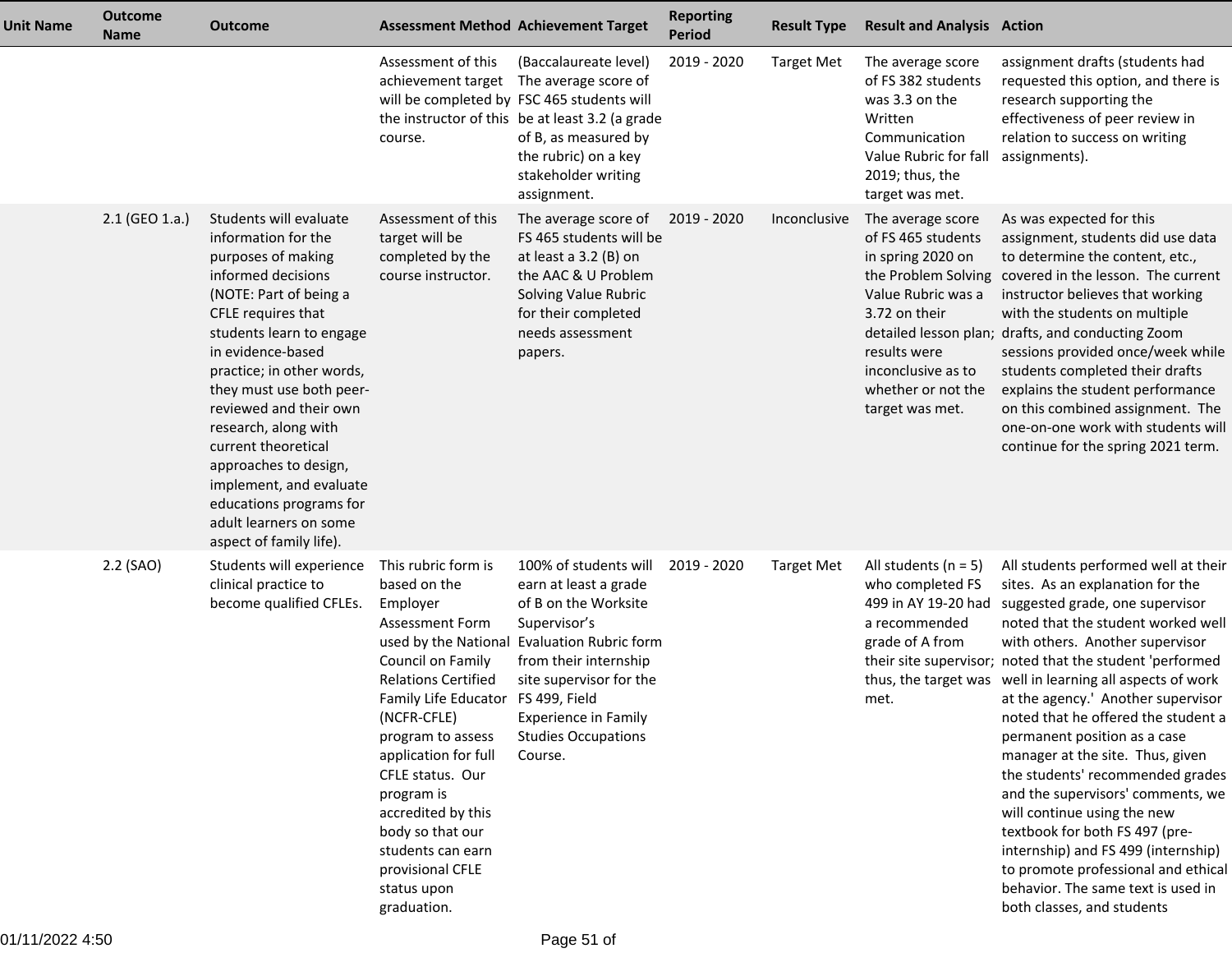| <b>Unit Name</b> | <b>Outcome</b><br><b>Name</b> | <b>Outcome</b>                                                              |                                                                                                                                                                                                                                                                                                                                                                                                                                                                                                                                                                                  | <b>Assessment Method Achievement Target</b>                                                                                                                                                                                                                                                    | <b>Reporting</b><br><b>Period</b> | <b>Result Type</b> | <b>Result and Analysis Action</b>                                                                                           |                                                                                                                                                                                                                                                                                                                                                                                                                                                                                                                                                                                                                                                                                                                                                                                                                                                                                                                                    |
|------------------|-------------------------------|-----------------------------------------------------------------------------|----------------------------------------------------------------------------------------------------------------------------------------------------------------------------------------------------------------------------------------------------------------------------------------------------------------------------------------------------------------------------------------------------------------------------------------------------------------------------------------------------------------------------------------------------------------------------------|------------------------------------------------------------------------------------------------------------------------------------------------------------------------------------------------------------------------------------------------------------------------------------------------|-----------------------------------|--------------------|-----------------------------------------------------------------------------------------------------------------------------|------------------------------------------------------------------------------------------------------------------------------------------------------------------------------------------------------------------------------------------------------------------------------------------------------------------------------------------------------------------------------------------------------------------------------------------------------------------------------------------------------------------------------------------------------------------------------------------------------------------------------------------------------------------------------------------------------------------------------------------------------------------------------------------------------------------------------------------------------------------------------------------------------------------------------------|
|                  | 2.2 (SAO)                     | Students will experience<br>clinical practice to<br>become qualified CFLEs. | Students are<br>their content<br>knowledge, but also Supervisor's<br>on the traits, skills,<br>to function well as a<br>CFLE (our rubric<br>examines their<br>traits, skills, and<br>abilities as their<br>content knowledge<br>is assessed in<br>coursework). This<br>rubric is completed<br>by their site<br>supervisor (a person<br>at their worksite<br>that has no<br>affiliation with the<br>family studies<br>program) twice<br>during their<br>internship term and<br>is therefore an<br>indirect assessment.<br>This SAO ties into<br>strategic goals 2e;<br>3b, f; 4d. | 100% of students will<br>assessed not only on earn at least a grade<br>of B on the Worksite<br><b>Evaluation Rubric form</b><br>and abilities needed from their internship<br>site supervisor for the<br>FS 499, Field<br><b>Experience in Family</b><br><b>Studies Occupations</b><br>Course. | 2019 - 2020                       | <b>Target Met</b>  | All students ( $n = 5$ )<br>who completed FS<br>499 in AY 19-20 had<br>a recommended<br>grade of A from<br>met.             | complete assignments in which<br>they reflect on the use of the CFLE<br>Code of Ethics in work with<br>families. In addition, all faculty in<br>the department have supported<br>their site supervisor; the development of professional<br>thus, the target was and ethical behaviors through<br>actions such as requiring students<br>to send professional emails related<br>to class and advising matters and<br>addressing violations of the<br>academic integrity policy that occur<br>in class. The use of the new<br>textbook and related assignments,<br>along with shaping of student<br>behavior (through requirements for<br>email and enforcement of the<br>academic integrity policy) will<br>continue for 20-21. In addition, the<br>dispositional rubric will be placed<br>on the department webpage and in<br>the FS scholarship portal for AY 20-<br>21. We will also share the rubric<br>with returning students. |
|                  |                               |                                                                             | This rubric form is<br>based on the<br>Employer<br><b>Assessment Form</b><br>used by the National Supervisor's<br>Council on Family<br><b>Relations Certified</b><br>(NCFR-CFLE)<br>program to assess<br>application for full<br>CFLE status. Our<br>program is<br>accredited by this<br>body so that our<br>students can earn                                                                                                                                                                                                                                                   | 100% of students will<br>earn at least an<br>average score of 24 on<br>the Worksite<br><b>Evaluation Rubric form</b><br>from their internship<br>Family Life Educator site supervisor for the<br>FS 499, Field<br><b>Experience in Family</b><br><b>Studies Occupations</b><br>Course.         | 2019 - 2020                       | <b>Target Met</b>  | All students in FS<br>499, Internship, for<br>Supervisor's<br><b>Evaluation Rubric</b><br>form; thus the<br>target was met. | In both the Senior Exit Survey and<br>in the course evaluations for FS<br>the 19-20 AY earned 499, students noted that the<br>an average score of reflections related to textbook<br>30 on the Worksite readings helped them process their<br>experiences. They also noted that<br>the assignment related to an<br>ethical issue they encountered at<br>their site was especially helpful in<br>terms of processing the incidents<br>they encountered. The use of the<br>textbook and reflections will<br>continue; as previously noted, deep<br>reflection helps students process<br>and therefore learn from<br>experiences like internships. We                                                                                                                                                                                                                                                                                 |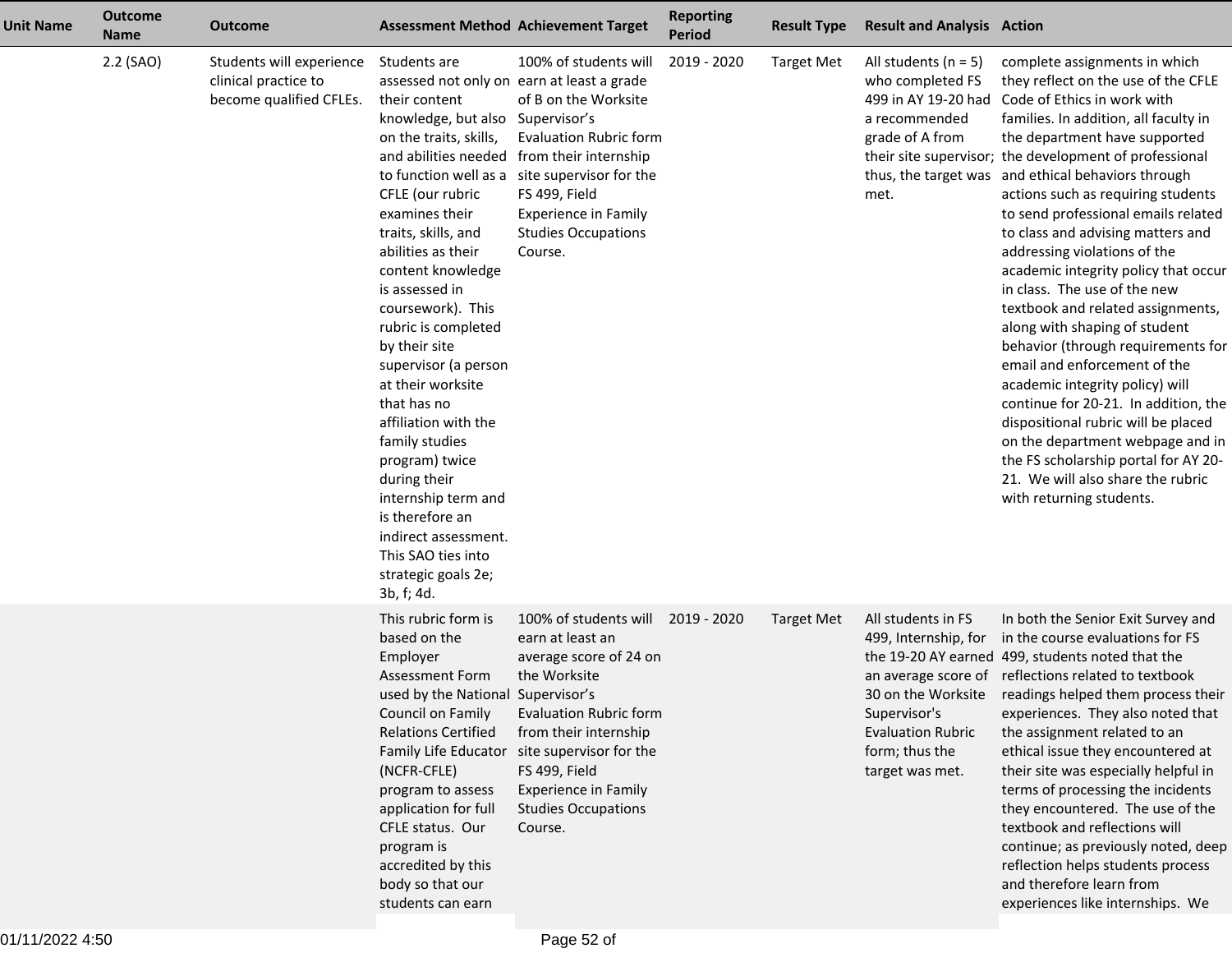| <b>Unit Name</b> | <b>Outcome</b><br><b>Name</b> | <b>Outcome</b>                                                                                                                                                     |                                                                                                                                                                                                                                                                                                                                                                                                                                                                                                                                                                                                                                                                           | <b>Assessment Method Achievement Target</b>                                                                                                                                                                                                                                | <b>Reporting</b><br><b>Period</b> | <b>Result Type</b> | <b>Result and Analysis Action</b>                                                                                               |                                                                                                                                                                                                                                                                                                                                                                                                                                                                                                                                                                                                                                     |
|------------------|-------------------------------|--------------------------------------------------------------------------------------------------------------------------------------------------------------------|---------------------------------------------------------------------------------------------------------------------------------------------------------------------------------------------------------------------------------------------------------------------------------------------------------------------------------------------------------------------------------------------------------------------------------------------------------------------------------------------------------------------------------------------------------------------------------------------------------------------------------------------------------------------------|----------------------------------------------------------------------------------------------------------------------------------------------------------------------------------------------------------------------------------------------------------------------------|-----------------------------------|--------------------|---------------------------------------------------------------------------------------------------------------------------------|-------------------------------------------------------------------------------------------------------------------------------------------------------------------------------------------------------------------------------------------------------------------------------------------------------------------------------------------------------------------------------------------------------------------------------------------------------------------------------------------------------------------------------------------------------------------------------------------------------------------------------------|
|                  |                               |                                                                                                                                                                    | provisional CFLE<br>status upon<br>graduation.<br>Students are<br>assessed not only on Supervisor's<br>their content<br>on the traits, skills,<br>and abilities needed FS 499, Field<br>to function well as a<br>CFLE (our rubric<br>examines their<br>traits, skills, and<br>abilities as their<br>content knowledge<br>is assessed in<br>coursework). This<br>rubric is completed<br>by their site<br>supervisor (a person<br>at their worksite<br>that has no<br>affiliation with the<br>family studies<br>program) twice<br>during their<br>internship term and<br>is therefore an<br>indirect assessment.<br>This SAO ties into<br>strategic goals 2e;<br>3b, f; 4d. | 100% of students will<br>earn at least an<br>average score of 24 on<br>the Worksite<br><b>Evaluation Rubric form</b><br>knowledge, but also from their internship<br>site supervisor for the<br><b>Experience in Family</b><br><b>Studies Occupations</b><br>Course.       | 2019 - 2020                       | <b>Target Met</b>  | All students in FS<br>30 on the Worksite<br>Supervisor's<br><b>Evaluation Rubric</b><br>form; thus the<br>target was met.       | also plan to have the rubric used to<br>499, Internship, for assess returning student<br>the 19-20 AY earned dispositions posted on the program<br>an average score of website and in the scholarship<br>portal by fall 2020. We have<br>noticed some unethical behavior on<br>the part of continuing students,<br>including collusion and plagiarism<br>(both of which are addressed in the<br>CFLE Code of Ethics and in many<br>courses in the department).<br>Continued reinforcement of<br>professional and ethical behavior<br>while students are completing the<br>program will help shape such<br>behavior in our students. |
|                  | 2.3 (SAO)                     | Students will feel that the At the end of the<br><b>Family Studies program</b><br>has prepared them to<br>work professionally and<br>ethically upon<br>graduating. | academic year,<br>faculty will review<br>and evaluate the<br>results of the Senior<br>Exit Survey.                                                                                                                                                                                                                                                                                                                                                                                                                                                                                                                                                                        | Participating students' 2019 - 2020<br>will report that they<br>feel the Family Science<br>program has prepared<br>them to work ethically<br>upon graduating by<br>having an average rate<br>of satisfaction on the<br>Senior Exit Survey as a<br>6 on a scale of 1 to 10. |                                   | <b>Target Met</b>  | The average rating<br>on the ethical<br>practice item in the<br>Senior Exit Survey<br>was $9/10$ ; thus, the<br>target was met. | Students' responses indicate that<br>of students ( $n = 5$ ) in we prepare them for ethical<br>FS 499 for AY 19-20 practice. A year ago, we had noted<br>that at least one student, while not<br>unethical in practice, was<br>unprofessional, in that she left her<br>site the minute that she had<br>completed the required 280 hours<br>in the field (at noon), rather than<br>completing the entire work day and<br>the remainder of her case charting<br>for the week. We also, as<br>previously mentioned, noted                                                                                                              |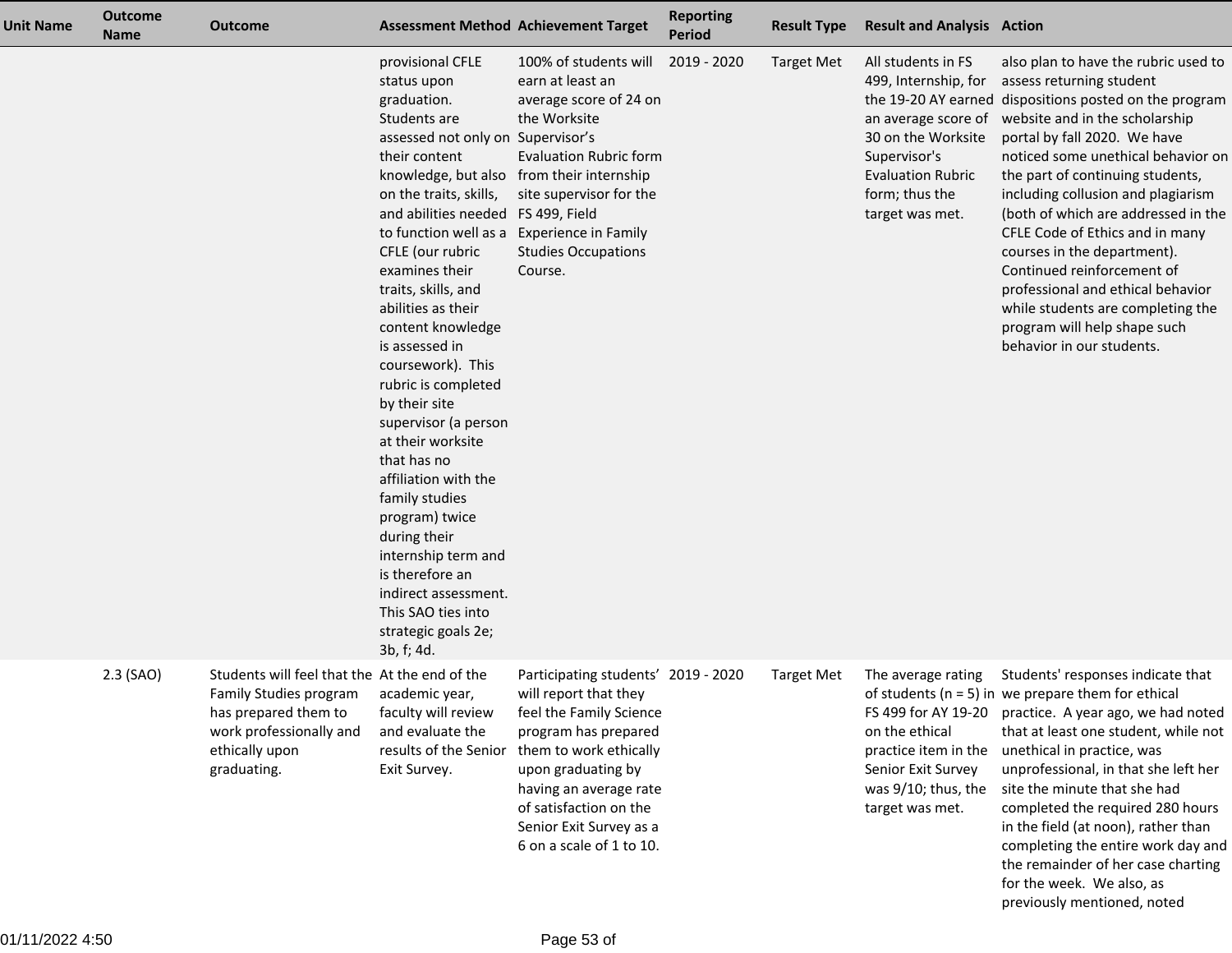| <b>Unit Name</b> | <b>Outcome</b><br><b>Name</b> | Outcome                                                                                                                                                     |                                                                                                    | <b>Assessment Method Achievement Target</b>                                                                                                                                                                                                                                | <b>Reporting</b><br><b>Period</b> | <b>Result Type</b> | <b>Result and Analysis Action</b>                                                                                                                   |                                                                                                                                                                                                                                                                                                                                                                                                                                                                                                                                                                                                                                                                                                                                                                                                                                                                                                                                                                                                                                                                                                                                                                                                                                                                                                                                                                                                                                                                                                                                                                                                                                                                                                                                                        |
|------------------|-------------------------------|-------------------------------------------------------------------------------------------------------------------------------------------------------------|----------------------------------------------------------------------------------------------------|----------------------------------------------------------------------------------------------------------------------------------------------------------------------------------------------------------------------------------------------------------------------------|-----------------------------------|--------------------|-----------------------------------------------------------------------------------------------------------------------------------------------------|--------------------------------------------------------------------------------------------------------------------------------------------------------------------------------------------------------------------------------------------------------------------------------------------------------------------------------------------------------------------------------------------------------------------------------------------------------------------------------------------------------------------------------------------------------------------------------------------------------------------------------------------------------------------------------------------------------------------------------------------------------------------------------------------------------------------------------------------------------------------------------------------------------------------------------------------------------------------------------------------------------------------------------------------------------------------------------------------------------------------------------------------------------------------------------------------------------------------------------------------------------------------------------------------------------------------------------------------------------------------------------------------------------------------------------------------------------------------------------------------------------------------------------------------------------------------------------------------------------------------------------------------------------------------------------------------------------------------------------------------------------|
|                  | $2.3$ (SAO)                   | Students will feel that the At the end of the<br>Family Studies program<br>has prepared them to<br>work professionally and<br>ethically upon<br>graduating. | academic year,<br>faculty will review<br>and evaluate the<br>results of the Senior<br>Exit Survey. | Participating students' 2019 - 2020<br>will report that they<br>feel the Family Science<br>program has prepared<br>them to work ethically<br>upon graduating by<br>having an average rate<br>of satisfaction on the<br>Senior Exit Survey as a<br>6 on a scale of 1 to 10. |                                   | <b>Target Met</b>  | The average rating<br>FS 499 for AY 19-20<br>on the ethical<br>practice item in the<br>Senior Exit Survey<br>was 9/10; thus, the<br>target was met. | students' attempts to play us<br>of students ( $n = 5$ ) in (faculty) off one another and<br>unprofessional behavior (poor<br>email etiquette, including use of all<br>caps in emails to advisor, navigator,<br>and chair) and unethical behavior<br>(cheating, collusion, plagiarism) on<br>the part of students. We have<br>always provided a unit to students<br>in FS 203, professional issues, on<br>how to use the CFLE Code of Ethics<br>in practice; that learning is<br>reinforced as they move through<br>other courses in the major (e.g., FS<br>392, mandated reporting; FS/PSY<br>290, PSY 454 and 455, integrity in<br>research and informed consent in<br>research and practice). This AY, we<br>added a textbook to FS 497 and FS<br>499 so that they can reflect on<br>ethical concerns prior to and during<br>their internships. In both the<br>senior exit survey and in course<br>evaluations for FS 499, students<br>reported that the textbook<br>reflections helped them respond<br>appropriately to ethical concerns at<br>work. We also planned to use a<br>dispositional rubric to assess<br>returning student eligibility for FS<br>major scholarships; however, due<br>to circumstances beyond our<br>control, we were unable to do so.<br>We will post the rubric on the<br>departmental webpage and in the<br>scholarship portal beginning in fall<br>2020. Based on the response of<br>the PIE Council review, and as<br>noted in the action for 18-19, we<br>plan to change the way this item is<br>assessed. If we receive budget<br>approval for use of the CFLE exit<br>exam, we will use that exam to<br>assess this outcome. Use of this<br>exam has been planned to begin in<br>AY 20-21 for the past two years, |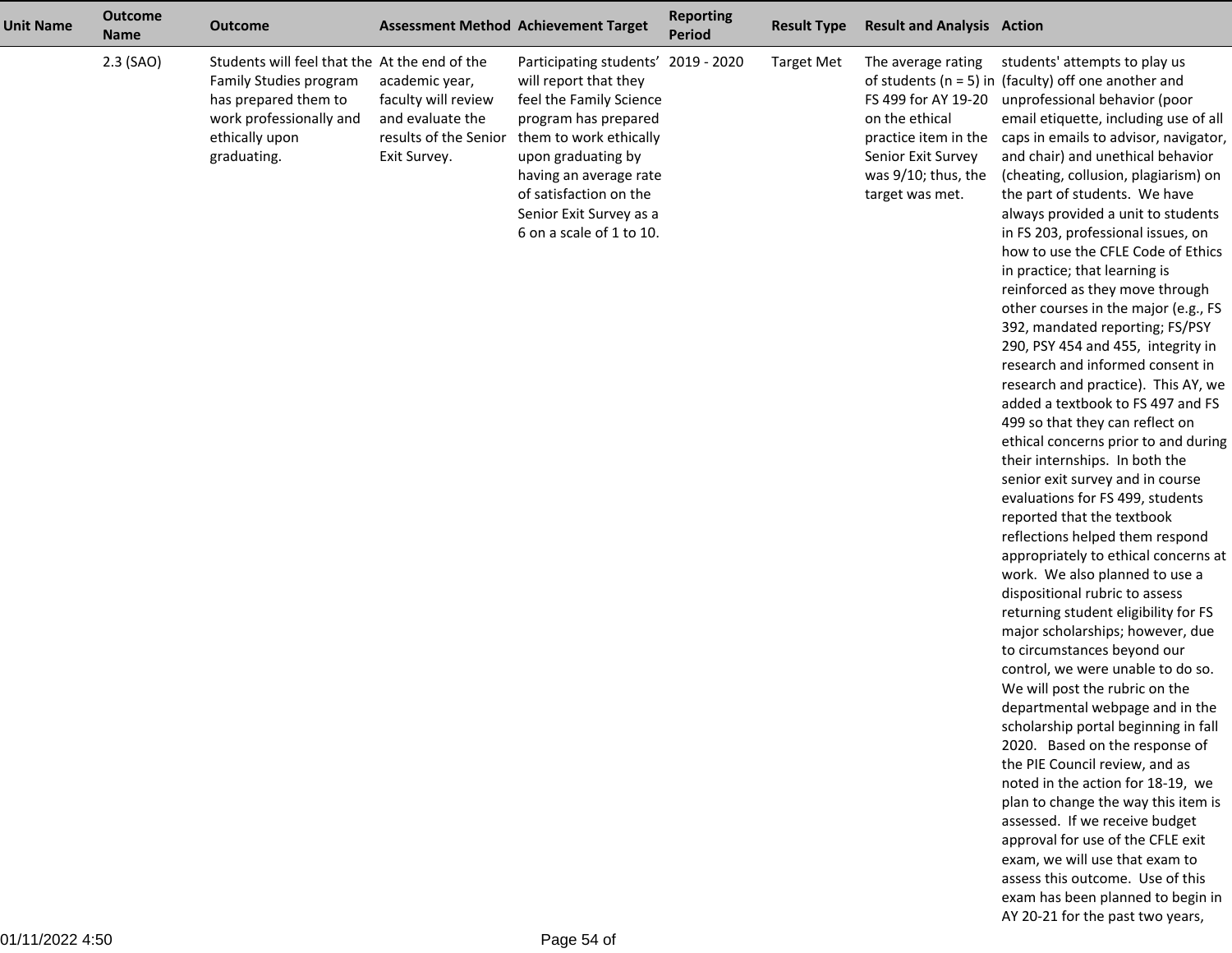| <b>Unit Name</b> | <b>Outcome</b><br><b>Name</b> | <b>Outcome</b>                                                                                                                                              |                                                                                                                         | <b>Assessment Method Achievement Target</b>                                                                                                                                                                                                                                        | <b>Reporting</b><br><b>Period</b> | <b>Result Type</b> | <b>Result and Analysis Action</b>                                                                                                                   |                                                                                                                                                                                                                                                                                                                                                                                                                                                                                                                                                                                                                                                                                                                                                                                                                                                                                                                                                                                                                                                                                                                                                                                                                                                                                                                                       |
|------------------|-------------------------------|-------------------------------------------------------------------------------------------------------------------------------------------------------------|-------------------------------------------------------------------------------------------------------------------------|------------------------------------------------------------------------------------------------------------------------------------------------------------------------------------------------------------------------------------------------------------------------------------|-----------------------------------|--------------------|-----------------------------------------------------------------------------------------------------------------------------------------------------|---------------------------------------------------------------------------------------------------------------------------------------------------------------------------------------------------------------------------------------------------------------------------------------------------------------------------------------------------------------------------------------------------------------------------------------------------------------------------------------------------------------------------------------------------------------------------------------------------------------------------------------------------------------------------------------------------------------------------------------------------------------------------------------------------------------------------------------------------------------------------------------------------------------------------------------------------------------------------------------------------------------------------------------------------------------------------------------------------------------------------------------------------------------------------------------------------------------------------------------------------------------------------------------------------------------------------------------|
|                  | $2.3$ (SAO)                   | Students will feel that the At the end of the<br>Family Studies program<br>has prepared them to<br>work professionally and<br>ethically upon<br>graduating. | academic year,<br>faculty will review<br>and evaluate the<br>results of the Senior<br>Exit Survey.                      | Participating students' 2019 - 2020<br>will report that they<br>feel the Family Science<br>program has prepared<br>them to work ethically<br>upon graduating by<br>having an average rate<br>of satisfaction on the<br>Senior Exit Survey as a<br>6 on a scale of 1 to 10.         |                                   | <b>Target Met</b>  | The average rating<br>FS 499 for AY 19-20<br>on the ethical<br>practice item in the<br>Senior Exit Survey<br>was 9/10; thus, the<br>target was met. | pending budget approval. In<br>of students ( $n = 5$ ) in addition, the dispositional rubric<br>will be put on our program web<br>page and in the scholarship portal<br>beginning in fall 2020; this rubric<br>will help maintain returning<br>students' focus on ethical and<br>professional conduct outside of<br>class.                                                                                                                                                                                                                                                                                                                                                                                                                                                                                                                                                                                                                                                                                                                                                                                                                                                                                                                                                                                                            |
|                  |                               |                                                                                                                                                             | At the end of the<br>academic year,<br>faculty will review<br>and evaluate the<br>results of the Senior<br>Exit Survey. | Participating students' 2019 - 2020<br>will report that they<br>feel the Family Science<br>program has prepared<br>them to work<br>professionally upon<br>graduating by having<br>an average rate of<br>satisfaction on the<br>Senior Exit Survey as a<br>6 on a scale of 1 to 10. |                                   | <b>Target Met</b>  | The average rating<br>of students ( $n = 5$ )<br>completing the<br>survey in the 19-20<br>the target was met.                                       | The program was up for re-<br>accreditation at the end of the<br>Spring 2019 term; over the past<br>decade (our first program renewal<br>AY was 9.6/10; thus, as faculty), we have worked to<br>ensure that the objectives, content,<br>and learning experiences in each of<br>the major core courses (CFLE<br>content, as listed in the bulletin)<br>match the requirements of the<br>CFLE program. Our lower-level<br>courses focus on providing students<br>with appropriate content and<br>theoretical knowledge that they<br>need to apply their learning in<br>upper-level courses and internship.<br>We have noticed, anecdotally, that,<br>while students feel prepared for<br>work, the students also are unsure<br>of how to translate their classroom<br>and internship experiences into<br>cover letter and resume creation.<br>For this reason, for the past several<br>years, we have required students in<br>the internship course write 10<br>statements about what they have<br>learned in class and 10 statements<br>regarding what they have learned<br>in internship that they can take<br>forward into the workplace. As<br>noted last year, however, and<br>based on the response of the PIE<br>Council review, we plan to change<br>the way this item is assessed. If we<br>receive budget approval for use of |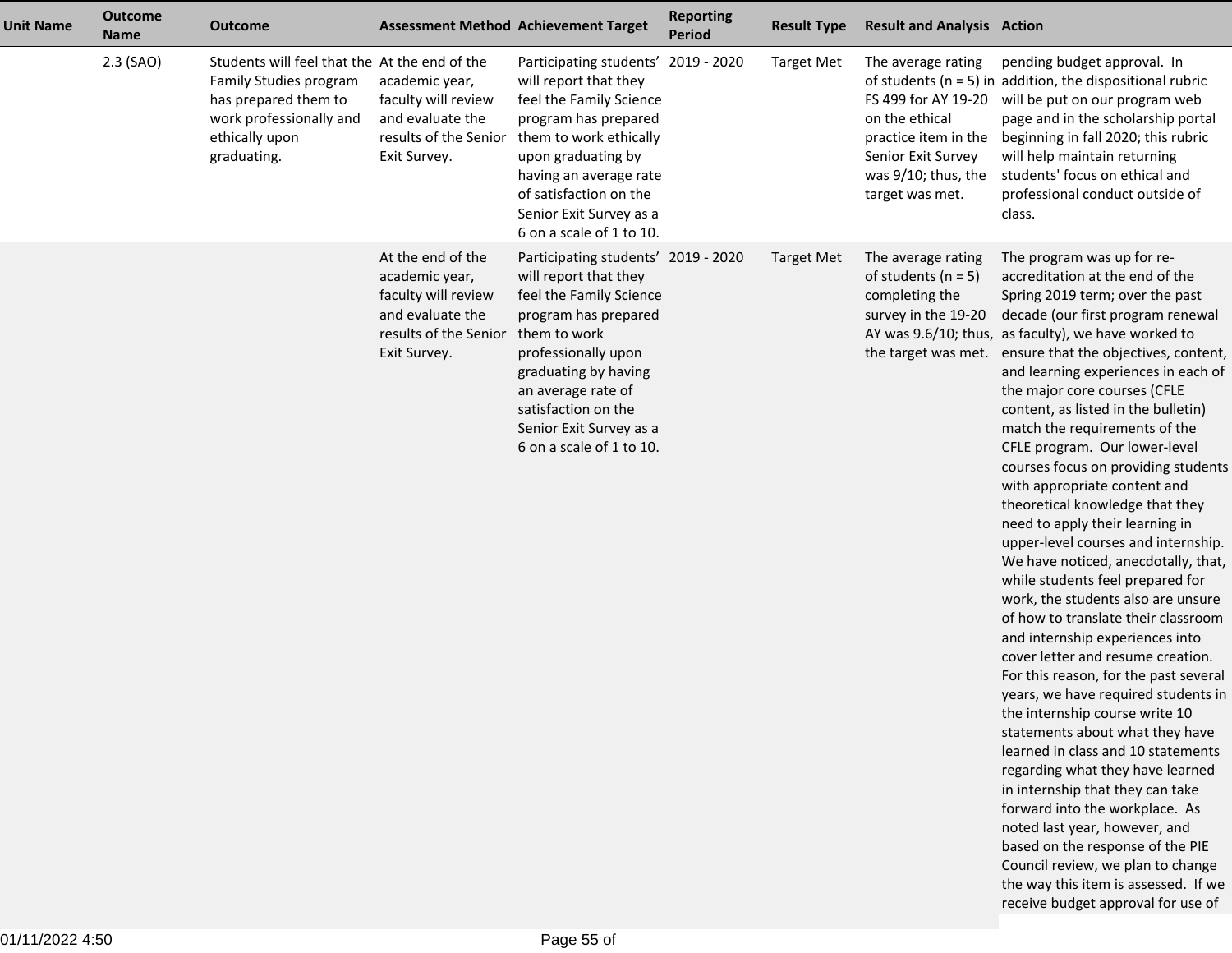| <b>Unit Name</b> | <b>Outcome</b><br><b>Name</b> | <b>Outcome</b>                                                       |                                                                                                                                                                                                                                                                                                                                                                                                                                                                                                                                                                                                                         | <b>Assessment Method Achievement Target</b>                                                                                                                                                                                                                                        | <b>Reporting</b><br><b>Period</b> | <b>Result Type</b> | <b>Result and Analysis Action</b>                                                                                                                                                                                                                                                                                                                                                                                                                                                                                                     |                                                                                                                                                                                                                                                                                                                                                                                                                                                                                                                                                                                                                                                                                                                                                                                                                                                                                                                                                                                                                      |
|------------------|-------------------------------|----------------------------------------------------------------------|-------------------------------------------------------------------------------------------------------------------------------------------------------------------------------------------------------------------------------------------------------------------------------------------------------------------------------------------------------------------------------------------------------------------------------------------------------------------------------------------------------------------------------------------------------------------------------------------------------------------------|------------------------------------------------------------------------------------------------------------------------------------------------------------------------------------------------------------------------------------------------------------------------------------|-----------------------------------|--------------------|---------------------------------------------------------------------------------------------------------------------------------------------------------------------------------------------------------------------------------------------------------------------------------------------------------------------------------------------------------------------------------------------------------------------------------------------------------------------------------------------------------------------------------------|----------------------------------------------------------------------------------------------------------------------------------------------------------------------------------------------------------------------------------------------------------------------------------------------------------------------------------------------------------------------------------------------------------------------------------------------------------------------------------------------------------------------------------------------------------------------------------------------------------------------------------------------------------------------------------------------------------------------------------------------------------------------------------------------------------------------------------------------------------------------------------------------------------------------------------------------------------------------------------------------------------------------|
|                  |                               |                                                                      | At the end of the<br>academic year,<br>faculty will review<br>and evaluate the<br>results of the Senior<br>Exit Survey.                                                                                                                                                                                                                                                                                                                                                                                                                                                                                                 | Participating students' 2019 - 2020<br>will report that they<br>feel the Family Science<br>program has prepared<br>them to work<br>professionally upon<br>graduating by having<br>an average rate of<br>satisfaction on the<br>Senior Exit Survey as a<br>6 on a scale of 1 to 10. |                                   | <b>Target Met</b>  | The average rating<br>of students ( $n = 5$ )<br>completing the<br>survey in the 19-20<br>the target was met.                                                                                                                                                                                                                                                                                                                                                                                                                         | the CFLE exit exam, we will use that<br>exam to assess this outcome. Use<br>of this exam has been planned to<br>begin in AY 20-21 for the past two<br>AY was 9.6/10; thus, years, pending budget approval. In<br>addition, the dispositional rubric<br>will be put on our program web<br>page and in the scholarship portal<br>beginning in fall 2020; this rubric<br>will help maintain returning<br>students' focus on ethical and<br>professional conduct outside of<br>class.                                                                                                                                                                                                                                                                                                                                                                                                                                                                                                                                    |
|                  | 3.1 (PO 4.d.)                 | <b>Family Studies students</b><br>will become professional<br>CFLEs. | Faculty will review<br>the quarterly<br>notifications of<br>newly approved<br>CFLEs in the CFLE<br>Networker, which is<br>the newsletter<br>provided for CFLEs.<br>The CFLE<br>designation is<br>awarded to<br>individuals based on<br>work experience<br>over a certain<br>amount of time and<br>that the individuals<br>earned a grade of at<br>least a C in all<br>coursework from an<br>accredited<br>institution.<br>At the end of every<br>academic year, the<br>assessment<br>coordinator will<br>report out the<br>number of Family<br>Studies graduates to<br>act as a frame of<br>reference for<br>reviewers. | 5% increase from the<br>previous academic<br>year in MUW Family<br>Studies alumni that<br>earn the Certified<br>Family Life Educator<br>(CFLE) designation.                                                                                                                        | 2019 - 2020                       | <b>Target Met</b>  | Two students (one<br>have applied for<br>CFLE as of May<br>2020; one of these<br>students is a May<br>2020 grad and is<br>thus seeking<br>provisional<br>certification. The<br>second is a recent<br>grad, who due to<br>her job and<br>internships she is<br>completing for an<br>MSW program in<br>which she is<br>currently enrolled,<br>will be seeking full<br>certification (she<br>became provisional<br>upon graduation<br>from the W). The<br>target was met, as<br>represents a 100%<br>increase over the<br>previous year. | We will continue to promote the<br>current, one former) CFLE in our classes and through the<br>FS club (the W Council on Family<br>Relations). Someone suggested<br>adding the CFLE fee (half of which is<br>due to NCFR during their last term,<br>should students choose to divide<br>their fee up in this manner) be<br>added as a course fee to internship<br>or FS 465, one of the last on-<br>campus classes students complete.<br>Students would then complete the<br>application as part of the<br>requirements for the class. The<br>price for half of the CFLE fee can<br>range from \$70-95, both of which<br>seem quite high for a course fee.<br>We have also suggested that a<br>"give now" button be placed on the<br>departmental website to provide<br>students with help as they seek this<br>credential. The FS faculty will likely<br>discuss this issue in the fall and<br>decide which option would work<br>the number of CFLEs best for us and which option would<br>be acceptable on campus. |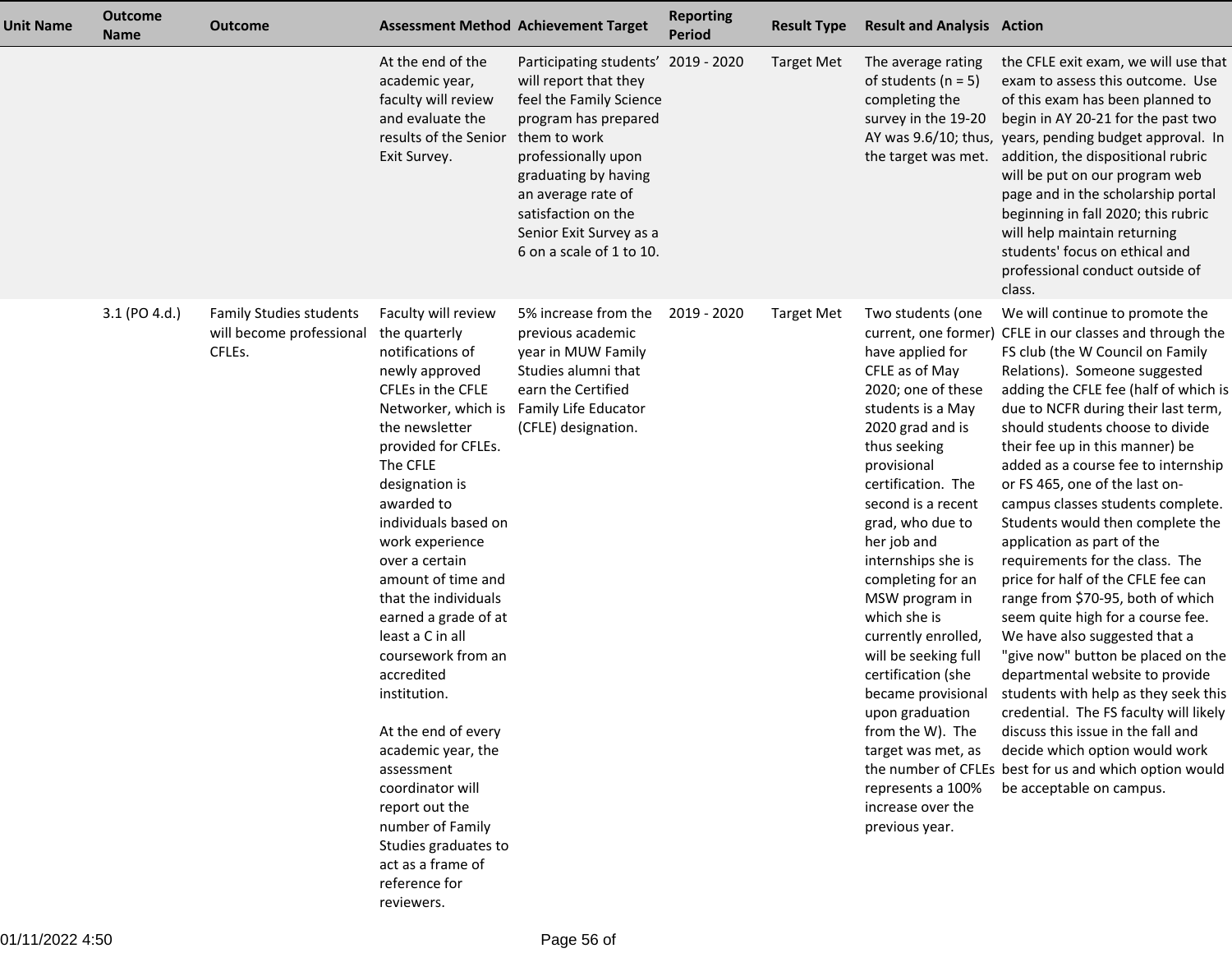| <b>Unit Name</b> | <b>Outcome</b><br><b>Name</b> | <b>Outcome</b>              |                      | <b>Assessment Method Achievement Target</b> | <b>Reporting</b><br><b>Period</b> | <b>Result Type</b> | <b>Result and Analysis Action</b> |                                                        |
|------------------|-------------------------------|-----------------------------|----------------------|---------------------------------------------|-----------------------------------|--------------------|-----------------------------------|--------------------------------------------------------|
|                  | $4.1$ (SLO)                   | <b>CAST students will</b>   | Assessment of this   | The average score (on                       | 2019 - 2020                       | Inconclusive       | Eight students (in a              | We plan to offer all classes in CAST                   |
|                  |                               | demonstrate "Child First"   | achievement target   | the reflection                              |                                   |                    | class of 16, FS 392,              | for the 20-21 AY; all students will                    |
|                  |                               | methodologies when          |                      | will be completed by completed following    |                                   |                    | <b>Spring 2020)</b>               | be assessed. Even though this                          |
|                  |                               | faced with potentially      | the instructor of    | the SECOND module                           |                                   |                    | completed the DE                  | result was limited by the fact that                    |
|                  |                               | child abusive situations in | each CAST course;    | of each PBLS) of CAST                       |                                   |                    |                                   | portions of the DEAL the assessment was taken after we |
|                  |                               | their Second Module         | scores for each      | students in each CAST                       |                                   |                    | assessment for                    | resumed classes online (this was a                     |
|                  |                               | Submission.                 | student will be      | course will be at least                     |                                   |                    | spring 2020 in FS                 | F2F class), and the fact that only 8                   |
|                  |                               |                             | entered into the     | 2.8 (grade of C, as                         |                                   |                    | 392. The average                  | completed the assessment (even                         |
|                  |                               |                             | <b>DEAL Analysis</b> | measured by the                             |                                   |                    | rubric score on the               | though more students participated                      |
|                  |                               |                             | Template (see        | rubric) on the DEAL                         |                                   |                    | Describe subscale                 | in the sim), I actually gained some                    |
|                  |                               |                             | attached). These     | <b>Critical Thinking Rubric</b>             |                                   |                    | was 2.56; thus, the               | useful information. In the Describe                    |
|                  |                               |                             | results will be      | on the DESCRIBE                             |                                   |                    | target was not met,               | portion of the assessment, students                    |
|                  |                               |                             | compiled by the      | subscale of the                             |                                   |                    | but results                       | are to describe the situation and                      |
|                  |                               |                             | assessment           | <b>Student Reflective</b>                   |                                   |                    | inconclusive (see                 | their role in the sim. I noticed that                  |
|                  |                               |                             | coordinator.         | Journal Assignment.                         |                                   |                    | notes and action for              | students were not putting much                         |
|                  |                               |                             |                      |                                             |                                   |                    | more information)                 | detail in their responses; they                        |

 thought that, if I was there, too,they would not need to describe the sim in much detail. I realized that,as I did when teaching PFS 290 (in which they learn to summarize prior research accurately), I would have to remind the students thatthey are not providing accuratedetails for me, but, rather, for others who might not be familiarwith what we do, and that the accurate descriptions can assist inthe reflections that come in the Examine and Articulate Learning portions of the DEAL questionnaire.Also, those of us who teach CAST atboth MSU and MUW are using(with IRB approval) these assessments as part of a bigger research project on the place of reflection in applied learning. Wehave gone back and forth (evenwith colleagues from other institutions weighing in) about whether or not to provide the rubric for students. The concern with research (and possibly with the reliability and validity of ourassessment) is that helpingstudents provide more accurate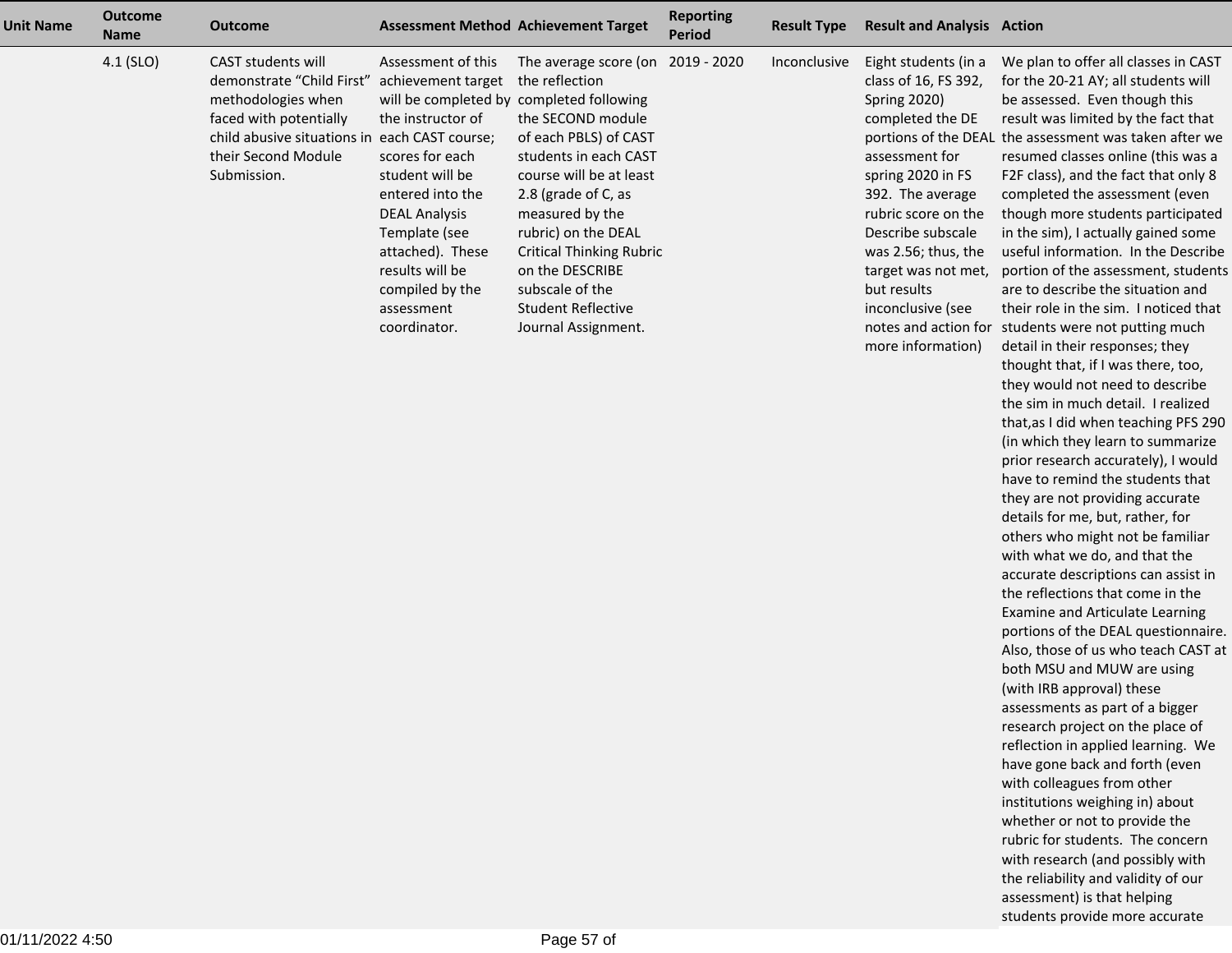| <b>Unit Name</b> | <b>Outcome</b><br><b>Name</b> | <b>Outcome</b>                                                                                                                                                                                | <b>Assessment Method Achievement Target</b>                                                                                                                                                                                                                                                                               |                                                                                                                                                                                                                                                                                                                                                    | <b>Reporting</b><br><b>Period</b> | <b>Result Type</b> | <b>Result and Analysis Action</b>                                                                                                                                                                                                                                                                     |                                                                                                                                                                                                                                                                                                                                                                                                                                                                                                                                                                                                                                                                                                                                                                                                                                                                                                                                                                                                                                                                                                                                                                               |
|------------------|-------------------------------|-----------------------------------------------------------------------------------------------------------------------------------------------------------------------------------------------|---------------------------------------------------------------------------------------------------------------------------------------------------------------------------------------------------------------------------------------------------------------------------------------------------------------------------|----------------------------------------------------------------------------------------------------------------------------------------------------------------------------------------------------------------------------------------------------------------------------------------------------------------------------------------------------|-----------------------------------|--------------------|-------------------------------------------------------------------------------------------------------------------------------------------------------------------------------------------------------------------------------------------------------------------------------------------------------|-------------------------------------------------------------------------------------------------------------------------------------------------------------------------------------------------------------------------------------------------------------------------------------------------------------------------------------------------------------------------------------------------------------------------------------------------------------------------------------------------------------------------------------------------------------------------------------------------------------------------------------------------------------------------------------------------------------------------------------------------------------------------------------------------------------------------------------------------------------------------------------------------------------------------------------------------------------------------------------------------------------------------------------------------------------------------------------------------------------------------------------------------------------------------------|
|                  | 4.1 (SLO)                     | <b>CAST students will</b><br>demonstrate "Child First"<br>methodologies when<br>faced with potentially<br>child abusive situations in each CAST course;<br>their Second Module<br>Submission. | Assessment of this<br>achievement target<br>will be completed by completed following<br>the instructor of<br>scores for each<br>student will be<br>entered into the<br><b>DEAL Analysis</b><br>Template (see<br>attached). These<br>results will be<br>compiled by the<br>assessment<br>coordinator.                      | The average score (on<br>the reflection<br>the SECOND module<br>of each PBLS) of CAST<br>students in each CAST<br>course will be at least<br>2.8 (grade of C, as<br>measured by the<br>rubric) on the DEAL<br><b>Critical Thinking Rubric</b><br>on the DESCRIBE<br>subscale of the<br><b>Student Reflective</b><br>Journal Assignment.            | 2019 - 2020                       | Inconclusive       | Eight students (in a<br>class of 16, FS 392,<br><b>Spring 2020)</b><br>completed the DE<br>assessment for<br>spring 2020 in FS<br>392. The average<br>rubric score on the<br>Describe subscale<br>was 2.56; thus, the<br>target was not met,<br>but results<br>inconclusive (see<br>more information) | answers (by explaining the rubric<br>and sharing it with them) is that<br>results might not reflect student<br>growth. I have decided that (and I<br>portions of the DEAL will share with colleagues) I will<br>provide the rubric and remind<br>students of what I am looking for in<br>the future, as the ultimate purpose<br>of DEAL is to create self-reflective<br>professionals. We are not doing<br>this--ultimately--for research or<br>program evaluation, but, rather, to<br>create professionals who reflect on<br>their practice when working with<br>notes and action for maltreated children. The idea of<br>CAST, and PBLS, is to let students<br>make mistakes in the safe<br>environment of a classroom so as<br>to reduce the likelihood of such<br>issues occurring when they are<br>working with maltreated children in<br>the field. So, self-reflection is a skill<br>that will serve them in their<br>professional growth, so I will share<br>the rubric, and remind them of<br>what we are looking for, not only in<br>service of program assessment and<br>research, but to create<br>professionals better prepared to<br>serve maltreated children. |
|                  |                               |                                                                                                                                                                                               | Assessment of this<br>achievement target<br>will be completed by completed following<br>the instructor of<br>each CAST course;<br>scores for each<br>student will be<br>entered into the<br><b>DEAL Analysis</b><br>Template (see<br>attached). These<br>results will be<br>compiled by the<br>assessment<br>coordinator. | The average score (on 2019 - 2020<br>the reflection<br>the SECOND module<br>of each PBLS) of CAST<br>students in each CAST<br>course will be at least<br>2.8 (grade of C, as<br>measured by the<br>rubric) on the DEAL<br><b>Critical Thinking Rubric</b><br>on the EXAMINE<br>subscale of the<br><b>Student Reflective</b><br>Journal Assignment. |                                   | Inconclusive       | Eight (of 16)<br>students in one<br>CAST course (FS<br>392) completed the<br>DEAL questionnaire<br>following the<br>second module of<br>the PBLS; their<br>average score on<br>the Examine<br>subscale was 2.98.<br>Although the target<br>are inconclusive<br>(see notes below)                      | We plan to offer all classes in CAST<br>for the 20-21 AY; all students will<br>be assessed. Even though this<br>result was limited by the fact that<br>the assessment was taken after we<br>resumed classes online (this was a<br>F2F class), and the fact that only 8<br>completed the assessment (even<br>though more students participated<br>in the sim), I actually gained some<br>useful information. Students<br>actually met this achievement<br>was met, the results target in FS 392 (the only class in<br>which this assessment occurred).<br>Most of the students in this class                                                                                                                                                                                                                                                                                                                                                                                                                                                                                                                                                                                   |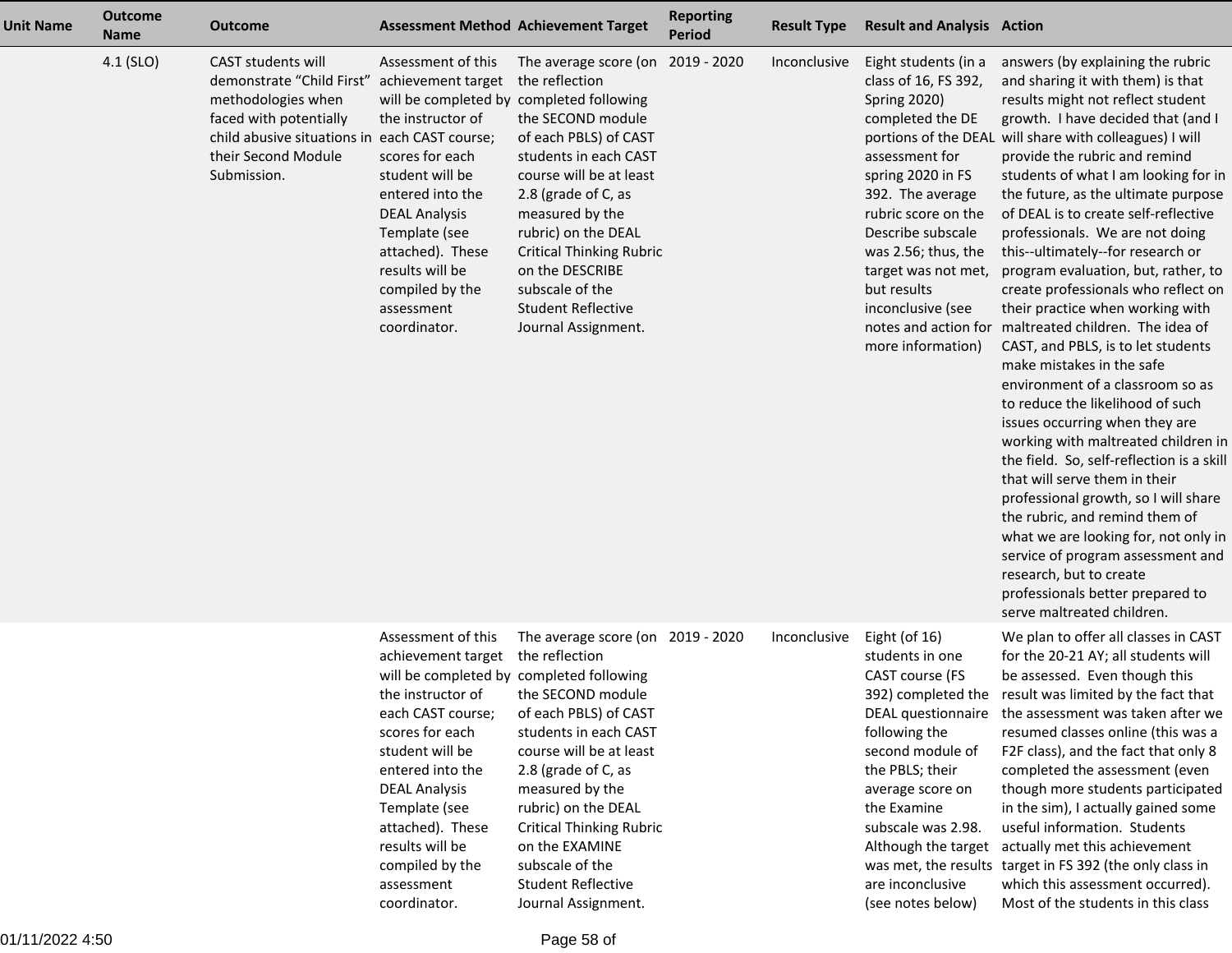| <b>Unit Name</b> | <b>Outcome</b><br><b>Name</b> | <b>Outcome</b> |                                                                                                                                                                                                                                                                               | <b>Assessment Method Achievement Target</b>                                                                                                                                                                                                                                                                                                                                        | <b>Reporting</b><br><b>Period</b> | <b>Result Type</b> | <b>Result and Analysis Action</b>                                                                                                                                                                                                                                                   |                                                                                                                                                                                                                                                                                                                                                                                                                                                                                                                                                                                                                |
|------------------|-------------------------------|----------------|-------------------------------------------------------------------------------------------------------------------------------------------------------------------------------------------------------------------------------------------------------------------------------|------------------------------------------------------------------------------------------------------------------------------------------------------------------------------------------------------------------------------------------------------------------------------------------------------------------------------------------------------------------------------------|-----------------------------------|--------------------|-------------------------------------------------------------------------------------------------------------------------------------------------------------------------------------------------------------------------------------------------------------------------------------|----------------------------------------------------------------------------------------------------------------------------------------------------------------------------------------------------------------------------------------------------------------------------------------------------------------------------------------------------------------------------------------------------------------------------------------------------------------------------------------------------------------------------------------------------------------------------------------------------------------|
|                  |                               |                | Assessment of this<br>achievement target<br>the instructor of<br>each CAST course;<br>scores for each<br>student will be<br>entered into the<br><b>DEAL Analysis</b><br>Template (see<br>attached). These<br>results will be<br>compiled by the<br>assessment<br>coordinator. | The average score (on<br>the reflection<br>will be completed by completed following<br>the SECOND module<br>of each PBLS) of CAST<br>students in each CAST<br>course will be at least<br>2.8 (grade of C, as<br>measured by the<br>rubric) on the DEAL<br><b>Critical Thinking Rubric</b><br>on the EXAMINE<br>subscale of the<br><b>Student Reflective</b><br>Journal Assignment. | 2019 - 2020                       | Inconclusive       | Eight (of $16$ )<br>students in one<br>CAST course (FS<br>392) completed the<br>DEAL questionnaire<br>following the<br>second module of<br>the PBLS; their<br>average score on<br>the Examine<br>subscale was 2.98.<br>Although the target<br>are inconclusive<br>(see notes below) | were upper-level students at the<br>W; in addition, several students<br>had completed all of the other<br>CAST courses (which were offered<br>as ST courses prior to the current<br>term). As the examine subscale<br>focuses on reflection about what<br>they experienced in the sim (as<br>opposed to details about the sim),<br>students might have been<br>considering what they had learned<br>more so than the details of the sim.<br>was met, the results Even so, students will benefit from<br>understanding how they will be<br>graded (their grade is based on<br>their score on the rubric), which |
|                  |                               |                |                                                                                                                                                                                                                                                                               |                                                                                                                                                                                                                                                                                                                                                                                    |                                   |                    |                                                                                                                                                                                                                                                                                     |                                                                                                                                                                                                                                                                                                                                                                                                                                                                                                                                                                                                                |

 will likely help their scores improve (as will instructor feedback on theirresponses). Also, those of us who teach CAST at both MSU and MUW are using (with IRB approval) theseassessments as part of a bigger research project on the place of reflection in applied learning. Wehave gone back and forth (evenwith colleagues from other institutions weighing in) aboutwhether or not to provide the rubric for students. The concern with research (and possibly with the reliability and validity of ourassessment) is that helping students provide more accurate answers (by explaining the rubric and sharing it with them) is that results might not reflect student growth. I have decided that (and Iwill share with colleagues) I willprovide the rubric and remind students of what I am looking for in the future, as the ultimate purposeof DEAL is to create self-reflective professionals. We are not doing this--ultimately--for research or program evaluation, but, rather, tocreate professionals who reflect on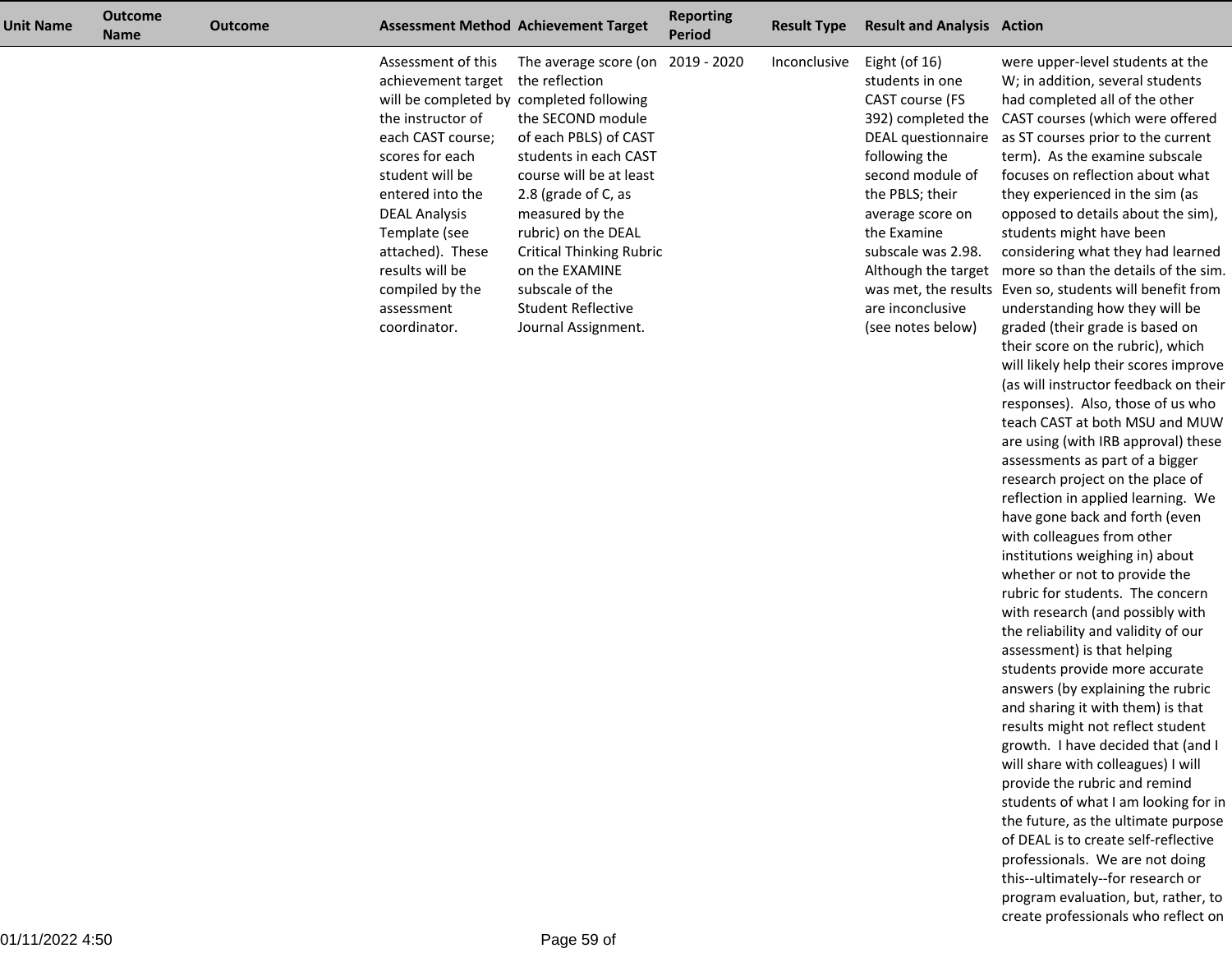| <b>Unit Name</b> | <b>Outcome</b><br><b>Name</b> | <b>Outcome</b>                                                                                                                                                                 |                                                                                                                                                                                                                                                                                                                           | <b>Assessment Method Achievement Target</b>                                                                                                                                                                                                                                                                                                             | <b>Reporting</b><br><b>Period</b> | <b>Result Type</b> | <b>Result and Analysis Action</b>                                                                                                                                                                                                                                                                                                                                                                                                                                                                                                                                          |                                                                                                                                                                                                                                                                                                                                                                                                                                                                                                                                                                                                                                                 |
|------------------|-------------------------------|--------------------------------------------------------------------------------------------------------------------------------------------------------------------------------|---------------------------------------------------------------------------------------------------------------------------------------------------------------------------------------------------------------------------------------------------------------------------------------------------------------------------|---------------------------------------------------------------------------------------------------------------------------------------------------------------------------------------------------------------------------------------------------------------------------------------------------------------------------------------------------------|-----------------------------------|--------------------|----------------------------------------------------------------------------------------------------------------------------------------------------------------------------------------------------------------------------------------------------------------------------------------------------------------------------------------------------------------------------------------------------------------------------------------------------------------------------------------------------------------------------------------------------------------------------|-------------------------------------------------------------------------------------------------------------------------------------------------------------------------------------------------------------------------------------------------------------------------------------------------------------------------------------------------------------------------------------------------------------------------------------------------------------------------------------------------------------------------------------------------------------------------------------------------------------------------------------------------|
|                  |                               |                                                                                                                                                                                | Assessment of this<br>achievement target<br>will be completed by completed following<br>the instructor of<br>each CAST course;<br>scores for each<br>student will be<br>entered into the<br><b>DEAL Analysis</b><br>Template (see<br>attached). These<br>results will be<br>compiled by the<br>assessment<br>coordinator. | The average score (on 2019 - 2020<br>the reflection<br>the SECOND module<br>of each PBLS) of CAST<br>students in each CAST<br>course will be at least<br>2.8 (grade of C, as<br>measured by the<br>rubric) on the DEAL<br><b>Critical Thinking Rubric</b><br>on the EXAMINE<br>subscale of the<br><b>Student Reflective</b><br>Journal Assignment.      |                                   | Inconclusive       | Eight (of 16)<br>students in one<br>CAST course (FS<br>392) completed the<br>DEAL questionnaire<br>following the<br>second module of<br>the PBLS; their<br>average score on<br>the Examine<br>subscale was 2.98.<br>Although the target<br>are inconclusive<br>(see notes below)                                                                                                                                                                                                                                                                                           | their practice when working with<br>maltreated children. The idea of<br>CAST, and PBLS, is to let students<br>make mistakes in the safe<br>environment of a classroom so as<br>to reduce the likelihood of such<br>issues occurring when they are<br>working with maltreated children in<br>the field. So, self-reflection is a skill<br>that will serve them in their<br>professional growth, so I will share<br>the rubric, and remind them of<br>was met, the results what we are looking for, not only in<br>service of program assessment and<br>research, but to create<br>professionals better prepared to<br>serve maltreated children. |
|                  | 4.2 (SLO)                     | CAST students will<br>demonstrate "Child First"<br>methodologies when<br>faced with potentially<br>child abusive situations in<br>their Fourth and Final<br>Module Submission. | Assessment of this<br>achievement target<br>will be completed by completed following<br>the instructor of<br>each CAST course;<br>scores for each<br>student will be<br>entered into the<br><b>DEAL Analysis</b><br>Template (see<br>attached). These<br>results will be<br>compiled by the<br>assessment<br>coordinator. | The average score (on 2019 - 2020<br>the reflection<br>the FOURTH module<br>of each PBLS) of CAST<br>students in each CAST<br>course will be at least<br>3.2 (grade of B, as<br>measured by the<br>rubric) on the DEAL<br><b>Critical Thinking Rubric</b><br>on the ARTICULATE<br>LEARNING subscale of<br>the Student Reflective<br>Journal Assignment. |                                   | Inconclusive       | No assessment<br>occurred because<br>only two CAST<br>courses offered for<br>AY 19-20; also<br>spring courses were<br>disrupted due to<br>COVID. in the case<br>of FS 392, the<br>extended spring<br>break and<br>subsequent switch<br>to online instruction<br>meant that<br>completion of only<br>one sim module per<br>week was realistic<br>(along with one<br>reflection per<br>week). Because the<br>last sim ended<br>during the final<br>week of classes, the<br>describe and<br>examine portions,<br>along with the<br>articulate learning<br>subscales, were not | As noted, all CAST courses are<br>planned for AY 20-21 at the W. We<br>will complete our full assessment at<br>that time; in addition, as noted for<br>the D and E subscales taken after<br>the completed 1st and 2nd<br>modules in FS 392, we will provide<br>the rubric, give student information<br>on what we are looking for, and<br>provide feedback to students on<br>their completed reflections. The<br>idea is to promote reflection<br>among professionals in the field,<br>and, as reflection is part of being an<br>ethical practitioner, we will help<br>students learn how to do so.                                             |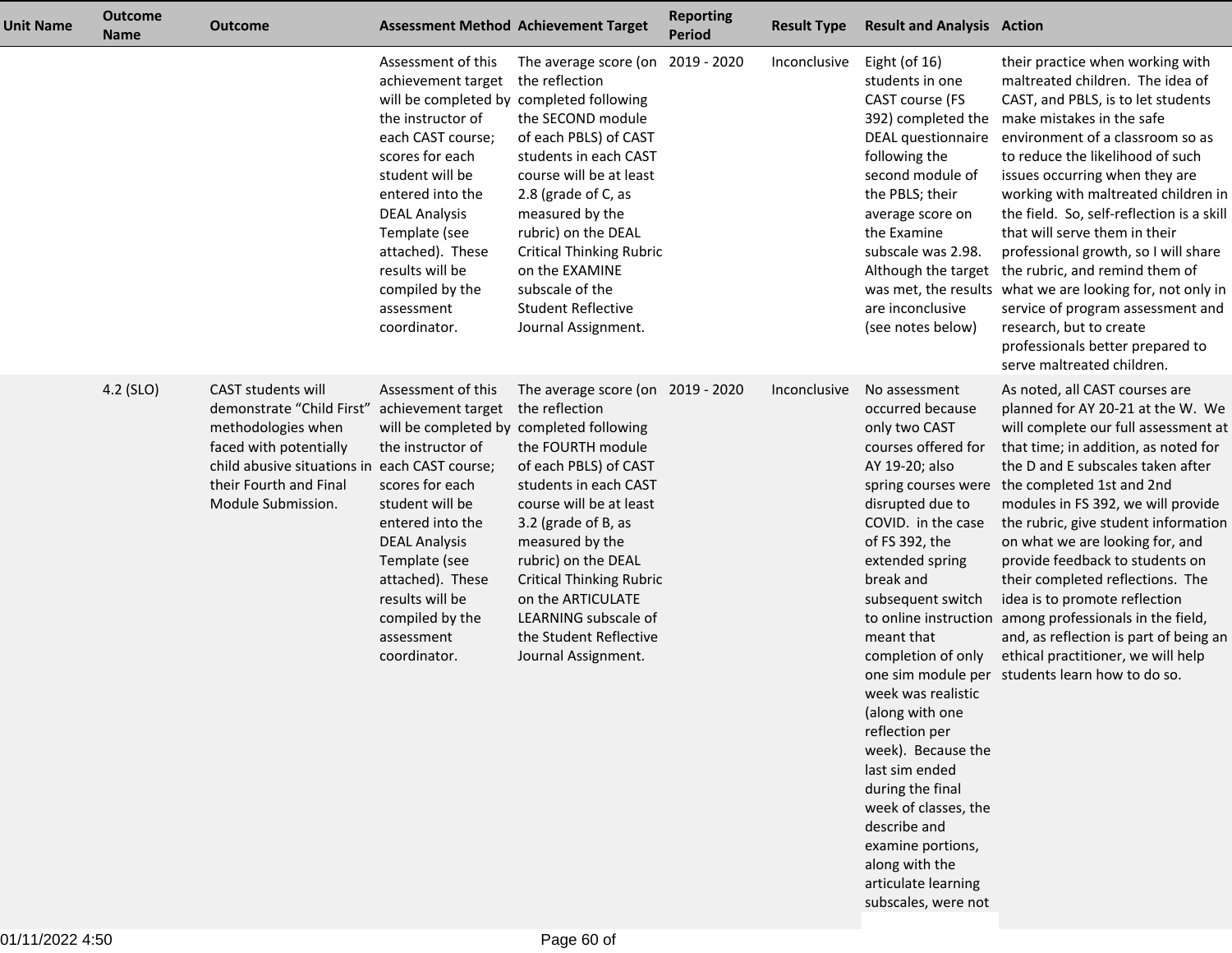| <b>Unit Name</b> | <b>Outcome</b><br><b>Name</b> | <b>Outcome</b>                                                                                                                                                                                          | <b>Assessment Method Achievement Target</b>                                                                                                                                                                                                                                                                               |                                                                                                                                                                                                                                                                                                                                                         | <b>Reporting</b><br><b>Period</b> | <b>Result Type</b> | <b>Result and Analysis Action</b>                                                                                                                                                                                                                                                                                                                                                                                                                                                 |                                                                                                                                                                                                                                                                                                                                                                                                                                                                                                                                                                                                                           |
|------------------|-------------------------------|---------------------------------------------------------------------------------------------------------------------------------------------------------------------------------------------------------|---------------------------------------------------------------------------------------------------------------------------------------------------------------------------------------------------------------------------------------------------------------------------------------------------------------------------|---------------------------------------------------------------------------------------------------------------------------------------------------------------------------------------------------------------------------------------------------------------------------------------------------------------------------------------------------------|-----------------------------------|--------------------|-----------------------------------------------------------------------------------------------------------------------------------------------------------------------------------------------------------------------------------------------------------------------------------------------------------------------------------------------------------------------------------------------------------------------------------------------------------------------------------|---------------------------------------------------------------------------------------------------------------------------------------------------------------------------------------------------------------------------------------------------------------------------------------------------------------------------------------------------------------------------------------------------------------------------------------------------------------------------------------------------------------------------------------------------------------------------------------------------------------------------|
|                  | 4.2 (SLO)                     | <b>CAST students will</b><br>demonstrate "Child First"<br>methodologies when<br>faced with potentially<br>child abusive situations in each CAST course;<br>their Fourth and Final<br>Module Submission. | Assessment of this<br>achievement target<br>will be completed by completed following<br>the instructor of<br>scores for each<br>student will be<br>entered into the<br><b>DEAL Analysis</b><br>Template (see<br>attached). These<br>results will be<br>compiled by the<br>assessment<br>coordinator.                      | The average score (on 2019 - 2020<br>the reflection<br>the FOURTH module<br>of each PBLS) of CAST<br>students in each CAST<br>course will be at least<br>3.2 (grade of B, as<br>measured by the<br>rubric) on the DEAL<br><b>Critical Thinking Rubric</b><br>on the ARTICULATE<br>LEARNING subscale of<br>the Student Reflective<br>Journal Assignment. |                                   | Inconclusive       | assessed following<br>completion of<br>modules 3 and 4.<br>No students were<br>assessed in HED<br>327, as the PBLS<br>designed for the<br>course was not<br>completed before<br>COVID19 (and some<br>work on this would<br>require a F2F run-<br>through of the sim).                                                                                                                                                                                                             | As noted, all CAST courses are<br>planned for AY 20-21 at the W. We<br>will complete our full assessment at<br>that time; in addition, as noted for<br>the D and E subscales taken after<br>the completed 1st and 2nd<br>modules in FS 392, we will provide<br>the rubric, give student information<br>on what we are looking for, and<br>provide feedback to students on<br>their completed reflections. The<br>idea is to promote reflection<br>among professionals in the field,<br>and, as reflection is part of being an<br>ethical practitioner, we will help<br>students learn how to do so.                       |
|                  |                               |                                                                                                                                                                                                         | Assessment of this<br>achievement target<br>will be completed by completed following<br>the instructor of<br>each CAST course;<br>scores for each<br>student will be<br>entered into the<br><b>DEAL Analysis</b><br>Template (see<br>attached). These<br>results will be<br>compiled by the<br>assessment<br>coordinator. | The average score (on 2019 - 2020<br>the reflection<br>the FOURTH module<br>of each PBLS) of CAST<br>students in each CAST<br>course will be at least<br>3.2 (grade of B, as<br>measured by the<br>rubric) on the DEAL<br><b>Critical Thinking Rubric</b><br>on the DESCRIBE<br>subscale of the<br><b>Student Reflective</b><br>Journal Assignment.     |                                   | Inconclusive       | No assessment<br>occurred because<br>only two CAST<br>courses offered for<br>AY 19-20; also<br>spring courses were<br>disrupted due to<br>COVID. in the case<br>of FS 392, the<br>extended spring<br>break and<br>subsequent switch<br>meant that<br>completion of only<br>one sim module per<br>week was realistic<br>(along with one<br>reflection per<br>week). Because the<br>last sim ended<br>during the final<br>week of classes, the<br>describe and<br>examine portions, | As noted, all CAST courses are<br>planned for AY 20-21 at the W. We<br>will complete our full assessment at<br>that time; in addition, as noted for<br>the D and E subscales taken after<br>the completed 1st and 2nd<br>modules in FS 392, we will provide<br>the rubric, give student information<br>on what we are looking for, and<br>provide feedback to students on<br>their completed reflections. The<br>idea is to promote reflection<br>to online instruction among professionals in the field,<br>and, as reflection is part of being an<br>ethical practitioner, we will help<br>students learn how to do so. |

along with the articulate learning subscales, were notassessed following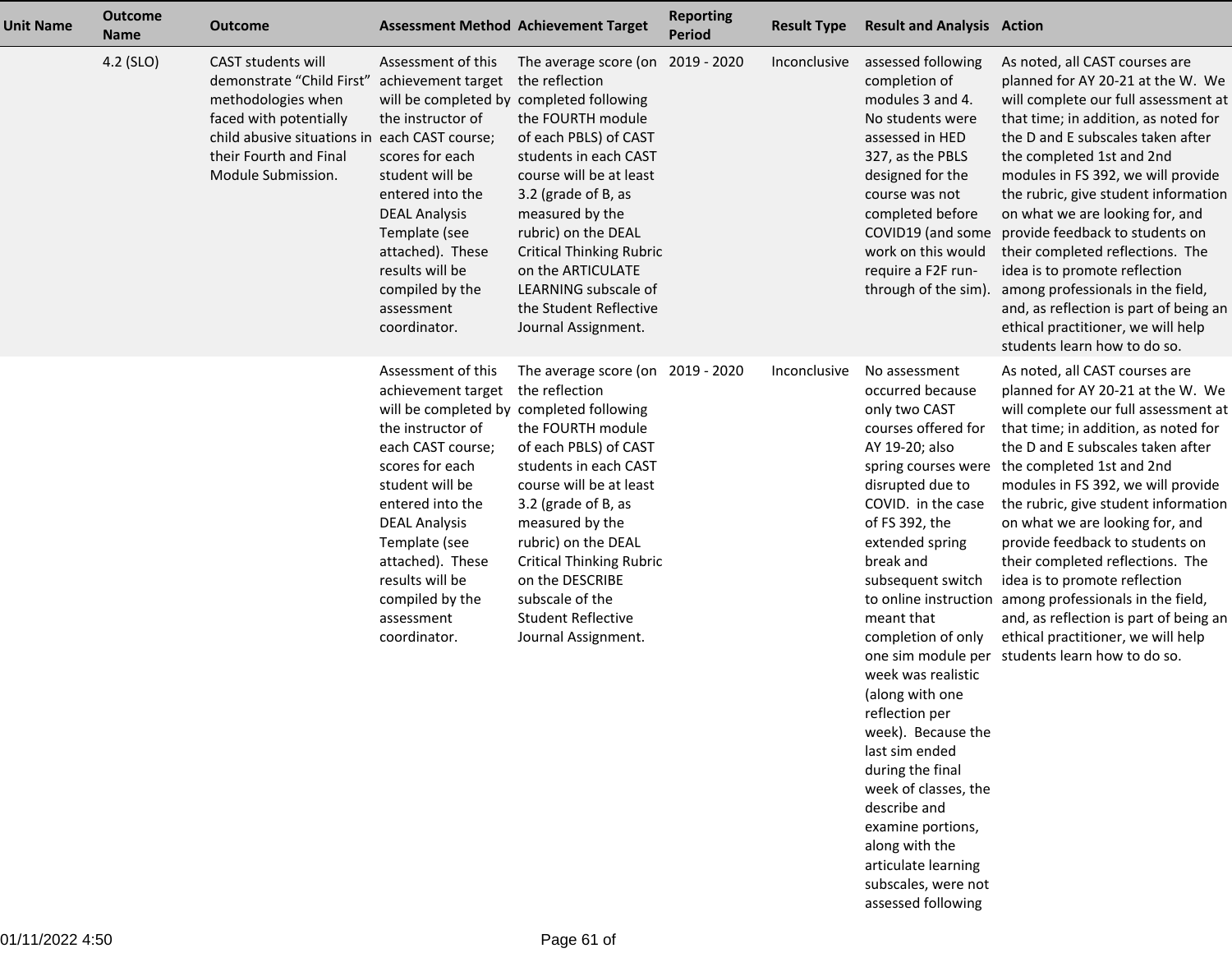| <b>Unit Name</b> | <b>Outcome</b><br><b>Name</b> | <b>Outcome</b> |                                                                                                                                                                                                                                                                                                                           | <b>Assessment Method Achievement Target</b>                                                                                                                                                                                                                                                                                                         | <b>Reporting</b><br><b>Period</b> | <b>Result Type</b> | <b>Result and Analysis Action</b>                                                                                                                                                                                                                                                                                                                                                                                                                                                                                  |                                                                                                                                                                                                                                                                                                                                                                                                                                                                                                                                                                                                     |
|------------------|-------------------------------|----------------|---------------------------------------------------------------------------------------------------------------------------------------------------------------------------------------------------------------------------------------------------------------------------------------------------------------------------|-----------------------------------------------------------------------------------------------------------------------------------------------------------------------------------------------------------------------------------------------------------------------------------------------------------------------------------------------------|-----------------------------------|--------------------|--------------------------------------------------------------------------------------------------------------------------------------------------------------------------------------------------------------------------------------------------------------------------------------------------------------------------------------------------------------------------------------------------------------------------------------------------------------------------------------------------------------------|-----------------------------------------------------------------------------------------------------------------------------------------------------------------------------------------------------------------------------------------------------------------------------------------------------------------------------------------------------------------------------------------------------------------------------------------------------------------------------------------------------------------------------------------------------------------------------------------------------|
|                  |                               |                | Assessment of this<br>achievement target<br>will be completed by completed following<br>the instructor of<br>each CAST course;<br>scores for each<br>student will be<br>entered into the<br><b>DEAL Analysis</b><br>Template (see<br>attached). These<br>results will be<br>compiled by the<br>assessment<br>coordinator. | The average score (on 2019 - 2020<br>the reflection<br>the FOURTH module<br>of each PBLS) of CAST<br>students in each CAST<br>course will be at least<br>3.2 (grade of B, as<br>measured by the<br>rubric) on the DEAL<br><b>Critical Thinking Rubric</b><br>on the DESCRIBE<br>subscale of the<br><b>Student Reflective</b><br>Journal Assignment. |                                   | Inconclusive       | completion of<br>modules 3 and 4.<br>No students were<br>assessed in HED<br>327, as the PBLS<br>designed for the<br>course was not<br>completed before<br>COVID19 (and some<br>work on this would<br>require a F2F run-<br>through of the sim).                                                                                                                                                                                                                                                                    | As noted, all CAST courses are<br>planned for AY 20-21 at the W. We<br>will complete our full assessment at<br>that time; in addition, as noted for<br>the D and E subscales taken after<br>the completed 1st and 2nd<br>modules in FS 392, we will provide<br>the rubric, give student information<br>on what we are looking for, and<br>provide feedback to students on<br>their completed reflections. The<br>idea is to promote reflection<br>among professionals in the field,<br>and, as reflection is part of being an<br>ethical practitioner, we will help<br>students learn how to do so. |
|                  |                               |                | Assessment of this<br>achievement target<br>will be completed by completed following<br>the instructor of<br>each CAST course;<br>scores for each<br>student will be<br>entered into the<br><b>DEAL Analysis</b><br>Template (see<br>attached). These<br>results will be<br>compiled by the<br>assessment<br>coordinator. | The average score (on 2019 - 2020<br>the reflection<br>the FOURTH module<br>of each PBLS) of CAST<br>students in each CAST<br>course will be at least<br>3.2 (grade of B, as<br>measured by the<br>rubric) on the DEAL<br><b>Critical Thinking Rubric</b><br>on the EXAMINE<br>subscale of the<br><b>Student Reflective</b><br>Journal Assignment.  |                                   | Inconclusive       | 2019 - 2020<br>Inconclusive<br>05/22/2020<br>No assessment<br>occurred because<br>only two CAST<br>courses offered for<br>AY 19-20; also<br>spring courses were<br>disrupted due to<br>COVID. in the case<br>of FS 392, the<br>extended spring<br>break and<br>subsequent switch<br>to online instruction<br>meant that<br>completion of only<br>one sim module per<br>week was realistic<br>(along with one<br>reflection per<br>week). Because the<br>last sim ended<br>during the final<br>week of classes, the | As noted, all CAST courses are<br>planned for AY 20-21 at the W. We<br>will complete our full assessment at<br>that time; in addition, as noted for<br>the D and E subscales taken after<br>the completed 1st and 2nd<br>modules in FS 392, we will provide<br>the rubric, give student information<br>on what we are looking for, and<br>provide feedback to students on<br>their completed reflections. The<br>idea is to promote reflection<br>among professionals in the field,<br>and, as reflection is part of being an<br>ethical practitioner, we will help<br>students learn how to do so. |

describe andexamine portions,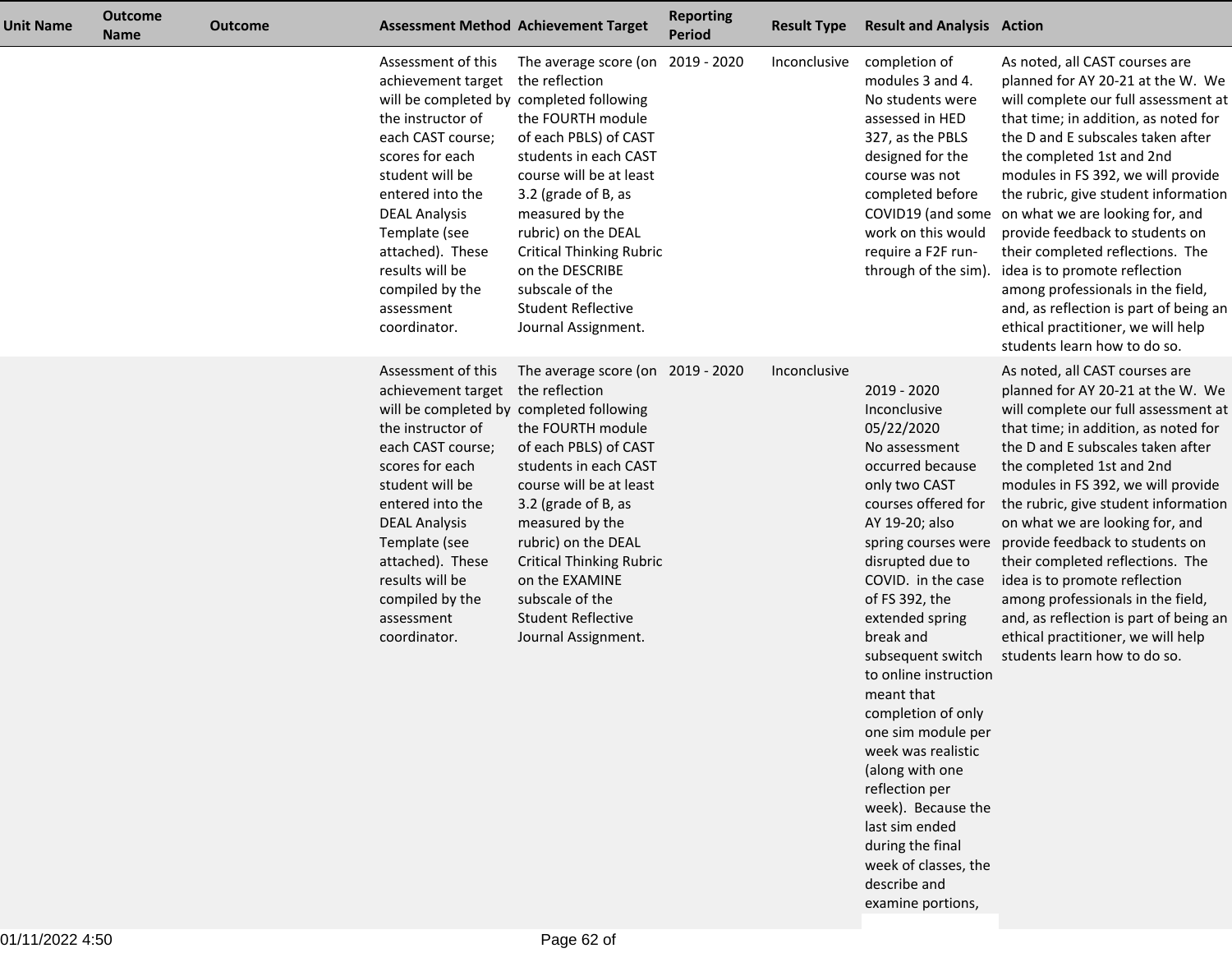| <b>Unit Name</b>                   | <b>Outcome</b><br><b>Name</b> | <b>Outcome</b>                                                                                                 | <b>Assessment Method Achievement Target</b>                                                                                                                                                                                                                                                                               |                                                                                                                                                                                                                                                                                                                                                    | <b>Reporting</b><br><b>Period</b> | <b>Result Type</b> | <b>Result and Analysis Action</b>                                                                                                                                                                                                                                                                                                     |                                                                                                                                                                                                                                                                                                                                                                                                                                                                                                                                                                                                     |
|------------------------------------|-------------------------------|----------------------------------------------------------------------------------------------------------------|---------------------------------------------------------------------------------------------------------------------------------------------------------------------------------------------------------------------------------------------------------------------------------------------------------------------------|----------------------------------------------------------------------------------------------------------------------------------------------------------------------------------------------------------------------------------------------------------------------------------------------------------------------------------------------------|-----------------------------------|--------------------|---------------------------------------------------------------------------------------------------------------------------------------------------------------------------------------------------------------------------------------------------------------------------------------------------------------------------------------|-----------------------------------------------------------------------------------------------------------------------------------------------------------------------------------------------------------------------------------------------------------------------------------------------------------------------------------------------------------------------------------------------------------------------------------------------------------------------------------------------------------------------------------------------------------------------------------------------------|
|                                    |                               |                                                                                                                | Assessment of this<br>achievement target<br>will be completed by completed following<br>the instructor of<br>each CAST course;<br>scores for each<br>student will be<br>entered into the<br><b>DEAL Analysis</b><br>Template (see<br>attached). These<br>results will be<br>compiled by the<br>assessment<br>coordinator. | The average score (on 2019 - 2020<br>the reflection<br>the FOURTH module<br>of each PBLS) of CAST<br>students in each CAST<br>course will be at least<br>3.2 (grade of B, as<br>measured by the<br>rubric) on the DEAL<br><b>Critical Thinking Rubric</b><br>on the EXAMINE<br>subscale of the<br><b>Student Reflective</b><br>Journal Assignment. |                                   | Inconclusive       | along with the<br>articulate learning<br>subscales, were not<br>assessed following<br>completion of<br>modules 3 and 4.<br>No students were<br>assessed in HED<br>327, as the PBLS<br>designed for the<br>course was not<br>completed before<br>COVID19 (and some<br>work on this would<br>require a F2F run-<br>through of the sim). | As noted, all CAST courses are<br>planned for AY 20-21 at the W. We<br>will complete our full assessment at<br>that time; in addition, as noted for<br>the D and E subscales taken after<br>the completed 1st and 2nd<br>modules in FS 392, we will provide<br>the rubric, give student information<br>on what we are looking for, and<br>provide feedback to students on<br>their completed reflections. The<br>idea is to promote reflection<br>among professionals in the field,<br>and, as reflection is part of being an<br>ethical practitioner, we will help<br>students learn how to do so. |
| Studies -<br>Minor {2016-<br>2017} | Program - Film 1.1 (GEO 2.a.) | Students will<br>demonstrate the ability<br>to analyze films as<br>cultural and aesthetic<br>works.            | Using the AAC&U<br>Intercultural<br>Knowledge and<br>Competence VALUE<br>faculty will assess<br>samples of written<br>film analyses from<br>students in relevant rubric.<br>courses.                                                                                                                                      | The average score of<br>assessed film analyses<br>from relevant lower-<br>level courses will be at<br>rubric, departmental least 2 on the 4-point<br>Intercultural<br>Knowledge and<br>Competence VALUE                                                                                                                                            | 2019 - 2020                       | Inconclusive       | The assessment<br>coordinator did not<br>input data for the<br>2019-2020<br>assessment cycle.                                                                                                                                                                                                                                         | The assessment coordinator did not<br>input data for the 2019-2020<br>assessment cycle.                                                                                                                                                                                                                                                                                                                                                                                                                                                                                                             |
|                                    |                               |                                                                                                                | Using the AAC&U<br>Intercultural<br>Knowledge and<br>Competence VALUE<br>faculty will assess<br>samples of written<br>film analyses from<br>students in relevant rubric.<br>courses.                                                                                                                                      | The average score of<br>assessed film analyses<br>from relevant upper-<br>level courses will be at<br>rubric, departmental least 3 on the 4-point<br>Intercultural<br>Knowledge and<br>Competence VALUE                                                                                                                                            | 2019 - 2020                       | Inconclusive       | The assessment<br>coordinator did not<br>input data for the<br>2019-2020<br>assessment cycle.                                                                                                                                                                                                                                         | The assessment coordinator did not<br>input data for the 2019-2020<br>assessment cycle.                                                                                                                                                                                                                                                                                                                                                                                                                                                                                                             |
|                                    | 1.2 (SAO)                     | Students will<br>demonstrate awareness<br>of films from a variety of<br>genres, cultures, and<br>time periods. | Departmental<br>faculty will assess<br>the variety of films<br>viewed by students<br>in relevant courses<br>with a survey.                                                                                                                                                                                                | At least 80 percent of 2019 - 2020<br>students surveyed will<br>report having viewed<br>films from another<br>country.                                                                                                                                                                                                                             |                                   | Inconclusive       | The assessment<br>coordinator did not<br>input data for the<br>2019-2020<br>assessment cycle.                                                                                                                                                                                                                                         | The assessment coordinator did not<br>input data for the 2019-2020<br>assessment cycle.                                                                                                                                                                                                                                                                                                                                                                                                                                                                                                             |
|                                    |                               |                                                                                                                | Departmental<br>faculty will assess                                                                                                                                                                                                                                                                                       | At least 80 percent of 2019 - 2020<br>students surveyed will                                                                                                                                                                                                                                                                                       |                                   | Inconclusive       | The assessment                                                                                                                                                                                                                                                                                                                        | The assessment coordinator did not<br>coordinator did not input data for the 2019-2020                                                                                                                                                                                                                                                                                                                                                                                                                                                                                                              |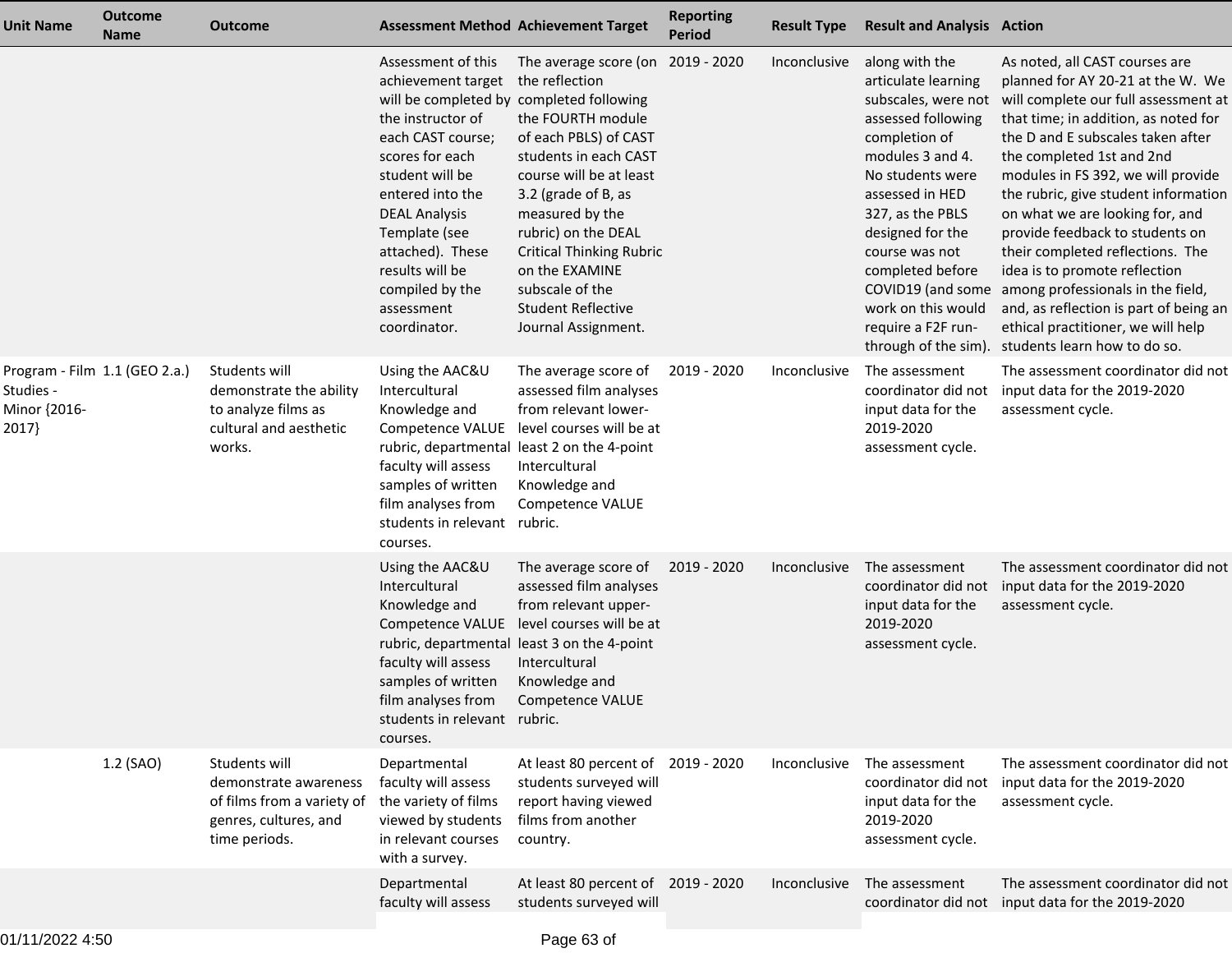| Unit Name                                                 | <b>Outcome</b><br><b>Name</b> | <b>Outcome</b>                                                                                                                                                                                                                                       |                                                                                                                                                                                                                           | <b>Assessment Method Achievement Target</b>                                                                                                                         | <b>Reporting</b><br><b>Period</b> | <b>Result Type</b>  | <b>Result and Analysis Action</b>                                                             |                                                                                                             |
|-----------------------------------------------------------|-------------------------------|------------------------------------------------------------------------------------------------------------------------------------------------------------------------------------------------------------------------------------------------------|---------------------------------------------------------------------------------------------------------------------------------------------------------------------------------------------------------------------------|---------------------------------------------------------------------------------------------------------------------------------------------------------------------|-----------------------------------|---------------------|-----------------------------------------------------------------------------------------------|-------------------------------------------------------------------------------------------------------------|
|                                                           |                               |                                                                                                                                                                                                                                                      | the variety of films<br>viewed by students<br>in relevant courses<br>with a survey.                                                                                                                                       | report having viewed<br>films from more than<br>two distinct time<br>periods.                                                                                       | 2019 - 2020                       | Inconclusive        | input data for the<br>2019-2020<br>assessment cycle.                                          | assessment cycle.                                                                                           |
|                                                           |                               |                                                                                                                                                                                                                                                      | Departmental<br>faculty will assess<br>the variety of films<br>viewed by students<br>in relevant courses<br>with a survey.                                                                                                | At least 90 percent of<br>students surveyed will<br>report having viewed<br>films from more than<br>two genres.                                                     | 2019 - 2020                       | Inconclusive        | The assessment<br>coordinator did not<br>input data for the<br>2019-2020<br>assessment cycle. | The assessment coordinator did not<br>input data for the 2019-2020<br>assessment cycle.                     |
|                                                           | 2.1 (GEO 1.c.)                | Students will<br>demonstrate clear,<br>concise writing about<br>films.                                                                                                                                                                               | Using the AAC&U<br>Written<br>Communication<br>VALUE rubric,<br>departmental<br>faculty will assess<br>student writing<br>samples from<br>relevant courses.                                                               | The average score of<br>assessed student<br>writing samples from<br>upper-level courses<br>will be at least 3 on<br>the 4-point Written<br>Communication<br>rubric. | 2019 - 2020                       | Inconclusive        | The assessment<br>coordinator did not<br>input data for the<br>2019-2020<br>assessment cycle. | The assessment coordinator did not<br>input data for the 2019-2020<br>assessment cycle.                     |
|                                                           | $3.1$ (SLO)                   | Students will show that<br>they can access films in<br>multiple content-delivery<br>modes.                                                                                                                                                           | Using a survey,<br>departmental<br>faculty will assess<br>(traditional cinema,<br>online streaming<br>services, TV<br>broadcast, archival<br>storage, etc.) used<br>by students in<br>relevant courses to<br>watch films. | At least 80 percent of<br>students surveyed will<br>report having viewed<br>the variety of modes films via two or more<br>content-delivery<br>modes.                | 2019 - 2020                       | Inconclusive        | The assessment<br>coordinator did not<br>input data for the<br>2019-2020<br>assessment cycle. | The assessment coordinator did not<br>input data for the 2019-2020<br>assessment cycle.                     |
|                                                           | 3.2 (PO 3.a.)                 | The program will<br>encourage students to<br>access films in a variety<br>of content-delivery<br>modes by using<br>instructional technologies delivery mode.<br>such as online course<br>delivery to allow students<br>flexibility in viewing films. | Departmental<br>faculty will assess<br>yearly course<br>offerings to<br>determine course-                                                                                                                                 | At least 50 percent of<br>relevant courses will<br>be delivered via online<br>course delivery.                                                                      | 2019 - 2020                       | <i>Inconclusive</i> | The assessment<br>input data for the<br>2019-2020<br>assessment cycle.                        | The assessment coordinator did not<br>coordinator did not input data for the 2019-2020<br>assessment cycle. |
| Program - Fine 1.1 (SLO)<br>Arts (including<br>Studio Art |                               | Students will successfully Students<br>complete the Foundation participating in ART<br>Portfolio Review as a BFA 200 Foundation                                                                                                                      |                                                                                                                                                                                                                           | The average score of<br>students assessed will<br>be at least 5 "meets                                                                                              | 2019 - 2020                       | <b>Target Met</b>   | In reviewing the<br>data, we had a<br>73.7% passing rate                                      | We will continue our Portfolio<br>review of students since it is<br>required as a means to enter the        |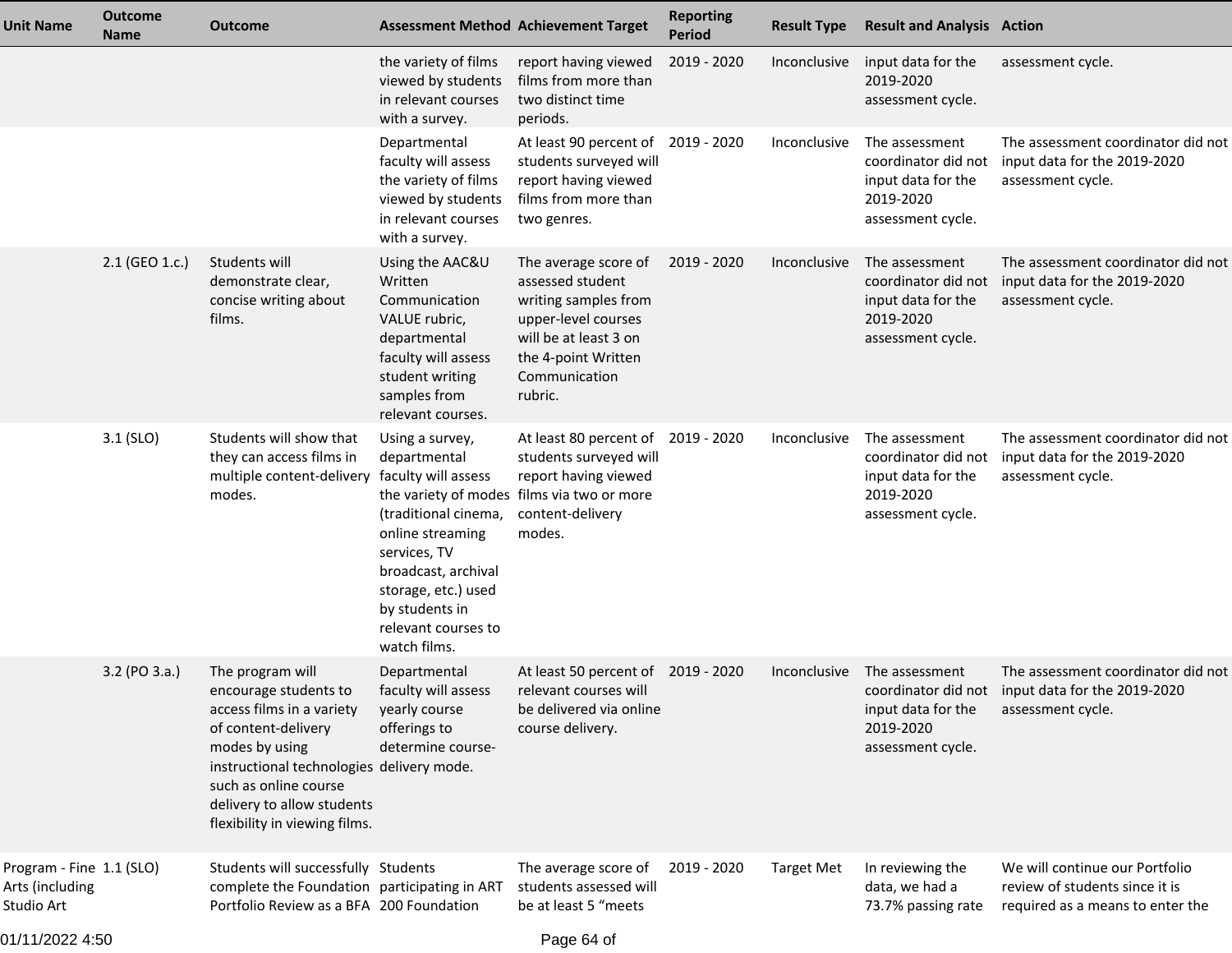| <b>Unit Name</b>              | <b>Outcome</b><br><b>Name</b> | Outcome                                                                                              | <b>Assessment Method Achievement Target</b>                                                                                                                                                                                                                                                                                                                                                                                                                                                              |                                                                                                                                             | <b>Reporting</b><br><b>Period</b> | <b>Result Type</b>       | <b>Result and Analysis Action</b>                                                                                                                                                                                                                             |                                                                                                                                                                                |
|-------------------------------|-------------------------------|------------------------------------------------------------------------------------------------------|----------------------------------------------------------------------------------------------------------------------------------------------------------------------------------------------------------------------------------------------------------------------------------------------------------------------------------------------------------------------------------------------------------------------------------------------------------------------------------------------------------|---------------------------------------------------------------------------------------------------------------------------------------------|-----------------------------------|--------------------------|---------------------------------------------------------------------------------------------------------------------------------------------------------------------------------------------------------------------------------------------------------------|--------------------------------------------------------------------------------------------------------------------------------------------------------------------------------|
| Minor) - BFA<br>${2016-2017}$ | $1.1$ (SLO)                   | program entry<br>requirement.                                                                        | Portfolio Review are expectations" out of<br>portfolio of artwork using the<br>from ART 103<br>Design I, ART 104<br>Design II, ART 105<br>Drawing I, ART 106<br>Drawing II, ART 107<br>Three-Dimensional<br>Design, ART 195<br>Computers in Art,<br>and other examples<br>of works for studio<br>courses to be<br>evaluated with the<br>departmental rubric.<br>A minimum of three<br>faculty members will<br>complete the<br>assessments.                                                               | required to submit a the seven total areas<br>departmental<br><b>Foundation Portfolio</b><br>Review rubric.                                 | 2019 - 2020                       | <b>Target Met</b>        | for the fall and<br>student was<br>deferred in the fall<br>and in the spring,<br>we had one<br>deferred and<br>another repeat<br>student who had<br>been deferred in the<br>fall and failed the<br>review) Our average<br>score was a 6.7.                    | BFA program and an NASAD<br>spring reviews. (one program accreditation<br>requirement.                                                                                         |
|                               | $2.1$ (SLO)                   | Students will develop<br>competency in<br>completing a written<br>formal analysis of their<br>works. | all 100 and 200 level students will be at<br>ART studio courses<br>are required to<br>submit a formal<br>analysis of one of<br>their works of art<br>each semester. The<br>analysis will focus on<br>the formal elements<br>(line, color, light,<br>shape, etc.) and the<br>principles of design<br>(emphasis,<br>movement,<br>harmony, variety,<br>etc.) that are used<br>to create a<br>composition. Each<br>work will be<br>evaluated by the<br>instructor of record<br>using a department<br>rubric. | Students enrolled in The average score of<br>least a "2" on the 1-4<br>scale using the<br>departmental Formal<br>Analysis Review<br>rubric. | 2019 - 2020                       | <b>Target Not</b><br>Met | The average of<br>scores came out to<br>2.43 so we did not<br>meet our target<br>goal. The area of<br>description scored<br>an average of 2.36,<br>analysis scored 2.45<br>average, and<br>identify<br>strengths/weakness<br>es scored an<br>average of 2.54. | We will increase our efforts to<br>assist student in understanding<br>formal analysis of art works with<br>assigned opportunities to practice<br>in foundation design courses. |
|                               |                               | 3.1 (SLO & GEO Students will effectively                                                             | Students                                                                                                                                                                                                                                                                                                                                                                                                                                                                                                 | The average score of                                                                                                                        | 2019 - 2020                       | <b>Target Met</b>        | On the whole the                                                                                                                                                                                                                                              | We will continue this important                                                                                                                                                |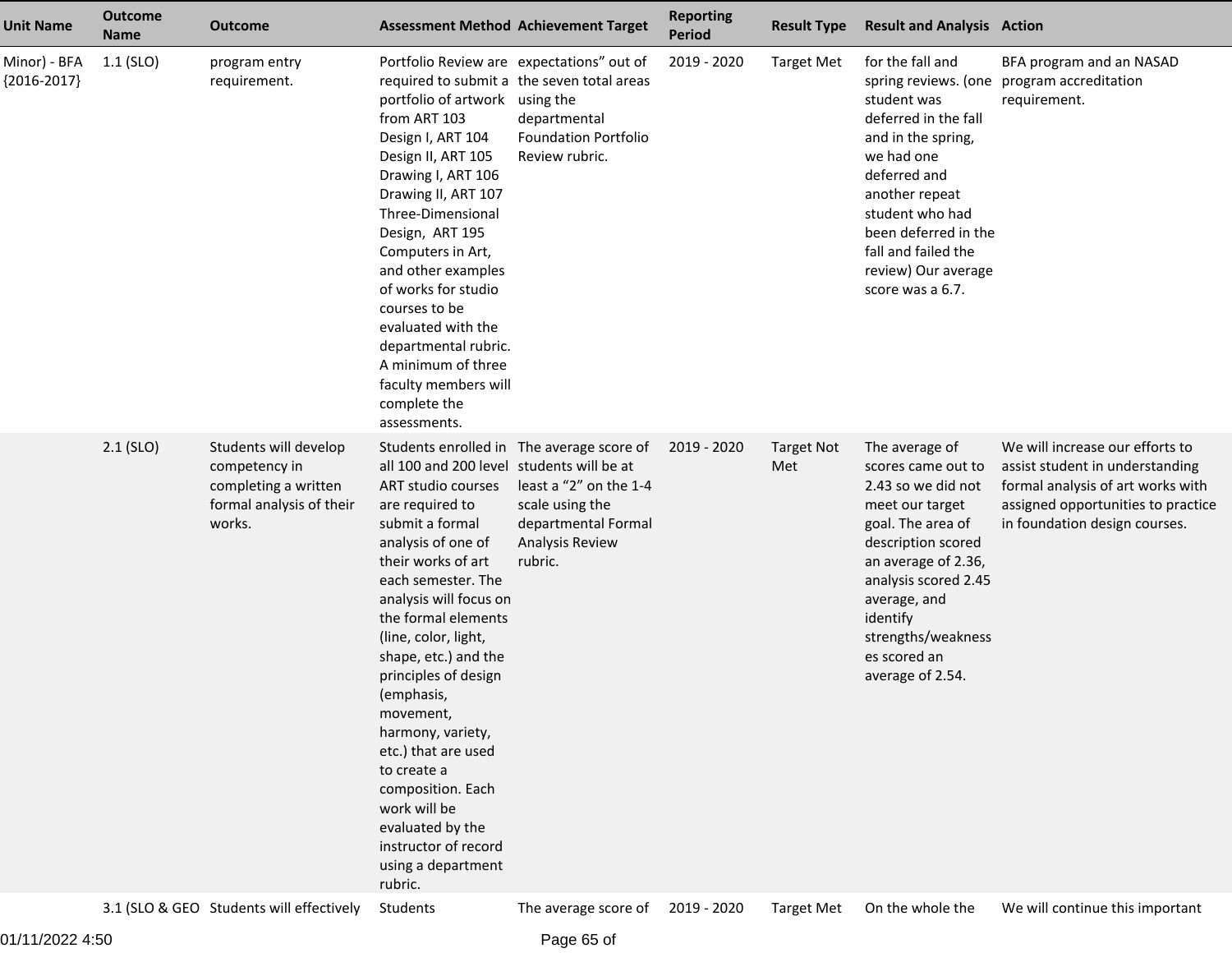| Unit Name | <b>Outcome</b><br><b>Name</b> | <b>Outcome</b>                                                                                                                                                                                                                                                                                                                                                                                             | <b>Assessment Method Achievement Target</b>                                                                                                                                                                                                                                                                                                                          |                                                                                                                                                            | <b>Reporting</b><br><b>Period</b> | <b>Result Type</b>       | <b>Result and Analysis Action</b>                                                                                                                                                                                                                                                                                                                                                                                                    |                                                                                                                                                                                                                                             |
|-----------|-------------------------------|------------------------------------------------------------------------------------------------------------------------------------------------------------------------------------------------------------------------------------------------------------------------------------------------------------------------------------------------------------------------------------------------------------|----------------------------------------------------------------------------------------------------------------------------------------------------------------------------------------------------------------------------------------------------------------------------------------------------------------------------------------------------------------------|------------------------------------------------------------------------------------------------------------------------------------------------------------|-----------------------------------|--------------------------|--------------------------------------------------------------------------------------------------------------------------------------------------------------------------------------------------------------------------------------------------------------------------------------------------------------------------------------------------------------------------------------------------------------------------------------|---------------------------------------------------------------------------------------------------------------------------------------------------------------------------------------------------------------------------------------------|
|           | 3.a)                          | display the combination<br>and synthesis of ideas via 300 Seminar:<br>the creation of a body of<br>art and through the<br>completion of a written<br>assignment in ART 300<br>Seminar: Process to<br>Synthesis course.                                                                                                                                                                                     | participating in ART<br>will be assigned a<br>written paper where the AAC&U Creative<br>they can express<br>creative thinking as<br>a response to<br>generating a<br>coherent body of<br>work. It will be<br>evaluated with the<br>AAC&U Creative<br><b>Thinking VALUE</b><br>Rubric. The<br>instructor of the<br>course will assess<br>each student<br>submissions. | ART 300 students'<br>written papers will be<br>Process to Synthesis at least a "2" on the 0-<br>4 scale evaluated with<br><b>Thinking VALUE</b><br>Rubric. | 2019 - 2020                       | <b>Target Met</b>        | The highest average course's success.<br>scores were for<br>"Acquiring<br>Competencies" and<br>"Connecting,<br>Synthesizing &<br>Transforming".<br>These results prove<br>the relevance of the<br>Junior Seminar<br>course in aiding<br>student in<br>developing the<br>synthesis (pulling<br>together) of<br>influences and ideas<br>as an art maker.                                                                               | average scores were seminar focusing on the synthesis<br>well above our goal of influences as a means of creating<br>of 2.0 with at least a bodies of artwork. The competency<br>3 for each category. of the instructor has led to the      |
|           | $4.1$ (SLO)                   | Students enrolled in 300- Using the AAC&U<br>level art history courses<br>(ART 313 Modern and<br>Contemporary Art, ART<br>310 Nineteenth-Century<br>European Art History,<br><b>ART 315 Women Artists</b><br>in History and ART 316<br>American Art) critical<br>thinking and writing skills contrasting artists<br>will be assessed using the and artworks in their<br>long essay on their final<br>exam. | Written<br>Communication<br>Rubric, students will<br>be assessed as to<br>how well they<br>defend a thesis<br>statement by<br>comparing and<br>historical and<br>cultural contexts,<br>using appropriate<br>art historical<br>terminology.                                                                                                                           | The average score of<br>students enrolled in<br>300-level art history<br>courses will be 2.5<br>using the course<br>rubric.                                | 2019 - 2020                       | <b>Target Not</b><br>Met | 4.1, the take-home<br>students' final<br>exams were<br>assessed. In this<br>essay assignment,<br>students were<br>required to<br>compare and<br>contrast the works<br>of three 20th-<br>century artists<br>(Picasso, Matisse,<br>and Duchamp) in<br>terms of their<br>artistic significance<br>and influence on<br>later art or artists.<br>The achievement<br>target $(4.1)$ was for<br>the average score of<br>the essays would be | Following Outcome Our Art Historian plans to question<br>individually each student on the<br>essay portion of the essay instructions prior to the final<br>exam via Canvas to make sure they<br>understand what they are<br>supposed to do. |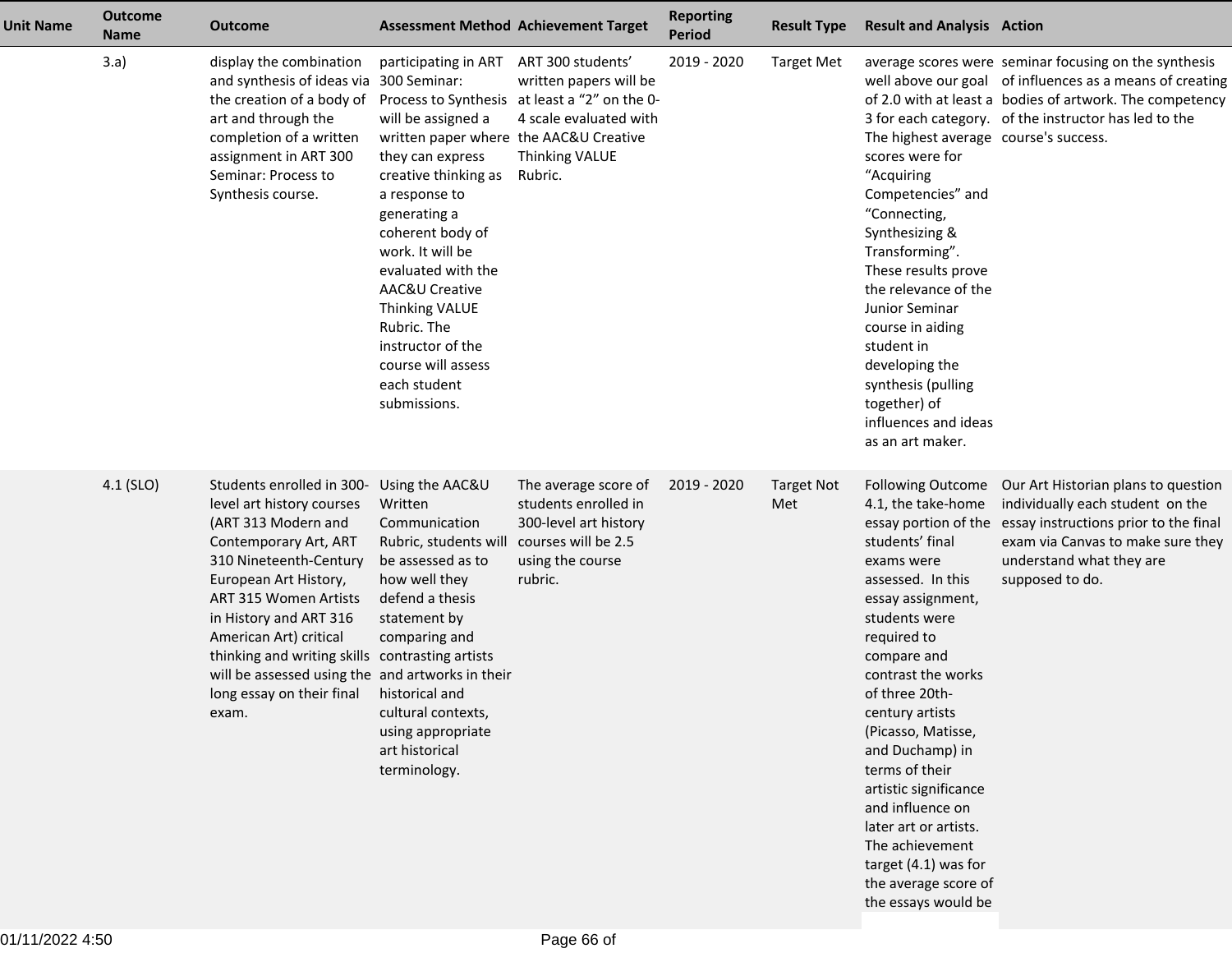| <b>Unit Name</b> | <b>Outcome</b><br><b>Name</b> | <b>Outcome</b>                                                                                                                                                                                                                                                                                                                                                                                             | <b>Assessment Method Achievement Target</b>                                                                                                                                                                                                |                                                                                                                             | <b>Reporting</b><br><b>Period</b> | <b>Result Type</b>       | <b>Result and Analysis Action</b>                                                                                                                                                                                                                                                                                                                                                                                                                                                                                                                                                                                                                                                                                                                                                                                                                                                                                                           |                                                                                                                                                                                                                           |
|------------------|-------------------------------|------------------------------------------------------------------------------------------------------------------------------------------------------------------------------------------------------------------------------------------------------------------------------------------------------------------------------------------------------------------------------------------------------------|--------------------------------------------------------------------------------------------------------------------------------------------------------------------------------------------------------------------------------------------|-----------------------------------------------------------------------------------------------------------------------------|-----------------------------------|--------------------------|---------------------------------------------------------------------------------------------------------------------------------------------------------------------------------------------------------------------------------------------------------------------------------------------------------------------------------------------------------------------------------------------------------------------------------------------------------------------------------------------------------------------------------------------------------------------------------------------------------------------------------------------------------------------------------------------------------------------------------------------------------------------------------------------------------------------------------------------------------------------------------------------------------------------------------------------|---------------------------------------------------------------------------------------------------------------------------------------------------------------------------------------------------------------------------|
|                  | 4.1 (SLO)                     | Students enrolled in 300- Using the AAC&U<br>level art history courses<br>(ART 313 Modern and<br>Contemporary Art, ART<br>310 Nineteenth-Century<br>European Art History,<br><b>ART 315 Women Artists</b><br>in History and ART 316<br>American Art) critical<br>thinking and writing skills contrasting artists<br>will be assessed using the and artworks in their<br>long essay on their final<br>exam. | Written<br>Communication<br>Rubric, students will<br>be assessed as to<br>how well they<br>defend a thesis<br>statement by<br>comparing and<br>historical and<br>cultural contexts,<br>using appropriate<br>art historical<br>terminology. | The average score of<br>students enrolled in<br>300-level art history<br>courses will be 2.5<br>using the course<br>rubric. | 2019 - 2020                       | <b>Target Not</b><br>Met | at least 2.5 on the<br>course rubric. This<br>rubric had four<br>historical context,<br>artistic movement,<br>stylistic<br>advancements, and<br>aesthetic impact<br>(influence).<br>Due to the<br>extraordinary<br>circumstances of<br>the pandemic, only<br>those students who<br>submitted essays<br>were considered for<br>this assessment.<br>Several students did<br>not submit essays.<br>Some students just<br>disappeared from<br>the course, others<br>may have been<br>confused, and still<br>others were known<br>to have experienced<br>internet issues.<br>The class fell short<br>of the target with an<br>average score of<br>2.11. While this<br>does not meet the<br>goal for the course,<br>it is higher than in<br>previous years.<br>Students<br>consistently did not<br>meet expectations<br>in the category of<br>aesthetic impact.<br>This may indicate a<br>misunderstanding of<br>the essay<br>instructions on the | Our Art Historian plans to question<br>individually each student on the<br>essay instructions prior to the final<br>separate categories: exam via Canvas to make sure they<br>understand what they are<br>supposed to do. |

part of the student.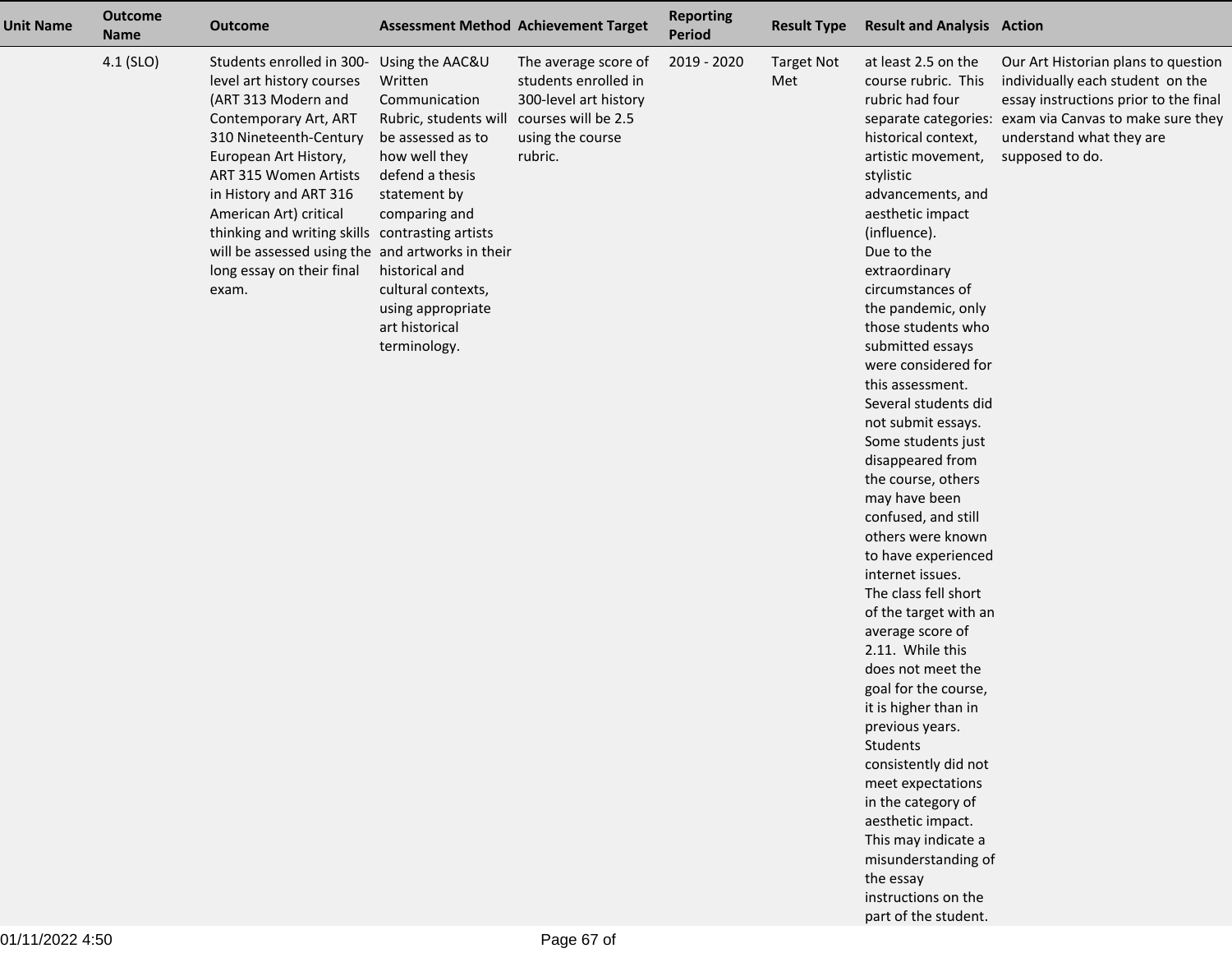| <b>Unit Name</b> | <b>Outcome</b><br><b>Name</b> | <b>Outcome</b>                                                                      |                                                                                                                                                                                                                                                                                                                                                                                                                                                                                                                                                                                                                                     | <b>Assessment Method Achievement Target</b>                                                                                                                                                      | <b>Reporting</b><br><b>Period</b> | <b>Result Type</b> | <b>Result and Analysis Action</b>                                                                                                                                                                                                                                                                                                                                                                                                                                                                                                                                                                                                                                                                                                                                                                       |                                                                                                                                                                                                 |
|------------------|-------------------------------|-------------------------------------------------------------------------------------|-------------------------------------------------------------------------------------------------------------------------------------------------------------------------------------------------------------------------------------------------------------------------------------------------------------------------------------------------------------------------------------------------------------------------------------------------------------------------------------------------------------------------------------------------------------------------------------------------------------------------------------|--------------------------------------------------------------------------------------------------------------------------------------------------------------------------------------------------|-----------------------------------|--------------------|---------------------------------------------------------------------------------------------------------------------------------------------------------------------------------------------------------------------------------------------------------------------------------------------------------------------------------------------------------------------------------------------------------------------------------------------------------------------------------------------------------------------------------------------------------------------------------------------------------------------------------------------------------------------------------------------------------------------------------------------------------------------------------------------------------|-------------------------------------------------------------------------------------------------------------------------------------------------------------------------------------------------|
|                  | A.1)                          | 5.1 (SAO & SPG Students successfully<br>complete the capstone<br>Senior Exhibition. | Students are<br>required to<br>complete a Senior<br>Exhibition as part of<br>ART 499 Concept to<br>Exhibition: Senior<br>Seminar, the<br>department's<br>capstone course.<br>The Senior<br>Exhibition is a<br>professional group<br>show of graduating<br>students which<br>presents a body of<br>artwork that is<br>aesthetically<br>coherent,<br>professional<br>presented, and of an<br>advanced quality.<br>Selecting works,<br>completing final<br>projects, and<br>designing the<br>exhibition are<br>addressed and are<br>evaluated by a<br>department rubric.<br>The Art and Design<br>faculty will assess<br>each student. | The average score of<br>students assessed will<br>be at least 4 "meets<br>expectations" out of<br>the six total areas<br>using the<br>departmental Senior<br><b>Exhibition Review</b><br>rubric. | 2019 - 2020                       | <b>Target Met</b>  | The 2019-2020<br>outcome saw 7<br>students pass<br>through the<br>program, with 2<br>students in the fall<br>and 5 in spring 2020<br>graduating. The<br>overall student<br>average was a 7.1<br>which has been our<br>highest average yet.<br>This is understood<br>since the fall and<br>spring cohort of<br>graduates were<br>some of our<br>strongest students.<br>Due to the<br>coronavirus, the<br>spring students<br>were unable to<br>mount an exhibition<br>and instead created<br>an online exhibition<br>and opening of their<br>works. The<br>strongest areas<br>were the creation<br>and evaluation of<br>Independent Works<br>and the exhibited<br>works showing<br>Unified Goals. The<br>weakest areas<br>continued to be the<br>artist statement and<br>the layout of the<br>exhibition. | Faculty plan to give greater<br>emphasis to artist process<br>statements that are required as<br>part of the exhibition.                                                                        |
|                  |                               |                                                                                     | <b>Students</b><br>participating in ART<br>499 Concept to<br>Exhibition: Senior<br>Seminar will be<br>given the Senior Exit                                                                                                                                                                                                                                                                                                                                                                                                                                                                                                         | 75% of participating<br>students will score<br>"Satisfied" on the<br>Senior Exit Survey.                                                                                                         | 2019 - 2020                       | <b>Target Met</b>  | we are meeting our<br>target and that the<br>majority of our<br>graduates are<br>pleased with their                                                                                                                                                                                                                                                                                                                                                                                                                                                                                                                                                                                                                                                                                                     | We are pleased that No changes will be required since<br>scores have improved over time.<br>We will continue this indirect<br>survey as a measure of student's<br>value of their art education. |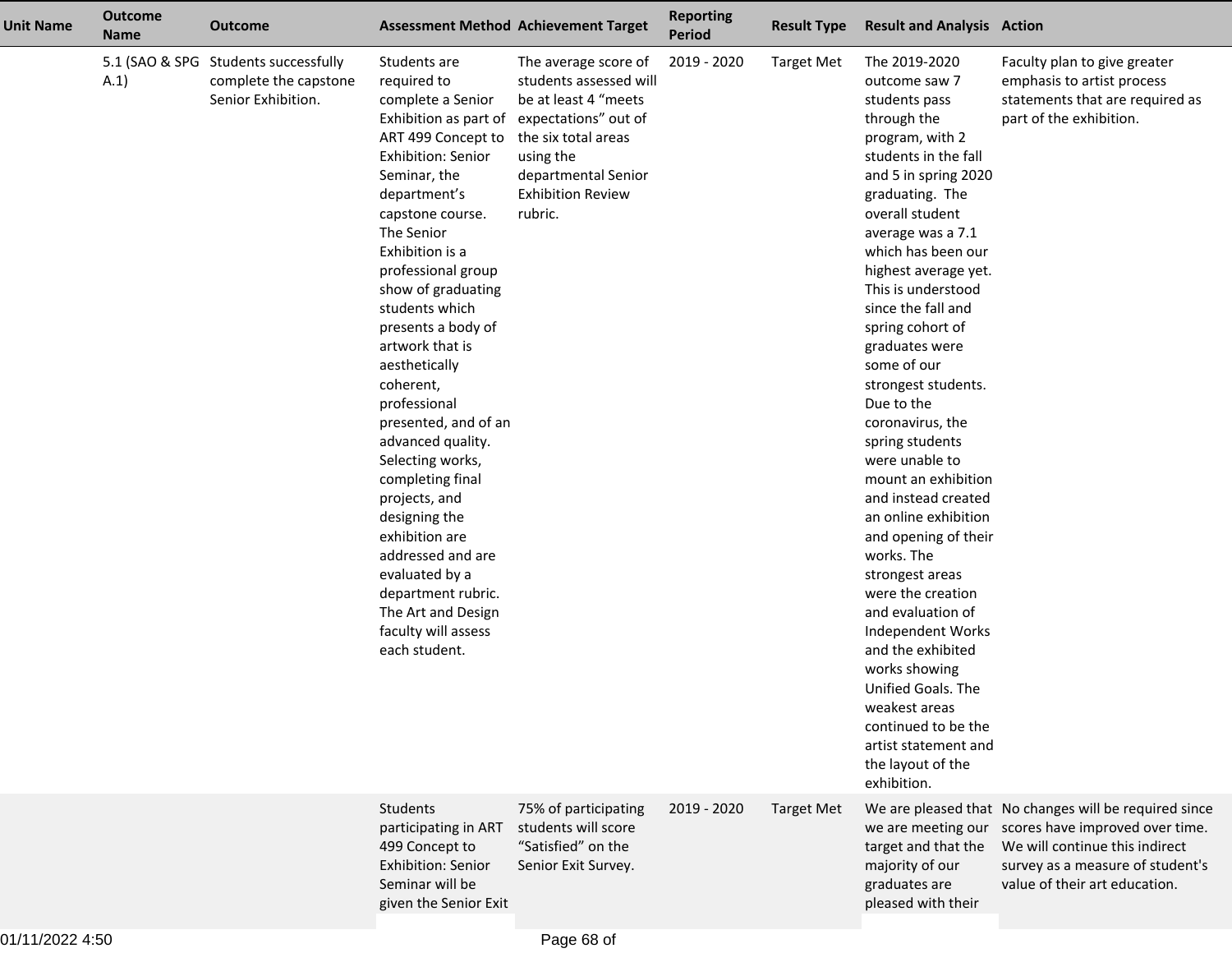| <b>Unit Name</b> | <b>Outcome</b><br><b>Name</b> | <b>Outcome</b>                                                                                                                                                                                                                                                                                                                               |                                                                                                                                                                                                                                                                                                                                                             | <b>Assessment Method Achievement Target</b>                                       | <b>Reporting</b><br>Period | <b>Result Type</b> | <b>Result and Analysis Action</b>                                                                                                                                                                                                                                                                                                                                                                                                                                                                                                     |                                                                                                                                                                                                  |
|------------------|-------------------------------|----------------------------------------------------------------------------------------------------------------------------------------------------------------------------------------------------------------------------------------------------------------------------------------------------------------------------------------------|-------------------------------------------------------------------------------------------------------------------------------------------------------------------------------------------------------------------------------------------------------------------------------------------------------------------------------------------------------------|-----------------------------------------------------------------------------------|----------------------------|--------------------|---------------------------------------------------------------------------------------------------------------------------------------------------------------------------------------------------------------------------------------------------------------------------------------------------------------------------------------------------------------------------------------------------------------------------------------------------------------------------------------------------------------------------------------|--------------------------------------------------------------------------------------------------------------------------------------------------------------------------------------------------|
|                  |                               |                                                                                                                                                                                                                                                                                                                                              | Survey to indirectly<br>evaluate their<br>learning, experience "Satisfied" on the<br>as a student, and<br>provide the<br>department with<br>data for evaluating<br>effectiveness. The<br>department faculty<br>will evaluate the<br>surveys.                                                                                                                | 75% of participating<br>students will score<br>Senior Exit Survey.                | 2019 - 2020                | <b>Target Met</b>  | educational<br>experience. In this<br>cohort of students<br>from both fall and<br>score was below<br>satisfied which<br>resulted in an<br>overall average of<br>4.7. The highest<br>scores came in<br>three areas: in<br>faculty advising, in<br>the ability of<br>students to create<br>independent/origina<br>I artwork, and in<br>feeling that they<br>have developed a<br>personal style. The<br>lowest score of 4.5<br>came in assessing<br>the Art<br>Fundamentals<br>seminar's<br>information and<br>help to a new<br>student. | No changes will be required since<br>scores have improved over time.<br>We will continue this indirect<br>survey as a measure of student's<br>spring semesters, no value of their art education. |
|                  | 5.2 (GEO 5.a.)                | Students will<br>demonstrate appropriate ART 499 will<br>interpersonal skills and<br>display an ability to work<br>effectively within diverse assessing their<br>groups while designing<br>publicity and in the<br>planning/hanging of the<br>group senior exhibition<br>as required in ART 499<br>Concept to Exhibition:<br>Senior Seminar. | Students enrolled in The average scores<br>complete an indirect on the 0-4 scale<br>online survey<br>contribution and<br>peer review of their<br>teammate's efforts.<br>Also the faculty of<br>record will directly<br>assess each team<br>members'<br>contributions. These<br>two sources will be<br>combined and<br>evaluated using the<br>AAC&U Teamwork | will be at least a "2.5"<br>evaluated with the<br>AAC&U Teamwork<br>VALUE Rubric. | 2019 - 2020                | Target Met         | target and that the<br>majority of our<br>graduates are<br>pleased with their<br>educational<br>experience. In this<br>cohort of students<br>from both fall and<br>spring semesters, no<br>score was below<br>satisfied which<br>resulted in an<br>overall average of<br>4.7. The highest<br>scores came in                                                                                                                                                                                                                           | We are pleased that The assessment is producing good<br>we are meeting our results and suggests overall a<br>positive experience for our<br>graduates.                                           |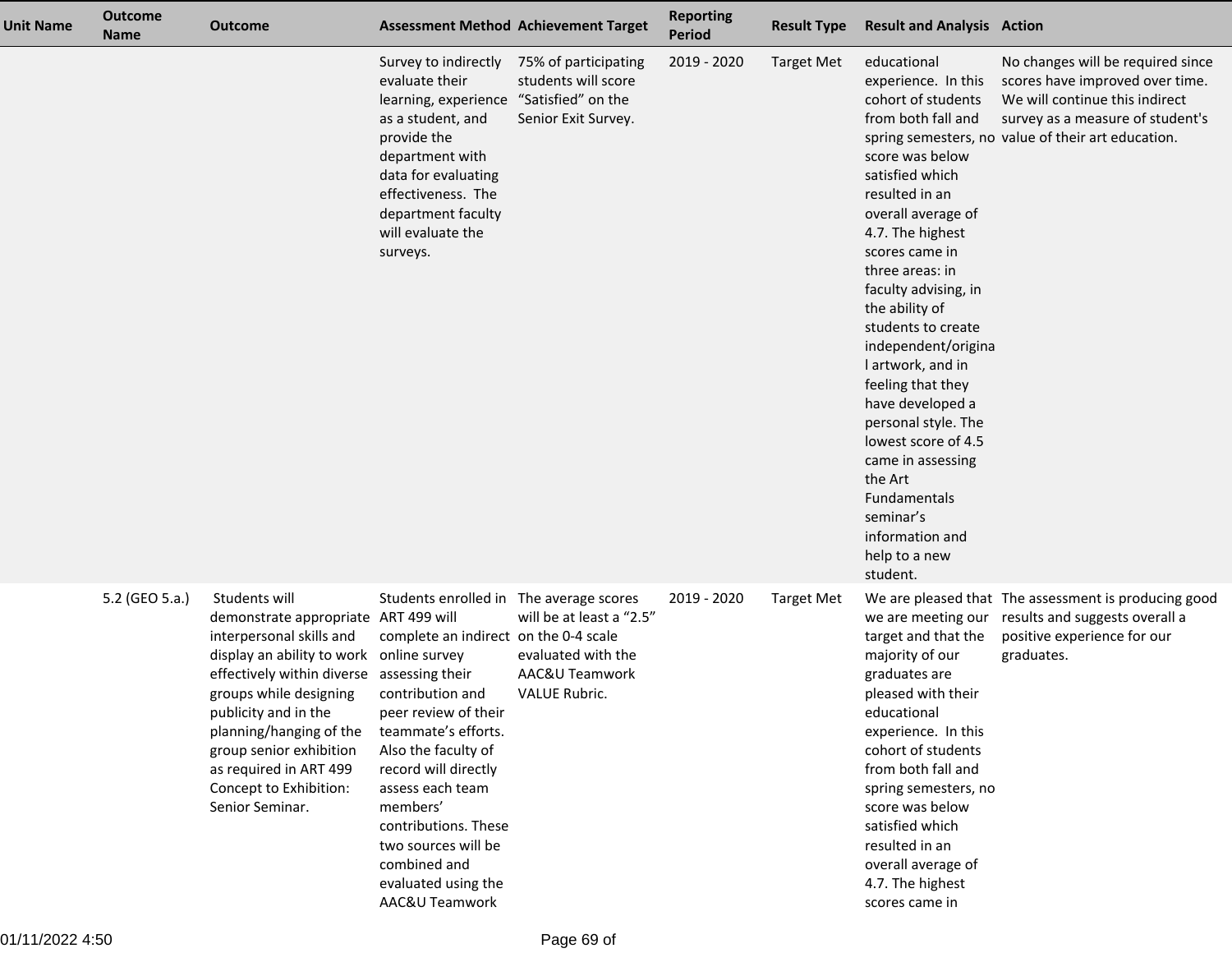| <b>Unit Name</b> | <b>Outcome</b><br><b>Name</b> | <b>Outcome</b>                                                                                                                                                                                                                                                                                                                    | <b>Assessment Method Achievement Target</b>                                                                                                                                                                                                                                                                                                                                                                                                                                                                         |                                                                                                                                                                                         | <b>Reporting</b><br><b>Period</b> | <b>Result Type</b> | <b>Result and Analysis Action</b>                                                                                                                                                                                                                                                                                                                                                                                                                                                                                                                            |                                                                                                                                                         |
|------------------|-------------------------------|-----------------------------------------------------------------------------------------------------------------------------------------------------------------------------------------------------------------------------------------------------------------------------------------------------------------------------------|---------------------------------------------------------------------------------------------------------------------------------------------------------------------------------------------------------------------------------------------------------------------------------------------------------------------------------------------------------------------------------------------------------------------------------------------------------------------------------------------------------------------|-----------------------------------------------------------------------------------------------------------------------------------------------------------------------------------------|-----------------------------------|--------------------|--------------------------------------------------------------------------------------------------------------------------------------------------------------------------------------------------------------------------------------------------------------------------------------------------------------------------------------------------------------------------------------------------------------------------------------------------------------------------------------------------------------------------------------------------------------|---------------------------------------------------------------------------------------------------------------------------------------------------------|
|                  | 5.2 (GEO 5.a.)                | Students will<br>demonstrate appropriate instructor of the<br>interpersonal skills and<br>display an ability to work<br>effectively within diverse<br>groups while designing<br>publicity and in the<br>planning/hanging of the<br>group senior exhibition<br>as required in ART 499<br>Concept to Exhibition:<br>Senior Seminar. | VALUE Rubric by the The average scores<br>course.                                                                                                                                                                                                                                                                                                                                                                                                                                                                   | will be at least a "2.5"<br>on the 0-4 scale<br>evaluated with the<br>AAC&U Teamwork<br>VALUE Rubric.                                                                                   | 2019 - 2020                       | <b>Target Met</b>  | three areas: in<br>faculty advising, in<br>the ability of<br>students to create<br>independent/origina<br>I artwork, and in<br>feeling that they<br>have developed a<br>personal style. The<br>lowest score of 4.5<br>came in assessing<br>the Art<br>Fundamentals<br>seminar's<br>information and<br>help to a new<br>student.                                                                                                                                                                                                                              | The assessment is producing good<br>results and suggests overall a<br>positive experience for our<br>graduates.                                         |
|                  | 6.1 (PO 2.d.)                 | The Mississippi University Visitors to the<br>for Women Galleries will<br>contribute to the creative University for<br>economy of the<br>university community by<br>offering a diverse and<br>engaging series of annual Galleries<br>exhibitions.                                                                                 | Mississippi<br><b>Women Galleries</b><br>will be asked to<br>complete the MUW<br><b>Assessment Survey</b><br>questionnaire. The<br>focus will be on<br>reception attendees.<br>Using a gallery<br>rubric, gallery<br>visitors will assess<br>their level of<br>engagement or<br>satisfaction with the<br>exhibitions on<br>display. Rubrics will<br>be updated with<br>every change of<br>exhibition. The<br>other information<br>on the assessment<br>measurement<br>questionnaire will<br>be used to<br>determine | 70% of attendees<br>surveyed will choose<br>"satisfactory" with the<br>exhibitions by scoring<br>an average of "3" or<br>higher using the MUW<br><b>Galleries Assessment</b><br>Survey. | 2019 - 2020                       | <b>Target Met</b>  | are missing from<br>this report due to<br>COVID19 issues.<br>The Galleries were<br>closed mid-<br>semester; the<br>missing assessments<br>are for the annual<br><b>Juried Student</b><br>Exhibition and the<br>2020 Mississippi<br>Collegiate Art<br>Competition. Every<br>other exhibition was<br>canceled. In general,<br>the exhibitions were<br>well received. The<br>highest rated<br>exhibition was the<br>installation by<br>Emmie Sherertz in<br>Gallery B, our<br>smallest gallery.<br>She covered the<br>walls, floor, and<br>ceiling to create an | The assessments for We are pleased that these surveys<br>the spring semester affirm the hard work and<br>educational component of the<br>MUW galleries. |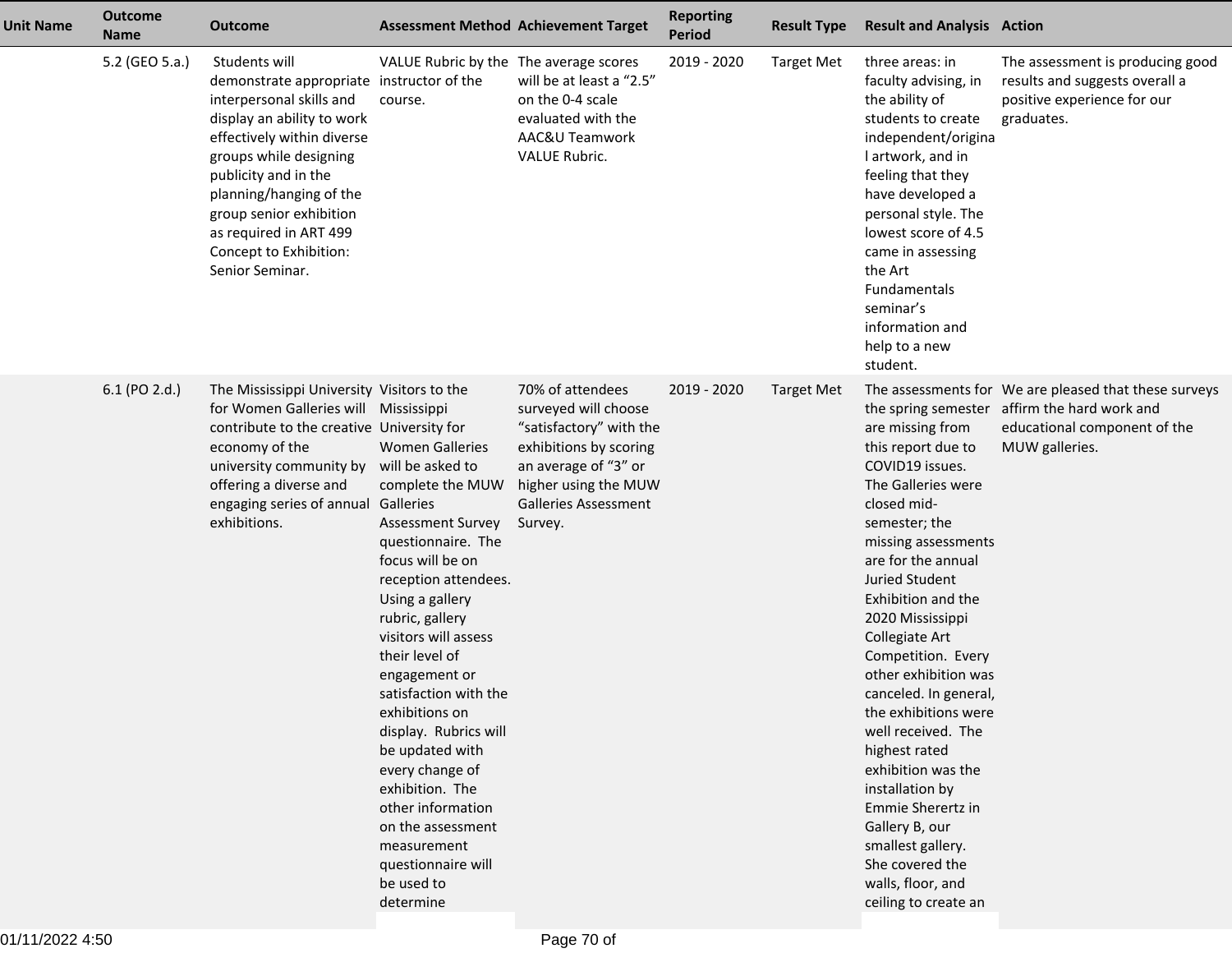| <b>Unit Name</b> | <b>Outcome</b><br><b>Name</b> | <b>Outcome</b>                                                                                                                                                                                                                                                                                      |                                                                           | <b>Assessment Method Achievement Target</b>                                                                                                                                             | <b>Reporting</b><br><b>Period</b> | <b>Result Type</b> | <b>Result and Analysis Action</b>                                                                                                                                                                                                                                                                                                                                                                                                                                                                                                                                                                                                                                                                                                                                                                                                                                                                                                                                      |                                                                                               |
|------------------|-------------------------------|-----------------------------------------------------------------------------------------------------------------------------------------------------------------------------------------------------------------------------------------------------------------------------------------------------|---------------------------------------------------------------------------|-----------------------------------------------------------------------------------------------------------------------------------------------------------------------------------------|-----------------------------------|--------------------|------------------------------------------------------------------------------------------------------------------------------------------------------------------------------------------------------------------------------------------------------------------------------------------------------------------------------------------------------------------------------------------------------------------------------------------------------------------------------------------------------------------------------------------------------------------------------------------------------------------------------------------------------------------------------------------------------------------------------------------------------------------------------------------------------------------------------------------------------------------------------------------------------------------------------------------------------------------------|-----------------------------------------------------------------------------------------------|
|                  | 6.1 (PO 2.d.)                 | The Mississippi University demographics. The<br>for Women Galleries will MUW Galleries<br>contribute to the creative Assessment Survey<br>economy of the<br>university community by all pertaining data<br>offering a diverse and<br>engaging series of annual the Gallery Director<br>exhibitions. | questionnaire and<br>will be assessed by<br>and gallery staff<br>members. | 70% of attendees<br>surveyed will choose<br>"satisfactory" with the<br>exhibitions by scoring<br>an average of "3" or<br>higher using the MUW<br><b>Galleries Assessment</b><br>Survey. | 2019 - 2020                       | <b>Target Met</b>  | interior that<br>suggested the<br>interior of a body.<br>The fall BFA show is MUW galleries.<br>included in this<br>assessment but<br>probably shouldn't<br>because it was not a<br>product of the<br>Galleries. The<br>graduating seniors<br>were responsible for<br>the exhibition as<br>part of their<br>capstone class.<br>Our assessment<br>measure asks<br>visitors to classify<br>themselves<br>according to one of<br>the following<br>categories: student,<br>W faculty, W staff,<br>W administration,<br>alumni, local<br>resident, or other.<br>Most of our visitors<br>are students,<br>although we have<br>seen increasing<br>numbers of non-<br>students enjoying<br>the Galleries.<br>Teachers from an<br>Alabama high school<br>brought 60 of their<br>students to the<br>Galleries as part of a<br>tour of campus.<br>We also ask<br>respondents to<br>identify the<br>frequency of their<br>visits: first time,<br>daily, weekly,<br>monthly, once a | We are pleased that these surveys<br>affirm the hard work and<br>educational component of the |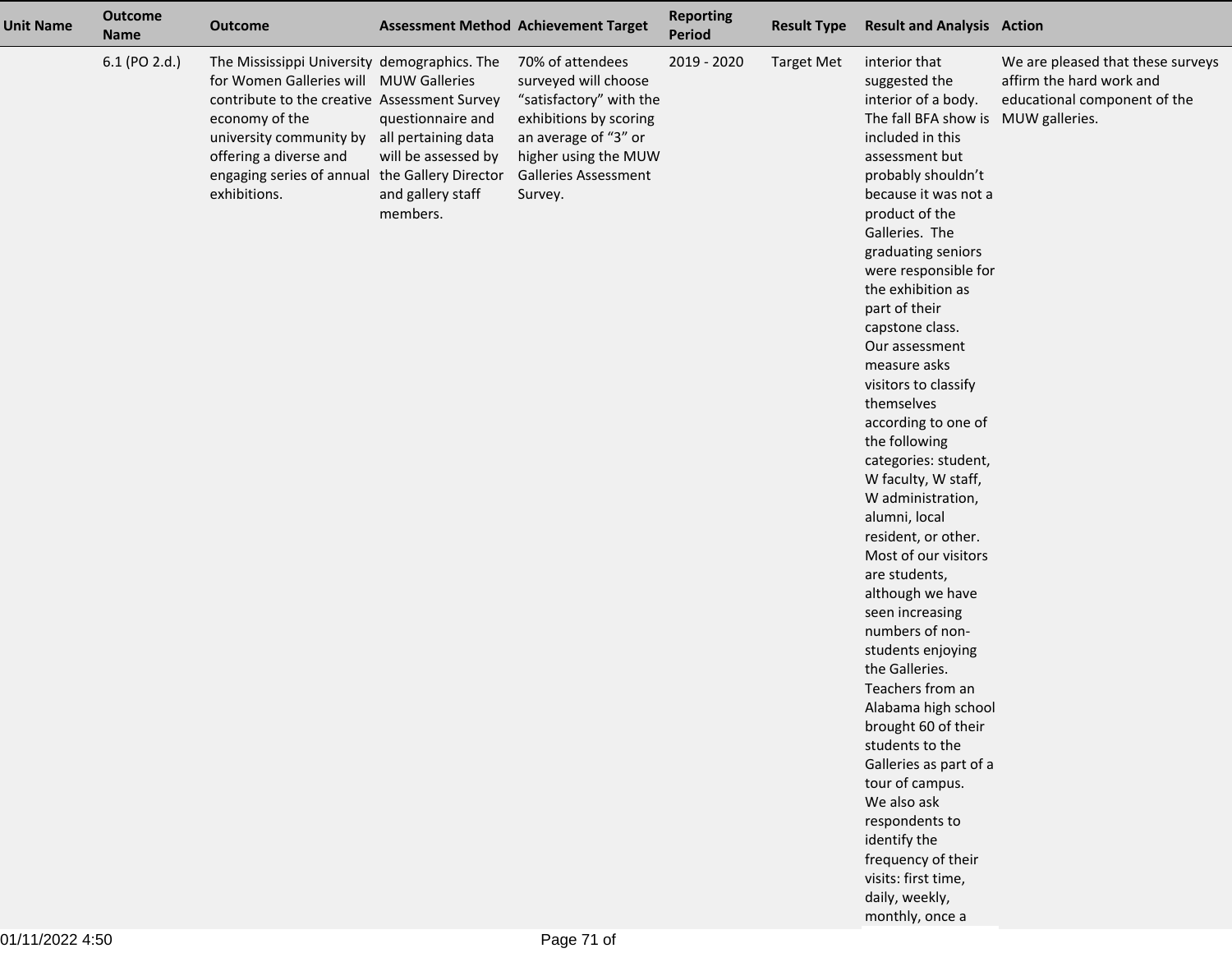| <b>Unit Name</b>                               | <b>Outcome</b><br><b>Name</b> | <b>Outcome</b>                                                                                                                                                                                                                                                                 | <b>Assessment Method Achievement Target</b>                                                                                                                                                                                                                                                                                                                                                                                                                                                                                                                                                                                                                                           |                                                                                                                                                                                         | <b>Reporting</b><br><b>Period</b> | <b>Result Type</b> | <b>Result and Analysis Action</b>                                                                                                                                                                                                                                                                                                                                                                                                                                                                                                                                                                                                                                |                                                                                                                                                                                                                                                                                        |
|------------------------------------------------|-------------------------------|--------------------------------------------------------------------------------------------------------------------------------------------------------------------------------------------------------------------------------------------------------------------------------|---------------------------------------------------------------------------------------------------------------------------------------------------------------------------------------------------------------------------------------------------------------------------------------------------------------------------------------------------------------------------------------------------------------------------------------------------------------------------------------------------------------------------------------------------------------------------------------------------------------------------------------------------------------------------------------|-----------------------------------------------------------------------------------------------------------------------------------------------------------------------------------------|-----------------------------------|--------------------|------------------------------------------------------------------------------------------------------------------------------------------------------------------------------------------------------------------------------------------------------------------------------------------------------------------------------------------------------------------------------------------------------------------------------------------------------------------------------------------------------------------------------------------------------------------------------------------------------------------------------------------------------------------|----------------------------------------------------------------------------------------------------------------------------------------------------------------------------------------------------------------------------------------------------------------------------------------|
|                                                | 6.1 (PO 2.d.)                 | The Mississippi University Visitors to the<br>for Women Galleries will Mississippi<br>contribute to the creative University for<br>economy of the<br>university community by will be asked to<br>offering a diverse and<br>engaging series of annual Galleries<br>exhibitions. | <b>Women Galleries</b><br>complete the MUW<br><b>Assessment Survey</b><br>questionnaire. The<br>focus will be on<br>reception attendees.<br>Using a gallery<br>rubric, gallery<br>visitors will assess<br>their level of<br>engagement or<br>satisfaction with the<br>exhibitions on<br>display. Rubrics will<br>be updated with<br>every change of<br>exhibition. The<br>other information<br>on the assessment<br>measurement<br>questionnaire will<br>be used to<br>determine<br>demographics. The<br><b>MUW Galleries</b><br><b>Assessment Survey</b><br>questionnaire and<br>all pertaining data<br>will be assessed by<br>the Gallery Director<br>and gallery staff<br>members. | 70% of attendees<br>surveyed will choose<br>"satisfactory" with the<br>exhibitions by scoring<br>an average of "3" or<br>higher using the MUW<br><b>Galleries Assessment</b><br>Survey. | 2019 - 2020                       | <b>Target Met</b>  | based on the fall<br>semester, we had a MUW galleries.<br>number of first-time<br>visitors.<br>Finally, we asked<br>respondents to rate<br>the level of<br>satisfaction with the<br>exhibition on a scale<br>of one to five, with<br>one being 'not<br>satisfied at all' to<br>'extremely<br>satisfied.' We had<br>one (art<br>appreciation)<br>student who did not<br>like the Looking at<br>Art exhibition at all.<br>He was probably<br>expressing his<br>displeasure at<br>having to do an<br>assignment on the<br>exhibition. Some<br>respondents scored<br>the experience a 3<br>and wrote that they<br>loved the exhibition<br>in the comment<br>section. | semester, or once a We are pleased that these surveys<br>year. Since this was affirm the hard work and<br>educational component of the                                                                                                                                                 |
| Program -<br>French -<br>Minor {2016-<br>2017} | $1.1$ (SLO)                   | Students will enhance<br>aural skills in French<br>through the use of<br>technological resources.                                                                                                                                                                              | Students will<br>demonstrate<br>increased aural skills 100 or 200 level<br>in French after<br>listening or watching exhibit at least a<br>films, excerpts from<br>audio-magazines,                                                                                                                                                                                                                                                                                                                                                                                                                                                                                                    | 70% of non-French<br>minors enrolled in FLF<br>French classes will<br>"minimum<br>understanding" after<br>websites, and video-listening to an audio-                                    | 2019 - 2020                       | Inconclusive       | No data received                                                                                                                                                                                                                                                                                                                                                                                                                                                                                                                                                                                                                                                 | The department chair will discuss<br>with the French instructor whether<br>there is a better method of<br>assessing aural comprehension.<br>Perhaps the results of students'<br>online assignments in their<br>textbook could be used instead of a<br>separate rubric. That would seem |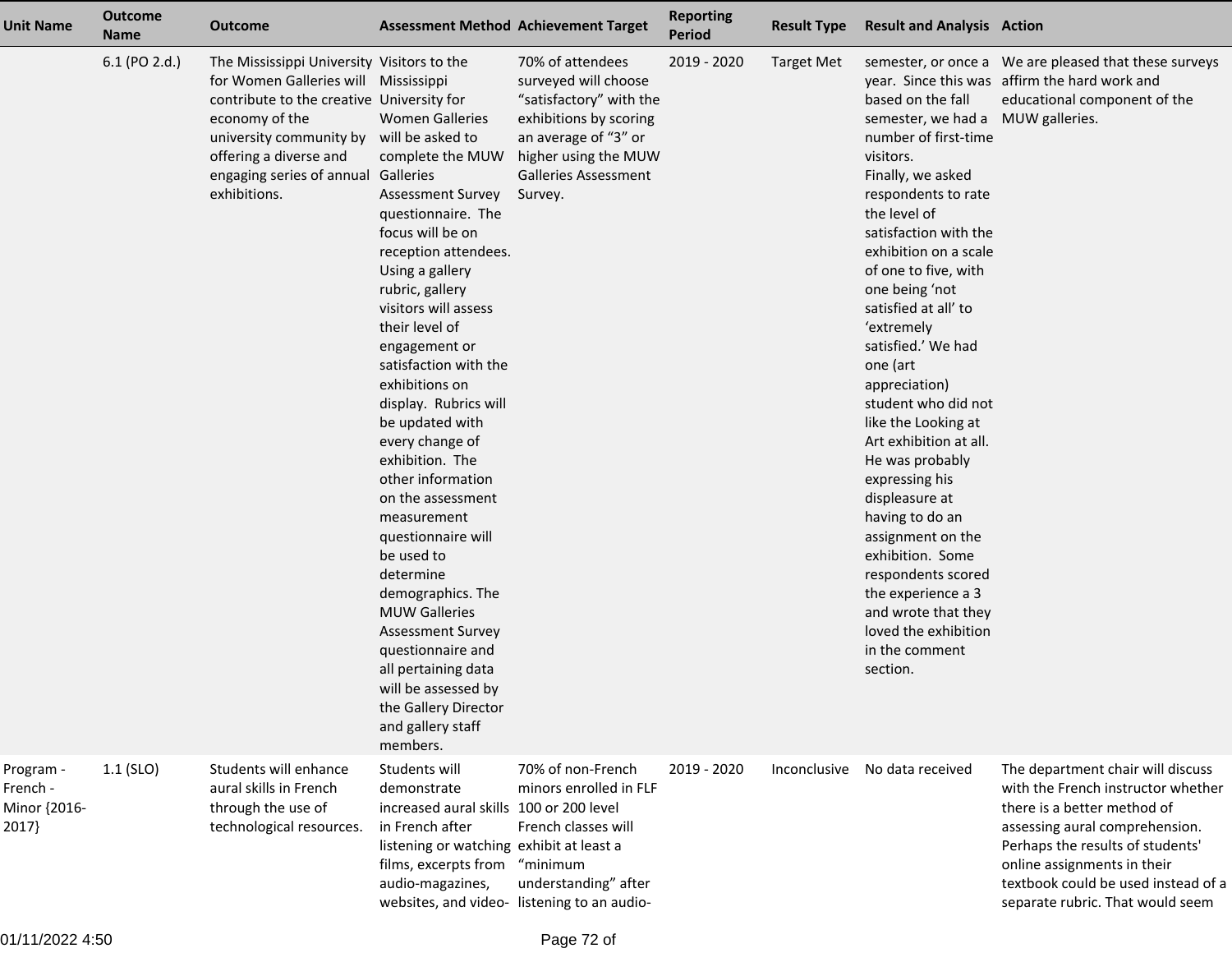| <b>Unit Name</b>                               | <b>Outcome</b><br><b>Name</b> | <b>Outcome</b>                                                                                                                                                                                     | <b>Assessment Method Achievement Target</b>                                                                                                                                                                                                                                                                                              |                                                                                                                                                                                                                                                                                                                                                                          | <b>Reporting</b><br><b>Period</b> | <b>Result Type</b> | <b>Result and Analysis Action</b>                                                                                                     |                                                                                                                                                                                                                                                                                                                             |
|------------------------------------------------|-------------------------------|----------------------------------------------------------------------------------------------------------------------------------------------------------------------------------------------------|------------------------------------------------------------------------------------------------------------------------------------------------------------------------------------------------------------------------------------------------------------------------------------------------------------------------------------------|--------------------------------------------------------------------------------------------------------------------------------------------------------------------------------------------------------------------------------------------------------------------------------------------------------------------------------------------------------------------------|-----------------------------------|--------------------|---------------------------------------------------------------------------------------------------------------------------------------|-----------------------------------------------------------------------------------------------------------------------------------------------------------------------------------------------------------------------------------------------------------------------------------------------------------------------------|
| Program -<br>French -<br>Minor {2016-<br>2017} | $1.1$ (SLO)                   | Students will enhance<br>aural skills in French<br>through the use of<br>technological resources.                                                                                                  | clips in French.<br>French faculty will<br>assess with the<br>Aural<br>Comprehension<br>Rubric.                                                                                                                                                                                                                                          | clip or being shown a<br>video-clip in French.<br>The Aural<br><b>Comprehension Rubric</b><br>will measure aural<br>skills from a range of<br>"no understanding" to<br>"minimum<br>understanding" to<br>"proficient<br>understanding" to<br>"exemplary<br>understanding."                                                                                                | 2019 - 2020                       | Inconclusive       | No data received                                                                                                                      | to be more objective and also may<br>be easier to compile.                                                                                                                                                                                                                                                                  |
|                                                |                               |                                                                                                                                                                                                    | Students will<br>demonstrate<br>increased aural skills 100 or 200 level<br>in French after<br>listening or watching least a "proficient<br>films, excerpts from understanding" after<br>audio-magazines,<br>websites, and video- clip<br>clips in French.<br>French faculty will<br>assess with the<br>Aural<br>Comprehension<br>Rubric. | 80% of all French<br>minors enrolled in FLF<br>courses will exhibit at<br>listening to an audio-<br>or being shown a<br>video-clip in French.<br>The Aural<br><b>Comprehension Rubric</b><br>will measure aural<br>skills from a range of<br>"no understanding" to<br>"minimum<br>understanding" to<br>"proficient<br>understanding" to<br>"exemplary<br>understanding." | 2019 - 2020                       | Inconclusive       | year 2019-2020,<br>there were no<br>students who had<br>declared a minor in<br>Foreign Languages<br>with French as their<br>language. | During the academic We need to recruit students to the<br>minor. Given that the only way to<br>complete the minor is to take<br>upper-level classes at Mississippi<br>State or elsewhere, we either need<br>to find a way to offer those classes<br>or revise the minor to make it<br>possible to include Spanish or Latin. |
|                                                | 2.c.                          | 2.1 (SLO & GEO French students enrolled A French faculty<br>in FLF 100 and 200 level<br>courses will demonstrate<br>knowledge about the<br>variety of cultures in<br>French speaking<br>countries. | member will assess<br>a written or oral<br>student<br>presentation dealing on Intercultural<br>with cultural aspects Knowledge and<br>of a French speaking Competence.<br>country using the<br>AAC&U VALUE<br>Rubric on<br>Intercultural                                                                                                 | All French minors will<br>average at least the<br>following on the<br>AAC&U VALUE Rubric<br>In FLF 101 - no lower<br>than 1.5<br>In FLF 102 - no lower<br>than 2.0                                                                                                                                                                                                       | 2019 - 2020                       | Inconclusive       | No data was<br>provided for this<br>assessment.                                                                                       | The department chair and the<br>French faculty will again discuss the<br>assignments that can be used for<br>this assessment. Since we will use<br>the AAC&U Value Rubric, this needs<br>to be a direct assessment of a<br>presentation about a French-<br>speaking country.                                                |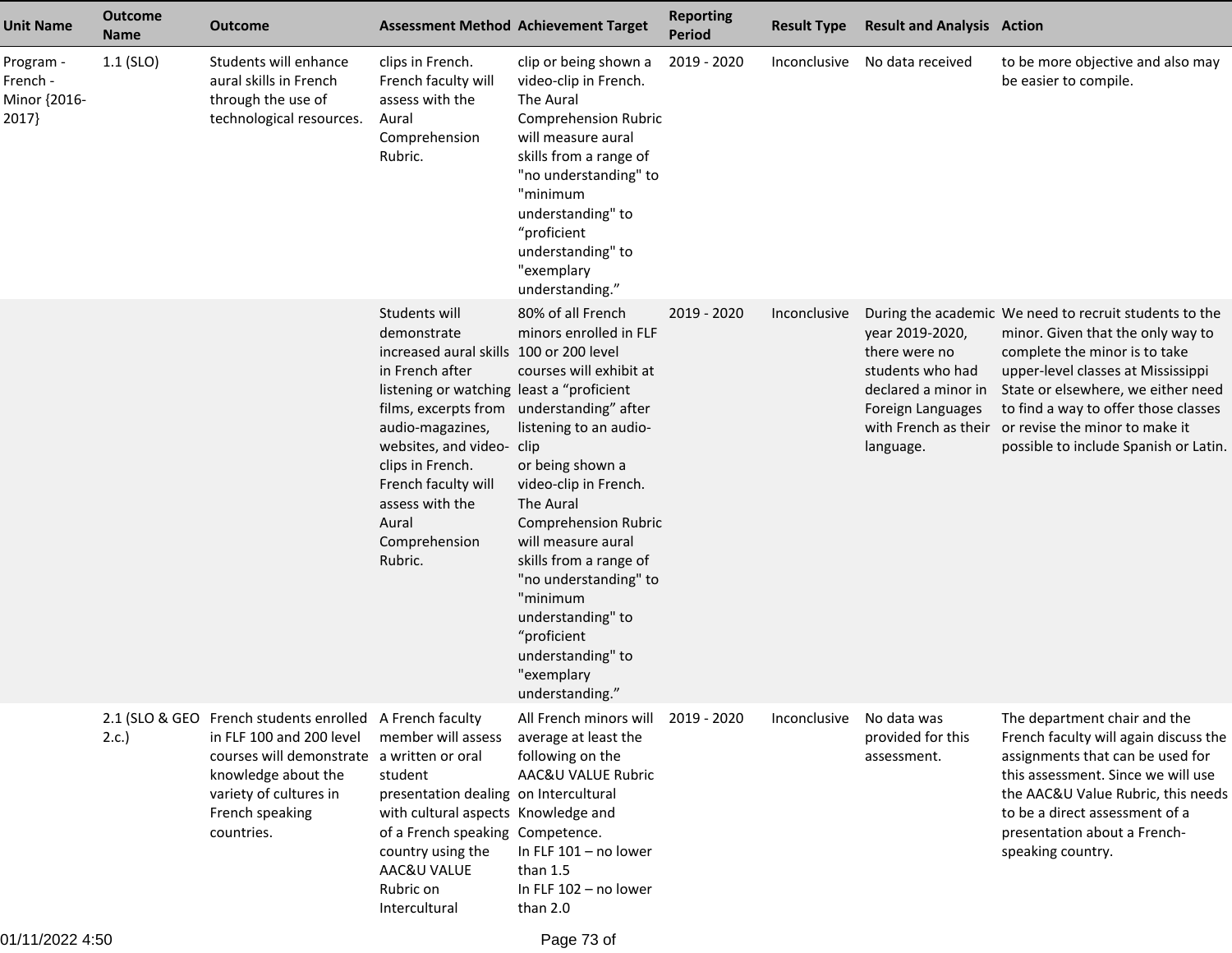| <b>Unit Name</b> | <b>Outcome</b><br><b>Name</b> | <b>Outcome</b>                                                                                                                                                                    |                                                                                                                                                                                                                                                                                                      | <b>Assessment Method Achievement Target</b>                                                                                                                                                                              | <b>Reporting</b><br><b>Period</b> | <b>Result Type</b> | <b>Result and Analysis Action</b>               |                                                                                                                                                                                                                                                                                               |
|------------------|-------------------------------|-----------------------------------------------------------------------------------------------------------------------------------------------------------------------------------|------------------------------------------------------------------------------------------------------------------------------------------------------------------------------------------------------------------------------------------------------------------------------------------------------|--------------------------------------------------------------------------------------------------------------------------------------------------------------------------------------------------------------------------|-----------------------------------|--------------------|-------------------------------------------------|-----------------------------------------------------------------------------------------------------------------------------------------------------------------------------------------------------------------------------------------------------------------------------------------------|
|                  | 2.c.                          | 2.1 (SLO & GEO French students enrolled<br>in FLF 100 and 200 level<br>courses will demonstrate<br>knowledge about the<br>variety of cultures in<br>French speaking<br>countries. | Knowledge and<br>Competence.                                                                                                                                                                                                                                                                         | All French minors will<br>average at least the<br>following on the<br>AAC&U VALUE Rubric<br>on Intercultural<br>Knowledge and<br>Competence.<br>In FLF 101 - no lower<br>than $1.5$<br>In FLF 102 - no lower<br>than 2.0 | 2019 - 2020                       | Inconclusive       | No data was<br>provided for this<br>assessment. | The department chair and the<br>French faculty will again discuss the<br>assignments that can be used for<br>this assessment. Since we will use<br>the AAC&U Value Rubric, this needs<br>to be a direct assessment of a<br>presentation about a French-<br>speaking country.                  |
|                  |                               |                                                                                                                                                                                   | A French faculty<br>member will assess<br>a written or oral<br>student<br>presentation dealing the AAC&U VALUE<br>with cultural aspects Rubric Intercultural<br>of a French speaking Knowledge and<br>country using the<br>AAC&U VALUE<br>Rubric on<br>Intercultural<br>Knowledge and<br>Competence. | All students taking FLF 2019 - 2020<br>100 level classes will<br>average collectively at<br>least the following on<br>Competence.<br>In FLF 101 - no lower<br>than 1<br>In FLF 102 - no lower<br>than $1.5$              |                                   | Inconclusive       | No data was                                     | See 2.1.a since this appears to be a<br>provided (see 2.1.a) duplicate assessment.                                                                                                                                                                                                            |
|                  |                               |                                                                                                                                                                                   | A French faculty<br>member will assess<br>a written or oral<br>student<br>presentation dealing the AAC&U VALUE<br>with cultural aspects Rubric Intercultural<br>of a French speaking Knowledge and<br>country using the<br>AAC&U VALUE<br>Rubric on<br>Intercultural<br>Knowledge and<br>Competence. | All students taking FLF 2019 - 2020<br>200 level classes will<br>average collectively at<br>least the following on<br>Competence.<br>In FLF 201 - no lower<br>than 2.0<br>In FLF 202 - no lower<br>than 2.5              |                                   | Inconclusive       | In 2019-2020 there<br>were no French<br>minors  | Should we remove these duplicate<br>entries?                                                                                                                                                                                                                                                  |
|                  |                               |                                                                                                                                                                                   | A French faculty<br>member will assess<br>a written or oral<br>student<br>presentation dealing on Intercultural<br>with cultural aspects Knowledge and<br>of a French speaking Competence.<br>country using the                                                                                      | All French minors will 2019 - 2020<br>average at least the<br>following on the<br>AAC&U VALUE Rubric<br>In FLF 201 - no lower                                                                                            |                                   | Inconclusive       | There were no<br>French minors in<br>2019-2020. | We need to recruit students to the<br>French minor, but this is difficult<br>because students can only<br>complete it by taking cross-<br>registered courses at Mississippi<br>State or by transferring credits in.<br>We need to discuss how we could<br>offer upper-level French courses or |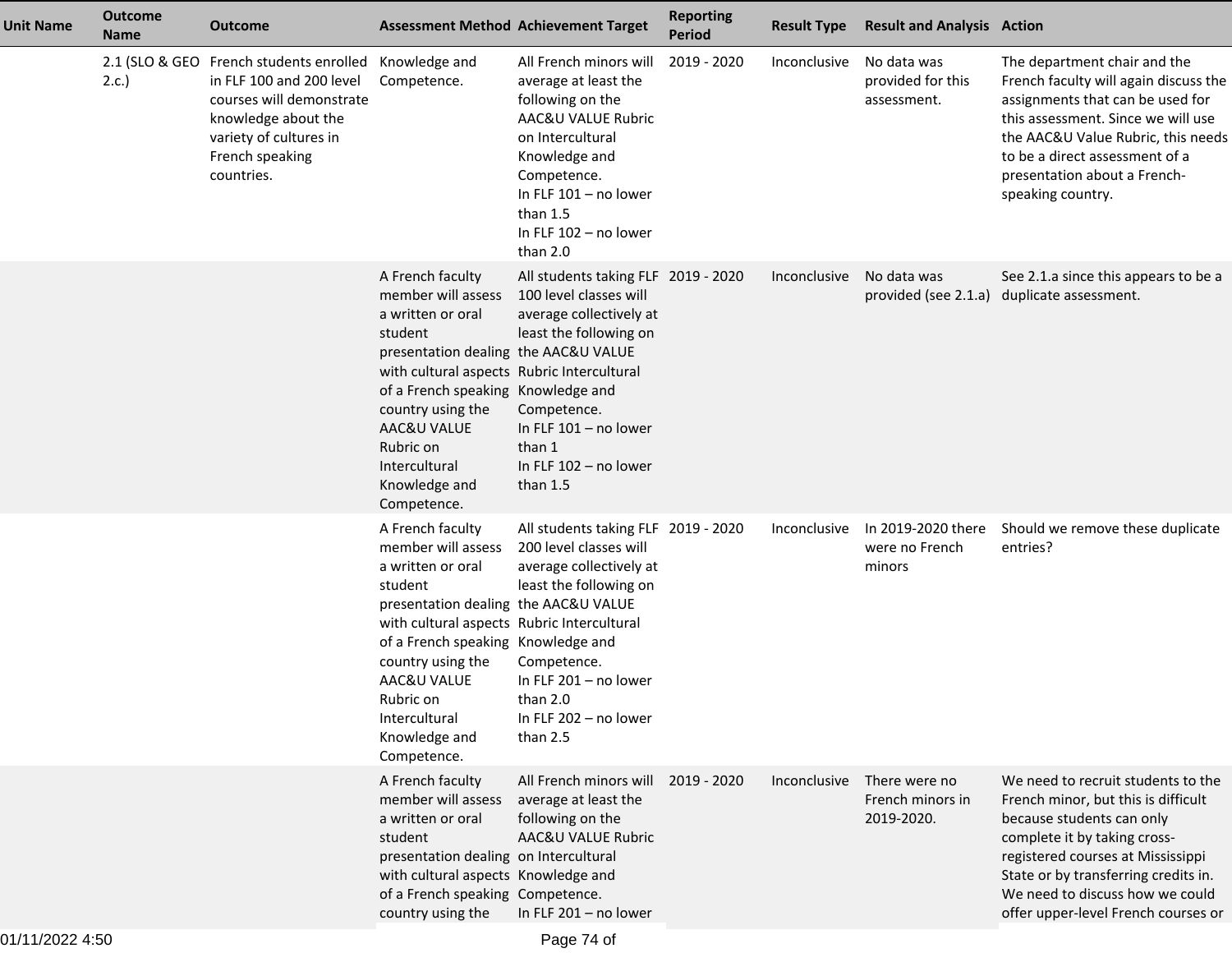| <b>Unit Name</b> | <b>Outcome</b><br><b>Name</b> | <b>Outcome</b>                                                                                                                                                                                                                                                                                                                                             |                                                                                                                                                                                                                                                                                                                                                  | <b>Assessment Method Achievement Target</b>                                                                                                                                                                                                                                                                                                 | <b>Reporting</b><br><b>Period</b> | <b>Result Type</b> | <b>Result and Analysis Action</b>                                                                                                                                                                                                                                                                                                                        |                                                                                                                                                 |
|------------------|-------------------------------|------------------------------------------------------------------------------------------------------------------------------------------------------------------------------------------------------------------------------------------------------------------------------------------------------------------------------------------------------------|--------------------------------------------------------------------------------------------------------------------------------------------------------------------------------------------------------------------------------------------------------------------------------------------------------------------------------------------------|---------------------------------------------------------------------------------------------------------------------------------------------------------------------------------------------------------------------------------------------------------------------------------------------------------------------------------------------|-----------------------------------|--------------------|----------------------------------------------------------------------------------------------------------------------------------------------------------------------------------------------------------------------------------------------------------------------------------------------------------------------------------------------------------|-------------------------------------------------------------------------------------------------------------------------------------------------|
|                  |                               |                                                                                                                                                                                                                                                                                                                                                            | AAC&U VALUE<br>Rubric on<br>Intercultural<br>Knowledge and<br>Competence.<br>(Active)                                                                                                                                                                                                                                                            | than $2.5$<br>In FLF 202 - no lower<br>than 3 (lower<br>Capstone level)                                                                                                                                                                                                                                                                     | 2019 - 2020                       | Inconclusive       | There were no<br>French minors in<br>2019-2020.                                                                                                                                                                                                                                                                                                          | revise the minor to allow work in<br>two languages.                                                                                             |
|                  | 2.2 (SPG A.1)                 | Minors who complete a<br>minor in our foreign<br>language program will<br>demonstrate satisfaction<br>with the instruction and<br>of the program's<br>intercultural and<br>multicultural knowledge<br>emphasis.                                                                                                                                            | At the end of the<br>academic year,<br>departmental<br>faculty will review<br>and analyze the FLF<br>202 Course<br><b>Evaluations Survey</b><br>results to determine<br>if achievement<br>target was met.<br>Since French minors<br>are rare, this every<br>third year<br>assessment should<br>be sufficient to<br>determine program<br>success. | 75% of students<br>participating in the FLF<br>202 course evaluation<br>survey will state that<br>they were satisfied<br>with the instruction<br>received in their time<br>in the French courses<br>and gained a greater<br>appreciation overall of<br>global culture,<br>including the varied<br>cultures of French<br>speaking countries. | 2019 - 2020                       | <b>Target Met</b>  | Rate: 2/2 - 100%<br>Fall 2019 did not<br>have FLF-202.<br>Spring 2020 Course<br><b>Evaluation Results:</b><br>(participation 2/2 -<br>100%)<br>Very Satisfied - 2/2 -<br>100%<br>Somewhat Satisfied<br>$-0/2 - 0%$<br>Neither Satisfied nor<br>Dissatisfied - 0/2 -<br>0%<br>Somewhat<br>Dissatisfied - 0/2 -<br>0%<br>Very Dissatisfied -<br>$0/2 - 0%$ | AY Total Satisfaction Continue to monitor student<br>satisfaction with the French<br>sequence.                                                  |
|                  |                               | 3.1 (SAO & SLO) Students will have a five A French faculty<br>to ten minute one on one member will assess<br>conversation in French<br>with a French faculty<br>member as a part of the<br>assessment of student<br>learning in FLF 101, 102,<br>201 and 202. The<br>Departmental<br><b>Conversation Rubric will</b><br>be applied to the<br>conversation. | a five to ten minute<br>conversation<br>between himself<br>and each student<br>enrolled in FLF 101<br>and 102 (or the<br>summer intensive<br>courses*) courses<br>using the<br>Department<br>Conversation Rubric. than an average of                                                                                                             | 75% of non-French<br>minors taking the<br>following FLF<br>elementary French<br>courses will score the<br>following averages on<br>the departmental<br>conversation rubric.<br>In FLF $101 - no$ lower<br>than an average of<br>"minimal"<br>In FLF 102 - no lower<br>"minimal"                                                             | 2019 - 2020                       | Inconclusive       | The results for<br>students in FLF 102<br>were very good. Of<br>the 7 students<br>assessed, only one<br>did not meet the<br>minimal standards<br>and other scores<br>ranged from 1.32 to<br>2.92. However, no<br>assessment data<br>was provided for<br>FLF 101, so no<br>comparison could<br>be made between<br>fall and spring<br>semester.            | The department chair will meet<br>with the French faculty to discuss<br>the importance of keeping<br>assessment records in both 101 and<br>102. |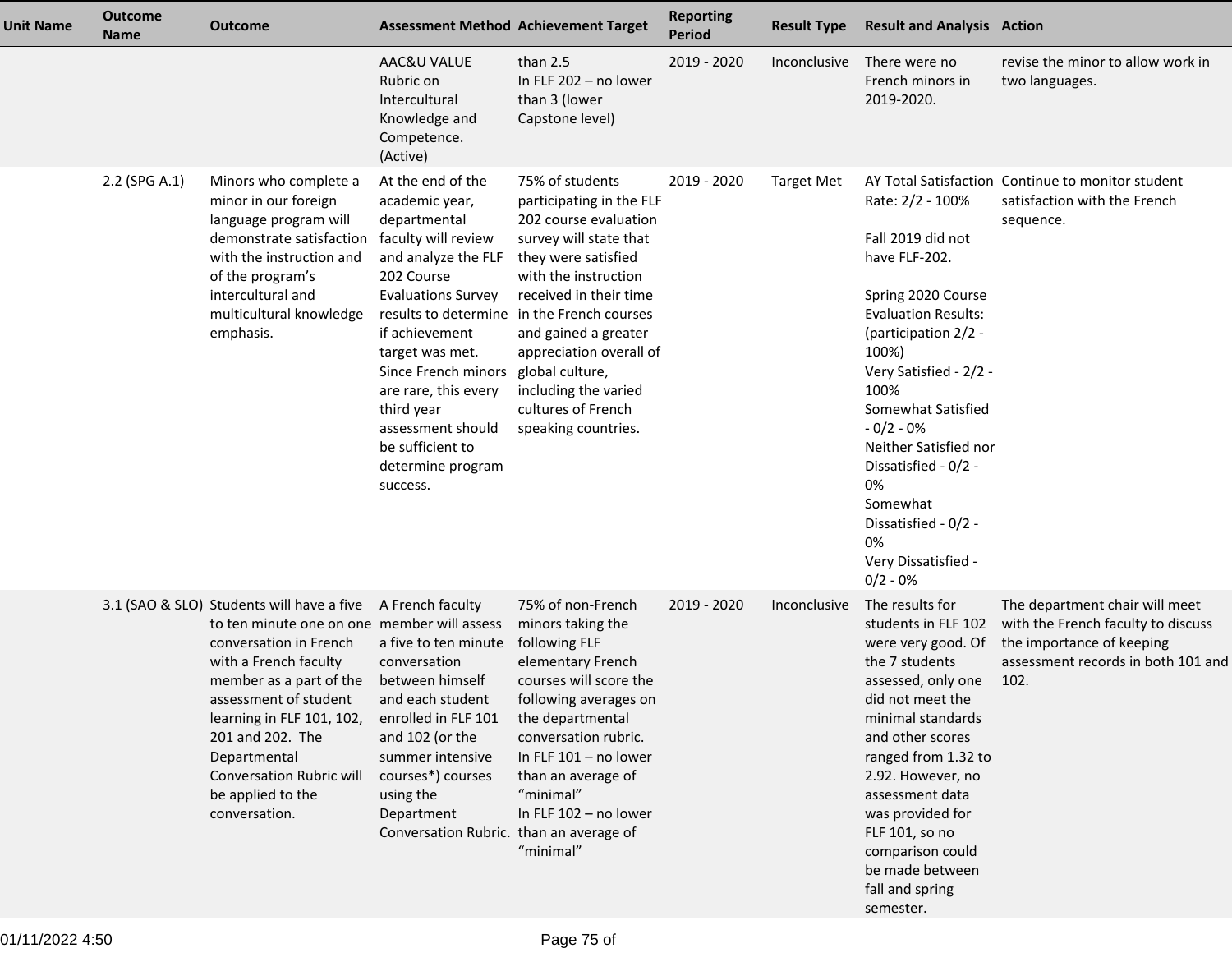| Unit Name                  | <b>Outcome</b><br><b>Name</b> | <b>Outcome</b>                              |                                                                                                                                                                                                                                                                                | <b>Assessment Method Achievement Target</b>                                                                                                                                                                                                                                                    | <b>Reporting</b><br><b>Period</b> | <b>Result Type</b> | <b>Result and Analysis Action</b>                                                                                                                                                                                                                                             |                                                                                                                                                                                                                                                                                                                                                                                                              |
|----------------------------|-------------------------------|---------------------------------------------|--------------------------------------------------------------------------------------------------------------------------------------------------------------------------------------------------------------------------------------------------------------------------------|------------------------------------------------------------------------------------------------------------------------------------------------------------------------------------------------------------------------------------------------------------------------------------------------|-----------------------------------|--------------------|-------------------------------------------------------------------------------------------------------------------------------------------------------------------------------------------------------------------------------------------------------------------------------|--------------------------------------------------------------------------------------------------------------------------------------------------------------------------------------------------------------------------------------------------------------------------------------------------------------------------------------------------------------------------------------------------------------|
|                            |                               |                                             | A French faculty<br>member will assess<br>a five to ten minute<br>conversation<br>between himself<br>and each student<br>enrolled in FLF 101<br>and 102 (or the<br>summer intensive<br>courses*) courses<br>using the<br>Department<br>Conversation Rubric. than an average of | 90% of French minors<br>taking the following<br>FLF elementary and<br>intermediate French<br>courses will score the<br>following averages on<br>the Department<br>Conversation Rubric.<br>In FLF 101 - no lower<br>than an average of<br>"minimal"<br>In FLF 102 - no lower<br>"minimal"       | 2019 - 2020                       | Inconclusive       | There were no<br>French minors in<br>2019-2020.                                                                                                                                                                                                                               | We need to recruit students to the<br>minor, though that is difficult since<br>they cannot take upper-level<br>classes at MUW. We either need to<br>strategize about how to offer<br>upper-level French or we need to<br>revise the minor to allow two<br>languages to count towards the<br>number of hours.                                                                                                 |
|                            |                               |                                             | A French faculty<br>member will assess<br>a five to ten minute<br>conversation<br>between himself<br>and each student<br>enrolled in FLF 201<br>and 202 (or the<br>summer intensive<br>courses*) courses<br>using the<br>Department<br>Conversation Rubric. than an average of | 75% of non-French<br>minors taking the<br>following FLF<br>intermediate French<br>courses will score the<br>following averages on<br>the departmental<br>conversation rubric.<br>In FLF $201 - no$ lower<br>than an average of<br>"proficient"<br>In FLF 202 - no lower<br>"proficient"        | 2019 - 2020                       | Inconclusive       | There were two<br>students who<br>completed FLF 202<br>and both scored<br>higher than<br>proficient averaging<br>2.8 and 2.96.<br>However, no<br>assessment data<br>was provided from<br>FLF 201, so no<br>comparison<br>between fall and<br>spring semesters<br>can be made. | The department chair will meet<br>with the French faculty to discuss<br>the importance of conducting<br>assessment each semester and<br>keeping good, accurate records.                                                                                                                                                                                                                                      |
|                            |                               |                                             | A French faculty<br>member will assess<br>a five to ten minute<br>conversation<br>between himself<br>and each student<br>enrolled in FLF 201<br>and 202 (or the<br>summer intensive<br>courses*) courses<br>using the<br>Department<br>Conversation Rubric. than an average of | 90% of French minors<br>taking the following<br>FLF elementary and<br>intermediate French<br>courses will score the<br>following averages on<br>the Department<br>Conversation Rubric.<br>In FLF 201 - no lower<br>than an average of<br>"proficient"<br>In FLF 202 - no lower<br>"proficient" | 2019 - 2020                       | Inconclusive       | There were no<br>French minors in<br>2019-2020.                                                                                                                                                                                                                               | It is important to recruit French<br>minors, but that proves difficult<br>when we are unable to offer upper-<br>level courses required for the<br>minor. We either need to find a<br>way to offer these courses or<br>change the minor to allow two<br>languages. Since there were only<br>two students who completed FLF<br>202, it is also important to<br>encourage more students to reach<br>this level. |
| Program -<br>Gerontology - | 1.1 (GEO 5.a.)                | Students will transfer<br>general education | Students<br>participating in FS                                                                                                                                                                                                                                                | The average score of<br>FS 250 students will be                                                                                                                                                                                                                                                | 2019 - 2020                       | Inconclusive       | In 2019 - 2020, FS<br>250 was not                                                                                                                                                                                                                                             | Due to no assessment result of FS<br>250 from 2019-2020, I will continue                                                                                                                                                                                                                                                                                                                                     |

01/11/2022 4:50

Page 76 of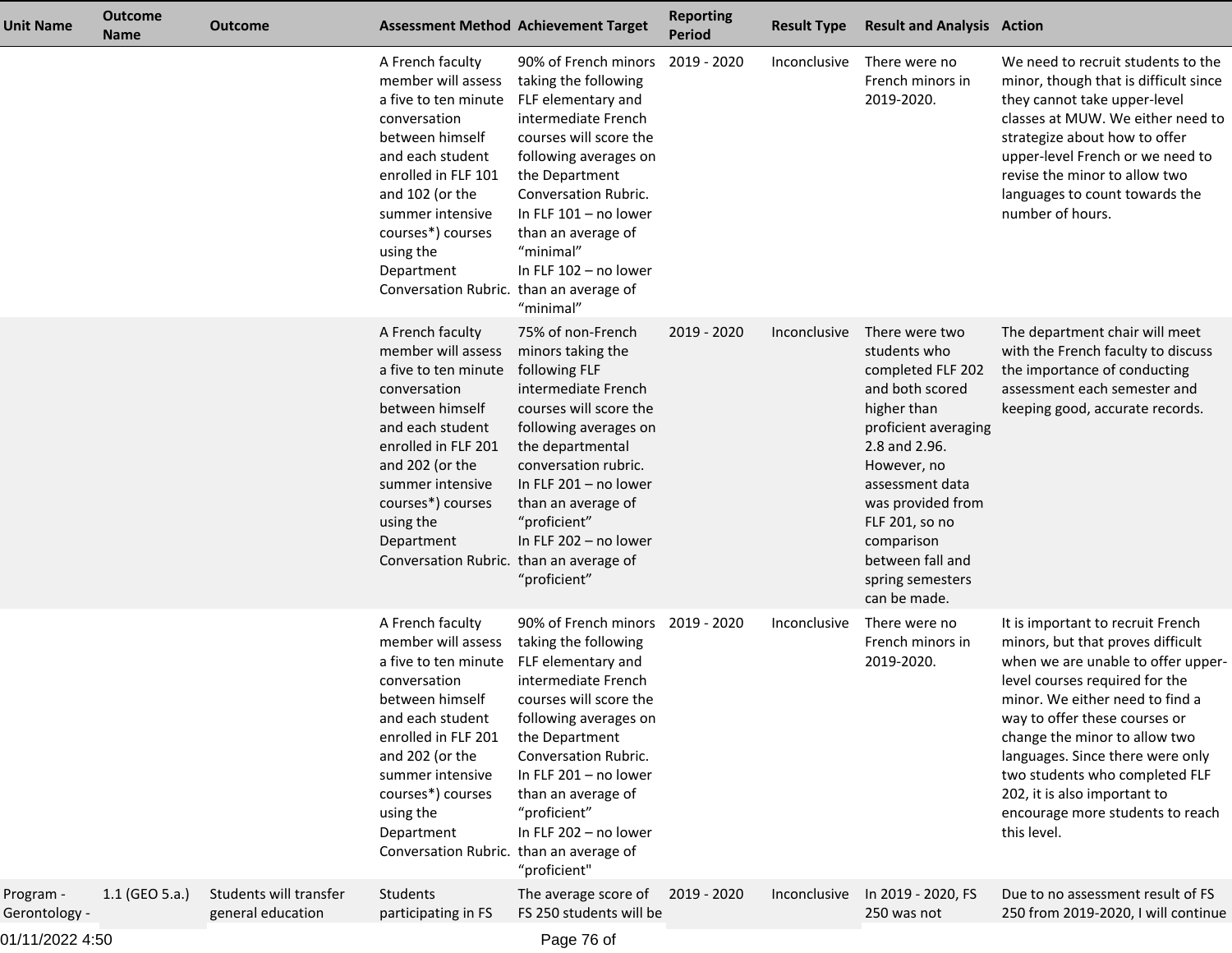| <b>Unit Name</b>      | <b>Outcome</b><br><b>Name</b> | <b>Outcome</b>                                                                                                                                                                                 | <b>Assessment Method Achievement Target</b>                                                                                                                                                                                   |                                                                                                                                                                                                                                                                                                                                                                                                                                                                                                  | <b>Reporting</b><br><b>Period</b> | <b>Result Type</b> | <b>Result and Analysis Action</b>                                                                                          |                                                                                                                                                                                                                                       |
|-----------------------|-------------------------------|------------------------------------------------------------------------------------------------------------------------------------------------------------------------------------------------|-------------------------------------------------------------------------------------------------------------------------------------------------------------------------------------------------------------------------------|--------------------------------------------------------------------------------------------------------------------------------------------------------------------------------------------------------------------------------------------------------------------------------------------------------------------------------------------------------------------------------------------------------------------------------------------------------------------------------------------------|-----------------------------------|--------------------|----------------------------------------------------------------------------------------------------------------------------|---------------------------------------------------------------------------------------------------------------------------------------------------------------------------------------------------------------------------------------|
| Minor {2018-<br>2019} | 1.1 (GEO 5.a.)                | strands to make<br>connections between<br>disciplines.                                                                                                                                         | 250 Introduction to at least 3 on the 1-4<br>Aging will be given a scale used in the<br>term paper<br>(Reaction Paper)<br>the course will<br>assess student<br>works.                                                         | AAC&U Foundations &<br>Skills for Lifelong<br>and the instructor of Learning Value Rubric<br>in Reaction Paper.                                                                                                                                                                                                                                                                                                                                                                                  | 2019 - 2020                       |                    | Inconclusive offered. It will be<br>offered in Sp 2021.                                                                    | this assessment measure for 2020-<br>2021.                                                                                                                                                                                            |
|                       |                               | 1.2 (SAO & SLO) Students will be able to<br>utilize the knowledge on<br>end-of-life issues and<br>explain the ways of the<br>concepts of death can<br>change over time, place,<br>and culture. | Students<br>participating in NU<br>453 Death, Dying,<br>and Bereavement<br>will be given an<br>online final exam<br>and the instructor of the outcome.<br>the course will<br>evaluate the exam<br>to determine if<br>was met. | The average score of<br>NU 453 students will<br>be at least 70% on the<br>final exam, focusing<br>on three pertinent<br>questions regarding<br>Three questions from<br>NU 453 final exam:<br>achievement target 1. By appreciating the<br>reality of death, dying,<br>and bereavement,<br>individuals can:<br>2. Many college<br>students find a death<br>education course to<br>be valuable because:<br>3. By 2025, the<br>number of people age<br>65 and over in the<br>United States will be: | 2019 - 2020                       | <b>Target Met</b>  | NU 453, Spring 20<br>Average Score of<br>Final Exam<br>(including three<br>selective questions):<br>98                     | In Spring 2020, I chose these three<br>questions to assess the Goal1.2<br>because the questions evaluate<br>some of the basic knowledge points<br>throughout the course. I will<br>continue this assessment measure<br>for next year. |
|                       | 2.1 (GEO 2.a.)                | Students will be able to<br>discuss aging related<br>topics with cultural<br>competency.                                                                                                       | Students<br>participating in FS<br>250 Introduction to<br>Aging will be given a scale used in the<br>discussion<br>assignment and the<br>instructor of the<br>course will assess<br>student response.                         | The average score of<br>FS 250 students will be<br>at least 3 on the 1-4<br>AAC&U Intercultural<br>Knowledge &<br>Competence Value<br>Rubric in discussion<br>posts.                                                                                                                                                                                                                                                                                                                             | 2019 - 2020                       | Inconclusive       | In 2019 - 2020, FS<br>250 was not<br>offered. It will be<br>offered in Sp 2021.                                            | Due to no assessment result of FS<br>250 from 2019-2020, I will continue<br>this assessment measure for 2020-<br>2021.                                                                                                                |
|                       | 3.1 (SPG 4.d)                 | After completing HED<br>301 Aging and Public<br>Health, students will<br>demonstrate more<br>interest in the<br>gerontology discipline                                                         | Students<br>participating in HED<br>301 courses will be<br>given a survey and<br>departmental<br>faculty will evaluate to interest in related                                                                                 | 70% of participating<br>students will report an<br>overall average of 4 or<br>above on the survey<br>questions pertaining                                                                                                                                                                                                                                                                                                                                                                        | 2019 - 2020                       | <b>Target Met</b>  | HED 301 Sp 2020<br>Exit Survey: 92% of<br>students reported 4<br>(agree) and 5<br>(strongly agree) on<br>Q 5 & 6 - related | This is a modified assessment<br>method (separately assess<br>students' interest in career). I will<br>continue this assessment measure<br>for next year.                                                                             |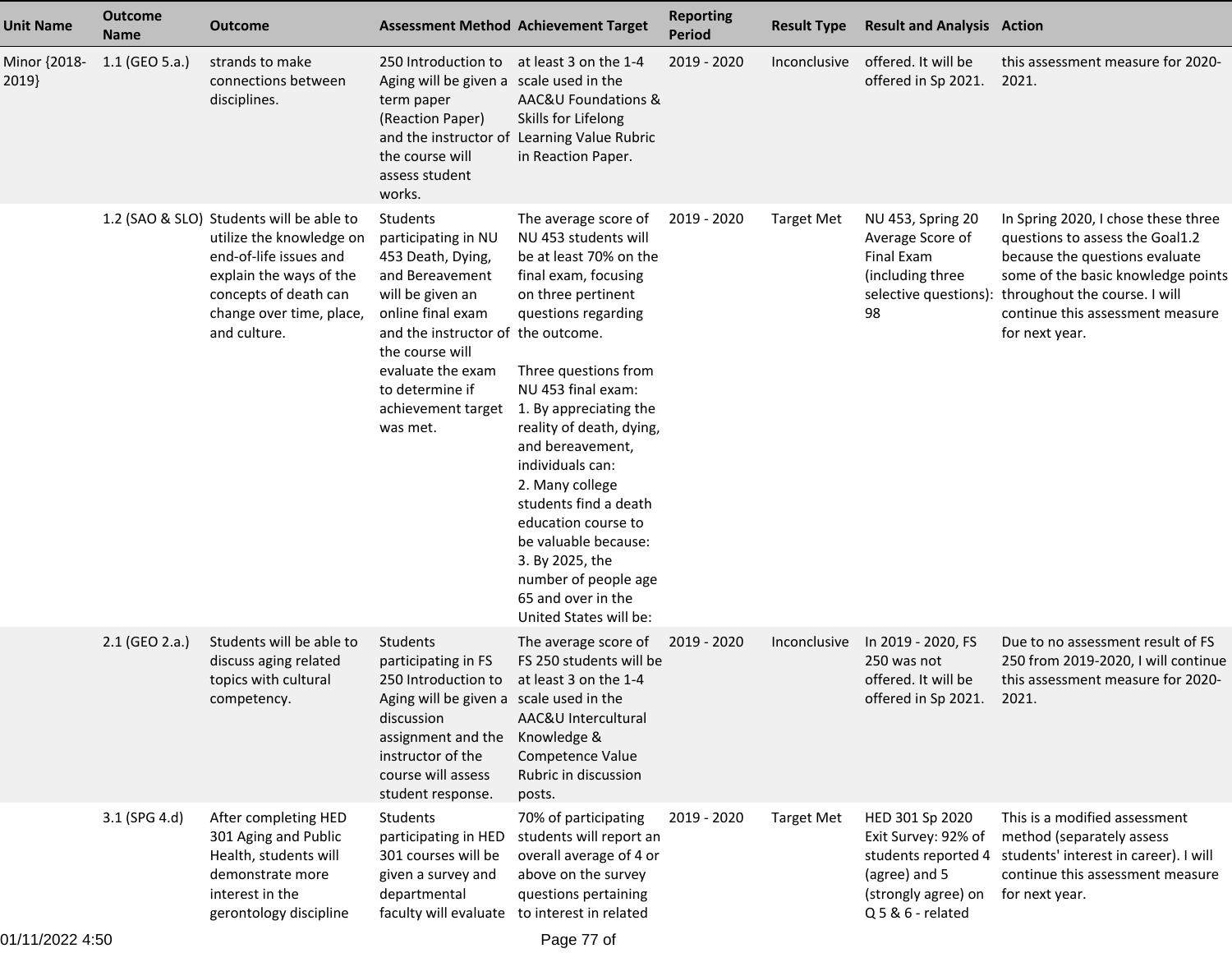| <b>Unit Name</b> | <b>Outcome</b><br><b>Name</b> | <b>Outcome</b>                                                                                                                                                    |                                                                                                                                                                                                                                                                                                                                                                                                                                       | <b>Assessment Method Achievement Target</b>                                                                               | <b>Reporting</b><br>Period | <b>Result Type</b> | <b>Result and Analysis Action</b>                                                                                                          |                                                                                                                                                                                                    |
|------------------|-------------------------------|-------------------------------------------------------------------------------------------------------------------------------------------------------------------|---------------------------------------------------------------------------------------------------------------------------------------------------------------------------------------------------------------------------------------------------------------------------------------------------------------------------------------------------------------------------------------------------------------------------------------|---------------------------------------------------------------------------------------------------------------------------|----------------------------|--------------------|--------------------------------------------------------------------------------------------------------------------------------------------|----------------------------------------------------------------------------------------------------------------------------------------------------------------------------------------------------|
|                  | 3.1 (SPG 4.d)                 | and get more interested<br>in gerontology related<br>jobs.                                                                                                        | the survey questions jobs.<br>pertaining to<br>interest in related<br>jobs to determine if<br>achievement target<br>was met. The survey<br>consists of 2<br>questions with a<br>Likert scale of 1 to 5,<br>1 being strongly<br>disagree and 5 being<br>strongly agree.                                                                                                                                                                |                                                                                                                           | 2019 - 2020                | <b>Target Met</b>  | interests in the<br>related jobs.                                                                                                          | This is a modified assessment<br>method (separately assess<br>students' interest in career). I will<br>continue this assessment measure<br>for next year.                                          |
|                  |                               |                                                                                                                                                                   | <b>Students</b><br>participating in HED<br>301 courses will be<br>given a survey and<br>departmental<br>faculty will evaluate to interest in the<br>the survey questions discipline.<br>pertaining to<br>interest in the<br>discipline to<br>determine if<br>achievement target<br>was met. The survey<br>consists of 3<br>questions with a<br>Likert scale of 1 to 5,<br>1 being strongly<br>disagree and 5 being<br>strongly agree. | 70% of participating<br>students will report an<br>overall average of 4 or<br>above on the survey<br>questions pertaining | 2019 - 2020                | <b>Target Met</b>  | HED 301 Sp 2020<br>Exit Survey: 81% of<br>(agree) and 5<br>(strongly agree) on<br>Q 2, 3, & 4 - related<br>interests in the<br>discipline. | This is a modified assessment<br>method (separately assess<br>students reported 4 students' interest in discipline). I<br>will continue this assessment<br>measure for next year.                  |
|                  | 3.2 (SLO)                     | After completing NU 453<br>Death, Dying, and<br>Bereavement, students<br>will get interested in the<br>gerontology discipline<br>and gerontology related<br>jobs. | Students<br>participating in NU<br>453 courses will be<br>given a survey and<br>departmental<br>faculty will evaluate to interest in related<br>the survey questions jobs.<br>pertaining to<br>interest in related<br>jobs to determine if<br>achievement target<br>was met. The survey<br>consists of 2<br>questions with a                                                                                                          | 70% of participating<br>students will report an<br>overall average of 4 or<br>above on the survey<br>questions pertaining | 2019 - 2020                | <b>Target Met</b>  | Survey: 98% of<br>(agree) and 5<br>(strongly agree) on<br>Q 5 & 6 - related<br>interests in the<br>related jobs.                           | NU 453 Sp 2020 Exit This is a modified assessment<br>method (separately assess<br>students reported 4 students' interest in careers). I will<br>continue this assessment measure<br>for next year. |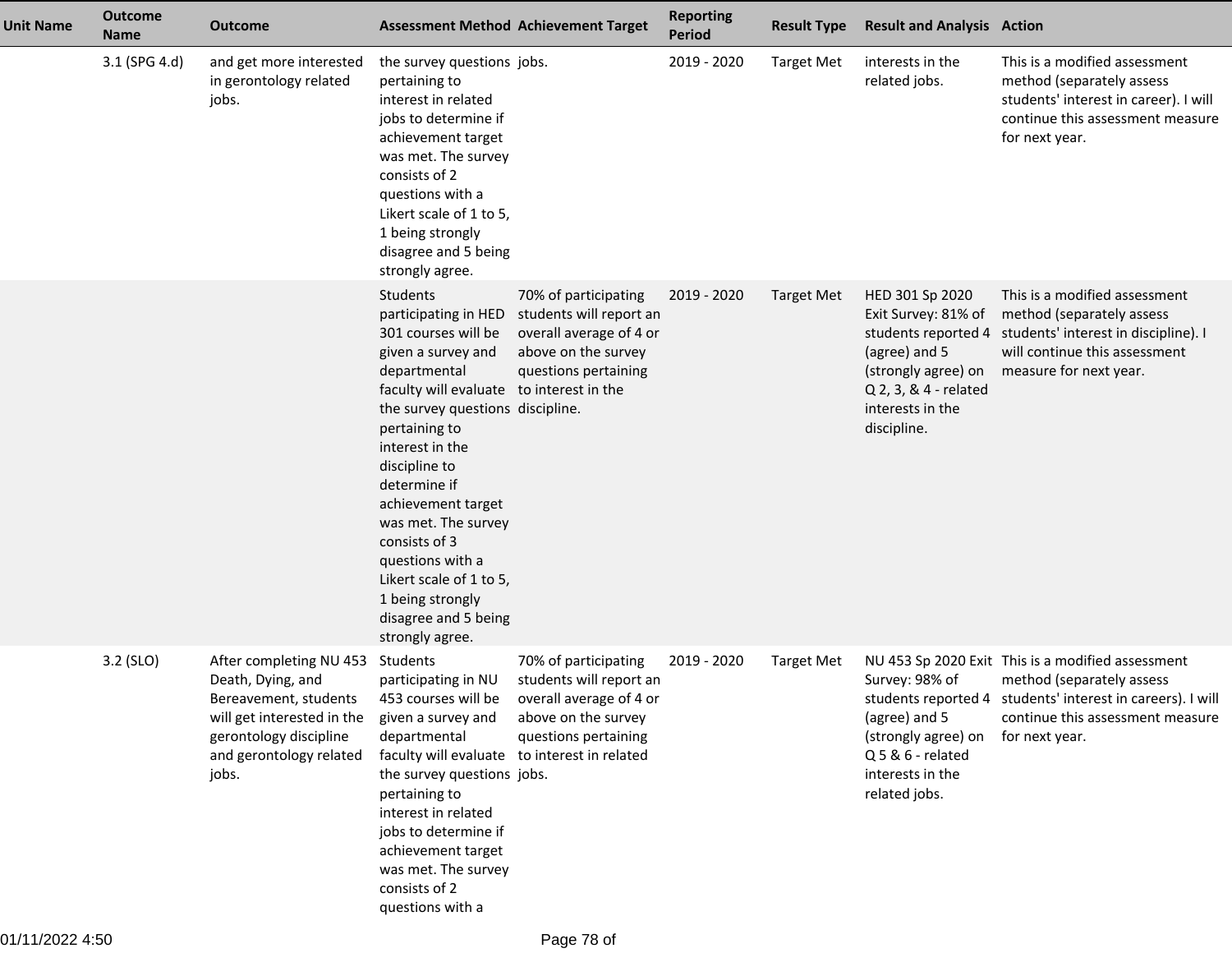| <b>Unit Name</b>                                                                                                                                         | <b>Outcome</b><br><b>Name</b> | <b>Outcome</b>                                                                                                                                                    | <b>Assessment Method Achievement Target</b>                                                                                                                                                                                                                                                                                                                                                                                          |                                                                                                                                                                 | <b>Reporting</b><br><b>Period</b> | <b>Result Type</b> | <b>Result and Analysis Action</b>                                                                                                                                                                                                                                                                                                        |                                                                                                                                                                                                           |
|----------------------------------------------------------------------------------------------------------------------------------------------------------|-------------------------------|-------------------------------------------------------------------------------------------------------------------------------------------------------------------|--------------------------------------------------------------------------------------------------------------------------------------------------------------------------------------------------------------------------------------------------------------------------------------------------------------------------------------------------------------------------------------------------------------------------------------|-----------------------------------------------------------------------------------------------------------------------------------------------------------------|-----------------------------------|--------------------|------------------------------------------------------------------------------------------------------------------------------------------------------------------------------------------------------------------------------------------------------------------------------------------------------------------------------------------|-----------------------------------------------------------------------------------------------------------------------------------------------------------------------------------------------------------|
|                                                                                                                                                          | 3.2 (SLO)                     | After completing NU 453<br>Death, Dying, and<br>Bereavement, students<br>will get interested in the<br>gerontology discipline<br>and gerontology related<br>jobs. | Likert scale of 1 to 5, 70% of participating<br>1 being strongly<br>strongly agree.                                                                                                                                                                                                                                                                                                                                                  | students will report an<br>disagree and 5 being overall average of 4 or<br>above on the survey<br>questions pertaining<br>to interest in related<br>jobs.       | 2019 - 2020                       | <b>Target Met</b>  | Survey: 98% of<br>(agree) and 5<br>(strongly agree) on<br>$Q$ 5 & 6 - related<br>interests in the<br>related jobs.                                                                                                                                                                                                                       | NU 453 Sp 2020 Exit This is a modified assessment<br>method (separately assess<br>students reported 4 students' interest in careers). I will<br>continue this assessment measure<br>for next year.        |
|                                                                                                                                                          |                               |                                                                                                                                                                   | <b>Students</b><br>participating in NU<br>453 courses will be<br>given a survey and<br>departmental<br>faculty will evaluate to interest in the<br>the survey questions discipline.<br>pertaining to<br>interest in the<br>discipline to<br>determine if<br>achievement target<br>was met. The survey<br>consists of 3<br>questions with a<br>Likert scale of 1 to 5,<br>1 being strongly<br>disagree and 5 being<br>strongly agree. | 70% of participating<br>students will report an<br>overall average of 4 or<br>above on the survey<br>questions pertaining                                       | 2019 - 2020                       | <b>Target Met</b>  | Survey: 81% of<br>(agree) and 5<br>(strongly agree) on<br>Q 2, 3, & 4 - related<br>interests in the<br>discipline.                                                                                                                                                                                                                       | NU 453 Sp 2020 Exit This is a modified assessment<br>method (separately assess<br>students reported 4 students' interest in the discipline).<br>I will continue this assessment<br>measure for next year. |
| Program -<br>History<br>(including)<br>Minor and<br>Secondary<br>Education<br>Certification in<br>History and<br>Social Studies)<br>- BA {2016-<br>2017} | $1.1$ (SLO)                   | Identify and evaluate<br>continuity and change,<br>causality and<br>coincidence, voice and<br>agency (SLO 5).                                                     | At the end of the<br>department chair<br>will review<br>transcripts of<br>graduating seniors<br>for the previous year passing grade.<br>for historical depth<br>to determine if<br>achievement target<br>was met.                                                                                                                                                                                                                    | 100% of graduating<br>spring semester, the seniors will complete<br>at least 4 lower-level<br>(100 level) history<br>survey courses (12<br>credit hours) with a | 2019 - 2020                       | <b>Target Met</b>  | Eight students<br>graduated in<br>August, December,<br>or May 2019-20<br>with a history<br>degree. All have 12<br>hours of 100 level<br>history with a<br>passing grade.<br>Student /100 level<br>survey grades<br>A,C,D,A<br>1<br>A,B,A,A<br>2<br>A,A,A,A<br>3<br>A,B,A,B<br>4<br>C, A, B, A<br>5<br>A, A, A, B<br>6<br>B, B, C, C<br>7 | No new action is needed beyond<br>monitoring graduating senior<br>transcripts.                                                                                                                            |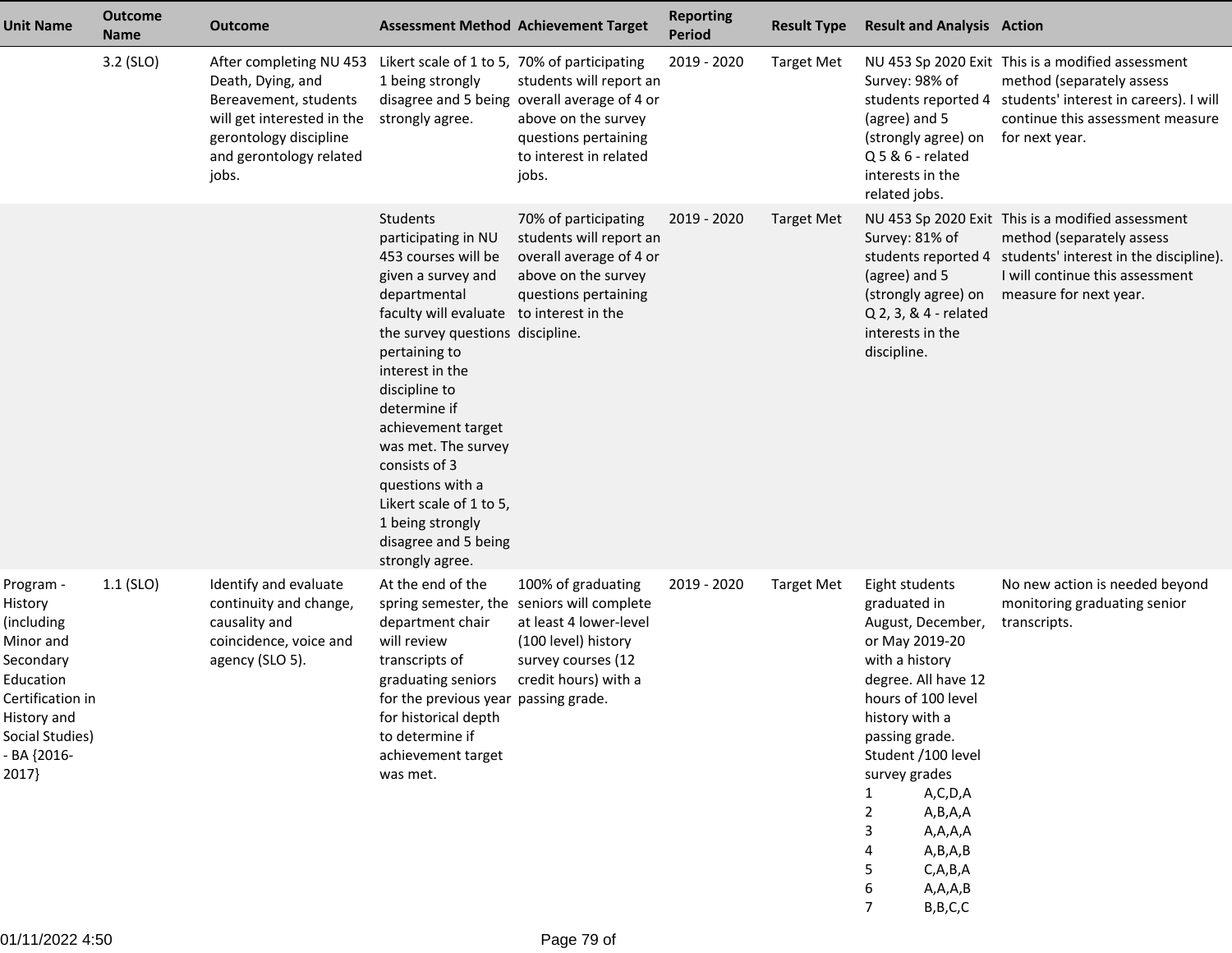| <b>Unit Name</b>                                                                                                                                        | <b>Outcome</b><br><b>Name</b> | <b>Outcome</b>                                                                                                                                                                                                               |                                                                                                                                                                                                                   | <b>Assessment Method Achievement Target</b>                                                                                                                                                          | <b>Reporting</b><br><b>Period</b> | <b>Result Type</b> | <b>Result and Analysis Action</b>                                                                                                                                                                                                                                                                                                                                 |                                                                                |
|---------------------------------------------------------------------------------------------------------------------------------------------------------|-------------------------------|------------------------------------------------------------------------------------------------------------------------------------------------------------------------------------------------------------------------------|-------------------------------------------------------------------------------------------------------------------------------------------------------------------------------------------------------------------|------------------------------------------------------------------------------------------------------------------------------------------------------------------------------------------------------|-----------------------------------|--------------------|-------------------------------------------------------------------------------------------------------------------------------------------------------------------------------------------------------------------------------------------------------------------------------------------------------------------------------------------------------------------|--------------------------------------------------------------------------------|
| Program -<br>History<br>(including<br>Minor and<br>Secondary<br>Education<br>Certification in<br>History and<br>Social Studies)<br>- BA {2016-<br>2017} | $1.1$ (SLO)                   | Identify and evaluate<br>continuity and change,<br>causality and<br>coincidence, voice and<br>agency (SLO 5).                                                                                                                | At the end of the<br>department chair<br>will review<br>transcripts of<br>graduating seniors<br>for the previous year passing grade.<br>for historical depth<br>to determine if<br>achievement target<br>was met. | 100% of graduating<br>spring semester, the seniors will complete<br>at least 4 lower-level<br>(100 level) history<br>survey courses (12<br>credit hours) with a                                      | 2019 - 2020                       | <b>Target Met</b>  | A,A,A,A<br>8                                                                                                                                                                                                                                                                                                                                                      | No new action is needed beyond<br>monitoring graduating senior<br>transcripts. |
|                                                                                                                                                         |                               |                                                                                                                                                                                                                              | At the end of the<br>spring semester, the<br>department chair<br>will review<br>transcripts of<br>graduating seniors<br>for historical depth<br>to determine if<br>achievement target<br>was met.                 | 100% of graduating<br>seniors will complete<br>at least 4 upper- level<br>(either 300 or 400<br>level) history survey<br>courses (12 credit<br>for the previous year hours) with a passing<br>grade. | 2019 - 2020                       | <b>Target Met</b>  | Eight students<br>graduated in<br>August, December,<br>or May 2019-20<br>with a history<br>degree. All have 12<br>hours of upperlevel<br>history with a<br>passing grade.<br>Student \ Upper<br>level scores<br>1<br>B, B, B, C<br>2<br>A,B,B,B<br>3<br>A, A, A, A<br>B, B, B, B<br>4<br>5<br>B, B, B, C<br>6<br>C, B, C, B<br>7<br>B, C, C, B<br>8<br>C, A, B, B | No new action is needed beyond<br>monitoring graduating senior<br>transcripts. |
|                                                                                                                                                         | 1.2 (SLO)                     | Students will successfully At the end of the<br>relate the complexity of spring semester, the seniors will complete<br>the human experience<br>across time and space by<br>studying past societies<br>and cultures. (SLO 4). | department chair<br>will review<br>transcripts of<br>graduating seniors<br>for the previous year<br>for historical<br>breadth to<br>determine if<br>achievement target<br>was met.                                | 100% of graduating<br>at least one non-<br>western course (3<br>credit hours) with a<br>passing grade.                                                                                               | 2019 - 2020                       | <b>Target Met</b>  | Eight students<br>graduated in<br>August, December, transcripts.<br>or May 2019-20<br>with a history<br>degree. All have 3<br>hours of<br>nonwestern or<br>global history with a<br>passing grade.<br>Student/<br>Nonwestern score                                                                                                                                | No new action is needed beyond<br>monitoring graduating senior                 |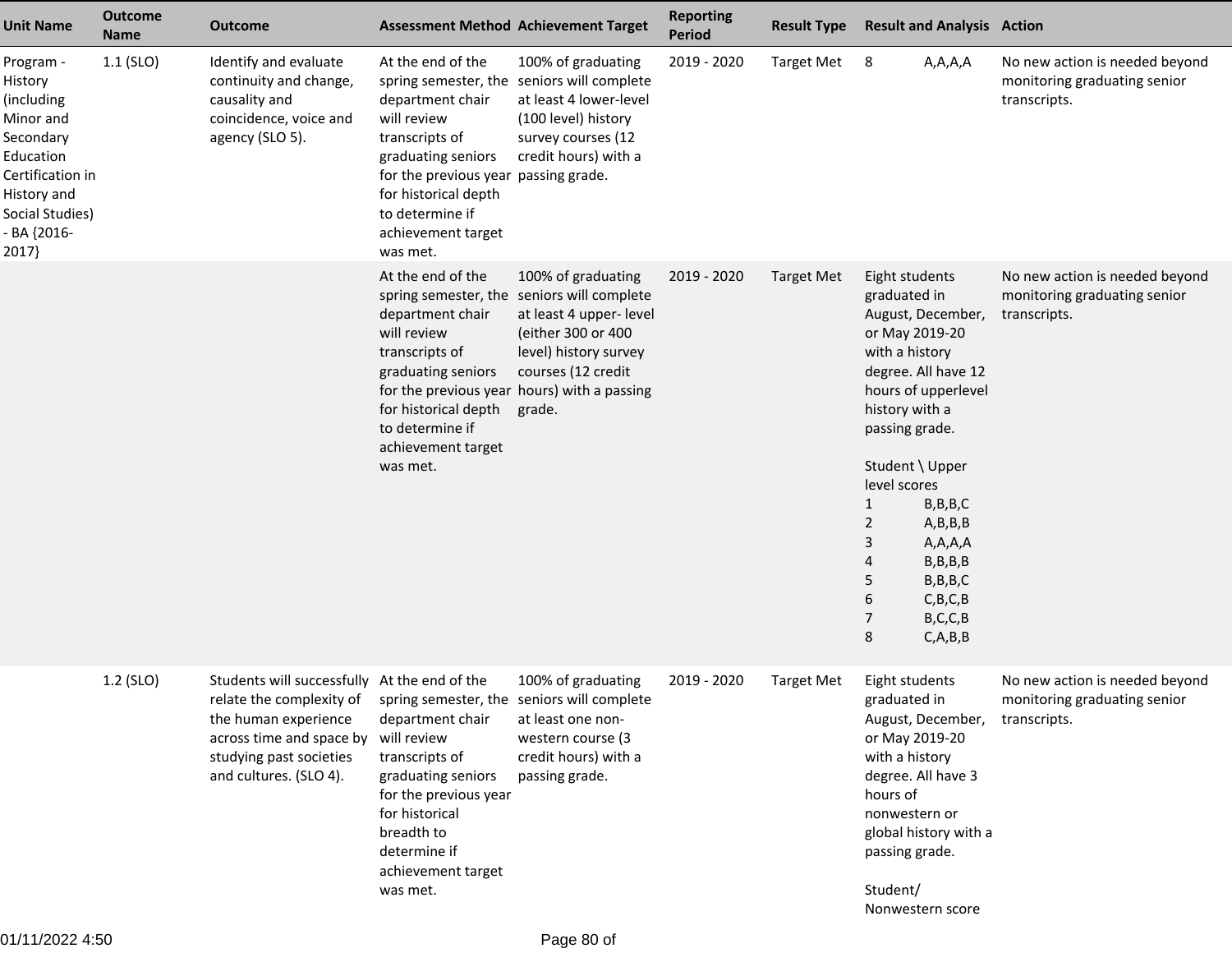| <b>Unit Name</b> | <b>Outcome</b><br><b>Name</b> | <b>Outcome</b>                                                                                                                                                                    |                                                                                                                                                                                                                                 | <b>Assessment Method Achievement Target</b>                                                                                                               | <b>Reporting</b><br><b>Period</b> | <b>Result Type</b>       | <b>Result and Analysis Action</b>                                                                                                                                                                                                                                                                       |                                                                                                                                                                                                                                                 |
|------------------|-------------------------------|-----------------------------------------------------------------------------------------------------------------------------------------------------------------------------------|---------------------------------------------------------------------------------------------------------------------------------------------------------------------------------------------------------------------------------|-----------------------------------------------------------------------------------------------------------------------------------------------------------|-----------------------------------|--------------------------|---------------------------------------------------------------------------------------------------------------------------------------------------------------------------------------------------------------------------------------------------------------------------------------------------------|-------------------------------------------------------------------------------------------------------------------------------------------------------------------------------------------------------------------------------------------------|
|                  | 1.2 (SLO)                     | Students will successfully At the end of the<br>relate the complexity of<br>the human experience<br>across time and space by<br>studying past societies<br>and cultures. (SLO 4). | spring semester, the<br>department chair<br>will review<br>transcripts of<br>graduating seniors<br>for the previous year<br>for historical<br>breadth to<br>determine if<br>achievement target<br>was met.                      | 100% of graduating<br>seniors will complete<br>at least one non-<br>western course (3<br>credit hours) with a<br>passing grade.                           | 2019 - 2020                       | <b>Target Met</b>        | В<br>1<br>$\overline{2}$<br>В<br>3<br>Α<br>В<br>4<br>В<br>5<br>6<br>B<br>$\mathsf{C}$<br>7<br>8<br>Α                                                                                                                                                                                                    | No new action is needed beyond<br>monitoring graduating senior<br>transcripts.                                                                                                                                                                  |
|                  |                               |                                                                                                                                                                                   | At the end of the<br>spring semester, the<br>department chair<br>will review<br>transcripts of<br>graduating seniors<br>for the previous year<br>for historical<br>breadth to<br>determine if<br>achievement target<br>was met. | 100% of graduating<br>seniors will complete<br>at least one pre<br>modern (pre 1500)<br>course (3 credit hours)<br>with a passing grade.                  | 2019 - 2020                       | <b>Target Met</b>        | Eight students<br>graduated in<br>August, December,<br>or May 2019-20<br>with a history<br>degree. All have 3<br>hours premodern<br>history with a<br>passing grade.<br>Student /<br>Premodern score<br>B<br>1<br>$\overline{2}$<br>B<br>3<br>A<br>B<br>4<br>5<br>B<br>6<br>$\sf B$<br>7<br>B<br>8<br>C | No new action is needed beyond<br>monitoring graduating senior<br>transcripts.                                                                                                                                                                  |
|                  |                               |                                                                                                                                                                                   | At the end of the<br>department chair<br>will review<br>transcripts of<br>graduating seniors<br>for the previous year<br>for historical<br>breadth to<br>determine if<br>achievement target<br>was met.                         | 100% of graduating<br>spring semester, the seniors will complete<br>at least two American<br>history courses (6<br>credit hours) with a<br>passing grade. | 2019 - 2020                       | <b>Target Not</b><br>Met | Eight students<br>graduated in<br>August, December,<br>or May 2019-20<br>with a history<br>degree. All but one<br>have 6 hours in<br>upperlevel US<br>History with a<br>passing grade.<br>Student/6 hours US<br>$\mathbf{1}$<br>C,B<br>2<br>B,A<br>3<br>A,A                                             | We will continue to use this<br>measurement. While one student<br>did not pass a second US history,<br>we feel that this is not indicative of<br>a larger problem in the program,<br>but reflects one student's thin<br>interest in US history. |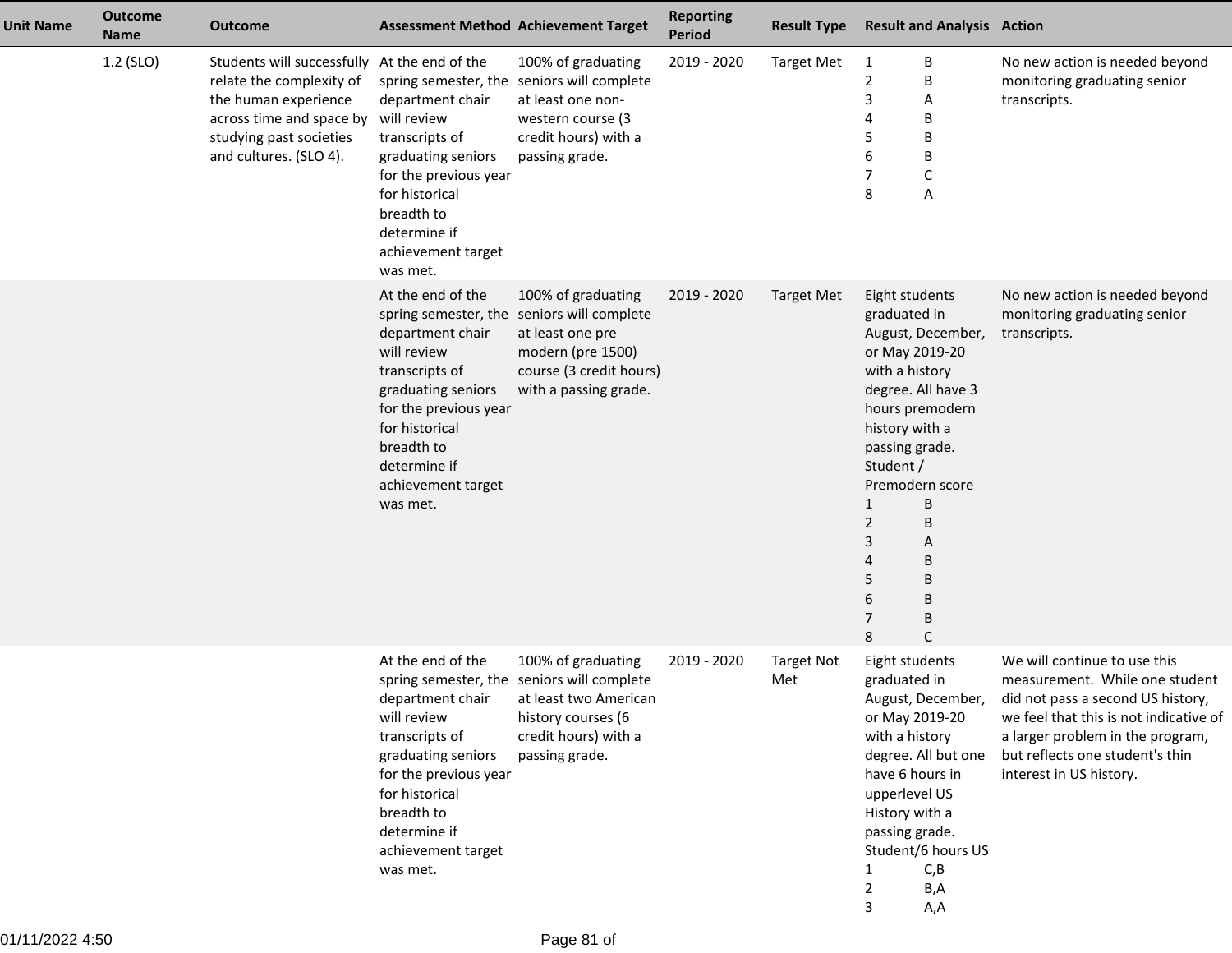| <b>Unit Name</b> | <b>Outcome</b><br><b>Name</b> | <b>Outcome</b>                                                                                                                         |                                                                                                                                                                                                         | <b>Assessment Method Achievement Target</b>                                                                                                                                 | <b>Reporting</b><br><b>Period</b> | <b>Result Type</b>       | <b>Result and Analysis Action</b>                                                                                                                                                                                                                                                                                                       |                                                                                                                                                                                                                                                                                                                                                                                                                                  |
|------------------|-------------------------------|----------------------------------------------------------------------------------------------------------------------------------------|---------------------------------------------------------------------------------------------------------------------------------------------------------------------------------------------------------|-----------------------------------------------------------------------------------------------------------------------------------------------------------------------------|-----------------------------------|--------------------------|-----------------------------------------------------------------------------------------------------------------------------------------------------------------------------------------------------------------------------------------------------------------------------------------------------------------------------------------|----------------------------------------------------------------------------------------------------------------------------------------------------------------------------------------------------------------------------------------------------------------------------------------------------------------------------------------------------------------------------------------------------------------------------------|
|                  |                               |                                                                                                                                        | At the end of the<br>department chair<br>will review<br>transcripts of<br>graduating seniors<br>for the previous year<br>for historical<br>breadth to<br>determine if<br>achievement target<br>was met. | 100% of graduating<br>spring semester, the seniors will complete<br>at least two American<br>history courses (6<br>credit hours) with a<br>passing grade.                   | 2019 - 2020                       | <b>Target Not</b><br>Met | B,B<br>4<br>B,C<br>5<br>C, C<br>6<br>7<br>D,F<br>8<br>A,C                                                                                                                                                                                                                                                                               | We will continue to use this<br>measurement. While one student<br>did not pass a second US history,<br>we feel that this is not indicative of<br>a larger problem in the program,<br>but reflects one student's thin<br>interest in US history.                                                                                                                                                                                  |
|                  |                               |                                                                                                                                        | At the end of the<br>department chair<br>will review<br>transcripts of<br>graduating seniors<br>for the previous year<br>for historical<br>breadth to<br>determine if<br>achievement target<br>was met. | 100% of graduating<br>spring semester, the seniors will complete<br>at least two European<br>history courses (6<br>credit hours) with a<br>passing grade.                   | 2019 - 2020                       | Target Met               | Eight students<br>graduated in<br>August, December,<br>or May 2019-20<br>with a history<br>degree. All have 6<br>hours in upperlevel<br><b>European History</b><br>with a passing<br>grade.<br>Student / 6 hours<br>Euro<br>$\mathbf{1}$<br>B, B<br>2<br>A,A<br>3<br>A,A<br>B,B<br>4<br>A, B<br>5<br>B, B<br>6<br>B,C<br>7<br>C, B<br>8 | No new action is needed beyond<br>monitoring graduating senior<br>transcripts.                                                                                                                                                                                                                                                                                                                                                   |
|                  | $2.1$ (GEO 1.b.)              | Interpret and evaluate<br>primary sources carefully department faculty<br>and use them to make a<br>historical argument (SLO<br>$1$ ). | The History<br>will use the AAC&U<br><b>Critical Thinking</b><br><b>VALUE Rubric to</b><br>assess an analytical<br>assignment required the AAC&U Critical<br>of HIS 211 students<br>(fall).             | The overall average<br>score for HIS 211<br>students completing<br>the Performance Task<br>Assessment will be no<br>lower than a 3.0 on<br><b>Thinking VALUE</b><br>Rubric. | 2019 - 2020                       | Inconclusive             | Due to COVID-19,<br>had difficulty<br>completing the PTA.<br>Faculty shifted the<br>class completely<br>they did not have<br>the same access to<br>me and my<br>feedback<br>throughout the<br>second half of the                                                                                                                        | Students needed more guidance in<br>students in this class their projects, and under normal<br>circumstances, we would have used<br>class time as a writing lab to work<br>through research questions and<br>thesis statements. Students would<br>online, which meant also have the opportunity to spend<br>more time with sources. All of<br>these things would have improved<br>their work, and will be done in the<br>future. |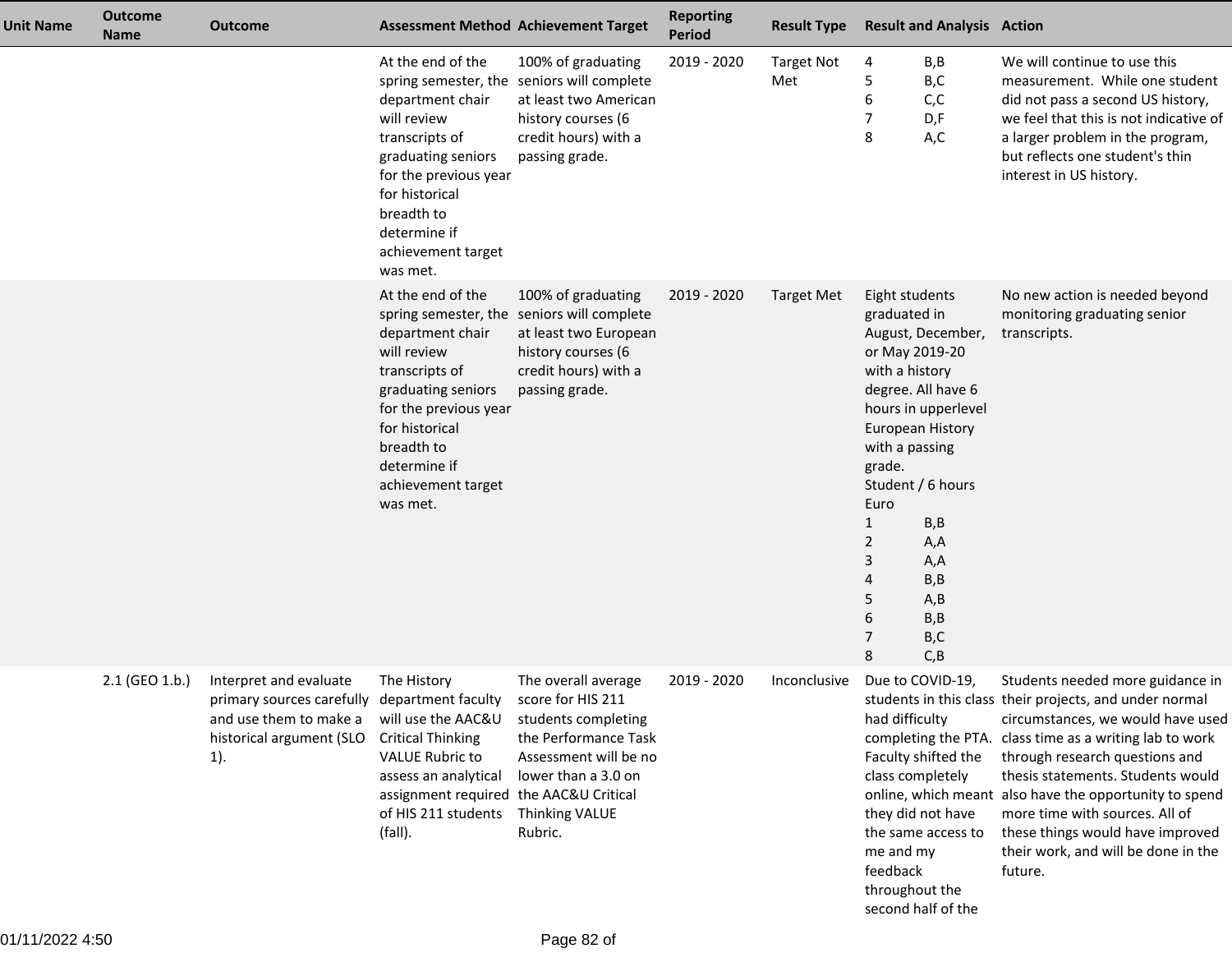| <b>Unit Name</b> | <b>Outcome</b><br><b>Name</b> | <b>Outcome</b>                                                                                                                      |                                                                                                                                                                                                                   | <b>Assessment Method Achievement Target</b>                                                                                                                                               | <b>Reporting</b><br><b>Period</b> | <b>Result Type</b> | <b>Result and Analysis Action</b>                                                                                                                                                                                                                                                                                                                                                                                                                                                                                                                                                 |                                                                                                                                                                                                                                                                                                                                                                                                            |
|------------------|-------------------------------|-------------------------------------------------------------------------------------------------------------------------------------|-------------------------------------------------------------------------------------------------------------------------------------------------------------------------------------------------------------------|-------------------------------------------------------------------------------------------------------------------------------------------------------------------------------------------|-----------------------------------|--------------------|-----------------------------------------------------------------------------------------------------------------------------------------------------------------------------------------------------------------------------------------------------------------------------------------------------------------------------------------------------------------------------------------------------------------------------------------------------------------------------------------------------------------------------------------------------------------------------------|------------------------------------------------------------------------------------------------------------------------------------------------------------------------------------------------------------------------------------------------------------------------------------------------------------------------------------------------------------------------------------------------------------|
|                  | 2.1 (GEO 1.b.)                | Interpret and evaluate<br>primary sources carefully<br>and use them to make a<br>historical argument (SLO<br>$1$ ).                 | The History<br>department faculty<br>will use the AAC&U<br><b>Critical Thinking</b><br><b>VALUE Rubric to</b><br>assess an analytical<br>assignment required the AAC&U Critical<br>of HIS 211 students<br>(fall). | The overall average<br>score for HIS 211<br>students completing<br>the Performance Task<br>Assessment will be no<br>lower than a 3.0 on<br><b>Thinking VALUE</b><br>Rubric.               | 2019 - 2020                       | Inconclusive       | semester. The<br>students who<br>completed the PTA<br>struggled with their<br>arguments and<br>conclusions. Several<br>of them had<br>research questions,<br>but did not have a<br>questions they<br>posed, others had<br>thesis statements<br>but they were too<br>broad for a project<br>of this length.<br>Considering the<br>circumstances, the<br>students did well;<br>overall, however,<br>they struggled to<br>understand with<br>many aspects of the<br>work.<br>Due to COVID-19, 6<br>students did not<br>submit a PTA. They<br>are not included in<br>this assessment. | Students needed more guidance in<br>their projects, and under normal<br>circumstances, we would have used<br>class time as a writing lab to work<br>through research questions and<br>thesis statements. Students would<br>also have the opportunity to spend<br>more time with sources. All of<br>these things would have improved<br>thesis to answer the their work, and will be done in the<br>future. |
|                  | 3.1 (GEO 1.c.)                | Students will successfully<br>communicate ideas<br>clearly and professionally will use the AAC&U<br>in oral and written<br>formats. | The History<br>department faculty<br>Oral Communication the Research<br><b>VALUE Rubric to</b><br>Presentation<br>required of HIS 211<br>students (fall).                                                         | The overall average<br>score for HIS 211<br>students completing<br>Presentation will be<br>assess the Research no lower than a 3.0 on<br>the AAC&U Oral<br>Communication<br>VALUE Rubric. | 2019 - 2020                       | Inconclusive       | Due to Covid 19,<br>there were no final<br>class was shifted<br>online and finishing<br>the class, in any<br>fashion, because<br>difficult, given how<br>reliant the class is<br>on access to an<br>archives. There<br>were no final<br>presentations in the<br>course for Spring                                                                                                                                                                                                                                                                                                 | We hope that Covid-19 and the<br>departure of the university archivist<br>oral presentations in will be isolated incidents and that<br>HIS 211. The entire assessment will be more feasible in<br>the next academic year.                                                                                                                                                                                  |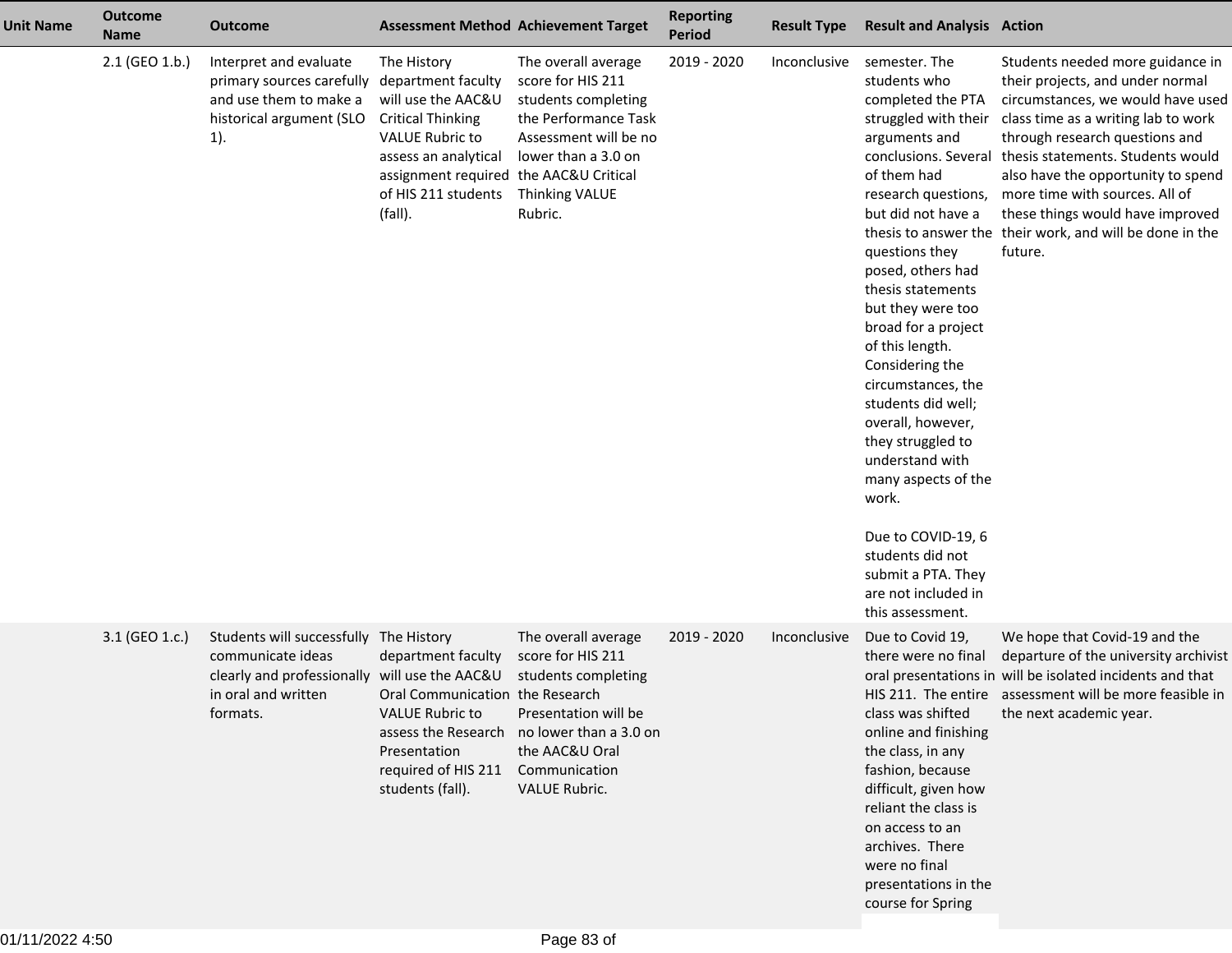| <b>Unit Name</b> | <b>Outcome</b><br><b>Name</b> | <b>Outcome</b>                                                                                                                                  |                                                                                                                                                                                                     | <b>Assessment Method Achievement Target</b>                                                                                                                                                  | <b>Reporting</b><br><b>Period</b> | <b>Result Type</b> | <b>Result and Analysis Action</b>                                                                                                                                                                                                                                                                                                                                                                                                                                                                                                                                                                                                                                                      |                                                                                                                                                                                                                                                                                                                                                                                                                                                                                                                                                                                                                                                     |
|------------------|-------------------------------|-------------------------------------------------------------------------------------------------------------------------------------------------|-----------------------------------------------------------------------------------------------------------------------------------------------------------------------------------------------------|----------------------------------------------------------------------------------------------------------------------------------------------------------------------------------------------|-----------------------------------|--------------------|----------------------------------------------------------------------------------------------------------------------------------------------------------------------------------------------------------------------------------------------------------------------------------------------------------------------------------------------------------------------------------------------------------------------------------------------------------------------------------------------------------------------------------------------------------------------------------------------------------------------------------------------------------------------------------------|-----------------------------------------------------------------------------------------------------------------------------------------------------------------------------------------------------------------------------------------------------------------------------------------------------------------------------------------------------------------------------------------------------------------------------------------------------------------------------------------------------------------------------------------------------------------------------------------------------------------------------------------------------|
|                  | 3.1 (GEO 1.c.)                | Students will successfully The History<br>communicate ideas<br>clearly and professionally will use the AAC&U<br>in oral and written<br>formats. | department faculty<br><b>Oral Communication</b><br><b>VALUE Rubric to</b><br>assess the Research<br>Presentation<br>required of HIS 211<br>students (fall).                                         | The overall average<br>score for HIS 211<br>students completing<br>the Research<br>Presentation will be<br>no lower than a 3.0 on<br>the AAC&U Oral<br>Communication<br><b>VALUE Rubric.</b> | 2019 - 2020                       | Inconclusive       | 2020 and therefore<br>no opportunity to<br>evaluate that<br>assignment using<br>the Oral<br>Communication<br>Rubric.                                                                                                                                                                                                                                                                                                                                                                                                                                                                                                                                                                   | We hope that Covid-19 and the<br>departure of the university archivist<br>will be isolated incidents and that<br>assessment will be more feasible in<br>the next academic year.                                                                                                                                                                                                                                                                                                                                                                                                                                                                     |
|                  |                               |                                                                                                                                                 | The History<br>department faculty<br>will use the<br>departmental<br><b>Historical Inquiry</b><br>and Argument<br>Rubric to assess the<br>Research Paper<br>required of HIS 499<br>students (fall). | The overall average<br>score for HIS 499<br>students completing<br>the Research Paper<br>will be no lower than a<br>3.0 on the<br>departmental<br>Historical Inquiry and<br>Argument Rubric. | 2019 - 2020                       | <b>Target Met</b>  | Overall, student<br>projects were<br>to this analysis and<br>averaged a 3.6/5.<br>spread of really<br>excellent projects<br>and not great<br>between. Students<br>most difficulty with<br>their central<br>arguments and<br>fitting them into the again this August.<br>general history of<br>the topic. They also<br>struggled with<br>connecting primary<br>and secondary<br>source research to<br>their topic (each<br>student was good at<br>one or the other but<br>only 1 student was<br>good at both).<br>Students also<br>struggled with<br>looking at<br>interpretive<br>differences. They<br>would latch onto a<br>particular idea and<br>not look for<br>alternative views. | We spoke as a department in<br>August about increasing the use of<br>successful according both primary and secondary<br>sources in each of our classes. We<br>realized that as a department, we<br>There was a definite need to advise students to take<br>classes from a variety of faculty in<br>order to capitalize on the different<br>foci of the faculty (eg. Some use<br>projects with little in more primary source analysis,<br>some more secondary, etc.). By<br>seemed to have the giving students different views of<br>analysis, it should improve their use<br>of, and connection to, the various<br>sources. We will talk about this |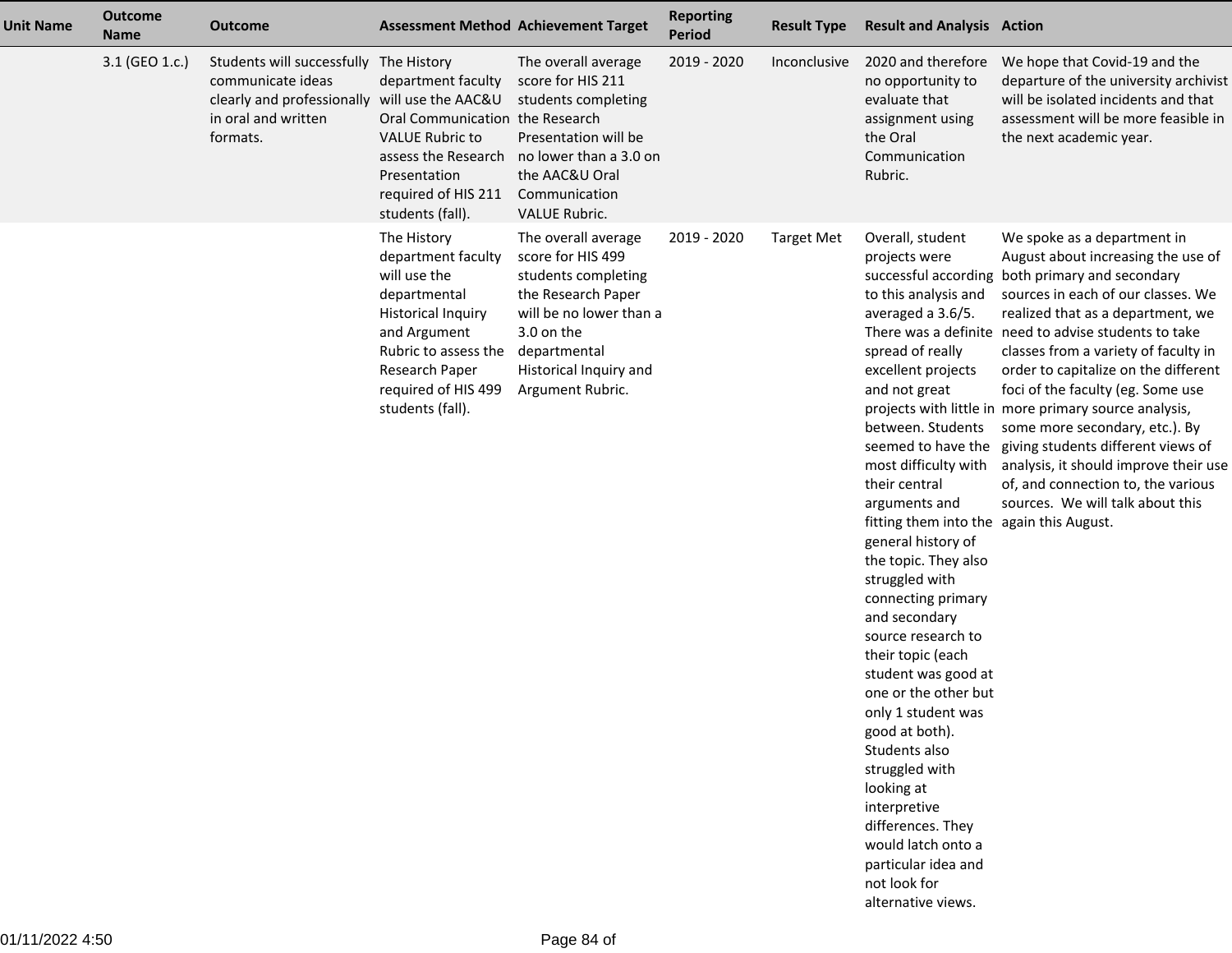| <b>Unit Name</b> | <b>Outcome</b><br><b>Name</b> | <b>Outcome</b>                                                                                                                                                           | <b>Assessment Method Achievement Target</b>                                                                                                                                                         |                                                                                                                                                                                              | <b>Reporting</b><br><b>Period</b> | <b>Result Type</b> | <b>Result and Analysis Action</b>                                                                                                                                                                                                                                                                                                                                                                                                                                                                                                                                                                                                                                                             |                                                                                                                                                                                                                                                                                                                                                                                                                                                                                                                                                                                                           |
|------------------|-------------------------------|--------------------------------------------------------------------------------------------------------------------------------------------------------------------------|-----------------------------------------------------------------------------------------------------------------------------------------------------------------------------------------------------|----------------------------------------------------------------------------------------------------------------------------------------------------------------------------------------------|-----------------------------------|--------------------|-----------------------------------------------------------------------------------------------------------------------------------------------------------------------------------------------------------------------------------------------------------------------------------------------------------------------------------------------------------------------------------------------------------------------------------------------------------------------------------------------------------------------------------------------------------------------------------------------------------------------------------------------------------------------------------------------|-----------------------------------------------------------------------------------------------------------------------------------------------------------------------------------------------------------------------------------------------------------------------------------------------------------------------------------------------------------------------------------------------------------------------------------------------------------------------------------------------------------------------------------------------------------------------------------------------------------|
|                  |                               |                                                                                                                                                                          | The History<br>department faculty<br>will use the<br>departmental<br><b>Historical Inquiry</b><br>and Argument<br>Rubric to assess the<br>Research Paper<br>required of HIS 499<br>students (fall). | The overall average<br>score for HIS 499<br>students completing<br>the Research Paper<br>will be no lower than a<br>3.0 on the<br>departmental<br>Historical Inquiry and<br>Argument Rubric. | 2019 - 2020                       | <b>Target Met</b>  | All of the students<br>used primary<br>sources to focus<br>their papers, but<br>some were more<br>successful than<br>them to an<br>argument and/or<br>the historical<br>context.<br>For this particular<br>target on writing,<br>the most relevant<br>measures were<br>"writes clearly" on<br>which students<br>averaged a 3.33 and<br>"frames historical<br>questions" on which<br>students averaged<br>3.44, both of which<br>are above the 3.0<br>threshold. You can<br>see all the data<br>attached.<br>Although one<br>student is included<br>in the<br>spreadsheet/hard<br>data, he did not turn<br>in a final project and<br>so is not calculated<br>in the numbers<br>provided below. | We spoke as a department in<br>August about increasing the use of<br>both primary and secondary<br>sources in each of our classes. We<br>realized that as a department, we<br>need to advise students to take<br>others at connecting classes from a variety of faculty in<br>order to capitalize on the different<br>foci of the faculty (eg. Some use<br>more primary source analysis,<br>some more secondary, etc.). By<br>giving students different views of<br>analysis, it should improve their use<br>of, and connection to, the various<br>sources. We will talk about this<br>again this August. |
|                  | $4.1$ (SLO)                   | Locate and select a<br>variety of historical<br>sources (primary,<br>secondary, archival,<br>library, electronic, etc.)<br>for use in an historical<br>argument (SLO 2). | The History<br>department faculty<br>will determine HIS<br>211 students'<br>competency by<br>reviewing the<br>completed Library<br>and Archive Source                                               | The overall average of 2019 - 2020<br>HIS 211 students for<br>the Library and<br><b>Archive Source</b><br>assignment(s) will be<br>no lower than a C (75<br>percent).                        |                                   | Inconclusive       | Due to the<br>unexpected<br>departure of Derek<br>Webb, university<br>archivist, we did not<br>have an archivist or<br>access to the<br>archives for most of                                                                                                                                                                                                                                                                                                                                                                                                                                                                                                                                  | We should have a new archivist by<br>June 2020, and she will help us with<br>these assignments going forward.                                                                                                                                                                                                                                                                                                                                                                                                                                                                                             |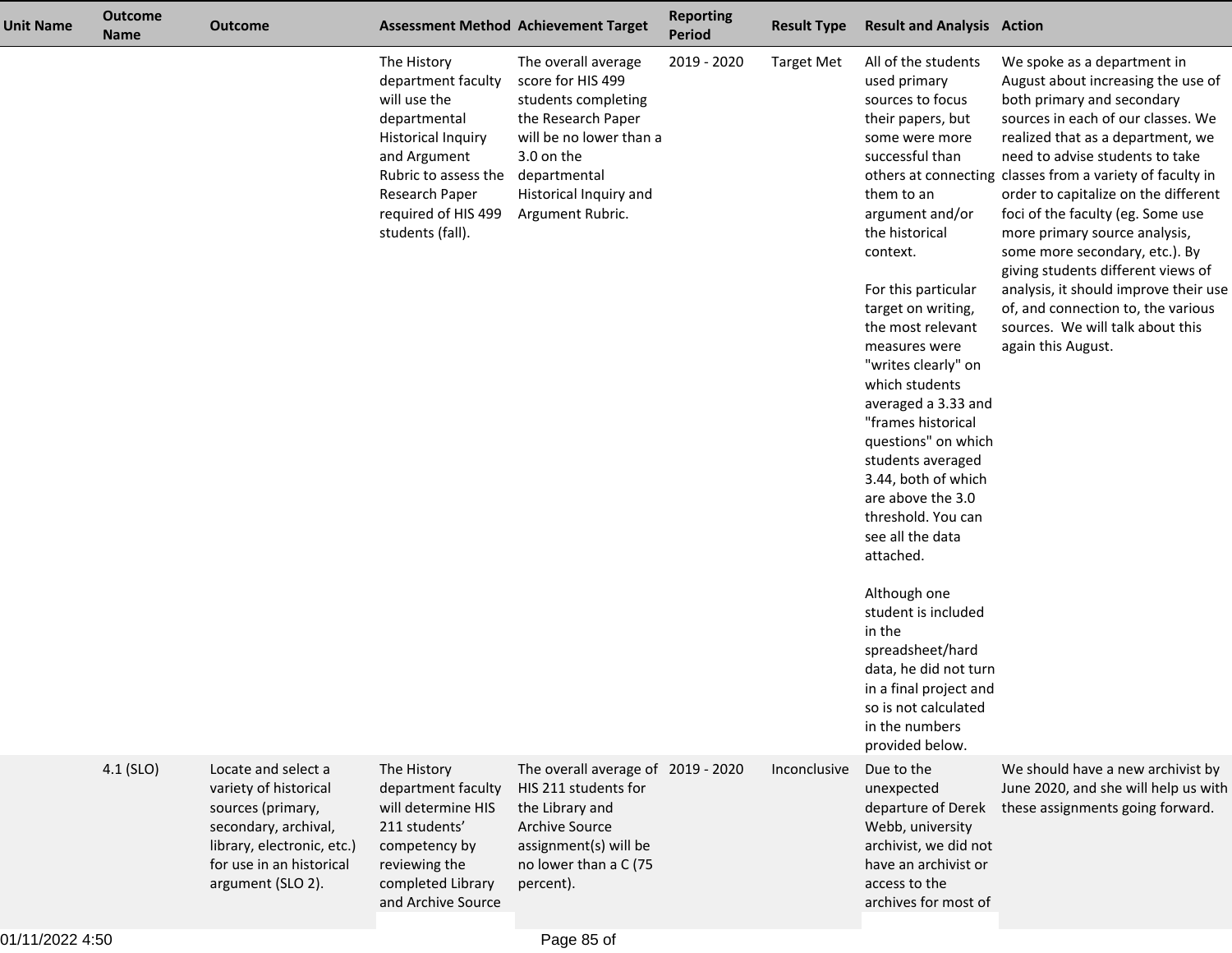| <b>Unit Name</b> | <b>Outcome</b><br><b>Name</b> | <b>Outcome</b>                                                                                                                                                                                                |                                                                                                                                                                                      | <b>Assessment Method Achievement Target</b>                                                                                                                                                  | <b>Reporting</b><br><b>Period</b> | <b>Result Type</b> | <b>Result and Analysis Action</b>                                                                                                                                                                                                                                                                                                                                                                                                                                                                                                                                                                                                                  |                                                                                                                                                                                                                                                                                                                                                                                                                                                      |
|------------------|-------------------------------|---------------------------------------------------------------------------------------------------------------------------------------------------------------------------------------------------------------|--------------------------------------------------------------------------------------------------------------------------------------------------------------------------------------|----------------------------------------------------------------------------------------------------------------------------------------------------------------------------------------------|-----------------------------------|--------------------|----------------------------------------------------------------------------------------------------------------------------------------------------------------------------------------------------------------------------------------------------------------------------------------------------------------------------------------------------------------------------------------------------------------------------------------------------------------------------------------------------------------------------------------------------------------------------------------------------------------------------------------------------|------------------------------------------------------------------------------------------------------------------------------------------------------------------------------------------------------------------------------------------------------------------------------------------------------------------------------------------------------------------------------------------------------------------------------------------------------|
|                  | $4.1$ (SLO)                   | Locate and select a<br>variety of historical<br>sources (primary,<br>secondary, archival,<br>library, electronic, etc.)<br>for use in an historical<br>argument (SLO 2).                                      | assignment(s) (fall).                                                                                                                                                                | The overall average of<br>HIS 211 students for<br>the Library and<br><b>Archive Source</b><br>assignment(s) will be<br>no lower than a C (75<br>percent).                                    | 2019 - 2020                       | Inconclusive       | the semester.<br>Therefore, the<br>students only<br>performed a limited<br>in-class archives<br>task rather than a<br>lengthier archives<br>assignment as had<br>been done in<br>previous classes.<br>The in-class<br>assignment<br>consisted of<br>students reading<br>documents from the<br>MUW collection and<br>analyzing what they<br>can tell us about the<br>people and time<br>they were written.<br>Students had good<br>insight and were<br>excited about<br>handling the<br>documents;<br>however, the<br>assignment was not<br>comparable to<br>previous semesters<br>and therefore could<br>not be used in this<br>year's assessment. | We should have a new archivist by<br>June 2020, and she will help us with<br>these assignments going forward.                                                                                                                                                                                                                                                                                                                                        |
|                  | 4.2 (SLO)                     | Students will successfully The History<br>understand, synthesize,<br>and engage with the<br>ideas of others and<br>accept and/or resolve<br>differing perspectives or<br>conflicting evidence<br>responsibly. | department faculty<br>will use the<br>departmental<br><b>Historical Inquiry</b><br>and Argument<br>Rubric to assess the<br>Research Paper<br>required of HIS 499<br>students (fall). | The overall average<br>score for HIS 499<br>students completing<br>the Research Paper<br>will be no lower than a<br>3.0 on the<br>departmental<br>Historical Inquiry and<br>Argument Rubric. | 2019 - 2020                       | <b>Target Met</b>  | Overall, student<br>projects were<br>to this analysis and<br>averaged a 3.6/5.<br>spread of really<br>excellent projects<br>and not great<br>between. Students<br>seemed to have the<br>most difficulty with                                                                                                                                                                                                                                                                                                                                                                                                                                       | We are satisfied with the student<br>performance on the Capstone<br>successful according Research Paper as evaluated with<br>the HIAWR and will continue to<br>monitor their performance. We<br>There was a definite will discuss these findings at our<br>August, beginning-of-the-year<br>meeting and continue to look for<br>ways to improve students<br>projects with little in understanding of conflicting<br>evidence and historical context. |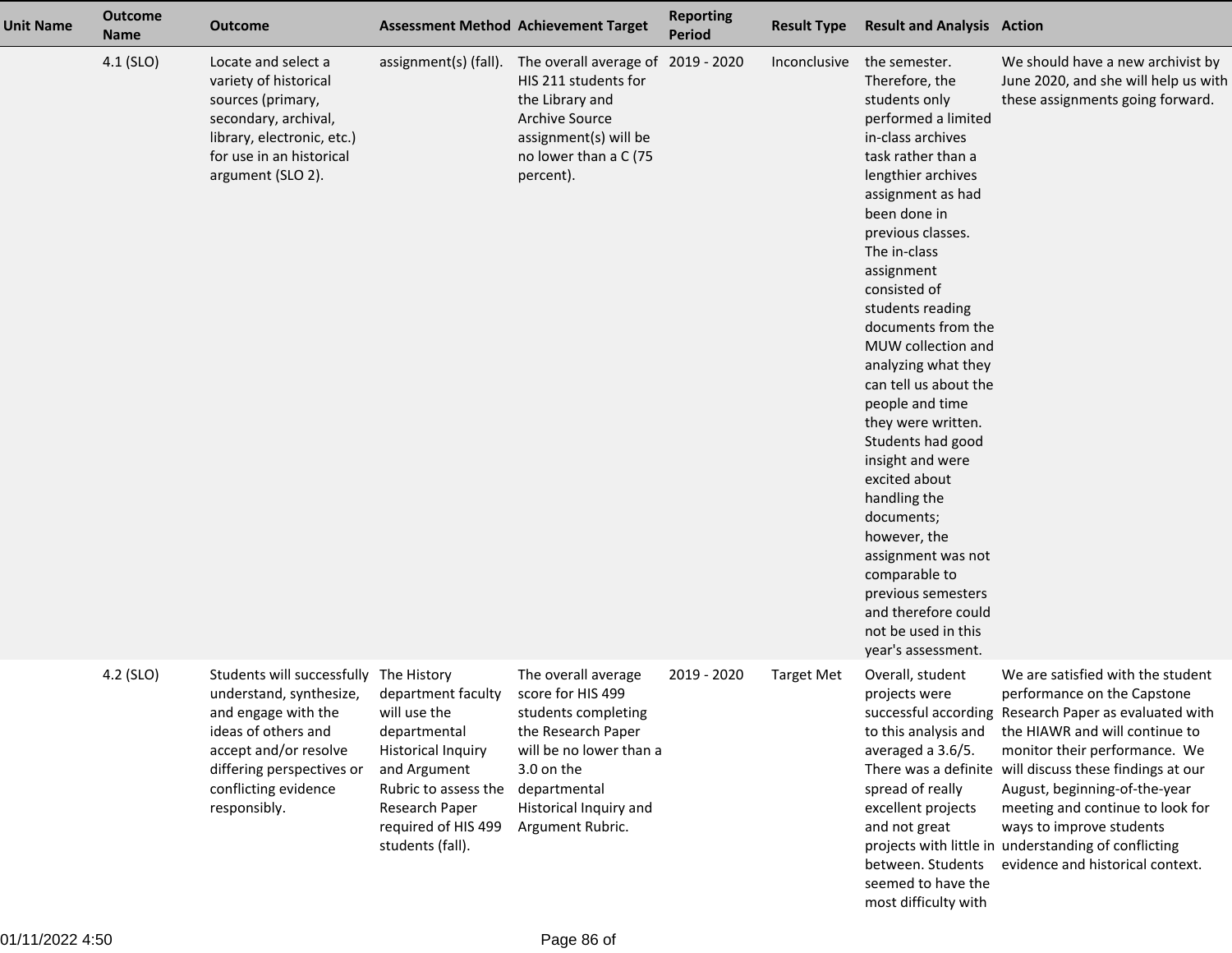| <b>Unit Name</b> | <b>Outcome</b><br><b>Name</b> | <b>Outcome</b>                                                                                                                                                                                    |                                                                                                                                                                                                     | <b>Assessment Method Achievement Target</b>                                                                                                                                                  | <b>Reporting</b><br><b>Period</b> | <b>Result Type</b> | <b>Result and Analysis Action</b>                                                                                                                                                                                                                                                                                                                                                                                                                                                                                                                                                                                                                                                            |                                                                                                                                                                                                                                                                                                                                                                                                                              |
|------------------|-------------------------------|---------------------------------------------------------------------------------------------------------------------------------------------------------------------------------------------------|-----------------------------------------------------------------------------------------------------------------------------------------------------------------------------------------------------|----------------------------------------------------------------------------------------------------------------------------------------------------------------------------------------------|-----------------------------------|--------------------|----------------------------------------------------------------------------------------------------------------------------------------------------------------------------------------------------------------------------------------------------------------------------------------------------------------------------------------------------------------------------------------------------------------------------------------------------------------------------------------------------------------------------------------------------------------------------------------------------------------------------------------------------------------------------------------------|------------------------------------------------------------------------------------------------------------------------------------------------------------------------------------------------------------------------------------------------------------------------------------------------------------------------------------------------------------------------------------------------------------------------------|
|                  | 4.2 (SLO)                     | Students will successfully<br>understand, synthesize,<br>and engage with the<br>ideas of others and<br>accept and/or resolve<br>differing perspectives or<br>conflicting evidence<br>responsibly. | The History<br>department faculty<br>will use the<br>departmental<br><b>Historical Inquiry</b><br>and Argument<br>Rubric to assess the<br>Research Paper<br>required of HIS 499<br>students (fall). | The overall average<br>score for HIS 499<br>students completing<br>the Research Paper<br>will be no lower than a<br>3.0 on the<br>departmental<br>Historical Inquiry and<br>Argument Rubric. | 2019 - 2020                       | <b>Target Met</b>  | their central<br>arguments and<br>general history of<br>the topic. They also<br>struggled with<br>connecting primary<br>and secondary<br>source research to<br>their topic (each<br>one or the other but<br>only 1 student was<br>good at both).<br>Students also<br>struggled with<br>looking at<br>interpretive<br>differences. They<br>would latch onto a<br>particular idea and<br>not look for<br>alternative views.<br>All of the students<br>used primary<br>sources to focus<br>their papers, but<br>some were more<br>successful than<br>others at connecting<br>them to an<br>argument and/or<br>the historical<br>context.<br>The averages most<br>relevant to this goal<br>were: | We are satisfied with the student<br>performance on the Capstone<br>fitting them into the Research Paper as evaluated with<br>the HIAWR and will continue to<br>monitor their performance. We<br>will discuss these findings at our<br>August, beginning-of-the-year<br>meeting and continue to look for<br>ways to improve students<br>understanding of conflicting<br>student was good at evidence and historical context. |
|                  |                               |                                                                                                                                                                                                   |                                                                                                                                                                                                     |                                                                                                                                                                                              |                                   |                    | Student develops an<br>interpretation based                                                                                                                                                                                                                                                                                                                                                                                                                                                                                                                                                                                                                                                  |                                                                                                                                                                                                                                                                                                                                                                                                                              |
|                  |                               |                                                                                                                                                                                                   |                                                                                                                                                                                                     |                                                                                                                                                                                              |                                   |                    | on evidence: 3.66<br>Student                                                                                                                                                                                                                                                                                                                                                                                                                                                                                                                                                                                                                                                                 |                                                                                                                                                                                                                                                                                                                                                                                                                              |
|                  |                               |                                                                                                                                                                                                   |                                                                                                                                                                                                     |                                                                                                                                                                                              |                                   |                    | demonstrate                                                                                                                                                                                                                                                                                                                                                                                                                                                                                                                                                                                                                                                                                  |                                                                                                                                                                                                                                                                                                                                                                                                                              |
|                  |                               |                                                                                                                                                                                                   |                                                                                                                                                                                                     |                                                                                                                                                                                              |                                   |                    | awareness of                                                                                                                                                                                                                                                                                                                                                                                                                                                                                                                                                                                                                                                                                 |                                                                                                                                                                                                                                                                                                                                                                                                                              |
|                  |                               |                                                                                                                                                                                                   |                                                                                                                                                                                                     |                                                                                                                                                                                              |                                   |                    | interpretive                                                                                                                                                                                                                                                                                                                                                                                                                                                                                                                                                                                                                                                                                 |                                                                                                                                                                                                                                                                                                                                                                                                                              |
|                  |                               |                                                                                                                                                                                                   |                                                                                                                                                                                                     |                                                                                                                                                                                              |                                   |                    | differences: 3.33                                                                                                                                                                                                                                                                                                                                                                                                                                                                                                                                                                                                                                                                            |                                                                                                                                                                                                                                                                                                                                                                                                                              |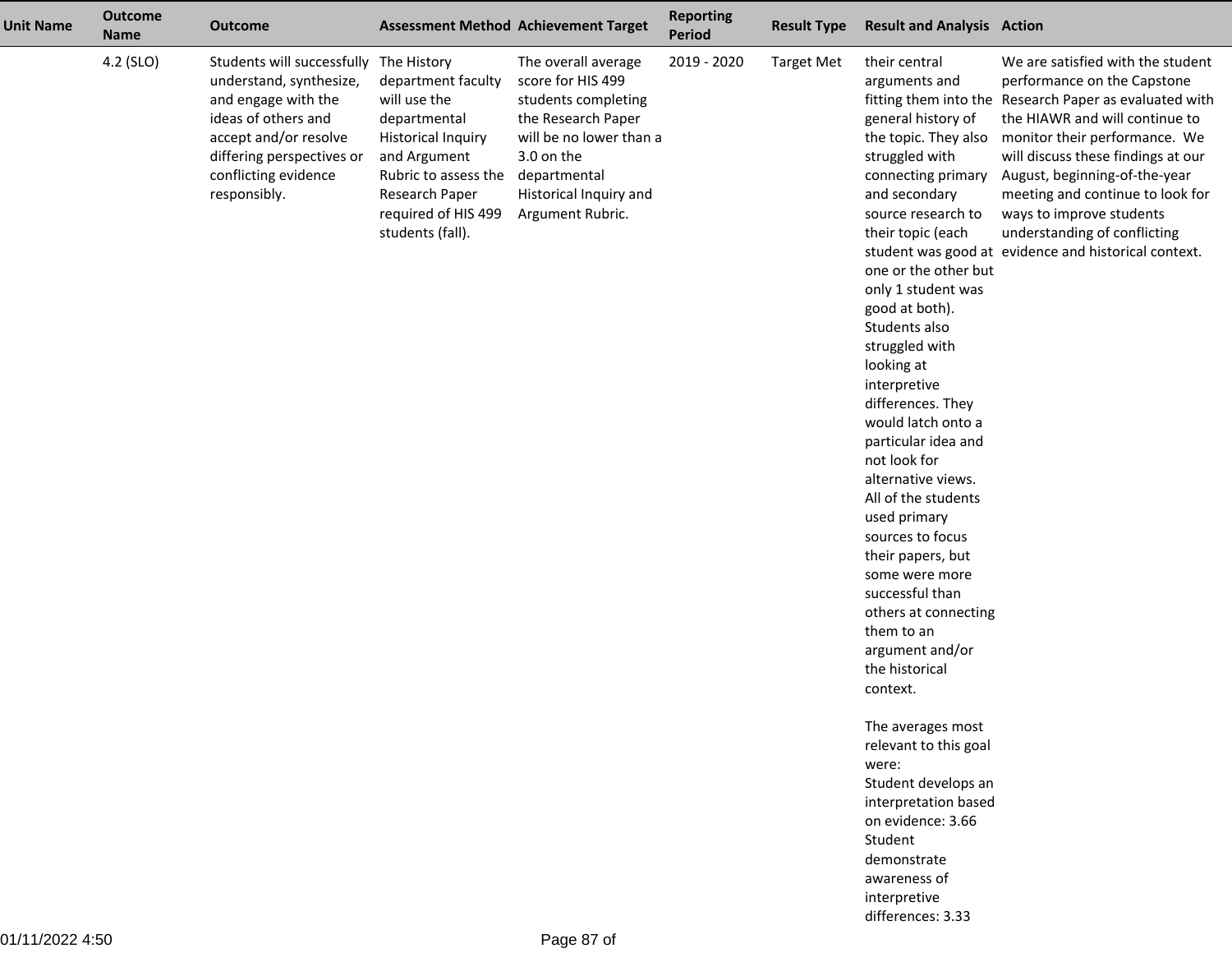| <b>Unit Name</b> | <b>Outcome</b><br><b>Name</b> | <b>Outcome</b>                                                                                                                                                                                                |                                                                                                                                                                                                     | <b>Assessment Method Achievement Target</b>                                                                                                                                                  | <b>Reporting</b><br><b>Period</b> | <b>Result Type</b> | <b>Result and Analysis Action</b>                                                                                                                                                                                                                                                                                                                                                                                                                                                                                                                                                           |                                                                                                                                                                                                                                                                                                                                                                                    |
|------------------|-------------------------------|---------------------------------------------------------------------------------------------------------------------------------------------------------------------------------------------------------------|-----------------------------------------------------------------------------------------------------------------------------------------------------------------------------------------------------|----------------------------------------------------------------------------------------------------------------------------------------------------------------------------------------------|-----------------------------------|--------------------|---------------------------------------------------------------------------------------------------------------------------------------------------------------------------------------------------------------------------------------------------------------------------------------------------------------------------------------------------------------------------------------------------------------------------------------------------------------------------------------------------------------------------------------------------------------------------------------------|------------------------------------------------------------------------------------------------------------------------------------------------------------------------------------------------------------------------------------------------------------------------------------------------------------------------------------------------------------------------------------|
|                  | 4.2 (SLO)                     | Students will successfully The History<br>understand, synthesize,<br>and engage with the<br>ideas of others and<br>accept and/or resolve<br>differing perspectives or<br>conflicting evidence<br>responsibly. | department faculty<br>will use the<br>departmental<br><b>Historical Inquiry</b><br>and Argument<br>Rubric to assess the<br>Research Paper<br>required of HIS 499<br>students (fall).                | The overall average<br>score for HIS 499<br>students completing<br>the Research Paper<br>will be no lower than a<br>3.0 on the<br>departmental<br>Historical Inquiry and<br>Argument Rubric. | 2019 - 2020                       | <b>Target Met</b>  | Student evaluates<br>and analyzes<br>primary sources:<br>3.88<br>Student employs a<br>broad range of<br>sources: 3.55<br>Although one<br>student is included<br>in the<br>spreadsheet/hard<br>data, he did not turn<br>in a final project and<br>so is not calculated<br>in the numbers<br>provided below.                                                                                                                                                                                                                                                                                  | We are satisfied with the student<br>performance on the Capstone<br>Research Paper as evaluated with<br>the HIAWR and will continue to<br>monitor their performance. We<br>will discuss these findings at our<br>August, beginning-of-the-year<br>meeting and continue to look for<br>ways to improve students<br>understanding of conflicting<br>evidence and historical context. |
|                  | 4.3 (SLO)                     | Students will successfully<br>develop a historical<br>argument that uses<br>ample evidence (primary<br>and secondary) to<br>support its claims.                                                               | The History<br>department faculty<br>will use the<br>departmental<br><b>Historical Inquiry</b><br>and Argument<br>Rubric to assess the<br>Research Paper<br>required of HIS 499<br>students (fall). | The overall average<br>score for HIS 499<br>students completing<br>the Research Paper<br>will be no lower than a<br>3.0 on the<br>departmental<br>Historical Inquiry and<br>Argument Rubric. | 2019 - 2020                       | <b>Target Met</b>  | Overall, student<br>projects were<br>successful according<br>to this analysis and<br>averaged a 3.6/5.<br>There was a definite<br>spread of really<br>excellent projects<br>and not great<br>projects with little in<br>between. Students<br>seemed to have the<br>most difficulty with<br>their central<br>arguments and<br>fitting them into the<br>general history of<br>the topic. They also<br>struggled with<br>connecting primary<br>and secondary<br>source research to<br>their topic (each<br>student was good at<br>one or the other but<br>only 1 student was<br>good at both). | We are satisfied with the student<br>performance on the Capstone<br>Research Paper as evaluated with<br>the HIAWR and will continue to<br>monitor their performance. We<br>will discuss these findings at our<br>August, beginning-of-the-year<br>meeting and continue to look for<br>ways to improve students<br>understanding of conflicting<br>evidence and historical context. |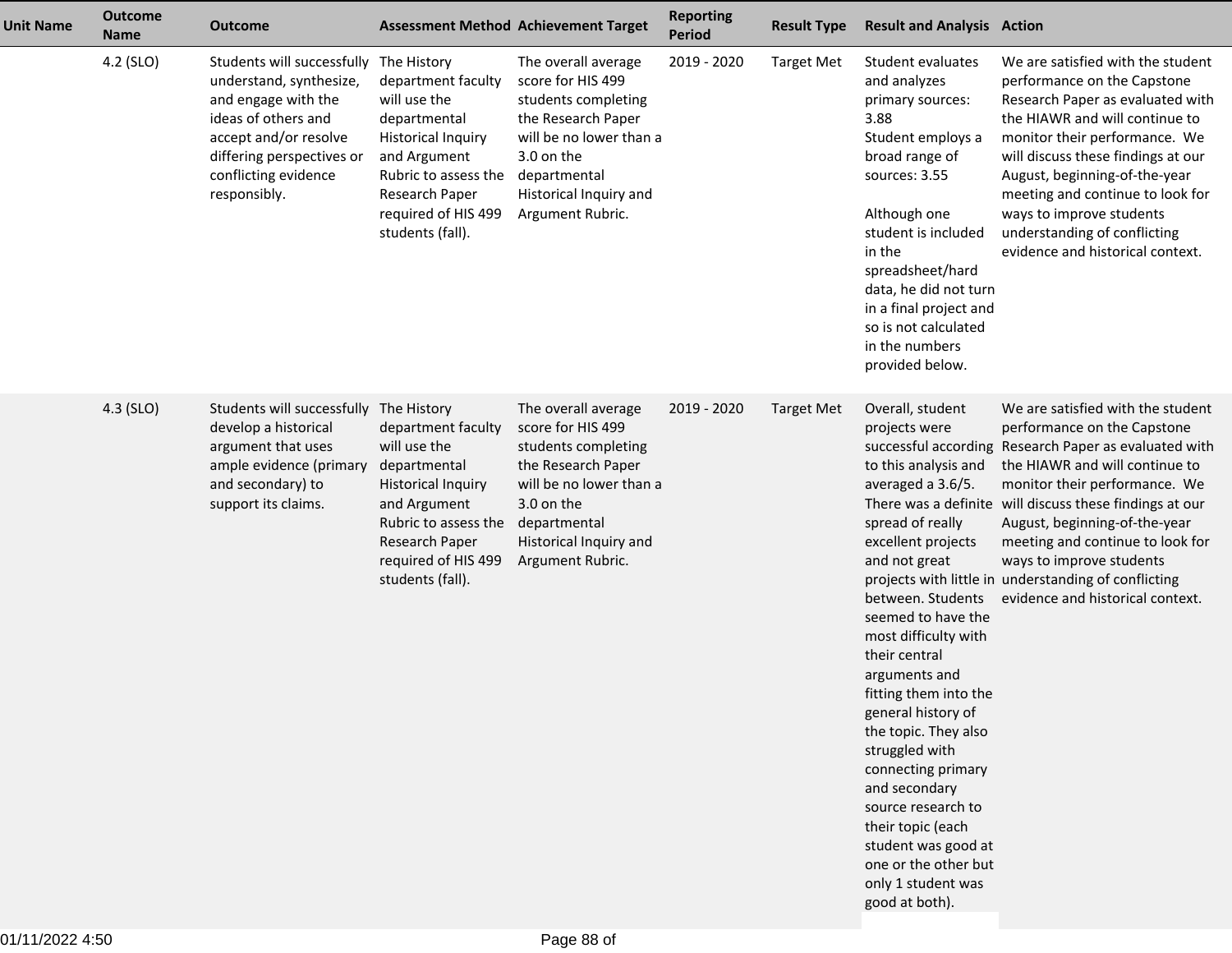| <b>Unit Name</b> | <b>Outcome</b><br><b>Name</b> | <b>Outcome</b>                                                                                                                                  |                                                                                                                                                                                                     | <b>Assessment Method Achievement Target</b>                                                                                                                                                  | <b>Reporting</b><br>Period | <b>Result Type</b> | <b>Result and Analysis Action</b>                                                                                                                                                                                                                                                                                                                                                                                                                                                                                                                                                                                                                                                                                                                                                          |                                                                                                                                                                                                                                                                                                                                                                                    |
|------------------|-------------------------------|-------------------------------------------------------------------------------------------------------------------------------------------------|-----------------------------------------------------------------------------------------------------------------------------------------------------------------------------------------------------|----------------------------------------------------------------------------------------------------------------------------------------------------------------------------------------------|----------------------------|--------------------|--------------------------------------------------------------------------------------------------------------------------------------------------------------------------------------------------------------------------------------------------------------------------------------------------------------------------------------------------------------------------------------------------------------------------------------------------------------------------------------------------------------------------------------------------------------------------------------------------------------------------------------------------------------------------------------------------------------------------------------------------------------------------------------------|------------------------------------------------------------------------------------------------------------------------------------------------------------------------------------------------------------------------------------------------------------------------------------------------------------------------------------------------------------------------------------|
|                  | 4.3 (SLO)                     | Students will successfully<br>develop a historical<br>argument that uses<br>ample evidence (primary<br>and secondary) to<br>support its claims. | The History<br>department faculty<br>will use the<br>departmental<br><b>Historical Inquiry</b><br>and Argument<br>Rubric to assess the<br>Research Paper<br>required of HIS 499<br>students (fall). | The overall average<br>score for HIS 499<br>students completing<br>the Research Paper<br>will be no lower than a<br>3.0 on the<br>departmental<br>Historical Inquiry and<br>Argument Rubric. | 2019 - 2020                | <b>Target Met</b>  | Students also<br>struggled with<br>looking at<br>interpretive<br>differences. They<br>would latch onto a<br>particular idea and<br>not look for<br>alternative views.<br>All of the students<br>used primary<br>sources to focus<br>their papers, but<br>some were more<br>successful than<br>others at connecting<br>them to an<br>argument and/or<br>the historical<br>context.<br>These rubric<br>categories are<br>particularly<br>important to this<br>category:<br>Student develops an<br>interpretation based<br>on evidence: 3.66<br>Student evaluates<br>and analyzes<br>primary sources:<br>3.88<br>Student employs a<br>broad range of<br>sources: 3.55<br>Student grasps<br>relevant historical<br>facts and content:<br>3.66<br>Although one<br>student is included<br>in the | We are satisfied with the student<br>performance on the Capstone<br>Research Paper as evaluated with<br>the HIAWR and will continue to<br>monitor their performance. We<br>will discuss these findings at our<br>August, beginning-of-the-year<br>meeting and continue to look for<br>ways to improve students<br>understanding of conflicting<br>evidence and historical context. |
|                  |                               |                                                                                                                                                 |                                                                                                                                                                                                     |                                                                                                                                                                                              |                            |                    | spreadsheet/hard                                                                                                                                                                                                                                                                                                                                                                                                                                                                                                                                                                                                                                                                                                                                                                           |                                                                                                                                                                                                                                                                                                                                                                                    |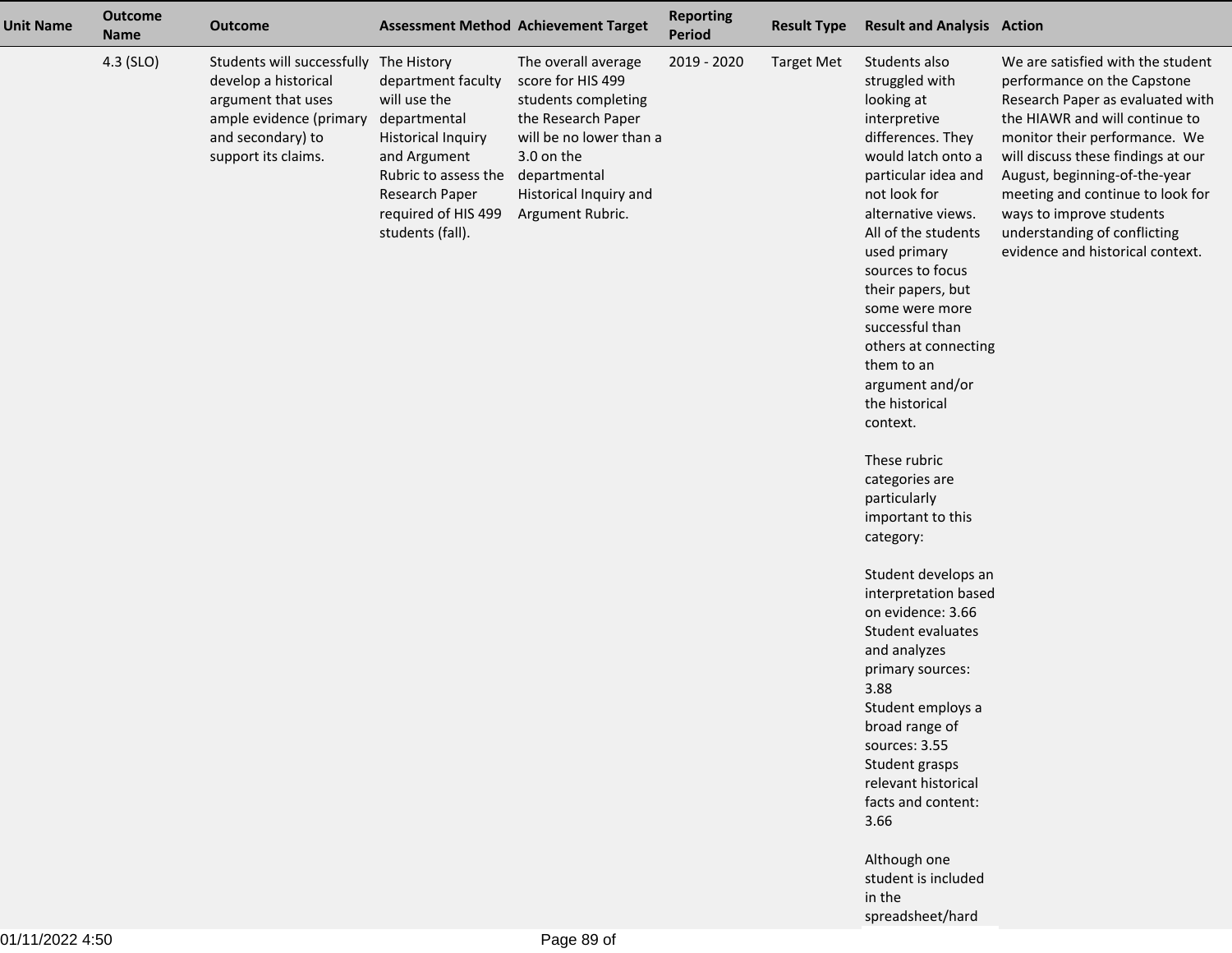| Students will successfully | The History                                                                                                                                                                                                                                                                                       |                                                                                                                                                                                                                                                                                                                                                                                                                                                                |                                                                                                                                                                                                                                                                                                                                                                                                                                                                                                                                                                       |                   |                   |                                                                                                                                                                                                                                                                                                                                                                                                                                                                                                                                                                                                                                                                                                                                           |
|----------------------------|---------------------------------------------------------------------------------------------------------------------------------------------------------------------------------------------------------------------------------------------------------------------------------------------------|----------------------------------------------------------------------------------------------------------------------------------------------------------------------------------------------------------------------------------------------------------------------------------------------------------------------------------------------------------------------------------------------------------------------------------------------------------------|-----------------------------------------------------------------------------------------------------------------------------------------------------------------------------------------------------------------------------------------------------------------------------------------------------------------------------------------------------------------------------------------------------------------------------------------------------------------------------------------------------------------------------------------------------------------------|-------------------|-------------------|-------------------------------------------------------------------------------------------------------------------------------------------------------------------------------------------------------------------------------------------------------------------------------------------------------------------------------------------------------------------------------------------------------------------------------------------------------------------------------------------------------------------------------------------------------------------------------------------------------------------------------------------------------------------------------------------------------------------------------------------|
|                            |                                                                                                                                                                                                                                                                                                   | The overall average                                                                                                                                                                                                                                                                                                                                                                                                                                            | 2019 - 2020                                                                                                                                                                                                                                                                                                                                                                                                                                                                                                                                                           | <b>Target Met</b> |                   | data, he did not turn We are satisfied with the student<br>in a final project and performance on the Capstone<br>Research Paper as evaluated with<br>the HIAWR and will continue to<br>monitor their performance. We<br>will discuss these findings at our<br>August, beginning-of-the-year<br>meeting and continue to look for<br>ways to improve students<br>understanding of conflicting<br>evidence and historical context.                                                                                                                                                                                                                                                                                                           |
|                            |                                                                                                                                                                                                                                                                                                   |                                                                                                                                                                                                                                                                                                                                                                                                                                                                |                                                                                                                                                                                                                                                                                                                                                                                                                                                                                                                                                                       |                   |                   | While faculty did not move the<br>survey to Canvas, the faculty did<br>get a 100% response rate and very<br>good qualitative information from<br>the faculty. In the August meeting,<br>the faculty will share details about<br>how they got this response rate.                                                                                                                                                                                                                                                                                                                                                                                                                                                                          |
|                            | develop a historical<br>argument that uses<br>ample evidence (primary<br>and secondary) to<br>support its claims.<br>Students in the Capstone<br>course will successfully<br>show improvement in<br>their knowledge and<br>skills in the areas of<br>historical content, critical<br>and inquiry. | department faculty<br>will use the<br>departmental<br><b>Historical Inquiry</b><br>and Argument<br>Rubric to assess the<br>Research Paper<br>required of HIS 499<br>students (fall).<br>The History<br>departmental<br>faculty will analyze<br>the HIS 499<br>students' results<br>from the Capstone<br>thinking, communication, Survey that asks the<br>degree to which<br>skills improved in<br>historical content,<br>critical thinking,<br>inquiry (fall). | score for HIS 499<br>students completing<br>the Research Paper<br>will be no lower than a<br>3.0 on the<br>departmental<br>Historical Inquiry and<br>Argument Rubric.<br>The overall average<br>for HIS 499 students<br>completing the<br>Capstone Survey will<br>be that students<br>report seeing an<br>increase of at least<br>"3.0" on a 1-5 Likert<br>their knowledge and scale, regarding the<br>degree to which their<br>knowledge and skills<br>improved in historical<br>communication, and content, critical<br>thinking,<br>communication, and<br>inquiry. | 2019 - 2020       | <b>Target Met</b> | so is not calculated<br>in the numbers<br>provided below.<br>In Fall 2019, 9<br>students completed<br>the Capstone class<br>and four completed<br>the Capstone<br>survey. On every<br>question but one,<br>100% of students<br>"strongly agreed" or<br>"agreed" that the<br>history program<br>accomplished the<br>goal in question.<br>One question 5<br>regarding whether<br>history helped then<br>engage in real-life<br>experiences, one<br>student said<br>"neither agree nor<br>disagree".<br>In addition to<br>scoring their<br>learning highly on<br>the numeric scale,<br>all students wrote<br>qualitative<br>comments, which<br>supported their<br>scoring. Most<br>thought history<br>improved their<br>writing and critical |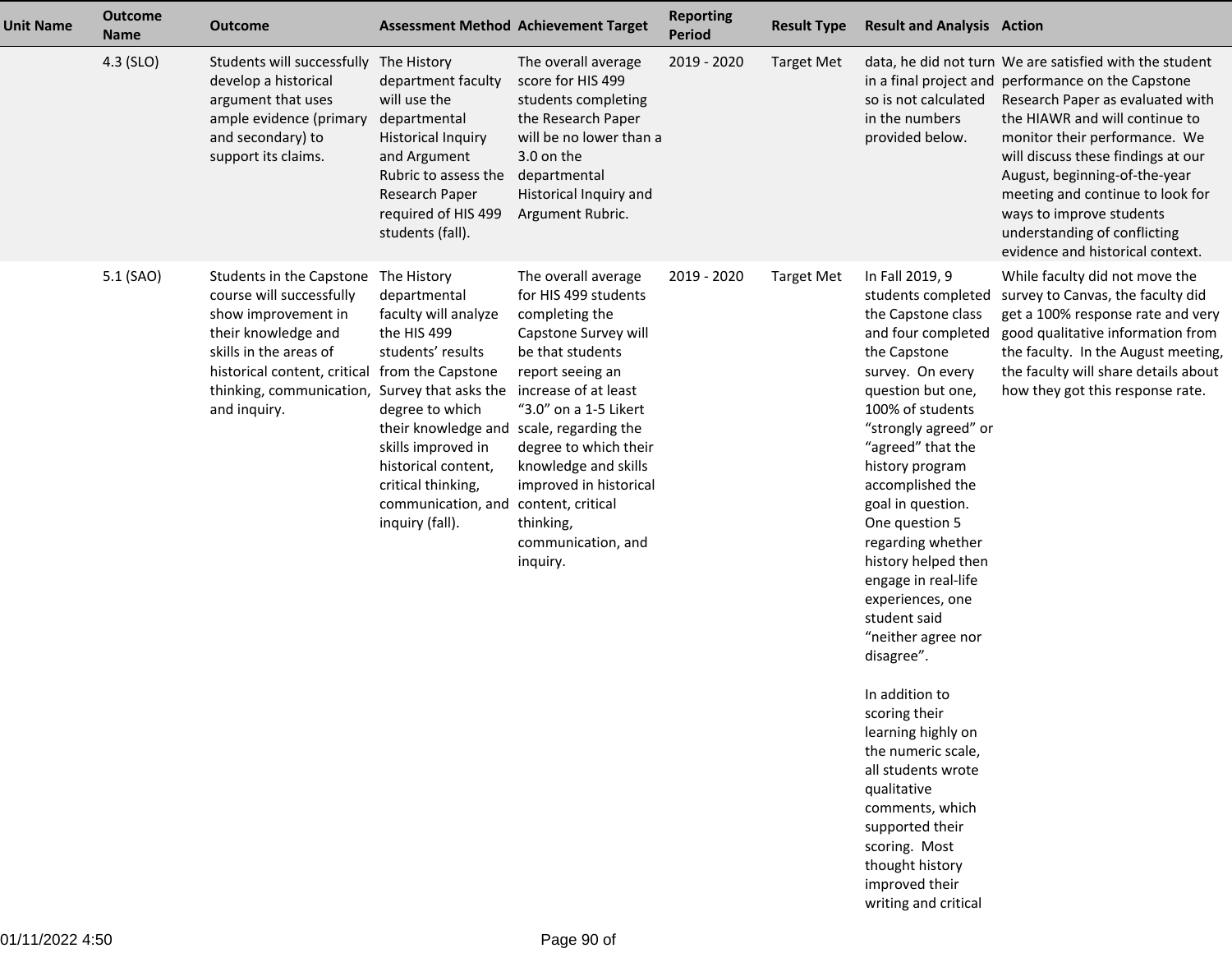| <b>Unit Name</b> | <b>Outcome</b><br><b>Name</b> | <b>Outcome</b>                                                                                                                                                                                                                                              |                                                                                                                                                                                                                                | <b>Assessment Method Achievement Target</b>                                                                                                                                                                                                                                                                                                           | <b>Reporting</b><br><b>Period</b> | <b>Result Type</b> | <b>Result and Analysis Action</b>                                                                                                                                                                                                                                                                                                                                                                                                                                                                                                                                                                                                                                                                                                                                                                                                |                                                                                                                                                                                                                                                                  |
|------------------|-------------------------------|-------------------------------------------------------------------------------------------------------------------------------------------------------------------------------------------------------------------------------------------------------------|--------------------------------------------------------------------------------------------------------------------------------------------------------------------------------------------------------------------------------|-------------------------------------------------------------------------------------------------------------------------------------------------------------------------------------------------------------------------------------------------------------------------------------------------------------------------------------------------------|-----------------------------------|--------------------|----------------------------------------------------------------------------------------------------------------------------------------------------------------------------------------------------------------------------------------------------------------------------------------------------------------------------------------------------------------------------------------------------------------------------------------------------------------------------------------------------------------------------------------------------------------------------------------------------------------------------------------------------------------------------------------------------------------------------------------------------------------------------------------------------------------------------------|------------------------------------------------------------------------------------------------------------------------------------------------------------------------------------------------------------------------------------------------------------------|
|                  | 5.1 (SAO)                     | Students in the Capstone The History<br>course will successfully<br>show improvement in<br>their knowledge and<br>skills in the areas of<br>historical content, critical from the Capstone<br>thinking, communication, Survey that asks the<br>and inquiry. | departmental<br>faculty will analyze<br>the HIS 499<br>students' results<br>degree to which<br>their knowledge and<br>skills improved in<br>historical content,<br>critical thinking,<br>communication, and<br>inquiry (fall). | The overall average<br>for HIS 499 students<br>completing the<br>Capstone Survey will<br>be that students<br>report seeing an<br>increase of at least<br>"3.0" on a 1-5 Likert<br>scale, regarding the<br>degree to which their<br>knowledge and skills<br>improved in historical<br>content, critical<br>thinking,<br>communication, and<br>inquiry. | 2019 - 2020                       | <b>Target Met</b>  | thinking skills:<br>"It helped<br>improve my writing<br>through professor<br>feedback."<br>"You can<br>have different<br>views, but if you<br>have evidence to<br>support then your<br>argument is valid.<br>"The<br>history courses I<br>have taken at MUW<br>have definitely<br>helped me and<br>analyze sources, not<br>only for my classes,<br>but also in everyday<br>life. It has helped<br>me when it comes<br>to rationalizing<br>ideas and the<br>arguments that<br>make up those<br>ideas."<br>"The<br>history major<br>program has<br>improved my skills<br>and knowledge by<br>helping see the links<br>from the past and<br>how they connect to<br>the present day. It<br>also helped my<br>critical thinking<br>skills."<br>A spreadsheet<br>breakdown and the<br>hard copies of<br>surveys are<br>attached below. | While faculty did not move the<br>survey to Canvas, the faculty did<br>get a 100% response rate and very<br>good qualitative information from<br>the faculty. In the August meeting,<br>the faculty will share details about<br>how they got this response rate. |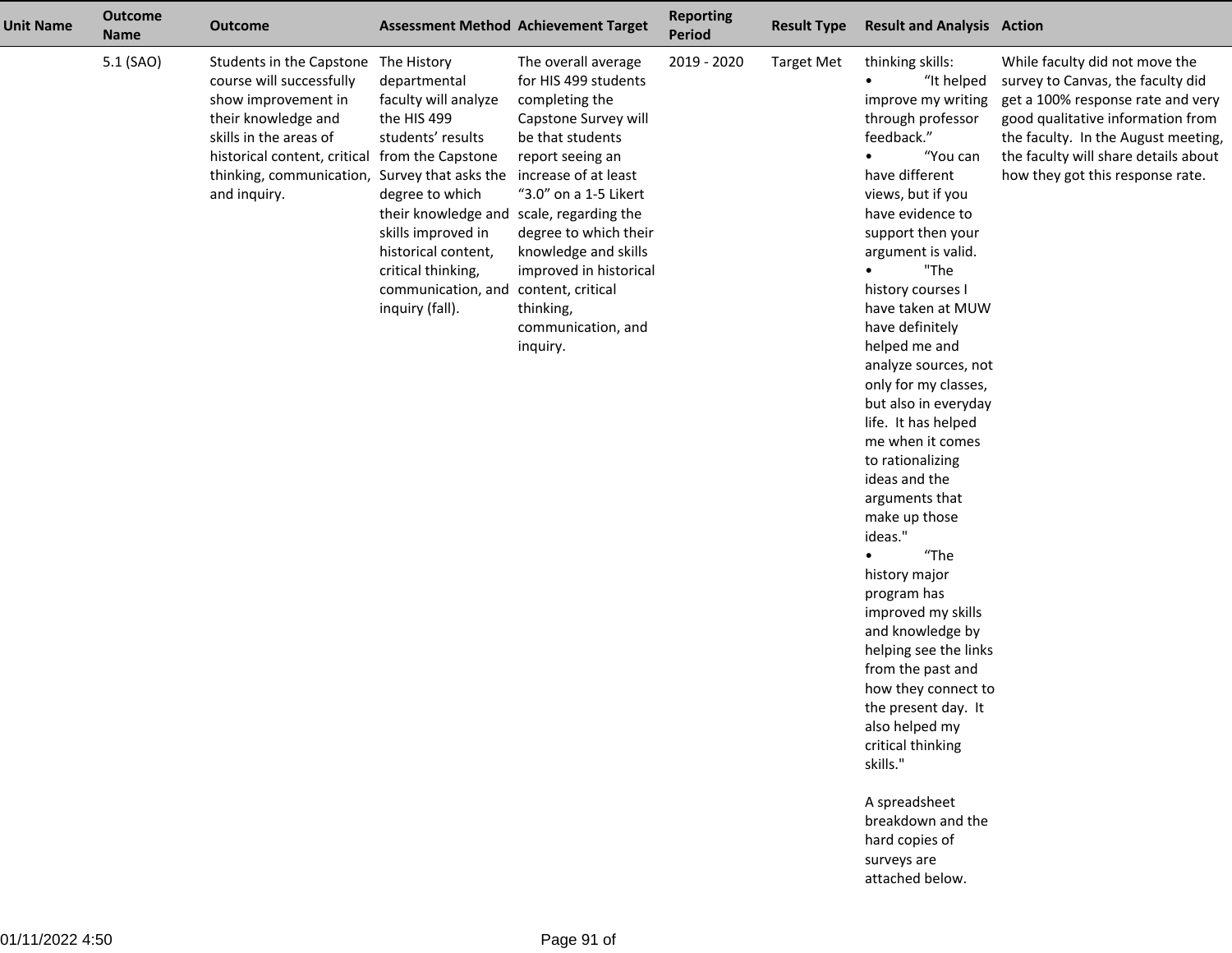| <b>Unit Name</b> | <b>Outcome</b><br><b>Name</b> | <b>Outcome</b>                                                                                 |                                                                                                                                                                                                                     | <b>Assessment Method Achievement Target</b>                                                                                                                    | <b>Reporting</b><br>Period | <b>Result Type</b>       | <b>Result and Analysis Action</b>                                                                                                                                                                                                      |                                                                                                                                                                                                                                                               |
|------------------|-------------------------------|------------------------------------------------------------------------------------------------|---------------------------------------------------------------------------------------------------------------------------------------------------------------------------------------------------------------------|----------------------------------------------------------------------------------------------------------------------------------------------------------------|----------------------------|--------------------------|----------------------------------------------------------------------------------------------------------------------------------------------------------------------------------------------------------------------------------------|---------------------------------------------------------------------------------------------------------------------------------------------------------------------------------------------------------------------------------------------------------------|
|                  | 6.1 (PO 2.e.)                 | History majors will<br>complete an internship<br>or study abroad program<br>before graduating. | At the end of the<br>department chair<br>will review<br>transcripts of<br>graduating seniors<br>for the previous year<br>to determine if<br>students have<br>completed an<br>internship or study<br>abroad program. | 70 percent of History<br>spring semester, the majors who graduated<br>in the previous year<br>will have completed<br>an internship or study<br>abroad program. | 2019 - 2020                | <b>Target Not</b><br>Met | Eight students<br>graduated in<br>August, December,<br>or May 2019-20<br>with a history<br>degree. Of those<br>eight, four had<br>either a study<br>abroad and/or<br>internship, which<br>means we did not<br>meet the goal of<br>70%. | While we did not make our goal<br>this year, we will continue to push<br>both study abroad and internships<br>in advising meetings with students.<br>Our Peyton scholarship program<br>also is instrumental in helping<br>students pay for these experiences. |
|                  |                               |                                                                                                |                                                                                                                                                                                                                     |                                                                                                                                                                |                            |                          | 1. Student 1: None<br>2. Student 2: None<br>3. Student 3: Two<br>HIS internships (one<br>EN internship and<br>two POL "lab"<br>classes)<br>4. Student 4: Two<br>internships and one<br>study abroad to<br>Israel and one study         |                                                                                                                                                                                                                                                               |
|                  |                               |                                                                                                |                                                                                                                                                                                                                     |                                                                                                                                                                |                            |                          | away to Washington<br>D.C.<br>5. Student 5: None<br>6. Student 6: None<br>7. Student 7: One<br>internship and one<br>study abroad to<br>Spain<br>8. Student 8: One<br>internship                                                       |                                                                                                                                                                                                                                                               |
|                  |                               |                                                                                                |                                                                                                                                                                                                                     |                                                                                                                                                                |                            |                          | Since I know these<br>students, it is<br>interesting to me<br>that 1) that 3 of the<br>4 had more than<br>one<br>internship/study<br>abroad experience,<br>while others had<br>none. This seems to                                     |                                                                                                                                                                                                                                                               |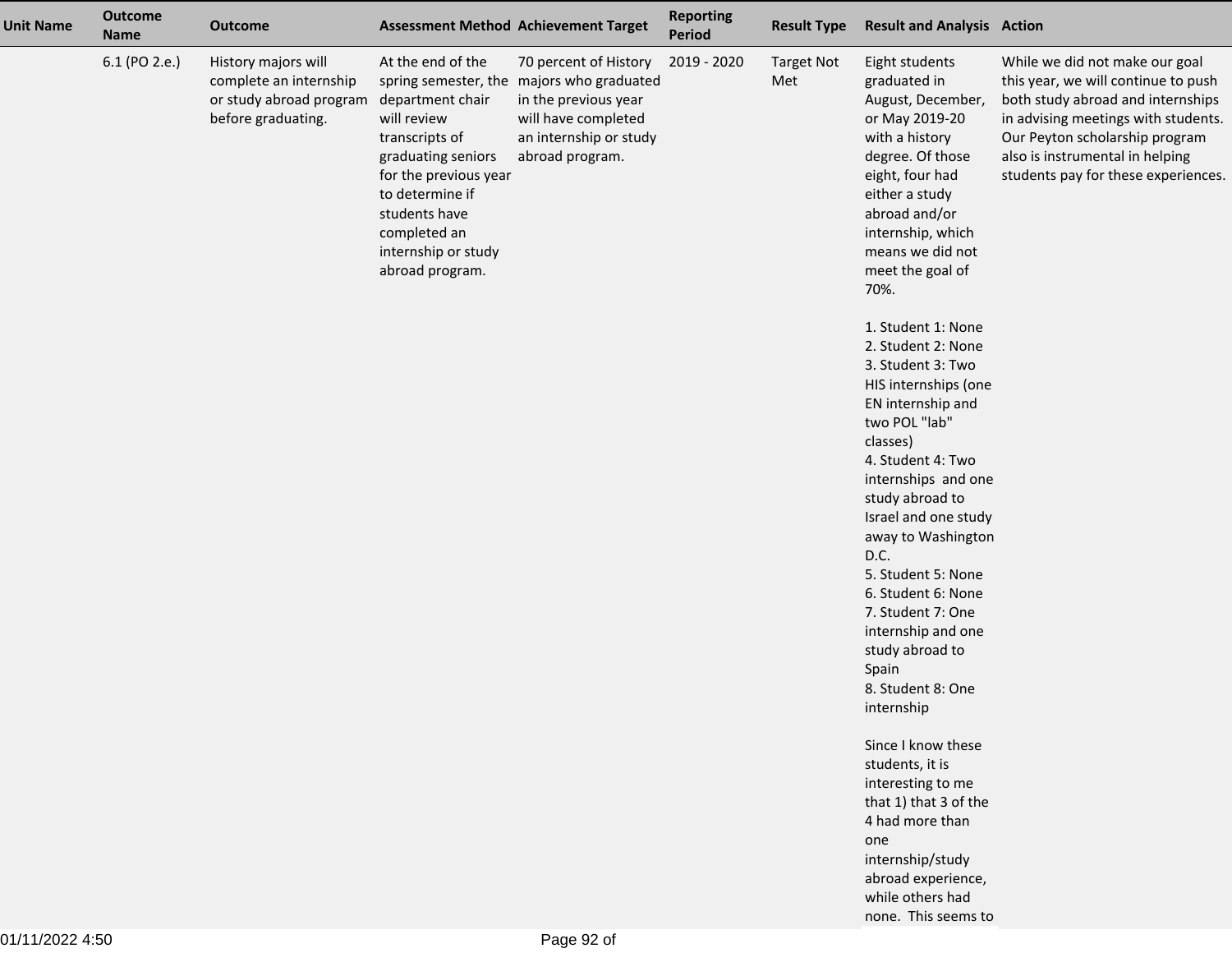| <b>Unit Name</b> | <b>Outcome</b><br><b>Name</b> | <b>Outcome</b>                                                                                                                   |                                                                                                                                                                                                                                                                          | <b>Assessment Method Achievement Target</b>                                                                                                                    | <b>Reporting</b><br><b>Period</b> | <b>Result Type</b>       | <b>Result and Analysis Action</b>                                                                                                                                                                                                                                                                                                                                                                                                                                    |                                                                                                                                                                                                                                                                                                                             |
|------------------|-------------------------------|----------------------------------------------------------------------------------------------------------------------------------|--------------------------------------------------------------------------------------------------------------------------------------------------------------------------------------------------------------------------------------------------------------------------|----------------------------------------------------------------------------------------------------------------------------------------------------------------|-----------------------------------|--------------------------|----------------------------------------------------------------------------------------------------------------------------------------------------------------------------------------------------------------------------------------------------------------------------------------------------------------------------------------------------------------------------------------------------------------------------------------------------------------------|-----------------------------------------------------------------------------------------------------------------------------------------------------------------------------------------------------------------------------------------------------------------------------------------------------------------------------|
|                  | 6.1 (PO 2.e.)                 | History majors will<br>complete an internship<br>or study abroad program<br>before graduating.                                   | At the end of the<br>department chair<br>will review<br>transcripts of<br>graduating seniors<br>for the previous year<br>to determine if<br>students have<br>completed an<br>internship or study<br>abroad program.                                                      | 70 percent of History<br>spring semester, the majors who graduated<br>in the previous year<br>will have completed<br>an internship or study<br>abroad program. | 2019 - 2020                       | <b>Target Not</b><br>Met | suggest that those<br>students are are<br>interested in study<br>abroad and<br>while others are not<br>interested in even<br>one of those<br>experiences. We<br>even had one<br>student complete<br>two internships and<br>two study<br>abroad/away<br>experiences without<br>adding time towards<br>degree! This was<br>only possible<br>because some of<br>the study<br>abroad/away hours<br>counted as<br>internship, but it<br>demonstrates what<br>is possible. | While we did not make our goal<br>this year, we will continue to push<br>both study abroad and internships<br>in advising meetings with students.<br>internships dedicate Our Peyton scholarship program<br>themselves to doing also is instrumental in helping<br>as many as possible, students pay for these experiences. |
|                  | 7.1 (SLO)                     | Students will<br>demonstrate best<br>practices regarding<br>lesson preparation,<br>lesson delivery, and<br>classroom management. | At the end of the fall 100% of students in<br>semester, the<br>instructor for HIS<br>410 Methods and<br>Materials in<br>Secondary History<br>and Social Studies<br>will review student<br>work and grades and<br>determine whether<br>the achievement<br>target was met. | HIS 410 will complete<br>the class with an<br>average grade of C (70<br>%) or above.                                                                           | 2019 - 2020                       | Inconclusive             | to report as we did<br>not offer HIS 410 in<br>AY 2019-20.                                                                                                                                                                                                                                                                                                                                                                                                           | There are no results No new actions required.                                                                                                                                                                                                                                                                               |
|                  | 7.2 (SLO)                     | Students will<br>demonstrate success<br>regarding supervised<br>teaching in local schools. Teacher Certification from the mentor | At the end of the<br><b>Social Studies</b><br>Coordinator will                                                                                                                                                                                                           | 100% of student<br>spring semester, the teachers will receive a<br>2 or above evaluation<br>teacher on the TIAI<br>review the Teacher metric (on a 0-3 scale). | 2019 - 2020                       | Inconclusive             | to report as we did<br>not offer ED 409 in<br>AY 2019-20.                                                                                                                                                                                                                                                                                                                                                                                                            | There are no results There is no need for new action.<br>We will continue to monitor the<br>traditional path to teacher<br>certification.                                                                                                                                                                                   |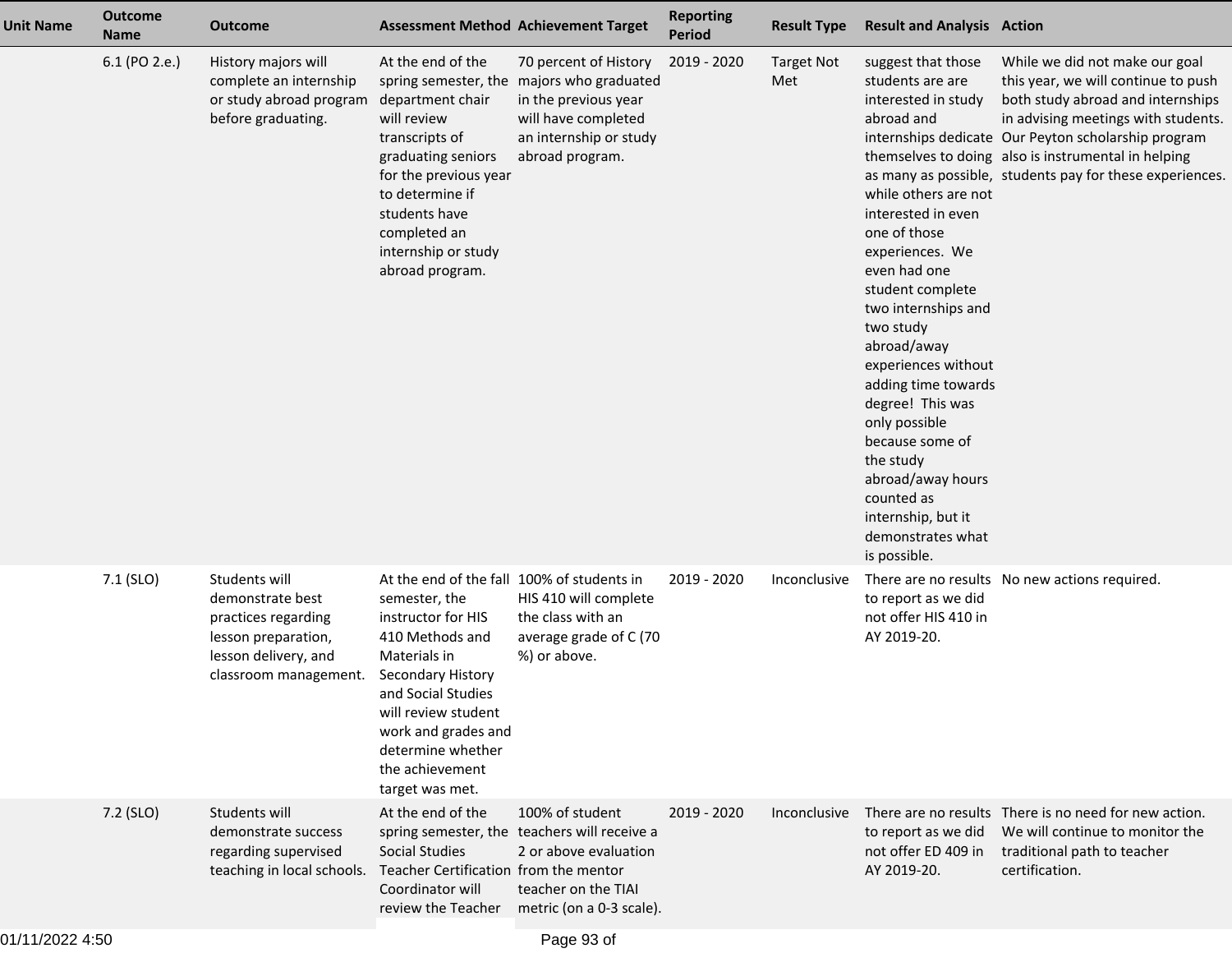| <b>Unit Name</b> | <b>Outcome</b><br><b>Name</b> | <b>Outcome</b>                                                                                                       |                                                                                                                                                                                                                                                                                                                                                                                                                                                                                                                                                                                                                                                                                                                                                                                                                                                                                            | <b>Assessment Method Achievement Target</b>                                                                                                                      | <b>Reporting</b><br><b>Period</b> | <b>Result Type</b>                | <b>Result and Analysis Action</b>                         |                                                                                                                                                                                                    |
|------------------|-------------------------------|----------------------------------------------------------------------------------------------------------------------|--------------------------------------------------------------------------------------------------------------------------------------------------------------------------------------------------------------------------------------------------------------------------------------------------------------------------------------------------------------------------------------------------------------------------------------------------------------------------------------------------------------------------------------------------------------------------------------------------------------------------------------------------------------------------------------------------------------------------------------------------------------------------------------------------------------------------------------------------------------------------------------------|------------------------------------------------------------------------------------------------------------------------------------------------------------------|-----------------------------------|-----------------------------------|-----------------------------------------------------------|----------------------------------------------------------------------------------------------------------------------------------------------------------------------------------------------------|
| Program -        | 7.2 (SLO)<br>1.1 (GEO 1.b.)   | Students will<br>demonstrate success<br>regarding supervised<br>teaching in local schools.<br>Interpret and evaluate | Intern Assessment<br>Instrument (TIAI)<br>metric of student<br>teachers enrolled in<br>ED 409 Observation<br>and Directed<br>Teaching in<br>Secondary<br><b>Education Grades 7-</b><br>12 during the<br>academic year that<br>is ending. The TIAI<br>measures six facets<br>of teaching, which<br>are: (1) planning and<br>preparation, (2)<br>communication and<br>interaction, (3)<br>teaching for<br>learning, (4)<br>managing the<br>learning<br>environment, (5)<br>assessment of<br>student learning,<br>and $(6)$<br>professionalism and<br>partnerships. Each<br>student teacher<br>receives an overall<br>score from the<br>mentor teacher<br>related to their<br>performance on the<br>six areas, and the<br>final score is on a 0-<br>3 scale. The<br>coordinator will<br>compile the scores<br>and determine<br>whether the<br>achievement target<br>was met.<br>The Geography | 100% of student<br>teachers will receive a<br>2 or above evaluation<br>from the mentor<br>teacher on the TIAI<br>metric (on a 0-3 scale).<br>The overall average | 2019 - 2020<br>2019 - 2020        | Inconclusive<br><b>Target Not</b> | to report as we did<br>not offer ED 409 in<br>AY 2019-20. | There are no results There is no need for new action.<br>We will continue to monitor the<br>traditional path to teacher<br>certification.<br>Results for GEO 318 GEO 318 students did not meet the |
| Human            |                               | sources and/or evidence                                                                                              | faculty will use the                                                                                                                                                                                                                                                                                                                                                                                                                                                                                                                                                                                                                                                                                                                                                                                                                                                                       | score for students in                                                                                                                                            |                                   | Met                               |                                                           | (10 total students): target. Because this was the first                                                                                                                                            |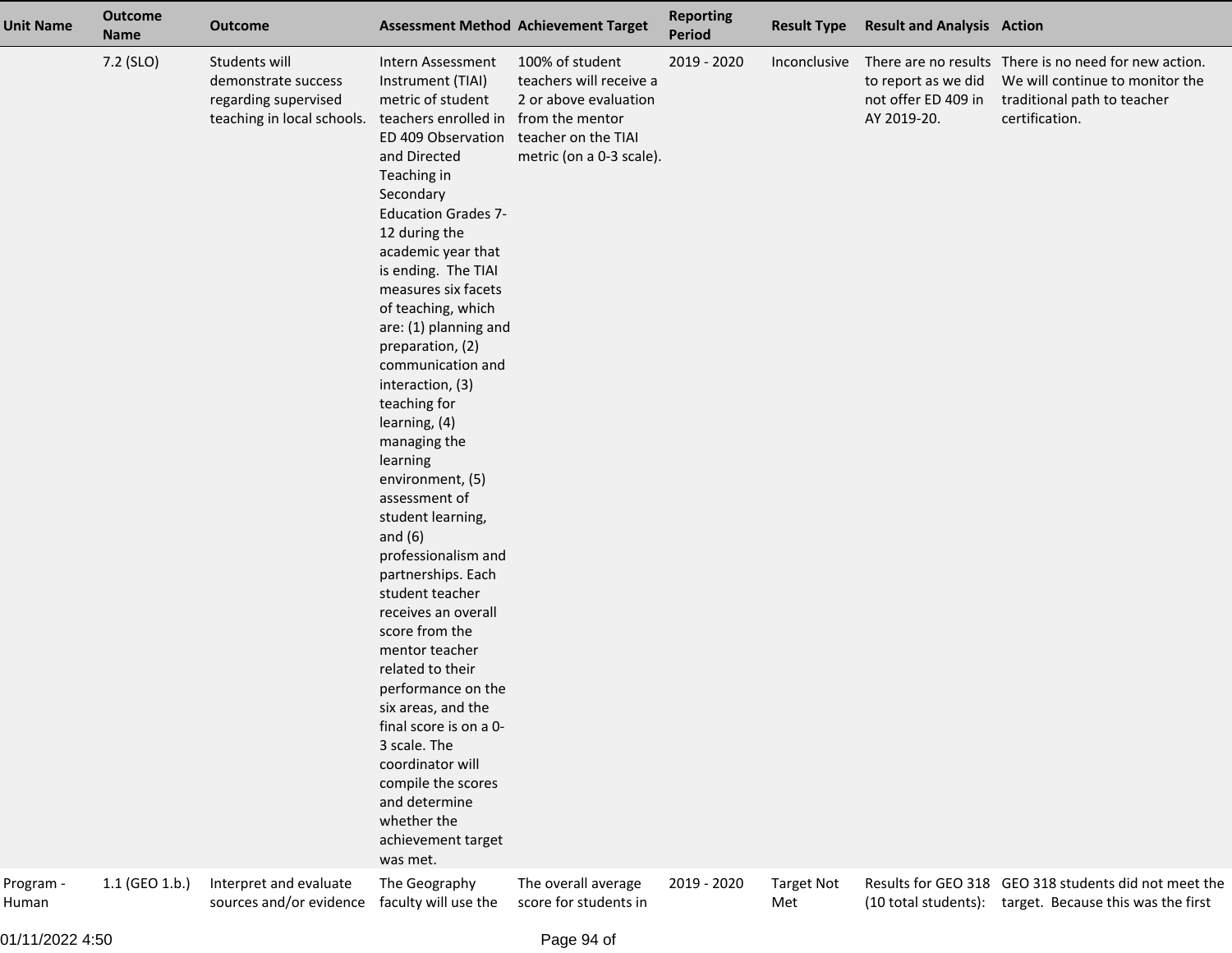| <b>Unit Name</b>                     | <b>Outcome</b><br><b>Name</b> | <b>Outcome</b>                                                                                                                                                                                                                                                         |                                                                                                                                                                                                                                                                                  | <b>Assessment Method Achievement Target</b>                                                                                                                                                                                                                  | <b>Reporting</b><br><b>Period</b> | <b>Result Type</b>       | <b>Result and Analysis Action</b>                                                                                                                                   |                                                                                                                                                                                                                                                                                                                                                                                                    |
|--------------------------------------|-------------------------------|------------------------------------------------------------------------------------------------------------------------------------------------------------------------------------------------------------------------------------------------------------------------|----------------------------------------------------------------------------------------------------------------------------------------------------------------------------------------------------------------------------------------------------------------------------------|--------------------------------------------------------------------------------------------------------------------------------------------------------------------------------------------------------------------------------------------------------------|-----------------------------------|--------------------------|---------------------------------------------------------------------------------------------------------------------------------------------------------------------|----------------------------------------------------------------------------------------------------------------------------------------------------------------------------------------------------------------------------------------------------------------------------------------------------------------------------------------------------------------------------------------------------|
| Geography -<br>Minor {2019-<br>2020} | 1.1 (GEO 1.b.)                | carefully and use them to AAC&U Critical<br>make an argument.                                                                                                                                                                                                          | Thinking VALUE<br>Rubric to assess a<br>discussion board<br>assignment required<br>in GEO 318<br>Population<br>Geography or GEO<br>314 Economic<br>Geography.                                                                                                                    | an upper-level GEO<br>course completing the<br>discussion board<br>assignment in GEO<br>318 or GEO 314 will be<br>no lower than a 3.0 on<br>the AAC&U Critical<br>Thinking VALUE<br>Rubric.                                                                  | 2019 - 2020                       | <b>Target Not</b><br>Met | $4 = 1$<br>$3 = 2$<br>$2 = 5$<br>$1 = 1$<br>complete the<br>assignment.<br>Average $= 2.3$<br>GEO 314 was not<br>taught in Spring<br>2020 due to low<br>enrollment. | year of assessment, I would like to<br>continue with this target. I will<br>modify the discussion board<br>instructions to add a length<br>One student did not requirement and more specific<br>questions to be answered, to<br>encourage students to write more<br>and conduct a deeper analysis.                                                                                                 |
|                                      | $2.1$ (SLO)                   | Students will effectively<br>demonstrate a deep<br>understanding of<br>multiple worldviews,<br>experiences, and power<br>structures while initiating analytical writing<br>meaningful interaction<br>with other cultures to<br>address significant global<br>problems. | The Geography<br>faculty will use the<br>AAC&U Global<br>Learning VALUE<br>Rubric to assess the<br>assignment required<br>of students in GEO<br>318 Population<br>Geography or the<br>final project in GEO<br>314 Economic<br>Geography.                                         | The overall average<br>score for students in<br>an upper-level GEO<br>class completing the<br>GEO 318 analytical<br>writing assignment or<br>the GEO 314 final<br>project will be no<br>lower than a 3.0 on<br>the AAC&U Global<br>Learning VALUE<br>Rubric. | 2019 - 2020                       | <b>Target Not</b><br>Met | (10 total students):<br>$4 = 2$<br>$3 = 4$<br>$2 = 4$<br>$1 = 0$<br>Average $= 2.8$<br>GEO 314 was not<br>taught in Spring<br>2020 due to low<br>enrollment.        | Results for GEO 318 GEO 318 students did not meet the<br>target. Two students in this class<br>had poor writing skills and their<br>papers suffered from major<br>paraphrasing issues, which caused<br>them to score poorly on their<br>papers and on the rubric, which<br>lowered the average. Because this<br>was the first year of assessment, I<br>would like to continue with this<br>target. |
|                                      | $2.2$ (SLO)                   | Students will evaluate<br>and apply diverse<br>perspectives to complex<br>subjects within natural<br>and human systems in<br>the face of multiple and<br>even conflicting<br>positions.                                                                                | The Geography<br>faculty will use the<br>AAC&U Global<br>Learning VALUE<br>Rubric to assess the<br>analytical writing<br>assignment required the GEO 314 final<br>of students in GEO<br>318 Population<br>Geography or the<br>final project in GEO<br>314 Economic<br>Geography. | The overall average<br>score for students in<br>an upper-level GEO<br>class completing the<br>GEO 318 analytical<br>writing assignment or<br>project will be no<br>lower than a 3.0 on<br>the AAC&U Global<br>Learning VALUE<br>Rubric.                      | 2019 - 2020                       | <b>Target Not</b><br>Met | (10 total students):<br>$4 = 2$<br>$3 = 4$<br>$2 = 4$<br>$1 = 0$<br>Average $= 2.8$<br>GEO 314 was not<br>taught in Spring<br>2020 due to low<br>enrollment.        | Results for GEO 318 GEO 318 students did not meet the<br>target. Because this was the first<br>year of assessment, I would like to<br>continue with this target.                                                                                                                                                                                                                                   |
|                                      | $3.1$ (SLO)                   | Evaluates and applies<br>diverse perspectives to<br>complex subjects within<br>natural and human<br>systems in the face of                                                                                                                                             | The Geography<br>faculty will use the<br>AAC&U Global<br>Learning VALUE<br>Rubric to assess the                                                                                                                                                                                  | The overall average<br>score for students in<br>an upper-level GEO<br>class completing the<br>GEO 318 analytical                                                                                                                                             | 2019 - 2020                       | <b>Target Not</b><br>Met | (10 total students):<br>$4 = 2$<br>$3 = 4$<br>$2 = 4$                                                                                                               | Results for GEO 318 GEO 318 students did not meet the<br>target. Because this was the first<br>year of assessment, I would like to<br>continue with this target.                                                                                                                                                                                                                                   |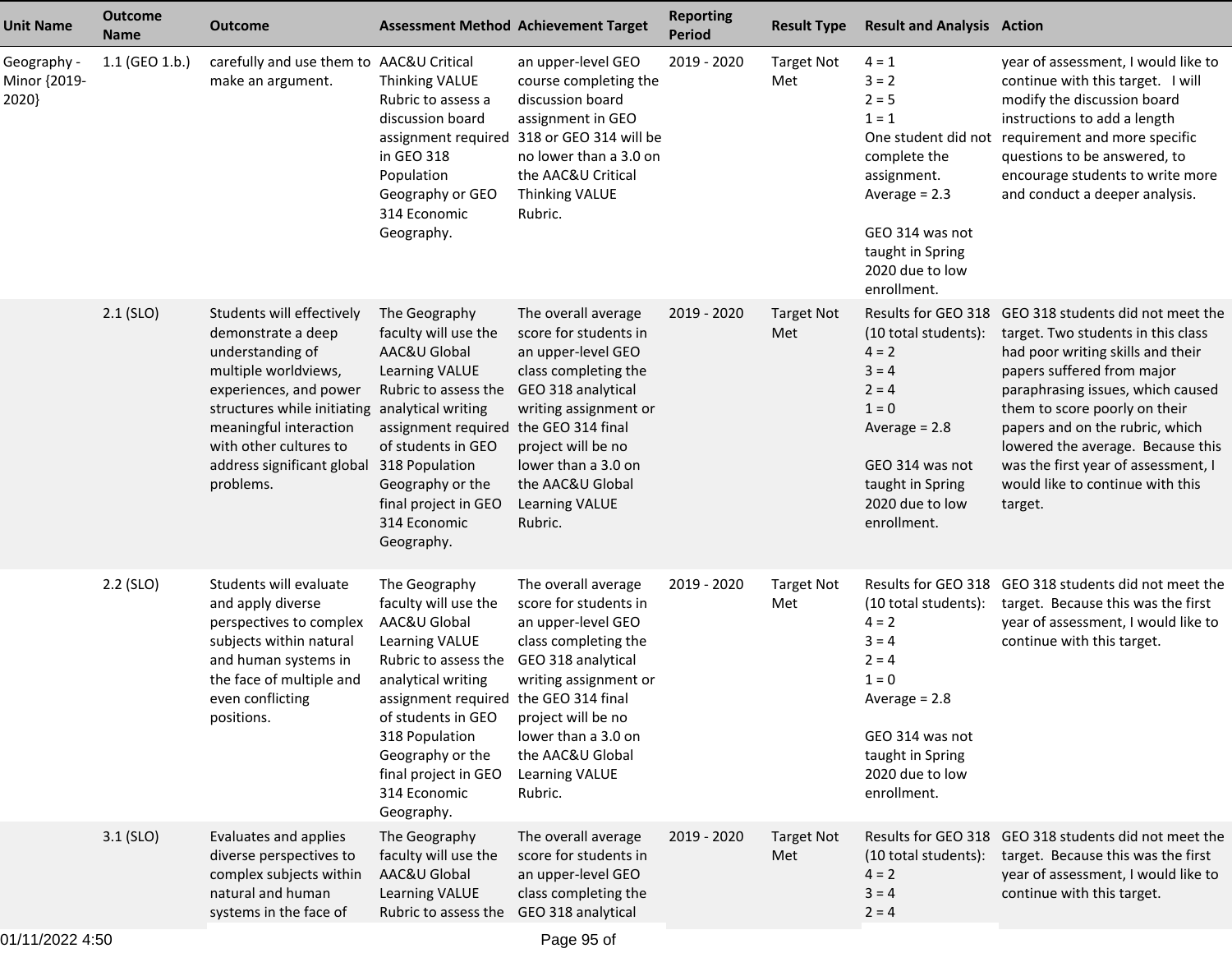| <b>Unit Name</b> | <b>Outcome</b><br><b>Name</b> | <b>Outcome</b>                                                                                                                                                                                                                                            |                                                                                                                                                                                                                                                                                                                                                                                                        | <b>Assessment Method Achievement Target</b>                                                                                                                                                                                             | <b>Reporting</b><br><b>Period</b> | <b>Result Type</b>       | <b>Result and Analysis Action</b>                                                                                                                                                                                                                                                                                                                                                                                                       |                                                                                                                                                                                                                                                                                                                                                                                                                                                                                                                                   |
|------------------|-------------------------------|-----------------------------------------------------------------------------------------------------------------------------------------------------------------------------------------------------------------------------------------------------------|--------------------------------------------------------------------------------------------------------------------------------------------------------------------------------------------------------------------------------------------------------------------------------------------------------------------------------------------------------------------------------------------------------|-----------------------------------------------------------------------------------------------------------------------------------------------------------------------------------------------------------------------------------------|-----------------------------------|--------------------------|-----------------------------------------------------------------------------------------------------------------------------------------------------------------------------------------------------------------------------------------------------------------------------------------------------------------------------------------------------------------------------------------------------------------------------------------|-----------------------------------------------------------------------------------------------------------------------------------------------------------------------------------------------------------------------------------------------------------------------------------------------------------------------------------------------------------------------------------------------------------------------------------------------------------------------------------------------------------------------------------|
|                  | $3.1$ (SLO)                   | multiple and even<br>conflicting positions (i.e.<br>cultural, disciplinary, and of students in GEO<br>ethical.                                                                                                                                            | analytical writing<br>assignment required<br>318 Population<br>Geography or the<br>final project in GEO<br>314 Economic<br>Geography.                                                                                                                                                                                                                                                                  | writing assignment or<br>the GEO 314 final<br>project will be no<br>lower than a 3.0 on<br>the AAC&U Global<br><b>Learning VALUE</b><br>Rubric.                                                                                         | 2019 - 2020                       | <b>Target Not</b><br>Met | $1 = 0$<br>Average $= 2.8$<br>GEO 314 was not<br>taught in Spring<br>2020 due to low<br>enrollment.                                                                                                                                                                                                                                                                                                                                     | GEO 318 students did not meet the<br>target. Because this was the first<br>year of assessment, I would like to<br>continue with this target.                                                                                                                                                                                                                                                                                                                                                                                      |
|                  | 3.2 (SLO)                     | Students will apply<br>knowledge and skills to<br>implement sophisticated, AAC&U Global<br>appropriate, and<br>workable solutions to<br>address complex global<br>problems using<br>interdisciplinary<br>perspectives<br>independently or with<br>others. | The Geography<br>faculty will use the<br>Learning VALUE<br>Rubric to assess the<br>analytical writing<br>assignment required the GEO 314 final<br>of students in GEO<br>318 Population<br>Geography or the<br>final project in GEO<br>314 Economic<br>Geography.                                                                                                                                       | The overall average<br>score for students in<br>an upper-level GEO<br>class completing the<br>GEO 318 analytical<br>writing assignment or<br>project will be no<br>lower than a 3.0 on<br>the AAC&U Global<br>Learning VALUE<br>Rubric. | 2019 - 2020                       | <b>Target Not</b><br>Met | (10 total students):<br>$4 = 0$<br>$3 = 2$<br>$2 = 7$<br>$1 = 1$<br>Average $= 2.1$<br>GEO 314 was not<br>taught in Spring<br>2020 due to low<br>enrollment.                                                                                                                                                                                                                                                                            | Results for GEO 318 GEO 318 students did not meet the<br>target. I will edit the instructions<br>for this paper to encourage<br>students to discuss solutions in<br>their conclusions. I didn't<br>emphasize this component of the<br>conclusion in this year's iteration of<br>the paper instructions, so solutions<br>were not addressed adequately by<br>most students. This explains the<br>lower average on this outcome.<br>Because this was the first year of<br>assessment, I would like to<br>continue with this target. |
|                  | 4.1 (PO 1.d.)                 | Students will indicate<br>that they have a greater<br>interest in the field of<br>geography and the study<br>of spatial relationships<br>and cultural similarities<br>and differences around<br>the world as a result of<br>geography coursework.         | The GEO faculty will<br>survey students in<br>GEO 318 Population<br>Geography or GEO<br>314 Economic<br>Geography, asking<br>greater interest in<br>the field of<br>geography and the<br>study of spatial<br>relationships and<br>cultural similarities<br>and differences<br>around the world<br>and whether the<br>minor increased<br>their understanding<br>and awareness of<br>cultural diversity. | The overall average<br>goal for students in an<br>upper-level GEO class<br>completing survey will<br>be no lower than a<br>"3.0" on a 1-5 Likert<br>whether they have a scale, with no neutral<br>or "N.A" categories.                  | 2019 - 2020                       | <b>Target Met</b>        | I received 4<br>318 students to my<br>2-question survey.<br>The first question<br>was "After taking<br>this course (GEO<br>318: Population<br>Geography), do you<br>have a greater<br>interest in the field<br>of geography and<br>the study of spatial<br>relationships and<br>cultural similarities<br>and differences<br>around the world?"<br>All 4 students<br>answered yes. The<br>answer choices<br>were yes, no, and<br>unsure. | I now see that I should have used a<br>responses from GEO Likert scale in my survey, so that<br>students could answer these<br>questions on a scale from 1 to 4. I<br>will make this change next year.                                                                                                                                                                                                                                                                                                                            |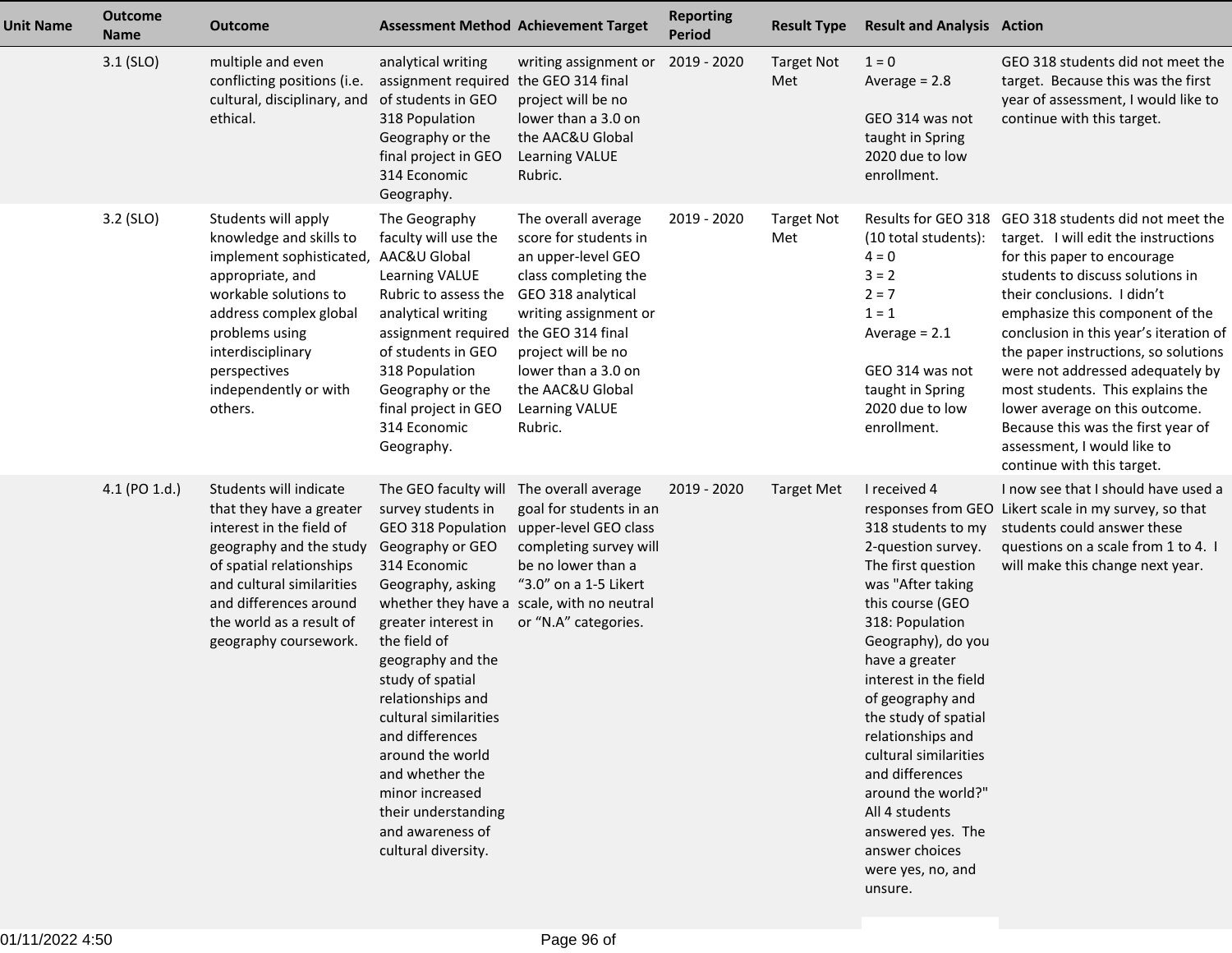| <b>Unit Name</b>                                                                                                                                                                  | <b>Outcome</b><br><b>Name</b> | <b>Outcome</b>                                                                                                                                                                                                                                    | <b>Assessment Method Achievement Target</b>                                                                                                                                                                                                                                                                                                                                                            |                                                                                                                                                                                                                        | <b>Reporting</b><br><b>Period</b> | <b>Result Type</b> | <b>Result and Analysis Action</b>                                                                                                                                                                                                                                                                                                                                                     |                                                                                                                                                                                                                       |
|-----------------------------------------------------------------------------------------------------------------------------------------------------------------------------------|-------------------------------|---------------------------------------------------------------------------------------------------------------------------------------------------------------------------------------------------------------------------------------------------|--------------------------------------------------------------------------------------------------------------------------------------------------------------------------------------------------------------------------------------------------------------------------------------------------------------------------------------------------------------------------------------------------------|------------------------------------------------------------------------------------------------------------------------------------------------------------------------------------------------------------------------|-----------------------------------|--------------------|---------------------------------------------------------------------------------------------------------------------------------------------------------------------------------------------------------------------------------------------------------------------------------------------------------------------------------------------------------------------------------------|-----------------------------------------------------------------------------------------------------------------------------------------------------------------------------------------------------------------------|
|                                                                                                                                                                                   | 4.1 (PO 1.d.)                 | Students will indicate<br>that they have a greater<br>interest in the field of<br>geography and the study<br>of spatial relationships<br>and cultural similarities<br>and differences around<br>the world as a result of<br>geography coursework. | The GEO faculty will<br>survey students in<br>GEO 318 Population<br>Geography or GEO<br>314 Economic<br>Geography, asking<br>greater interest in<br>the field of<br>geography and the<br>study of spatial<br>relationships and<br>cultural similarities<br>and differences<br>around the world<br>and whether the<br>minor increased<br>their understanding<br>and awareness of<br>cultural diversity. | The overall average<br>goal for students in an<br>upper-level GEO class<br>completing survey will<br>be no lower than a<br>"3.0" on a 1-5 Likert<br>whether they have a scale, with no neutral<br>or "N.A" categories. | 2019 - 2020                       | <b>Target Met</b>  | The second<br>question was "Do<br>you feel that the<br>Geography Minor<br>(or the geography<br>courses you have<br>taken so far) has<br>increased your<br>understanding and<br>awareness of<br>cultural diversity?"<br>All 4 students<br>answered yes. The<br>answer choices<br>were yes, no, and<br>unsure.<br>GEO 314 was not<br>taught in Spring<br>2020 due to low<br>enrollment. | I now see that I should have used a<br>Likert scale in my survey, so that<br>students could answer these<br>questions on a scale from 1 to 4. I<br>will make this change next year.                                   |
|                                                                                                                                                                                   | 5.1 (SAO)                     | Human Geography<br>minors who are seniors<br>will have a strong overall<br>average of final grades in<br>GEO coursework.                                                                                                                          | At the end of the<br>spring semester, the<br>Human Geography<br>coordinator will<br>seniors with<br>geography minors<br>for the previous year<br>to determine if<br>achievement target<br>was met.                                                                                                                                                                                                     | The overall average of 2019 - 2020<br>final grades in GEO<br>coursework for seniors<br>with a Human<br>review transcripts of Geography minor will<br>be 80 percent.                                                    |                                   | Inconclusive       | N/A. There were no<br>senior geography<br>minors who<br>graduated in the<br>2019-2020 school<br>year.                                                                                                                                                                                                                                                                                 | N/A. There were no senior<br>geography minors who graduated<br>in the 2019-2020 school year.                                                                                                                          |
| Program -<br>Interdisciplina 4.c)<br>ry Studies<br>(including<br>American,<br>International,<br>and<br>Medieval/Ren<br>aissance<br>Studies<br>Minors) - BA,<br>BS {2016-<br>2017} |                               | 1.1 (SLO & GEO Students will explore and The faculty<br>analyze issues, ideas,<br>and/or events in a way<br>that serves an ultimately<br>academic purpose.                                                                                        | members making up all students in IS 499<br>individual student<br>research<br>will use the AAC&U<br>Inquiry and Analysis and Analysis VALUE<br><b>VALUE Rubric to</b><br>assess the Capstone<br>project in IS 499.<br>Student effort on<br>the IS 499 paper will<br>produce at least an                                                                                                                | The average score for 2019 - 2020<br>completing the<br>Capstone project will<br>committees in IS 499 be no lower than a 3.0<br>on the AAC&U Inquiry<br>Rubric.                                                         |                                   | <b>Target Met</b>  | In AY 2019-20, two<br><b>IS Capstone</b><br>IS 499. Both the<br>faculty committees<br>(2<br>members/committe<br>e) for these<br>students reviewed<br>their Capstone<br>paper/project using<br>the Inquiry and<br>Analysis rubric.                                                                                                                                                     | These are good results and satisfy<br>the goals of the program. We will<br>students completed discuss these results at our August<br>2020 meeting and continue to<br>monitor/assess the program using<br>this rubric. |

01/11/2022 4:50

Page 97 of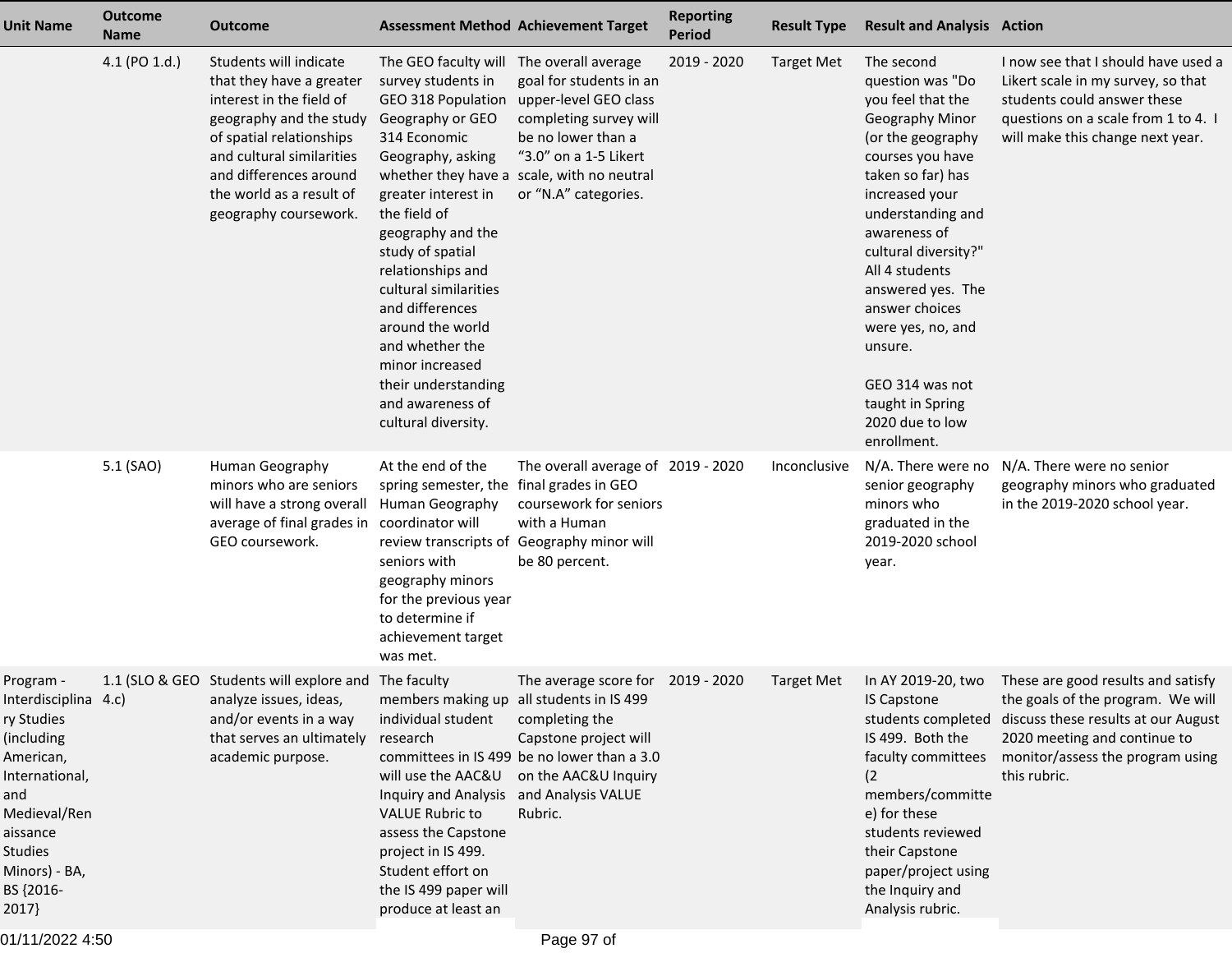| <b>Unit Name</b>                                                                                                                                                                         | <b>Outcome</b><br><b>Name</b> | <b>Outcome</b>                                                                                                                                                             |                                                                                                                                                                                                                                                                                                                                                                                                                                                                                                                 | <b>Assessment Method Achievement Target</b>                                                                                                          | <b>Reporting</b><br><b>Period</b> | <b>Result Type</b> | <b>Result and Analysis Action</b>                                                                                                                                                                                                                                                                                                                                                                                                                                  |                                                                                                                                                                                                                       |
|------------------------------------------------------------------------------------------------------------------------------------------------------------------------------------------|-------------------------------|----------------------------------------------------------------------------------------------------------------------------------------------------------------------------|-----------------------------------------------------------------------------------------------------------------------------------------------------------------------------------------------------------------------------------------------------------------------------------------------------------------------------------------------------------------------------------------------------------------------------------------------------------------------------------------------------------------|------------------------------------------------------------------------------------------------------------------------------------------------------|-----------------------------------|--------------------|--------------------------------------------------------------------------------------------------------------------------------------------------------------------------------------------------------------------------------------------------------------------------------------------------------------------------------------------------------------------------------------------------------------------------------------------------------------------|-----------------------------------------------------------------------------------------------------------------------------------------------------------------------------------------------------------------------|
| Program -<br>Interdisciplina 4.c)<br>ry Studies<br>(including<br>American,<br>International,<br>and<br>Medieval/Ren<br>aissance<br><b>Studies</b><br>Minors) - BA,<br>BS {2016-<br>2017} | 1.1 (SLO & GEO                | Students will explore and average score of "3" The average score for<br>analyze issues, ideas,<br>and/or events in a way<br>that serves an ultimately<br>academic purpose. | for each of the six<br>items measured in<br>the rubric: topic<br>selection; existing<br>knowledge,<br>research, and/or<br>views; design<br>process; analysis;<br>conclusions;<br>limitations and<br>implications.<br>Direct, summative<br>assessment is<br>accomplished<br>through analysis of a<br>student's<br>independent<br>research project<br>completed in IS 499<br>Interdisciplinary<br>Studies Capstone.<br>This course is<br>normally taken in<br>the student's last<br>semester.<br>A IS 499 student | all students in IS 499<br>completing the<br>Capstone project will<br>be no lower than a 3.0<br>on the AAC&U Inquiry<br>and Analysis VALUE<br>Rubric. | 2019 - 2020                       | <b>Target Met</b>  | The hard data is<br>attached in the file<br>is clear that the<br>students met this<br>target. The overall<br>average using the<br>rubric was 3.41.<br>Indeed, in every<br>single item<br>measured by the<br>rubric both students<br>scored above a 3 in<br>all categories.<br>Students in the IS<br>Capstone score high<br>on the inquiry and<br>analysis markers,<br>which we might<br>expect in a program<br>that is as self-<br>directed and<br>rigorous as IS. | These are good results and satisfy<br>the goals of the program. We will<br>discuss these results at our August<br>below. However, it 2020 meeting and continue to<br>monitor/assess the program using<br>this rubric. |
|                                                                                                                                                                                          |                               |                                                                                                                                                                            | develops an idea for<br>a comprehensive<br>project that<br>meaningfully<br>combines aspects of                                                                                                                                                                                                                                                                                                                                                                                                                  |                                                                                                                                                      |                                   |                    |                                                                                                                                                                                                                                                                                                                                                                                                                                                                    |                                                                                                                                                                                                                       |
|                                                                                                                                                                                          |                               |                                                                                                                                                                            | the two to three<br>disciplines he/she<br>has chosen for the IS<br>major. The student<br>selects a faculty<br>committee<br>(representing each<br>discipline), and the                                                                                                                                                                                                                                                                                                                                           |                                                                                                                                                      |                                   |                    |                                                                                                                                                                                                                                                                                                                                                                                                                                                                    |                                                                                                                                                                                                                       |
|                                                                                                                                                                                          |                               |                                                                                                                                                                            | committee works<br>with the IS adviser<br>to keep the student<br>on track over the                                                                                                                                                                                                                                                                                                                                                                                                                              |                                                                                                                                                      |                                   |                    |                                                                                                                                                                                                                                                                                                                                                                                                                                                                    |                                                                                                                                                                                                                       |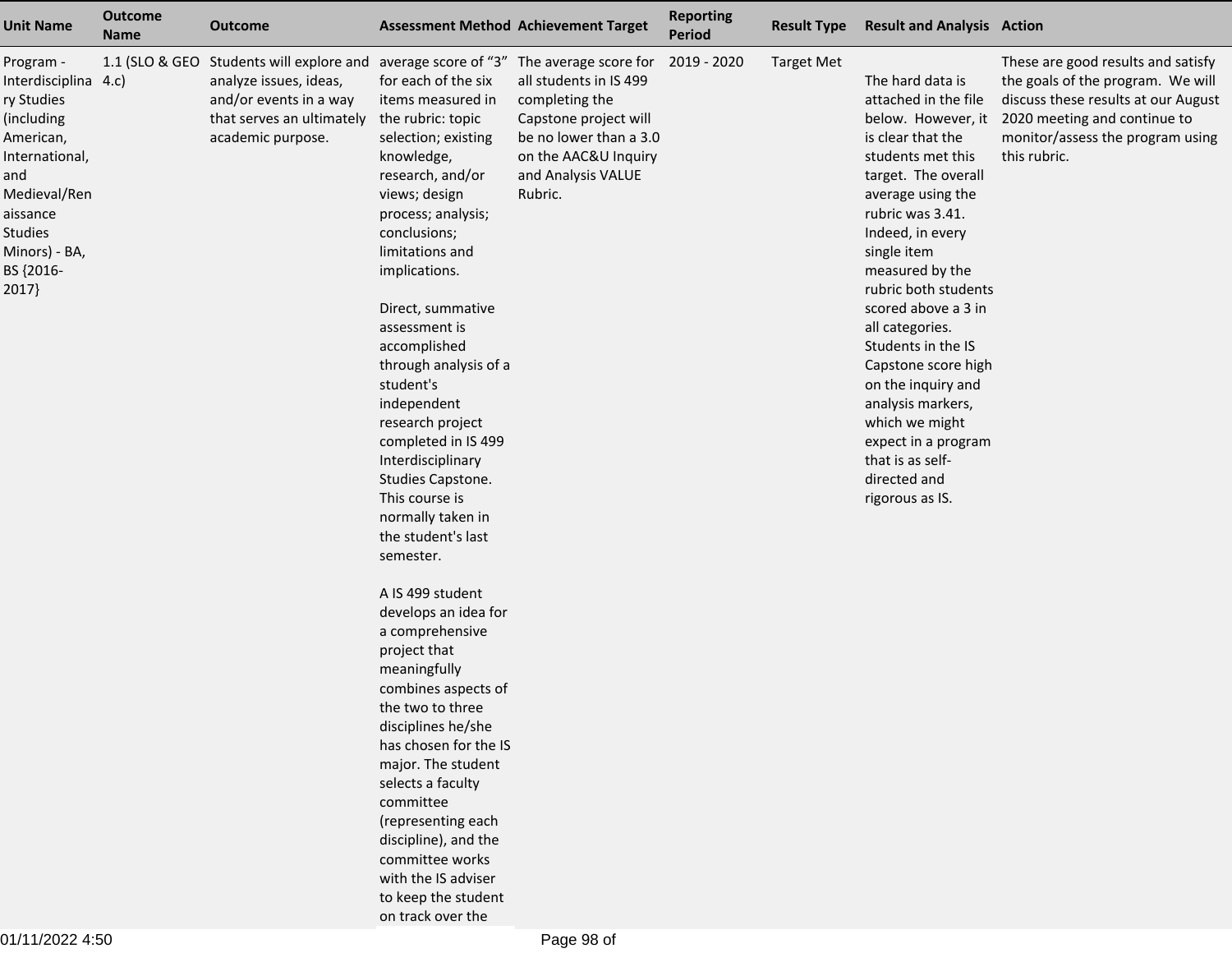| <b>Unit Name</b>                                                                                                                                                                         | <b>Outcome</b><br><b>Name</b> | Outcome                                                                                                                                                    |                                                                                                                                                                                                                                                                                                                                                                                                                                                                                                                                                                                                                                                                                                                                                                                                                                                                                                                                       | <b>Assessment Method Achievement Target</b>                                                                                                                                   | <b>Reporting</b><br><b>Period</b> | <b>Result Type</b> | <b>Result and Analysis Action</b>                                                                                                                                                                                                                                                                                                                                                                                                                                                                                                                                                                                                                                                                                                                    |                                                                                                                                                                                                    |
|------------------------------------------------------------------------------------------------------------------------------------------------------------------------------------------|-------------------------------|------------------------------------------------------------------------------------------------------------------------------------------------------------|---------------------------------------------------------------------------------------------------------------------------------------------------------------------------------------------------------------------------------------------------------------------------------------------------------------------------------------------------------------------------------------------------------------------------------------------------------------------------------------------------------------------------------------------------------------------------------------------------------------------------------------------------------------------------------------------------------------------------------------------------------------------------------------------------------------------------------------------------------------------------------------------------------------------------------------|-------------------------------------------------------------------------------------------------------------------------------------------------------------------------------|-----------------------------------|--------------------|------------------------------------------------------------------------------------------------------------------------------------------------------------------------------------------------------------------------------------------------------------------------------------------------------------------------------------------------------------------------------------------------------------------------------------------------------------------------------------------------------------------------------------------------------------------------------------------------------------------------------------------------------------------------------------------------------------------------------------------------------|----------------------------------------------------------------------------------------------------------------------------------------------------------------------------------------------------|
| Program -<br>Interdisciplina 4.c)<br>ry Studies<br>(including<br>American,<br>International,<br>and<br>Medieval/Ren<br>aissance<br><b>Studies</b><br>Minors) - BA,<br>BS {2016-<br>2017} |                               | 1.1 (SLO & GEO Students will explore and semester in<br>analyze issues, ideas,<br>and/or events in a way<br>that serves an ultimately<br>academic purpose. | developing a<br>finished product<br>that is analytical but<br>which may also<br>include creative<br>elements<br>appropriate to the<br>disciplines included.<br>At the very<br>foundation of the<br>course is a paper,<br>usually 20 pages in<br>length that adheres<br>to the goals and<br>standards of<br>academic research.<br>The committee<br>provides guidance to<br>the student through<br>stages spaced out<br>during the semester:<br>prospectus;<br>annotated<br>bibliography; initial<br>draft; second draft;<br>final draft. A couple<br>days after<br>submitting the final<br>draft, the student<br>orally presents<br>his/her project to<br>the committee. This<br>encounter also<br>allows committee<br>members to probe<br>areas needing<br>further clarification<br>and to make<br>recommendations<br>about how the<br>student may<br>proceed in the<br>possible further<br>development of the<br>project. Assessment | The average score for<br>all students in IS 499<br>completing the<br>Capstone project will<br>be no lower than a 3.0<br>on the AAC&U Inquiry<br>and Analysis VALUE<br>Rubric. | 2019 - 2020                       | <b>Target Met</b>  | In AY 2019-20, two<br><b>IS Capstone</b><br>students completed<br>IS 499. Both the<br>faculty committees<br>(2)<br>members/committe<br>e) for these<br>students reviewed<br>their Capstone<br>paper/project using<br>the Inquiry and<br>Analysis rubric.<br>The hard data is<br>attached in the file<br>below. However, it<br>is clear that the<br>students met this<br>target. The overall<br>average using the<br>rubric was 3.41.<br>Indeed, in every<br>single item<br>measured by the<br>rubric both students<br>scored above a 3 in<br>all categories.<br>Students in the IS<br>Capstone score high<br>on the inquiry and<br>analysis markers,<br>which we might<br>expect in a program<br>that is as self-<br>directed and<br>rigorous as IS. | These are good results and satisfy<br>the goals of the program. We will<br>discuss these results at our August<br>2020 meeting and continue to<br>monitor/assess the program using<br>this rubric. |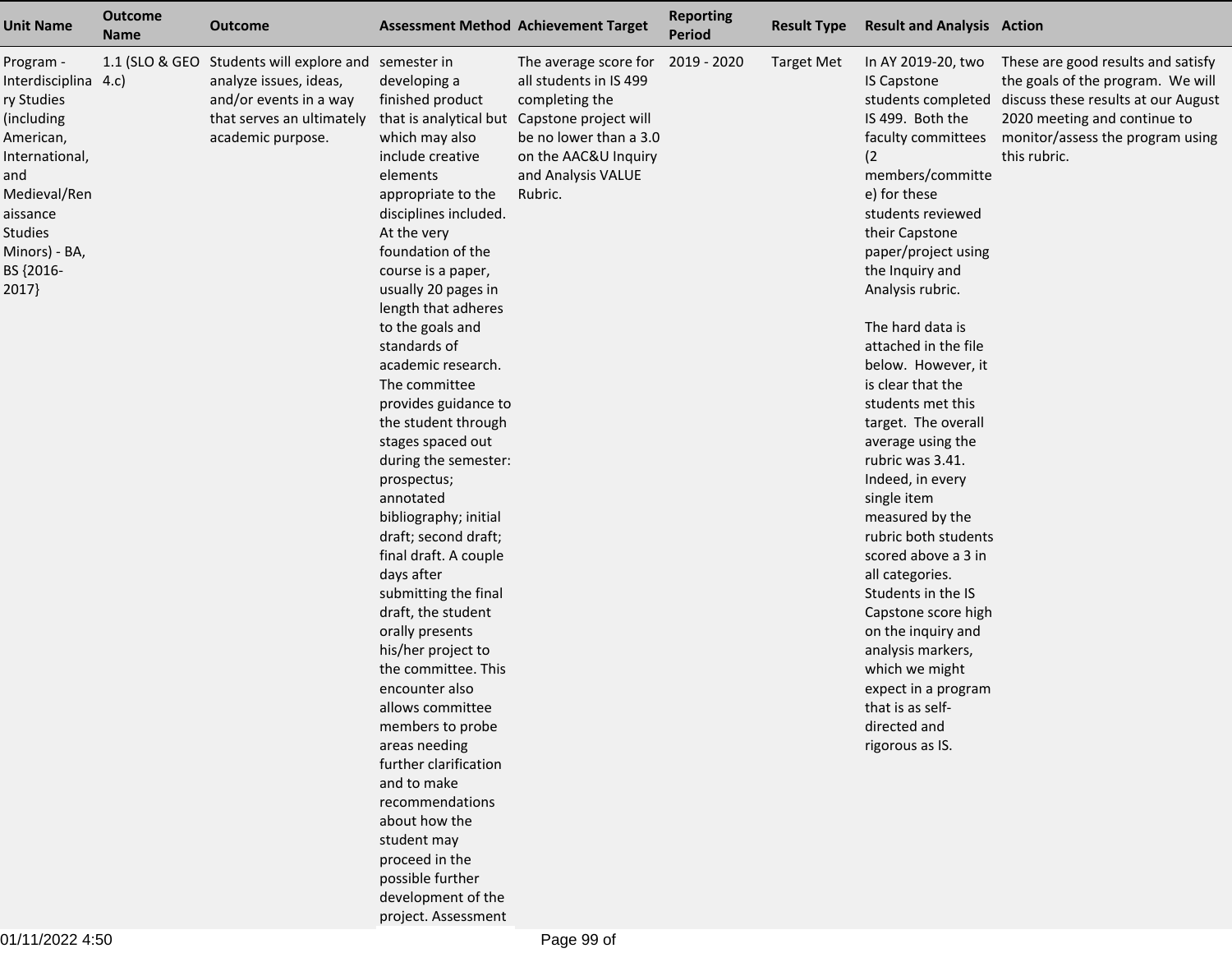| <b>Unit Name</b>                                                                                                                                                                        | <b>Outcome</b><br><b>Name</b> | <b>Outcome</b>                                                                                                                                                | <b>Assessment Method Achievement Target</b>                                                                                               |                                                                                                                                                                               | <b>Reporting</b><br><b>Period</b> | <b>Result Type</b> | <b>Result and Analysis Action</b>                                                                                                                                                                                                                                                                                                                                                                                                                                                                                                                                                                                                                                                                                                                    |                                                                                                                                                                                                                    |
|-----------------------------------------------------------------------------------------------------------------------------------------------------------------------------------------|-------------------------------|---------------------------------------------------------------------------------------------------------------------------------------------------------------|-------------------------------------------------------------------------------------------------------------------------------------------|-------------------------------------------------------------------------------------------------------------------------------------------------------------------------------|-----------------------------------|--------------------|------------------------------------------------------------------------------------------------------------------------------------------------------------------------------------------------------------------------------------------------------------------------------------------------------------------------------------------------------------------------------------------------------------------------------------------------------------------------------------------------------------------------------------------------------------------------------------------------------------------------------------------------------------------------------------------------------------------------------------------------------|--------------------------------------------------------------------------------------------------------------------------------------------------------------------------------------------------------------------|
| Program -<br>Interdisciplina 4.c)<br>ry Studies<br>(including<br>American,<br>International,<br>and<br>Medieval/Ren<br>aissance<br><b>Studies</b><br>Minors) - BA,<br>BS {2016-<br>2017 | 1.1 (SLO & GEO                | Students will explore and data will be<br>analyze issues, ideas,<br>and/or events in a way<br>that serves an ultimately<br>academic purpose.                  | collected from all<br>faculty committee<br>members, whose<br>scores will be<br>averaged for the<br>final result.                          | The average score for<br>all students in IS 499<br>completing the<br>Capstone project will<br>be no lower than a 3.0<br>on the AAC&U Inquiry<br>and Analysis VALUE<br>Rubric. | 2019 - 2020                       | <b>Target Met</b>  | In AY 2019-20, two<br><b>IS Capstone</b><br>students completed<br>IS 499. Both the<br>faculty committees<br>(2)<br>members/committe<br>e) for these<br>students reviewed<br>their Capstone<br>paper/project using<br>the Inquiry and<br>Analysis rubric.<br>The hard data is<br>attached in the file<br>below. However, it<br>is clear that the<br>students met this<br>target. The overall<br>average using the<br>rubric was 3.41.<br>Indeed, in every<br>single item<br>measured by the<br>rubric both students<br>scored above a 3 in<br>all categories.<br>Students in the IS<br>Capstone score high<br>on the inquiry and<br>analysis markers,<br>which we might<br>expect in a program<br>that is as self-<br>directed and<br>rigorous as IS. | These are good results and satisfy<br>the goals of the program. We will<br>discuss these results at our August<br>2020 meeting and continue to<br>monitor/assess the program using<br>this rubric.                 |
|                                                                                                                                                                                         | $1.2$ (SLO)                   | Students will report that<br>the courses they took for<br>their interdisciplinary<br>program caused them to<br>evaluate and analyze<br>diverse issues, ideas, | The department<br>chair will administer<br>the Interdisciplinary<br><b>Studies Minors</b><br>Inquiry and Analysis<br>Survey to all senior | The average score for<br>all surveyed IS minor<br>students on the<br>Interdisciplinary<br><b>Studies Minors Inquiry</b><br>and Analysis Survey                                | 2019 - 2020                       | Inconclusive       | There was only one<br>IS minor in the<br>Banner system in<br>Spring 2020 in Med<br>Ren Studies.<br>However, that                                                                                                                                                                                                                                                                                                                                                                                                                                                                                                                                                                                                                                     | The faculty are going to discuss<br>discontinuing or making inactive<br>the American Studies minor. We<br>continue to work on revising the<br>International Studies curriculum,<br>but have met setbacks with C-19 |

and/or events across

IS minors in

will be no lower than

student withdrew

reducing the amount of time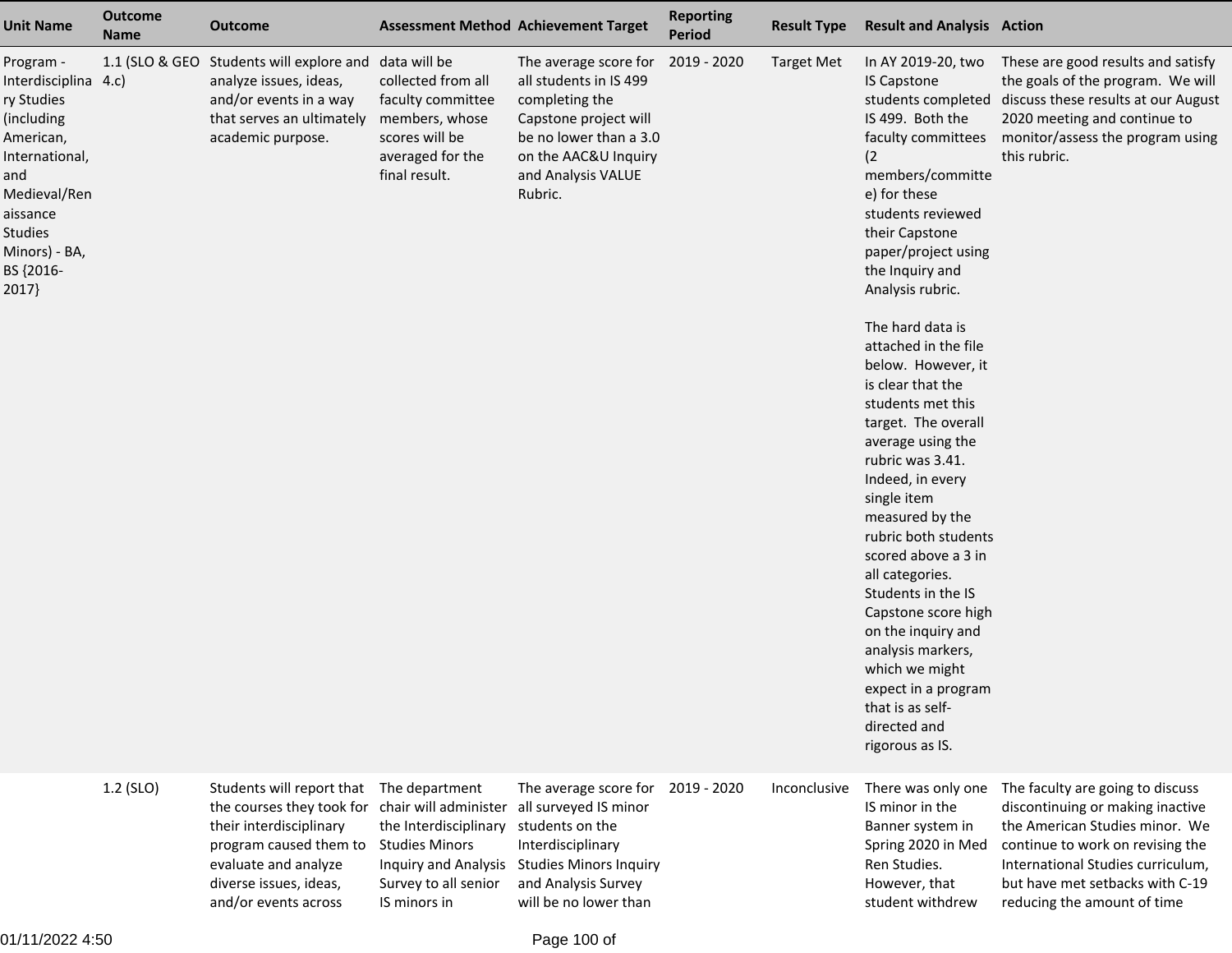| <b>Unit Name</b> | <b>Outcome</b><br><b>Name</b> | <b>Outcome</b>                                                                                                                                                                                                                         |                                                                                                                                                                                                                                                     | <b>Assessment Method Achievement Target</b>                                                                                                                                                                          | <b>Reporting</b><br><b>Period</b> | <b>Result Type</b> | <b>Result and Analysis Action</b>                                                                                                                                                                                                                                                                                                                                                                                                                                                                                                                                                                                                                                                                  |                                                                                                                                                                                                  |
|------------------|-------------------------------|----------------------------------------------------------------------------------------------------------------------------------------------------------------------------------------------------------------------------------------|-----------------------------------------------------------------------------------------------------------------------------------------------------------------------------------------------------------------------------------------------------|----------------------------------------------------------------------------------------------------------------------------------------------------------------------------------------------------------------------|-----------------------------------|--------------------|----------------------------------------------------------------------------------------------------------------------------------------------------------------------------------------------------------------------------------------------------------------------------------------------------------------------------------------------------------------------------------------------------------------------------------------------------------------------------------------------------------------------------------------------------------------------------------------------------------------------------------------------------------------------------------------------------|--------------------------------------------------------------------------------------------------------------------------------------------------------------------------------------------------|
|                  | 1.2 (SLO)                     | various traditional<br>academic disciplines<br>while making<br>connections between<br>those disciplines.                                                                                                                               | American Studies,<br>Medieval &<br>Renaissance Studies,<br>and International<br>Studies in the spring<br>semester. The<br>survey is scored on a<br>5-point Likert scale.                                                                            | 3.0 out of a possible<br>5.0.                                                                                                                                                                                        | 2019 - 2020                       | Inconclusive       | from the university<br>early in the<br>semester for<br>medical issues.<br>Therefore, there<br>was no one to<br>survey in the later<br>spring semester.                                                                                                                                                                                                                                                                                                                                                                                                                                                                                                                                             | faculty have to work on curriculum<br>development. The faculty will take<br>up the question of the American<br>Studies minor in August 2020.                                                     |
|                  | 2.1 (GEO 1.c.)                | Students will<br>demonstrate effective<br>context and purpose for<br>writing, content<br>development, genre and<br>disciplinary conventions,<br>source and evidence use,<br>and control of syntax and assess the written<br>mechanics. | Faculty committee<br>members for each<br>student enrolled in<br>AAC&U Written<br>Communication<br><b>VALUE Rubric to</b><br>portion of the<br>student's Capstone<br>project. This course<br>is normally taken in<br>the student's last<br>semester. | The average score for 2019 - 2020<br>students enrolled IS<br>499 completing the<br>IS 499 will utilize the Capstone project will<br>be no lower than a 3.0<br>on the AAC&U Written<br>Communication<br>VALUE Rubric. |                                   | <b>Target Met</b>  | In AY 2019-20, two<br><b>IS Capstone</b><br>IS 499. Both the<br>faculty committees<br>(2)<br>members/committe<br>e) for these<br>students reviewed<br>their Capstone<br>paper/project using<br>the Inquiry and<br>Analysis rubric.<br>The hard data is<br>attached in the file<br>below. However, it<br>is clear that the<br>students met this<br>target. The overall<br>average using the<br>rubric was 3.3.<br>Again, in every<br>single item<br>measured by the<br>rubric both students<br>scored above a 3 in<br>all categories.<br>Students in the IS<br>Capstone score high<br>on written ability,<br>which I would<br>expect to see in a<br>program this<br>rigorous and self-<br>directed. | No new actions are needed in this<br>area. The faculty will discuss the<br>students completed results at our August meeting and<br>continue to use the writing rubric<br>to assess this program. |
|                  | 3.1 (GEO 1.c.)                | Students will orally                                                                                                                                                                                                                   | Faculty committee                                                                                                                                                                                                                                   | The average score for 2019 - 2020                                                                                                                                                                                    |                                   | <b>Target Met</b>  |                                                                                                                                                                                                                                                                                                                                                                                                                                                                                                                                                                                                                                                                                                    | In AY 2019-20, two These are good results and satisfy                                                                                                                                            |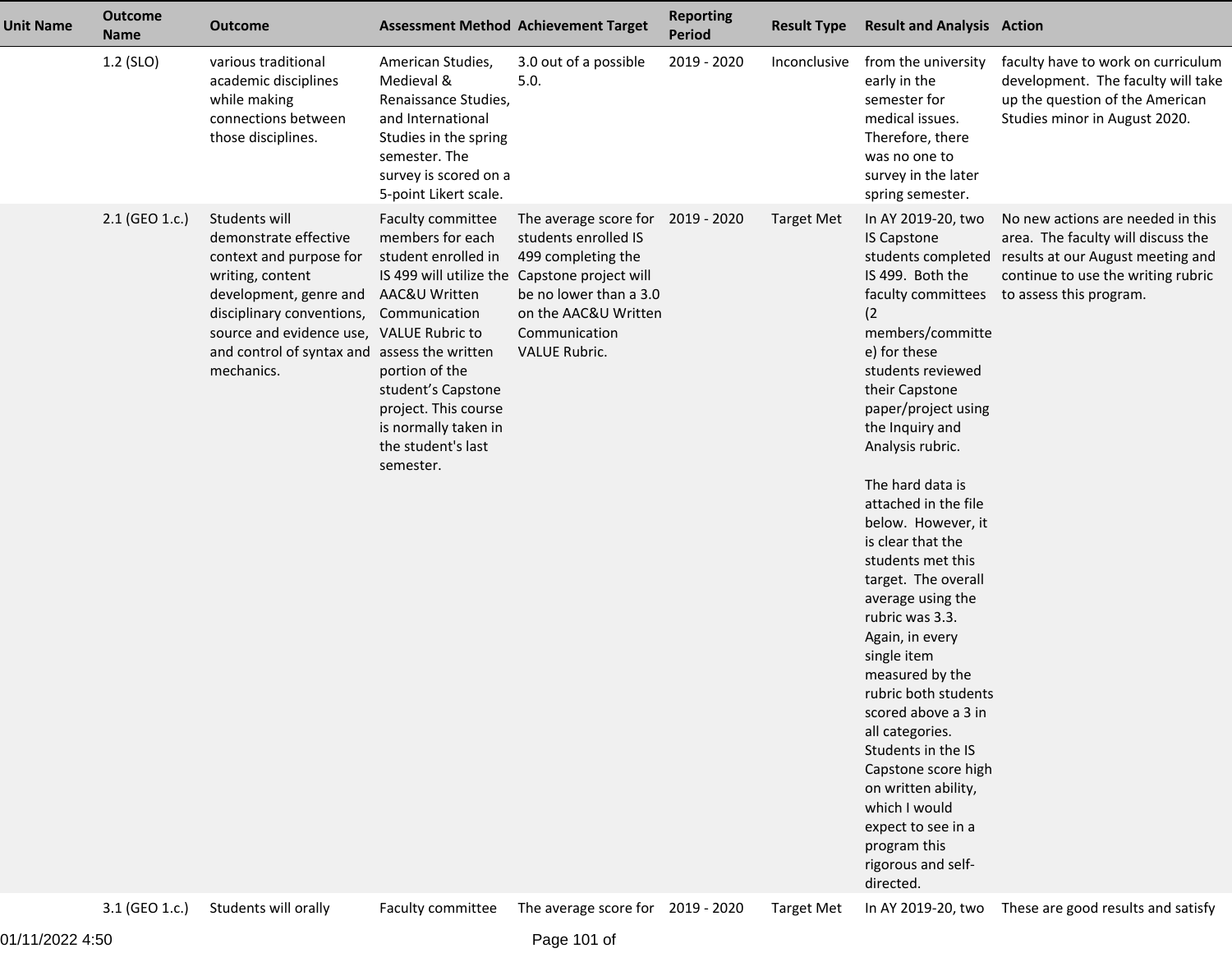| <b>Unit Name</b> | <b>Outcome</b><br><b>Name</b> | <b>Outcome</b>                                                                             |                                                                                                                                                                                                                                                                           | <b>Assessment Method Achievement Target</b>                                                                                                          | <b>Reporting</b><br>Period | <b>Result Type</b> | <b>Result and Analysis Action</b>                                                                                                                                                                                                                                                                                                                                                                                                        |                                                                                                                                                              |
|------------------|-------------------------------|--------------------------------------------------------------------------------------------|---------------------------------------------------------------------------------------------------------------------------------------------------------------------------------------------------------------------------------------------------------------------------|------------------------------------------------------------------------------------------------------------------------------------------------------|----------------------------|--------------------|------------------------------------------------------------------------------------------------------------------------------------------------------------------------------------------------------------------------------------------------------------------------------------------------------------------------------------------------------------------------------------------------------------------------------------------|--------------------------------------------------------------------------------------------------------------------------------------------------------------|
|                  | 3.1 (GEO 1.c.)                | communicate the<br>academic value of one's<br>advanced research in an<br>effective manner. | members for each<br>student enrolled in<br>IS 499 will utilize the<br>AAC&U Oral<br>Communication<br><b>VALUE Rubric to</b><br>assess the oral<br>portion of the<br>student's Capstone<br>project. This course<br>is normally taken in<br>the student's last<br>semester. | students enrolled IS<br>499 completing the<br>Capstone project will<br>be no lower than a 3.0<br>on the AAC&U Oral<br>Communication<br>VALUE Rubric. | 2019 - 2020                | <b>Target Met</b>  | <b>IS Capstone</b><br>students completed<br>IS 499. Both the<br>faculty committees<br>(2)<br>members/committe<br>e) for these<br>students reviewed<br>their Capstone<br>paper/project using<br>the Oral<br>Communication<br>rubric.                                                                                                                                                                                                      | the goals of the program. We will<br>discuss these results at our August<br>2020 meeting and continue to<br>monitor/assess the program using<br>this rubric. |
|                  |                               |                                                                                            |                                                                                                                                                                                                                                                                           |                                                                                                                                                      |                            |                    | The hard data is<br>attached in the file<br>below. However, it<br>is clear that the<br>students met this<br>target. The overall<br>average using the<br>rubric was 3.25.<br>Indeed, as with the<br><b>Inquiry and Analysis</b><br>rubric, students<br>scored above 3 in all<br>categories in every<br>single item<br>measured by the<br>rubric. Students in<br>the IS Capstone<br>score high on oral<br>communication,<br>which we might |                                                                                                                                                              |
|                  |                               |                                                                                            |                                                                                                                                                                                                                                                                           |                                                                                                                                                      |                            |                    | expect in a program<br>that is as self-<br>directed and<br>rigorous as IS. Also,<br>it might be relevant<br>that both these<br>students had vast<br>experience in oral<br>presentations given<br>their focus in art<br>and theatre.                                                                                                                                                                                                      |                                                                                                                                                              |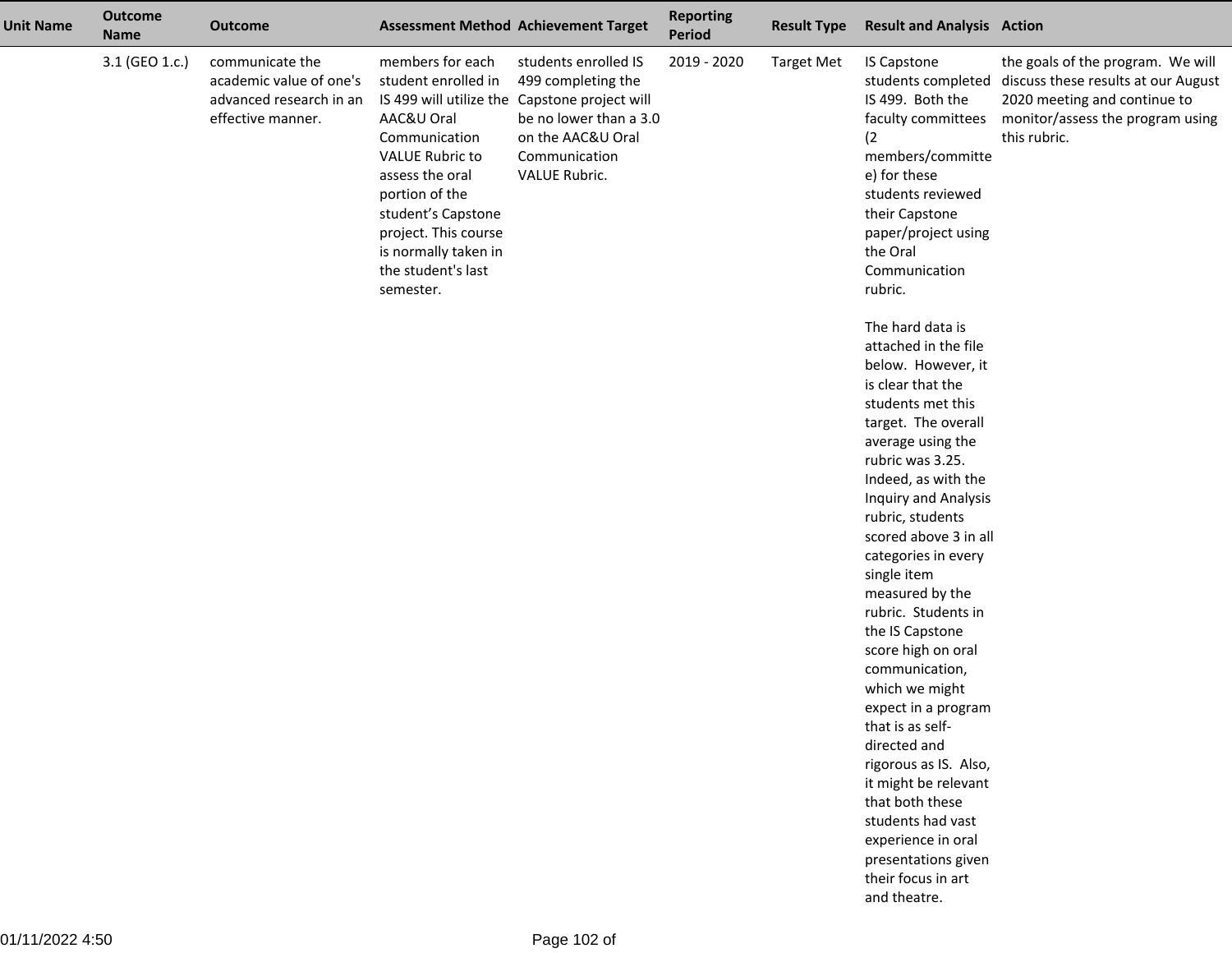| <b>Unit Name</b>                                                                                                            | <b>Outcome</b><br><b>Name</b> | <b>Outcome</b>                                                                                                                                                                                                                                                                                                                                                 | <b>Assessment Method Achievement Target</b>                                                                                                                                                                                                                                                                                                                                                    |                                                                                                           | <b>Reporting</b><br><b>Period</b> | <b>Result Type</b>       | <b>Result and Analysis Action</b>                                                                                                                                                                                                                               |                                                                                                                                                                                                                                                                                                                                                                                           |
|-----------------------------------------------------------------------------------------------------------------------------|-------------------------------|----------------------------------------------------------------------------------------------------------------------------------------------------------------------------------------------------------------------------------------------------------------------------------------------------------------------------------------------------------------|------------------------------------------------------------------------------------------------------------------------------------------------------------------------------------------------------------------------------------------------------------------------------------------------------------------------------------------------------------------------------------------------|-----------------------------------------------------------------------------------------------------------|-----------------------------------|--------------------------|-----------------------------------------------------------------------------------------------------------------------------------------------------------------------------------------------------------------------------------------------------------------|-------------------------------------------------------------------------------------------------------------------------------------------------------------------------------------------------------------------------------------------------------------------------------------------------------------------------------------------------------------------------------------------|
|                                                                                                                             | 4.1 (SAO & PO<br>3.e.         | Students enrolled in IS<br>499 will successfully<br>complete their Capstone<br>project, which involves<br>collaborating with faculty students enrolled in<br>from multiple academic<br>disciplines in order to<br>intentionally combine<br>those fields into a<br>significant research<br>project focused on the<br>student's interests and<br>academic needs. | Faculty committee<br>members will<br>determine the final<br>course grades of<br>IS 499 Capstone.<br>Final grade<br>information will<br>then be compiled by<br>the Interdisciplinary<br>Studies adviser for<br>review and<br>reporting.                                                                                                                                                         | 100% of students<br>enrolled in IS 499<br>Capstone will pass the<br>course.                               | 2019 - 2020                       | <b>Target Met</b>        | In AY 2019-20, two<br><b>IS Capstone</b><br>students completed<br>IS 499. Both<br>students<br>successfully<br>completed the<br>Capstone course<br>with a passing<br>grade.<br>Student 1: Final<br>Grade of A<br>Student 2: Final<br>Grade of B+                 | These are good results and satisfy<br>the goals of the program. We will<br>discuss these results at our August<br>2020 meeting and continue to<br>monitor/assess the program using<br>this target.                                                                                                                                                                                        |
| Program -<br>Mathematics<br>(including<br>Minor and<br>Secondary<br>Education<br>Certification) -<br>BA, BS {2016-<br>2017} | $1.1$ (SLO)                   | Students will write<br>concise and clear proofs.                                                                                                                                                                                                                                                                                                               | Proofs from<br>assignments and<br>exams will be<br>evaluated using the<br><b>Mathematics Proof</b><br>Writing Rubric. The<br>primary evaluator<br>will be the course<br>instructor, with<br>possible review by<br>another<br>mathematics faculty<br>member. Due to<br>small classes (less<br>than ten students<br>beyond MA 182),<br>multiple items from<br>each student will be<br>evaluated. | 75% of all MA 301<br>student work sampled<br>at the satisfactory or<br>higher level.                      | 2019 - 2020                       | <b>Target Met</b>        | 82% of work<br>sampled in MA 301<br>was at the<br>satisfactory or<br>higher level.<br>(38 items assessed;<br>23 items proficient;<br>8 items satisfactory;<br>7 items<br>unsatisfactory; 3<br>students)<br>Multiple items were<br>assessed for each<br>student. | Continue the emphasis on proof<br>writing, use of correct notation and<br>terminology, and correct English<br>grammar. Also continue to use<br>some class time to have students<br>practice writing proofs at the<br>chalkboard, providing hints, and<br>giving immediate feedback on their<br>efforts (in pairs and individually).                                                       |
|                                                                                                                             |                               |                                                                                                                                                                                                                                                                                                                                                                | Proofs from<br>assignments and<br>exams will be<br>evaluated using the<br><b>Mathematics Proof</b><br>Writing Rubric. The<br>primary evaluator<br>will be the course<br>instructor, with<br>possible review by                                                                                                                                                                                 | 75% of all MA 304 /<br>MA 455 / MA 461<br>student work sampled<br>at the satisfactory<br>level or higher. | 2019 - 2020                       | <b>Target Not</b><br>Met | 17% of work<br>sampled in MA 304<br>level.<br>(6 items assessed; 1<br>proficient; 5<br>satisfactory; 0<br>unsatisfactory; 3<br>students)<br>53% of work                                                                                                         | Instructors modeled good proof<br>writing through examples in class<br>was at the proficient to prepare students for writing<br>proofs on homework and exams.<br>Proof writing is more challenging in<br>these courses due to first needing<br>to understand new and abstract<br>concepts and then using those<br>concepts in proofs. Modifications<br>in the next offerings include: (1) |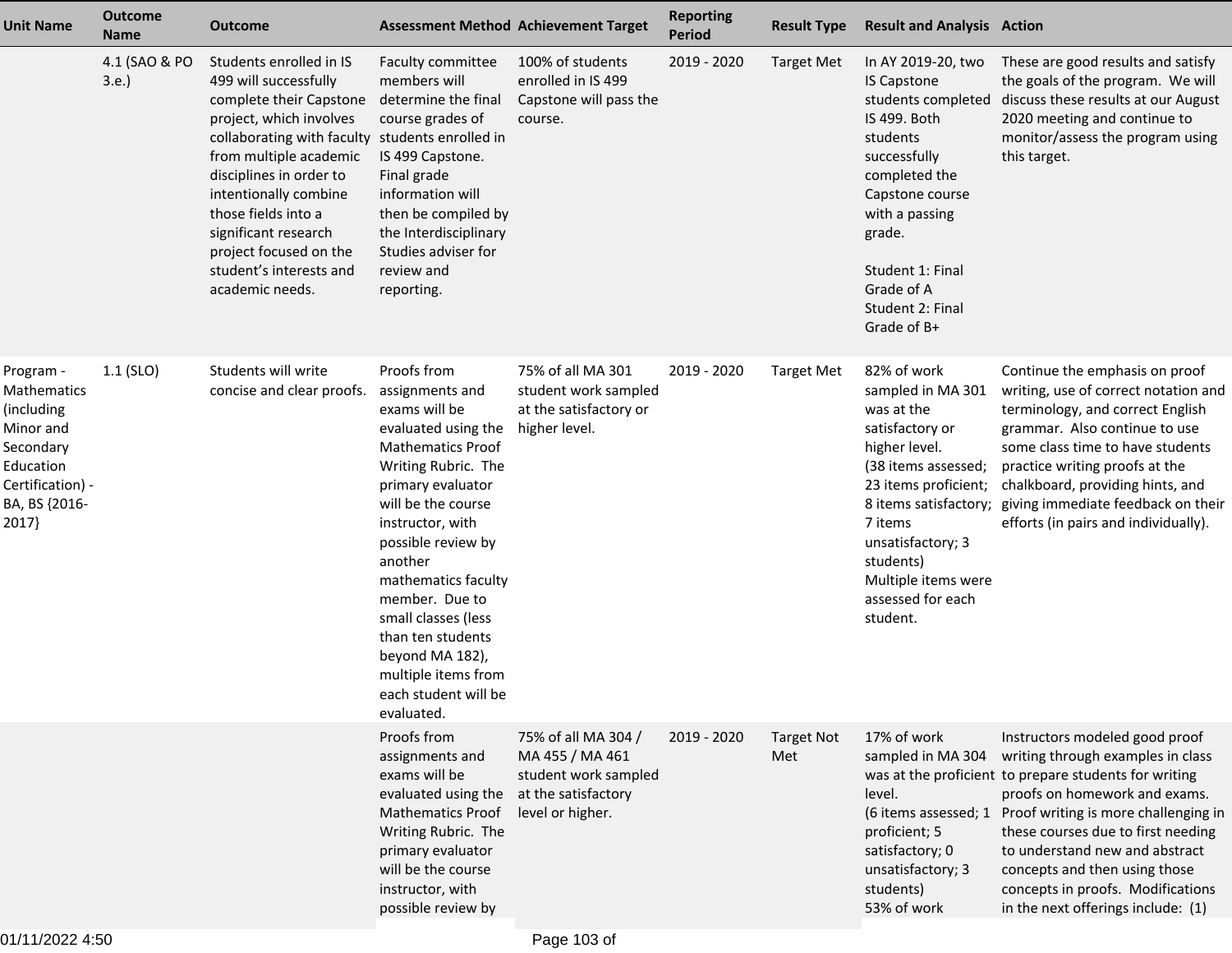| <b>Unit Name</b> | <b>Outcome</b><br><b>Name</b> | <b>Outcome</b>                                     | <b>Assessment Method Achievement Target</b>                                                                                                                                                                                                                                                                                                                                  |                                                                                        | <b>Reporting</b><br><b>Period</b> | <b>Result Type</b>       | <b>Result and Analysis Action</b>                                                                                                                                                                                                                     |                                                                                                                                                                                                                                                                                                                                                                                                                                                                                                                                                                                                                                                                                                                                                                                                                                                                                                                                                                                                                                                 |
|------------------|-------------------------------|----------------------------------------------------|------------------------------------------------------------------------------------------------------------------------------------------------------------------------------------------------------------------------------------------------------------------------------------------------------------------------------------------------------------------------------|----------------------------------------------------------------------------------------|-----------------------------------|--------------------------|-------------------------------------------------------------------------------------------------------------------------------------------------------------------------------------------------------------------------------------------------------|-------------------------------------------------------------------------------------------------------------------------------------------------------------------------------------------------------------------------------------------------------------------------------------------------------------------------------------------------------------------------------------------------------------------------------------------------------------------------------------------------------------------------------------------------------------------------------------------------------------------------------------------------------------------------------------------------------------------------------------------------------------------------------------------------------------------------------------------------------------------------------------------------------------------------------------------------------------------------------------------------------------------------------------------------|
|                  |                               |                                                    | another<br>mathematics faculty MA 455 / MA 461<br>member. Due to<br>small classes (less<br>than ten students<br>beyond MA 182),<br>multiple items from<br>each student will be<br>evaluated.                                                                                                                                                                                 | 75% of all MA 304 /<br>student work sampled<br>at the satisfactory<br>level or higher. | 2019 - 2020                       | <b>Target Not</b><br>Met | sampled in MA 455<br>level.<br>(40 items assessed;<br>21 proficient; 12<br>satisfactory; 7<br>unsatisfactory; 4<br>students)<br>assessed for each<br>student in the<br>classes.                                                                       | present more applied problems<br>was at the proficient related to new concepts to increase<br>the level of understanding before<br>using the new concepts in proofs;<br>(2) allow students to revise some<br>homework proofs to help develop<br>good habits about reviewing and<br>revising proofs (just like when<br>Multiple items were writing an essay or a paper for any<br>class) that will hopefully carry over<br>to exams; and (3) use partial proofs<br>in class to practice reviewing and<br>revising proofs with student-faculty<br>dialogue.<br>Change to the Achievement Target:<br>MA 304, MA 455, and MA 461 are<br>three of the most difficult courses<br>in the major. New and abstract<br>concepts are introduced and<br>immediately used in proofs. The<br>current target of 75% of work<br>sampled being at the proficient<br>level is setting the bar too high.<br>The new Achievement Target will<br>be "75% of all MA 304 / MA 455 /<br>MA 461 student work sampled will<br>be at the satisfactory level or<br>higher." |
|                  | 1.2 (SLO)                     | Students will interpret<br>concepts and solutions. | Problems from<br>assignments and<br>exams will be<br>evaluated using the the AAC&U<br>Quantitative Literacy Quantitative Literacy<br>VALUE Rubric. The VALUE Rubric.<br>primary evaluator<br>will be the course<br>instructor, with<br>possible review by<br>another<br>mathematics faculty<br>member. Due to<br>small classes (less<br>than ten students<br>beyond MA 182), | 75% of all MA 181<br>student work sampled<br>at level 2 or higher on                   | 2019 - 2020                       | <b>Target Met</b>        | 92% of work<br>sampled in MA 181<br>was at level 2 or<br>higher.<br>120 total items<br>were assessed (95<br>items at level 3; 15<br>items at level 2; 10<br>items at level 1)<br>Multiple items were<br>assessed for each<br>student.<br>10 students. | Instructor plans to have video<br>lectures prepared for Fall 2020 to<br>allow for more use of the "flipped<br>classroom" model and more time<br>to provide more student support<br>and supplemental examples as<br>needed.                                                                                                                                                                                                                                                                                                                                                                                                                                                                                                                                                                                                                                                                                                                                                                                                                      |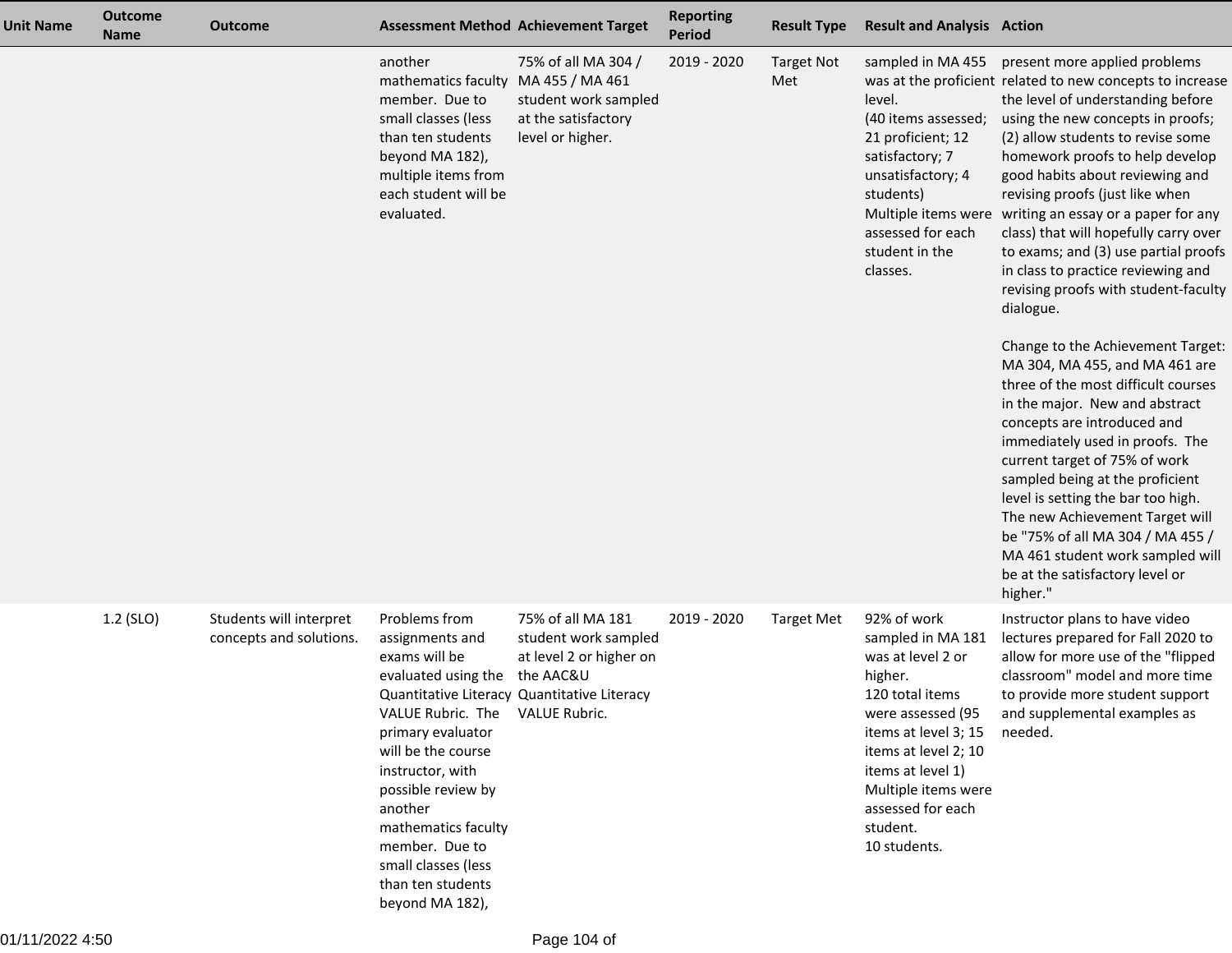| <b>Unit Name</b> | <b>Outcome</b><br><b>Name</b> | <b>Outcome</b>                                                                        |                                                                                                                                                                                                                                                                                                                                                                              | <b>Assessment Method Achievement Target</b>                                                                                                  | <b>Reporting</b><br><b>Period</b> | <b>Result Type</b> | <b>Result and Analysis Action</b>                                                                                                                                                                                                                     |                                                                                                                                                                                                                                                                                                                                                                                                                                               |
|------------------|-------------------------------|---------------------------------------------------------------------------------------|------------------------------------------------------------------------------------------------------------------------------------------------------------------------------------------------------------------------------------------------------------------------------------------------------------------------------------------------------------------------------|----------------------------------------------------------------------------------------------------------------------------------------------|-----------------------------------|--------------------|-------------------------------------------------------------------------------------------------------------------------------------------------------------------------------------------------------------------------------------------------------|-----------------------------------------------------------------------------------------------------------------------------------------------------------------------------------------------------------------------------------------------------------------------------------------------------------------------------------------------------------------------------------------------------------------------------------------------|
|                  | 1.2 (SLO)                     | Students will interpret<br>concepts and solutions.                                    | multiple items from 75% of all MA 181<br>evaluated.                                                                                                                                                                                                                                                                                                                          | each student will be student work sampled<br>at level 2 or higher on<br>the AAC&U<br>Quantitative Literacy<br><b>VALUE Rubric.</b>           | 2019 - 2020                       | <b>Target Met</b>  | 92% of work<br>sampled in MA 181<br>was at level 2 or<br>higher.<br>120 total items<br>were assessed (95<br>items at level 3; 15<br>items at level 2; 10<br>items at level 1)<br>Multiple items were<br>assessed for each<br>student.<br>10 students. | Instructor plans to have video<br>lectures prepared for Fall 2020 to<br>allow for more use of the "flipped<br>classroom" model and more time<br>to provide more student support<br>and supplemental examples as<br>needed.                                                                                                                                                                                                                    |
|                  |                               |                                                                                       | Problems from<br>assignments and<br>exams will be<br>evaluated using the the AAC&U<br>VALUE Rubric. The<br>primary evaluator<br>will be the course<br>instructor, with<br>possible review by<br>another<br>mathematics faculty<br>member. Due to<br>small classes (less<br>than ten students<br>beyond MA 182),<br>multiple items from<br>each student will be<br>evaluated. | 75% of all MA 306<br>student work sampled<br>at level 2 or higher on<br>Quantitative Literacy Quantitative Literacy<br><b>VALUE Rubric.</b>  | 2019 - 2020                       | Inconclusive       | MA 306 was not<br>taught in 2019-<br>2020. It is on an<br>alternate year<br>rotation of upper<br>level mathematics<br>courses.                                                                                                                        | MA 306 will be taught again Spring<br>2021. Instructor will create<br>additional problems related to<br>interpreting concepts and solutions<br>as indicated in the 2019-2020<br>Action statement.                                                                                                                                                                                                                                             |
|                  | 1.3 (SLO, GEO<br>1.c.         | Students will give a<br>sample lesson that<br>presents a problem and<br>its solution. | Projects will be<br>Oral Communication will have an average<br>VALUE Rubric. The<br>primary evaluator<br>will be the course<br>instructor. Due to<br>small classes (less<br>than ten students<br>beyond MA 182),<br>multiple items from<br>each student will be<br>evaluated.                                                                                                | MA 318 / MA 319<br>evaluated using the student work sampled<br>score of 2.5 or higher<br>on the AAC&U Oral<br>Communication<br>VALUE Rubric. | 2019 - 2020                       | <b>Target Met</b>  | MA 318 was taught<br>Fall 2019.<br>Average score =<br>2.55 for<br>presentations.<br>8 presentations<br>were assessed.                                                                                                                                 | Students in MA 319 (in Fall 2020)<br>will create two lesson plans, with at<br>least one lesson on a middle school<br>mathematical topic, and present it<br>to the class. If the mentor teaching<br>from the field experience agrees,<br>and the lesson is appropriate, MA<br>319 students may also present the<br>lessons to the middle/high school<br>students.<br>In MA 318, the instructor plans to<br>increase the number of lessons that |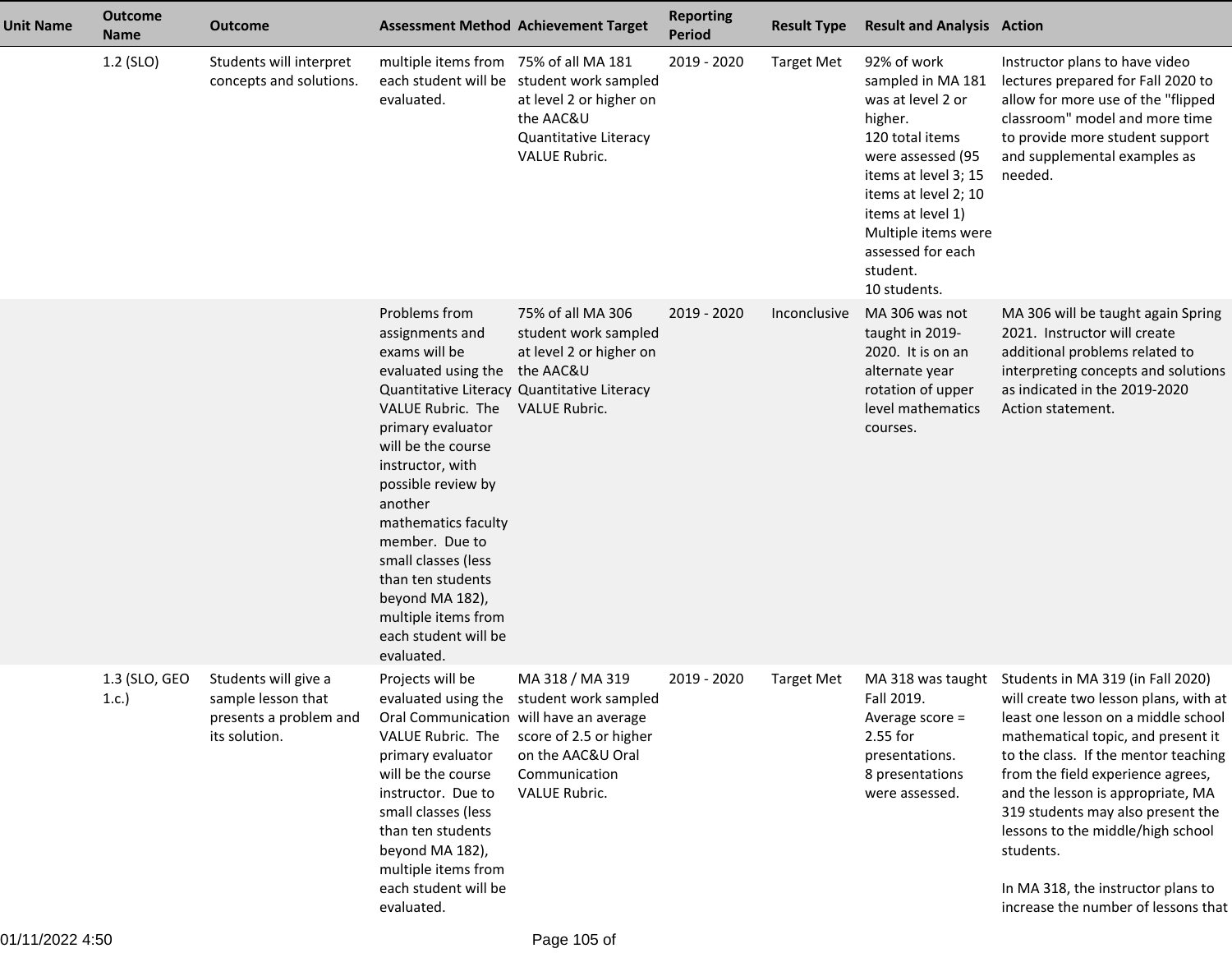| <b>Unit Name</b> | <b>Outcome</b><br><b>Name</b> | <b>Outcome</b>                                                                                                              |                                                                                                                                                                                                                                                                                                      | <b>Assessment Method Achievement Target</b>                                                                                                                                  | <b>Reporting</b><br><b>Period</b> | <b>Result Type</b>       | <b>Result and Analysis Action</b>                                                                                                                                                                                                       |                                                                                                                                                                                                                                                                                                                                                                                                                                                                                                                                                                                                                                 |
|------------------|-------------------------------|-----------------------------------------------------------------------------------------------------------------------------|------------------------------------------------------------------------------------------------------------------------------------------------------------------------------------------------------------------------------------------------------------------------------------------------------|------------------------------------------------------------------------------------------------------------------------------------------------------------------------------|-----------------------------------|--------------------------|-----------------------------------------------------------------------------------------------------------------------------------------------------------------------------------------------------------------------------------------|---------------------------------------------------------------------------------------------------------------------------------------------------------------------------------------------------------------------------------------------------------------------------------------------------------------------------------------------------------------------------------------------------------------------------------------------------------------------------------------------------------------------------------------------------------------------------------------------------------------------------------|
|                  | 1.3 (SLO, GEO<br>1.c.         | Students will give a<br>sample lesson that<br>presents a problem and<br>its solution.                                       | Projects will be<br>evaluated using the<br>Oral Communication will have an average<br>VALUE Rubric. The<br>primary evaluator<br>will be the course<br>instructor. Due to<br>small classes (less<br>than ten students<br>beyond MA 182),<br>multiple items from<br>each student will be<br>evaluated. | MA 318 / MA 319<br>student work sampled<br>score of 2.5 or higher<br>on the AAC&U Oral<br>Communication<br>VALUE Rubric.                                                     | 2019 - 2020                       | <b>Target Met</b>        | MA 318 was taught<br>Fall 2019.<br>Average score =<br>2.55 for<br>presentations.<br>8 presentations<br>were assessed.                                                                                                                   | each student creates and presents.<br>This will increase the opportunities<br>for practice, experience, and<br>feedback in a supportive<br>environment for this key ability for<br>future teachers.                                                                                                                                                                                                                                                                                                                                                                                                                             |
|                  | 1.4 (SAO)                     | Students will successfully<br>complete MA 301. MA<br>301 is the gateway<br>course to many of the<br>upper level MA courses. | Faculty will review<br>semester grades<br>within MA 301.                                                                                                                                                                                                                                             | 75% of all MA 301<br>students will earn a<br>semester grade of C or<br>better.                                                                                               | 2019 - 2020                       | <b>Target Not</b><br>Met | 67% of students<br>earned a semester<br>grade of C or better.<br>Grades: 1 A; 1 C; 1<br>D                                                                                                                                               | Instructor will continue to<br>emphasize the importance of<br>practice with the material and<br>stress independent efforts at<br>assignments. There is little or no<br>value to students who collaborate<br>or search online for solutions to<br>homework problems, when the<br>solving process is a part of the<br>learning needed in the course.<br>Additionally, having the second half<br>of Spring 2019 online due to<br>COVID-19 took away classroom<br>interactions, questions to and from<br>students, and the opportunities to<br>practice proofs at the chalkboard<br>with hints and feedback from the<br>instructor. |
|                  | 2.1 (SLO, GEO<br>3.a.         | Students will solve<br>application problems.                                                                                | Problems from<br>assignments and<br>exams will be<br>VALUE Rubric. The VALUE Rubric.<br>primary evaluator<br>will be the course<br>instructor, with<br>possible review by<br>another<br>mathematics faculty<br>member. Due to<br>small classes (less                                                 | MA 284 student work 2019 - 2020<br>sampled will have an<br>average score of 2.5 or<br>evaluated using the higher on the AAC&U<br>Quantitative Literacy Quantitative Literacy |                                   | <b>Target Not</b><br>Met | $mean = 2.29$ for<br>items assess in MA<br>284<br>28 total items were backgrounds.<br>assessed.<br>14 items at level 3; 8<br>items at level 2; 6<br>items at level 1.<br>Multiple items were<br>assessed for each<br>student in MA 284. | Instructor will continue to make<br>video lectures and adjust to each<br>group of students and their                                                                                                                                                                                                                                                                                                                                                                                                                                                                                                                            |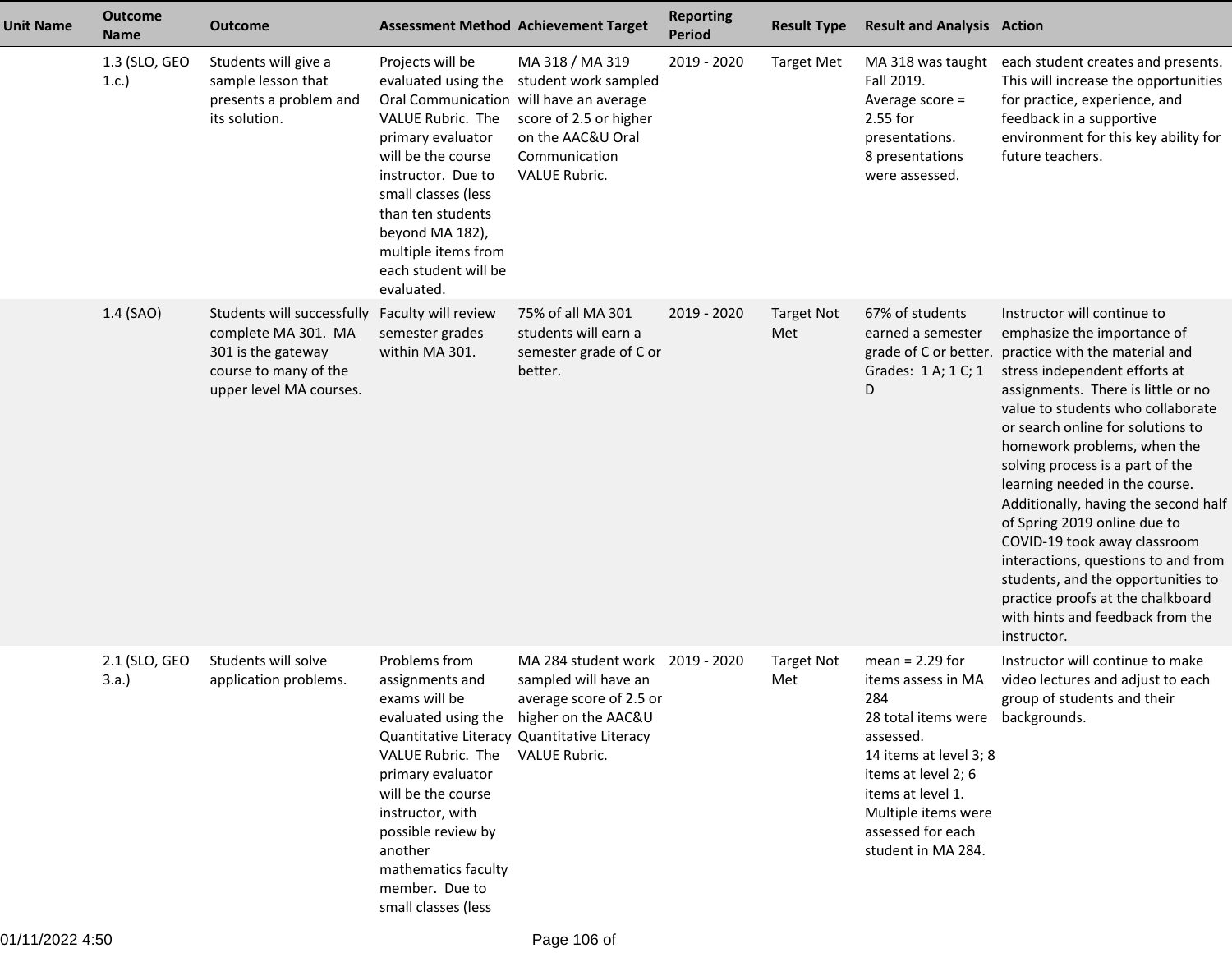| <b>Unit Name</b> | <b>Outcome</b><br><b>Name</b> | <b>Outcome</b>                                                               | <b>Assessment Method Achievement Target</b>                                                                                                                                                                                                                                                                                                                                                                       |                                                                                                                                                                                 | <b>Reporting</b><br><b>Period</b> | <b>Result Type</b>       | <b>Result and Analysis Action</b>                                                                                                                                                                                                        |                                                                                                                      |
|------------------|-------------------------------|------------------------------------------------------------------------------|-------------------------------------------------------------------------------------------------------------------------------------------------------------------------------------------------------------------------------------------------------------------------------------------------------------------------------------------------------------------------------------------------------------------|---------------------------------------------------------------------------------------------------------------------------------------------------------------------------------|-----------------------------------|--------------------------|------------------------------------------------------------------------------------------------------------------------------------------------------------------------------------------------------------------------------------------|----------------------------------------------------------------------------------------------------------------------|
|                  | 2.1 (SLO, GEO<br>3.a.         | Students will solve<br>application problems.                                 | than ten students<br>beyond MA 182),<br>multiple items from<br>each student will be<br>evaluated.                                                                                                                                                                                                                                                                                                                 | MA 284 student work 2019 - 2020<br>sampled will have an<br>average score of 2.5 or<br>higher on the AAC&U<br>Quantitative Literacy<br>VALUE Rubric.                             |                                   | <b>Target Not</b><br>Met | $mean = 2.29$ for<br>items assess in MA<br>284<br>28 total items were<br>assessed.<br>14 items at level 3; 8<br>items at level 2; 6<br>items at level 1.<br>Multiple items were<br>assessed for each<br>student in MA 284.               | Instructor will continue to make<br>video lectures and adjust to each<br>group of students and their<br>backgrounds. |
|                  |                               |                                                                              | Problems from<br>assignments and<br>exams will be<br>evaluated using the<br>Quantitative Literacy Quantitative Literacy<br>VALUE Rubric. The<br>primary evaluator<br>will be the course<br>instructor, with<br>possible review by<br>another<br>mathematics faculty<br>member. Due to<br>small classes (less<br>than ten students<br>beyond MA 182),<br>multiple items from<br>each student will be<br>evaluated. | MA 306 student work 2019 - 2020<br>sampled will have an<br>average score of 2.5 or<br>higher on the AAC&U<br><b>VALUE Rubric.</b>                                               |                                   | Inconclusive             | MA 306 was not<br>taught in 2019-<br>2020, as it is on an<br>alternate year<br>rotation.                                                                                                                                                 | MA 306 will be taught in Spring<br>2021.                                                                             |
|                  | 2.2 (SLO)                     | Students will combine<br>different mathematical<br>ideas in problem solving. | Problems from<br>assignments and<br>exams will be<br>evaluated using the<br>VALUE Rubric. The<br>primary evaluator<br>will be the course<br>instructor, with<br>possible review by<br>another<br>mathematics faculty<br>member. Due to<br>small classes (less<br>than ten students                                                                                                                                | 50% of all MA 303 /<br>MA 312 / MA 457 /<br>MA 459 student work<br>sampled at level 3 or<br>Quantitative Literacy higher on the AAC&U<br>Quantitative Literacy<br>VALUE Rubric. | 2019 - 2020                       | <b>Target Met</b>        | 71% of items were<br>at level 3 or higher<br>in MA 312.<br>17 items total were<br>assessed.<br>12 items were at<br>level 3; 4 items were<br>at level 2; 1 item<br>was at level 1.<br>Multiple items were<br>assessed for the<br>student. | Continue quality instruction in<br>upper level mathematics courses.                                                  |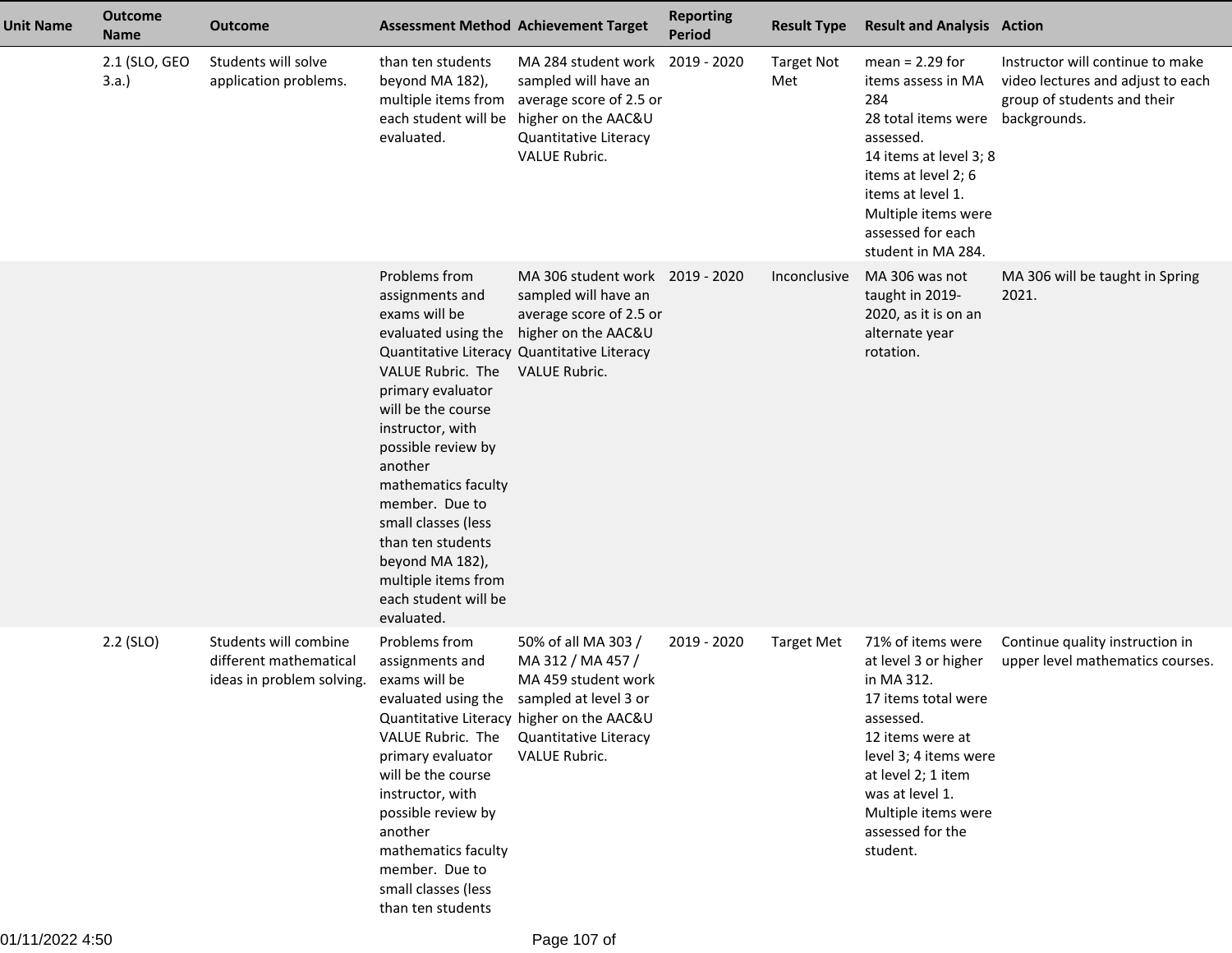| <b>Unit Name</b> | <b>Outcome</b><br><b>Name</b> | <b>Outcome</b>                                                               |                                                                                                                                                                                                                                                                                                                                             | <b>Assessment Method Achievement Target</b>                                                                                                                                                                       | <b>Reporting</b><br><b>Period</b> | <b>Result Type</b> | <b>Result and Analysis Action</b>                                                                                                                                                                                                                           |                                                                                                                                                                                                                                                                                                                                                                                                                                                                             |
|------------------|-------------------------------|------------------------------------------------------------------------------|---------------------------------------------------------------------------------------------------------------------------------------------------------------------------------------------------------------------------------------------------------------------------------------------------------------------------------------------|-------------------------------------------------------------------------------------------------------------------------------------------------------------------------------------------------------------------|-----------------------------------|--------------------|-------------------------------------------------------------------------------------------------------------------------------------------------------------------------------------------------------------------------------------------------------------|-----------------------------------------------------------------------------------------------------------------------------------------------------------------------------------------------------------------------------------------------------------------------------------------------------------------------------------------------------------------------------------------------------------------------------------------------------------------------------|
|                  | $2.2$ (SLO)                   | Students will combine<br>different mathematical<br>ideas in problem solving. | beyond MA 182),<br>multiple items from MA 312 / MA 457 /<br>evaluated.                                                                                                                                                                                                                                                                      | 50% of all MA 303 /<br>each student will be MA 459 student work<br>sampled at level 3 or<br>higher on the AAC&U<br>Quantitative Literacy<br><b>VALUE Rubric.</b>                                                  | 2019 - 2020                       | <b>Target Met</b>  | 71% of items were<br>at level 3 or higher<br>in MA 312.<br>17 items total were<br>assessed.<br>12 items were at<br>level 3; 4 items were<br>at level 2; 1 item<br>was at level 1.<br>Multiple items were<br>assessed for the<br>student.                    | Continue quality instruction in<br>upper level mathematics courses.                                                                                                                                                                                                                                                                                                                                                                                                         |
|                  |                               |                                                                              | Problems from<br>assignments and<br>exams will be<br>VALUE Rubric. The<br>primary evaluator<br>will be the course<br>instructor, with<br>possible review by<br>another<br>mathematics faculty<br>member. Due to<br>small classes (less<br>than ten students<br>beyond MA 182),<br>multiple items from<br>each student will be<br>evaluated. | 90% of all MA 303 /<br>MA 312 / MA 457 /<br>MA 459 student work<br>evaluated using the sampled at level 2 or<br>Quantitative Literacy higher on the AAC&U<br><b>Quantitative Literacy</b><br><b>VALUE Rubric.</b> | 2019 - 2020                       | <b>Target Met</b>  | 94% of items<br>assessed were at<br>level 2 or higher in<br>MA 312.<br>17 items were<br>assessed.<br>12 items were at<br>level 3; 4 items were<br>at level 2; 1 item<br>was at level 1.<br>Multiple items were<br>assessed for the<br>student.              | Continue quality instruction in<br>upper level mathematics courses.                                                                                                                                                                                                                                                                                                                                                                                                         |
|                  | 3.1 (PO 2.c.)                 | The program will<br>participate in outreach<br>events for K-12 students.     | <b>Review the Events</b><br>Log and count the<br>number of outreach during the academic<br>events the<br>Mathematics faculty<br>hosts.                                                                                                                                                                                                      | Host at least two<br>outreach events<br>year.                                                                                                                                                                     | 2019 - 2020                       | <b>Target Met</b>  | The mathematics<br>faculty offered<br>Sonya Kovalevsky<br>High School<br>October 8, 2019<br>(the Tuesday of Fall<br>Break). There were<br>43 student<br>participants and 9<br>teachers. Three<br>public high schools<br>and two home-<br>school groups were | Faculty plan to continue their<br>involvement with these two<br>outreach events. With the current<br>COVID-19 situation, Sonya<br>Mathematics Day on Kovalevsky High School<br>Mathematics Day will be tentatively<br>planned for the week in May 2021<br>after MUW final exams. If<br>circumstances permit such an<br>event, we hope that high school<br>students will be done with testing<br>by then and an educational field<br>trip would be appealing to<br>teachers. |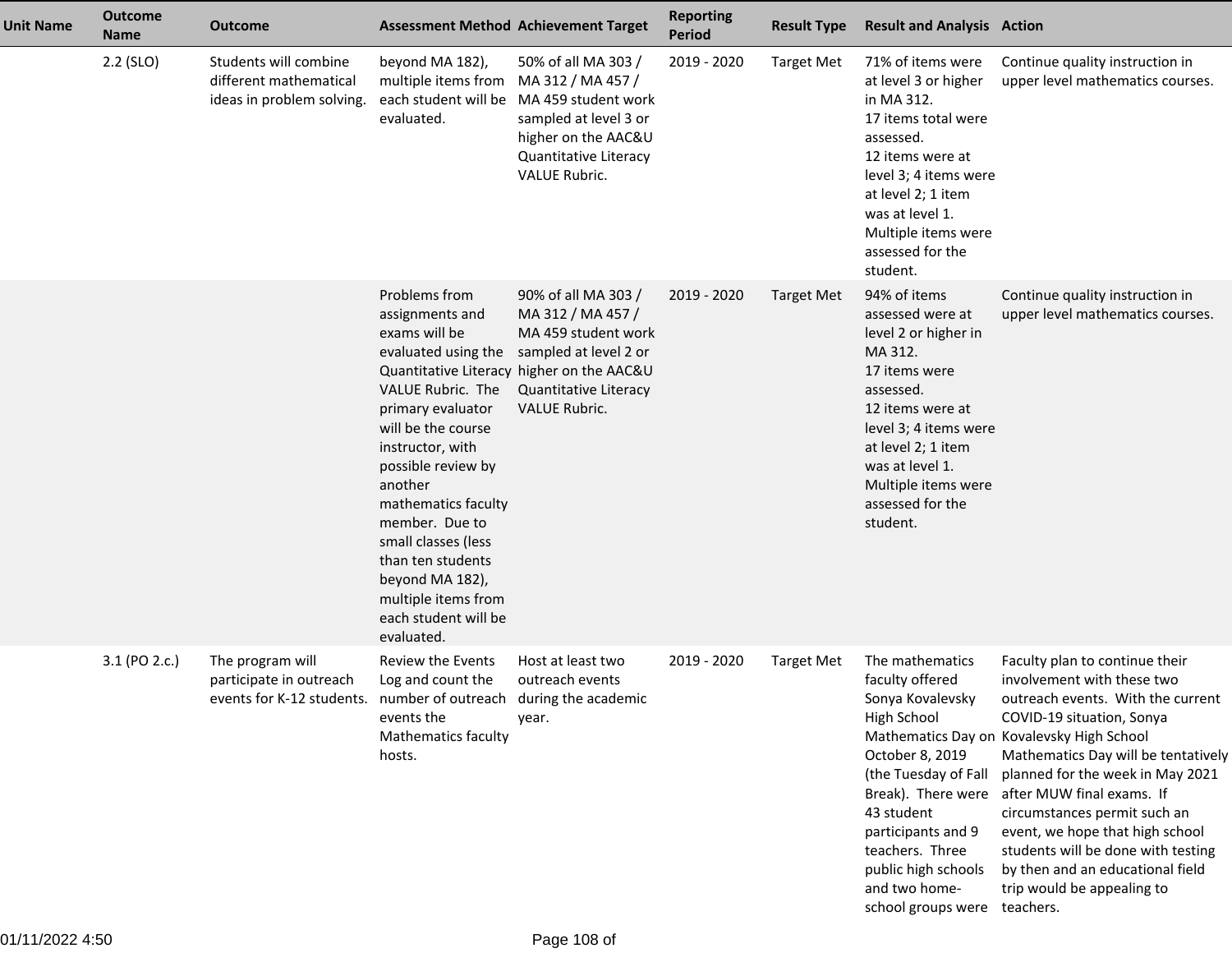| <b>Unit Name</b> | <b>Outcome</b><br><b>Name</b> | <b>Outcome</b>                                                                                | <b>Assessment Method Achievement Target</b>                                                                                            |                                                                                                                                       | <b>Reporting</b><br><b>Period</b> | <b>Result Type</b> | <b>Result and Analysis Action</b>                                                                                                                                                                                                                                                                                                                                                                                                                                                                                                                                                                                                                                                                                                                                            |                                                                                                                                                                                                                                                                                                                                                                                                                                             |
|------------------|-------------------------------|-----------------------------------------------------------------------------------------------|----------------------------------------------------------------------------------------------------------------------------------------|---------------------------------------------------------------------------------------------------------------------------------------|-----------------------------------|--------------------|------------------------------------------------------------------------------------------------------------------------------------------------------------------------------------------------------------------------------------------------------------------------------------------------------------------------------------------------------------------------------------------------------------------------------------------------------------------------------------------------------------------------------------------------------------------------------------------------------------------------------------------------------------------------------------------------------------------------------------------------------------------------------|---------------------------------------------------------------------------------------------------------------------------------------------------------------------------------------------------------------------------------------------------------------------------------------------------------------------------------------------------------------------------------------------------------------------------------------------|
|                  | 3.1 (PO 2.c.)                 | The program will<br>participate in outreach<br>events for K-12 students.                      | Review the Events<br>Log and count the<br>number of outreach during the academic<br>events the<br><b>Mathematics faculty</b><br>hosts. | Host at least two<br>outreach events<br>year.                                                                                         | 2019 - 2020                       | <b>Target Met</b>  | represented. The<br>day included a<br>competition exam<br>for MUW<br>scholarships, a<br>keynote speaker,<br>small group sessions<br>on mathematical<br>topics, a campus<br>tour, and lunch in<br>the cafeteria.<br>The mathematics<br>faculty were part of teachers.<br>the overall effort of<br>the Department of<br>Mathematics and<br>Sciences to host the<br>Mississippi Regional<br>Science Bowl on<br>February 14, 2020.<br>Attendees included<br>102 students and 18<br>teachers/sponsors.<br>This included 21<br>teams competing<br>from 12 different<br>high schools in<br>Mississippi. The<br>winning team<br>moves on to the<br>national<br>competition in<br>Washington, D.C.<br>and MUW<br>scholarships were<br>awarded to the top<br>individual<br>performers. | Faculty plan to continue their<br>involvement with these two<br>outreach events. With the current<br>COVID-19 situation, Sonya<br>Kovalevsky High School<br>Mathematics Day will be tentatively<br>planned for the week in May 2021<br>after MUW final exams. If<br>circumstances permit such an<br>event, we hope that high school<br>students will be done with testing<br>by then and an educational field<br>trip would be appealing to |
|                  | 3.2 (PO 2.c.)                 | Mathematics majors will<br>participate in community<br>outreach and service<br>opportunities. | Departmental<br>faculty will review<br>and analyze the<br>results of the<br>Departmental Exit<br>Survey, which is                      | 100% of graduates<br>surveyed will indicate<br>on the Departmental<br>Exit Survey that they<br>have participated in<br>some community | 2019 - 2020                       | Inconclusive       | There were no<br>Mathematics or<br>Mathematics with<br>Teacher<br>Certification<br>graduates in 2019-                                                                                                                                                                                                                                                                                                                                                                                                                                                                                                                                                                                                                                                                        | The mathematics faculty will<br>continue to encourage student<br>involvement in the community.                                                                                                                                                                                                                                                                                                                                              |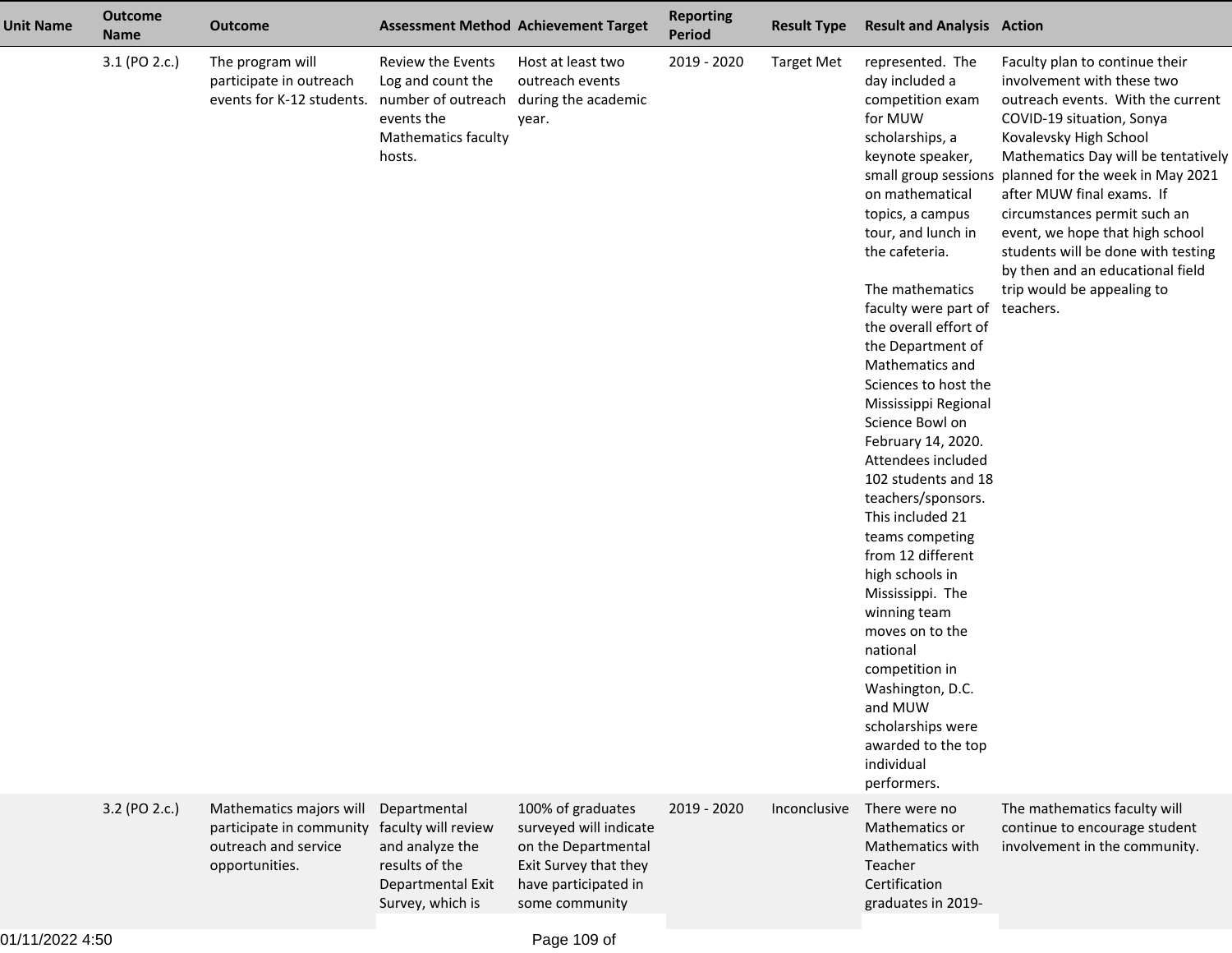| <b>Unit Name</b>                                                                                                    | <b>Outcome</b><br><b>Name</b> | <b>Outcome</b>                                                                                                                         |                                                                                                                                                                                                                                                                                                           | <b>Assessment Method Achievement Target</b>                                                                                                           | <b>Reporting</b><br><b>Period</b> | <b>Result Type</b> | <b>Result and Analysis Action</b>                                                                                                                                                                                                                                                                                                                                                                                                                                                           |                                                                                                                                                                                                                                                                                                                                                     |
|---------------------------------------------------------------------------------------------------------------------|-------------------------------|----------------------------------------------------------------------------------------------------------------------------------------|-----------------------------------------------------------------------------------------------------------------------------------------------------------------------------------------------------------------------------------------------------------------------------------------------------------|-------------------------------------------------------------------------------------------------------------------------------------------------------|-----------------------------------|--------------------|---------------------------------------------------------------------------------------------------------------------------------------------------------------------------------------------------------------------------------------------------------------------------------------------------------------------------------------------------------------------------------------------------------------------------------------------------------------------------------------------|-----------------------------------------------------------------------------------------------------------------------------------------------------------------------------------------------------------------------------------------------------------------------------------------------------------------------------------------------------|
|                                                                                                                     | 3.2 (PO 2.c.)                 | Mathematics majors will<br>participate in community<br>outreach and service<br>opportunities.                                          | provided to all<br>the department.                                                                                                                                                                                                                                                                        | outreach and/or<br>graduating majors in service opportunities<br>while at MUW.                                                                        | 2019 - 2020                       | Inconclusive       | 2020.                                                                                                                                                                                                                                                                                                                                                                                                                                                                                       | The mathematics faculty will<br>continue to encourage student<br>involvement in the community.                                                                                                                                                                                                                                                      |
| Program -<br>Music<br>(including)<br>Music<br><b>Education and</b><br>Music<br>Therapy) - BA,<br>BM {2016-<br>2017} | $1.1$ (SAO)                   | Students will perform<br>works from multiple<br>musical periods on their<br>major instrument at the<br>end of their sophomore<br>year. | Students will<br>complete a 10<br>question<br>Sophomore Exit<br>Interview following<br>the "Sophomore<br>Barrier Jury," to<br>determine their<br>current progress and<br>future career plans.                                                                                                             | 80% of the students<br>will receive at least a<br>satisfactory rating<br>(given by the music<br>faculty) during their<br>Sophomore Exit<br>Interview. | 2019 - 2020                       | <b>Target Met</b>  | Due to the<br>Coronavirus<br>pandemic, the<br>sophomore barrier<br>juries for the<br>majority of the<br>sophomore class<br>members were<br>postponed until the<br><b>Fall of 2020</b><br>semester (since they<br>usually take place at<br>the end of the<br>Spring semester).<br>Thus there was no<br>exit interview We<br>did have a former<br>transfer student<br>complete their jury<br>at the end of Fall<br>2019, along their<br>interview. They<br>received a<br>satisfactory rating. | We will continue to administer the<br>exit interview at the end of the<br>"Sophomore Barrier Jury". The<br>scores of the students who were<br>not assessed at the end of 2020<br>Academic year due to the move<br>online will be calculated as part of<br>the 2020/2021 academic year (for<br>the purpose of the assessment<br>report) (06/02/2020) |
|                                                                                                                     |                               |                                                                                                                                        | At the end of MUS<br>222, students will<br>recital for all music<br>faculty featuring<br>works of at least 3<br>(Three) musical<br>periods<br>("Sophomore Barrier<br>Jury"). The<br>performance must<br>be<br>technically/rhythmic<br>ally secure,<br>memorized, and<br>stylistically<br>appropriate. The | 90% of the students<br>will score at least an<br>perform a 20 minute 80 (on the 1-100 scale<br>used in the<br>"Sophomore Barrier<br>Rubric).          | 2019 - 2020                       | <b>Target Met</b>  | Due to the<br>Coronavirus<br>pandemic, the<br>sophomore barrier<br>juries were<br>Fall of 2020<br>usually take place at report)<br>the end of the<br>Spring semester)<br>We did have a<br>former transfer<br>student complete<br>their jury at the end<br>of Fall 2019, and<br>they received an A.                                                                                                                                                                                          | We will continue to administer the<br>"Sophomore Barrier Jury". The<br>scores of the students who were<br>not assessed at the end of 2020<br>Academic year due to the move<br>postponed until the online will be calculated as part of<br>the 2020/2021 academic year (for<br>semester (since they the purpose of the assessment                    |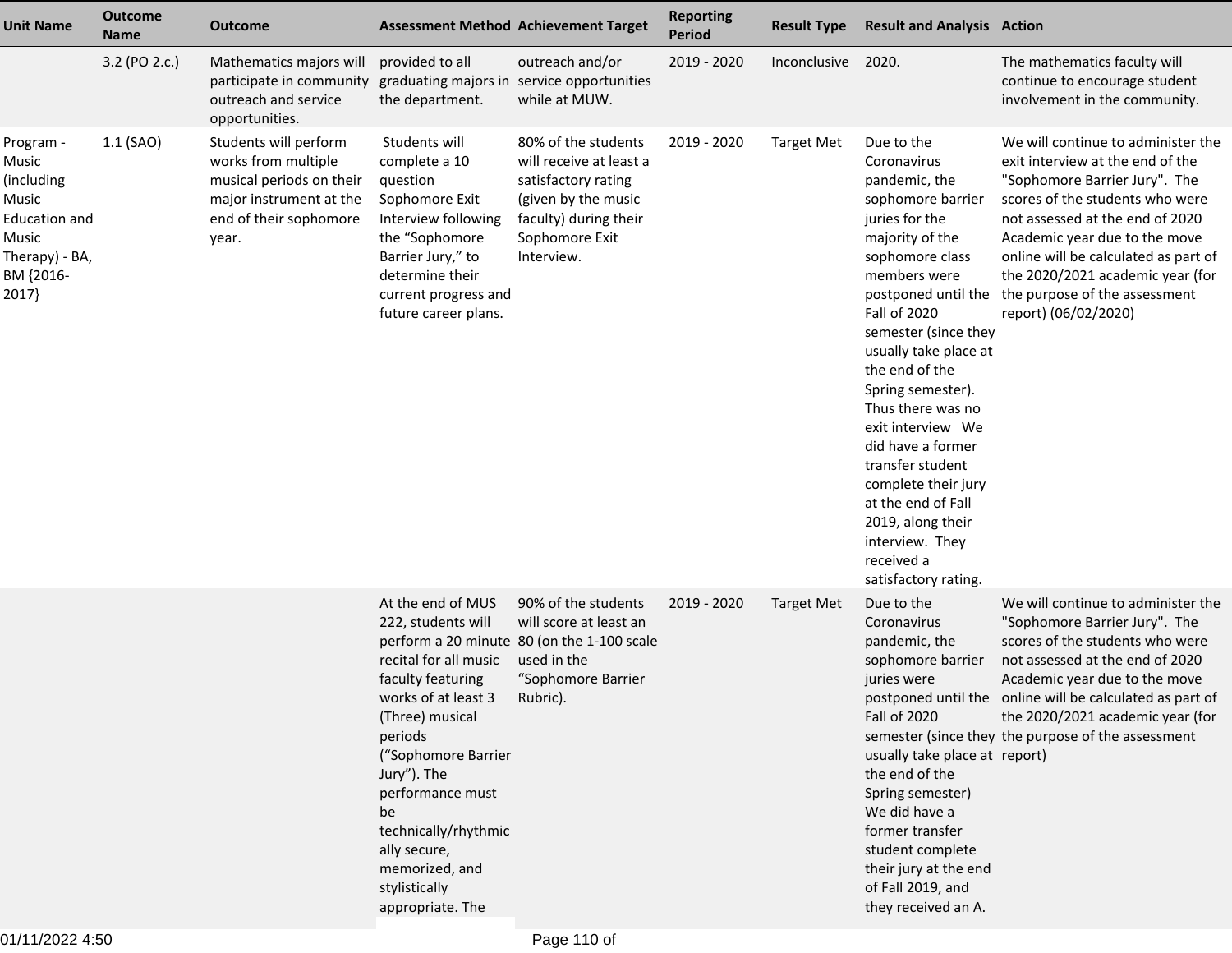| <b>Unit Name</b> | <b>Outcome</b><br><b>Name</b> | <b>Outcome</b>                                                                                   |                                                                                                                                                                                                                                                                                               | <b>Assessment Method Achievement Target</b>                                                                                                                                                       | <b>Reporting</b><br><b>Period</b> | <b>Result Type</b>       | <b>Result and Analysis Action</b>                                                                                                                                                                                                                                                                         |                                                                                                                                                                                                                                                                                                                                  |
|------------------|-------------------------------|--------------------------------------------------------------------------------------------------|-----------------------------------------------------------------------------------------------------------------------------------------------------------------------------------------------------------------------------------------------------------------------------------------------|---------------------------------------------------------------------------------------------------------------------------------------------------------------------------------------------------|-----------------------------------|--------------------------|-----------------------------------------------------------------------------------------------------------------------------------------------------------------------------------------------------------------------------------------------------------------------------------------------------------|----------------------------------------------------------------------------------------------------------------------------------------------------------------------------------------------------------------------------------------------------------------------------------------------------------------------------------|
|                  |                               |                                                                                                  | entire music faculty, 90% of the students<br>using the<br>Rubric", will<br>evaluate the<br>student's<br>performance.                                                                                                                                                                          | will score at least an<br>"Sophomore Barrier 80 (on the 1-100 scale<br>used in the<br>"Sophomore Barrier<br>Rubric).                                                                              | 2019 - 2020                       | <b>Target Met</b>        | Due to the<br>Coronavirus<br>pandemic, the<br>sophomore barrier<br>juries were<br><b>Fall of 2020</b><br>usually take place at report)<br>the end of the<br>Spring semester)<br>We did have a<br>former transfer<br>student complete<br>their jury at the end<br>of Fall 2019, and<br>they received an A. | We will continue to administer the<br>"Sophomore Barrier Jury". The<br>scores of the students who were<br>not assessed at the end of 2020<br>Academic year due to the move<br>postponed until the online will be calculated as part of<br>the 2020/2021 academic year (for<br>semester (since they the purpose of the assessment |
|                  | 1.2 (GEO 1.c.)                | Students will complete<br>written assignments on<br>music history topics.                        | During MUS 302<br>(Music History 2)<br>students will<br>complete<br>assignments to be<br>graded using the<br>AAC&U Written<br>Communication<br>Value Rubric. The<br>MUS 302 instructor<br>will assess their<br>work.                                                                          | The average scores for 2019 - 2020<br>students on relevant<br>assignments in MUS<br>302 will be 2 or higher<br>on the 0-4 scale for<br>the AAC&U Written<br><b>Communication Value</b><br>Rubric. |                                   | <b>Target Met</b>        | There were 12<br>during the Spring<br>2020 semester. All<br>students completed<br>the assignment, and<br>scored the<br>following: 4<br>students received a<br>score of 4, 5<br>students received a<br>score of 3, and 3<br>students received a<br>score of 2.                                             | During the end-of-semester music<br>students in the MUS faculty meeting it was discussed<br>302 Music History 2 that no further action will be taken,<br>since the result was met.                                                                                                                                               |
|                  | 2.1 (SPG A.1)                 | Students will compose<br>musical works using<br>music notation software<br>(Sibelius or Finale). | Students in MUS 102 90% of the students<br>(Music Theory 2) will will score at least an<br>compose a musical<br>work (solo or<br>chamber music)<br>using a music<br>notation software.<br>The MUS 102<br>instructor will assess<br>their work using the<br>"MUS 102 Final<br>Project Rubric." | 85 (on the 1-100 scale<br>used in the "MUS 102<br>Final Project Rubric").                                                                                                                         | 2019 - 2020                       | <b>Target Not</b><br>Met | There were 7<br>MUS 102. Six of<br>assignment. The<br>grades were as<br>follow: one 100%,<br>one 98%, two 96%,<br>one 94%, and one<br>81%. The seventh<br>student did not<br>complete the<br>assignment (due to                                                                                           | We will continue to assign this<br>students enrolled in project and use future results to<br>determine whether the target not<br>them completed the being met was an anomaly, or<br>whether some fundamental<br>changes need to be made on how<br>this goal is being assessed.                                                   |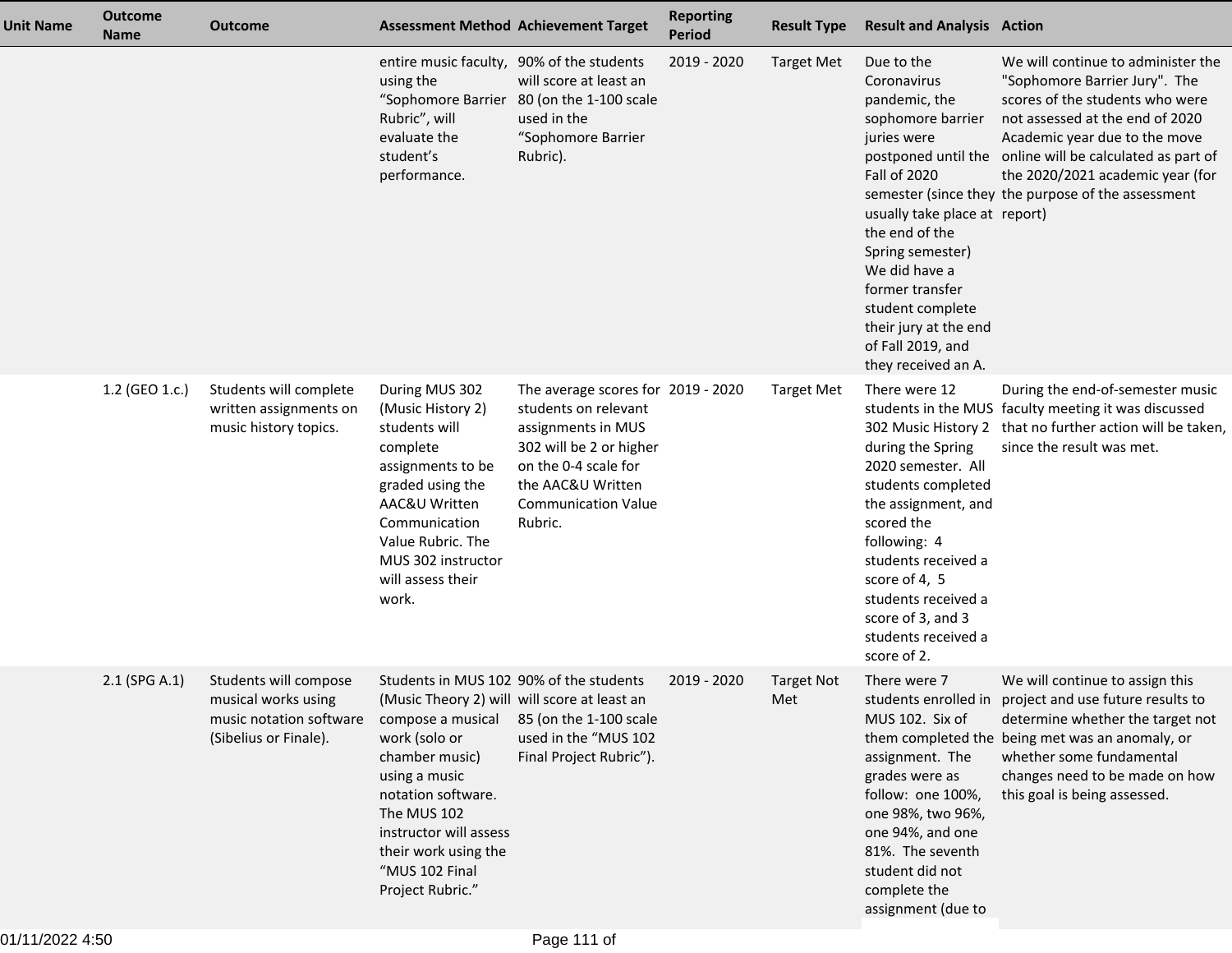| <b>Unit Name</b> | <b>Outcome</b><br><b>Name</b> | <b>Outcome</b>                                                                                                                 |                                                                                                                                                                                                                                                                                                      | <b>Assessment Method Achievement Target</b>                               | <b>Reporting</b><br>Period | <b>Result Type</b>       | <b>Result and Analysis Action</b>                                                                                                                                                                                                                                                                                                               |                                                                                                                                                                                                                                        |
|------------------|-------------------------------|--------------------------------------------------------------------------------------------------------------------------------|------------------------------------------------------------------------------------------------------------------------------------------------------------------------------------------------------------------------------------------------------------------------------------------------------|---------------------------------------------------------------------------|----------------------------|--------------------------|-------------------------------------------------------------------------------------------------------------------------------------------------------------------------------------------------------------------------------------------------------------------------------------------------------------------------------------------------|----------------------------------------------------------------------------------------------------------------------------------------------------------------------------------------------------------------------------------------|
|                  | 2.1 (SPG A.1)                 | Students will compose<br>musical works using<br>music notation software<br>(Sibelius or Finale).                               | Students in MUS 102 90% of the students<br>(Music Theory 2) will will score at least an<br>compose a musical<br>work (solo or<br>chamber music)<br>using a music<br>notation software.<br>The MUS 102<br>instructor will assess<br>their work using the<br>"MUS 102 Final<br>Project Rubric."        | 85 (on the 1-100 scale<br>used in the "MUS 102<br>Final Project Rubric"). | 2019 - 2020                | <b>Target Not</b><br>Met | the online move,<br>more thank likely,<br>since Internet<br>availability was an<br>issue for them).                                                                                                                                                                                                                                             | We will continue to assign this<br>project and use future results to<br>determine whether the target not<br>being met was an anomaly, or<br>whether some fundamental<br>changes need to be made on how<br>this goal is being assessed. |
|                  | 2.2 (SLO)                     | Students will arrange a<br>musical work of at least 4<br>measures using the<br>common practice<br>compositional<br>techniques. | Students in MUS 102 80% of the students<br>(Music Theory 2) will will score at least an<br>write a four-part<br>chorale in the style<br>of J.S Bach work<br>using the "figured<br>bass" technique.<br>The MUS 102<br>instructor will assess<br>their work.                                           | 80% on this<br>assignment.                                                | 2019 - 2020                | <b>Target Met</b>        | There were seven<br>MUS 102 for Spring<br>2020. Six of them<br>completed this<br>assignment. The<br>grades were as<br>follow:<br>2 students scored<br>100%, 1 student<br>scores 99%, 1<br>scored 92\$, 1 scored<br>87% and 1 scored<br>85%. The seventh<br>student did not<br>complete the<br>assignment thus<br>they received a<br>grade of 0. | During the music faculty meeting<br>students enrolled in we decided to continue assigning<br>this specific exercise. Since the<br>target was met, no further changes<br>needed to be made.                                             |
|                  | $2.3$ (SLO)                   | Students will create a<br>transcription of a musical<br>example containing a<br>single line melody and<br>complex rhythms.     | Students in MUS 104 80% of the students<br>(Music Theory Lab 4) will score at least an<br>will transcribe a 80% on this<br>melody featuring<br>ascending and<br>descending intervals<br>and complex<br>rhythms, after<br>hearing it 5 times.<br>The MUS 104<br>instructor will assess<br>their work. | assignment.                                                               | 2019 - 2020                | <b>Target Met</b>        | There were 9<br>MUS 104 for the<br>Spring 2020. The<br>scores for this<br>assignment were as<br>follow: one student<br>scored 100%, three<br>students scored<br>94%, one student<br>scored 90%, one<br>student scored 85%<br>and one student<br>scored 70%.                                                                                     | During our final music faculty<br>students enrolled in meeting, we decided to continue<br>this assignment with no further<br>changes since the target goal was<br>met.                                                                 |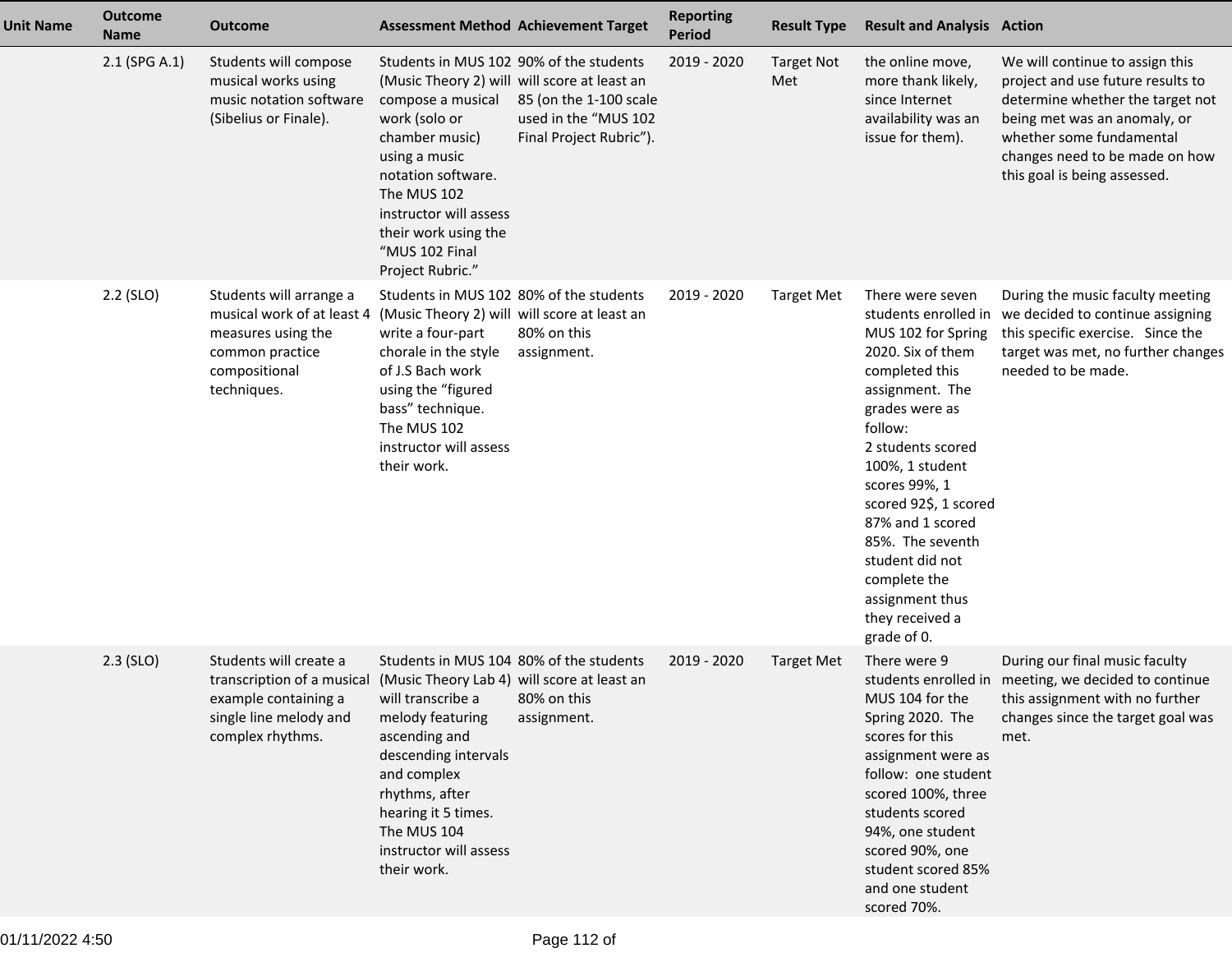| <b>Unit Name</b>                                                                                                          | <b>Outcome</b><br><b>Name</b> | <b>Outcome</b>                                                                                                         | <b>Assessment Method Achievement Target</b>                                                                                                                                                                                                                                                                                                                                                                                                                  |                                                                                                                                                                                                                                                        | <b>Reporting</b><br><b>Period</b> | <b>Result Type</b> | <b>Result and Analysis Action</b>                                                                                                                                                                                                                                                                                                                                                                                                                                     |                                                                                              |
|---------------------------------------------------------------------------------------------------------------------------|-------------------------------|------------------------------------------------------------------------------------------------------------------------|--------------------------------------------------------------------------------------------------------------------------------------------------------------------------------------------------------------------------------------------------------------------------------------------------------------------------------------------------------------------------------------------------------------------------------------------------------------|--------------------------------------------------------------------------------------------------------------------------------------------------------------------------------------------------------------------------------------------------------|-----------------------------------|--------------------|-----------------------------------------------------------------------------------------------------------------------------------------------------------------------------------------------------------------------------------------------------------------------------------------------------------------------------------------------------------------------------------------------------------------------------------------------------------------------|----------------------------------------------------------------------------------------------|
| Program -<br>Philosophy<br>(including<br>Applied and<br>Professional<br>Ethics<br>Certificate) -<br>Minor {2016-<br>2017} | 1.b.                          | 1.1 (SLO & GEO Students will be able to<br>critically analyze the<br>arguments and claims of<br>themselves and others. | In all philosophy<br>courses (PHL 201-<br>450), students will<br>be given an<br>argument<br>argument evaluation on the argument<br>assignment (paper,<br>in-class quiz, exam,<br>oral exam) that will<br>be graded using the<br>AAC&U Critical<br><b>Thinking Value</b><br>Rubric. This<br>assignment will be<br>graded by the<br>instructor of the<br>course.                                                                                               | The average score of<br>philosophy minors will<br>be a '3' on the 0-4<br>scale used in the<br>AAC&U Critical<br>identification and/or Thinking Value Rubric<br>identification and/or<br>argument evaluation<br>assignment in any<br>philosophy course. | 2019 - 2020                       | Inconclusive       | There were no<br>minors enrolled in<br>the courses. No<br>results to be<br>collected.                                                                                                                                                                                                                                                                                                                                                                                 | Will continue the assessment for<br>the 2020-2021 academic year.                             |
|                                                                                                                           |                               |                                                                                                                        | In philosophy<br>courses (PHL 201,<br>202, 205, 210, 299,<br>301, 302, 304, 310,<br>and 400), students<br>will be given an<br>argument<br>identification and/or on the argument<br>argument evaluation identification and/or<br>assignment. A<br>sample of 5<br>submissions from<br>each class will be<br>graded using the<br>AAC&U Critical<br><b>Thinking Value</b><br>Rubric. This<br>assignment will be<br>graded by the<br>instructor of the<br>course. | The average score of<br>students in a<br>philosophy course will<br>be a '3' on the 0-4<br>scale used in the<br>AAC&U Critical<br>Thinking Value Rubric<br>argument evaluation<br>assignment.                                                           | 2019 - 2020                       | <b>Target Met</b>  | For Fall 2019,<br>samplings from 10<br>courses were<br>assessed using the<br><b>Critical Thinking</b><br><b>VALUE Rubric: Total</b><br>Fall Average Score =<br>3.316<br>For Spring 2020,<br>samplings from 13<br>courses were<br>assessed using the<br>critical thinking<br>value rubric: total<br>spring average<br>$score = 3.349$<br>Total 19-20 score<br>3.333<br>{Please see attached<br>spreadsheet and<br>original scans for<br>individual student<br>scores.} | Continue the assessments,<br>dependent upon departmental<br>faculty discussions in the Fall. |
|                                                                                                                           | 1.2 (SLO)                     | Students in ethics<br>courses will be able to<br>thoughtfully respond to<br>an ethical dilemma using students will be  | In all ethics courses<br>(PHL 204, 206, 305,<br>306, 307, 465),                                                                                                                                                                                                                                                                                                                                                                                              | The average score of<br>philosophy minors<br>who take an ethics<br>course will be a '3' on                                                                                                                                                             | 2019 - 2020                       | Inconclusive       | There were no<br>minors enrolled in<br>the courses. No<br>results were                                                                                                                                                                                                                                                                                                                                                                                                | Will continue the assessment for<br>the 2020-2021 academic year.                             |

01/11/2022 4:50

Page 113 of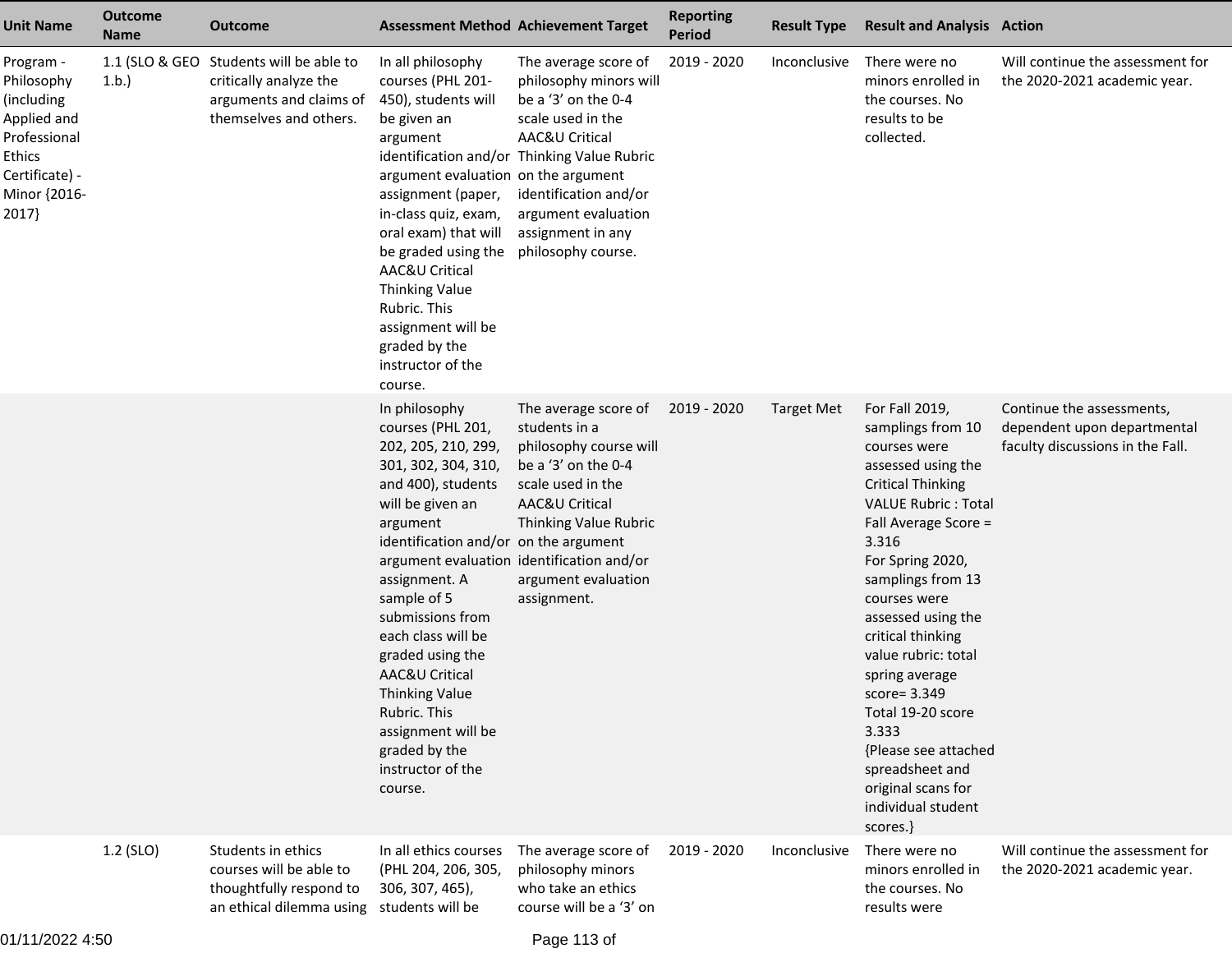| <b>Unit Name</b> | <b>Outcome</b><br><b>Name</b>         | <b>Outcome</b>                                                                                                                                                | <b>Assessment Method Achievement Target</b>                                                                                                                                                                                                                                                                                                                                                     |                                                                                                                                                                                                             | <b>Reporting</b><br><b>Period</b> | <b>Result Type</b> | <b>Result and Analysis Action</b>                                                                                                                                                                                                                                                                                                                                                                                                                                         |                                                                                       |
|------------------|---------------------------------------|---------------------------------------------------------------------------------------------------------------------------------------------------------------|-------------------------------------------------------------------------------------------------------------------------------------------------------------------------------------------------------------------------------------------------------------------------------------------------------------------------------------------------------------------------------------------------|-------------------------------------------------------------------------------------------------------------------------------------------------------------------------------------------------------------|-----------------------------------|--------------------|---------------------------------------------------------------------------------------------------------------------------------------------------------------------------------------------------------------------------------------------------------------------------------------------------------------------------------------------------------------------------------------------------------------------------------------------------------------------------|---------------------------------------------------------------------------------------|
|                  | 1.2 (SLO)                             | logical reasoning and<br>relevant ethical theories. that requires the                                                                                         | given an assignment the 0-4 scale used in<br>evaluation of an<br>ethical dilemma<br>using the tools of<br>logic and ethical<br>reasoning. This<br>assignment will be<br>graded by the<br>instructor using the<br>AAC&U Ethical<br><b>Reasoning VALUE</b><br>Rubric.                                                                                                                             | the AAC&U Ethical<br><b>Reasoning VALUE</b><br>Rubric on the ethical<br>dilemma assignment.                                                                                                                 | 2019 - 2020                       | Inconclusive       | available to be<br>collected.                                                                                                                                                                                                                                                                                                                                                                                                                                             | Will continue the assessment for<br>the 2020-2021 academic year.                      |
|                  |                                       |                                                                                                                                                               | In ethics courses<br>(PHL 204, 206, 207,<br>298, 305, 306, 307,<br>465), students will<br>be given an<br>assignment that<br>requires the<br>evaluation of an<br>ethical dilemma<br>using the tools of<br>logic and ethical<br>reasoning. A sample<br>of 5 submissions<br>from each class will<br>be graded by the<br>instructor using the<br>AAC&U Ethical<br><b>Reasoning VALUE</b><br>Rubric. | The average score of<br>students in an ethics<br>course will be a '3' on<br>the 0-4 scale used in<br>the AAC&U Ethical<br><b>Reasoning VALUE</b><br>Rubric on the ethical<br>dilemma assignment.            | 2019 - 2020                       | <b>Target Met</b>  | For Fall 2019,<br>samplings from 4<br>courses were<br>assessed using the<br><b>Ethical Reasoning</b><br><b>VALUE Rubric: Total</b><br>Fall Average Score =<br>3.48<br>For Spring 2020,<br>samplings from 4<br>courses were<br>assessed using the<br>ethical reasoning<br>value rubric: Total<br>spring average score<br>is 3.32.<br>Total 19-20 average<br>score: 3.4.<br>{Please see attached<br>spreadsheet and<br>original scans for<br>individual student<br>scores.} | Continue assessment dependent<br>upon departmental faculty<br>discussion in the Fall. |
|                  | 1.3 (SAO & SPG The philosophy<br>D.4) | department will support<br>students in successfully<br>completing philosophy<br>courses to fulfill the<br>critical thinking general<br>education requirement. | A sampling of lower-<br>level courses in<br>philosophy (201<br>through 205) will be<br>examined. Sample<br>will be selected by<br>random choice via<br>enrollment roster.<br>Instructors of                                                                                                                                                                                                     | The average score of<br>the philosophy minors<br>in each course<br>included in the sample<br>will be 85% (grade of<br>B) or higher to<br>indicate the successful<br>completion of the<br>philosophy course. | 2019 - 2020                       | Inconclusive       | There were no<br>minors enrolled in<br>the courses. No<br>results were<br>available to be<br>collected.                                                                                                                                                                                                                                                                                                                                                                   | Will continue the assessment for<br>the 2020-2021 academic year.                      |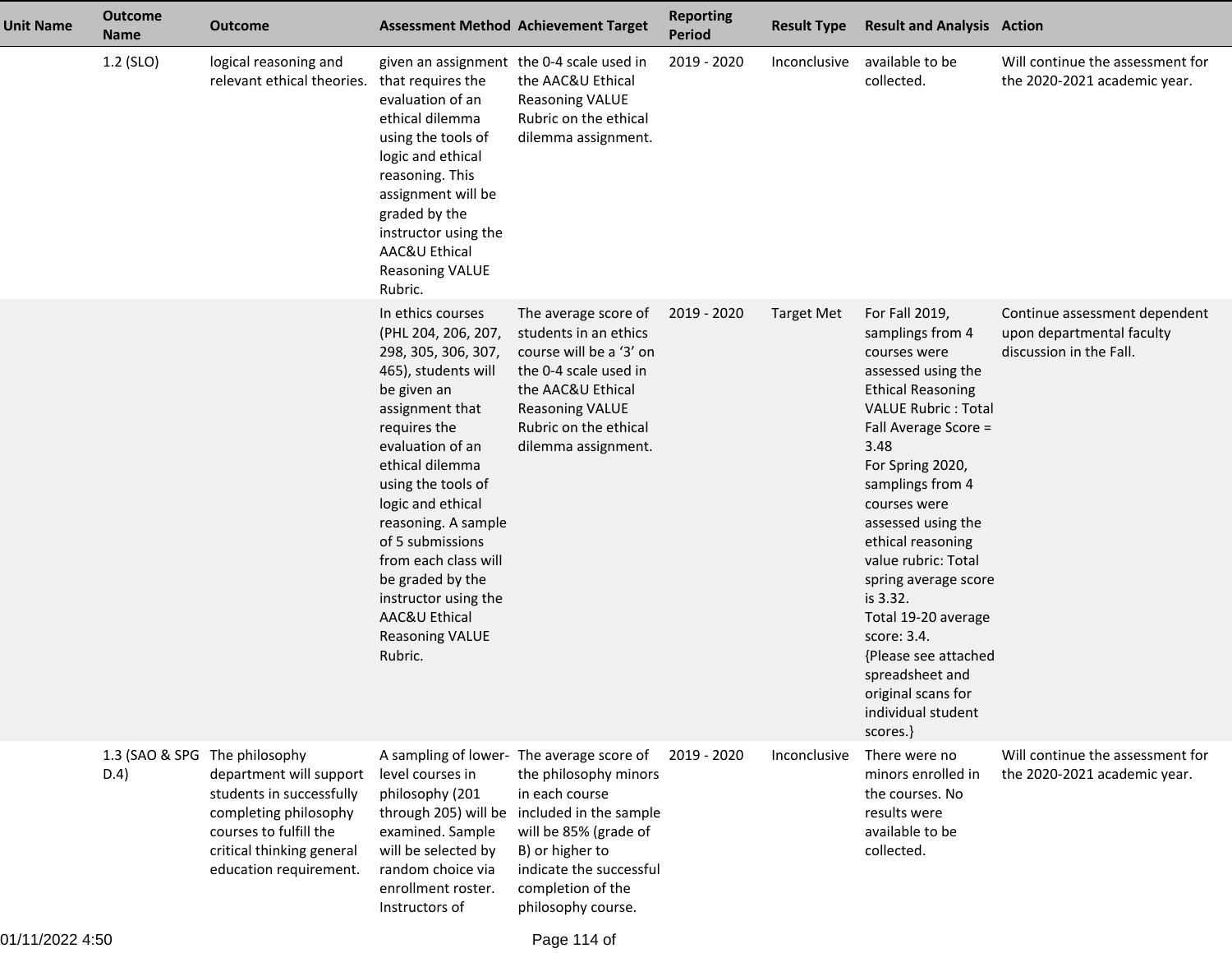| <b>Unit Name</b> | <b>Outcome</b><br><b>Name</b>         | Outcome                                                                                                                                                       | <b>Assessment Method Achievement Target</b>                                                                                                                                                                                                                                                               |                                                                                                                                                                                                             | <b>Reporting</b><br><b>Period</b> | <b>Result Type</b>       | <b>Result and Analysis Action</b>                                                                                                                                                                                                                                                                                                                                                                                                                                   |                                                                                                          |
|------------------|---------------------------------------|---------------------------------------------------------------------------------------------------------------------------------------------------------------|-----------------------------------------------------------------------------------------------------------------------------------------------------------------------------------------------------------------------------------------------------------------------------------------------------------|-------------------------------------------------------------------------------------------------------------------------------------------------------------------------------------------------------------|-----------------------------------|--------------------------|---------------------------------------------------------------------------------------------------------------------------------------------------------------------------------------------------------------------------------------------------------------------------------------------------------------------------------------------------------------------------------------------------------------------------------------------------------------------|----------------------------------------------------------------------------------------------------------|
|                  | 1.3 (SAO & SPG The philosophy<br>D.4) | department will support<br>students in successfully<br>completing philosophy<br>courses to fulfill the<br>critical thinking general<br>education requirement. | philosophy will<br>examine the results<br>of final grading in<br>each course and<br>determine how<br>many students out<br>of each class<br>successfully<br>completed the<br>course and thus<br>fulfilled the Gen Ed<br>requirement (1.b)<br>and how many<br>students failed to<br>complete the<br>course. | The average score of<br>the philosophy minors<br>in each course<br>included in the sample<br>will be 85% (grade of<br>B) or higher to<br>indicate the successful<br>completion of the<br>philosophy course. | 2019 - 2020                       | Inconclusive             | There were no<br>minors enrolled in<br>the courses. No<br>results were<br>available to be<br>collected.                                                                                                                                                                                                                                                                                                                                                             | Will continue the assessment for<br>the 2020-2021 academic year.                                         |
|                  |                                       |                                                                                                                                                               | At the end of each<br>semester, the<br>percentage of D and<br>F grades assigned<br>out of all non-W<br>grades will be<br>calculated.                                                                                                                                                                      | Of students who<br>complete philosophy<br>classes, 17% or fewer<br>will receive a grade of<br>D or F.                                                                                                       | 2019 - 2020                       | <b>Target Not</b><br>Met | AY Total Average<br>Score:<br>$= 69.78 = 70%$<br>For Fall 2019,<br>samplings from 10<br>courses were<br>assessed according<br>to their final scores:<br><b>Total Fall Average</b><br>Score = $58.32%$<br>For Spring 2020,<br>samplings from 9<br>courses were<br>assessed according<br>to their final scores:<br><b>Total Spring Average</b><br>Score = $81.24%$<br>{Please see attached<br>spreadsheet and<br>original scans for<br>individual student<br>scores.} | Continue assessment dependent<br>upon departmental faculty<br>(58.32%+81.24%)/2 discussions in the Fall. |
|                  | 1.4 (PO 4.d.)                         | In keeping with the<br>Mississippi University for<br>Women's strategic<br>priority/goal of                                                                    | Data will be<br>collected by the<br>philosophy program<br>assessment                                                                                                                                                                                                                                      | A steady increase in<br>philosophy minors<br>declared over the next<br>three years, from 6 to                                                                                                               | 2019 - 2020                       | Inconclusive             | Year 1 in collecting<br>data for the three-<br>year trend: No<br>declared minors for                                                                                                                                                                                                                                                                                                                                                                                | Continue this assessment next year<br>for Year 2 in the three-year data<br>collection.                   |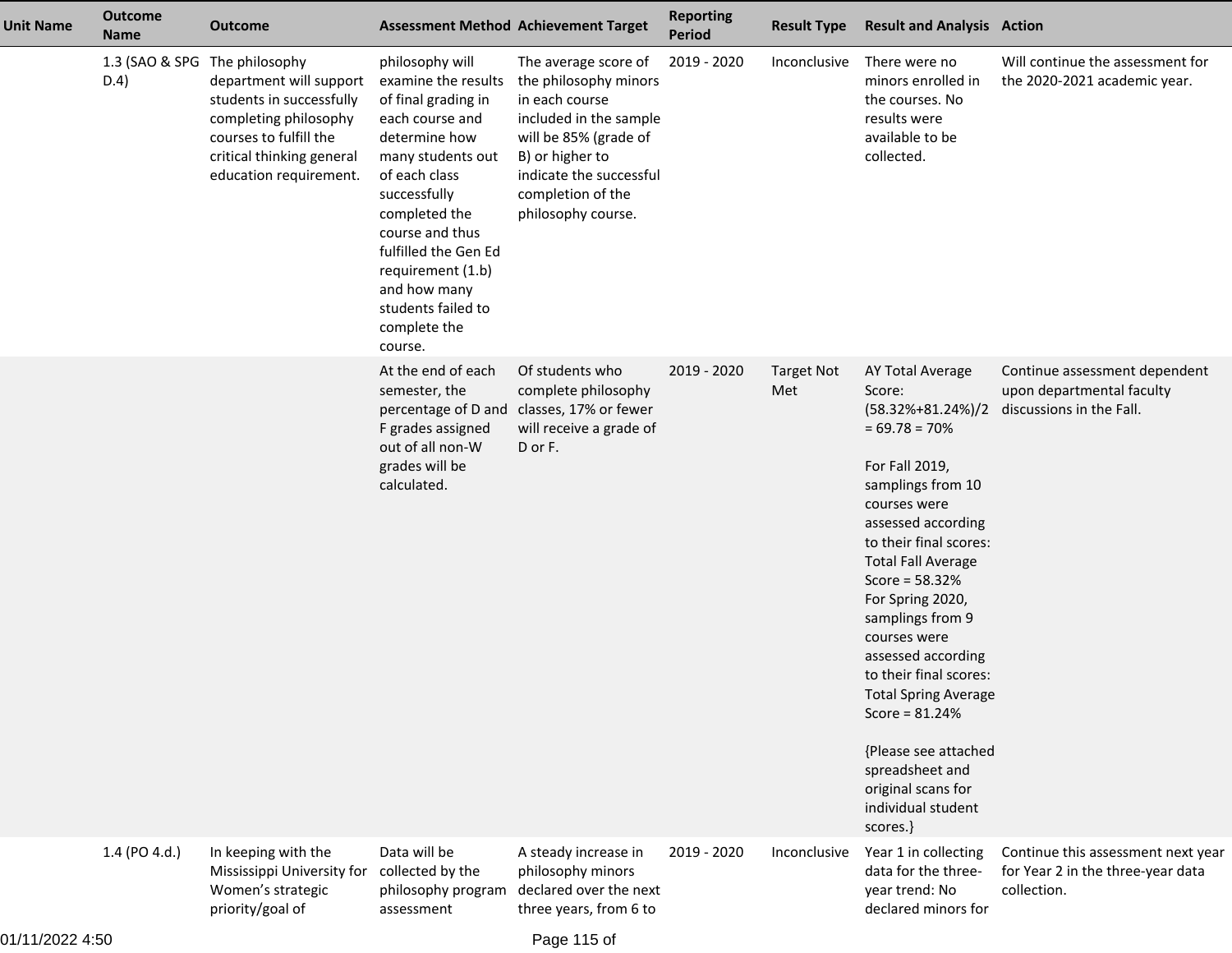| <b>Unit Name</b> | <b>Outcome</b><br><b>Name</b> | <b>Outcome</b>                                                                                                                                                                                                                                                                                                                                                                                                                                                                                                                                  | <b>Assessment Method Achievement Target</b>                                                                                                                                                                                                                                                                                                                                                                                                                        |                                                                                                                                                                                  | <b>Reporting</b><br><b>Period</b> | <b>Result Type</b>     | <b>Result and Analysis Action</b>                                        |                                                                                                           |
|------------------|-------------------------------|-------------------------------------------------------------------------------------------------------------------------------------------------------------------------------------------------------------------------------------------------------------------------------------------------------------------------------------------------------------------------------------------------------------------------------------------------------------------------------------------------------------------------------------------------|--------------------------------------------------------------------------------------------------------------------------------------------------------------------------------------------------------------------------------------------------------------------------------------------------------------------------------------------------------------------------------------------------------------------------------------------------------------------|----------------------------------------------------------------------------------------------------------------------------------------------------------------------------------|-----------------------------------|------------------------|--------------------------------------------------------------------------|-----------------------------------------------------------------------------------------------------------|
|                  | 1.4 (PO 4.d.)                 | "providing academic<br>programs to meet the<br>needs of today's student<br>and workforce" (SPG<br>4.d.), the philosophy<br>program will seek to<br>increase enrollment in<br>the philosophy minor in<br>the conviction that the<br>skills, knowledge, and<br>values instilled in the<br>student of philosophy are<br>invaluable to the success<br>of the student as a<br>person, worker, and<br>citizen beyond<br>graduation (as regards<br>success in the workplace,<br>this conviction is borne<br>out in an abundance of<br>empirical data). | coordinator on the<br>number of<br>philosophy minors<br>declared.                                                                                                                                                                                                                                                                                                                                                                                                  | 10.                                                                                                                                                                              | 2019 - 2020                       | Inconclusive 2019-2020 |                                                                          | Continue this assessment next year<br>for Year 2 in the three-year data<br>collection.                    |
|                  | $2.1$ (SLO)                   | The student will exhibit<br>knowledge of the basic<br>themes and ideas specific will be given an<br>to the domain of<br>philosophy covered in a<br>given course.                                                                                                                                                                                                                                                                                                                                                                                | In all philosophy<br>courses, students<br>assignment (exam,<br>paper, etc.) that<br>requires that the<br>student<br>demonstrate basic<br>knowledge of the<br>subject matter that<br>defines the area of<br>philosophy treated<br>in that course by<br>that point in the<br>course (e.g., a<br>student of PHL 202<br>Aesthetics will<br>demonstrate<br>knowledge of Kant's<br>aesthetics). Sample<br>will be selected by<br>random choice via<br>enrollment roster. | The average score of<br>the philosophy minors<br>in each course<br>included in the sample<br>will be 85% (grade of<br>B) or higher on the<br>basic subject matter<br>assignment. | 2019 - 2020                       | Inconclusive           | There were no<br>academic year. No<br>data to collect for<br>assessment. | Continue assessment dependent<br>declared minors this upon departmental faculty<br>discussions this Fall. |
|                  |                               |                                                                                                                                                                                                                                                                                                                                                                                                                                                                                                                                                 | In all philosophy                                                                                                                                                                                                                                                                                                                                                                                                                                                  | The average score of                                                                                                                                                             | 2019 - 2020                       | <b>Target Met</b>      |                                                                          | A sample of student Continue assessment dependent                                                         |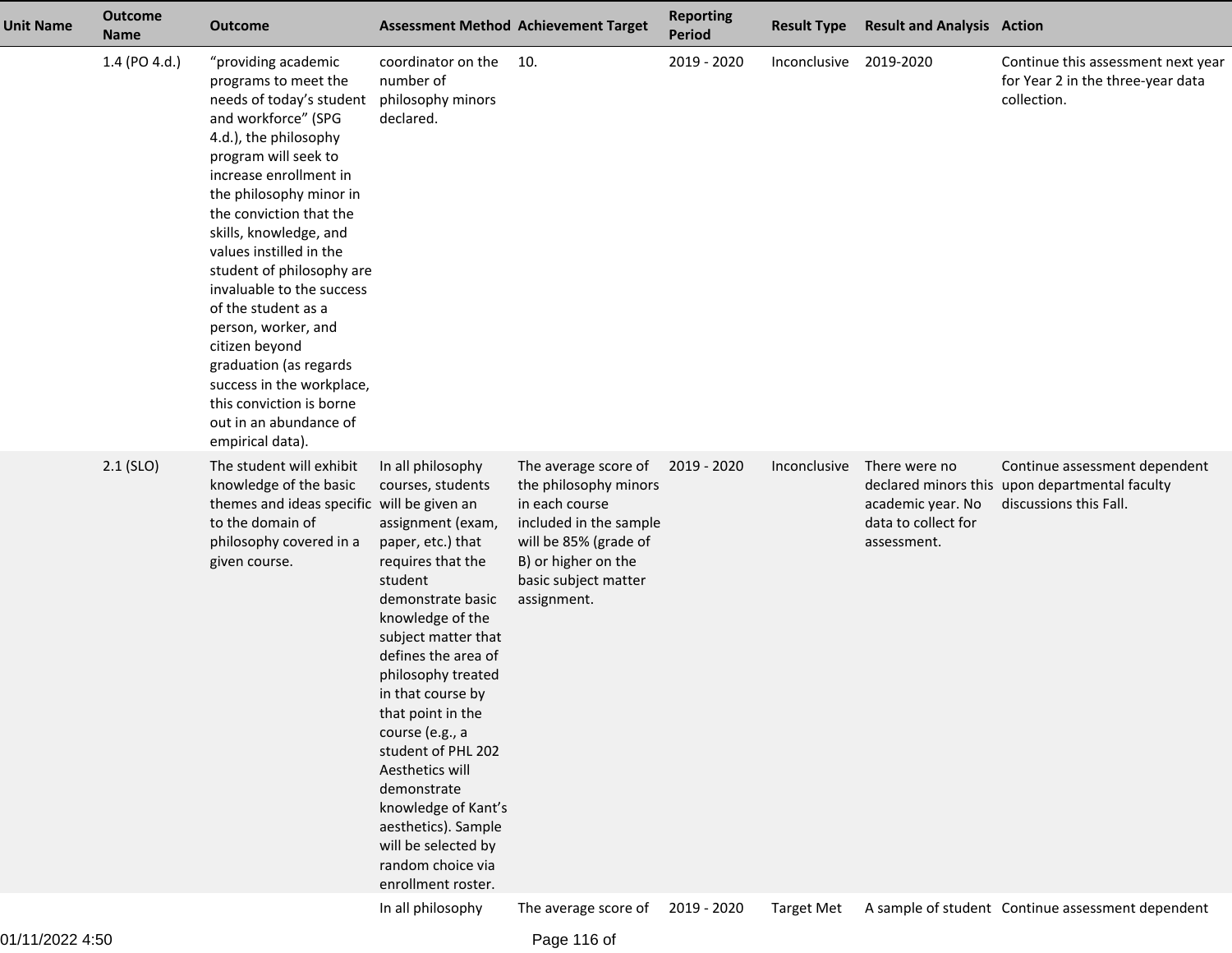| <b>Unit Name</b> | <b>Outcome</b><br><b>Name</b> | <b>Outcome</b> |                                                                                                                                                                                                                                                                                                                                                                                                                                                                   | <b>Assessment Method Achievement Target</b>                                                                                                  | <b>Reporting</b><br><b>Period</b> | <b>Result Type</b> | <b>Result and Analysis Action</b>                                                                                                                                                                                                                                                                                                                                                                                                                                                                                                                                                                                                                                                                                                                                                                                 |                                                       |
|------------------|-------------------------------|----------------|-------------------------------------------------------------------------------------------------------------------------------------------------------------------------------------------------------------------------------------------------------------------------------------------------------------------------------------------------------------------------------------------------------------------------------------------------------------------|----------------------------------------------------------------------------------------------------------------------------------------------|-----------------------------------|--------------------|-------------------------------------------------------------------------------------------------------------------------------------------------------------------------------------------------------------------------------------------------------------------------------------------------------------------------------------------------------------------------------------------------------------------------------------------------------------------------------------------------------------------------------------------------------------------------------------------------------------------------------------------------------------------------------------------------------------------------------------------------------------------------------------------------------------------|-------------------------------------------------------|
|                  |                               |                | courses, students<br>will be given an<br>assignment (exam,<br>paper, etc.) that<br>requires that the<br>student<br>demonstrate basic<br>knowledge of the<br>subject matter that<br>defines the area of<br>philosophy treated<br>in that course by<br>that point in the<br>course (e.g., a<br>student of PHL 202<br>Aesthetics will<br>demonstrate<br>knowledge of Kant's<br>aesthetics). Sample<br>will be selected by<br>random choice via<br>enrollment roster. | the students in each<br>course included in the<br>sample will be 75%<br>(grade of C) or higher<br>on the basic subject<br>matter assignment. | 2019 - 2020                       | <b>Target Met</b>  | scores on exams or<br>assignments was<br>compiled from<br>philosophy classes.<br>These exams or<br>assignments<br>assessed student<br>understanding of<br>the subject matter<br>of the course. The<br>average score was<br>above 90%.<br>Rubric/Grade<br>Conversion:<br>4=100%; 3=90%;<br>$2 = 75%$<br>Fall 2019<br>PHL 201: (20<br>Students) - 4; 3.8;<br>3.3; 4; 3; 3.5; 4; 3;<br>3.3; 4; 2.2; 3; 3.8; 4;<br>2.8; 3.6; 4; 2.6; 3; 2<br>PHL 204: (10<br>Students) - 3; 2.5;<br>2.7; 4; 3.3; 4; 3; 3.6;<br>4; 2.8<br>PHL 307: (5<br>Students) - 3.6; 4; 3;<br>3.8;4<br>PHL 205: (5<br>Students) - 4; 3.6;<br>2.6; 3; 2.8<br>PHL 207: (5<br>Students) - 3; 3.8;<br>1.8; 3.8; 3.2<br>PHL 306: (5<br>Students) - 3.6; 3;<br>2.8; 4; 2.6<br>Fall 2019 Average<br>Score: $3.316 = 90\%$<br>Spring 2020<br>PHL 204: (10 | upon departmental faculty<br>discussion in Fall 2019. |
|                  |                               |                |                                                                                                                                                                                                                                                                                                                                                                                                                                                                   |                                                                                                                                              |                                   |                    | Students) - 3; 2.6; 2;                                                                                                                                                                                                                                                                                                                                                                                                                                                                                                                                                                                                                                                                                                                                                                                            |                                                       |

4; 3.4; 4; 4; 4; 3.6; 3;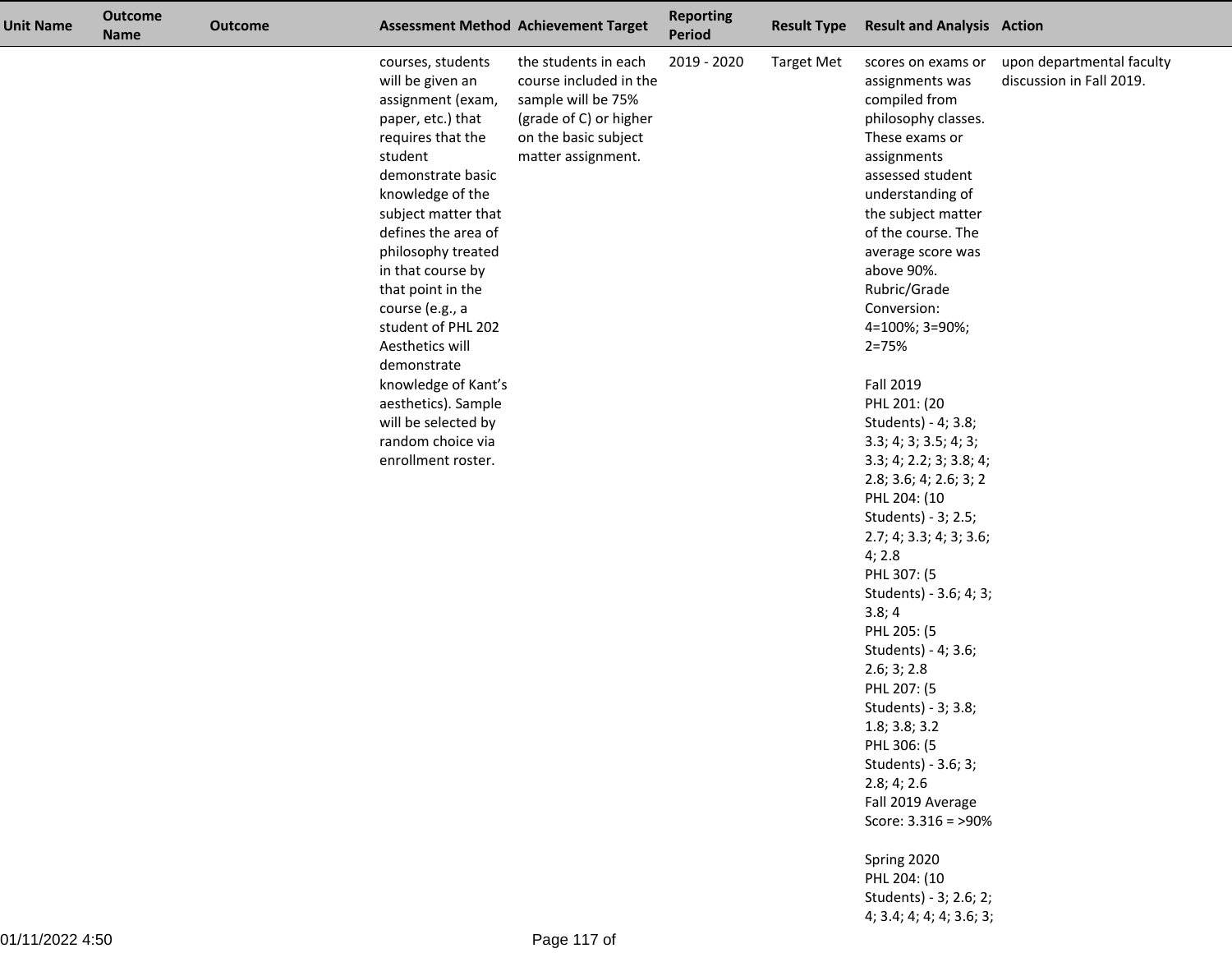| Unit Name                                                                                                           | <b>Outcome</b><br><b>Name</b> | <b>Outcome</b>                                                                                                                                                                                                           | <b>Assessment Method Achievement Target</b>                                                                                                                                                                                                                                                                                                                                                                                                                                            |                                                                                                                                                                               | <b>Reporting</b><br><b>Period</b> | <b>Result Type</b> | <b>Result and Analysis Action</b>                                                                                                                                                                                                                                                                      |                                                                                               |
|---------------------------------------------------------------------------------------------------------------------|-------------------------------|--------------------------------------------------------------------------------------------------------------------------------------------------------------------------------------------------------------------------|----------------------------------------------------------------------------------------------------------------------------------------------------------------------------------------------------------------------------------------------------------------------------------------------------------------------------------------------------------------------------------------------------------------------------------------------------------------------------------------|-------------------------------------------------------------------------------------------------------------------------------------------------------------------------------|-----------------------------------|--------------------|--------------------------------------------------------------------------------------------------------------------------------------------------------------------------------------------------------------------------------------------------------------------------------------------------------|-----------------------------------------------------------------------------------------------|
|                                                                                                                     |                               |                                                                                                                                                                                                                          | In all philosophy<br>courses, students<br>will be given an<br>assignment (exam,<br>paper, etc.) that<br>requires that the<br>student<br>demonstrate basic<br>knowledge of the<br>subject matter that<br>defines the area of<br>philosophy treated<br>in that course by<br>that point in the<br>course (e.g., a<br>student of PHL 202<br>Aesthetics will<br>demonstrate<br>knowledge of Kant's<br>aesthetics). Sample<br>will be selected by<br>random choice via<br>enrollment roster. | The average score of<br>the students in each<br>course included in the<br>sample will be 75%<br>(grade of C) or higher<br>on the basic subject<br>matter assignment.          | 2019 - 2020                       | <b>Target Met</b>  | PHL 307: (5<br>Students) - 4; 4; 2.8;<br>3; 4<br>PHL 201: (10<br>Students) - 2.4; 2.6;<br>3.4; 4; 4; 3.4; 3.4; 4;<br>3;4<br>PHL 204: (10<br>Students) - 4; 4; 3.6;<br>3.6; 4; 2.7; 2.5; 3; 4;<br>3<br>Spring 2020 Average<br>Score: $3.428 = 95%$<br><b>Total Average Score:</b><br>$3.37 =$ Above 90% | Continue assessment dependent<br>upon departmental faculty<br>discussion in Fall 2019.        |
| Program -<br>Physical<br>Sciences<br>(including<br>Secondary<br>Education<br>Certification) -<br>BS {2016-<br>2017} | $1.1$ (SAO)                   | Students will<br>demonstrate knowledge<br>of principles, theories,<br>laws in the physical<br>sciences as well as<br>educational theory,<br>expectations and<br>practices as state<br>licensing requirements<br>dictate. | Prior to internship,<br>students will take<br>the Praxis <sup>®</sup> Subject<br>Assessments test to<br>assess content<br>knowledge in the<br>field of physical<br>sciences and the<br>corresponding<br>Principles of<br>Learning and<br>Teaching (PLT) Test<br>to assess<br>educational theory<br>and knowledge.<br>Faculty will review<br>and analyze the<br>results to determine<br>if achievement<br>target was met.                                                               | 90% of the students<br>evaluated in the<br>program will pass the<br>Praxis Subject<br>Assessments Test in<br>Chemistry: Content<br>Knowledge with a<br>score of 151 or above. | 2019 - 2020                       | Inconclusive       | Praxis Subject<br>Assessment Test,<br>since the one<br>student that was up<br>to take it has<br>decided to unenroll<br>in the program.                                                                                                                                                                 | No student took the We will continue our recruiting<br>efforts and the assessment<br>measure. |
| 11.10000                                                                                                            |                               |                                                                                                                                                                                                                          | Prior to internship,<br>students will take                                                                                                                                                                                                                                                                                                                                                                                                                                             | 90% of the students<br>evaluated in the                                                                                                                                       | 2019 - 2020                       | Inconclusive       | Praxis Subject                                                                                                                                                                                                                                                                                         | No student took the We will continue our recruiting<br>efforts and the assessment             |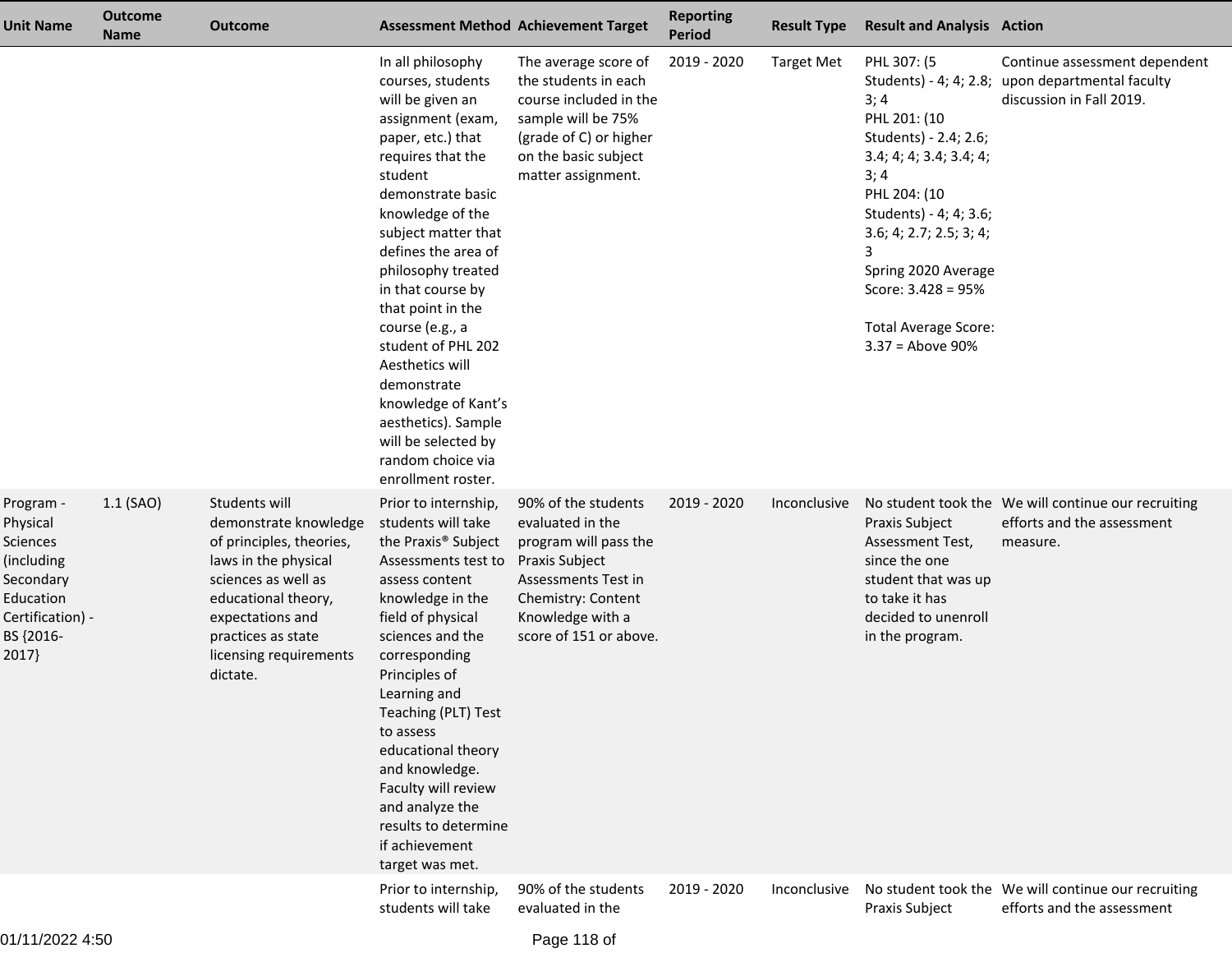| <b>Unit Name</b> | <b>Outcome</b><br><b>Name</b> | <b>Outcome</b>                                                                                                    |                                                                                                                                                                                                                                                                                                                                                                                                                          | <b>Assessment Method Achievement Target</b>                                                                                                                           | <b>Reporting</b><br>Period | <b>Result Type</b> | <b>Result and Analysis Action</b>                                                                                     |                                                                                               |
|------------------|-------------------------------|-------------------------------------------------------------------------------------------------------------------|--------------------------------------------------------------------------------------------------------------------------------------------------------------------------------------------------------------------------------------------------------------------------------------------------------------------------------------------------------------------------------------------------------------------------|-----------------------------------------------------------------------------------------------------------------------------------------------------------------------|----------------------------|--------------------|-----------------------------------------------------------------------------------------------------------------------|-----------------------------------------------------------------------------------------------|
|                  |                               |                                                                                                                   | the Praxis <sup>®</sup> Subject<br>Assessments test to<br>assess content<br>knowledge in the<br>field of physical<br>sciences and the<br>corresponding<br>Principles of<br>Learning and<br>Teaching (PLT) Test<br>to assess<br>educational theory<br>and knowledge.<br>Faculty will review<br>and analyze the<br>results to determine<br>if achievement<br>target was met.                                               | program will pass the<br>Praxis Subject<br>Assessments Test in<br>Physics: Content<br>Knowledge with a<br>score of 139 or above.                                      | 2019 - 2020                | Inconclusive       | Assessment Test,<br>since the one<br>student that was up<br>to take it has<br>decided to unenroll<br>in the program.  | measure.                                                                                      |
|                  |                               |                                                                                                                   | Prior to internship,<br>students will take<br>the Praxis <sup>®</sup> Subject<br>Assessments test to<br>assess content<br>knowledge in the<br>field of physical<br>sciences and the<br>corresponding<br>Principles of<br>Learning and<br>Teaching (PLT) Test<br>to assess<br>educational theory<br>and knowledge.<br>Faculty will review<br>and analyze the<br>results to determine<br>if achievement<br>target was met. | 90% of the students<br>evaluated in the<br>program will pass the<br>Principles of Learning<br>and Teaching (PLT)<br>Test with a score of<br>157 or above.             | 2019 - 2020                | Inconclusive       | PLT Test, since the<br>one student that<br>was up to take it has<br>decided to unenroll<br>in the program.            | No student took the We will continue our recruiting<br>efforts and the assessment<br>measure. |
|                  | 1.2 (SLO)                     | In PS 313, students will<br>successfully apply<br>different pedagogical<br>methods in the teaching<br>of science. | In PS 313, students<br>will develop a<br>detailed Science<br>Unit Plan. Faculty<br>will review and<br>analyze the Science<br>Unit Plan using the                                                                                                                                                                                                                                                                         | 90% of PS 313<br>students evaluated in<br>the program will score<br>at least an "80" on the<br>0-114 scale used in the<br>Science Unit Plan<br>Scoring Rubric (placed | 2019 - 2020                | Inconclusive       | PS 313 was not<br>offered this year;<br>therefore, no<br>students were<br>enrolled to<br>complete this<br>assessment. | We will continue our recruiting<br>efforts and the assessment<br>measure.                     |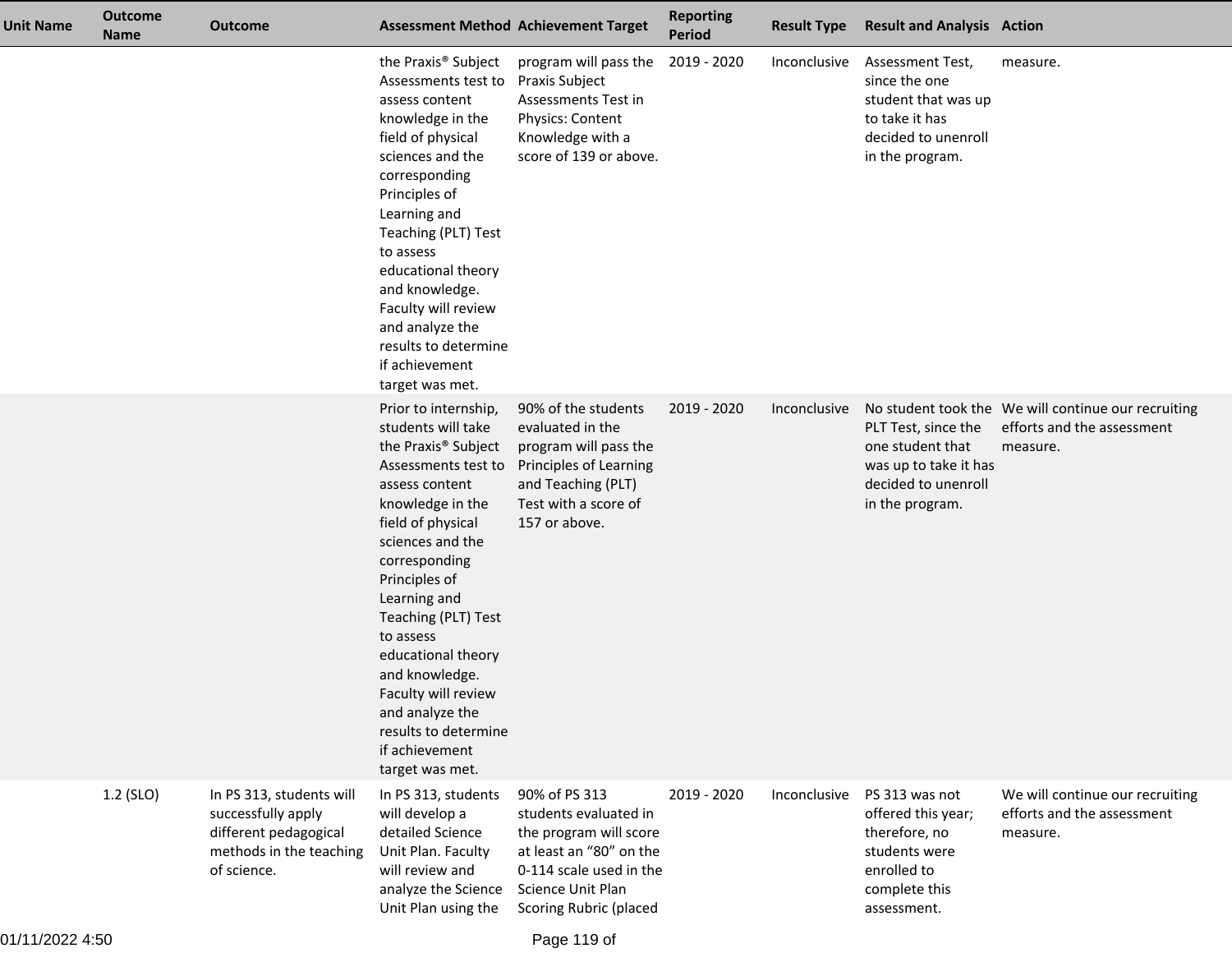| <b>Unit Name</b> | <b>Outcome</b><br><b>Name</b> | <b>Outcome</b>                                                                                                                                                |                                                                                                                                                         | <b>Assessment Method Achievement Target</b>                                                                                                                                                                                                                                                                                                                                                                 | <b>Reporting</b><br>Period | <b>Result Type</b>  | <b>Result and Analysis Action</b>                                                                                     |                                                                           |
|------------------|-------------------------------|---------------------------------------------------------------------------------------------------------------------------------------------------------------|---------------------------------------------------------------------------------------------------------------------------------------------------------|-------------------------------------------------------------------------------------------------------------------------------------------------------------------------------------------------------------------------------------------------------------------------------------------------------------------------------------------------------------------------------------------------------------|----------------------------|---------------------|-----------------------------------------------------------------------------------------------------------------------|---------------------------------------------------------------------------|
|                  | 1.2 (SLO)                     | In PS 313, students will<br>successfully apply<br>different pedagogical<br>methods in the teaching<br>of science.                                             | Science Unit Plan<br>Scoring Rubric.                                                                                                                    | in documents folder)<br>in developing a<br>Science Unit Plan.                                                                                                                                                                                                                                                                                                                                               | 2019 - 2020                | Inconclusive        | PS 313 was not<br>offered this year;<br>therefore, no<br>students were<br>enrolled to<br>complete this<br>assessment. | We will continue our recruiting<br>efforts and the assessment<br>measure. |
|                  | 2.1 (GEO 1.b.)                | Students will successfully In PS 313, faculty<br>analyze and test standard will use the AAC&U<br>experimental methods<br>and suggest<br>improvements.         | <b>Critical Thinking</b><br>Value Rubric to<br>assess the student's<br>evaluation of an<br>existing<br>experimental<br>procedure.                       | PS 313 students<br>evaluated in the<br>program will average a<br>score of at least a "3"<br>on the 0-4 scale used<br>in the AAC&U Critical<br>Thinking Value Rubric<br>in evaluating an<br>existing experimental<br>procedure.                                                                                                                                                                              | 2019 - 2020                | Inconclusive        | PS 313 was not<br>offered this year;<br>therefore, no<br>students were<br>enrolled to<br>complete this<br>assessment. | We will continue our recruiting<br>efforts and the assessment<br>measure. |
|                  | 2.2 (GEO 1.b.)                | Students will successfully In BSB 304, faculty<br>select techniques,<br>apparatus and materials<br>in the designing of<br>experiments.                        | will use the AAC&U<br><b>Critical Thinking</b><br>Value Rubric to<br>assess the student's<br>design of an<br>experimental<br>procedure.                 | PS 313 students will<br>average a score of at<br>least a "3" on the $0 - 4$<br>scale used in the<br>AAC&U Critical<br>Thinking Value Rubric<br>in designing an<br>experimental<br>procedure in BSB 304<br>Research Methods.                                                                                                                                                                                 | 2019 - 2020                | <b>Inconclusive</b> | PS 313 was not<br>offered this year;<br>therefore, no<br>students were<br>enrolled to<br>complete this<br>assessment. | We will continue our recruiting<br>efforts and the assessment<br>measure. |
|                  | $3.1$ (SLO)                   | Students will successfully In PS 313, faculty<br>research safety aspects<br>and first aid protocol in a and Welfare Module the program will<br>chemistry lab. | will use the Safety<br>Scoring Rubric to<br>assess student's<br>Safety and<br><b>Emergency Lesson</b><br>Plan and Safety<br>Policies and<br>Procedures. | 90% of PS 313<br>students evaluated in<br>develop a Safety and<br><b>Emergency Lesson</b><br>Plan and score at least<br>a "8" on the 0 - 12<br>scale used in the<br>Safety and Welfare<br>Module Scoring Rubric<br>(placed in documents<br>folder) in developing<br>1. Hazardous<br>Inventory List, 2.<br>Storage Floor Plan for<br>Chemical Storage, 3.<br>Discussion of Safe and<br>Proper Techniques for | 2019 - 2020                | Inconclusive        | PS 313 was not<br>offered this year;<br>therefore, no<br>students were<br>enrolled to<br>complete this<br>assessment. | We will continue our recruiting<br>efforts and the assessment<br>measure. |
| 0.1/11/00001150  |                               |                                                                                                                                                               |                                                                                                                                                         | $DaoA20$ of                                                                                                                                                                                                                                                                                                                                                                                                 |                            |                     |                                                                                                                       |                                                                           |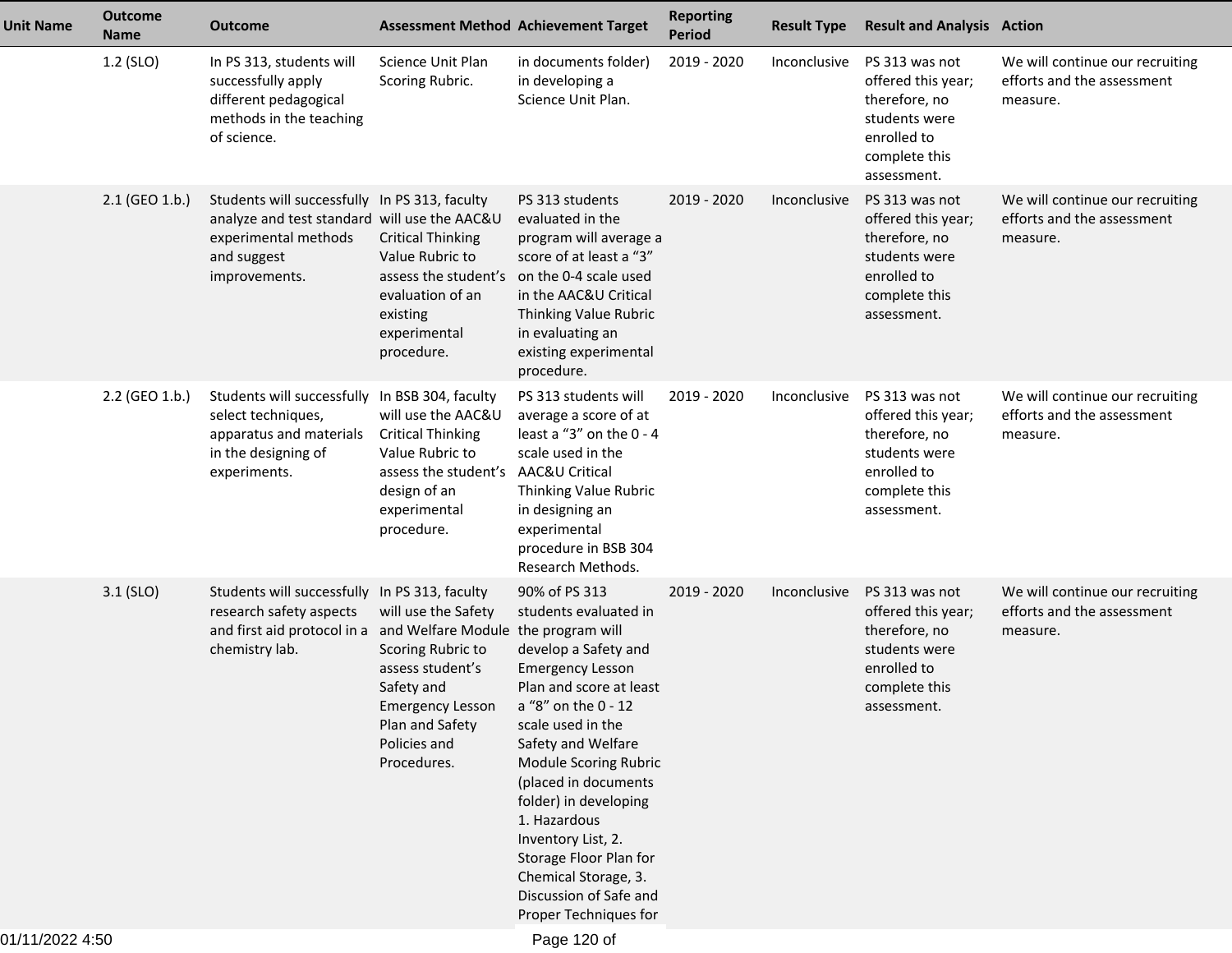| <b>Unit Name</b> | <b>Outcome</b><br><b>Name</b> | <b>Outcome</b>                                                                                                                                                | <b>Assessment Method Achievement Target</b>                                                                                                                                  |                                                                                                                                                                                                                                                                                            | <b>Reporting</b><br><b>Period</b> | <b>Result Type</b> | <b>Result and Analysis Action</b>                                                                                     |                                                                           |
|------------------|-------------------------------|---------------------------------------------------------------------------------------------------------------------------------------------------------------|------------------------------------------------------------------------------------------------------------------------------------------------------------------------------|--------------------------------------------------------------------------------------------------------------------------------------------------------------------------------------------------------------------------------------------------------------------------------------------|-----------------------------------|--------------------|-----------------------------------------------------------------------------------------------------------------------|---------------------------------------------------------------------------|
|                  | $3.1$ (SLO)                   | Students will successfully In PS 313, faculty<br>research safety aspects<br>and first aid protocol in a and Welfare Module Supervision, and<br>chemistry lab. | will use the Safety<br>Scoring Rubric to<br>assess student's<br>Safety and<br><b>Emergency Lesson</b><br>Plan and Safety<br>Policies and<br>Procedures.                      | Preparation, Storage,<br>Dispensing,<br>Disposal of Inventory<br>Items, 4. Discussion of<br>Safety Policies and<br>Procedures as<br><b>Established by State</b><br>and/or National<br>Guidelines, and 5.<br>Learning Activities<br>that Demonstrate<br>Maintenance of Safety<br>Equipment. | 2019 - 2020                       | Inconclusive       | PS 313 was not<br>offered this year;<br>therefore, no<br>students were<br>enrolled to<br>complete this<br>assessment. | We will continue our recruiting<br>efforts and the assessment<br>measure. |
|                  | 4.1 (GEO 1.b.)                | Students will<br>demonstrate various<br>management techniques<br>for the classroom.                                                                           | In PS 313, faculty<br>will use the AAC&U<br><b>Critical Thinking</b><br>Value Rubric to<br>assess the students'<br>evaluation of a<br>webinar on<br>classroom<br>management. | PS 313 students<br>evaluated in the<br>program will evaluate<br>a webinar in relevance<br>to classroom<br>management and<br>average a score of at<br>least a "3" on the $0 - 4$<br>used in the AAC&U<br><b>Critical Thinking Value</b><br>Rubric in an<br>evaluation of the<br>webinar.    | 2019 - 2020                       | Inconclusive       | PS 313 was not<br>offered this year;<br>therefore, no<br>students were<br>enrolled to<br>complete this<br>assessment. | We will continue our recruiting<br>efforts and the assessment<br>measure. |
|                  | 5.1 (PO 2.e.)                 | Students will actively<br>engage in local $K - 12$<br>school events that<br>provide real-life<br>experiences for students. Module Scoring                     | In PS 313, faculty<br>will use the<br>Professional<br>Development<br>Rubric to assess the<br>student's<br>that provides real-<br>life experiences for<br>students.           | 100% of the PS 313<br>students evaluated in<br>the program will do K-<br>12 outreach and score<br>at least a "2" on the 0<br>-3 Professional<br>Development Module<br>participation in local Scoring Rubric (placed<br>$K - 12$ school events in documents folder).                        | 2019 - 2020                       | Inconclusive       | PS 313 was not<br>offered this year;<br>therefore, no<br>students were<br>enrolled to<br>complete this<br>assessment. | We will continue our recruiting<br>efforts and the assessment<br>measure. |
|                  | 5.2 (PO 2.c.)                 | Students will participate<br>in university or<br>community activities that Survey during the<br>strengthen and expand K- semester before<br>12 partnership.   | Students will<br>complete an Exit<br>their professional<br>teaching internship.                                                                                              | 100% of the PS 313<br>students participating<br>in the Exit Survey will<br>report that they<br>participated in at least<br>one outreach activity.                                                                                                                                          | 2019 - 2020                       | Inconclusive       | PS 313 was not<br>offered this year;<br>therefore, no<br>students were<br>enrolled to<br>complete this                | We will continue our recruiting<br>efforts and the assessment<br>measure. |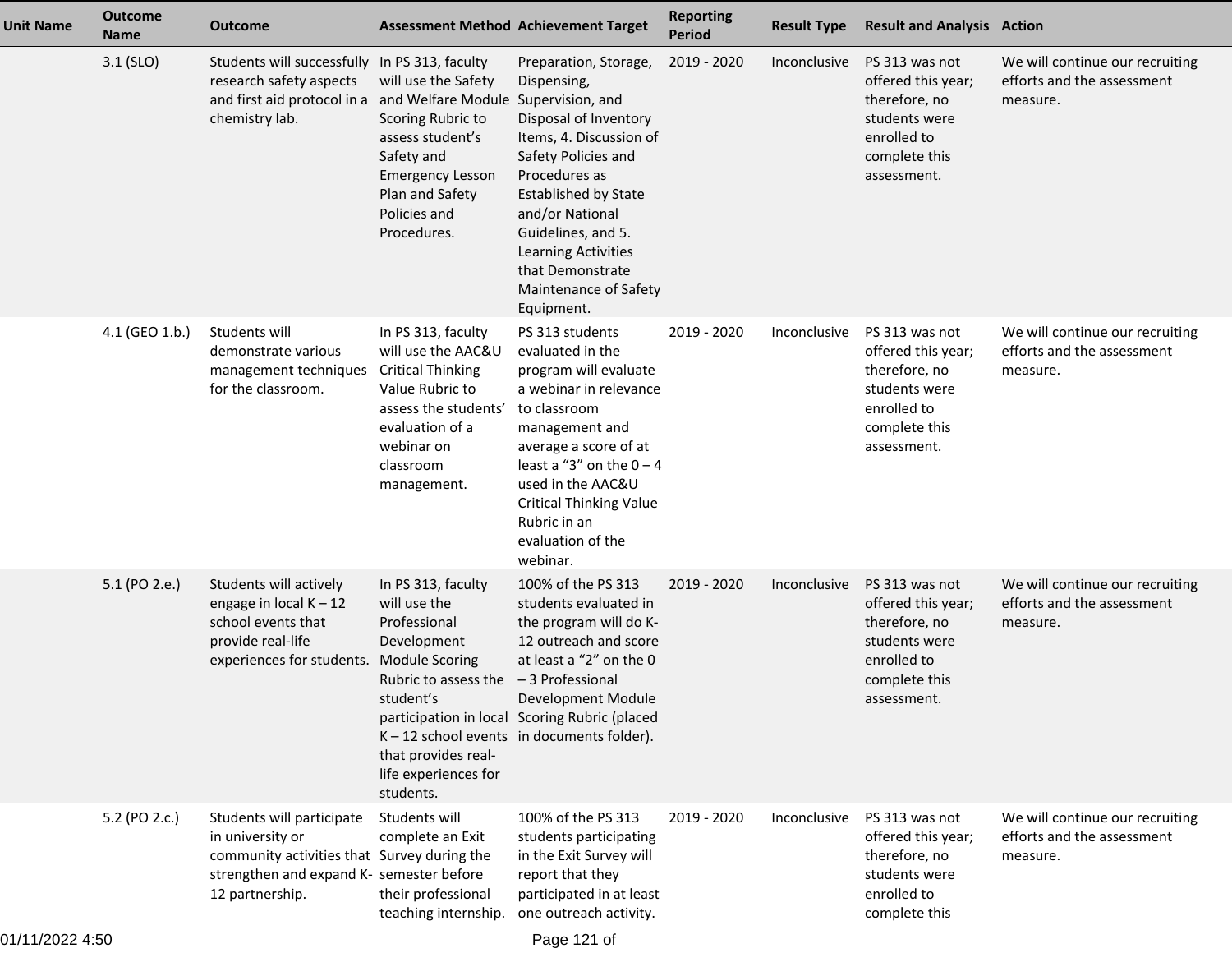| <b>Unit Name</b>                                                                        | <b>Outcome</b><br><b>Name</b> | <b>Outcome</b>                                                                                                                                       |                                                                                                                                                                                                                                                                                                                                                                                                                                                                                                                                                                                                                                                                         | <b>Assessment Method Achievement Target</b>                                                                                                                            | <b>Reporting</b><br><b>Period</b> | <b>Result Type</b> | <b>Result and Analysis Action</b>                                                                                                                                                                              |                                                                                                                                           |
|-----------------------------------------------------------------------------------------|-------------------------------|------------------------------------------------------------------------------------------------------------------------------------------------------|-------------------------------------------------------------------------------------------------------------------------------------------------------------------------------------------------------------------------------------------------------------------------------------------------------------------------------------------------------------------------------------------------------------------------------------------------------------------------------------------------------------------------------------------------------------------------------------------------------------------------------------------------------------------------|------------------------------------------------------------------------------------------------------------------------------------------------------------------------|-----------------------------------|--------------------|----------------------------------------------------------------------------------------------------------------------------------------------------------------------------------------------------------------|-------------------------------------------------------------------------------------------------------------------------------------------|
|                                                                                         | 5.2 (PO 2.c.)                 | Students will participate<br>in university or<br>community activities that questions<br>strengthen and expand K- concerning their<br>12 partnership. | On the Exit Survey,<br>participation in K-12<br>outreach activities.<br>Faculty will review<br>and analyze the<br>results determine if<br>achievement target<br>was met.                                                                                                                                                                                                                                                                                                                                                                                                                                                                                                | 100% of the PS 313<br>students will answer students participating<br>in the Exit Survey will<br>report that they<br>participated in at least<br>one outreach activity. | 2019 - 2020                       | Inconclusive       | assessment.                                                                                                                                                                                                    | We will continue our recruiting<br>efforts and the assessment<br>measure.                                                                 |
| Program -<br>Physical<br>Theatre<br>(including<br>Certificate) -<br>MFA {2016-<br>2017} | $1.1$ (SLO)                   | First year students will<br>increase level of technical (TH 501) introduces<br>performance skills<br>(acting, voice,<br>movement, and music).        | Movement/Voice<br>students to graduate at Journeyman level<br>level voice/speech<br>skills and specific<br>movement<br>vocabulary, leading<br>to specific<br>improvisatory and<br>composition skills. A<br>rubric is used to<br>measure specific<br>technical<br>proficiency.<br>Monologues, Scene<br>Work and<br>dramaturgical<br>exercises in the<br>acting sequence (TH<br>551 and TH 552)<br>offer students a<br>wide variety of<br>textual and Physical<br>Theatre challenges<br>to home skills. Both<br>the texts and the<br>physical oriented<br>theatre span a<br>number of eras and<br>genres offering<br>different stylistic<br>material.<br>Assessment forms | 75% of students are<br>expected to perform<br>on the departmental<br>rubric by the end of<br>year one.                                                                 | 2019 - 2020                       | Inconclusive       | Since this degree<br>program has been<br>discontinued, there<br>were no students<br>admitted therefore, Theatre."<br>there was no data<br>to report last year<br>nor this year for this<br>achievement target. | Because this degree program has<br>been discontinued, "At this time,<br>we (MUW) are not accepting<br>applications to the MFA in Physical |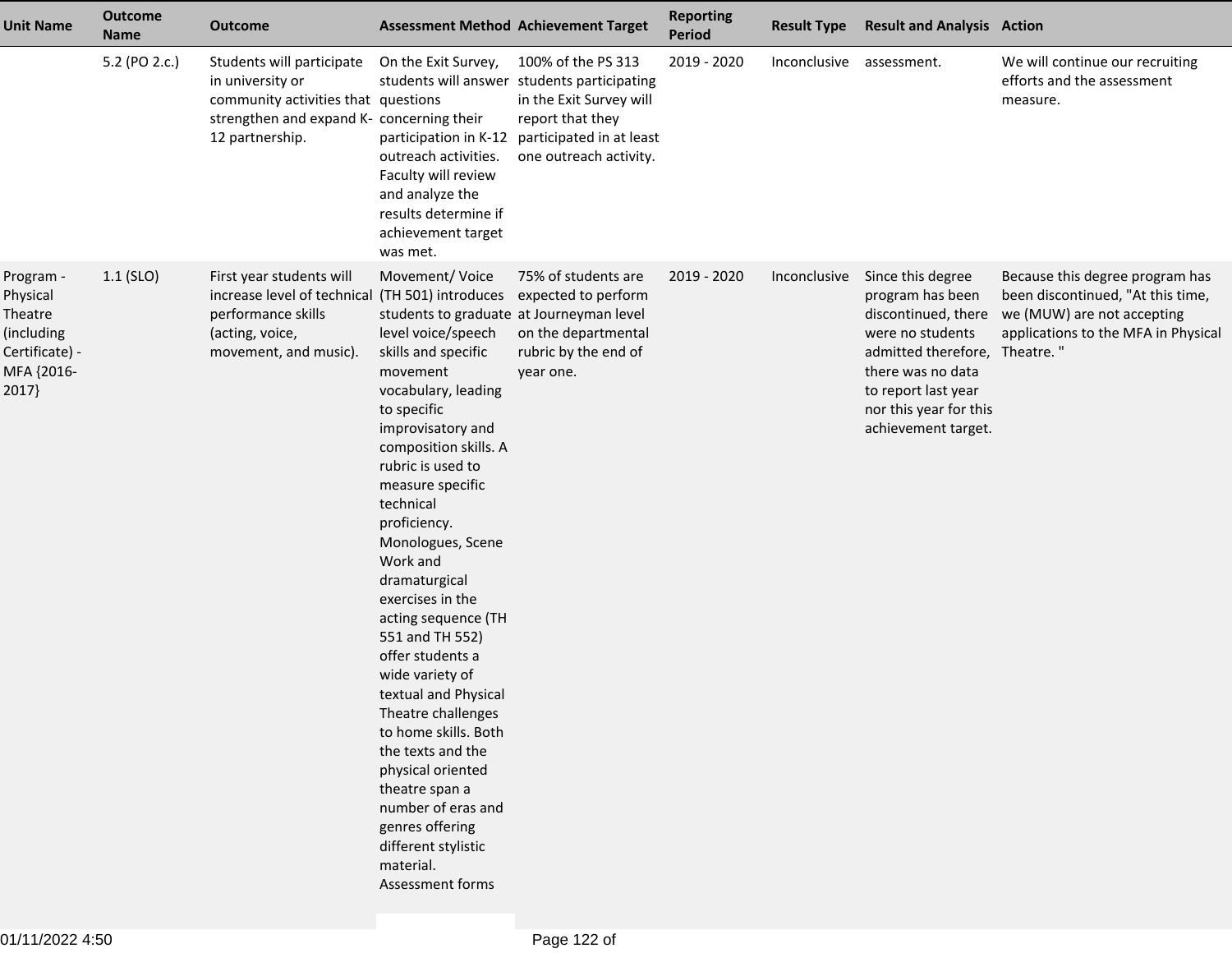| <b>Unit Name</b>                                                                        | <b>Outcome</b><br><b>Name</b> | <b>Outcome</b>                                                                                                                                                                                   |                                                                                                                                                                                                                                                                                                                                                                                                                                                                                  | <b>Assessment Method Achievement Target</b>                                                                                   | <b>Reporting</b><br>Period | <b>Result Type</b> | <b>Result and Analysis Action</b>                                                                                                                                                                              |                                                                                                                                                               |
|-----------------------------------------------------------------------------------------|-------------------------------|--------------------------------------------------------------------------------------------------------------------------------------------------------------------------------------------------|----------------------------------------------------------------------------------------------------------------------------------------------------------------------------------------------------------------------------------------------------------------------------------------------------------------------------------------------------------------------------------------------------------------------------------------------------------------------------------|-------------------------------------------------------------------------------------------------------------------------------|----------------------------|--------------------|----------------------------------------------------------------------------------------------------------------------------------------------------------------------------------------------------------------|---------------------------------------------------------------------------------------------------------------------------------------------------------------|
| Program -<br>Physical<br>Theatre<br>(including<br>Certificate) -<br>MFA {2016-<br>2017} | $1.1$ (SLO)                   | First year students will<br>increase level of technical each performance<br>performance skills<br>(acting, voice,<br>movement, and music).                                                       | are completed for<br>and expectations<br>become more<br>rigorous with each<br>advanced course.                                                                                                                                                                                                                                                                                                                                                                                   | 75% of students are<br>expected to perform<br>at Journeyman level<br>on the departmental<br>rubric by the end of<br>year one. | 2019 - 2020                | Inconclusive       | Since this degree<br>program has been<br>discontinued, there<br>were no students<br>admitted therefore, Theatre."<br>there was no data<br>to report last year<br>nor this year for this<br>achievement target. | Because this degree program has<br>been discontinued, "At this time,<br>we (MUW) are not accepting<br>applications to the MFA in Physical                     |
|                                                                                         | 1.2 (SLO)                     | First year students will<br>create and perform<br>original dramatic works<br>in the form of solo and<br>ensemble projects with a of each semester of<br>balance in both form and<br>content.     | "Hands on" creation 75% of students<br>of projects is<br>introduced and<br>executed at the end<br>the first year of<br>study in public<br>performances. Skills<br>are all evaluated on<br>a rubric for technical<br>and artistic merit.<br>Performances are<br>created and<br>performed in TH<br>551, TH552, and TH<br>502 with public<br>showings at the end<br>of each semester.<br>Additional<br>performances are<br>given in Modules 3<br>(FLIC Circus School<br>in Torino). | should show<br>proficiency at the<br>Journeyman level on<br>the departmental<br>rubric by end of the<br>first year.           | 2019 - 2020                | Inconclusive       | Since this degree<br>program has been<br>discontinued, there<br>were no students<br>admitted therefore,<br>there was no data<br>to report last year<br>nor this year for this<br>achievement target.           | Because this degree program has<br>been discontinued, "At this time,<br>we (MUW) are not accepting<br>applications to the MFA in Physical<br>Theatre."        |
|                                                                                         | $1.3$ (SLO)                   | First year students will<br>increase/develop a<br>strong work ethic.<br>Students are expected to courses. Students<br>perform assigned tasks<br>with diligence, reliability,<br>and punctuality. | Attendance is<br>strictly monitored in meet professional<br>all departmental<br>are evaluated by a<br>rubric (based on<br>Professional/Union<br>standards) for each<br>rehearsal. This<br>rubric is used to<br>determine grade in<br>Performance Labs.<br>Adherence to                                                                                                                                                                                                           | 80% of students will<br>standard on the<br>departmental rubric<br>by end of first year.                                       | 2019 - 2020                | Inconclusive       | Since this degree<br>program has been<br>were no students<br>admitted therefore, Theatre."<br>there was no data<br>to report last year<br>nor this year for this<br>achievement target.                        | Because this degree program has<br>been discontinued, "At this time,<br>discontinued, there we (MUW) are not accepting<br>applications to the MFA in Physical |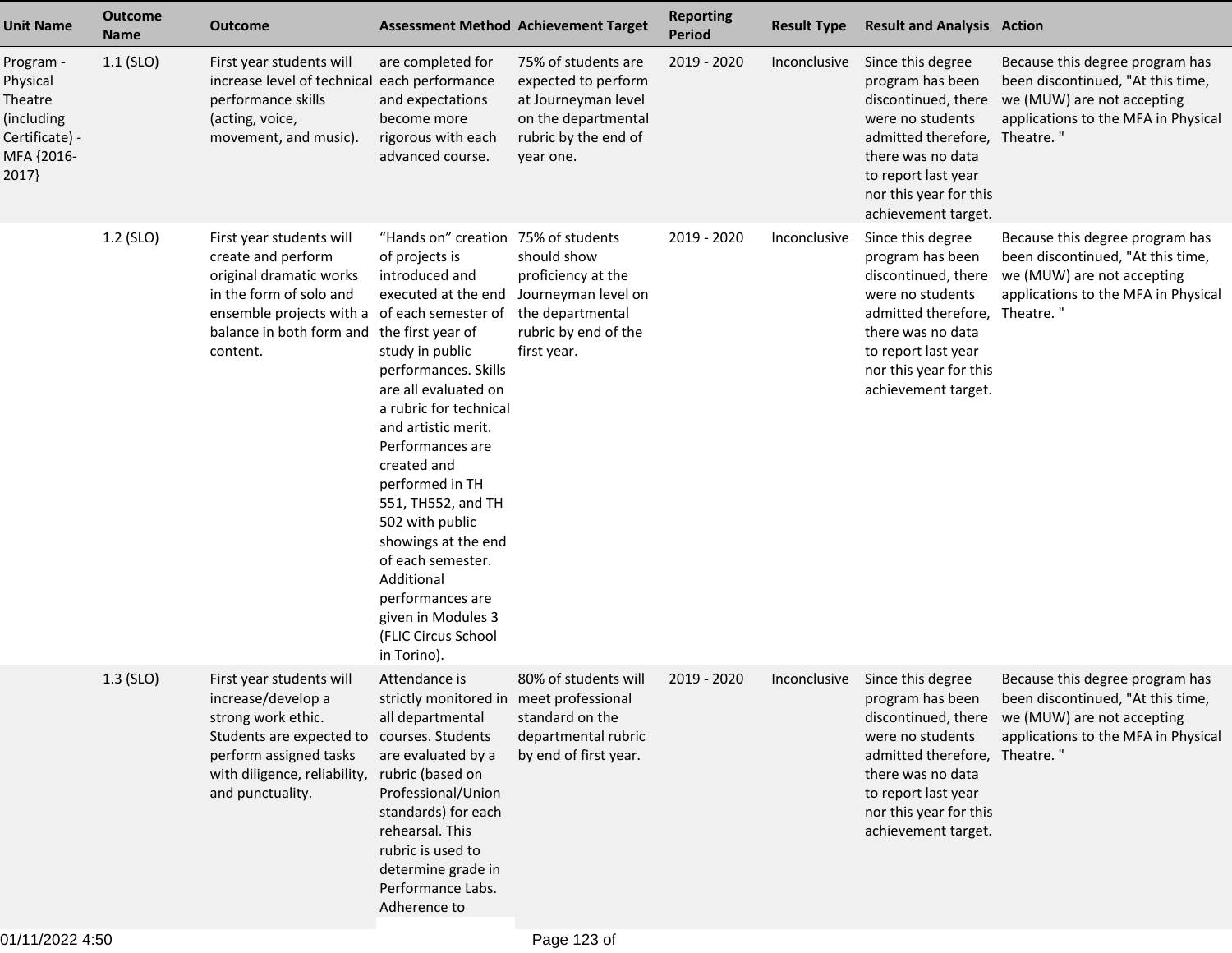| <b>Unit Name</b> | <b>Outcome</b><br><b>Name</b> | <b>Outcome</b>                                                                                                                                                                 |                                                                                                                                                                                                                                                                                                                                                                                                                                                                                                                                           | <b>Assessment Method Achievement Target</b>                                                                                                         | <b>Reporting</b><br><b>Period</b> | <b>Result Type</b> | <b>Result and Analysis Action</b>                                                                                                                                                                    |                                                                                                                                                        |
|------------------|-------------------------------|--------------------------------------------------------------------------------------------------------------------------------------------------------------------------------|-------------------------------------------------------------------------------------------------------------------------------------------------------------------------------------------------------------------------------------------------------------------------------------------------------------------------------------------------------------------------------------------------------------------------------------------------------------------------------------------------------------------------------------------|-----------------------------------------------------------------------------------------------------------------------------------------------------|-----------------------------------|--------------------|------------------------------------------------------------------------------------------------------------------------------------------------------------------------------------------------------|--------------------------------------------------------------------------------------------------------------------------------------------------------|
|                  | $1.3$ (SLO)                   | First year students will<br>increase/develop a<br>strong work ethic.<br>Students are expected to<br>perform assigned tasks<br>with diligence, reliability,<br>and punctuality. | Rehearsal Demeanor 80% of students will<br>and Code of Ethics is meet professional<br>monitored through a standard on the<br>log of required<br>attendance for<br>meetings,<br>rehearsals, and<br>performances.<br>Students are further<br>required to<br>collaborate actively<br>in research projects<br>of their peers and<br>are graded<br>accordingly.                                                                                                                                                                                | departmental rubric<br>by end of first year.                                                                                                        | 2019 - 2020                       | Inconclusive       | Since this degree<br>program has been<br>discontinued, there<br>were no students<br>admitted therefore,<br>there was no data<br>to report last year<br>nor this year for this<br>achievement target. | Because this degree program has<br>been discontinued, "At this time,<br>we (MUW) are not accepting<br>applications to the MFA in Physical<br>Theatre." |
|                  | $2.1$ (SLO)                   | Second year students will Advanced<br>increase level of technical Movement/ Voice<br>performance skills<br>(acting, voice,<br>movement, music).                                | (TH 601) continues<br>the study of<br>graduate level<br>voice/speech skills<br>and specific<br>movement<br>vocabulary, leading<br>to specific<br>improvisatory and<br>composition skills. A<br>rubric is used to<br>measure specific<br>technical<br>proficiency.<br>Monologues, Scene<br>Work and<br>dramaturgical<br>exercises in all levels<br>of the acting<br>sequence (TH 634,<br>TH 635, TH 636)<br>offer students a<br>wide variety of<br>textual and Physical<br>Theatre challenges<br>to home skills. Both<br>the texts and the | 70% of students are<br>expected to perform<br>at Mastery level on<br>the departmental<br>rubric by the end of<br>the second year of<br>course work. | 2019 - 2020                       | Inconclusive       | Since this degree<br>program has been<br>discontinued, there<br>were no students<br>admitted therefore,<br>there was no data<br>to report last year<br>nor this year for this<br>achievement target. | Because this degree program has<br>been discontinued, "At this time,<br>we (MUW) are not accepting<br>applications to the MFA in Physical<br>Theatre." |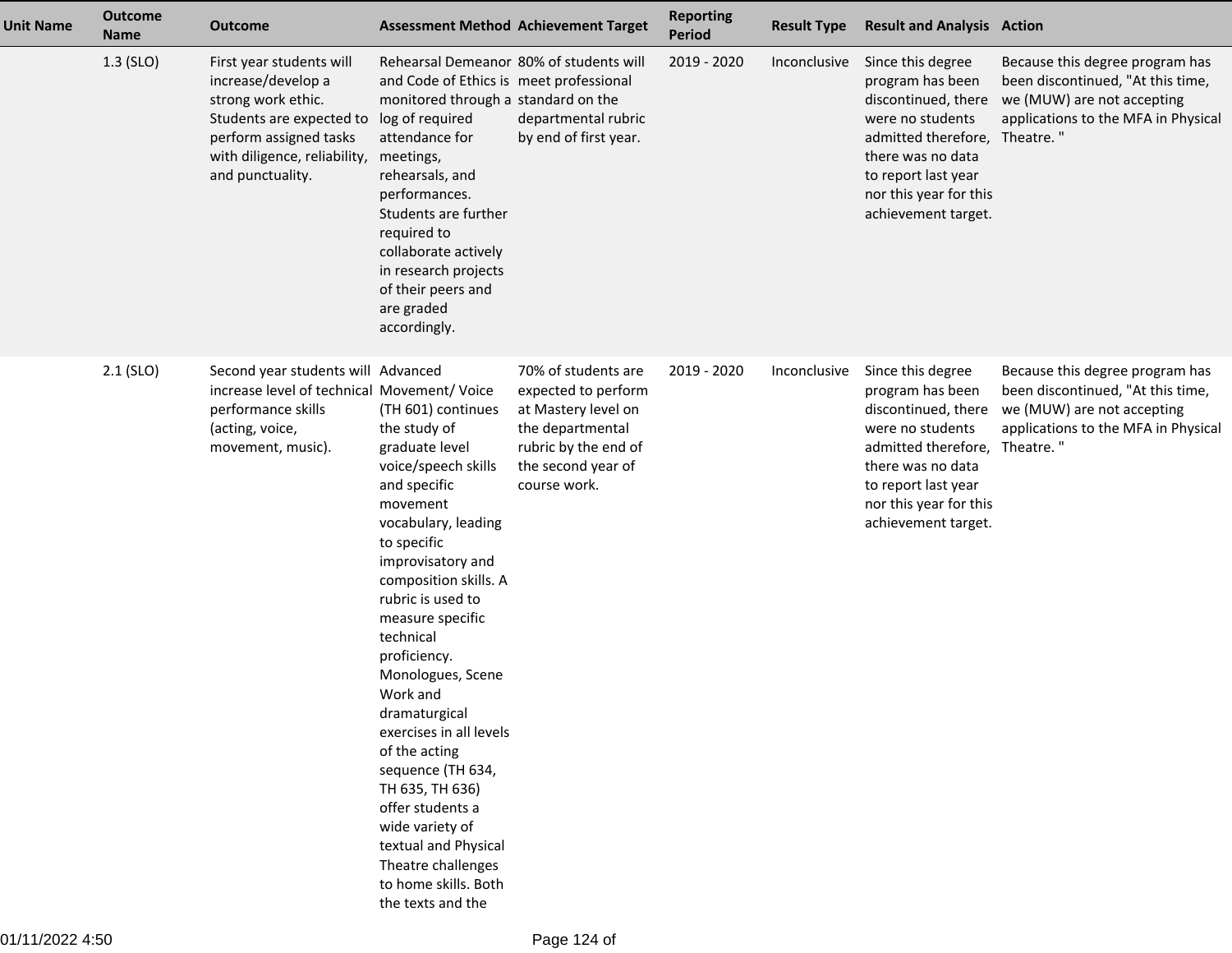| <b>Unit Name</b> | <b>Outcome</b><br><b>Name</b> | <b>Outcome</b>                                                                                                                                                                                               |                                                                                                                                                                                                                                                                                                                                                                                                                                                                                | <b>Assessment Method Achievement Target</b>                                                                                                         | <b>Reporting</b><br><b>Period</b> | <b>Result Type</b> | <b>Result and Analysis Action</b>                                                                                                                                                                              |                                                                                                                                                        |
|------------------|-------------------------------|--------------------------------------------------------------------------------------------------------------------------------------------------------------------------------------------------------------|--------------------------------------------------------------------------------------------------------------------------------------------------------------------------------------------------------------------------------------------------------------------------------------------------------------------------------------------------------------------------------------------------------------------------------------------------------------------------------|-----------------------------------------------------------------------------------------------------------------------------------------------------|-----------------------------------|--------------------|----------------------------------------------------------------------------------------------------------------------------------------------------------------------------------------------------------------|--------------------------------------------------------------------------------------------------------------------------------------------------------|
|                  | $2.1$ (SLO)                   | Second year students will physical oriented<br>increase level of technical theatre span a<br>performance skills<br>(acting, voice,<br>movement, music).                                                      | number of eras and<br>genres offering<br>different stylistic<br>material.<br>Assessment forms<br>are completed for<br>each performance<br>and expectations<br>become more<br>rigorous with each<br>advanced course.                                                                                                                                                                                                                                                            | 70% of students are<br>expected to perform<br>at Mastery level on<br>the departmental<br>rubric by the end of<br>the second year of<br>course work. | 2019 - 2020                       | Inconclusive       | Since this degree<br>program has been<br>discontinued, there<br>were no students<br>admitted therefore,<br>there was no data<br>to report last year<br>nor this year for this<br>achievement target.           | Because this degree program has<br>been discontinued, "At this time,<br>we (MUW) are not accepting<br>applications to the MFA in Physical<br>Theatre." |
|                  | $2.2$ (SLO)                   | Second year students will "Hands on" creation<br>create and perform<br>original dramatic works<br>in the form of solo and<br>ensemble projects with a through public<br>balance in both form and<br>content. | of projects is<br>continued in the<br>second year of study Mastery level on the<br>performances. Skills by end of the second<br>are all evaluated on<br>a rubric for technical<br>and artistic merit.<br>Performances are<br>created and<br>performed in TH<br>635, and TH 693<br>with public showings<br>at the end of each<br>semester. Additional<br>performances are<br>given in Module 6 at<br>Famille Floz, Berlin<br>and in Module 7 at<br>Continuo Theatre,<br>Prague. | 70% of students<br>should show<br>proficiency at the<br>departmental rubric<br>year of course work.                                                 | 2019 - 2020                       | Inconclusive       | Since this degree<br>program has been<br>discontinued, there<br>were no students<br>admitted therefore,<br>there was no data<br>to report last year<br>nor this year for this<br>achievement target.           | Because this degree program has<br>been discontinued, "At this time,<br>we (MUW) are not accepting<br>applications to the MFA in Physical<br>Theatre." |
|                  | $2.3$ (SLO)                   | Second year students will Attendance is<br>increase/develop a<br>Strong Work Ethic.<br>Students are expected to<br>perform assigned tasks<br>with diligence, reliability,<br>and punctuality.                | strictly monitored in<br>all departmental<br>courses. Students<br>are evaluated by a<br>rubric (based on<br>Professional/Union<br>standards) for each<br>rehearsal. This<br>rubric is used to                                                                                                                                                                                                                                                                                  | 85% of students will<br>meet professional<br>standard on the<br>departmental rubric<br>by end of the second<br>year of course work.                 | 2019 - 2020                       | Inconclusive       | Since this degree<br>program has been<br>discontinued, there<br>were no students<br>admitted therefore, Theatre."<br>there was no data<br>to report last year<br>nor this year for this<br>achievement target. | Because this degree program has<br>been discontinued, "At this time,<br>we (MUW) are not accepting<br>applications to the MFA in Physical              |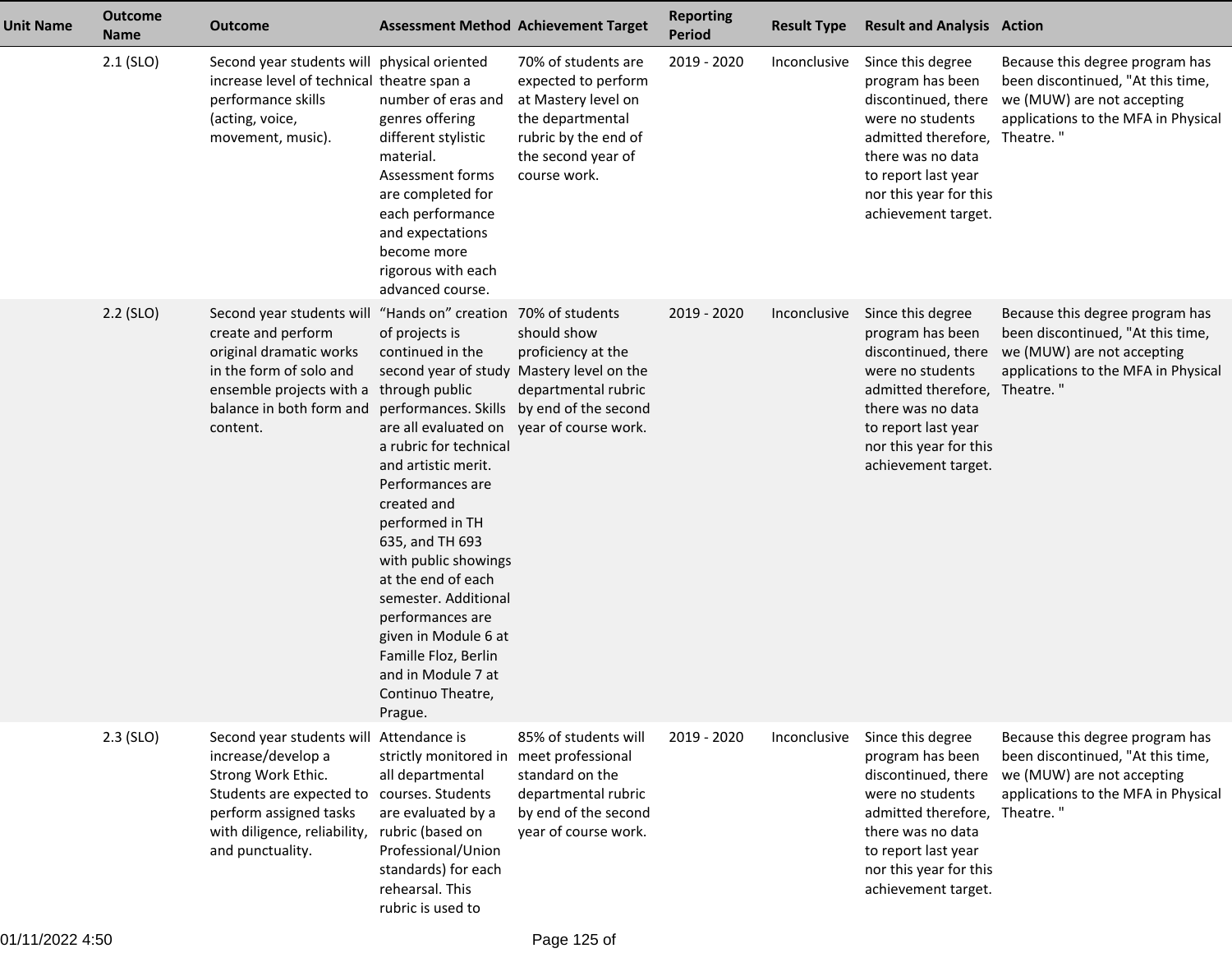| <b>Unit Name</b> | <b>Outcome</b><br><b>Name</b> | <b>Outcome</b>                                                                                                                                                                                                                            |                                                                                                                                                                                                                                                                                                                                                                                                                                                                                       | <b>Assessment Method Achievement Target</b>                                                                                                                                                  | <b>Reporting</b><br>Period | <b>Result Type</b> | <b>Result and Analysis Action</b>                                                                                                                                                                              |                                                                                                                                                        |
|------------------|-------------------------------|-------------------------------------------------------------------------------------------------------------------------------------------------------------------------------------------------------------------------------------------|---------------------------------------------------------------------------------------------------------------------------------------------------------------------------------------------------------------------------------------------------------------------------------------------------------------------------------------------------------------------------------------------------------------------------------------------------------------------------------------|----------------------------------------------------------------------------------------------------------------------------------------------------------------------------------------------|----------------------------|--------------------|----------------------------------------------------------------------------------------------------------------------------------------------------------------------------------------------------------------|--------------------------------------------------------------------------------------------------------------------------------------------------------|
|                  | $2.3$ (SLO)                   | Second year students will determine grade in<br>increase/develop a<br>Strong Work Ethic.<br>Students are expected to Rehearsal Demeanor departmental rubric<br>perform assigned tasks<br>with diligence, reliability,<br>and punctuality. | Performance Labs.<br>Adherence to<br>monitored through a year of course work.<br>log of required<br>attendance for<br>meetings,<br>rehearsals, and<br>performances.<br>Students are further<br>required to<br>collaborate actively<br>in research projects<br>of their peers and<br>are graded<br>accordingly.                                                                                                                                                                        | 85% of students will<br>meet professional<br>standard on the<br>and Code of Ethics is by end of the second                                                                                   | 2019 - 2020                | Inconclusive       | Since this degree<br>program has been<br>discontinued, there<br>were no students<br>admitted therefore,<br>there was no data<br>to report last year<br>nor this year for this<br>achievement target.           | Because this degree program has<br>been discontinued, "At this time,<br>we (MUW) are not accepting<br>applications to the MFA in Physical<br>Theatre." |
|                  | $2.4$ (SLO)                   | Second year students will Students are<br>demonstrate<br>Contextualize Practice,<br>the ability to situate<br>current practice in a<br>historical and cultural<br>framework.                                                              | introduced to the<br>idea of analyzing,<br>evaluating and<br>critiquing both<br>theatre and<br>contemporary<br>performance.<br>Critical essays,<br>dramaturgical<br>analysis and peer<br>critiques are<br>evaluated for<br>content, execution,<br>and presentation.<br>Students in all of<br>these classes are<br>guided through goal<br>setting exercises (for<br>self) which are<br>compared at the<br>beginning and the<br>end of each<br>semester. Journals<br>are kept for self- | 60% of students<br>enrolled in degree<br>program will be<br>conversant and<br>articulate at the<br>historically pertinent Mastery Level on the<br>departmental rubric at<br>end of Year Two. | 2019 - 2020                | Inconclusive       | Since this degree<br>program has been<br>discontinued, there<br>were no students<br>admitted therefore, Theatre."<br>there was no data<br>to report last year<br>nor this year for this<br>achievement target. | Because this degree program has<br>been discontinued, "At this time,<br>we (MUW) are not accepting<br>applications to the MFA in Physical              |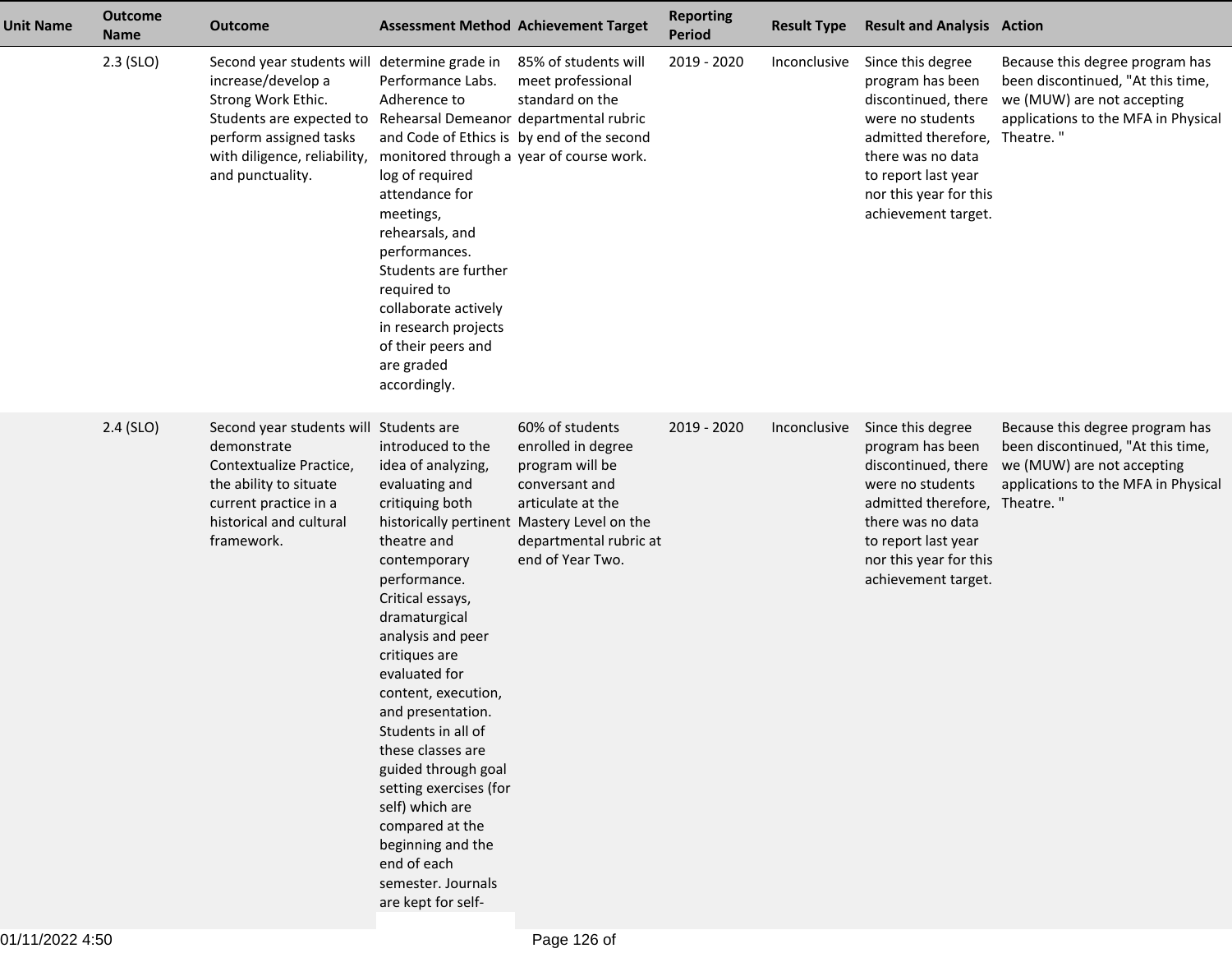| <b>Unit Name</b>                                     | <b>Outcome</b><br><b>Name</b> | <b>Outcome</b>                                                                                                                                                              |                                                                                                                                                                                                                          | <b>Assessment Method Achievement Target</b>                                                                                                                                                                     | <b>Reporting</b><br><b>Period</b> | <b>Result Type</b> | <b>Result and Analysis Action</b>                                                                                                                                                                                                                                                                                                                                                            |                                                                                                                                                                                                               |
|------------------------------------------------------|-------------------------------|-----------------------------------------------------------------------------------------------------------------------------------------------------------------------------|--------------------------------------------------------------------------------------------------------------------------------------------------------------------------------------------------------------------------|-----------------------------------------------------------------------------------------------------------------------------------------------------------------------------------------------------------------|-----------------------------------|--------------------|----------------------------------------------------------------------------------------------------------------------------------------------------------------------------------------------------------------------------------------------------------------------------------------------------------------------------------------------------------------------------------------------|---------------------------------------------------------------------------------------------------------------------------------------------------------------------------------------------------------------|
|                                                      | $2.4$ (SLO)                   | Second year students will evaluation.<br>demonstrate<br>Contextualize Practice,<br>the ability to situate<br>current practice in a<br>historical and cultural<br>framework. |                                                                                                                                                                                                                          | 60% of students<br>enrolled in degree<br>program will be<br>conversant and<br>articulate at the<br>Mastery Level on the<br>departmental rubric at<br>end of Year Two.                                           | 2019 - 2020                       | Inconclusive       | Since this degree<br>program has been<br>discontinued, there<br>were no students<br>admitted therefore, Theatre."<br>there was no data<br>to report last year<br>nor this year for this<br>achievement target.                                                                                                                                                                               | Because this degree program has<br>been discontinued, "At this time,<br>we (MUW) are not accepting<br>applications to the MFA in Physical                                                                     |
|                                                      | 3.1 (SAO & RO)                | Students will complete<br>MFA Degree with a<br>written thesis.                                                                                                              | Departmental<br>faculty will review<br>student records to<br>determine if<br>achievement target<br>was met.                                                                                                              | 75% of students who<br>complete the two<br>years of coursework<br>will submit a<br>completed thesis<br>within 5 years of<br>entering the program<br>(2.5 years after final<br>coursework).                      | 2019 - 2020                       | <b>Target Met</b>  | 75% of students<br>enrolled in the Final<br>Cohort has<br>successfully<br>submitted their<br>thesis in required<br>framework. No<br>more data will be<br>collected on the<br>remaining students<br>needing to<br>complete their<br>theses                                                                                                                                                    | We have two more students to<br>submit theses, but since we have<br>met the target goal for a program<br>that has been dark for three years,<br>we will not be tracking any further<br>data in this category. |
|                                                      | 4.1 (PO 3.c.)                 | Students will increase<br>appreciation and<br>understanding of theatre<br>in a global context.                                                                              | Students graduating 90% of Graduates<br>the program will be<br>given an Exit Survey<br>and departmental<br>faculty will review<br>and analyze the<br>survey results to<br>determine if<br>achievement target<br>was met. | participating in the<br>Exit Survey will<br>indicate the<br>experience of<br>international studies<br>as a unique and<br>valuable educational<br>experience beyond<br>the traditional on-<br>campus experience. | 2019 - 2020                       | Inconclusive       | The Accademia<br>dell'Arte, the<br>institution offering<br>this program in<br>conjunction with<br>MUW, has shut<br>down its Graduate<br>Studies office and<br>therefore, has not<br>sent out exit surveys<br>to graduating<br>students. Attempts<br>by the MUW<br>Theatre Dept. to<br>disseminate this<br>survey directly has<br>yielded no results<br>before the<br>Assessment<br>deadline. | Because this degree program has<br>been discontinued, "At this time,<br>we (MUW) are not accepting<br>applications to the MFA in Physical<br>Theatre."                                                        |
| Program -<br>Political<br>Science<br>01/11/2022 4:50 | $1.1$ (GEO 1.b.)              | Interpret and evaluate<br>sources and/or evidence faculty will use the<br>carefully and use them to AAC&U Critical                                                          | The Political Science The overall average                                                                                                                                                                                | score for students in<br>an upper-level POL<br>Page 127 of                                                                                                                                                      | 2019 - 2020                       | <b>Target Met</b>  | Of the seven<br>POL 250 World                                                                                                                                                                                                                                                                                                                                                                | As mentioned in the 2018-2019<br>students enrolled in assessment, assignment scaffolding<br>appears to be successful in helping                                                                               |

Page 127 of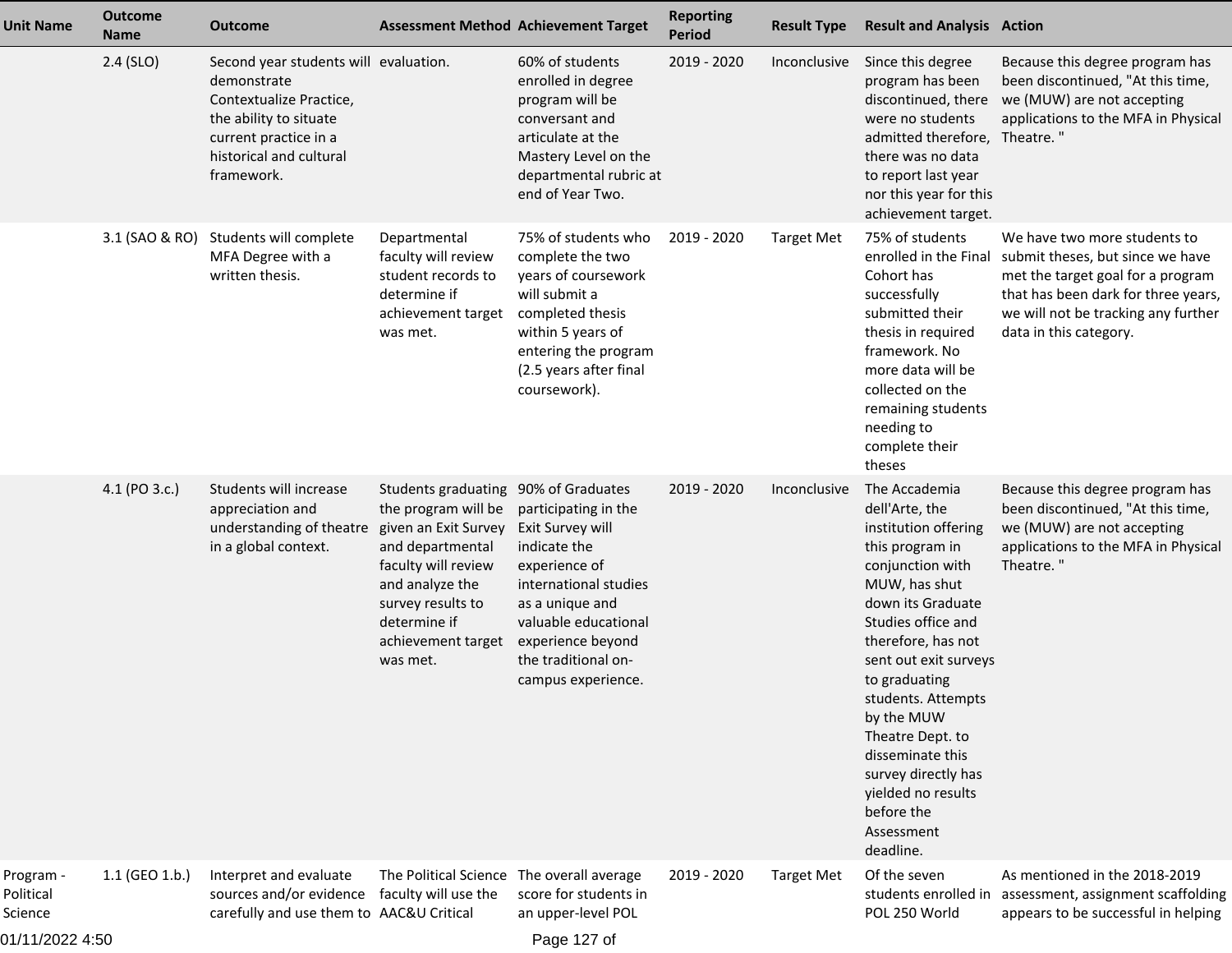| <b>Unit Name</b>                                                                                                                                           | <b>Outcome</b><br><b>Name</b> | Outcome                                                                               |                                                                                                                                                               | <b>Assessment Method Achievement Target</b>                                                                                        | <b>Reporting</b><br><b>Period</b> | <b>Result Type</b> | <b>Result and Analysis Action</b>                                                                                                                                                                                                                                                                                                                                                                                                                                                                                                                                                                                                                                                                                                                                                                                                                                                            |                                                                                                                                                                                                                                                                                                                                                                                                                                                                                                                                                                                                                                                                                                                                                                                                |
|------------------------------------------------------------------------------------------------------------------------------------------------------------|-------------------------------|---------------------------------------------------------------------------------------|---------------------------------------------------------------------------------------------------------------------------------------------------------------|------------------------------------------------------------------------------------------------------------------------------------|-----------------------------------|--------------------|----------------------------------------------------------------------------------------------------------------------------------------------------------------------------------------------------------------------------------------------------------------------------------------------------------------------------------------------------------------------------------------------------------------------------------------------------------------------------------------------------------------------------------------------------------------------------------------------------------------------------------------------------------------------------------------------------------------------------------------------------------------------------------------------------------------------------------------------------------------------------------------------|------------------------------------------------------------------------------------------------------------------------------------------------------------------------------------------------------------------------------------------------------------------------------------------------------------------------------------------------------------------------------------------------------------------------------------------------------------------------------------------------------------------------------------------------------------------------------------------------------------------------------------------------------------------------------------------------------------------------------------------------------------------------------------------------|
| (including<br>Minor, Social<br>Science,<br>Nonprofit<br>Advocacy<br>concentration<br>and Public<br>Administratio<br>n Certificate) -<br>BA {2016-<br>2017} | $1.1$ (GEO 1.b.)              | make an argument.                                                                     | Thinking VALUE<br>Rubric to assess the<br>analytical<br>assignment required 3.0 on the AAC&U<br>in POL 250 World<br>Politics or POL 301<br>Southern Politics. | course completing the 2019 - 2020<br>analytical assignment<br>will be no lower than a<br><b>Critical Thinking</b><br>VALUE Rubric. |                                   | <b>Target Met</b>  | Politics in Fall 2019,<br>five submitted the<br>analytic writing<br>assignment. Those<br>five students'<br>submissions were<br>scored using the<br><b>Critical Thinking</b><br>VALUE Rubric, and<br>the overall average<br>score was a 3.4,<br>down slightly from<br>last year's score of<br>3.6. However, the<br>achievement target<br>was met. In<br>addition, only one<br>student scored<br>below the target of<br>3.0, though they<br>were close, at 2.8.<br>The highest score<br>was a 4.0. Overall<br>averages across the<br>rubric's five<br>dimensions were all<br>above 3.0, but were<br>lowest (at 3.2) for<br>the "evidence"<br>category. This<br>represented both<br>continuity and slight<br>decline with respect<br>to last year's results,<br>when the<br>"evidence" category<br>was one of the<br>lowest dimensions<br>of performance but<br>had an average<br>score of 3.5. | students develop the skills scored<br>in the Critical Thinking (and Written<br>Communication) VALUE Rubric and<br>will be maintained.<br>Because the evidence dimension is<br>especially difficult, and the<br>students are struggling to question<br>the viewpoints of experts and<br>government officials, faculty will<br>increase the amount of<br>instructional time devoted to<br>strategic communication on the<br>part of state actors and audience<br>effects. Further, this lecture and<br>discussion will be specifically tied to<br>the analytical assignment so that<br>students clearly understand they<br>are expected to apply these<br>theories as they question the<br>expressed interests of heads of<br>state as well as the interpretation<br>of foreign affairs experts. |
|                                                                                                                                                            | 2.1 (GEO 1.c.)                | Students will<br>demonstrate effective<br>context and purpose for<br>writing, content | The Political Science The overall average<br>faculty will use the<br>AAC&U Written<br>Communication                                                           | score for students in<br>an upper-level POL<br>class completing the                                                                | 2019 - 2020                       | <b>Target Met</b>  | Of the seven<br>students enrolled in<br>POL 250 World<br>Politics in Fall 2019,                                                                                                                                                                                                                                                                                                                                                                                                                                                                                                                                                                                                                                                                                                                                                                                                              | To maintain these outcomes, the<br>instructor will continue using the<br>scaffolded approach in this<br>assignment and, to help with the                                                                                                                                                                                                                                                                                                                                                                                                                                                                                                                                                                                                                                                       |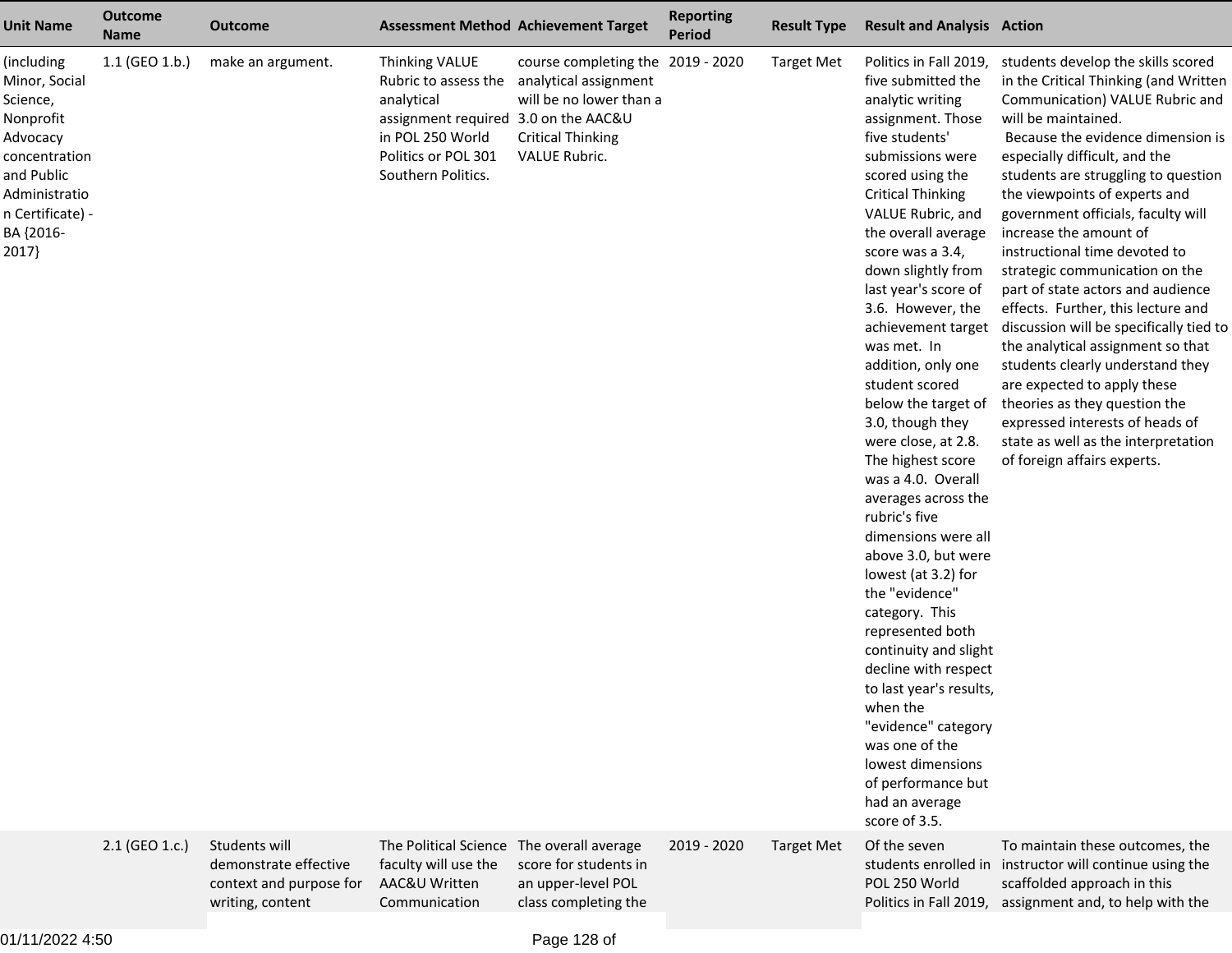| <b>Unit Name</b> | <b>Outcome</b><br><b>Name</b> | <b>Outcome</b>                                                                                                                                                                       |                                                                                                                  | <b>Assessment Method Achievement Target</b>                                                          | <b>Reporting</b><br>Period | <b>Result Type</b> | <b>Result and Analysis Action</b>                                                                                                                                                                                                                                                                                                                                                                                                                                                                                                                                                                                                                                                                                                                                                                                                             |                                                                                                                                                                                                                                                                                                                                                                         |
|------------------|-------------------------------|--------------------------------------------------------------------------------------------------------------------------------------------------------------------------------------|------------------------------------------------------------------------------------------------------------------|------------------------------------------------------------------------------------------------------|----------------------------|--------------------|-----------------------------------------------------------------------------------------------------------------------------------------------------------------------------------------------------------------------------------------------------------------------------------------------------------------------------------------------------------------------------------------------------------------------------------------------------------------------------------------------------------------------------------------------------------------------------------------------------------------------------------------------------------------------------------------------------------------------------------------------------------------------------------------------------------------------------------------------|-------------------------------------------------------------------------------------------------------------------------------------------------------------------------------------------------------------------------------------------------------------------------------------------------------------------------------------------------------------------------|
|                  | 2.1 (GEO 1.c.)                | development, genre and<br>disciplinary conventions,<br>source and evidence use, writing assignment<br>and control of syntax and required of students the AAC&U Written<br>mechanics. | <b>VALUE Rubric to</b><br>assess the analytical<br>in POL 250 World<br>Politics or POL 301<br>Southern Politics. | analytical writing<br>assignment will be no<br>lower than a 3.0 on<br>Communication<br>VALUE Rubric. | 2019 - 2020                | <b>Target Met</b>  | five submitted the<br>analytic writing<br>assignment. Those<br>five students'<br>submissions were<br>scored using the<br>Written<br>Communication<br>VALUE Rubric, and<br>the overall average<br>score was a 3.44,<br>essentially<br>unchanged from last<br>year's score of 3.42.<br>Thus, the<br>achievement target<br>was met. One<br>student scored<br>below the target of<br>3.0, though they<br>were close, at 2.8.<br>The highest score<br>was a 4.0. Overall<br>averages across the<br>rubric's five<br>dimensions were all<br>above 3.0, but were<br>lowest--at 3.2--for<br>the "context and<br>purpose" category.<br>This represented an<br>improvement over<br>last year's results,<br>when average<br>scores in the "genre<br>and disciplinary<br>conventions" and<br>"syntax and<br>mechanics"<br>categories were also<br>at 3.2. | "context and purpose of writing"<br>dimension, the instructor will<br>continue asking students to<br>imagine they are addressing a<br>legislature's foreign relations<br>committee, a session of the United<br>Nations, or some other body of<br>policymakers. However, the<br>instructor will utilize game-play in<br>order to focus student attention on<br>the goal. |
|                  | 2.2 (GEO 1.c.)                | Students will<br>demonstrate effective<br>organization, language,<br>delivery, supporting                                                                                            | The Political Science<br>faculty will use the<br>AAC&U Oral<br>Communication                                     | The overall average<br>score for students in<br>an upper-level POL<br>class completing the           | 2019 - 2020                | <b>Target Met</b>  | Seven students<br>were enrolled in<br>POL 250 World<br>Politics in Fall 2019,                                                                                                                                                                                                                                                                                                                                                                                                                                                                                                                                                                                                                                                                                                                                                                 | Because students in POL 250 World<br>Politics appear less skillful in their<br>oral communication delivery than<br>those in POL 390 Southern Politics,                                                                                                                                                                                                                  |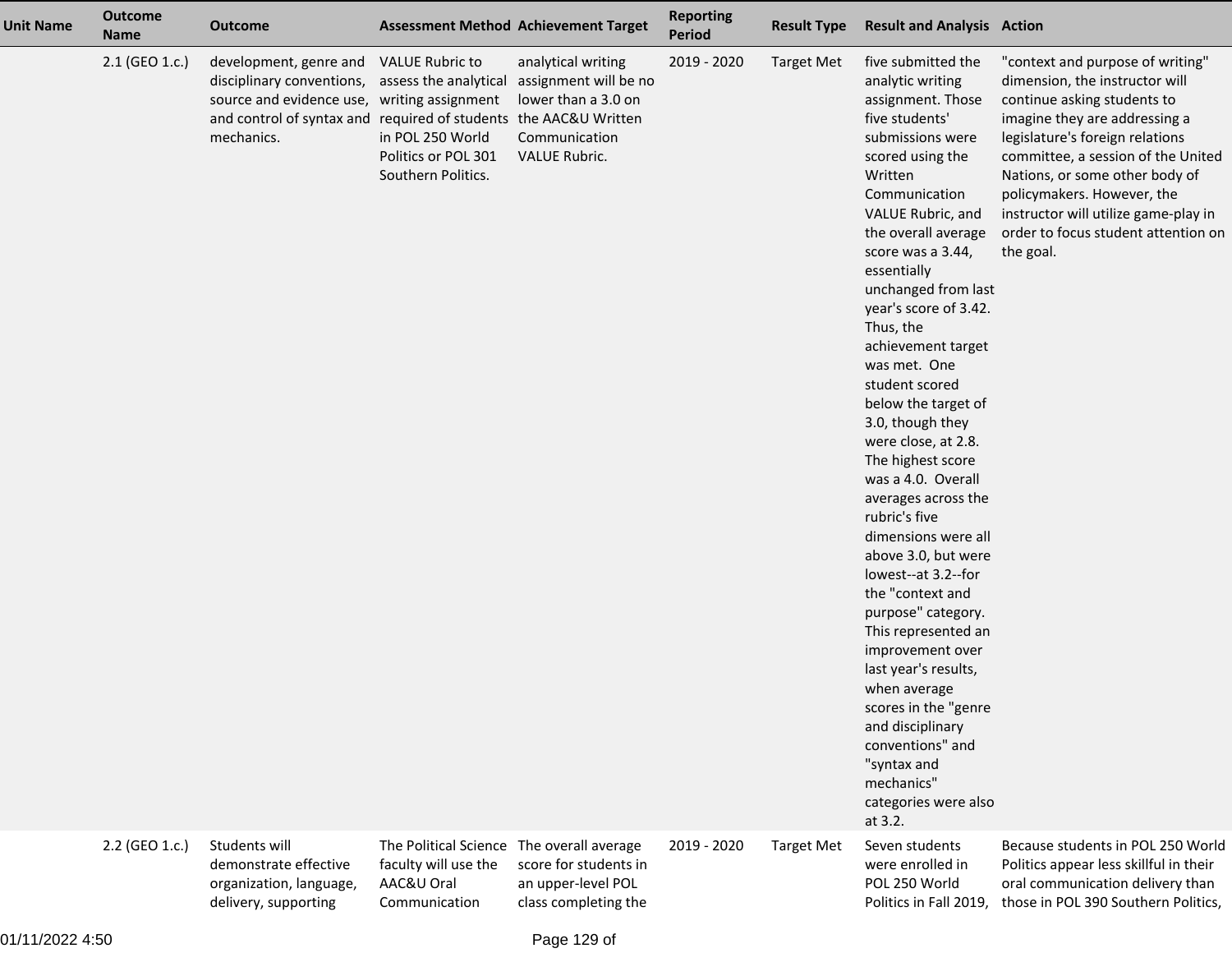| <b>Unit Name</b> | <b>Outcome</b><br><b>Name</b> | <b>Outcome</b>                                              |                                                                                                                                                                                                             | <b>Assessment Method Achievement Target</b>                                            | <b>Reporting</b><br><b>Period</b> | <b>Result Type</b> | <b>Result and Analysis Action</b>                                                                                                                                                                                                                                                                                                                                                                                                                                                                                                                                                                                                                                                                                                                                                                                                                   |                                                                                                                                                                                                                                                                                                                                              |
|------------------|-------------------------------|-------------------------------------------------------------|-------------------------------------------------------------------------------------------------------------------------------------------------------------------------------------------------------------|----------------------------------------------------------------------------------------|-----------------------------------|--------------------|-----------------------------------------------------------------------------------------------------------------------------------------------------------------------------------------------------------------------------------------------------------------------------------------------------------------------------------------------------------------------------------------------------------------------------------------------------------------------------------------------------------------------------------------------------------------------------------------------------------------------------------------------------------------------------------------------------------------------------------------------------------------------------------------------------------------------------------------------------|----------------------------------------------------------------------------------------------------------------------------------------------------------------------------------------------------------------------------------------------------------------------------------------------------------------------------------------------|
|                  | 2.2 (GEO 1.c.)                | material, and central<br>message for oral<br>communication. | <b>VALUE Rubric to</b><br>assess the oral<br>presentation<br>required of students Communication<br>in POL 250 World<br>Politics, POL 301<br>Southern Politics, or<br>POL 202 Affecting<br>Political Change. | oral presentation will<br>be no lower than a 3.0<br>on the AAC&U Oral<br>VALUE Rubric. | 2019 - 2020                       | <b>Target Met</b>  | and all gave oral<br>presentations as<br>each student's<br>was evaluated using<br>the Oral<br>Communication<br>VALUE Rubric, and<br>the overall average<br>score was 3.37,<br>above the target of<br>3.0. The lowest<br>individual student<br>average was a 2.0,<br>and the highest was<br>a 4.0. On every<br>dimension of the<br>rubric, the class<br>average was above<br>a 3.0, and the<br>lowest scores were<br>in the areas of<br>"delivery" and<br>"central message,"<br>which had averages<br>of 3 and 3.2,<br>respectively. The<br>highest scores were<br>along the<br>"language" and<br>"supporting<br>material'<br>dimensions. The<br>most surprising<br>result is the decline<br>in average<br>performance along<br>the "delivery"<br>dimension, which<br>had the lowest<br>scores this year but<br>was among the<br>highest scores last | faculty will add several less formal,<br>less extensive presentation<br>part of the "Country assignments to POL 250 World<br>Profile" assignment. Politics. It is expected that these<br>For this assessment, will help students in World Politics<br>in the same way that it benefits<br>second presentation students in Southern Politics. |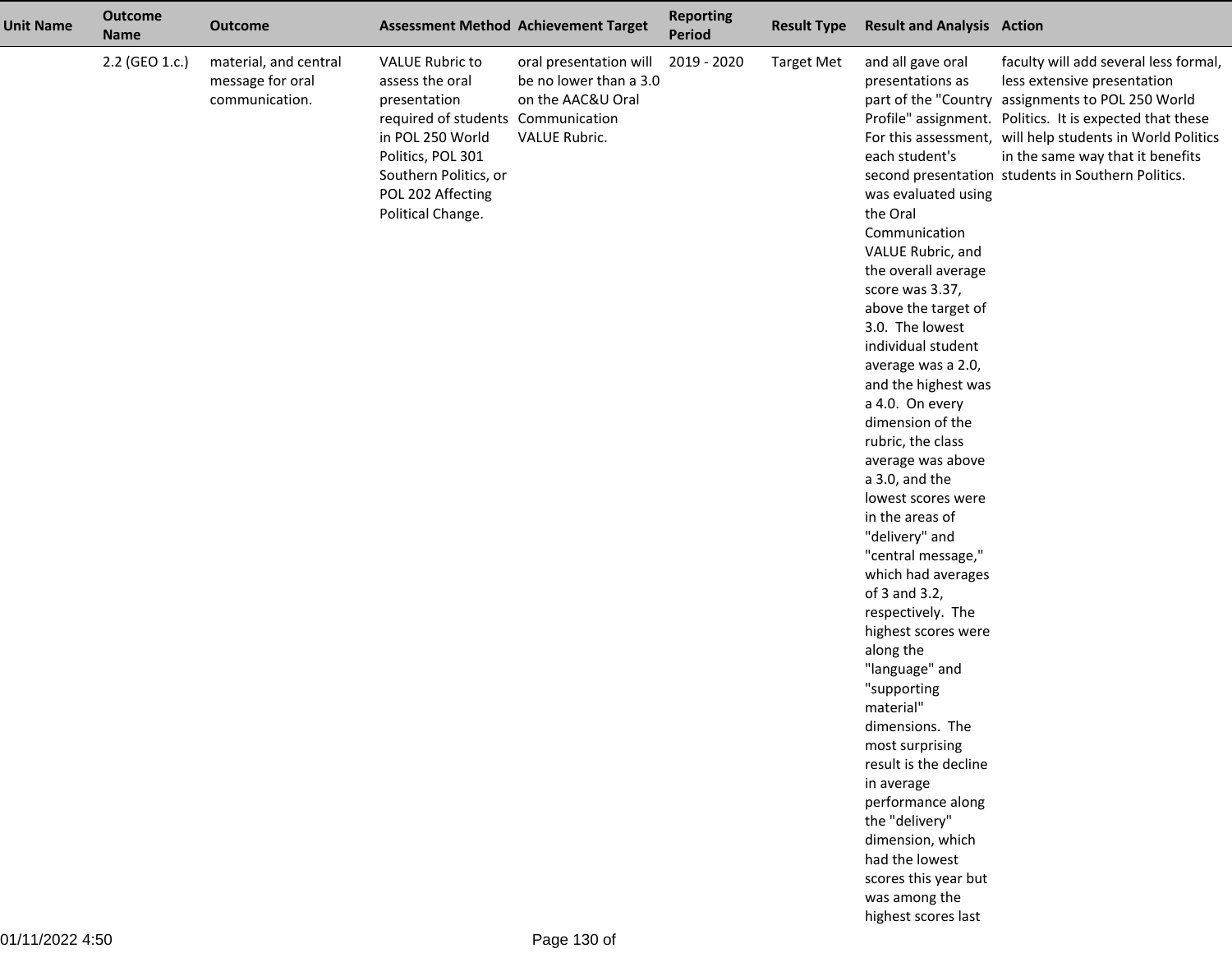| <b>Unit Name</b> | <b>Outcome</b><br><b>Name</b>                 | <b>Outcome</b>                                                                                                                                                                                                                                                                                |                                                                                                                                                                                                                                                                                                                 | <b>Assessment Method Achievement Target</b>                                                                                                                                                                                                                                                  | <b>Reporting</b><br><b>Period</b> | <b>Result Type</b> | <b>Result and Analysis Action</b>                                                                                                                                                                                                                      |                                                                                                                                                                                                                                                                                                                                                                                                                                                                                                                                                |
|------------------|-----------------------------------------------|-----------------------------------------------------------------------------------------------------------------------------------------------------------------------------------------------------------------------------------------------------------------------------------------------|-----------------------------------------------------------------------------------------------------------------------------------------------------------------------------------------------------------------------------------------------------------------------------------------------------------------|----------------------------------------------------------------------------------------------------------------------------------------------------------------------------------------------------------------------------------------------------------------------------------------------|-----------------------------------|--------------------|--------------------------------------------------------------------------------------------------------------------------------------------------------------------------------------------------------------------------------------------------------|------------------------------------------------------------------------------------------------------------------------------------------------------------------------------------------------------------------------------------------------------------------------------------------------------------------------------------------------------------------------------------------------------------------------------------------------------------------------------------------------------------------------------------------------|
|                  | 2.2 (GEO 1.c.)                                | Students will<br>demonstrate effective<br>organization, language,<br>delivery, supporting<br>material, and central<br>message for oral<br>communication.                                                                                                                                      | The Political Science The overall average<br>faculty will use the<br>AAC&U Oral<br>Communication<br><b>VALUE Rubric to</b><br>assess the oral<br>presentation<br>required of students Communication<br>in POL 250 World<br>Politics, POL 301<br>Southern Politics, or<br>POL 202 Affecting<br>Political Change. | score for students in<br>an upper-level POL<br>class completing the<br>oral presentation will<br>be no lower than a 3.0<br>on the AAC&U Oral<br><b>VALUE Rubric.</b>                                                                                                                         | 2019 - 2020                       | <b>Target Met</b>  | that measurement<br>utilized an end-of-<br>POL 390 Southern<br>Politics in 2018-19,<br>class give smaller,<br>more informal<br>presentations<br>earlier in the<br>semester that help<br>them practice skills<br>and develop<br>confidence.             | year. The change is Because students in POL 250 World<br>likely due to the fact Politics appear less skillful in their<br>oral communication delivery than<br>those in POL 390 Southern Politics,<br>term presentation in faculty will add several less formal,<br>less extensive presentation<br>assignments to POL 250 World<br>and students in that Politics. It is expected that these<br>will help students in World Politics<br>in the same way that it benefits<br>students in Southern Politics.                                       |
|                  | 3.1 (PO 2.e.)                                 | Students will<br>demonstrate<br>understanding of how<br>the curriculum in the<br>major and in-class<br>learning relate to<br>problems of the real<br>world.                                                                                                                                   | The department<br>chair or Political<br>Science faculty will<br>analyze the POL 490<br>students' results<br>from the Internship<br>Survey that asks the increase of at least<br>degree to which<br>their coursework<br>relates to and<br>prepares them to<br>handle real-world<br>problems (fall).              | The overall average<br>for POL 490 students<br>completing the<br>Internship Survey will<br>be that students<br>report seeing an<br>"3.0" on a 1-5 Likert<br>scale, regarding the<br>degree to which their<br>coursework relates to<br>and prepares them to<br>handle real-world<br>problems. | 2019 - 2020                       | Inconclusive       | assessment. Only<br>one student<br>completed POL 490<br>Internship during<br>the 2019-2020<br>academic year, and<br>that was for the<br>Summer term,<br>which was not yet<br>complete at the<br>time of assessment.                                    | Unable to complete At least one student is completing<br>an internship over the summer and<br>will enroll in POL 490 during the Fal<br>semester. Further, as enrollment in<br>the program continues to grow,<br>more students will complete the<br>internship. So, it will be possible to<br>resume this assessment method<br>next year.                                                                                                                                                                                                       |
|                  | 4.1 (SAO & GEO Students will<br>4.a. $& 4.b.$ | demonstrate that they<br>have appreciation for and AAC&U Civic<br>evidence of diversity of<br>communities and<br>cultures, analysis of<br>knowledge, civic<br>commitment, civic<br>communication, civic<br>action and reflection, and students in POL 202<br>civic context and<br>structures. | The Political Science<br>faculty will use the<br>Engagement VALUE Engagement Project<br>Rubric to assess the<br>a major Civic<br>Engagement Project Civic Engagement<br>(ex., Stakeholder<br>Analysis) required of<br><b>Affecting Political</b><br>Change.                                                     | The overall average<br>score for students in<br>completing the Civic<br>will be no lower than a<br>3.0 on the AAC&U<br>VALUE Rubric.                                                                                                                                                         | 2019 - 2020                       | <b>Target Met</b>  | In Fall 2019, POL<br>202 Affecting<br>taught and the<br>assignment<br>submissions, group<br>work interactions,<br>and reflections of<br>five students<br>enrolled in the<br>course were<br>monitored over the<br>course of several<br>civic engagement | Because students benefited so<br>clearly from the deliberative<br>Political Change was facilitation assignment, faculty will<br>attempt to include the assignment<br>in future versions of the course.<br>The main difficulty is finding a<br>group willing to participate in a<br>deliberative event, but the Student<br>Government Association president<br>has specifically asked the program<br>coordinator about the possibility of<br>organizing these (after hearing<br>about the class exercise from<br>Honors students), so hopefully |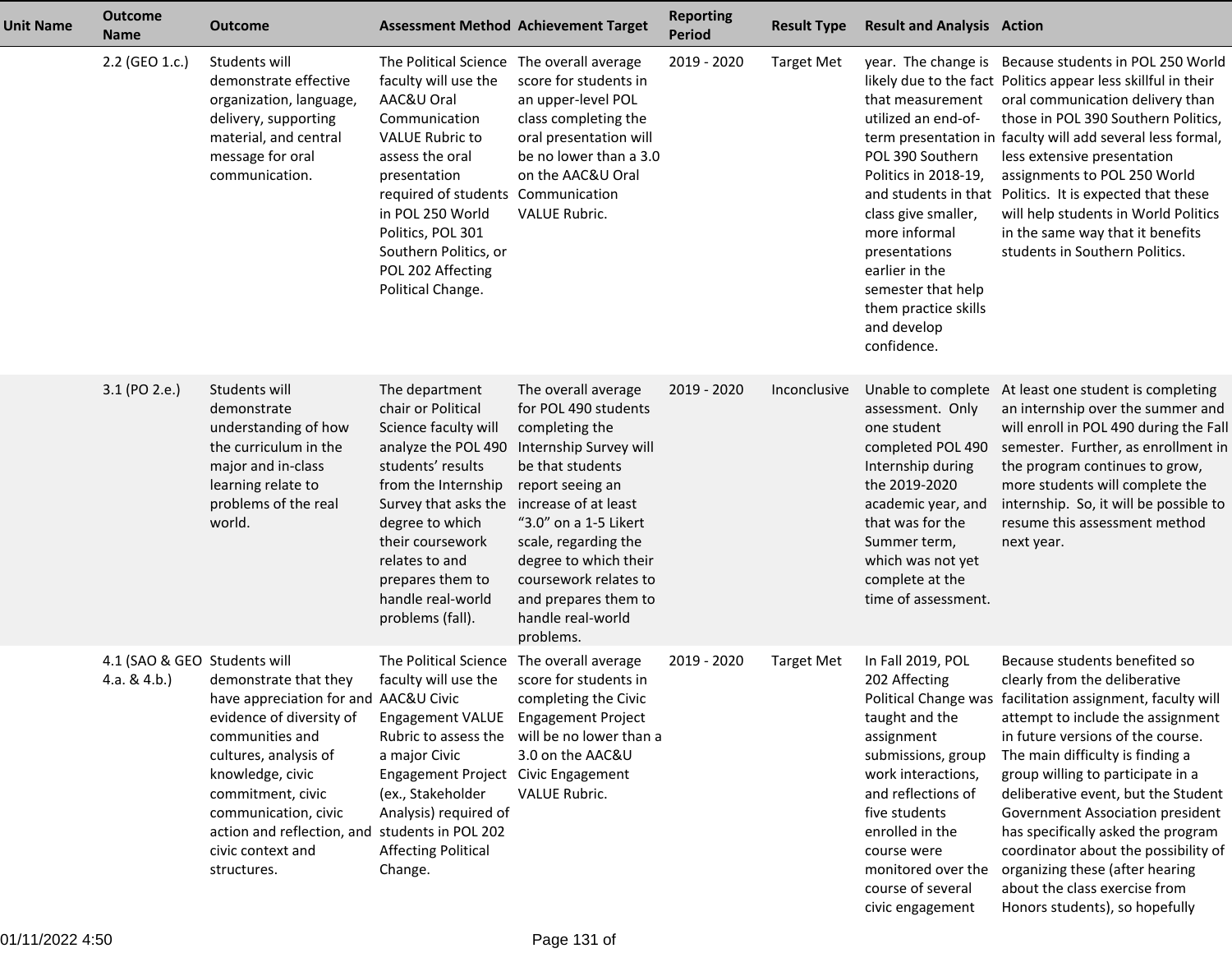| <b>Unit Name</b> | <b>Outcome</b><br><b>Name</b>                   | <b>Outcome</b>                                                                                                                                                                                                                                                                                |                                                                                                                                                                                                                                                         | <b>Assessment Method Achievement Target</b>                                                                                        | <b>Reporting</b><br><b>Period</b> | <b>Result Type</b> | <b>Result and Analysis Action</b>                                                                                                                                                                                                                                                                                                                                                                                                                                                                                                                                                                                                                                                                                                                                                                                                                                                                                         |                                                           |
|------------------|-------------------------------------------------|-----------------------------------------------------------------------------------------------------------------------------------------------------------------------------------------------------------------------------------------------------------------------------------------------|---------------------------------------------------------------------------------------------------------------------------------------------------------------------------------------------------------------------------------------------------------|------------------------------------------------------------------------------------------------------------------------------------|-----------------------------------|--------------------|---------------------------------------------------------------------------------------------------------------------------------------------------------------------------------------------------------------------------------------------------------------------------------------------------------------------------------------------------------------------------------------------------------------------------------------------------------------------------------------------------------------------------------------------------------------------------------------------------------------------------------------------------------------------------------------------------------------------------------------------------------------------------------------------------------------------------------------------------------------------------------------------------------------------------|-----------------------------------------------------------|
|                  | 4.1 (SAO & GEO Students will<br>4.a. & $4.b.$ ) | demonstrate that they<br>have appreciation for and AAC&U Civic<br>evidence of diversity of<br>communities and<br>cultures, analysis of<br>knowledge, civic<br>commitment, civic<br>communication, civic<br>action and reflection, and students in POL 202<br>civic context and<br>structures. | The Political Science The overall average<br>faculty will use the<br>Engagement VALUE Engagement Project<br>a major Civic<br>Engagement Project Civic Engagement<br>(ex., Stakeholder<br>Analysis) required of<br><b>Affecting Political</b><br>Change. | score for students in<br>completing the Civic<br>Rubric to assess the will be no lower than a<br>3.0 on the AAC&U<br>VALUE Rubric. | 2019 - 2020                       | <b>Target Met</b>  | entire body of work be available.<br>scored using the<br>Civic Engagement<br>VALUE Rubic. The<br>assignments<br>included periodic<br>attendance and<br>reporting on public<br>meetings (most<br>attended city<br>council meetings),<br>selection of an issue<br>of concern to<br>citizens of the local<br>city (Columbus) or<br>county (Lowndes),<br>research into local,<br>state, and national<br>grant programs that<br>might provide<br>funding for a civic<br>deliberation<br>workshop on the<br>issue, small-group<br>work writing a<br>preliminary grant<br>proposal, and<br>conducting a<br>deliberative<br>discussion of gun<br>control policy for an<br>Honors class.<br>Students also<br>reflected on their<br>experiences at the<br>end of the course in<br>an open discussion<br>of the value of civic<br>engagement - theirs<br>and others' - and<br>their ability to do so<br>in existing and new<br>ways. | assignments and the willing participants will continue to |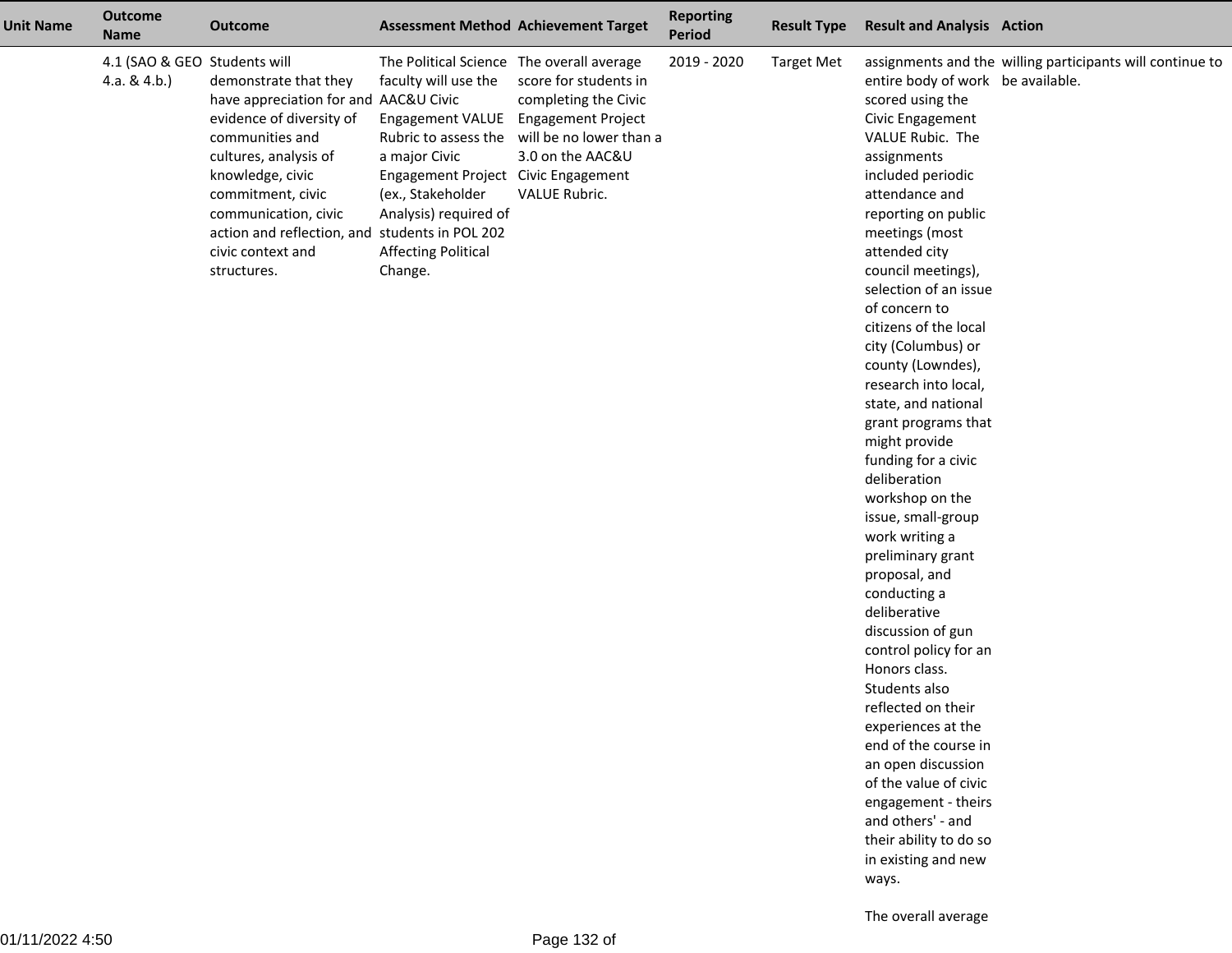| <b>Unit Name</b> | <b>Outcome</b><br><b>Name</b>                 | <b>Outcome</b>                                                                                                                                                                                                                                                                                |                                                                                                                                                                                                                                                                     | <b>Assessment Method Achievement Target</b>                                                                                                | <b>Reporting</b><br>Period | <b>Result Type</b> | <b>Result and Analysis Action</b>                                                                                                                                                                                                                                                                                                                                                                                                                                                                                                                                                                                                                                                                                                                                                                                    |                                                                                                                                                                                                                                                                                                                                                                                                                                                                                                                                                                                                                                                                                              |
|------------------|-----------------------------------------------|-----------------------------------------------------------------------------------------------------------------------------------------------------------------------------------------------------------------------------------------------------------------------------------------------|---------------------------------------------------------------------------------------------------------------------------------------------------------------------------------------------------------------------------------------------------------------------|--------------------------------------------------------------------------------------------------------------------------------------------|----------------------------|--------------------|----------------------------------------------------------------------------------------------------------------------------------------------------------------------------------------------------------------------------------------------------------------------------------------------------------------------------------------------------------------------------------------------------------------------------------------------------------------------------------------------------------------------------------------------------------------------------------------------------------------------------------------------------------------------------------------------------------------------------------------------------------------------------------------------------------------------|----------------------------------------------------------------------------------------------------------------------------------------------------------------------------------------------------------------------------------------------------------------------------------------------------------------------------------------------------------------------------------------------------------------------------------------------------------------------------------------------------------------------------------------------------------------------------------------------------------------------------------------------------------------------------------------------|
|                  | 4.1 (SAO & GEO Students will<br>4.a. $& 4.b.$ | demonstrate that they<br>have appreciation for and AAC&U Civic<br>evidence of diversity of<br>communities and<br>cultures, analysis of<br>knowledge, civic<br>commitment, civic<br>communication, civic<br>action and reflection, and students in POL 202<br>civic context and<br>structures. | The Political Science The overall average<br>faculty will use the<br><b>Engagement VALUE</b><br>Rubric to assess the<br>a major Civic<br>Engagement Project Civic Engagement<br>(ex., Stakeholder<br>Analysis) required of<br><b>Affecting Political</b><br>Change. | score for students in<br>completing the Civic<br><b>Engagement Project</b><br>will be no lower than a<br>3.0 on the AAC&U<br>VALUE Rubric. | 2019 - 2020                | <b>Target Met</b>  | score for the class<br>target of 3.0. Only<br>one student failed<br>score on the rubric,<br>at 2.6, and that<br>student did not<br>complete all<br>assignments in the<br>course; when the<br>student was<br>dimensions, the<br>class average was<br>above a 3.0, and<br>performance on the<br>"civic<br>communication"<br>dimension improved<br>markedly, from 2.9<br>in 2018-19 to 3.4<br>this year. The<br>lowest class score<br>this year was on the<br>"civic identity and<br>commitment"<br>dimension, at 3.2.<br>While the action<br>proposed in 2019 to<br>address the low<br>civic communication<br>score was<br>implemented, it is<br>not the most likely<br>source of<br>improvement.<br>Instead, the growth<br>in student ability to<br>"tailor<br>communication<br>strategies to<br>effectively express, | Because students benefited so<br>was 3.36, above the clearly from the deliberative<br>facilitation assignment, faculty will<br>attempt to include the assignment<br>to earn a 3.0 overall in future versions of the course.<br>The main difficulty is finding a<br>group willing to participate in a<br>deliberative event, but the Student<br>Government Association president<br>has specifically asked the program<br>coordinator about the possibility of<br>organizing these (after hearing<br>engaged, they often about the class exercise from<br>performed well. On Honors students), so hopefully<br>all of the rubric's six willing participants will continue to<br>be available. |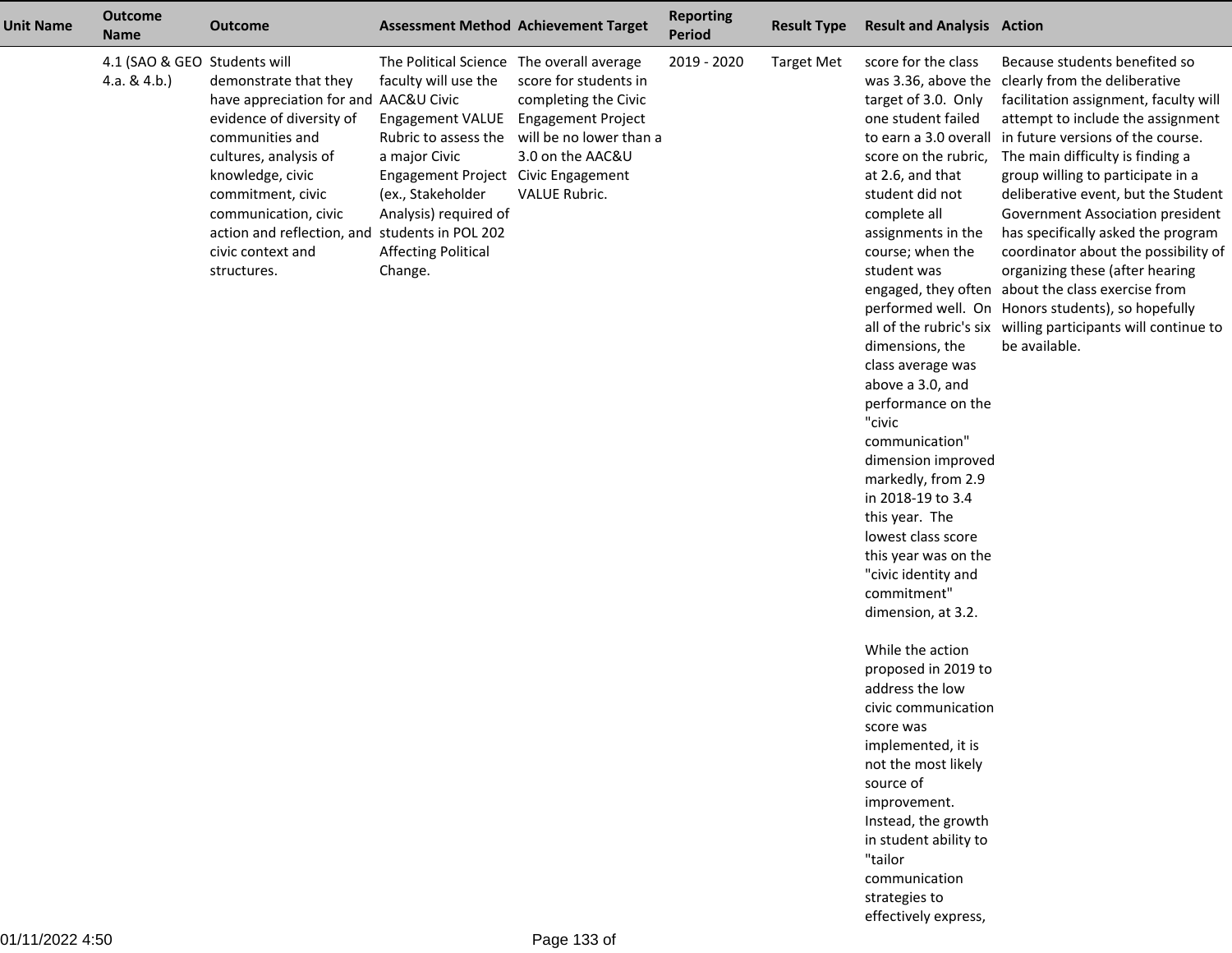| <b>Unit Name</b> | <b>Outcome</b><br><b>Name</b>                 | <b>Outcome</b>                                                                                                                                                                                                                                                                                |                                                                                                                                                                                                                                                                                 | <b>Assessment Method Achievement Target</b>                                                                   | <b>Reporting</b><br><b>Period</b> | <b>Result Type</b> | <b>Result and Analysis Action</b>                                                                                                                                                                                                                                                                                                                                                                                                                                                                                                                                                                                                                                                                                                                                                                                                                                                                                                                                              |                                                                                                                                                                                                                                                                                                                                                                                                                                                                                                                                                                                       |
|------------------|-----------------------------------------------|-----------------------------------------------------------------------------------------------------------------------------------------------------------------------------------------------------------------------------------------------------------------------------------------------|---------------------------------------------------------------------------------------------------------------------------------------------------------------------------------------------------------------------------------------------------------------------------------|---------------------------------------------------------------------------------------------------------------|-----------------------------------|--------------------|--------------------------------------------------------------------------------------------------------------------------------------------------------------------------------------------------------------------------------------------------------------------------------------------------------------------------------------------------------------------------------------------------------------------------------------------------------------------------------------------------------------------------------------------------------------------------------------------------------------------------------------------------------------------------------------------------------------------------------------------------------------------------------------------------------------------------------------------------------------------------------------------------------------------------------------------------------------------------------|---------------------------------------------------------------------------------------------------------------------------------------------------------------------------------------------------------------------------------------------------------------------------------------------------------------------------------------------------------------------------------------------------------------------------------------------------------------------------------------------------------------------------------------------------------------------------------------|
|                  | 4.1 (SAO & GEO Students will<br>4.a. & $4.b.$ | demonstrate that they<br>have appreciation for and AAC&U Civic<br>evidence of diversity of<br>communities and<br>cultures, analysis of<br>knowledge, civic<br>commitment, civic<br>communication, civic<br>action and reflection, and students in POL 202<br>civic context and<br>structures. | The Political Science The overall average<br>faculty will use the<br>Engagement VALUE Engagement Project<br>Rubric to assess the<br>a major Civic<br>Engagement Project Civic Engagement<br>(ex., Stakeholder<br>Analysis) required of<br><b>Affecting Political</b><br>Change. | score for students in<br>completing the Civic<br>will be no lower than a<br>3.0 on the AAC&U<br>VALUE Rubric. | 2019 - 2020                       | <b>Target Met</b>  | listen, and adapt to<br>others to establish<br>relationships to<br>further civic action"<br>likely came from a<br>the lectures and<br>practice sessions<br>created to support<br>it. This assignment<br>was an in-class<br>exercise in which<br>students served as<br>deliberative<br>discussion<br>moderators/facilitat be available.<br>ors for an Honors<br>class. Students<br>chose a hot-button<br>issue--gun control<br>policy--prepared a<br>policy brief,<br>received<br>deliberative<br>facilitator training<br>from the instructor,<br>and practiced with<br>one another in class<br>before the actual<br>deliberative event.<br>Students also<br>divided the work of<br>facilitation among<br>themselves, with<br>some taking primary<br>responsibility for<br>participating more<br>directly in the<br>conversation, asking<br>questions and<br>encouraging quiet<br>members to speak<br>up, while others<br>took primary<br>responsibility for<br>note-taking and | Because students benefited so<br>clearly from the deliberative<br>facilitation assignment, faculty will<br>attempt to include the assignment<br>in future versions of the course.<br>new assignment and The main difficulty is finding a<br>group willing to participate in a<br>deliberative event, but the Student<br>Government Association president<br>has specifically asked the program<br>coordinator about the possibility of<br>organizing these (after hearing<br>about the class exercise from<br>Honors students), so hopefully<br>willing participants will continue to |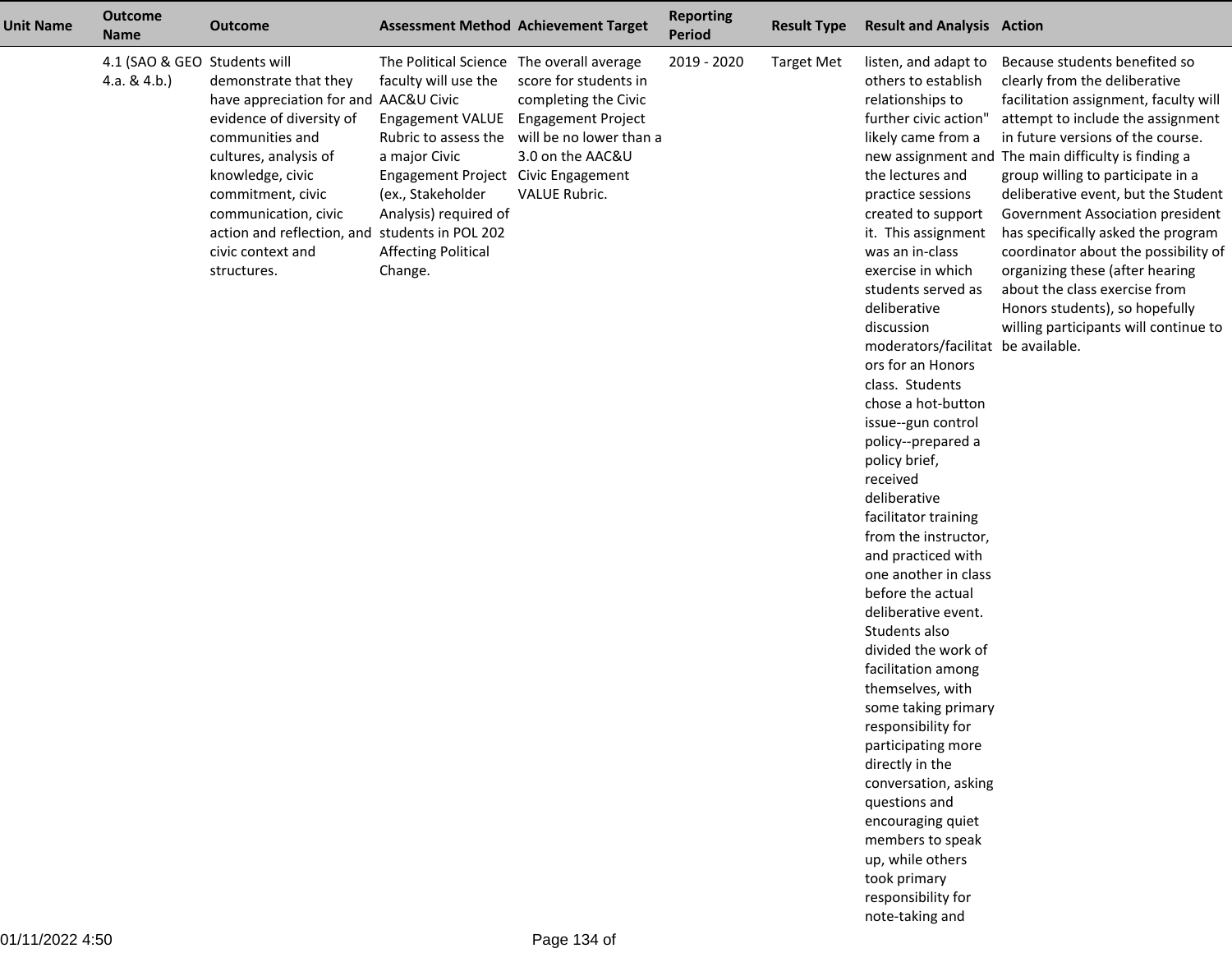| <b>Unit Name</b>             | <b>Outcome</b><br><b>Name</b>                   | <b>Outcome</b>                                                                                                                                                                                                                                                                                |                                                                                                                                                                                                                                                                                 | <b>Assessment Method Achievement Target</b>                                                                                     | <b>Reporting</b><br><b>Period</b> | <b>Result Type</b> | <b>Result and Analysis Action</b>                                                                                                                                                                                                                                                                                                                                                                                                                                                                                                                                                                                                                                                                                                                  |                                                                                                                                                                                                                                                                                                                                                                                                                                                                                                                                                                                                                               |
|------------------------------|-------------------------------------------------|-----------------------------------------------------------------------------------------------------------------------------------------------------------------------------------------------------------------------------------------------------------------------------------------------|---------------------------------------------------------------------------------------------------------------------------------------------------------------------------------------------------------------------------------------------------------------------------------|---------------------------------------------------------------------------------------------------------------------------------|-----------------------------------|--------------------|----------------------------------------------------------------------------------------------------------------------------------------------------------------------------------------------------------------------------------------------------------------------------------------------------------------------------------------------------------------------------------------------------------------------------------------------------------------------------------------------------------------------------------------------------------------------------------------------------------------------------------------------------------------------------------------------------------------------------------------------------|-------------------------------------------------------------------------------------------------------------------------------------------------------------------------------------------------------------------------------------------------------------------------------------------------------------------------------------------------------------------------------------------------------------------------------------------------------------------------------------------------------------------------------------------------------------------------------------------------------------------------------|
|                              | 4.1 (SAO & GEO Students will<br>4.a. & $4.b.$ ) | demonstrate that they<br>have appreciation for and AAC&U Civic<br>evidence of diversity of<br>communities and<br>cultures, analysis of<br>knowledge, civic<br>commitment, civic<br>communication, civic<br>action and reflection, and students in POL 202<br>civic context and<br>structures. | The Political Science The overall average<br>faculty will use the<br>Engagement VALUE Engagement Project<br>Rubric to assess the<br>a major Civic<br>Engagement Project Civic Engagement<br>(ex., Stakeholder<br>Analysis) required of<br><b>Affecting Political</b><br>Change. | score for students in<br>completing the Civic<br>will be no lower than a<br>3.0 on the AAC&U<br><b>VALUE Rubric.</b>            | 2019 - 2020                       | Target Met         | reflections on the<br>point. After the<br>deliberative event<br>had taken place,<br>students had a<br>debriefing session<br>with the instructor,<br>reflecting on the<br>various views<br>expressed, the<br>difficulty of<br>facilitating the<br>discussion without<br>imposing their own<br>views on those of<br>the participants,<br>and the benefits of<br>structured,<br>deliberative civic<br>engagement on<br>community issues.<br>Students benefited<br>tremendously from<br>the entire<br>experience, and<br>their increased<br>learning was<br>apparent when their<br>performance as<br>facilitators and<br>comments in the<br>debriefing session<br>were measured<br>against the criteria<br>in the civic<br>communication<br>dimension. | leading intermittent Because students benefited so<br>clearly from the deliberative<br>conversation to that facilitation assignment, faculty will<br>attempt to include the assignment<br>in future versions of the course.<br>The main difficulty is finding a<br>group willing to participate in a<br>deliberative event, but the Student<br>Government Association president<br>has specifically asked the program<br>coordinator about the possibility of<br>organizing these (after hearing<br>about the class exercise from<br>Honors students), so hopefully<br>willing participants will continue to<br>be available. |
| Law - Minor<br>${2019-2020}$ | Program - Pre- 1.1 (GEO 1.b.)                   | Students will<br>demonstrate the ability<br>to analyze the arguments the Critical Thinking<br>and points of view of<br>others.                                                                                                                                                                | The pre-law<br>coordinator will use score of students<br><b>VALUE Rubric to</b><br>assignment                                                                                                                                                                                   | The overall average<br>completing the<br>analytical assignment<br>evaluate the analytic required in one of the<br>Logic & Moral | 2019 - 2020                       | Inconclusive       | the Spring 2020<br>semester, there<br>were only two pre-<br>law minors, and                                                                                                                                                                                                                                                                                                                                                                                                                                                                                                                                                                                                                                                                        | Unable to complete As the program grows, we expect<br>assessment. During to have several students<br>completing one of these courses<br>each year.                                                                                                                                                                                                                                                                                                                                                                                                                                                                            |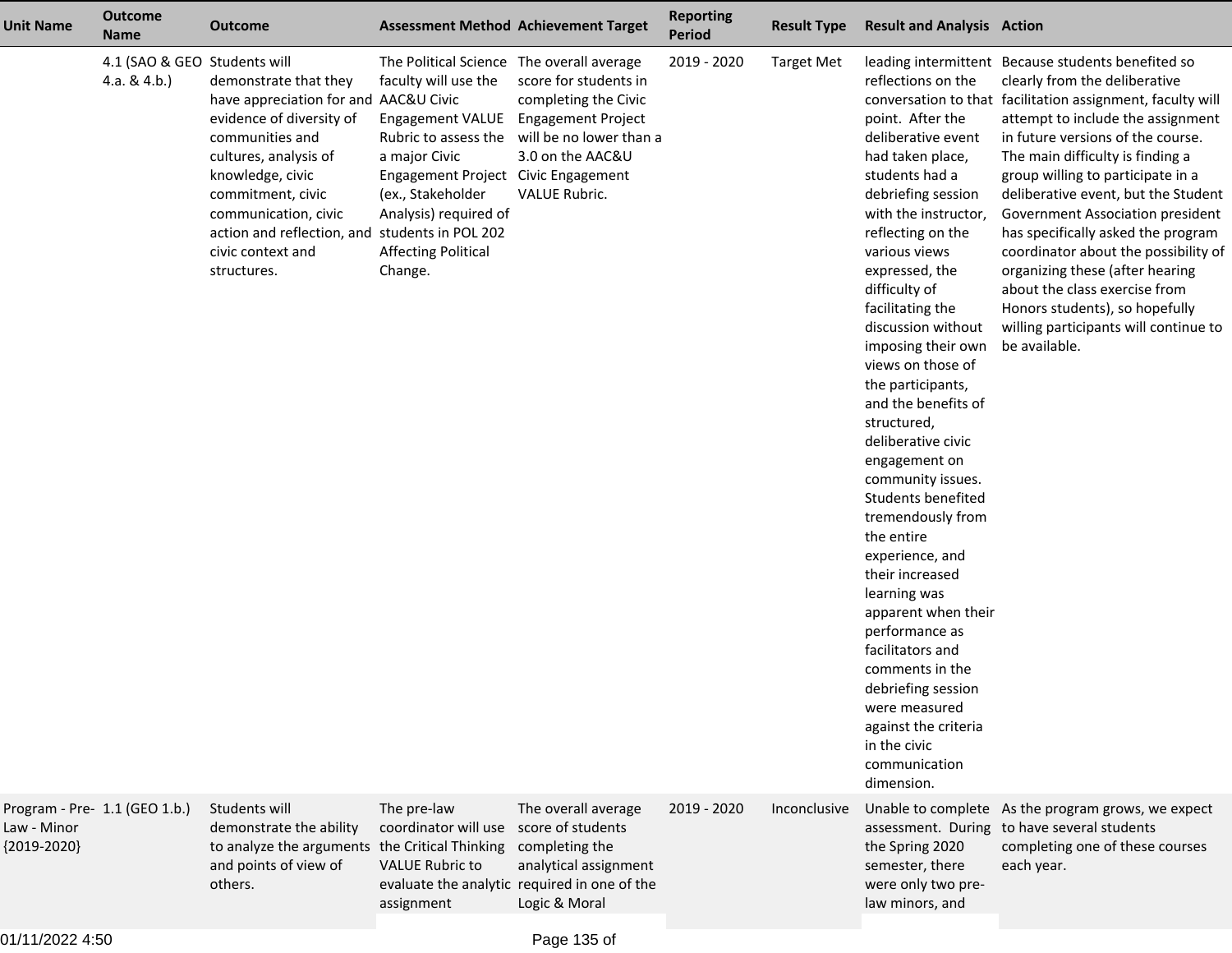| <b>Unit Name</b>                                              | <b>Outcome</b><br><b>Name</b> | <b>Outcome</b>                                                                                                                                                                                                             | <b>Assessment Method Achievement Target</b>                                                                                                                                                                                                                             |                                                                                                                                                                                                                                                                                                                                                                                                           | <b>Reporting</b><br><b>Period</b> | <b>Result Type</b> | <b>Result and Analysis Action</b>                                                                                                                                                                                                                                                                                                                          |                                                                                                                                                    |
|---------------------------------------------------------------|-------------------------------|----------------------------------------------------------------------------------------------------------------------------------------------------------------------------------------------------------------------------|-------------------------------------------------------------------------------------------------------------------------------------------------------------------------------------------------------------------------------------------------------------------------|-----------------------------------------------------------------------------------------------------------------------------------------------------------------------------------------------------------------------------------------------------------------------------------------------------------------------------------------------------------------------------------------------------------|-----------------------------------|--------------------|------------------------------------------------------------------------------------------------------------------------------------------------------------------------------------------------------------------------------------------------------------------------------------------------------------------------------------------------------------|----------------------------------------------------------------------------------------------------------------------------------------------------|
| Program - Pre- 1.1 (GEO 1.b.)<br>Law - Minor<br>${2019-2020}$ |                               | Students will<br>demonstrate the ability<br>to analyze the arguments completes one of<br>and points of view of<br>others.                                                                                                  | submission of each<br>pre-law minor who<br>the Logic & Moral<br>an assessment year. the AAC&U Critical                                                                                                                                                                  | Reasoning courses in<br>the minor curriculum<br>(PHL 204 Ethics and<br>PHL 205 Logic) will be<br>Reasoning courses in no lower than a 3.0 on<br><b>Thinking VALUE</b><br>Rubric.                                                                                                                                                                                                                          | 2019 - 2020                       | Inconclusive       | neither took PHL<br>204 Ethics nor PHL<br>2019-2020<br>academic year.                                                                                                                                                                                                                                                                                      | As the program grows, we expect<br>to have several students<br>205 Logic during the completing one of these courses<br>each year.                  |
|                                                               | 1.2 (GEO 1.c.)                | Students will<br>demonstrate the ability<br>to present information,<br>arguments, and ideas in<br>written forms.                                                                                                           | The pre-law<br>coordinator will use<br>the Written<br>Communication<br><b>VALUE Rubric to</b><br>evaluate the major<br>writing assignment<br>submission of each<br>pre-law minor who<br>completes one of<br>the Research &<br>Writing courses in<br>an assessment year. | The overall average<br>score of students<br>completing the major<br>writing assignment<br>required in one of the<br>Research & Writing<br>courses in the minor<br>curriculum (HIS 211<br>Intro. to Historical<br>Thinking and<br>Research, PLG 330<br>Legal Writing, and POL<br>390 Southern Politics)<br>will be no lower than a<br>3.0 on the AAC&U<br>Written<br>Communication<br><b>VALUE Rubric.</b> | 2019 - 2020                       | Inconclusive       | the Spring 2020<br>semester, there<br>were only two pre-<br>law minors, and<br>neither took HIS 211<br>Intro. to Historical<br>Thinking and<br>Research, PLG 330<br>Legal Writing, or<br>POL 390 Southern<br>Politics during the<br>2019-2020<br>academic year.                                                                                            | Unable to complete As the program grows, we expect<br>assessment. During to have several students<br>completing one of these courses<br>each year. |
|                                                               | 2.1 (SLO & SAO) Students will | demonstrate progress<br>toward successful law<br>school admissions and<br>knowledge of the law<br>school admissions<br>process as well as the<br>specific components<br>required in the typical<br>law school application. | The instructor for<br>each section of IS<br>101 Law School<br>Preparation will<br>review law school<br>admissions<br>portfolios produced<br>by students in the<br>course and report<br>those results to the<br>pre-law coordinator. annotated list of the               | No fewer than 80% of 2019 - 2020<br>students who<br>complete IS 101 Law<br><b>School Preparation</b><br>will submit completed<br>admissions portfolios,<br>each containing a<br>personal statement, a<br>resume, a list of<br>references, and an<br>student's three most-<br>preferred law schools.                                                                                                       |                                   | Inconclusive       | assessment. IS 101<br>Law School<br>Preparation has not assessment plan.<br>been offered yet,<br>since this is a new<br>minor and there<br>have not been<br>enough students to<br>justify offering the<br>course. The course<br>is being offered in<br>Fall 2020, so next<br>year we will be able<br>to conduct this<br>portion of the<br>assessment plan. | Unable to complete The course is being offered in Fall<br>2020, so next year we will be able<br>to conduct this portion of the                     |
|                                                               |                               |                                                                                                                                                                                                                            | The instructor for<br>each section of IS                                                                                                                                                                                                                                | The average score for 2019 - 2020<br>completed admissions                                                                                                                                                                                                                                                                                                                                                 |                                   | Inconclusive       |                                                                                                                                                                                                                                                                                                                                                            | Unable to complete The course is being offered in Fall<br>assessment. IS 101 2020, so next year we will be able                                    |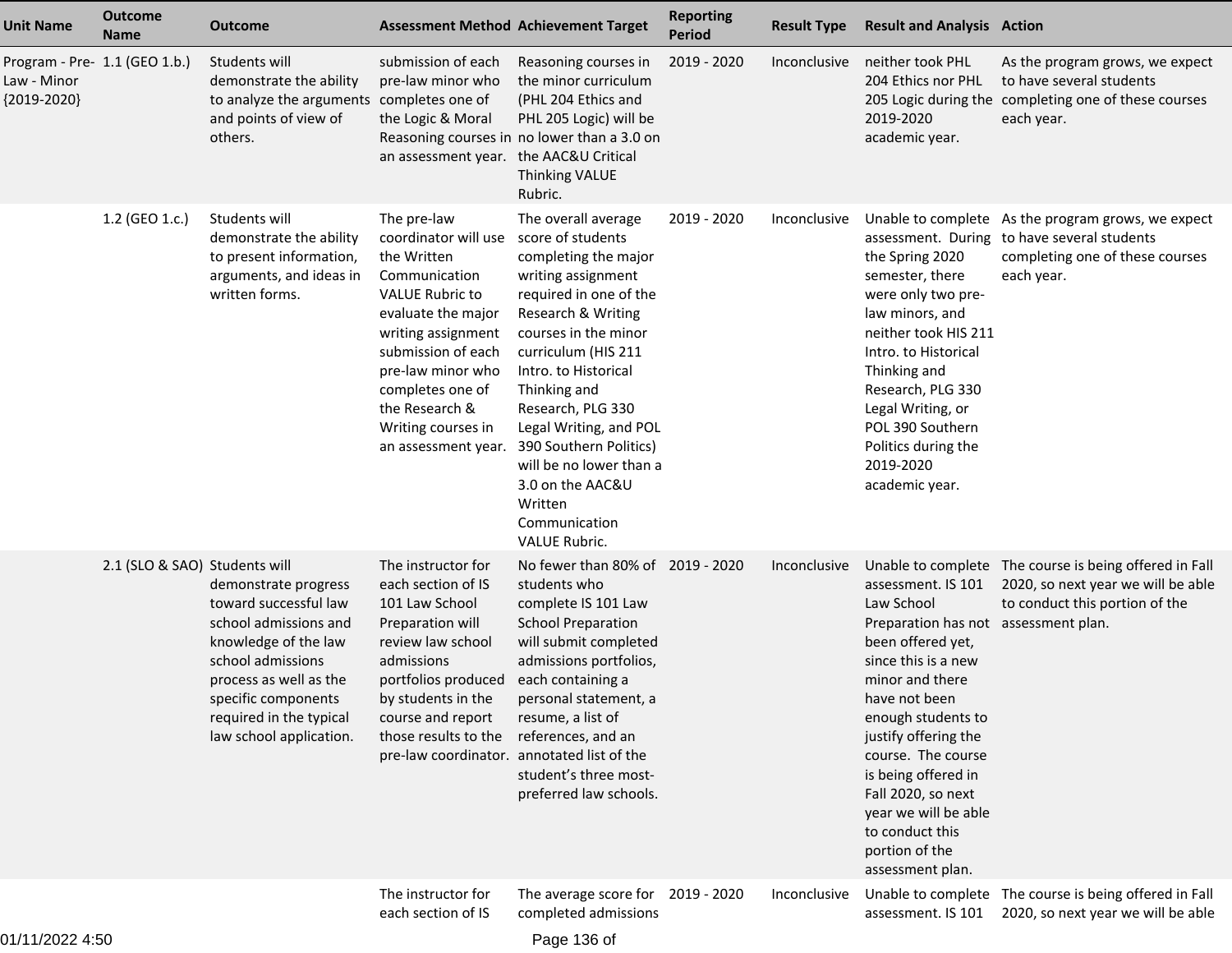| <b>Unit Name</b>                                                      | <b>Outcome</b><br><b>Name</b> | <b>Outcome</b>                                                                                                                                                                 |                                                                                                                                                                                                                                                                                    | <b>Assessment Method Achievement Target</b>                                                                                                                                                       | <b>Reporting</b><br><b>Period</b> | <b>Result Type</b> | <b>Result and Analysis Action</b>                                                                                                                                                                                 |                                                                                                                                |
|-----------------------------------------------------------------------|-------------------------------|--------------------------------------------------------------------------------------------------------------------------------------------------------------------------------|------------------------------------------------------------------------------------------------------------------------------------------------------------------------------------------------------------------------------------------------------------------------------------|---------------------------------------------------------------------------------------------------------------------------------------------------------------------------------------------------|-----------------------------------|--------------------|-------------------------------------------------------------------------------------------------------------------------------------------------------------------------------------------------------------------|--------------------------------------------------------------------------------------------------------------------------------|
|                                                                       |                               |                                                                                                                                                                                | 101 Law School<br>Preparation will<br>review law school<br>admissions<br>portfolios produced<br>by students in the<br>course and report<br>those results to the<br>pre-law coordinator.                                                                                            | portfolios will be no<br>lower than 70/100.                                                                                                                                                       | 2019 - 2020                       | Inconclusive       | Law School<br>Preparation has not assessment plan.<br>been offered yet,<br>since this is a new<br>minor and there<br>have not been<br>enough students to<br>justify offering the<br>course.                       | to conduct this portion of the                                                                                                 |
|                                                                       | $2.2$ (PO 4.a.)               | The program will<br>contribute to the<br>University's retention,<br>completion and student<br>success by enhancing<br>student advising,<br>mentoring, and support<br>services. | The HPG<br>department chair or 101 students<br>one of the<br>University's Law<br><b>School Admissions</b><br>Council advisors will<br>survey IS 101<br>students to<br>determine whether<br>they have met the<br>targets and report<br>those results to the<br>pre-law coordinator. | At least 70% of the IS<br>completing the survey<br>will "agree" or<br>"strongly agree" that<br>they feel supported<br>and confident in their<br>ability to gain law<br>school admission.          | 2019 - 2020                       | Inconclusive       | assessment. IS 101<br>Law School<br>Preparation has not assessment plan.<br>been offered yet,<br>since this is a new<br>minor and there<br>have not been<br>enough students to<br>justify offering the<br>course. | Unable to complete The course is being offered in Fall<br>2020, so next year we will be able<br>to conduct this portion of the |
|                                                                       |                               |                                                                                                                                                                                | The HPG<br>department chair or 101 students<br>one of the<br>University's Law<br><b>School Admissions</b><br>Council advisors will<br>survey IS 101<br>students to<br>determine whether<br>they have met the<br>targets and report<br>those results to the<br>pre-law coordinator. | At least 70% of the IS<br>completing the survey<br>will be able to name<br>one of the University's<br>official LSAC advisors<br>as their personal pre-<br>law advisor.                            | 2019 - 2020                       | Inconclusive       | assessment. IS 101<br>Law School<br>Preparation has not assessment plan.<br>been offered yet,<br>since this is a new<br>minor and there<br>have not been<br>enough students to<br>justify offering the<br>course. | Unable to complete The course is being offered in Fall<br>2020, so next year we will be able<br>to conduct this portion of the |
| Program -<br>Psychology<br>(including<br>Minor) - BA<br>${2016-2017}$ | $1.1$ (GEO 1.c.)              | Psychology students will<br>demonstrate effective<br>written communication<br>skills.                                                                                          | PSY 455 will write an PSY 455 students on<br>describes an<br>original, empirical<br>research study. The<br>paper will be<br>evaluated by the<br>course instructor<br>using the AAC&U                                                                                               | Students enrolled in The average score of<br>APA style paper that an APA style paper will<br>be at least a 3.5 on the<br>0-4 scale used in the<br>AAC&U Written<br>Communication<br>VALUE Rubric. | 2019 - 2020                       | Inconclusive       | Assessment not<br>conducted as<br>planned due to<br>Covid-19 situation in<br>the spring.<br>Assignments were<br>simplified; as a<br>result, certain<br>components on the<br>rubric could not be                   | Assessment maintained, and data<br>collection expected in the next<br>year.                                                    |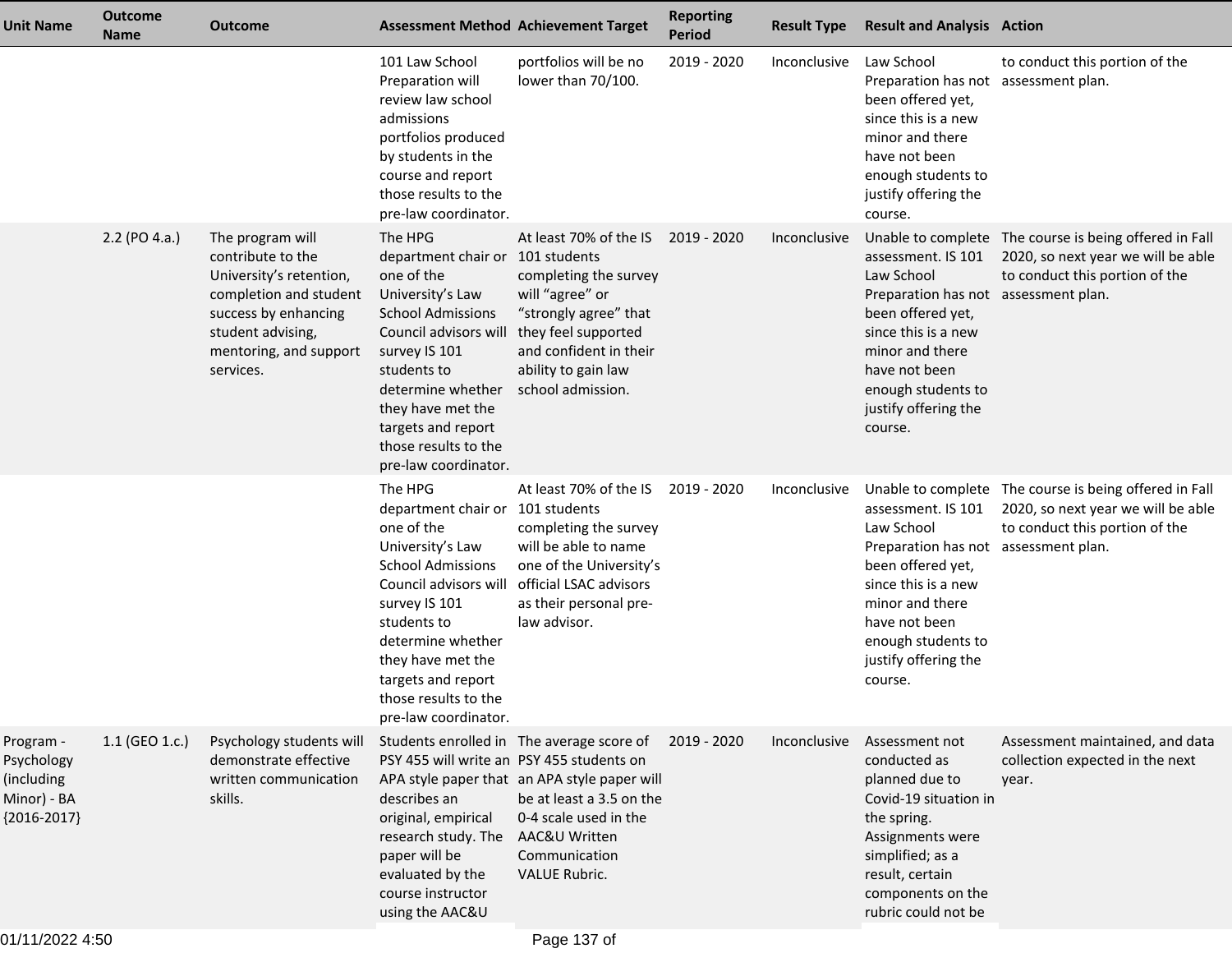| <b>Unit Name</b>                                                      | <b>Outcome</b><br><b>Name</b> | <b>Outcome</b>                                                                                                                          | <b>Assessment Method Achievement Target</b>                                                                                                                                                                                                                                                                                                       |                                                                                                                                                                                                | <b>Reporting</b><br><b>Period</b> | <b>Result Type</b> | <b>Result and Analysis Action</b>                                                                                             |                                                                                                                                                                                                                                      |
|-----------------------------------------------------------------------|-------------------------------|-----------------------------------------------------------------------------------------------------------------------------------------|---------------------------------------------------------------------------------------------------------------------------------------------------------------------------------------------------------------------------------------------------------------------------------------------------------------------------------------------------|------------------------------------------------------------------------------------------------------------------------------------------------------------------------------------------------|-----------------------------------|--------------------|-------------------------------------------------------------------------------------------------------------------------------|--------------------------------------------------------------------------------------------------------------------------------------------------------------------------------------------------------------------------------------|
| Program -<br>Psychology<br>(including<br>Minor) - BA<br>${2016-2017}$ | 1.1 (GEO 1.c.)                | Psychology students will<br>demonstrate effective<br>written communication<br>skills.                                                   | Written<br>Communication<br><b>VALUE Rubric.</b>                                                                                                                                                                                                                                                                                                  | The average score of<br>PSY 455 students on<br>an APA style paper will<br>be at least a 3.5 on the<br>0-4 scale used in the<br>AAC&U Written<br>Communication<br><b>VALUE Rubric.</b>          | 2019 - 2020                       | Inconclusive       | evaluated as had<br>been done for past<br>assessments.                                                                        | Assessment maintained, and data<br>collection expected in the next<br>year.                                                                                                                                                          |
|                                                                       | 1.2 (GEO 1.c.)                | Psychology students will<br>demonstrate effective<br>oral communication<br>skills.                                                      | Students enrolled in<br>PSY 455 will orally<br>present the original,<br>empirical research<br>study they either<br>proposed or<br>completed as part of scale used in the<br>course<br>requirements. The<br>oral presentation<br>will be evaluated by<br>the course<br>instructor using the<br>AAC&U Oral<br>Communication<br><b>VALUE Rubric.</b> | The average score of<br>PSY 455 students on<br>an oral presentation<br>of original, empirical<br>research will be at<br>least a 3.5 on the 0-4<br>AAC&U Oral<br>Communication<br>VALUE Rubric. | 2019 - 2020                       | Inconclusive       | Assessment not<br>conducted due to<br>Covid-19 situation in year.<br>the spring. Relevant<br>assignment was<br>canceled.      | Assessment maintained, and data<br>collection expected in the next                                                                                                                                                                   |
|                                                                       | $2.1$ (SLO)                   | Upon completion of the<br>program, psychology<br>majors will demonstrate<br>a fundamental<br>understanding of<br>psychological science. | A sample of<br>graduating seniors in Psychology ACAT<br>psychology will<br>complete the<br>Psychology ACAT for<br>the following<br>content areas:<br>Abnormal,<br>Developmental,<br>Experimental<br>Design, Statistics,<br>History and Systems,<br>Human Learning and<br>Cognition, Social,<br>and Personality.                                   | The average, overall<br>score for a sample of<br>graduating seniors in<br>psychology will fall no<br>more than 1 standard<br>deviation below the<br>national average.                          | 2019 - 2020                       | Inconclusive       | Assessment not<br>conducted due to<br>budgetary<br>constraints in the<br>fall and the Covid-19<br>situation in the<br>spring. | Assessment maintained, and data<br>collection expected in the next<br>year.                                                                                                                                                          |
|                                                                       | 2.2 (SAO)                     | The psychology program<br>will offer research<br>opportunities to<br>students.                                                          | Departmental<br>Psychology<br>Assessment<br>Coordinator the<br>total number of                                                                                                                                                                                                                                                                    | At least two students<br>faculty will report to will work as a research<br>assistant each<br>semester (e.g.,<br>through PSY 449).                                                              | 2019 - 2020                       | <b>Target Met</b>  | Two students (both<br>psychology majors)<br>under the<br>supervision of<br>departmental                                       | Change to wording: "Departmental<br>faculty will report to Psychology<br>conducted research Assessment Coordinator the total<br>number of psychology students<br>who gained experience as research<br>assistants during the academic |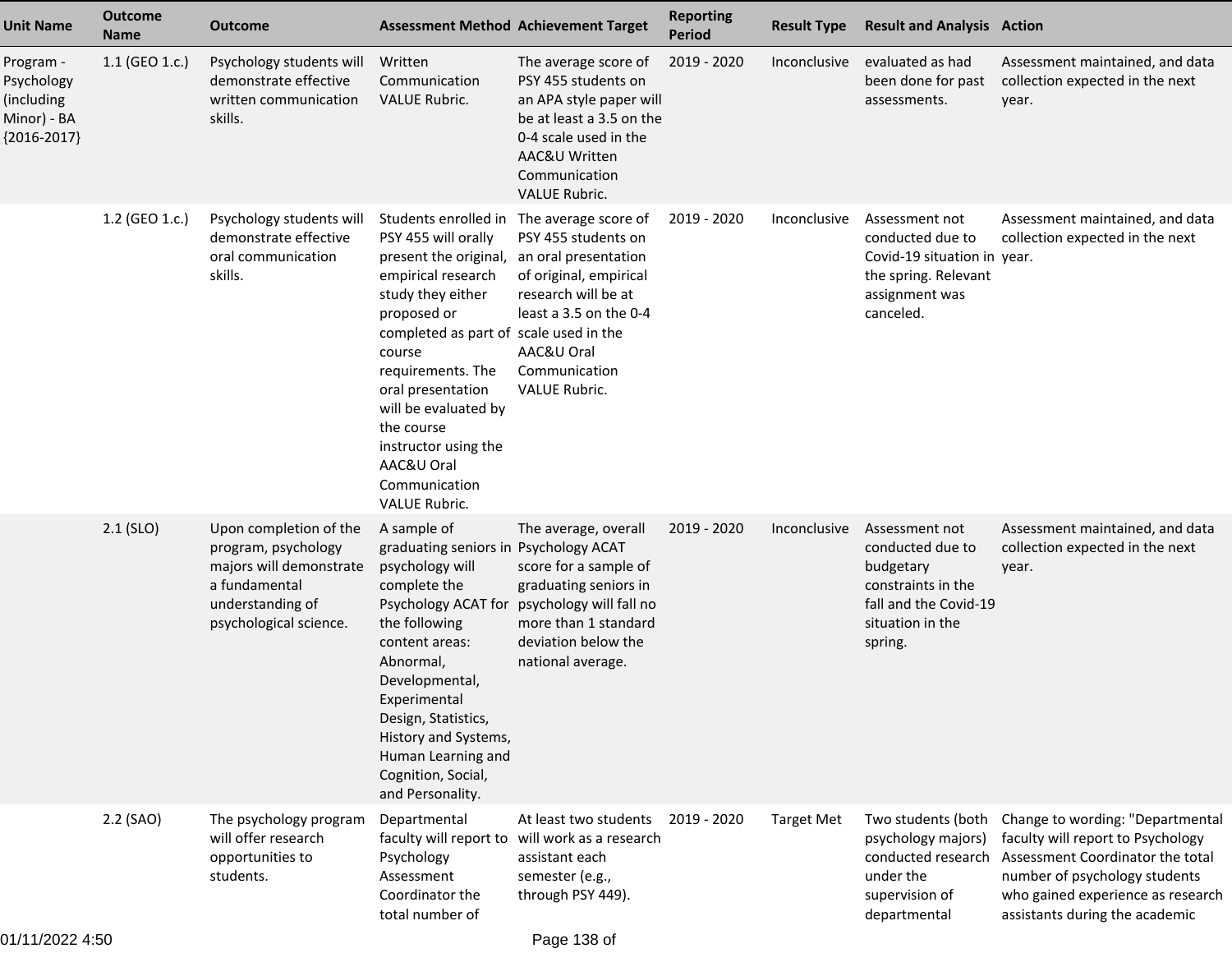| <b>Unit Name</b> | <b>Outcome</b><br><b>Name</b> | <b>Outcome</b>                                                                 | <b>Assessment Method Achievement Target</b>                                                                                                                                                                 |                                                                                                                                                                                                                              | <b>Reporting</b><br><b>Period</b> | <b>Result Type</b>       | <b>Result and Analysis Action</b>                                                                                                                                                                                                                                                                                                                                                                                                                                                                                                                                                           |                                                                                                                                                                                                                                                                        |
|------------------|-------------------------------|--------------------------------------------------------------------------------|-------------------------------------------------------------------------------------------------------------------------------------------------------------------------------------------------------------|------------------------------------------------------------------------------------------------------------------------------------------------------------------------------------------------------------------------------|-----------------------------------|--------------------------|---------------------------------------------------------------------------------------------------------------------------------------------------------------------------------------------------------------------------------------------------------------------------------------------------------------------------------------------------------------------------------------------------------------------------------------------------------------------------------------------------------------------------------------------------------------------------------------------|------------------------------------------------------------------------------------------------------------------------------------------------------------------------------------------------------------------------------------------------------------------------|
|                  | 2.2 (SAO)                     | The psychology program<br>will offer research<br>opportunities to<br>students. | who gained<br>experience as<br>research assistants<br>during the academic through PSY 449).<br>year.                                                                                                        | psychology students At least two students<br>will work as a research<br>assistant each<br>semester (e.g.,                                                                                                                    | 2019 - 2020                       | <b>Target Met</b>        | faculty.                                                                                                                                                                                                                                                                                                                                                                                                                                                                                                                                                                                    | year."<br>Assessment will otherwise be<br>maintained. Discussion of potential<br>revision to assessment will take<br>place to incorporate input from two<br>new permanent psychology faculty<br>who start in the fall and will likely<br>have their own research labs. |
|                  |                               |                                                                                | Faculty will review<br>and evaluate<br>student responses<br>to the item on the<br><b>MUW Graduation</b><br>Survey requesting<br>they rate MUW's<br>effectiveness in<br>providing research<br>opportunities. | At least 75% of<br>graduating seniors in<br>psychology who<br>complete the MUW<br><b>Graduation Survey will</b><br>indicate MUW's<br>effectiveness at<br>providing research<br>opportunities as either<br>excellent or good. | 2019 - 2020                       | <b>Target Not</b><br>Met | 2019-2020 MUW<br><b>Graduation Survey</b><br>Results:<br>Excellent - 29.03%<br>Good - 45.18%<br>Total - 74.21%<br>Excellent - 9/31;<br>29%<br>Good - 14/31; 45%<br>Fair - 6/31; 19%<br>Poor - 2/31; 6.5%<br>N/A - 0/31; 0%<br>Despite the online<br>transition in the<br>spring that at the<br>very least resulted<br>in less participation<br>in PSY 455 research<br>activities, a majority<br>of graduating<br>seniors indicated<br>Good or better<br>research<br>opportunities. In<br>fact, it should be<br>noted that the<br>target was missed<br>by less than one<br>percentage point. | Assessment maintained. Although<br>the upcoming year is expected to<br>be challenging, research<br>opportunities are expected to<br>improve with the addition of two<br>new permanent faculty.                                                                         |
|                  | 2.3 (SAO)                     | The psychology program<br>will prepare students for<br>graduate study.         | Social media and<br>other<br>be monitored by<br>faculty to identify                                                                                                                                         | Each year a minimum<br>of three alums in<br>communications will psychology will enter<br>graduate programs in<br>psychology or a                                                                                             | 2019 - 2020                       | <b>Target Not</b><br>Met | As of 8 May, two<br>students were<br>accepted into<br>graduate programs:<br>one for a masters in                                                                                                                                                                                                                                                                                                                                                                                                                                                                                            | Assessment maintained.                                                                                                                                                                                                                                                 |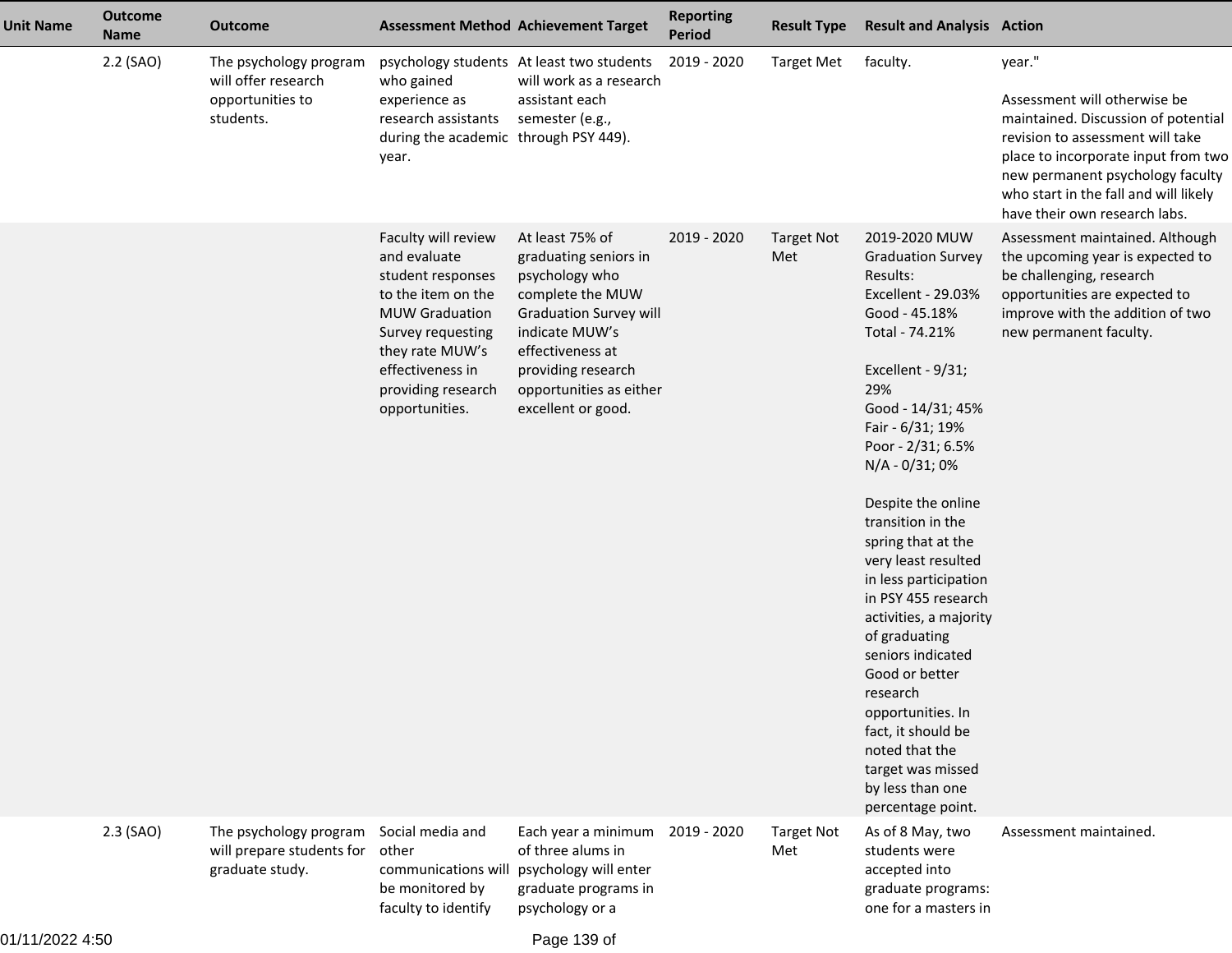| <b>Unit Name</b> | <b>Outcome</b><br><b>Name</b> | <b>Outcome</b>                                                                                |                                                                                                                                                                                                                                                                                                | <b>Assessment Method Achievement Target</b>                                                                                                                               | <b>Reporting</b><br><b>Period</b> | <b>Result Type</b>       | <b>Result and Analysis Action</b>                                                                                                                                                                                                                                                                                                                                                                                                                                                                                                                                                                                                                                                                                                                                                                                                                 |                                                                                                                                                                                                                |
|------------------|-------------------------------|-----------------------------------------------------------------------------------------------|------------------------------------------------------------------------------------------------------------------------------------------------------------------------------------------------------------------------------------------------------------------------------------------------|---------------------------------------------------------------------------------------------------------------------------------------------------------------------------|-----------------------------------|--------------------------|---------------------------------------------------------------------------------------------------------------------------------------------------------------------------------------------------------------------------------------------------------------------------------------------------------------------------------------------------------------------------------------------------------------------------------------------------------------------------------------------------------------------------------------------------------------------------------------------------------------------------------------------------------------------------------------------------------------------------------------------------------------------------------------------------------------------------------------------------|----------------------------------------------------------------------------------------------------------------------------------------------------------------------------------------------------------------|
|                  | $2.3$ (SAO)                   | The psychology program<br>will prepare students for<br>graduate study.                        | students accepted<br>into graduate<br>programs.                                                                                                                                                                                                                                                | related discipline.                                                                                                                                                       | 2019 - 2020                       | <b>Target Not</b><br>Met | linguistics and one<br>for a doctorate in<br>psychology.                                                                                                                                                                                                                                                                                                                                                                                                                                                                                                                                                                                                                                                                                                                                                                                          | Assessment maintained.                                                                                                                                                                                         |
|                  | 2.4 (PO 4.d.)                 | The psychology program<br>will prepare students for<br>employment in a related<br>discipline. | Faculty will review<br>and evaluate the<br>responses to the<br>following question<br>on the MUW<br><b>Graduation Survey</b><br>to assess the<br>percentage of<br>graduating<br>psychology students<br>who are working in<br>the discipline:<br>"What is your<br>current employment<br>status?" | 35% of graduating<br>seniors in psychology<br>who complete the<br><b>MUW Graduation</b><br>Survey will report<br>being employed in a<br>job related to the<br>discipline. | 2019 - 2020                       | <b>Target Not</b><br>Met | 2019-2020 MUW<br><b>Graduation Survey</b><br>Results:<br>Secured Full-Time<br>of Study - 2/31 -<br>6.45%<br><b>Currently Employed</b><br>Full-Time in Field of<br>Study - 0/31 - 0%<br>Total - 6.45%<br>Secured Full-Time<br><b>Employment in Field</b><br>of Study - 2/31 -<br>6.45%<br>Searching for Full-<br>Time Employment in<br>Field of Study -<br>10/31 - 32.26%<br><b>Currently Employed</b><br>Full-Time in Field of<br>Study - 0/31 - 0%<br><b>Currently Employed</b><br>Full-Time - 8/31 -<br>25.81%<br><b>Currently Employed</b><br>Part-Time - 6/31 -<br>19.35%<br>N/A - 9/31 - 29.03%<br>Although the above<br>findings are fairly<br>dismal, they are not<br>surprising due to<br>the current Covid-19<br>situation. Anecdotal<br>evidence indicates a<br>larger proportion of<br>these graduating<br>seniors are applying<br>for | Assessment maintained. In the fall,<br>discussion will take place among<br>faculty regarding ways to<br>incorporate job information into<br>Employment in Field fall and spring courses and by other<br>means. |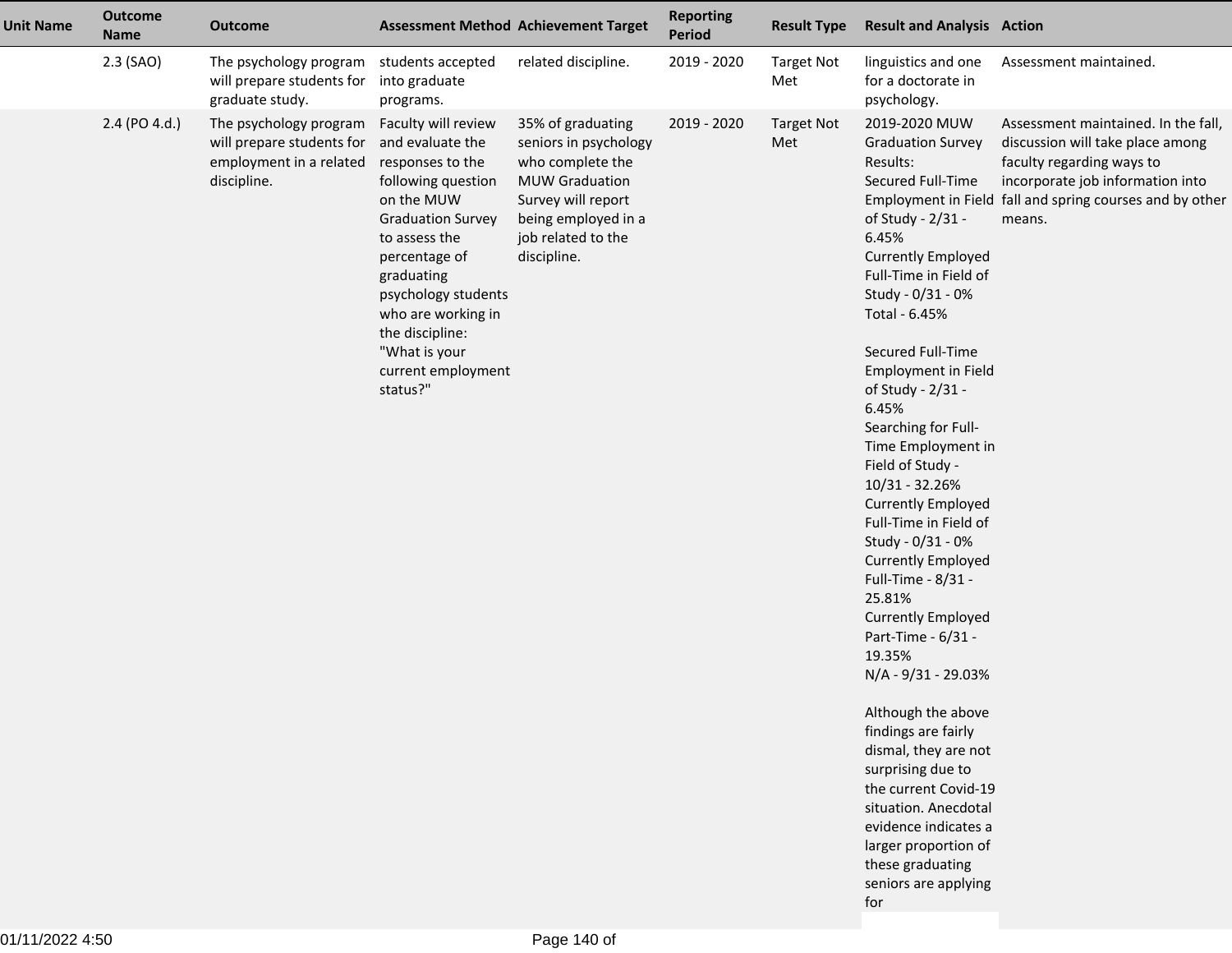| <b>Unit Name</b>                                             | <b>Outcome</b><br><b>Name</b> | <b>Outcome</b>                                                                                                                                                                                                                                      |                                                                                                                                                                                                                                                                                                                                                               | <b>Assessment Method Achievement Target</b>                                                                                                                                                                                                                                                                                          | <b>Reporting</b><br><b>Period</b> | <b>Result Type</b>       | <b>Result and Analysis Action</b>                                                                                                                                                                                                                                                                                                                                                                                                            |                                                                                                                                                                                                                                                                                                                                                                                                                                                                                                                                                                                                                                                                                                                                                                                                                                                                     |
|--------------------------------------------------------------|-------------------------------|-----------------------------------------------------------------------------------------------------------------------------------------------------------------------------------------------------------------------------------------------------|---------------------------------------------------------------------------------------------------------------------------------------------------------------------------------------------------------------------------------------------------------------------------------------------------------------------------------------------------------------|--------------------------------------------------------------------------------------------------------------------------------------------------------------------------------------------------------------------------------------------------------------------------------------------------------------------------------------|-----------------------------------|--------------------------|----------------------------------------------------------------------------------------------------------------------------------------------------------------------------------------------------------------------------------------------------------------------------------------------------------------------------------------------------------------------------------------------------------------------------------------------|---------------------------------------------------------------------------------------------------------------------------------------------------------------------------------------------------------------------------------------------------------------------------------------------------------------------------------------------------------------------------------------------------------------------------------------------------------------------------------------------------------------------------------------------------------------------------------------------------------------------------------------------------------------------------------------------------------------------------------------------------------------------------------------------------------------------------------------------------------------------|
|                                                              | 2.4 (PO 4.d.)                 | The psychology program<br>will prepare students for<br>employment in a related<br>discipline.                                                                                                                                                       | Faculty will review<br>and evaluate the<br>responses to the<br>following question<br>on the MUW<br><b>Graduation Survey</b><br>to assess the<br>percentage of<br>graduating<br>psychology students<br>who are working in<br>the discipline:<br>"What is your<br>current employment<br>status?"                                                                | 35% of graduating<br>seniors in psychology<br>who complete the<br><b>MUW Graduation</b><br>Survey will report<br>being employed in a<br>job related to the<br>discipline.                                                                                                                                                            | 2019 - 2020                       | <b>Target Not</b><br>Met | graduate study in a<br>variety of programs<br>(e.g., social work,<br>public health,<br>counseling, and<br>social psychology),<br>which is a practical<br>plan considering the<br>decreased<br>employment<br>opportunities.<br>These data also<br>provide evidence of<br>the need to add a<br>course on<br>psychology-related<br>careers, and for<br>advisors to keep up<br>with new,<br>pandemic-related<br>jobs such as contact<br>tracers. | Assessment maintained. In the fall,<br>discussion will take place among<br>faculty regarding ways to<br>incorporate job information into<br>fall and spring courses and by other<br>means.                                                                                                                                                                                                                                                                                                                                                                                                                                                                                                                                                                                                                                                                          |
| Program -<br>Religious<br>Studies -<br>Minor {2016-<br>2017} | 1.1 (GEO 2.c.)                | Religious studies minors<br>will demonstrate the<br>ability to use religious<br>studies methods and<br>concepts in analyzing the<br>history, basic beliefs, and<br>characteristic practices of will be evaluated<br>a particular world<br>religion. | In any religious<br>studies course<br>involving direct<br>analysis of a<br>particular religion,<br>the student's Exam<br>with the AAC&U<br>Intercultural<br>Knowledge and<br>Competence VALUE in analyzing the<br>Rubric. The faculty<br>member for the<br>class and the lead<br>faculty member in<br>religious studies will<br>assess the student's<br>work. | The average score of<br>students will be at<br>least a 3 on the 0-4<br>scale used in the<br>AAC&U Intercultural<br>Knowledge and<br>Competence VALUE<br>Rubric in using<br>religious studies<br>methods and concepts<br>history, basic beliefs,<br>and characteristic<br>practices of a<br>particular world<br>religion on the Exam. | 2019 - 2020                       | Inconclusive             | minor had no<br>year. There was<br>therefore no data<br>was available to<br>collect.                                                                                                                                                                                                                                                                                                                                                         | The religious studies Given that the Achievement Target<br>was met only twice from 2016 to<br>students during this 2019 (results were inconclusive in<br>2018-2019) and that no data was<br>available for assessment in 2019-<br>2020, and especially given that any<br>religious studies minors in the<br>2020-2021 year will be new to the<br>program, it will be beneficial to<br>continue to assess for the current<br>goal. However, given the range of<br>classes being taught across<br>disciplines, including by new<br>faculty, it will be useful to revise<br>the Outcome to more clearly cover<br>contemporary expressions of<br>religion and intersections of<br>religion and other dimensions of<br>culture (e.g., politics, science,<br>gender, race). Given the variety of<br>course formats, it will also be<br>beneficial to adjust the Assessment |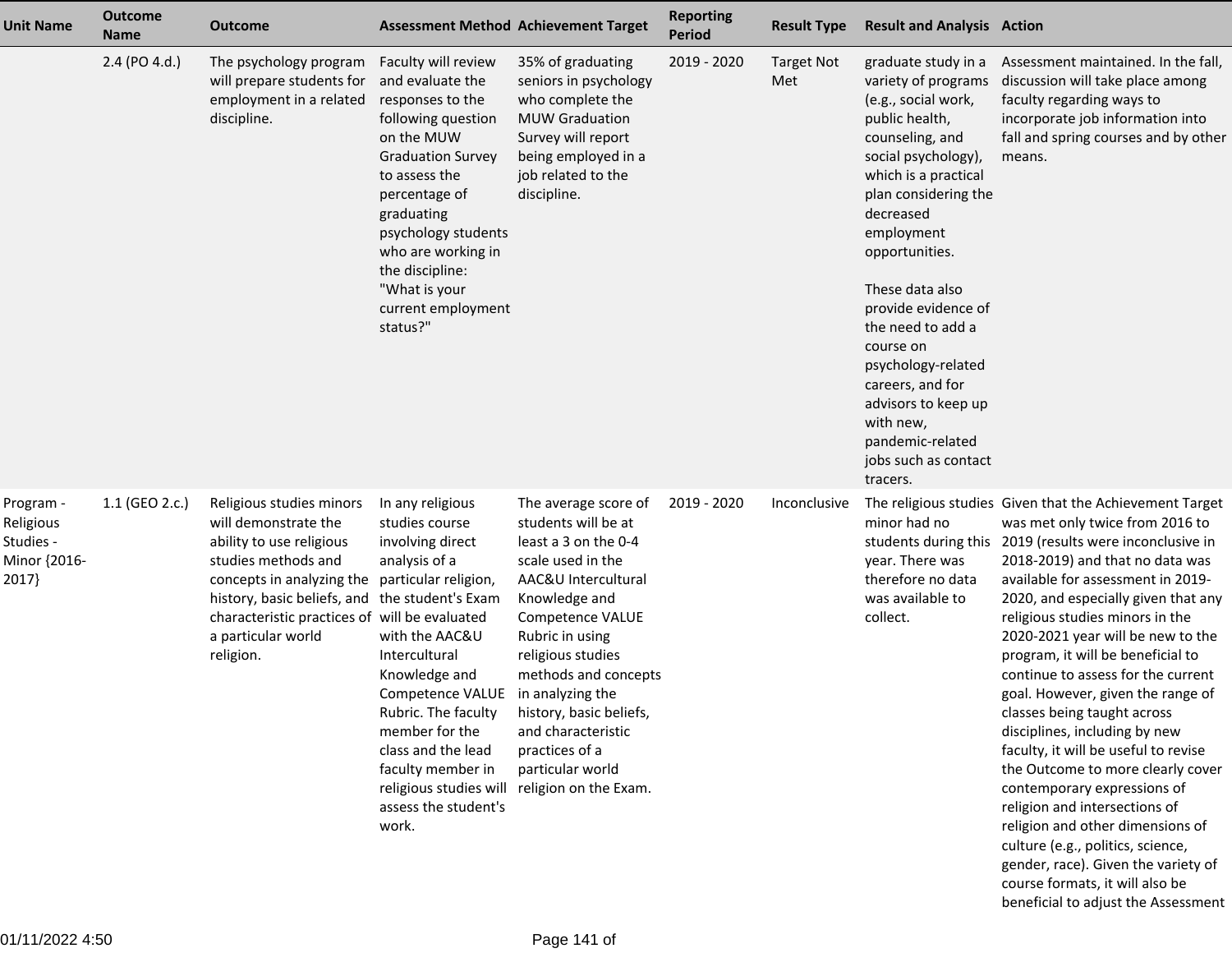| <b>Unit Name</b>                                             | <b>Outcome</b><br><b>Name</b> | <b>Outcome</b>                                                                                                                                                                                                                                                         |                                                                                                                                                                                                                                                                                                                                                                                                                                | <b>Assessment Method Achievement Target</b>                                                                                                                                                                                                                                                                                                              | <b>Reporting</b><br><b>Period</b> | <b>Result Type</b> | <b>Result and Analysis Action</b>                                                    |                                                                                                                                                                                                                                                                                                                                                                                                                                                                                                                                                                                                                                                                                                                                                                                                                                                                                         |
|--------------------------------------------------------------|-------------------------------|------------------------------------------------------------------------------------------------------------------------------------------------------------------------------------------------------------------------------------------------------------------------|--------------------------------------------------------------------------------------------------------------------------------------------------------------------------------------------------------------------------------------------------------------------------------------------------------------------------------------------------------------------------------------------------------------------------------|----------------------------------------------------------------------------------------------------------------------------------------------------------------------------------------------------------------------------------------------------------------------------------------------------------------------------------------------------------|-----------------------------------|--------------------|--------------------------------------------------------------------------------------|-----------------------------------------------------------------------------------------------------------------------------------------------------------------------------------------------------------------------------------------------------------------------------------------------------------------------------------------------------------------------------------------------------------------------------------------------------------------------------------------------------------------------------------------------------------------------------------------------------------------------------------------------------------------------------------------------------------------------------------------------------------------------------------------------------------------------------------------------------------------------------------------|
| Program -<br>Religious<br>Studies -<br>Minor {2016-<br>2017} | 1.1 (GEO 2.c.)                | Religious studies minors<br>will demonstrate the<br>ability to use religious<br>studies methods and<br>concepts in analyzing the<br>history, basic beliefs, and the student's Exam<br>characteristic practices of will be evaluated<br>a particular world<br>religion. | In any religious<br>studies course<br>involving direct<br>analysis of a<br>particular religion,<br>with the AAC&U<br>Intercultural<br>Knowledge and<br>Competence VALUE<br>Rubric. The faculty<br>member for the<br>class and the lead<br>faculty member in<br>religious studies will<br>assess the student's<br>work.                                                                                                         | The average score of<br>students will be at<br>least a 3 on the 0-4<br>scale used in the<br>AAC&U Intercultural<br>Knowledge and<br>Competence VALUE<br>Rubric in using<br>religious studies<br>methods and concepts<br>in analyzing the<br>history, basic beliefs,<br>and characteristic<br>practices of a<br>particular world<br>religion on the Exam. | 2019 - 2020                       | Inconclusive       | minor had no<br>year. There was<br>therefore no data<br>was available to<br>collect. | The religious studies Method to include any exam,<br>whether mid-term or final, and any<br>students during this exam portion, including short-<br>answer, essay, and take-home<br>exam essay. These revisions will be<br>discussed with the department<br>chair and program faculty in<br>summer 2020. Planning for 2020-<br>2021 assessment will then include<br>discussing with any faculty new to<br>the process what the Outcome,<br>Assessment Method, and<br>Achievement Target are, the results<br>in previous years, which course<br>materials to assess and how to<br>gather them, and how to assess in<br>partnership with the lead faculty<br>member. The lead faculty member<br>will also discuss the lack of<br>results/minors with the<br>department chair and program<br>faculty and plan course rotation<br>and other strategies to attract<br>students to the program. |
|                                                              |                               |                                                                                                                                                                                                                                                                        | In any religious<br>studies course<br>involving direct<br>analysis of a<br>particular religion,<br>the student's Mid-<br>Term Essay will be<br>evaluated with the<br>AAC&U Intercultural<br>Knowledge and<br>Competence VALUE in analyzing the<br>Rubric. The faculty<br>member for the<br>class and the lead<br>faculty member in<br>religious studies will religion on the Mid-<br>assess the student's Term Essay.<br>work. | The average score of<br>students will be at<br>least a 3 on the 0-4<br>scale used in the<br>AAC&U Intercultural<br>Knowledge and<br><b>Competence VALUE</b><br>Rubric in using<br>religious studies<br>methods and concepts<br>history, basic beliefs,<br>and characteristic<br>practices of a<br>particular world                                       | 2019 - 2020                       | Inconclusive       | minor had no<br>year. There was<br>therefore no data<br>was available to<br>collect. | The religious studies Given that the Achievement Target<br>was met all of the previous three<br>students during this years, even without data to collect<br>for 2019-2020, the Outcome and<br>Assessment Method can be revised<br>in consultation with the<br>department chair and program<br>faculty. While continuing to assess<br>for the current goal, given the<br>range of classes being taught across<br>disciplines, including by new<br>faculty, it will be useful to revise<br>the Outcome to more clearly cover<br>contemporary expressions of<br>religion and intersections of<br>religion and other dimensions of<br>culture (e.g., politics, science,<br>gender, race). Given the variety of<br>course formats, it will also be<br>beneficial to adjust the Assessment<br>Method to include any writing                                                                   |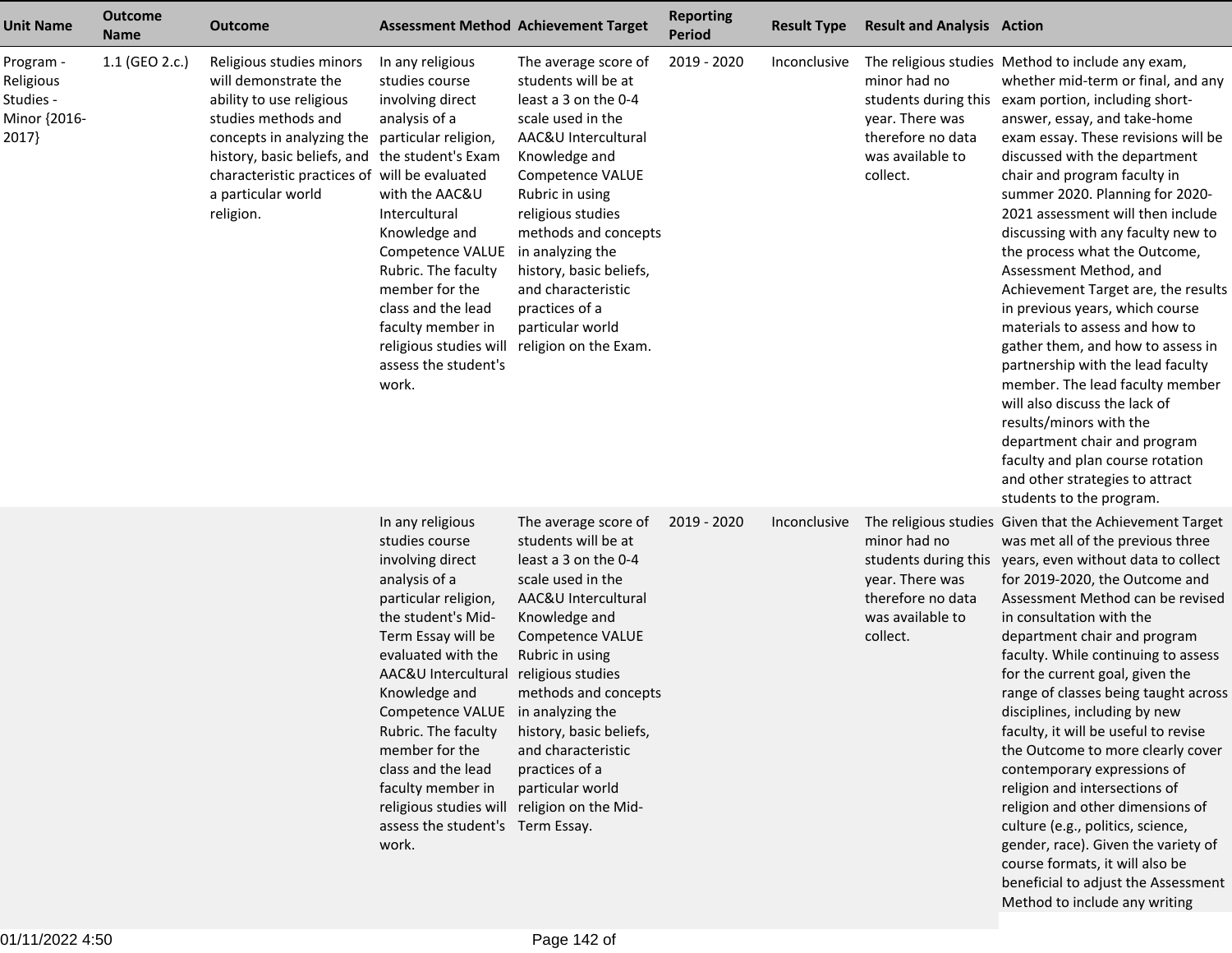| <b>Unit Name</b> | <b>Outcome</b><br><b>Name</b> | <b>Outcome</b>                                                                                                                                                                                                                                                                          | <b>Assessment Method Achievement Target</b>                                                                                                                                                                                                                                                                                                                                                                                                      |                                                                                                                                                                                                                                                                                                                                                                                      | <b>Reporting</b><br><b>Period</b> | <b>Result Type</b> | <b>Result and Analysis Action</b>                                                                            |                                                                                                                                                                                                                                                                                                                                                                                                                                                                                                                                                                                                                                                                                                                                                                                                                                                                 |
|------------------|-------------------------------|-----------------------------------------------------------------------------------------------------------------------------------------------------------------------------------------------------------------------------------------------------------------------------------------|--------------------------------------------------------------------------------------------------------------------------------------------------------------------------------------------------------------------------------------------------------------------------------------------------------------------------------------------------------------------------------------------------------------------------------------------------|--------------------------------------------------------------------------------------------------------------------------------------------------------------------------------------------------------------------------------------------------------------------------------------------------------------------------------------------------------------------------------------|-----------------------------------|--------------------|--------------------------------------------------------------------------------------------------------------|-----------------------------------------------------------------------------------------------------------------------------------------------------------------------------------------------------------------------------------------------------------------------------------------------------------------------------------------------------------------------------------------------------------------------------------------------------------------------------------------------------------------------------------------------------------------------------------------------------------------------------------------------------------------------------------------------------------------------------------------------------------------------------------------------------------------------------------------------------------------|
|                  |                               |                                                                                                                                                                                                                                                                                         | In any religious<br>studies course<br>involving direct<br>analysis of a<br>particular religion,<br>the student's Mid-<br>Term Essay will be<br>evaluated with the<br>AAC&U Intercultural religious studies<br>Knowledge and<br>Competence VALUE in analyzing the<br>Rubric. The faculty<br>member for the<br>class and the lead<br>faculty member in<br>religious studies will religion on the Mid-<br>assess the student's Term Essay.<br>work. | The average score of<br>students will be at<br>least a 3 on the 0-4<br>scale used in the<br>AAC&U Intercultural<br>Knowledge and<br>Competence VALUE<br>Rubric in using<br>methods and concepts<br>history, basic beliefs,<br>and characteristic<br>practices of a<br>particular world                                                                                               | 2019 - 2020                       | Inconclusive       | minor had no<br>year. There was<br>therefore no data<br>was available to<br>collect.                         | The religious studies assignment, including discussion<br>posts, short writing assignments,<br>students during this short essays, and research-based<br>essays. These revisions will be<br>discussed with the department<br>chair and program faculty in<br>summer 2020. Planning for 2020-<br>2021 assessment will then include<br>discussing with any faculty new to<br>the process what the Goal,<br>Outcome, Assessment Method, and<br>Achievement Target are, the results<br>in previous years, which course<br>materials to assess and how to<br>gather them, and how to assess in<br>partnership with the lead faculty<br>member. The lead faculty member<br>will also discuss the lack of<br>results/minors with the<br>department chair and program<br>faculty and plan course rotation<br>and other strategies to attract<br>students to the program. |
|                  | 1.2 (GEO 2.b.)                | Religious studies minors<br>will demonstrate the<br>ability to use religious<br>studies methods and<br>concepts in analyzing and two world religions,<br>comparing the history,<br>basic beliefs, and<br>characteristic practices of with the AAC&U<br>at least two world<br>religions. | In any religious<br>studies course<br>involving direct<br>analysis of at least<br>the student's Exam<br>will be evaluated<br>Intercultural<br>Knowledge and<br>Competence VALUE<br>Rubric. The faculty<br>member for the<br>class and the lead<br>faculty member in<br>assess the student's the Exam.<br>work.                                                                                                                                   | The average score of<br>students will be at<br>least a 3 on the 0-4<br>scale used in the<br>AAC&U Intercultural<br>Knowledge and<br>Competence VALUE<br>Rubric in using<br>religious studies<br>methods and concepts<br>in analyzing and<br>comparing the history,<br>basic beliefs, and<br>characteristic<br>practices of at least<br>religious studies will two world religions on | 2019 - 2020                       | Inconclusive       | minor had no<br>students during this<br>year. There was<br>therefore no data<br>was available to<br>collect. | The religious studies Given that the Achievement Target<br>was met only twice from 2016 to<br>2019 (results were inconclusive in<br>2018-2019) and that no data was<br>available for assessment in 2019-<br>2020, and especially given that any<br>religious studies minors in the<br>2020-2021 year will be new to the<br>program, it will be beneficial to<br>continue to assess for the current<br>goal. However, given the range of<br>classes being taught across<br>disciplines, including by new<br>faculty, it will be useful to revise<br>the Outcome to more clearly cover<br>contemporary expressions of at<br>least two religions and<br>intersections of religions and other<br>dimensions of culture (e.g., politics,<br>science, gender, race). Given the<br>variety of course formats, it will<br>also be beneficial to adjust the              |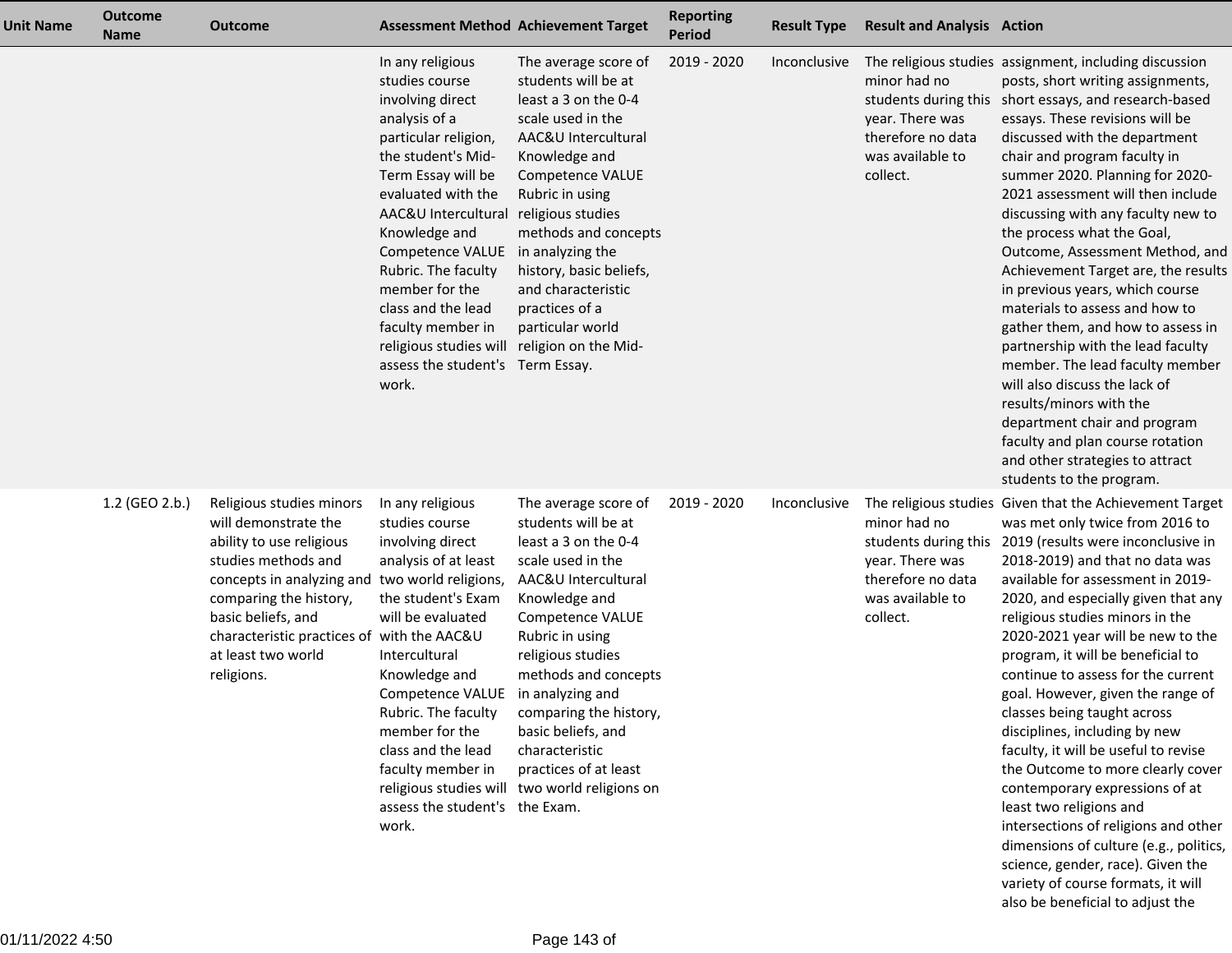| <b>Unit Name</b> | <b>Outcome</b><br><b>Name</b> | <b>Outcome</b>                                                                                                                                                                                                                                                     |                                                                                                                                                                                                                                                                                                                                                    | <b>Assessment Method Achievement Target</b>                                                                                                                                                                                                                                                                                                                                                                  | <b>Reporting</b><br><b>Period</b> | <b>Result Type</b> | <b>Result and Analysis Action</b>                                                                            |                                                                                                                                                                                                                                                                                                                                                                                                                                                                                                                                                                                                                                                                                                                                                                                                                                                                              |
|------------------|-------------------------------|--------------------------------------------------------------------------------------------------------------------------------------------------------------------------------------------------------------------------------------------------------------------|----------------------------------------------------------------------------------------------------------------------------------------------------------------------------------------------------------------------------------------------------------------------------------------------------------------------------------------------------|--------------------------------------------------------------------------------------------------------------------------------------------------------------------------------------------------------------------------------------------------------------------------------------------------------------------------------------------------------------------------------------------------------------|-----------------------------------|--------------------|--------------------------------------------------------------------------------------------------------------|------------------------------------------------------------------------------------------------------------------------------------------------------------------------------------------------------------------------------------------------------------------------------------------------------------------------------------------------------------------------------------------------------------------------------------------------------------------------------------------------------------------------------------------------------------------------------------------------------------------------------------------------------------------------------------------------------------------------------------------------------------------------------------------------------------------------------------------------------------------------------|
|                  | 1.2 (GEO 2.b.)                | Religious studies minors<br>will demonstrate the<br>ability to use religious<br>studies methods and<br>concepts in analyzing and<br>comparing the history,<br>basic beliefs, and<br>characteristic practices of with the AAC&U<br>at least two world<br>religions. | In any religious<br>studies course<br>involving direct<br>analysis of at least<br>two world religions,<br>the student's Exam<br>will be evaluated<br>Intercultural<br>Knowledge and<br>Competence VALUE<br>Rubric. The faculty<br>member for the<br>class and the lead<br>faculty member in<br>assess the student's the Exam.<br>work.             | The average score of<br>students will be at<br>least a 3 on the 0-4<br>scale used in the<br>AAC&U Intercultural<br>Knowledge and<br>Competence VALUE<br>Rubric in using<br>religious studies<br>methods and concepts<br>in analyzing and<br>comparing the history,<br>basic beliefs, and<br>characteristic<br>practices of at least<br>religious studies will two world religions on                         | 2019 - 2020                       | Inconclusive       | minor had no<br>students during this<br>year. There was<br>therefore no data<br>was available to<br>collect. | The religious studies Assessment Method to include any<br>exam, whether mid-term or final,<br>and any exam portion, including<br>short-answer, essay, and take-<br>home exam essay. These revisions<br>will be discussed with the<br>department chair and program<br>faculty in summer 2020. Planning<br>for 2020-2021 assessment will then<br>include discussing with any faculty<br>new to the process what the<br>Outcome, Assessment Method, and<br>Achievement Target are, the results<br>in previous years, which course<br>materials to assess and how to<br>gather them, and how to assess in<br>partnership with the lead faculty<br>member. The lead faculty member<br>will also discuss the lack of<br>results/minors with the<br>department chair and program<br>faculty and plan course rotation<br>and other strategies to attract<br>students to the program. |
|                  |                               |                                                                                                                                                                                                                                                                    | In any religious<br>studies course<br>involving direct<br>analysis of at least<br>two world religions,<br>the student's Mid-<br>Term Essay will be<br>evaluated with the<br>AAC&U Intercultural<br>Knowledge and<br>Competence VALUE in analyzing and<br>Rubric. The faculty<br>member for the<br>class and the lead<br>faculty member in<br>work. | The average score of<br>students will be at<br>least a 3 on the 0-4<br>scale used in the<br>AAC&U Intercultural<br>Knowledge and<br>Competence VALUE<br>Rubric in using<br>religious studies<br>methods and concepts<br>comparing the history,<br>basic beliefs, and<br>characteristic<br>practices of at least<br>religious studies will two world religions on<br>assess the student's the Mid-Term Essay. | 2019 - 2020                       | Inconclusive       | minor had no<br>students during this<br>year. There was<br>therefore no data<br>was available to<br>collect. | The religious studies Given that the Achievement Target<br>was met only twice from 2016 to<br>2019 (results were inconclusive in<br>2018-2019) and that no data was<br>available for assessment in 2019-<br>2020, and especially given that any<br>religious studies minors in the<br>2020-2021 year will be new to the<br>program, it will be beneficial to<br>continue to assess for the current<br>goal. However, given the range of<br>classes being taught across<br>disciplines, including by new<br>faculty, it will be useful to revise<br>the Outcome to more clearly cover<br>contemporary expressions of at<br>least two religions and<br>intersections of religions and other<br>dimensions of culture (e.g., politics,<br>science, gender, race). Given the<br>variety of course formats, it will                                                               |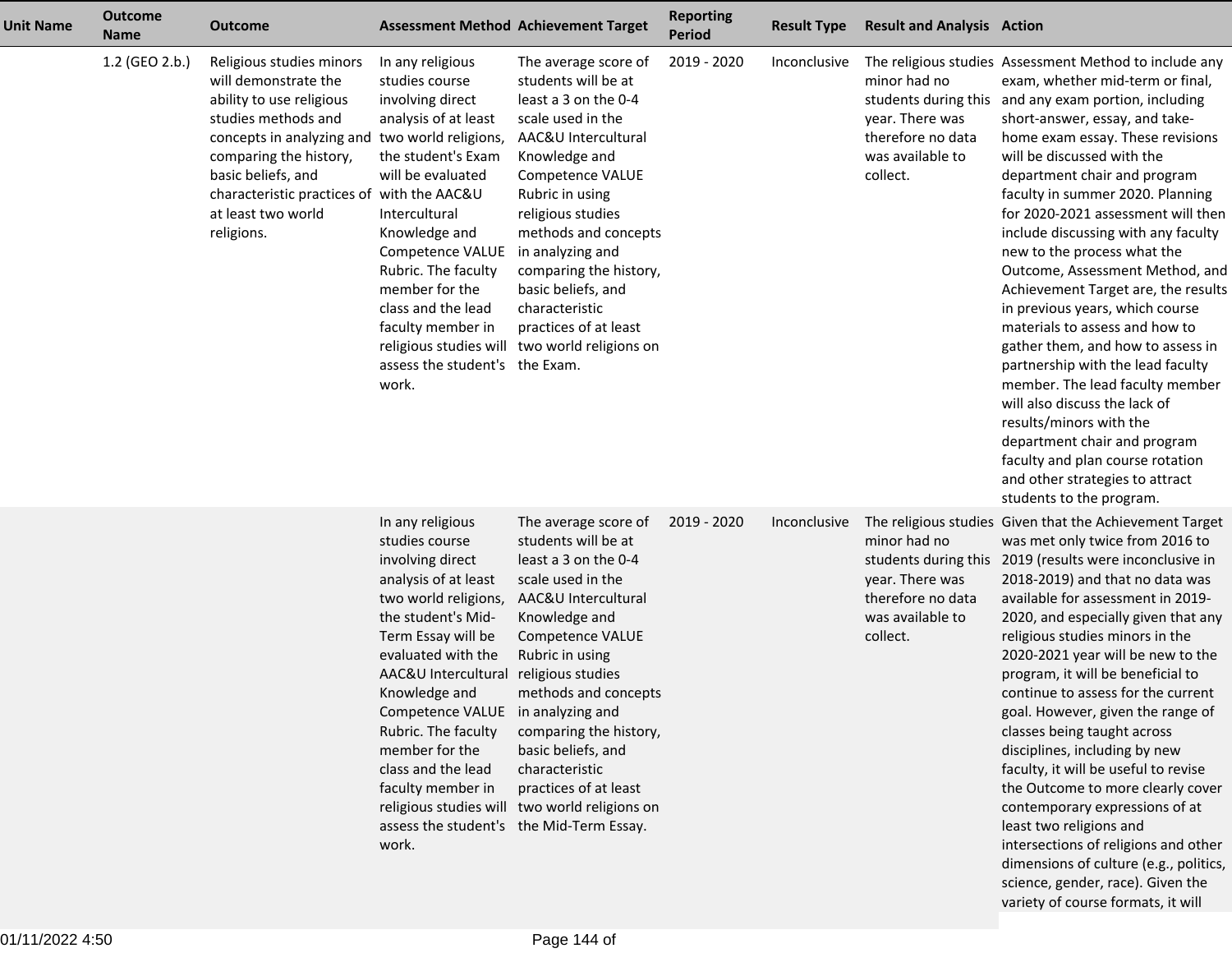| <b>Unit Name</b> | <b>Outcome</b><br><b>Name</b> | <b>Outcome</b>                                                                                                                                                                                                        |                                                                                                                                                                                                                                                                                                                                                                                                                  | <b>Assessment Method Achievement Target</b>                                                                                                                                                                                                                                                                                                                               | <b>Reporting</b><br><b>Period</b> | <b>Result Type</b> | <b>Result and Analysis Action</b>                                                    |                                                                                                                                                                                                                                                                                                                                                                                                                                                                                                                                                                                                                                                                                                                                                                                                                                                                                                                                                |
|------------------|-------------------------------|-----------------------------------------------------------------------------------------------------------------------------------------------------------------------------------------------------------------------|------------------------------------------------------------------------------------------------------------------------------------------------------------------------------------------------------------------------------------------------------------------------------------------------------------------------------------------------------------------------------------------------------------------|---------------------------------------------------------------------------------------------------------------------------------------------------------------------------------------------------------------------------------------------------------------------------------------------------------------------------------------------------------------------------|-----------------------------------|--------------------|--------------------------------------------------------------------------------------|------------------------------------------------------------------------------------------------------------------------------------------------------------------------------------------------------------------------------------------------------------------------------------------------------------------------------------------------------------------------------------------------------------------------------------------------------------------------------------------------------------------------------------------------------------------------------------------------------------------------------------------------------------------------------------------------------------------------------------------------------------------------------------------------------------------------------------------------------------------------------------------------------------------------------------------------|
|                  |                               |                                                                                                                                                                                                                       | In any religious<br>studies course<br>involving direct<br>analysis of at least<br>two world religions,<br>the student's Mid-<br>Term Essay will be<br>evaluated with the<br>AAC&U Intercultural religious studies<br>Knowledge and<br>Competence VALUE in analyzing and<br>Rubric. The faculty<br>member for the<br>class and the lead<br>faculty member in<br>assess the student's the Mid-Term Essay.<br>work. | The average score of<br>students will be at<br>least a 3 on the 0-4<br>scale used in the<br>AAC&U Intercultural<br>Knowledge and<br>Competence VALUE<br>Rubric in using<br>methods and concepts<br>comparing the history,<br>basic beliefs, and<br>characteristic<br>practices of at least<br>religious studies will two world religions on                               | 2019 - 2020                       | Inconclusive       | minor had no<br>year. There was<br>therefore no data<br>was available to<br>collect. | The religious studies also be beneficial to adjust the<br>Assessment Method to include any<br>students during this writing assignment, including<br>discussion posts, short writing<br>assignments, short essays, and<br>research-based essays. These<br>revisions will be discussed with the<br>department chair and program<br>faculty in summer 2020. Planning<br>for 2020-2021 assessment will then<br>include discussing with any faculty<br>new to the process what the Goal,<br>Outcome, Assessment Method, and<br>Achievement Target are, the results<br>in previous years, which course<br>materials to assess and how to<br>gather them, and how to assess in<br>partnership with the lead faculty<br>member. The lead faculty member<br>will also discuss the lack of<br>results/minors with the<br>department chair and program<br>faculty and plan course rotation<br>and other strategies to attract<br>students to the program. |
|                  | 2.1 (GEO 2.a.)                | Religious studies minors<br>will demonstrate the<br>ability to use religious<br>studies methods and<br>concepts to conduct in-<br>depth analysis of one or<br>more texts from a<br>particular religious<br>tradition. | In any religious<br>studies course<br>involving direct<br>analysis of one or<br>more texts from a<br>particular world<br>religion, the<br>student's Exam will<br>be evaluated with<br>the AAC&U<br>Intercultural<br>Knowledge and<br>Competence VALUE<br>Rubric. The faculty<br>member for the<br>class and the lead<br>faculty member in<br>religious studies will<br>assess the student's<br>work.             | The average score of<br>students will be at<br>least a 3 on the 0-4<br>scale used in the<br>AAC&U Intercultural<br>Knowledge and<br>Competence VALUE<br>Rubric in<br>demonstrating the<br>ability to use religious<br>studies methods and<br>concepts to conduct<br>in-depth analysis of<br>one or more texts<br>from a particular<br>religious tradition on<br>the Exam. | 2019 - 2020                       | Inconclusive       | minor had no<br>year. There was<br>therefore no data<br>was available to<br>collect. | The religious studies Given that the Achievement Target<br>was met only once from 2016 to<br>students during this 2019 (results were inconclusive in<br>2017-2018 and 2018-2019) and<br>that no data was available for<br>assessment in 2019-2020, and<br>especially given that any religious<br>studies minors in the 2020-2021<br>year will be new to the program, it<br>will be beneficial to continue to<br>assess for the current Goal.<br>However, given the range of classes<br>being taught across disciplines, it<br>will be useful to revise the<br>Outcome to explicitly cover a<br>variety of types of texts, including<br>traditional sacred, theological,<br>philosophical, literary, legal, and<br>any other deemed by the faculty<br>member to be an expression of a                                                                                                                                                           |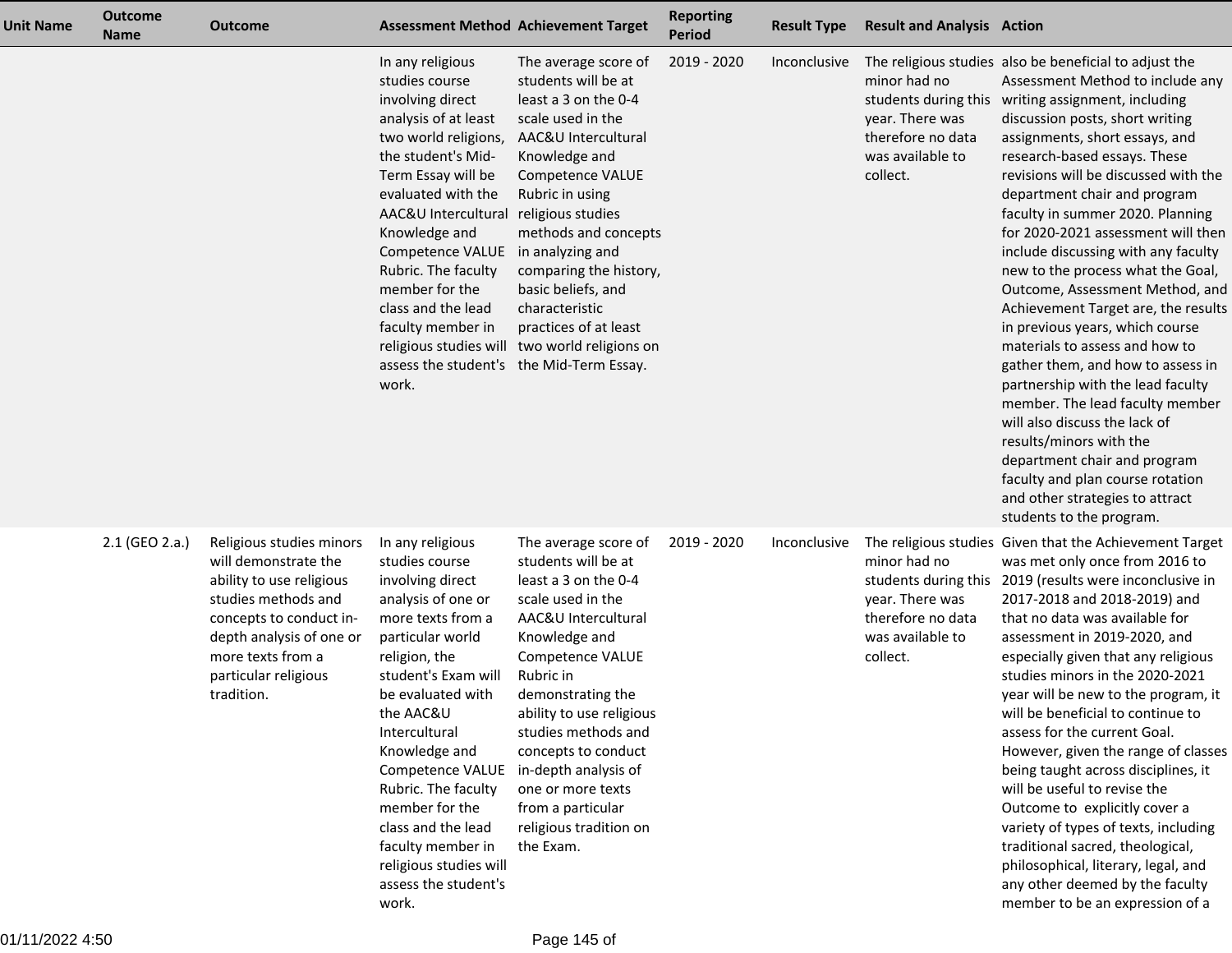| <b>Unit Name</b> | <b>Outcome</b><br><b>Name</b> | <b>Outcome</b>                                                                                                                                                                                                        |                                                                                                                                                                                                                                                                                                                                                                                                      | <b>Assessment Method Achievement Target</b>                                                                                                                                                                                                                                                                                                                               | <b>Reporting</b><br><b>Period</b> | <b>Result Type</b> | <b>Result and Analysis Action</b>                                                    |                                                                                                                                                                                                                                                                                                                                                                                                                                                                                                                                                                                                                                                                                                                                                                                                                                                                                                                                                                                                               |
|------------------|-------------------------------|-----------------------------------------------------------------------------------------------------------------------------------------------------------------------------------------------------------------------|------------------------------------------------------------------------------------------------------------------------------------------------------------------------------------------------------------------------------------------------------------------------------------------------------------------------------------------------------------------------------------------------------|---------------------------------------------------------------------------------------------------------------------------------------------------------------------------------------------------------------------------------------------------------------------------------------------------------------------------------------------------------------------------|-----------------------------------|--------------------|--------------------------------------------------------------------------------------|---------------------------------------------------------------------------------------------------------------------------------------------------------------------------------------------------------------------------------------------------------------------------------------------------------------------------------------------------------------------------------------------------------------------------------------------------------------------------------------------------------------------------------------------------------------------------------------------------------------------------------------------------------------------------------------------------------------------------------------------------------------------------------------------------------------------------------------------------------------------------------------------------------------------------------------------------------------------------------------------------------------|
|                  | 2.1 (GEO 2.a.)                | Religious studies minors<br>will demonstrate the<br>ability to use religious<br>studies methods and<br>concepts to conduct in-<br>depth analysis of one or<br>more texts from a<br>particular religious<br>tradition. | In any religious<br>studies course<br>involving direct<br>analysis of one or<br>more texts from a<br>particular world<br>religion, the<br>student's Exam will<br>be evaluated with<br>the AAC&U<br>Intercultural<br>Knowledge and<br>Competence VALUE<br>Rubric. The faculty<br>member for the<br>class and the lead<br>faculty member in<br>religious studies will<br>assess the student's<br>work. | The average score of<br>students will be at<br>least a 3 on the 0-4<br>scale used in the<br>AAC&U Intercultural<br>Knowledge and<br>Competence VALUE<br>Rubric in<br>demonstrating the<br>ability to use religious<br>studies methods and<br>concepts to conduct<br>in-depth analysis of<br>one or more texts<br>from a particular<br>religious tradition on<br>the Exam. | 2019 - 2020                       | Inconclusive       | minor had no<br>year. There was<br>therefore no data<br>was available to<br>collect. | The religious studies religious tradition. Given the<br>variety of course formats, it will<br>students during this also be beneficial to adjust the<br>Assessment Method to include any<br>exam, whether mid-term or final,<br>and any exam portion, including<br>short-answer, essay, and take-<br>home exam essay. These revisions<br>will be discussed with the<br>department chair and program<br>faculty in summer 2020. Planning<br>for 2020-2021 assessment will then<br>include discussing with any faculty<br>new to the process what the<br>Outcome, Assessment Method, and<br>Achievement Target are, the results<br>in previous years, which course<br>materials to assess and how to<br>gather them, and how to assess in<br>partnership with the lead faculty<br>member. The lead faculty member<br>will also discuss the lack of<br>results/minors with the<br>department chair and program<br>faculty and plan course rotation<br>and other strategies to attract<br>students to the program. |
|                  |                               |                                                                                                                                                                                                                       | In any religious<br>studies course<br>involving direct<br>analysis of one or<br>more texts from a<br>particular world<br>religion, the<br>student's Mid-Term Rubric in<br>Essay will be<br>evaluated with the<br>Knowledge and<br>Competence VALUE in-depth analysis of<br>Rubric. The faculty<br>member for the<br>class and the lead<br>faculty member in<br>religious studies will                | The average score of<br>students will be at<br>least a 3 on the 0-4<br>scale used in the<br>AAC&U Intercultural<br>Knowledge and<br><b>Competence VALUE</b><br>demonstrating the<br>ability to use religious<br>AAC&U Intercultural studies methods and<br>concepts to conduct<br>one or more texts<br>from a particular<br>religious tradition on<br>the Mid-Term Essay. | 2019 - 2020                       | Inconclusive       | minor had no<br>year. There was<br>therefore no data<br>was available to<br>collect. | The religious studies Achievement Targets were met<br>2016 to 2019, but given that no<br>students during this data was available for assessment<br>in 2019-2020 and that any religious<br>studies minors in the 2020-2021<br>year will be new to the program, it<br>will be beneficial to continue to<br>assess for the current Goal.<br>However, given the range of classes<br>being taught across disciplines, it<br>will be useful to revise the<br>Outcome to explicitly cover a<br>variety of types of texts, including<br>traditional sacred, theological,<br>philosophical, literary, legal, and<br>any other deemed by the faculty<br>member to be an expression of a<br>religious tradition. Given the                                                                                                                                                                                                                                                                                               |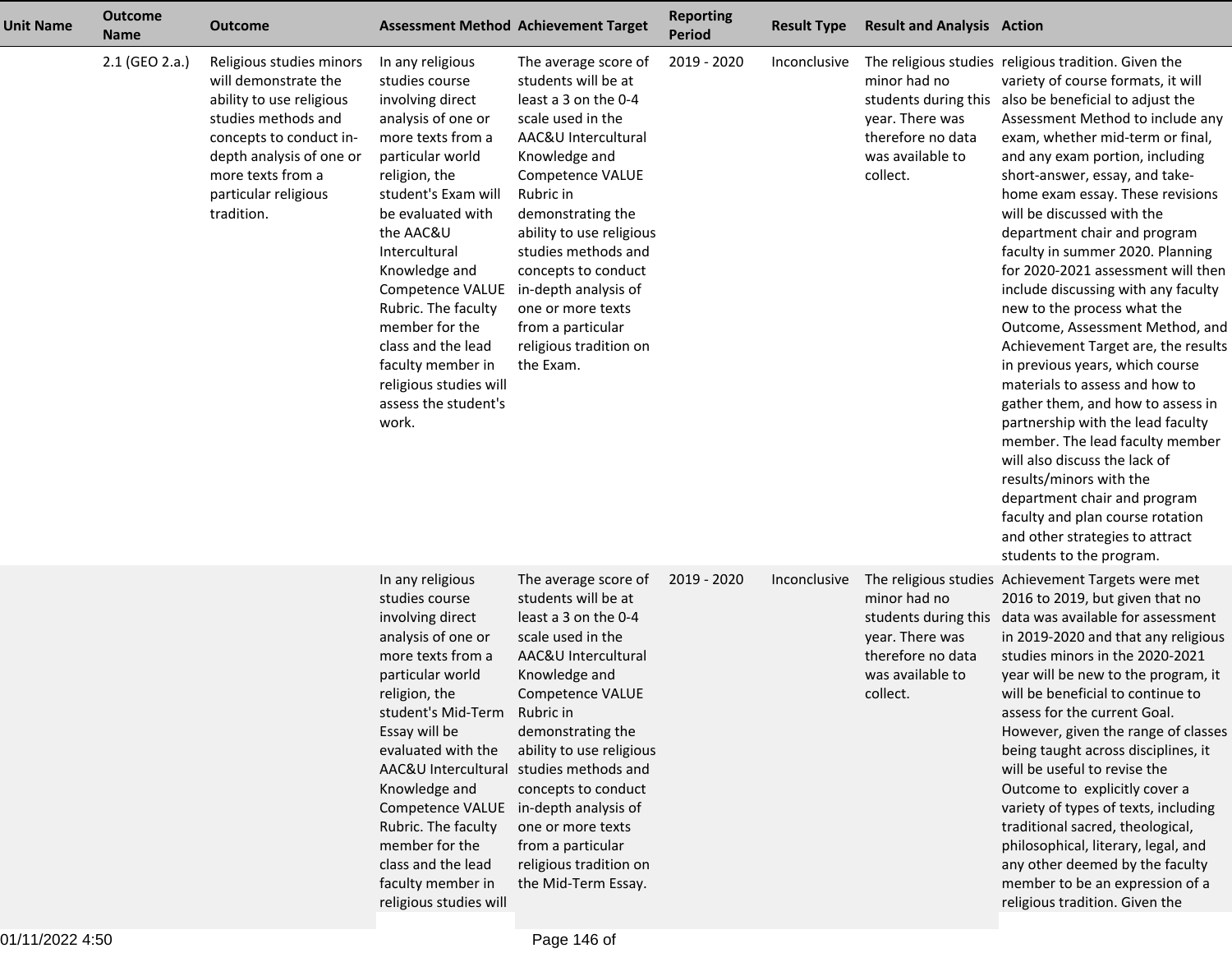| <b>Unit Name</b> | <b>Outcome</b><br><b>Name</b> | <b>Outcome</b>                                                                                                                                            |                                                                                                                                                                                                                                                                                                                                                                                                | <b>Assessment Method Achievement Target</b>                                                                                                                                                                                                                                                                                                                                                              | <b>Reporting</b><br><b>Period</b> | <b>Result Type</b> | <b>Result and Analysis Action</b>                                                                                                     |                                                                                                                                                                                                                                                                                                                                                                                                                                                                                                                                                                                                                                                                                                                                                                                                                                                                                                                                                           |
|------------------|-------------------------------|-----------------------------------------------------------------------------------------------------------------------------------------------------------|------------------------------------------------------------------------------------------------------------------------------------------------------------------------------------------------------------------------------------------------------------------------------------------------------------------------------------------------------------------------------------------------|----------------------------------------------------------------------------------------------------------------------------------------------------------------------------------------------------------------------------------------------------------------------------------------------------------------------------------------------------------------------------------------------------------|-----------------------------------|--------------------|---------------------------------------------------------------------------------------------------------------------------------------|-----------------------------------------------------------------------------------------------------------------------------------------------------------------------------------------------------------------------------------------------------------------------------------------------------------------------------------------------------------------------------------------------------------------------------------------------------------------------------------------------------------------------------------------------------------------------------------------------------------------------------------------------------------------------------------------------------------------------------------------------------------------------------------------------------------------------------------------------------------------------------------------------------------------------------------------------------------|
|                  |                               |                                                                                                                                                           | work.                                                                                                                                                                                                                                                                                                                                                                                          | assess the student's The average score of<br>students will be at<br>least a 3 on the 0-4<br>scale used in the<br>AAC&U Intercultural<br>Knowledge and<br>Competence VALUE<br>Rubric in<br>demonstrating the<br>ability to use religious<br>studies methods and<br>concepts to conduct<br>in-depth analysis of<br>one or more texts<br>from a particular<br>religious tradition on<br>the Mid-Term Essay. | 2019 - 2020                       | Inconclusive       | minor had no<br>students during this<br>year. There was<br>therefore no data<br>was available to<br>collect.                          | The religious studies variety of course formats, it will<br>also be beneficial to adjust the<br>Assessment Method to include any<br>writing assignment, including<br>discussion posts, short writing<br>assignments, short essays, and<br>research-based essays. These<br>revisions will be discussed with the<br>department chair and program<br>faculty in summer 2020. Planning<br>for 2020-2021 assessment will then<br>include discussing with any faculty<br>new to the process what the<br>Outcome, Assessment Method, and<br>Achievement Target are, the results<br>in previous years, which course<br>materials to assess and how to<br>gather them, and how to assess in<br>partnership with the lead faculty<br>member. The lead faculty member<br>will also discuss the lack of<br>results/minors with the<br>department chair and program<br>faculty and plan course rotation<br>and other strategies to attract<br>students to the program. |
|                  | 3.1 (SAO & PO<br>4.a.         | Religious studies minors<br>will receive advising in<br>the minor each semester<br>to ensure the successful<br>completion of the<br>minor's requirements. | Each semester, the<br>Lead Faculty will<br>complete both the<br>department's<br>internal audit sheet<br>for the minor and<br>the audit sheet<br>provided by the<br>Registrar and will<br>provide a copy of<br>the internal audit<br>sheet to the<br>student. The Lead<br>Faculty will also<br>keep the completed<br>audit sheets on file<br>for review at the<br>end of each<br>academic year. | 100% of students will<br>attend an advising<br>session each semester<br>with the Lead Faculty<br>in Religious Studies<br>and receive a copy of<br>his/her internal audit<br>sheet.                                                                                                                                                                                                                       | 2019 - 2020                       | Inconclusive       | The religious studies<br>minor had no<br>students during this<br>year. There was<br>therefore no data<br>was available to<br>collect. | Goal 3.1 is necessary on an ongoing<br>basis for student success in the<br>program, but in understanding the<br>minor's requirements to include<br>discussion with the student of the<br>relevance of the field of religious<br>studies to his or her other goals (for<br>research, including within the<br>major and/or the Honors College if<br>applicable, and beyond degree<br>completion, including for graduate<br>school and/or a profession), the<br>Outcome can be updated to include<br>elements of this discussion at each<br>advising appointment. This revision<br>will be discussed with the<br>department chair and program<br>faculty in summer 2020.                                                                                                                                                                                                                                                                                     |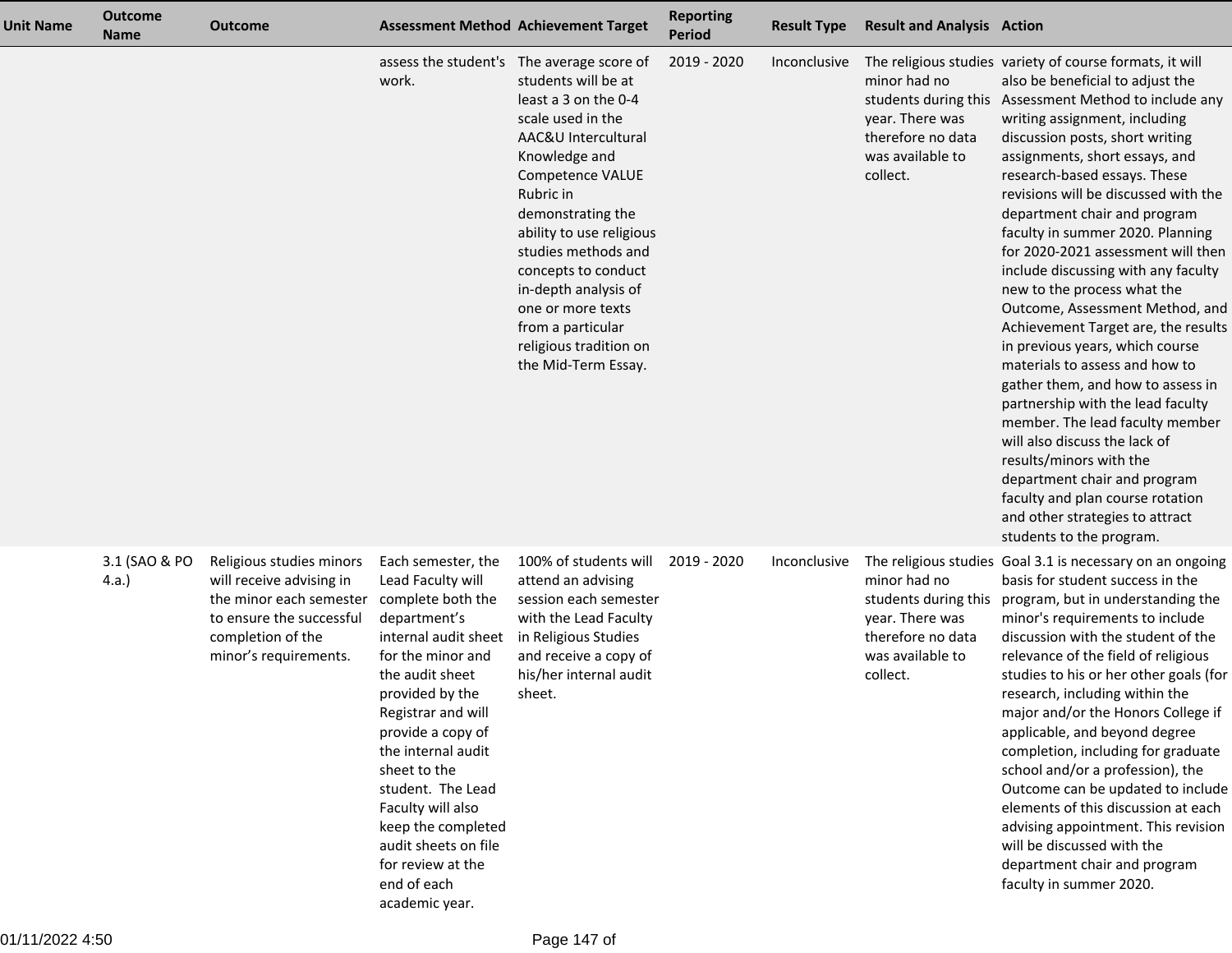| <b>Unit Name</b>                                                        | <b>Outcome</b><br><b>Name</b> | <b>Outcome</b>                                                                                                                                                                                                                                                                                                             | <b>Assessment Method Achievement Target</b>                                                                                                                                                                                                                                                                                                                                                                    |                                                                                                                                                                                                                                                                                                                 | <b>Reporting</b><br><b>Period</b> | <b>Result Type</b> | <b>Result and Analysis Action</b>                                                                                                                                                                           |                                                                                                                                                                                                                                                                                                                                                                                                                                                                                                                                                                                                                           |
|-------------------------------------------------------------------------|-------------------------------|----------------------------------------------------------------------------------------------------------------------------------------------------------------------------------------------------------------------------------------------------------------------------------------------------------------------------|----------------------------------------------------------------------------------------------------------------------------------------------------------------------------------------------------------------------------------------------------------------------------------------------------------------------------------------------------------------------------------------------------------------|-----------------------------------------------------------------------------------------------------------------------------------------------------------------------------------------------------------------------------------------------------------------------------------------------------------------|-----------------------------------|--------------------|-------------------------------------------------------------------------------------------------------------------------------------------------------------------------------------------------------------|---------------------------------------------------------------------------------------------------------------------------------------------------------------------------------------------------------------------------------------------------------------------------------------------------------------------------------------------------------------------------------------------------------------------------------------------------------------------------------------------------------------------------------------------------------------------------------------------------------------------------|
|                                                                         |                               |                                                                                                                                                                                                                                                                                                                            | The Lead Faculty will 90% of students will<br>map out the<br>student's remaining<br>coursework at each<br>conduct a final<br>advising session<br>with the student<br>once all<br>requirements have<br>been met, and will<br>confirm that the<br>student will<br>graduate with the<br>minor. At the end of<br>the academic year,<br>the Lead Faculty will<br>review the students'<br>documents/audit<br>sheets. | attend a final audit<br>confirming that all<br>requirements of the<br>advising session, will minor have been met<br>and will graduate with<br>the minor.                                                                                                                                                        | 2019 - 2020                       | Inconclusive       | minor had no<br>year. There was<br>therefore no data<br>was available to<br>collect.                                                                                                                        | The religious studies Goal 3.1 is necessary on an ongoing<br>basis for successful student<br>students during this completion of the program, but in<br>understanding the minor's<br>requirements to include discussion<br>with the student of the relevance<br>of the field of religious studies to<br>his or her other goals beyond<br>degree completion, including for<br>graduate school and/or a<br>profession, the Outcome can be<br>updated to include this discussion<br>at the final advising appointment.<br>This revision will be discussed with<br>the department chair and program<br>faculty in summer 2020. |
|                                                                         | 4.1 (SLO)                     | Religious studies minors<br>will report that they have using a five-point<br>gained a broad<br>understanding of religion questions will be<br>as a human phenomenon given to the student (satisfied) on a five-<br>and they understand the<br>history and<br>contemporary<br>expressions of world<br>religious traditions. | A written Exit Survey 90% of students<br>in the final semester<br>before completion.<br>The Lead Faculty will understanding of<br>review and analyze<br>the Exit Survey<br>the academic year.                                                                                                                                                                                                                  | participating in the<br>scale on each of five Exit Survey will report<br>at least a 3 rating<br>point scale that they<br>have gained a broad<br>religion as a human<br>phenomenon and they<br>results at the end of understand the history<br>and contemporary<br>expressions of world<br>religious traditions. | 2019 - 2020                       | Inconclusive       | minor had no<br>year. There was<br>therefore no data<br>was available to<br>collect.                                                                                                                        | The religious studies Targets were met in 2017-2018 and<br>2018-2019, but given that no data<br>students during this was available for assessment in<br>2016-2017 or 2019-2020, it will be<br>beneficial to continue to assess for<br>the current Outcome using the<br>current Assessment Method.<br>However, given changes to other<br><b>Outcomes and Assessment</b><br>Methods for the minor, the lead<br>faculty will discuss the exit survey<br>with program faculty for any<br>needed adjustments.                                                                                                                  |
| Program -<br>Secondary<br>Teacher<br>Education -<br>MAT {2016-<br>2017} |                               | 1.1 (SAO & SLO) Candidates will be able to The instructor for ED Candidates will be<br>demonstrate an<br>understanding of and<br>apply knowledge and<br>skills specific to their<br>discipline by successful<br>completion of the<br>Internship.                                                                           | 697 will assess and<br>grade the teaching<br>of the candidate<br>using the Teacher<br>Intern Assessment<br>Instrument.                                                                                                                                                                                                                                                                                         | able to demonstrate<br>an understanding of<br>and apply knowledge<br>and skills specific to<br>their discipline by<br>scoring on average a 2<br>(Acceptable) or above<br>on the Teacher Intern<br>Assessment<br>Instrument in ED 697,                                                                           | 2019 - 2020                       | Inconclusive       | ED 697 faced<br>significant<br>challenges in the<br>2019-2020<br>academic year. The<br>faculty member<br>responsible for this<br>course in the FA19<br>term was<br>confronted by a<br>major personal crisis | This is an important assessment.<br>The Department will retain this<br>assessment for the 2020 - 2021<br>academic year.                                                                                                                                                                                                                                                                                                                                                                                                                                                                                                   |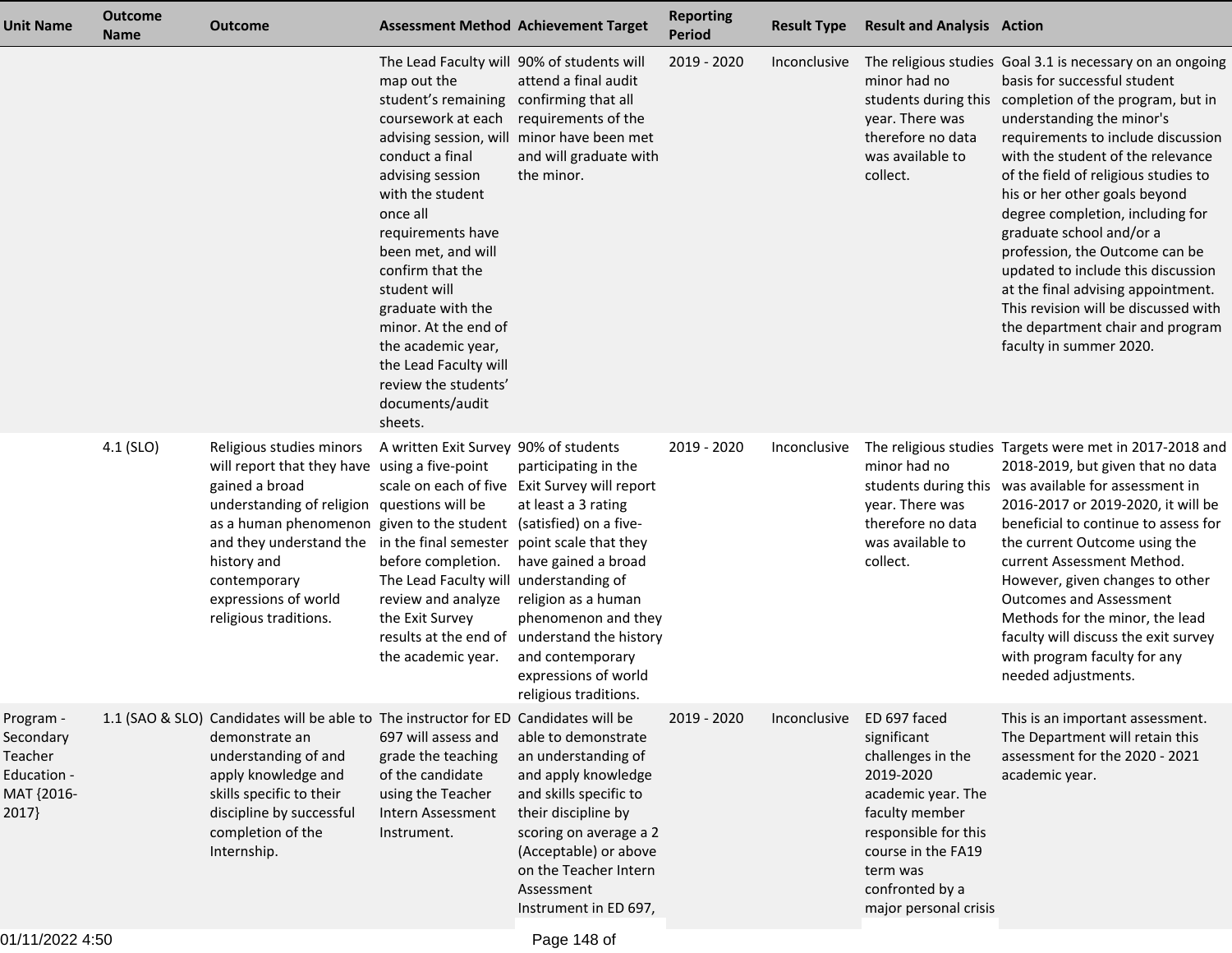| <b>Unit Name</b>                                                        | <b>Outcome</b><br><b>Name</b> | <b>Outcome</b>                                                                                                                                                                                                                                                                                                                                                                                                           | <b>Assessment Method Achievement Target</b>                                                                                                                                                 |                                                                                                                                                                                                           | <b>Reporting</b><br><b>Period</b> | <b>Result Type</b> | <b>Result and Analysis Action</b>                                                                                                                                                                                                                                                                                                                                                          |                                                                                                                                                                                                                                                                                                                                                                                                                                                                                                                                                                                                                                                                                                                                                                                                                        |
|-------------------------------------------------------------------------|-------------------------------|--------------------------------------------------------------------------------------------------------------------------------------------------------------------------------------------------------------------------------------------------------------------------------------------------------------------------------------------------------------------------------------------------------------------------|---------------------------------------------------------------------------------------------------------------------------------------------------------------------------------------------|-----------------------------------------------------------------------------------------------------------------------------------------------------------------------------------------------------------|-----------------------------------|--------------------|--------------------------------------------------------------------------------------------------------------------------------------------------------------------------------------------------------------------------------------------------------------------------------------------------------------------------------------------------------------------------------------------|------------------------------------------------------------------------------------------------------------------------------------------------------------------------------------------------------------------------------------------------------------------------------------------------------------------------------------------------------------------------------------------------------------------------------------------------------------------------------------------------------------------------------------------------------------------------------------------------------------------------------------------------------------------------------------------------------------------------------------------------------------------------------------------------------------------------|
| Program -<br>Secondary<br>Teacher<br>Education -<br>MAT {2016-<br>2017} |                               | 1.1 (SAO & SLO) Candidates will be able to The instructor for ED Internship Master of<br>demonstrate an<br>understanding of and<br>apply knowledge and<br>skills specific to their<br>discipline by successful<br>completion of the<br>Internship.                                                                                                                                                                       | 697 will assess and<br>grade the teaching<br>of the candidate<br>using the Teacher<br>Intern Assessment<br>Instrument.                                                                      | Education.                                                                                                                                                                                                | 2019 - 2020                       | Inconclusive       | finish the course as<br>planned (another<br>faculty member<br>finished the course<br>but did not<br>implement the<br><b>Teacher Intern</b><br>Assessment<br>Instrument). ED 697<br>was complicated by<br>COVID-19 in the<br>SP20 term, and<br>again this<br>instrument was not<br>implemented for<br>this course in the<br>spring.                                                         | and was not able to This is an important assessment.<br>The Department will retain this<br>assessment for the 2020 - 2021<br>academic year.                                                                                                                                                                                                                                                                                                                                                                                                                                                                                                                                                                                                                                                                            |
|                                                                         | 1.2 (PO 2.c.)                 | Strengthen and Expand<br>K-12 Partnerships-<br>Partners will co-construct focus group<br>mutually beneficial P-12<br>school and community<br>arrangements, including<br>technology-based<br>collaborations, for clinical construct mutually<br>preparation and share<br>responsibility for<br>continuous improvement<br>of candidate preparation<br>(Council of Accreditation<br>for Educator Preparation,<br>CAEP 2.1). | The department of<br>education will hold<br>meetings with<br>various partners (K-<br>12 administration, K- which they will share<br>12 teachers) to co-<br>beneficial P-12<br>partnerships. | The department of<br>education and various<br>partners will host 2<br>focus groups during<br>the academic year in<br>opinions about<br>developing at least<br>one new mutually<br>beneficial partnership. | 2019 - 2020                       | Inconclusive       | not hold focus<br>various partners in<br>the 2019-2020<br>academic year. Our<br>field experience<br>coordinator and<br>liaison with our<br>partnership schools<br>was unavailable to<br>facilitate these<br>discussions due to<br>an unexpected<br>personal matter,<br>and partnership<br>talks were further<br>complicated by the<br>onset of COVID-19<br>during the spring<br>2020 term. | The Department did The Department will retain this<br>achievement target. The<br>group meetings with Department is committed to<br>determine how best we may meet<br>the needs of K-12 administration<br>and K-12 teachers, particularly in<br>the Columbus Municipal School<br>District and the Lowndes County<br>School District. Additionally, the<br>Department is interested in<br>providing educational pathways for<br>teacher assistants, and we<br>recognize the value that a MAT<br>pathway may provide for teacher<br>assistants who have undergraduate<br>degrees in a secondary education<br>subject area but who do not have<br>teaching licenses.<br>The Department is committed to<br>this achievement target and to<br>developing partnerships designed<br>to improve and expand MAT<br>opportunities |
|                                                                         |                               | 2.1 (SAO & SLO) Candidates will be able to The instructor for ED Candidates will be<br>demonstrate skills and<br>commitment to creating                                                                                                                                                                                                                                                                                  | 697 will assess and<br>grade the teaching                                                                                                                                                   | able to demonstrate<br>skills and commitment                                                                                                                                                              | 2019 - 2020                       | Inconclusive       | ED 697 faced<br>significant<br>challenges in the                                                                                                                                                                                                                                                                                                                                           | This is an important assessment.<br>The Department will retain this<br>assessment for the 2020 - 2021                                                                                                                                                                                                                                                                                                                                                                                                                                                                                                                                                                                                                                                                                                                  |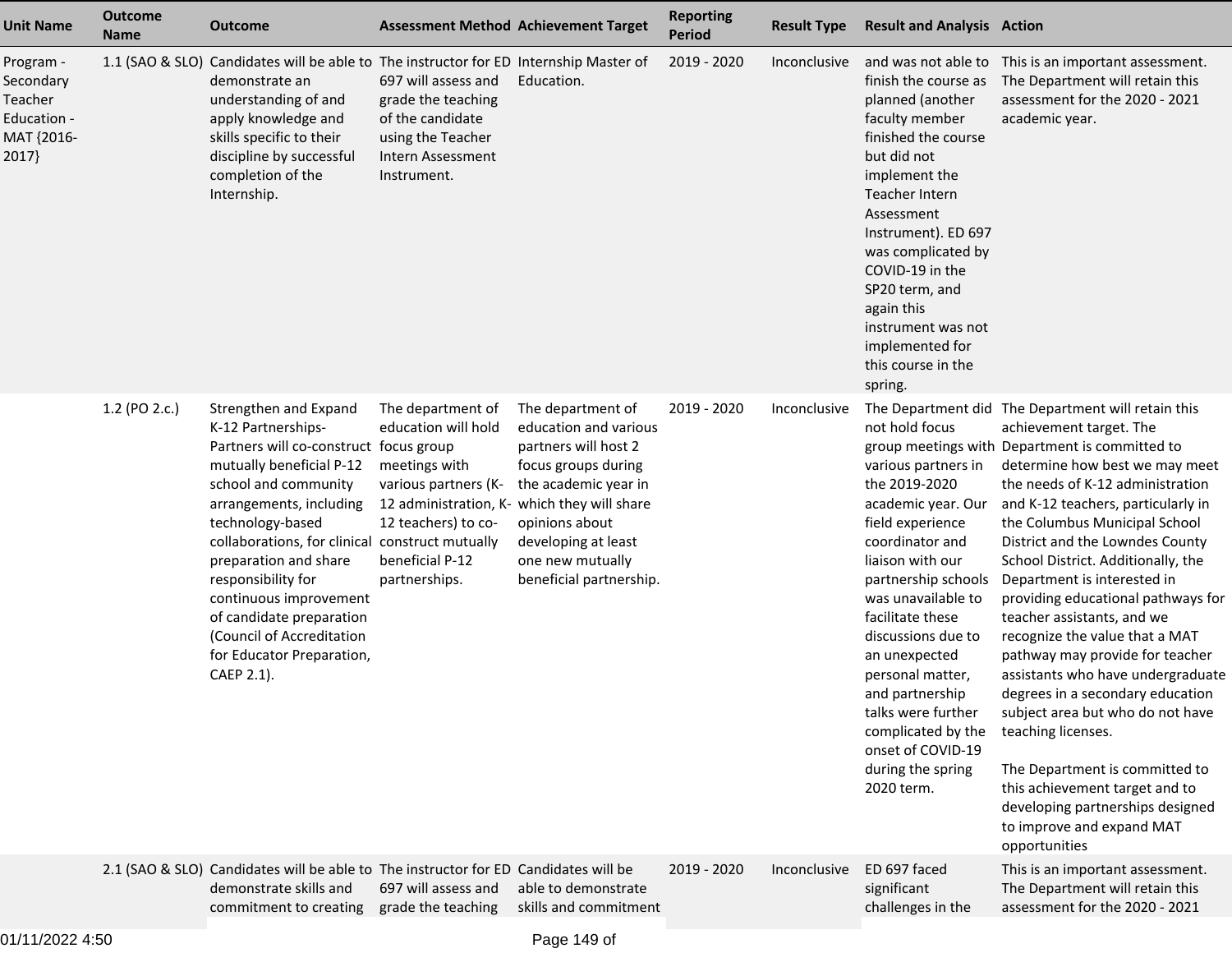| <b>Unit Name</b> | <b>Outcome</b><br><b>Name</b> | <b>Outcome</b>                                                                                                                                                                                                                                                                                                                                             |                                                                                                                                                  | <b>Assessment Method Achievement Target</b>                                                                                                                                                                                                                                                                                                                                                                                             | <b>Reporting</b><br><b>Period</b> | <b>Result Type</b>       | <b>Result and Analysis Action</b>                                                                                                                                                                                                                                                                                                                                                                                                                                                                             |                                                                                                                                                                                                                                                                                                                                                                                                                                                                                                                                                                                                                                                                                                                                |
|------------------|-------------------------------|------------------------------------------------------------------------------------------------------------------------------------------------------------------------------------------------------------------------------------------------------------------------------------------------------------------------------------------------------------|--------------------------------------------------------------------------------------------------------------------------------------------------|-----------------------------------------------------------------------------------------------------------------------------------------------------------------------------------------------------------------------------------------------------------------------------------------------------------------------------------------------------------------------------------------------------------------------------------------|-----------------------------------|--------------------------|---------------------------------------------------------------------------------------------------------------------------------------------------------------------------------------------------------------------------------------------------------------------------------------------------------------------------------------------------------------------------------------------------------------------------------------------------------------------------------------------------------------|--------------------------------------------------------------------------------------------------------------------------------------------------------------------------------------------------------------------------------------------------------------------------------------------------------------------------------------------------------------------------------------------------------------------------------------------------------------------------------------------------------------------------------------------------------------------------------------------------------------------------------------------------------------------------------------------------------------------------------|
|                  |                               | 2.1 (SAO & SLO) supportive environments unit developed by<br>that afford all students<br>access to rigorous college the Teaching Unit<br>and career-ready<br>standards by developing<br>a teaching unit.                                                                                                                                                   | the student(s) using<br>Rubric.                                                                                                                  | to creating supportive 2019 - 2020<br>environments that<br>afford all students<br>access to rigorous<br>college and career-<br>supportive<br>environments by<br>developing a reading<br>program specific to<br>the needs of the<br>school by scoring an<br>average of 2 or above<br>on the Teaching Unit<br>Rubric in ED 697,<br>Internship Master of<br>Education.                                                                     |                                   | Inconclusive             | 2019-2020<br>academic year. The<br>faculty member<br>responsible for this<br>course in the FA19<br>term was<br>confronted by a<br>major personal crisis<br>and was not able to<br>finish the course as<br>planned (another<br>faculty member<br>finished the course<br>but did not<br>implement the<br>Teacher Intern<br>Assessment<br>Instrument). ED 697<br>was complicated by<br>COVID-19 in the<br>SP20 term, and<br>again this<br>instrument was not<br>implemented for<br>this course in the<br>spring. | academic year.                                                                                                                                                                                                                                                                                                                                                                                                                                                                                                                                                                                                                                                                                                                 |
|                  | 3.1 (RO & SLO)                | Candidates will<br>demonstrate their<br>proficiencies to<br>understand and apply<br>knowledge and skills<br>appropriate to their<br>professional field of<br>specialization so that<br>learning and<br>development<br>opportunities for all P-12<br>students are enhanced<br>through the development<br>of a research study in<br>their area of expertise. | The instructor for ED Candidates will<br>600 will assess and<br>grade the research<br>by the student(s)<br>using the Research<br>Project Rubric. | demonstrate their<br>proficiencies to<br>project(s) presented understand and apply<br>knowledge and skills<br>appropriate to their<br>professional field of<br>specialization so that<br>learning and<br>development<br>opportunities for all P-<br>12 students are<br>enhanced through the<br>development of a<br>research study in their<br>area of expertise by<br>scoring an average of<br>86% or higher on the<br>Research Project | 2019 - 2020                       | <b>Target Not</b><br>Met | Twenty-three of<br>twenty-six students<br>enrolled in ED 600<br>during the 2019 -<br>completed the<br>Research Project<br>Proposal with an<br>overall mean of<br>81%. FA19 scores<br>for 19 students<br>99% (3), 98% (1),<br>(1); SP20 scores for<br>7 students included<br>91% (1), 79% (2),<br>(2).                                                                                                                                                                                                         | Two observations are relevant:<br>First, two different faculty<br>members have evaluated students<br>very differently across each<br>2020 academic year semester, FA19 term and SP20<br>term. The Department will need to<br>evaluate how instruments are used<br>to increase inter-rater reliability.<br>Second, one student did not<br>complete this final assignment in<br>the FA19 term; two did not<br>included 100% (12), complete in the SP20 term. Two of<br>seven students not completing the<br>95% (1), 93% (1), 0% assignment is very significant<br>compared with one of nineteen,<br>however student course<br>completion was disrupted heavily<br>71% (1), 50% (1), 0% during the SP20 term due to<br>COVID-19. |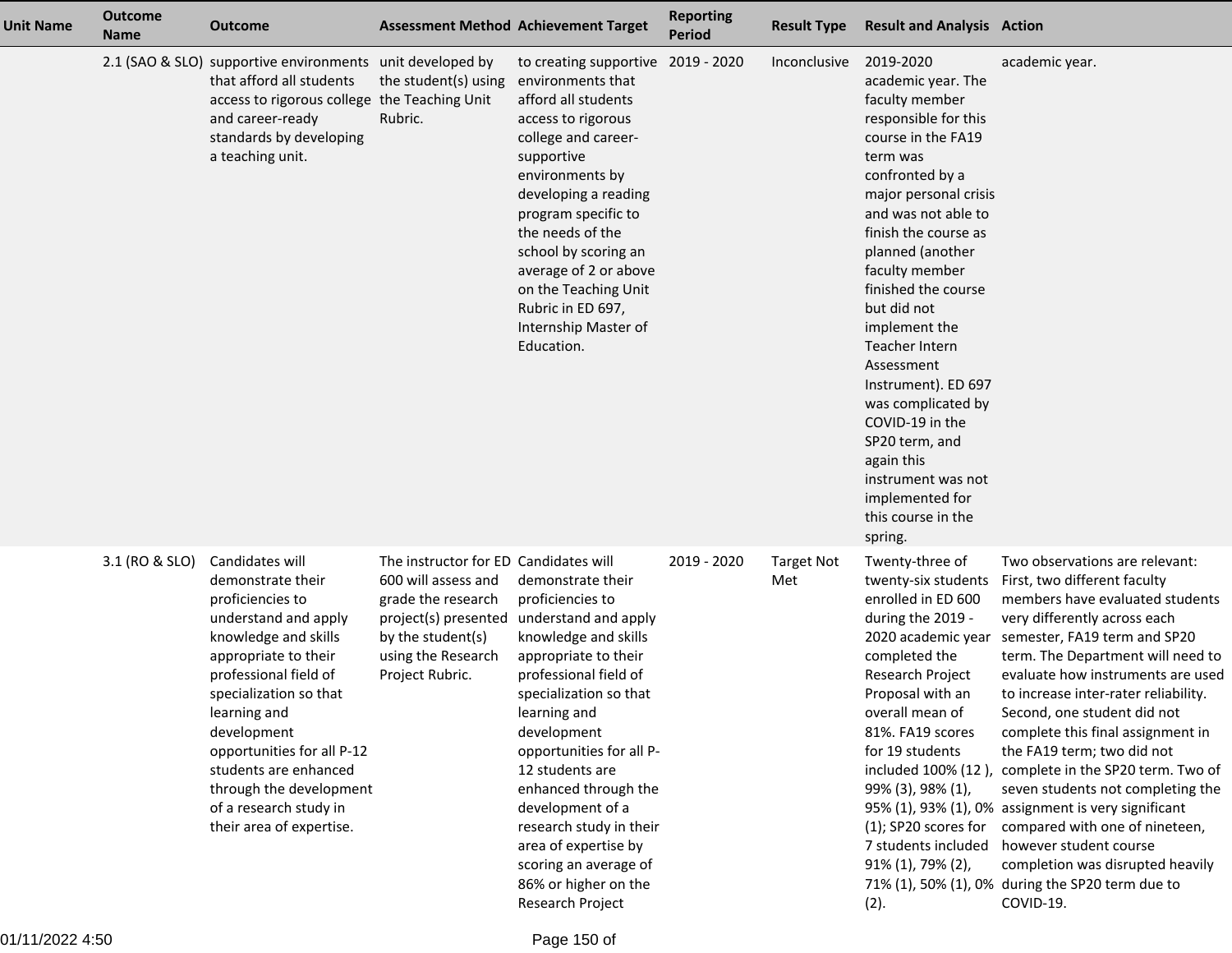| <b>Unit Name</b>                                                                                   | <b>Outcome</b><br><b>Name</b> | <b>Outcome</b>                                                                                                                                                                                                                                                                                                                                             |                                                                                                                                                                                       | <b>Assessment Method Achievement Target</b>                                                                                                                                                                                                                 | <b>Reporting</b><br><b>Period</b> | <b>Result Type</b>       | <b>Result and Analysis Action</b>                                                                                                                                                                                                                                                                                                                                                                     |                                                                                                                                                                              |
|----------------------------------------------------------------------------------------------------|-------------------------------|------------------------------------------------------------------------------------------------------------------------------------------------------------------------------------------------------------------------------------------------------------------------------------------------------------------------------------------------------------|---------------------------------------------------------------------------------------------------------------------------------------------------------------------------------------|-------------------------------------------------------------------------------------------------------------------------------------------------------------------------------------------------------------------------------------------------------------|-----------------------------------|--------------------------|-------------------------------------------------------------------------------------------------------------------------------------------------------------------------------------------------------------------------------------------------------------------------------------------------------------------------------------------------------------------------------------------------------|------------------------------------------------------------------------------------------------------------------------------------------------------------------------------|
|                                                                                                    | 3.1 (RO & SLO)                | Candidates will<br>demonstrate their<br>proficiencies to<br>understand and apply<br>knowledge and skills<br>appropriate to their<br>professional field of<br>specialization so that<br>learning and<br>development<br>opportunities for all P-12<br>students are enhanced<br>through the development<br>of a research study in<br>their area of expertise. | The instructor for ED Rubric in ED 600<br>600 will assess and<br>grade the research<br>by the student(s)<br>using the Research<br>Project Rubric.                                     | Leadership through<br>Action Research for<br>project(s) presented School Improvement.                                                                                                                                                                       | 2019 - 2020                       | <b>Target Not</b><br>Met | Twenty-three of<br>twenty-six students<br>enrolled in ED 600<br>during the 2019 -<br>2020 academic year<br>completed the<br>Research Project<br>Proposal with an<br>overall mean of<br>81%. FA19 scores<br>for 19 students<br>included 100% (12),<br>99% (3), 98% (1),<br>95% (1), 93% (1), 0%<br>$(1)$ ; SP20 scores for<br>7 students included<br>91% (1), 79% (2),<br>71% (1), 50% (1), 0%<br>(2). | The Department will retain this<br>assessment. Individual faculty<br>members' use of assessment<br>rubrics will also be reconsidered to<br>increase inter-rater reliability. |
| Program -<br>Spanish<br>(including<br>Minor and K-<br>12<br>Certification) -<br>BA {2016-<br>2017} | 1.1 (GEO 1.c.)                | Knowledge of Grammar:<br>Students will be able to<br>manipulate simple<br>structures. Students will<br>know the basic verbal<br>system of Spanish<br>(tenses, moods, aspects)<br>and be able to produce<br>forms.                                                                                                                                          | Students will<br>produce a written<br>assignment<br>(composition or<br>exam) that will be<br>graded by the<br>instructor using the<br>AAC&U Writing<br>Communication<br>Value Rubric. | The average score of<br>students on the<br>written assignment<br>will be a 2 or higher on<br>the scale 0-4 from the<br>AAC&U Writing<br><b>Communication Value</b><br>Rubric on the control<br>of syntax and<br>mechanics evaluation<br>of this assignment. | 2019 - 2020                       | <b>Target Not</b><br>Met | 11 students scored<br>a 2.<br>26 students scored<br>a 1.<br>3 students scored 0.<br>Total average: 1.2                                                                                                                                                                                                                                                                                                | Over the course of the Summer, Dr.<br>Vergara and Professor Holloway<br>will propose changes for the Fall.                                                                   |
|                                                                                                    | 1.2 (GEO 1.c.)                | <b>Speaking Proficiency:</b><br>Students will be able to<br>go beyond the one word<br>response and be able to<br>produce simple,<br>sentence-length<br>utterances with a<br>reasonably accurate<br>pronunciation on topics<br>related to their personal<br>and academic lives<br>(family, classes, daily<br>activities, leisure<br>activities, etc.)       | Students will<br>complete an oral<br>exam with the<br>instructor that will<br>be evaluated using<br>the AAC&U Oral<br>Communication<br>Rubric.                                        | The average score of<br>students on the oral<br>assignment will be a<br>1.5 or higher on the<br>scale of 0-4 from the<br>use of Language as<br>described by AAC&U<br><b>Oral Communication</b><br>Rubric.                                                   | 2019 - 2020                       | <b>Target Met</b>        | 7 students scored a<br>4.<br>24 students scored<br>a 3.<br>19 students scored<br>a 2.<br>10 students scored<br>a 1.<br>Total average: 2.4                                                                                                                                                                                                                                                             | Over the course of the Summer, Dr.<br>Vergara and Professor Holloway<br>will propose changes for the Fall.                                                                   |
|                                                                                                    | 2.1 (GEO 2.c.)                | <b>Cultural Knowledge:</b>                                                                                                                                                                                                                                                                                                                                 | 100 level students                                                                                                                                                                    | The average score of                                                                                                                                                                                                                                        | 2019 - 2020                       | <b>Target Met</b>        |                                                                                                                                                                                                                                                                                                                                                                                                       | 9 students scored a Over the course of the Summer, Dr.                                                                                                                       |

01/11/2022 4:50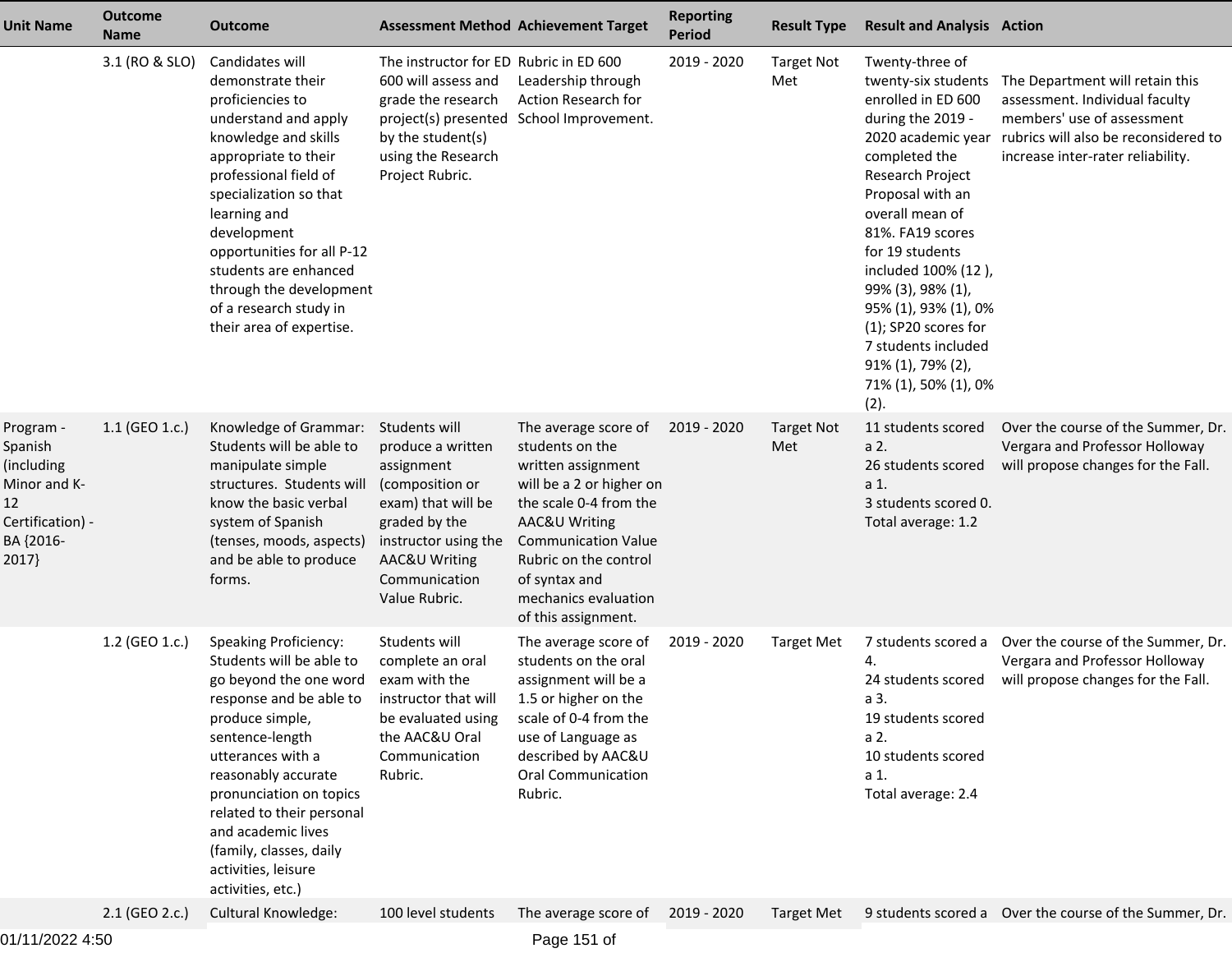| <b>Unit Name</b> | <b>Outcome</b><br><b>Name</b> | <b>Outcome</b>                                                                                                                                                                                                                                       |                                                                                                                                                                                                                                                                                                                                                    | <b>Assessment Method Achievement Target</b>                                                                                                                                                                                      | <b>Reporting</b><br><b>Period</b> | <b>Result Type</b>       | <b>Result and Analysis Action</b>                                                                         |                                                                                                                                |
|------------------|-------------------------------|------------------------------------------------------------------------------------------------------------------------------------------------------------------------------------------------------------------------------------------------------|----------------------------------------------------------------------------------------------------------------------------------------------------------------------------------------------------------------------------------------------------------------------------------------------------------------------------------------------------|----------------------------------------------------------------------------------------------------------------------------------------------------------------------------------------------------------------------------------|-----------------------------------|--------------------------|-----------------------------------------------------------------------------------------------------------|--------------------------------------------------------------------------------------------------------------------------------|
|                  | 2.1 (GEO 2.c.)                | Students will explore<br>issues related to Hispanic assignment on a<br>cultures at a basic level.<br>Students will have an<br>awareness of cultural<br>differences and be able<br>to make comparisons<br>between Hispanic<br>cultures and their own. | will complete an<br>topic of cultural<br>relevance that<br>relates to the<br>Spanish-speaking<br>world. This will be<br>graded by the<br>instructor using the<br>AAC&U Intercultural Rubric.<br>Knowledge and<br>Competence VALUE<br>Rubric.                                                                                                       | the 100 level students 2019 - 2020<br>on the cultural<br>relevance assignment<br>will be a 1 or higher on<br>the 0-4 scale used in<br>the AAC&U<br>Intercultural<br>Knowledge and<br>Competence VALUE                            |                                   | <b>Target Met</b>        | 4.<br>8 students scored a<br>3.<br>3 students scored a<br>2.<br>Total average: 3.3                        | Vergara and Professor Holloway<br>will propose changes for the Fall.                                                           |
|                  |                               |                                                                                                                                                                                                                                                      | 200 level students<br>will complete an<br>assignment on a<br>topic of cultural<br>relevance that<br>relates to the<br>Spanish-speaking<br>world. This will be<br>graded by the<br>instructor using the<br>AAC&U Intercultural Rubric.<br>Knowledge and<br>Competence VALUE<br>Rubric.                                                              | The average score of<br>the 200 level students<br>on the cultural<br>relevance assignment<br>will be a 2 or higher on<br>the 0-4 scale used in<br>the AAC&U<br>Intercultural<br>Knowledge and<br>Competence VALUE                | 2019 - 2020                       | <b>Target Not</b><br>Met | 2 students scored a<br>3.<br>2.<br>9 students scored a<br>Total average: 1.6                              | Over the course of the Summer, Dr.<br>Vergara and Professor Holloway<br>9 students scored a will propose changes for the Fall. |
|                  | 2.c.                          | 2.2 (SAO & GEO Students will articulate<br>their cumulative cultural<br>knowledge in a Capstone<br>assignment by examining<br>cultural differences and<br>making comparisons.                                                                        | Students will<br>complete the<br><b>Cultural Differences</b><br>Capstone<br>Assignment that<br>requires them to<br>demonstrate an<br>awareness of<br>cultural differences<br>among Spanish<br>speakers. This<br>assignment will be<br>graded by the<br>instructor using the<br>AAC&U Intercultural<br>Knowledge and<br>Competence VALUE<br>Rubric. | The average score of<br>students on the<br><b>Cultural Differences</b><br>Capstone Assignment<br>will be a 2 or higher on<br>the 0-4 scale used in<br>the AAC&U<br>Intercultural<br>Knowledge and<br>Competence VALUE<br>Rubric. | 2019 - 2020                       | <b>Target Not</b><br>Met | 1 student scored a<br>3.<br>12 students scored<br>a 2.<br>7 students scored a<br>1.<br>Total average: 1.7 | Over the course of the Summer, Dr.<br>Vergara and Professor Holloway<br>will propose changes for the Fall.                     |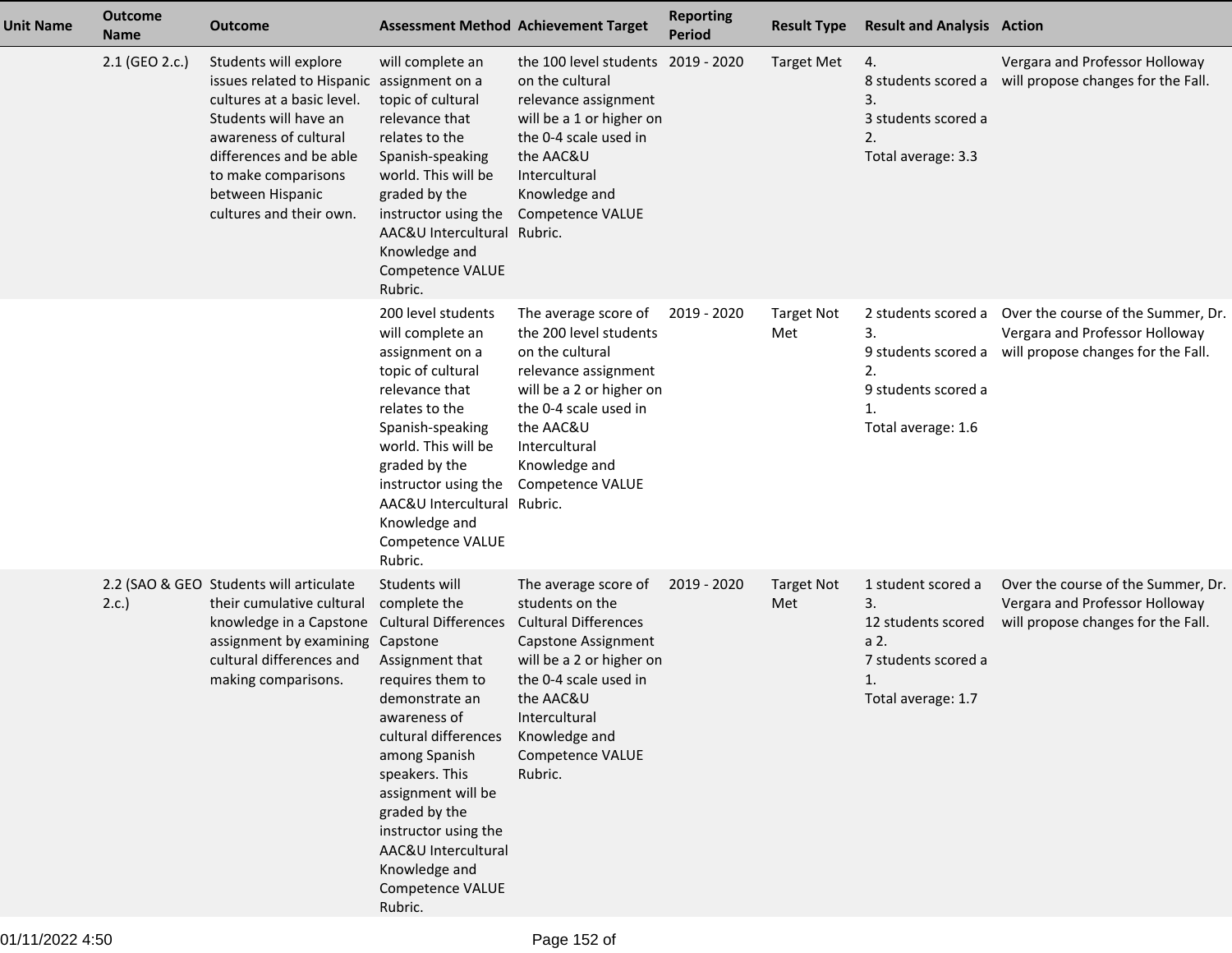| <b>Unit Name</b>                                                                                             | <b>Outcome</b><br><b>Name</b> | <b>Outcome</b>                                                                                                                                                                                                                                                                                                                                                                                                                                                                                           | <b>Assessment Method Achievement Target</b>                                                                                                                                                                                                                                                                                                                                                                                                                                                                                                                                                                                                                     |                                                                                                                                                                                                                            | <b>Reporting</b><br><b>Period</b> | <b>Result Type</b>       | <b>Result and Analysis Action</b>                                                                                    |                                                                                                                                                                                                                                                                                                                                                                 |
|--------------------------------------------------------------------------------------------------------------|-------------------------------|----------------------------------------------------------------------------------------------------------------------------------------------------------------------------------------------------------------------------------------------------------------------------------------------------------------------------------------------------------------------------------------------------------------------------------------------------------------------------------------------------------|-----------------------------------------------------------------------------------------------------------------------------------------------------------------------------------------------------------------------------------------------------------------------------------------------------------------------------------------------------------------------------------------------------------------------------------------------------------------------------------------------------------------------------------------------------------------------------------------------------------------------------------------------------------------|----------------------------------------------------------------------------------------------------------------------------------------------------------------------------------------------------------------------------|-----------------------------------|--------------------------|----------------------------------------------------------------------------------------------------------------------|-----------------------------------------------------------------------------------------------------------------------------------------------------------------------------------------------------------------------------------------------------------------------------------------------------------------------------------------------------------------|
|                                                                                                              | 2.3 (PO 3.b.)                 | The completion of four<br>semesters of Spanish will<br>encourage global thinking collect data from an<br>and perspectives through Enrollment Report<br>broadening of cultural<br>and language-based<br>knowledge among our<br>students. In an effort to<br>provide students with a<br>"global perspective" and<br>to prepare "them for the<br>global workforce of the<br>future," the Spanish<br>program will actively<br>seek to increase interest<br>and enrollment in the<br>Spanish minor and major. | The assessment<br>coordinator will<br>on the number of<br>declared Spanish<br>minors and majors<br>at the end of the<br>academic year.                                                                                                                                                                                                                                                                                                                                                                                                                                                                                                                          | An increase in minors<br>and majors over the<br>next three years (7<br>and 3, respectively).                                                                                                                               | 2019 - 2020                       | <b>Target Not</b><br>Met | 5 majors<br>1 minor                                                                                                  | Over the course of the Summer, Dr.<br>Vergara and Professor Holloway<br>will propose changes for the Fall.                                                                                                                                                                                                                                                      |
| Program -<br>Theatre - BA<br>(including<br>minor,<br>Theatre<br>Education<br>concentration)<br>${2016-2017}$ | $1.1$ (SLO)                   | Students will increase<br>their level of<br>communication skills.                                                                                                                                                                                                                                                                                                                                                                                                                                        | All first-year transfer 60% of transfers<br>students will be<br>reviewed at the end Survey are expected<br>of the Fall semester to score on the<br>(last week of regular Sophomore/Transfer<br>classes). They are<br>given a four<br>question Survey in<br>advance that allows<br>them to self-assess<br>theatre artists (see<br>attached doc,<br>"Questions for<br>Sophomore<br>Review." The<br>interviewees will be<br>required to turn in<br>written answers to<br>reviewing faculty,<br>but will be required<br>to give an oral<br>response as well.<br>This method of<br>assessment will<br>allow the students<br>to see what skills<br>they need to focus | participating in the<br>Interview/Audition<br>Project Rubric a<br>"strong pass" in two of<br>the three following<br>categories:<br>their own growth as performance/presenta<br>tion; craftsmanship;<br>and interpretation. | 2019 - 2020                       | Target Met               | Pass' grades and<br>one "Weak Pass".<br>Majority favors a<br>"Strong Pass" grade<br>100% Proficiency in<br>the field | Student 1: 2 "Strong After meeting with faculty and<br>establishing less strict criteria, we<br>have a more equitable system. The<br>student who was assessed has<br>struggled in some areas, but overall<br>has showed a lot of growth over<br>the past year. I don't think the<br>student wold have passed if<br>applying the previous, stricter<br>criteria. |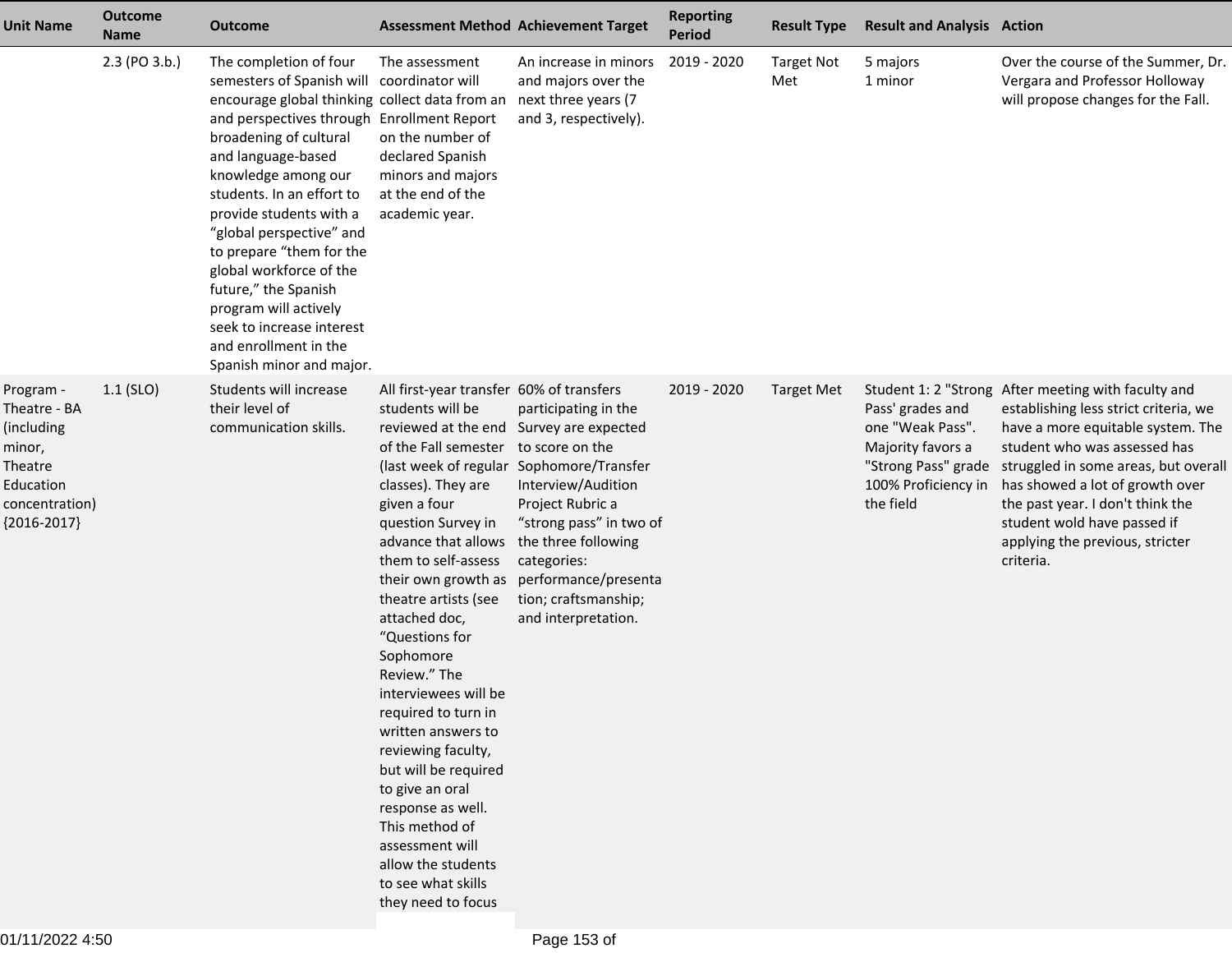| <b>Unit Name</b>                                                                                             | <b>Outcome</b><br><b>Name</b> | <b>Outcome</b>                                                    |                                                                                                                                                                                                                                                                                                                                                                                                                                                                                                                                                                                                                                                                                                                                                                                                                                                                                                                                                                        | <b>Assessment Method Achievement Target</b>                                                                                                                                                                                                                         | <b>Reporting</b><br><b>Period</b> | <b>Result Type</b> | <b>Result and Analysis Action</b>                                                             |                                                                                                                                                                                                                                                                                                                                                                                    |
|--------------------------------------------------------------------------------------------------------------|-------------------------------|-------------------------------------------------------------------|------------------------------------------------------------------------------------------------------------------------------------------------------------------------------------------------------------------------------------------------------------------------------------------------------------------------------------------------------------------------------------------------------------------------------------------------------------------------------------------------------------------------------------------------------------------------------------------------------------------------------------------------------------------------------------------------------------------------------------------------------------------------------------------------------------------------------------------------------------------------------------------------------------------------------------------------------------------------|---------------------------------------------------------------------------------------------------------------------------------------------------------------------------------------------------------------------------------------------------------------------|-----------------------------------|--------------------|-----------------------------------------------------------------------------------------------|------------------------------------------------------------------------------------------------------------------------------------------------------------------------------------------------------------------------------------------------------------------------------------------------------------------------------------------------------------------------------------|
| Program -<br>Theatre - BA<br>(including<br>minor,<br>Theatre<br>Education<br>concentration)<br>${2016-2017}$ | $1.1$ (SLO)                   | Students will increase<br>their level of<br>communication skills. | on in the latter part<br>of their college<br>careers. The<br>questions will be<br>scored using the<br>department's own<br>"SOPHOMORE/TRA<br><b>NSFER</b><br>INTERVIEW/AUDITIO the three following<br>N PROJECT" Rubric.<br>Originally,<br>assessment was<br>rotated with<br>graduating Seniors<br>being reported in<br>odd-numbered<br>years and<br>sophomore review<br>taking place in even-<br>numbered years.<br>Until the number of<br>students is sufficient<br>to support this<br>protocol, both<br>methods of<br>assessment will be<br>used every year.<br>Sophomore and first<br>year transfer review<br>will take place at the<br>end of the Fall<br>semester and Senior<br>exit portfolios will<br>take place in the last<br>two weeks of the<br>Spring semester.<br>The Department<br>intends to assign a<br>date for the "exit<br>portfolio review."<br>On that date<br>graduating seniors<br>will present an<br>"acting portfolio"<br>and/or a "technical | 60% of transfers<br>participating in the<br>Survey are expected<br>to score on the<br>Sophomore/Transfer<br>Interview/Audition<br>Project Rubric a<br>"strong pass" in two of<br>categories:<br>performance/presenta<br>tion; craftsmanship;<br>and interpretation. | 2019 - 2020                       | <b>Target Met</b>  | Pass' grades and<br>one "Weak Pass".<br>Majority favors a<br>100% Proficiency in<br>the field | Student 1: 2 "Strong After meeting with faculty and<br>establishing less strict criteria, we<br>have a more equitable system. The<br>student who was assessed has<br>"Strong Pass" grade struggled in some areas, but overal<br>has showed a lot of growth over<br>the past year. I don't think the<br>student wold have passed if<br>applying the previous, stricter<br>criteria. |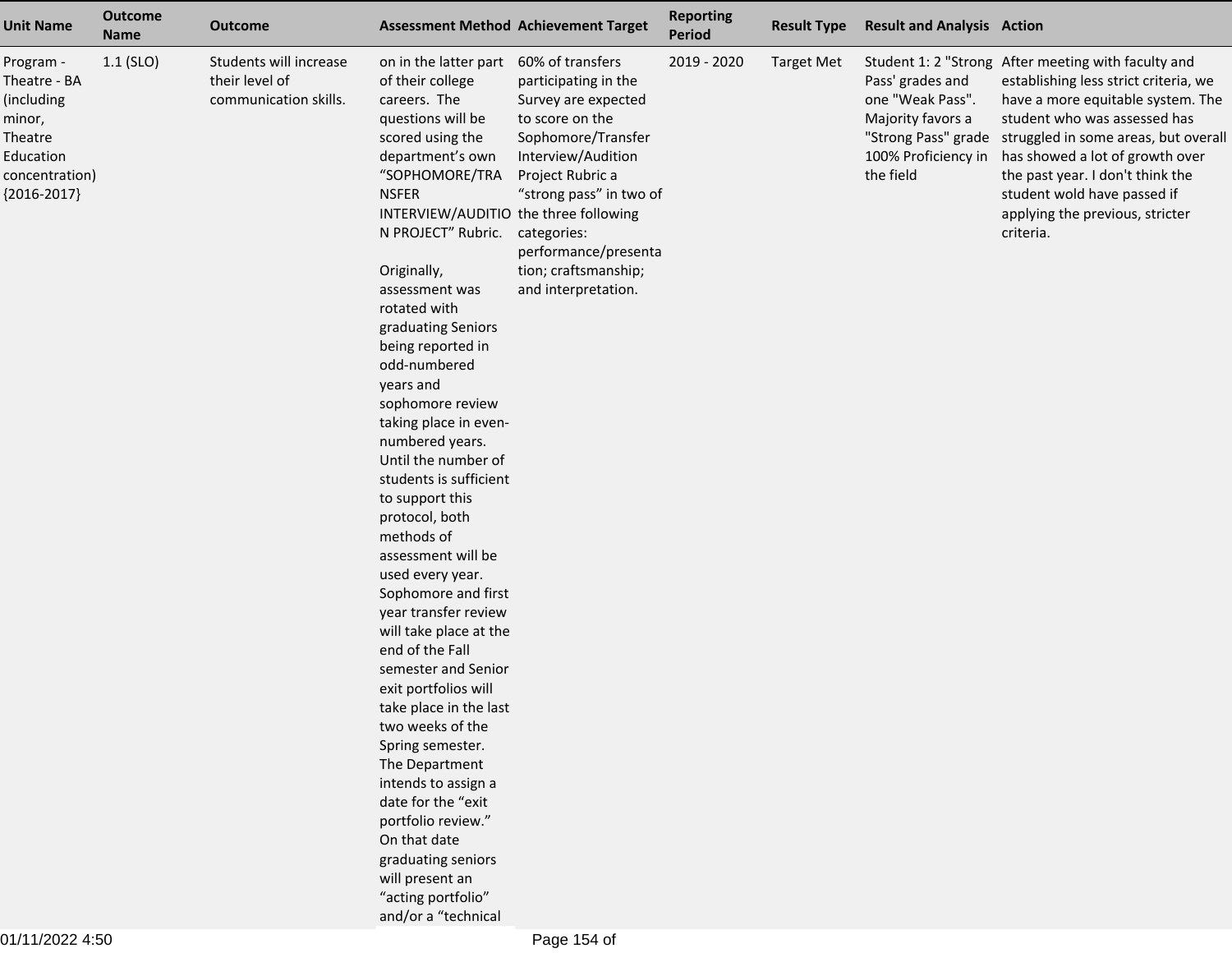| <b>Unit Name</b>                                                                                             | Outcome<br><b>Name</b> | <b>Outcome</b>                                                    | <b>Assessment Method Achievement Target</b>                                                                                                                                                                                                                                                                                                                                                                                                                                                                                                                                                                                                               |                                                                                                                                                                                                                                                                                                                                                                                     | <b>Reporting</b><br><b>Period</b> | <b>Result Type</b> | <b>Result and Analysis Action</b>                                                                                                                                                                                                    |                                                                                                                                                                                                                                                                                                                                                                                                        |
|--------------------------------------------------------------------------------------------------------------|------------------------|-------------------------------------------------------------------|-----------------------------------------------------------------------------------------------------------------------------------------------------------------------------------------------------------------------------------------------------------------------------------------------------------------------------------------------------------------------------------------------------------------------------------------------------------------------------------------------------------------------------------------------------------------------------------------------------------------------------------------------------------|-------------------------------------------------------------------------------------------------------------------------------------------------------------------------------------------------------------------------------------------------------------------------------------------------------------------------------------------------------------------------------------|-----------------------------------|--------------------|--------------------------------------------------------------------------------------------------------------------------------------------------------------------------------------------------------------------------------------|--------------------------------------------------------------------------------------------------------------------------------------------------------------------------------------------------------------------------------------------------------------------------------------------------------------------------------------------------------------------------------------------------------|
| Program -<br>Theatre - BA<br>(including<br>minor,<br>Theatre<br>Education<br>concentration)<br>${2016-2017}$ | $1.1$ (SLO)            | Students will increase<br>their level of<br>communication skills. | theatre portfolio" to 60% of transfers<br>the faculty. The<br>Sophomore/Transfer Survey are expected<br>Interview/Audition<br>Project Rubric will<br>be use to assess the<br>level of expertise in<br>area of<br>presentation.                                                                                                                                                                                                                                                                                                                                                                                                                            | participating in the<br>to score on the<br>Sophomore/Transfer<br>Interview/Audition<br>Project Rubric a<br>the student's chosen "strong pass" in two of<br>the three following<br>categories:<br>performance/presenta<br>tion; craftsmanship;<br>and interpretation.                                                                                                                | 2019 - 2020                       | <b>Target Met</b>  | Pass' grades and<br>one "Weak Pass".<br>Majority favors a<br>the field                                                                                                                                                               | Student 1: 2 "Strong After meeting with faculty and<br>establishing less strict criteria, we<br>have a more equitable system. The<br>student who was assessed has<br>"Strong Pass" grade struggled in some areas, but overal<br>100% Proficiency in has showed a lot of growth over<br>the past year. I don't think the<br>student wold have passed if<br>applying the previous, stricter<br>criteria. |
|                                                                                                              |                        |                                                                   | All sophomore<br>students will be<br>reviewed at the end<br>classes). They are<br>given a four<br>question Survey in<br>advance that allows<br>them to self-assess<br>their own growth as<br>theatre artists (see<br>attached doc,<br>"Questions for<br>Sophomore<br>Review." The<br>interviewees will be and interpretation.<br>required to turn in<br>written answers to<br>reviewing faculty,<br>but will be required<br>to give an oral<br>response as well.<br>This method of<br>assessment will<br>allow the students<br>to see what skills<br>they need to focus<br>on in the latter part<br>of their college<br>careers. The<br>questions will be | 75% of native<br>sophomores (e.g.<br>those who have<br>of the Fall semester matriculated solely at<br>(last week of regular MUW) participating in<br>the Survey are<br>expected to score on<br>the<br>Sophomore/Transfer<br>Interview/Audition<br>Project Rubric a<br>"strong pass" in two of<br>the three following<br>categories:<br>performance/presenta<br>tion; craftsmanship; | 2019 - 2020                       | <b>Target Met</b>  | Pass' grades and<br>one "Weak Pass".<br>Majority favors a<br>"Strong Pass" grade<br>Student 2: 2 "Strong<br>Pass' grades and<br>one "Weak Pass".<br>Majority favors a<br>"Strong Pass" grade<br>Students receive<br>100% Proficiency | Student 1: 2 "Strong This assessment has been<br>consistent, so we will continue to<br>use it.                                                                                                                                                                                                                                                                                                         |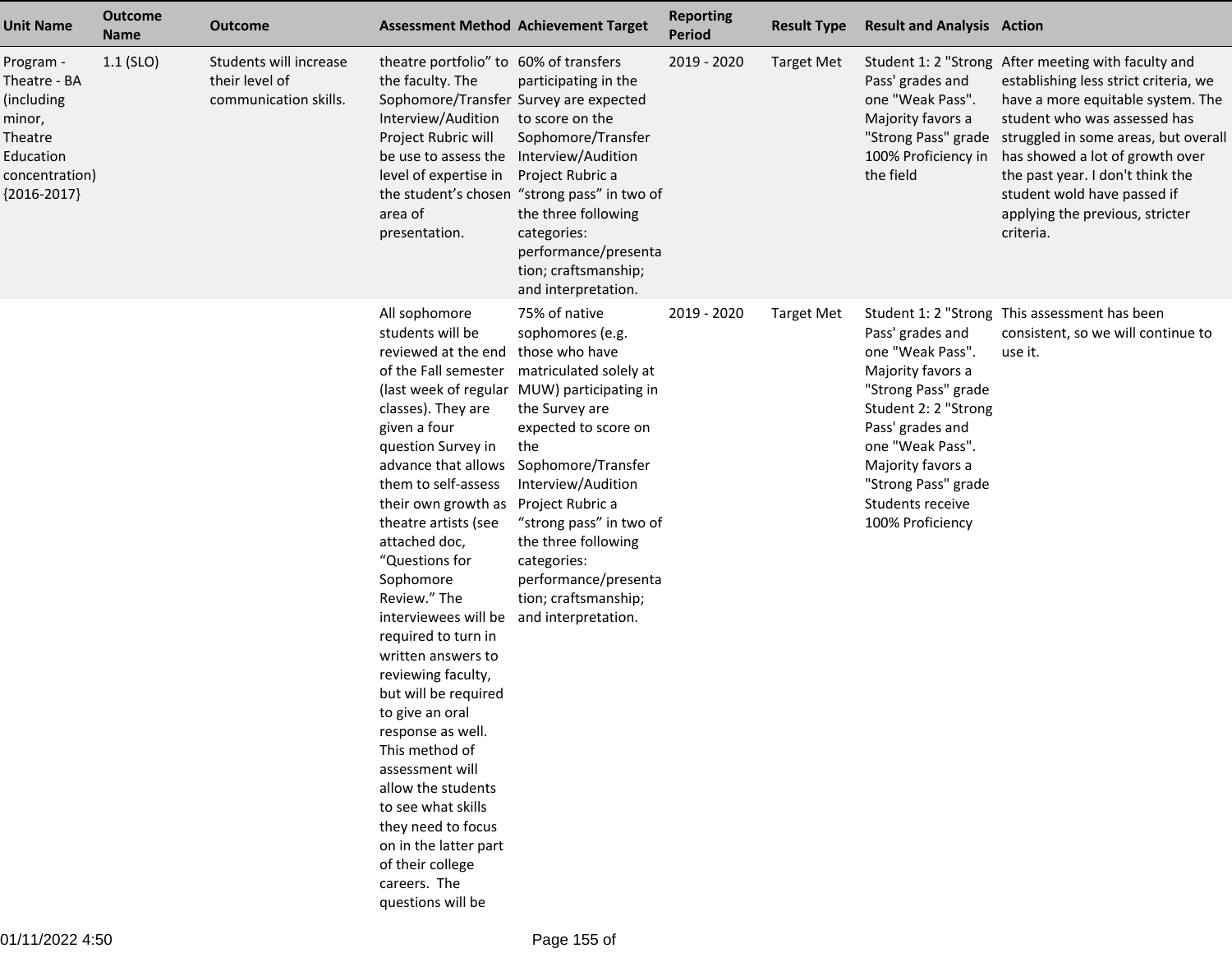| <b>Unit Name</b> | <b>Outcome</b><br><b>Name</b> | <b>Outcome</b> |                                                                                                                                                                                                                                                                                                                                                                                                                                                                                                                                                                                                                                                                                                                                                                                                                                                                                                                            | <b>Assessment Method Achievement Target</b>                                                                                                                                                                                                                                                                                                                                           | <b>Reporting</b><br><b>Period</b> | <b>Result Type</b> | <b>Result and Analysis Action</b>                                                                                                                                                                                                    |                                                                                                |
|------------------|-------------------------------|----------------|----------------------------------------------------------------------------------------------------------------------------------------------------------------------------------------------------------------------------------------------------------------------------------------------------------------------------------------------------------------------------------------------------------------------------------------------------------------------------------------------------------------------------------------------------------------------------------------------------------------------------------------------------------------------------------------------------------------------------------------------------------------------------------------------------------------------------------------------------------------------------------------------------------------------------|---------------------------------------------------------------------------------------------------------------------------------------------------------------------------------------------------------------------------------------------------------------------------------------------------------------------------------------------------------------------------------------|-----------------------------------|--------------------|--------------------------------------------------------------------------------------------------------------------------------------------------------------------------------------------------------------------------------------|------------------------------------------------------------------------------------------------|
|                  |                               |                | scored using the<br>department's own<br>"SOPHOMORE/TRA<br><b>NSFER</b><br>N PROJECT" Rubric. the Survey are<br>Originally,<br>assessment was<br>rotated with<br>graduating Seniors<br>being reported in<br>odd-numbered<br>years and<br>sophomore review<br>numbered years.<br>Until the number of<br>students is sufficient<br>to support this<br>protocol, both<br>methods of<br>assessment will be<br>used every year.<br>Sophomore and first<br>year transfer review<br>will take place at the<br>end of the Fall<br>semester and Senior<br>exit portfolios will<br>take place in the last<br>two weeks of the<br>Spring semester.<br>The Department<br>intends to assign a<br>date for the "exit<br>portfolio review."<br>On that date<br>graduating seniors<br>will present an<br>"acting portfolio"<br>and/or a "technical<br>theatre portfolio" to<br>the faculty. The<br>Sophomore/Transfer<br>Interview/Audition | 75% of native<br>sophomores (e.g.<br>those who have<br>matriculated solely at<br>INTERVIEW/AUDITIO MUW) participating in<br>expected to score on<br>the<br>Sophomore/Transfer<br>Interview/Audition<br>Project Rubric a<br>"strong pass" in two of<br>the three following<br>categories:<br>performance/presenta<br>taking place in even- tion; craftsmanship;<br>and interpretation. | 2019 - 2020                       | <b>Target Met</b>  | Pass' grades and<br>one "Weak Pass".<br>Majority favors a<br>"Strong Pass" grade<br>Student 2: 2 "Strong<br>Pass' grades and<br>one "Weak Pass".<br>Majority favors a<br>"Strong Pass" grade<br>Students receive<br>100% Proficiency | Student 1: 2 "Strong This assessment has been<br>consistent, so we will continue to<br>use it. |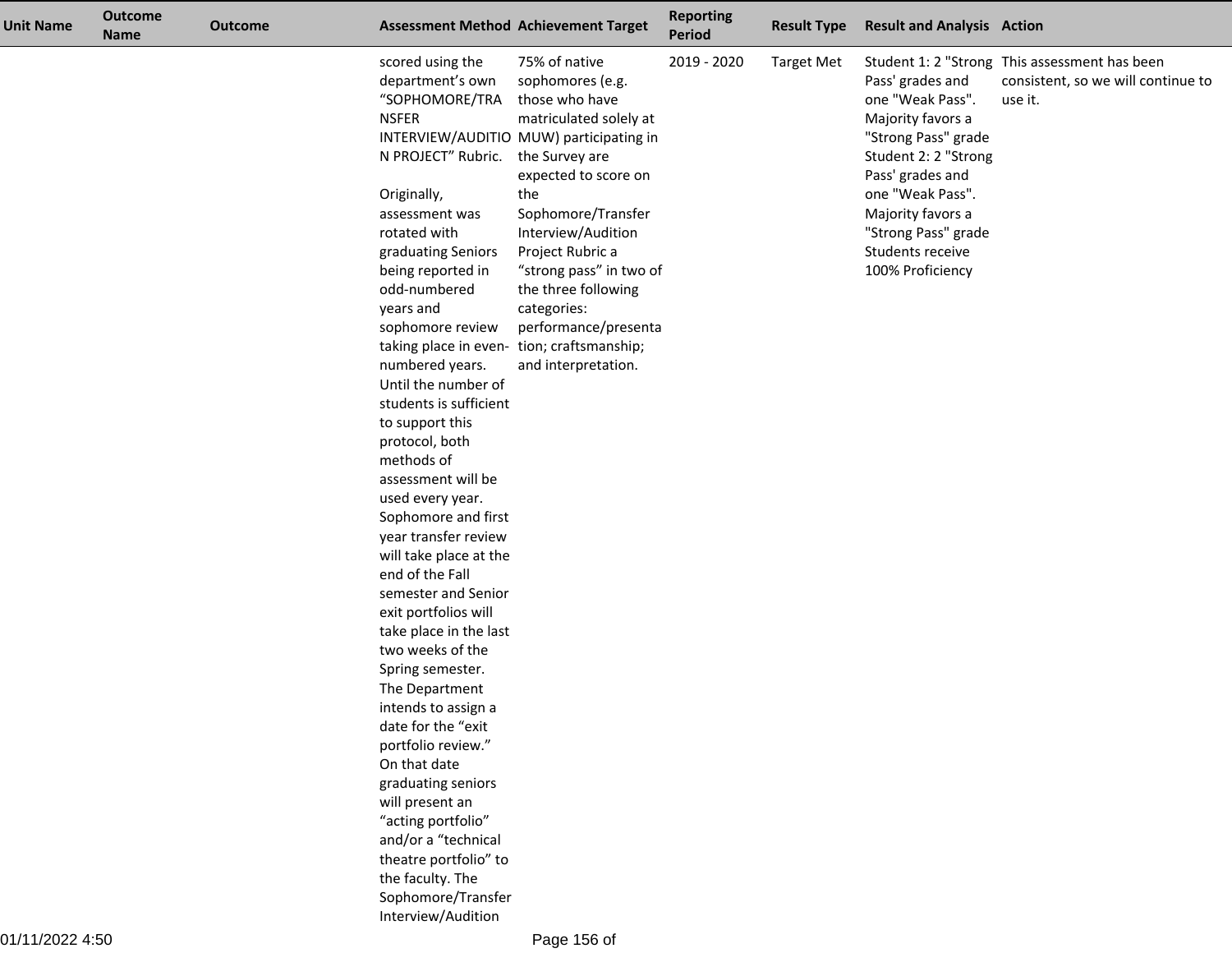| <b>Unit Name</b> | <b>Outcome</b><br><b>Name</b> | <b>Outcome</b> |                                                                                                                                                                                                                                                                                                                                                                                                                                                                                                                                                                                                     | <b>Assessment Method Achievement Target</b>                                                                                                                                                                                                                                                                                                              | <b>Reporting</b><br><b>Period</b> | <b>Result Type</b> | <b>Result and Analysis Action</b>                                                                                                                                                                                                    |                                                                                                                                                                                                             |
|------------------|-------------------------------|----------------|-----------------------------------------------------------------------------------------------------------------------------------------------------------------------------------------------------------------------------------------------------------------------------------------------------------------------------------------------------------------------------------------------------------------------------------------------------------------------------------------------------------------------------------------------------------------------------------------------------|----------------------------------------------------------------------------------------------------------------------------------------------------------------------------------------------------------------------------------------------------------------------------------------------------------------------------------------------------------|-----------------------------------|--------------------|--------------------------------------------------------------------------------------------------------------------------------------------------------------------------------------------------------------------------------------|-------------------------------------------------------------------------------------------------------------------------------------------------------------------------------------------------------------|
|                  |                               |                | Project Rubric will<br>be use to assess the sophomores (e.g.<br>level of expertise in those who have<br>area of<br>presentation.                                                                                                                                                                                                                                                                                                                                                                                                                                                                    | 75% of native<br>the student's chosen matriculated solely at<br>MUW) participating in<br>the Survey are<br>expected to score on<br>the<br>Sophomore/Transfer<br>Interview/Audition<br>Project Rubric a<br>"strong pass" in two of<br>the three following<br>categories:<br>performance/presenta<br>tion; craftsmanship;<br>and interpretation.           | 2019 - 2020                       | <b>Target Met</b>  | Pass' grades and<br>one "Weak Pass".<br>Majority favors a<br>"Strong Pass" grade<br>Student 2: 2 "Strong<br>Pass' grades and<br>one "Weak Pass".<br>Majority favors a<br>"Strong Pass" grade<br>Students receive<br>100% Proficiency | Student 1: 2 "Strong This assessment has been<br>consistent, so we will continue to<br>use it.                                                                                                              |
|                  |                               |                | Oral interpretation<br>(TH205) introduces<br>students to voice<br>and speech skills.<br>The AAC&U Creative each semester from<br><b>Thinking VALUE</b><br>Rubric is used to<br>measure specific<br>technical<br>proficiency.<br>Monologues and<br>scene work in the<br>beginning through<br>advanced acting<br>classes (TH 219, TH<br>319, TH 419) offer<br>students a wide<br>variety of texts to<br>hone skills. These<br>texts span a number<br>of eras and genres<br>offering different<br>stylistic material.<br>Assessment forms<br>are completed for<br>each performance<br>and expectations | Each student is<br>expected to improve<br>upon his/her oral and<br>written presentations<br>the time they enter<br>the university until<br>they graduate. 90% of<br>students are expected<br>to meet proficiency on<br>the AAC&U Creative<br>Thinking VALUE<br>Rubric. Proficiency is<br>achieved by a score of<br>"3" or better in all 5<br>categories. | 2019 - 2020                       | <b>Target Met</b>  | Sophomore & 1st<br>Year Transfers Avg.<br>Score: 3.5 out of 4<br>the criteria for<br>Proficiency                                                                                                                                     | We are satisfied with the results.<br>Our sample size is still small so we<br>will continue to do both<br>Seniors: 3.6 out of 4 Sophomores & Transfers and<br>92% of students met Seniors in the same year. |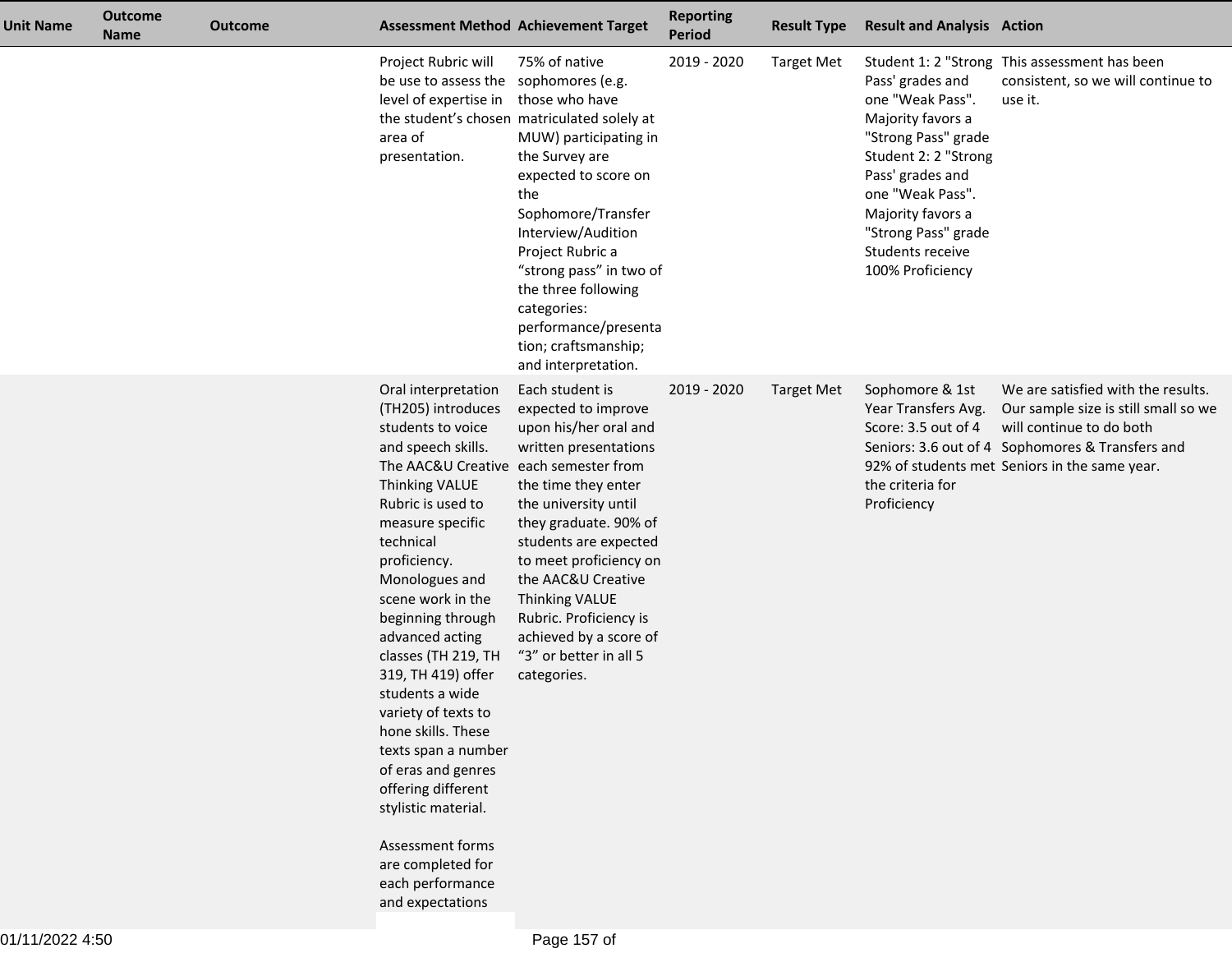| <b>Unit Name</b> | <b>Outcome</b><br><b>Name</b> | <b>Outcome</b> |                                                                                                                                                                                                                                                                                                                                                                                                                                                                                                                                                                                                                | <b>Assessment Method Achievement Target</b>                                                                                                                                                                                                                                                                                                                                                                                    | <b>Reporting</b><br>Period | <b>Result Type</b> | <b>Result and Analysis Action</b>                                                                |                                                                                                                                                                                                             |
|------------------|-------------------------------|----------------|----------------------------------------------------------------------------------------------------------------------------------------------------------------------------------------------------------------------------------------------------------------------------------------------------------------------------------------------------------------------------------------------------------------------------------------------------------------------------------------------------------------------------------------------------------------------------------------------------------------|--------------------------------------------------------------------------------------------------------------------------------------------------------------------------------------------------------------------------------------------------------------------------------------------------------------------------------------------------------------------------------------------------------------------------------|----------------------------|--------------------|--------------------------------------------------------------------------------------------------|-------------------------------------------------------------------------------------------------------------------------------------------------------------------------------------------------------------|
|                  |                               |                | become more<br>rigorous with each<br>advanced course. In<br>students make oral<br>presentations to<br>support three-<br>dimensional works.<br>Because the<br>sequence of the<br>listed courses may<br>vary for each<br>student, each<br>student is<br>monitored<br>individually for<br>ongoing<br>improvement. Since<br>we are a small<br>program, it is<br>necessary to rotate<br>the assessment of<br>goals. In order to<br>have a reasonable<br>sampling of<br>sophomores, a file<br>will be kept on all<br>students until there<br>are enough<br>sophomore files to<br>review; likewise, for<br>graduates. | Each student is<br>expected to improve<br>upon his/her oral and<br>Design and Directing written presentations<br>(TH 275 and TH 320) each semester from<br>the time they enter<br>the university until<br>they graduate. 90% of<br>students are expected<br>to meet proficiency on<br>the AAC&U Creative<br><b>Thinking VALUE</b><br>Rubric. Proficiency is<br>achieved by a score of<br>"3" or better in all 5<br>categories. | 2019 - 2020                | <b>Target Met</b>  | Sophomore & 1st<br>Year Transfers Avg.<br>Score: 3.5 out of 4<br>the criteria for<br>Proficiency | We are satisfied with the results.<br>Our sample size is still small so we<br>will continue to do both<br>Seniors: 3.6 out of 4 Sophomores & Transfers and<br>92% of students met Seniors in the same year. |
|                  |                               |                | Originally,<br>assessment was<br>rotated with<br>graduating Seniors<br>being reported in<br>odd-numbered<br>years and<br>sophomore review<br>taking place in even-<br>numbered years.<br>Until the number of<br>students is sufficient                                                                                                                                                                                                                                                                                                                                                                         |                                                                                                                                                                                                                                                                                                                                                                                                                                |                            |                    |                                                                                                  |                                                                                                                                                                                                             |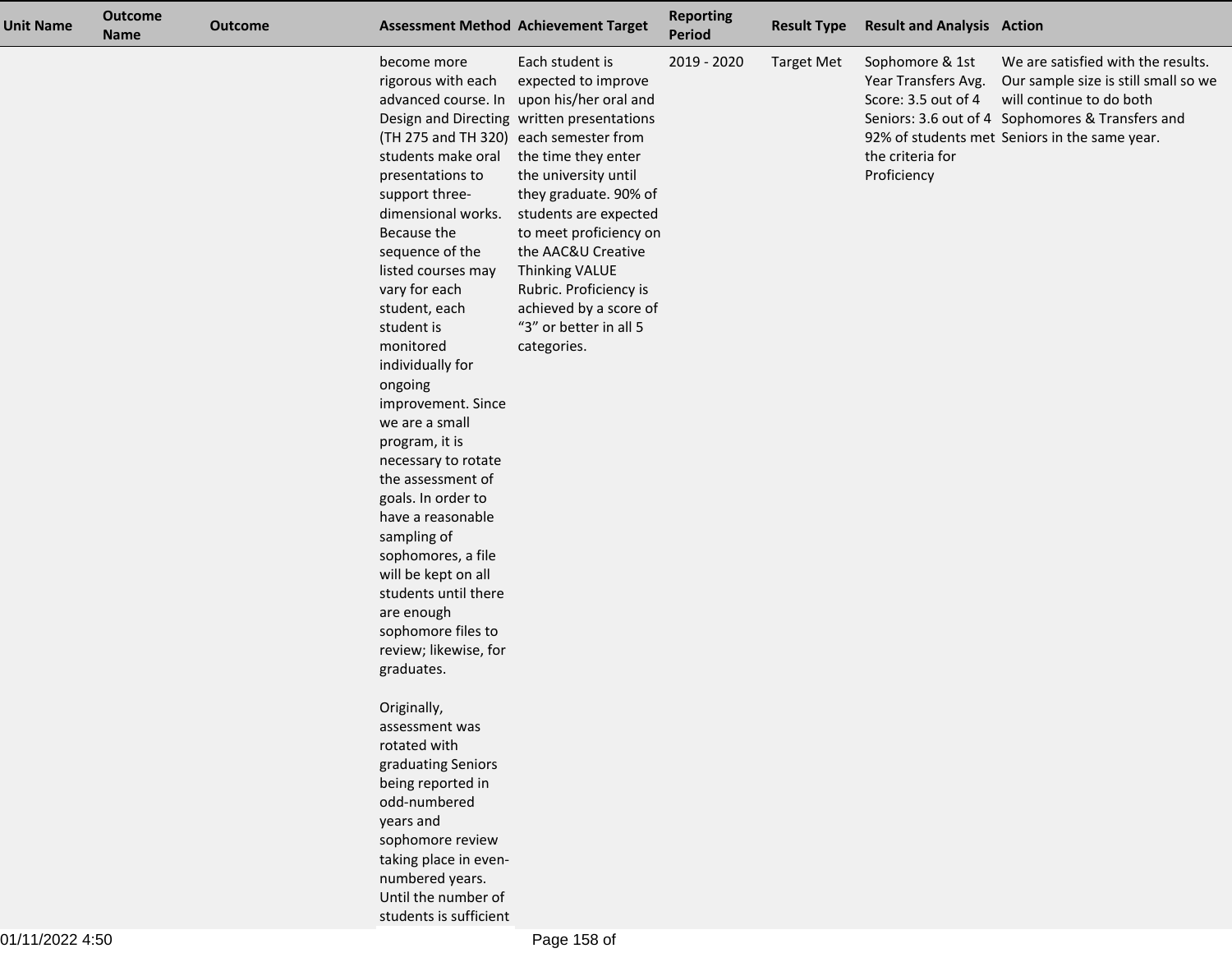| <b>Unit Name</b> | <b>Outcome</b><br><b>Name</b>   | <b>Outcome</b>                                                                                                                                                                       |                                                                                                                                                                                                                                                                                                                                                                                                                                                                                                                                                                                                                                                                                                                      | <b>Assessment Method Achievement Target</b>                                                                                                                                                                                                                                                                                                              | <b>Reporting</b><br>Period | <b>Result Type</b>       | <b>Result and Analysis Action</b>                                                                                                                                                                     |                                                                                                                                                                                                                          |
|------------------|---------------------------------|--------------------------------------------------------------------------------------------------------------------------------------------------------------------------------------|----------------------------------------------------------------------------------------------------------------------------------------------------------------------------------------------------------------------------------------------------------------------------------------------------------------------------------------------------------------------------------------------------------------------------------------------------------------------------------------------------------------------------------------------------------------------------------------------------------------------------------------------------------------------------------------------------------------------|----------------------------------------------------------------------------------------------------------------------------------------------------------------------------------------------------------------------------------------------------------------------------------------------------------------------------------------------------------|----------------------------|--------------------------|-------------------------------------------------------------------------------------------------------------------------------------------------------------------------------------------------------|--------------------------------------------------------------------------------------------------------------------------------------------------------------------------------------------------------------------------|
|                  |                                 |                                                                                                                                                                                      | to support this<br>protocol, both<br>methods of<br>assessment will be<br>used every year.<br>Sophomore and first the time they enter<br>year transfer review the university until<br>end of the Fall<br>exit portfolios will<br>take place in the last Thinking VALUE<br>two weeks of the<br>Spring semester.<br>The Department<br>intends to assign a<br>date for the "exit<br>portfolio review."<br>On that date<br>graduating seniors<br>will present an<br>"acting portfolio"<br>and/or a "technical<br>theatre portfolio" to<br>the faculty. The<br>AAC&U Creative<br><b>Thinking VALUE</b><br>Rubric will be use to<br>assess the level of<br>expertise in the<br>student's chosen<br>area of<br>presentation. | Each student is<br>expected to improve<br>upon his/her oral and<br>written presentations<br>each semester from<br>will take place at the they graduate. 90% of<br>students are expected<br>semester and Senior to meet proficiency on<br>the AAC&U Creative<br>Rubric. Proficiency is<br>achieved by a score of<br>"3" or better in all 5<br>categories. | 2019 - 2020                | <b>Target Met</b>        | Sophomore & 1st<br>Year Transfers Avg.<br>Score: 3.5 out of 4<br>the criteria for<br>Proficiency                                                                                                      | We are satisfied with the results.<br>Our sample size is still small so we<br>will continue to do both<br>Seniors: 3.6 out of 4 Sophomores & Transfers and<br>92% of students met Seniors in the same year.              |
|                  | 2.1 (GEO 5.a.,<br>SPG C.3, SAO) | Students will increase<br>their skills of<br>professionalism and work students will be<br>ethics by performing<br>assigned tasks with<br>diligence, reliability, and<br>punctuality. | All sophomore and<br>first-year transfer<br>reviewed at the end<br>of the Fall semester<br>classes). They are<br>given a four<br>question Survey in<br>advance that allows<br>them to self-assess<br>their own growth as                                                                                                                                                                                                                                                                                                                                                                                                                                                                                             | 75% of students<br>participating in the<br>Survey will state that<br>their goal upon<br>graduating the<br>(last week of regular Theatre program is to<br>have the skillset to<br>gain employment or a<br>long-term internship<br>in theatre or a related<br>field.                                                                                       | 2019 - 2020                | <b>Target Not</b><br>Met | 66% of students<br>(2out of 3)<br>#3 and #4<br>satisfactorily,<br>showing they<br>understood the<br>importance of<br>acquiring the<br>necessary skills to<br>pursue a career in<br>Theatre or Theatre | Even though the target was not<br>met, the difference was one<br>answered questions student. We will continue to use<br>this method, as it is a good<br>indicator on suggesting career<br>paths for individual students. |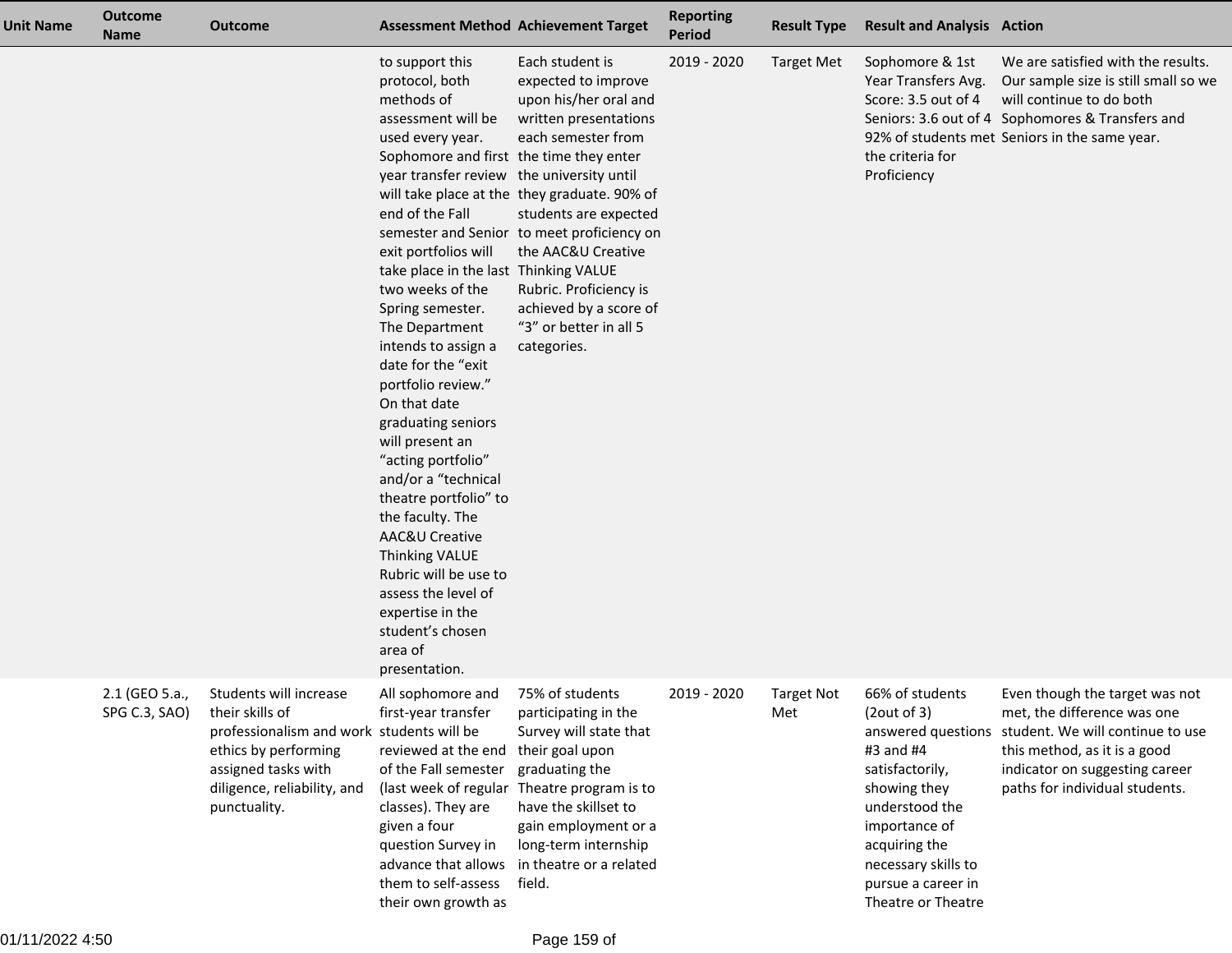| <b>Unit Name</b> | <b>Outcome</b><br><b>Name</b>   | <b>Outcome</b>                                                                                                                                                                     |                                                                                                                                                                                                                                                | <b>Assessment Method Achievement Target</b>                                                                                                                                                                                                                                                                                                                                                                                                                                                           | <b>Reporting</b><br><b>Period</b> | <b>Result Type</b>       | <b>Result and Analysis Action</b>                                                                                                                |                                                                                                                                                                                                         |
|------------------|---------------------------------|------------------------------------------------------------------------------------------------------------------------------------------------------------------------------------|------------------------------------------------------------------------------------------------------------------------------------------------------------------------------------------------------------------------------------------------|-------------------------------------------------------------------------------------------------------------------------------------------------------------------------------------------------------------------------------------------------------------------------------------------------------------------------------------------------------------------------------------------------------------------------------------------------------------------------------------------------------|-----------------------------------|--------------------------|--------------------------------------------------------------------------------------------------------------------------------------------------|---------------------------------------------------------------------------------------------------------------------------------------------------------------------------------------------------------|
|                  | 2.1 (GEO 5.a.,<br>SPG C.3, SAO) | Students will increase<br>their skills of<br>professionalism and work "Questions for<br>ethics by performing<br>assigned tasks with<br>diligence, reliability, and<br>punctuality. | theatre artists (see<br>attached doc,<br>Sophomore<br>Review."<br>Departmental<br>faculty will review<br>and analyze the<br>results of the Survey<br>to determine if<br>achievement target<br>was met.                                         | 75% of students<br>participating in the<br>Survey will state that<br>their goal upon<br>graduating the<br>Theatre program is to<br>have the skillset to<br>gain employment or a<br>long-term internship<br>in theatre or a related<br>field.                                                                                                                                                                                                                                                          | 2019 - 2020                       | <b>Target Not</b><br>Met | <b>Education. Please</b><br>see the related<br>documents on<br>Student responses.<br>[less]                                                      | Even though the target was not<br>met, the difference was one<br>student. We will continue to use<br>this method, as it is a good<br>indicator on suggesting career<br>paths for individual students.   |
|                  |                                 |                                                                                                                                                                                    | At the end of the<br>department chair<br>will review<br>transcripts of TH 360<br>students to<br>determine if<br>achievement target<br>was met.                                                                                                 | The collective average 2019 - 2020<br>spring semester, the of all TH 360 students'<br>final grades will be<br>90%.                                                                                                                                                                                                                                                                                                                                                                                    |                                   | Inconclusive             | No students were<br>eligible for<br>enrollment in this<br>class.                                                                                 | I cannot comment on this as we<br>had no students eligible for<br>Internships in the summer of 2019.<br>We did have a student teacher<br>intern, but that was an EDU class<br>and under their auspices. |
|                  |                                 |                                                                                                                                                                                    | Attendance is<br>strictly monitored in freshmen,<br>all departmental<br>courses and for all<br>calls. All students<br>enrolled in TH 400-<br>The Theatre<br>Practicum-will be<br>evaluated using the<br>AAC&U Teamwork<br><b>VALUE Rubric.</b> | It is expected that the 2019 - 2020<br>sophomores, first year<br>transfers, juniors and<br>rehearsals and work seniors participating in<br>TH 400 will meet<br>proficiency on the<br>AAC&U Teamwork<br>VALUE Rubric.<br>Proficiency is defined<br>by averaging a score<br>of "3" in at least 4<br>categories for<br>freshmen,<br>sophomores, first year<br>transfers, juniors and<br>seniors. Students must<br>show proficiency<br>before being allowed<br>to complete Internship<br>and/or graduate. |                                   | <b>Target Met</b>        | Sophomores and<br>one 1st-Year<br>3.5<br>Juniors Avg. Score:<br>3.7<br>Seniors Avg. Score:<br>3.7<br>94% of students<br>achieved<br>Proficiency. | This was very successful this year.<br>However, it should be noted that<br>Transfer Avg. Score: our data is assessed from<br>productions and we only had one<br>production this year.                   |
|                  |                                 |                                                                                                                                                                                    | Attendance is<br>strictly monitored in of freshmen,                                                                                                                                                                                            | It is expected that 70% 2019 - 2020                                                                                                                                                                                                                                                                                                                                                                                                                                                                   |                                   | <b>Target Met</b>        | Year Transfer Avg.                                                                                                                               | Sophomores & 1 1st This data has remained consistent<br>for the last few years, so there                                                                                                                |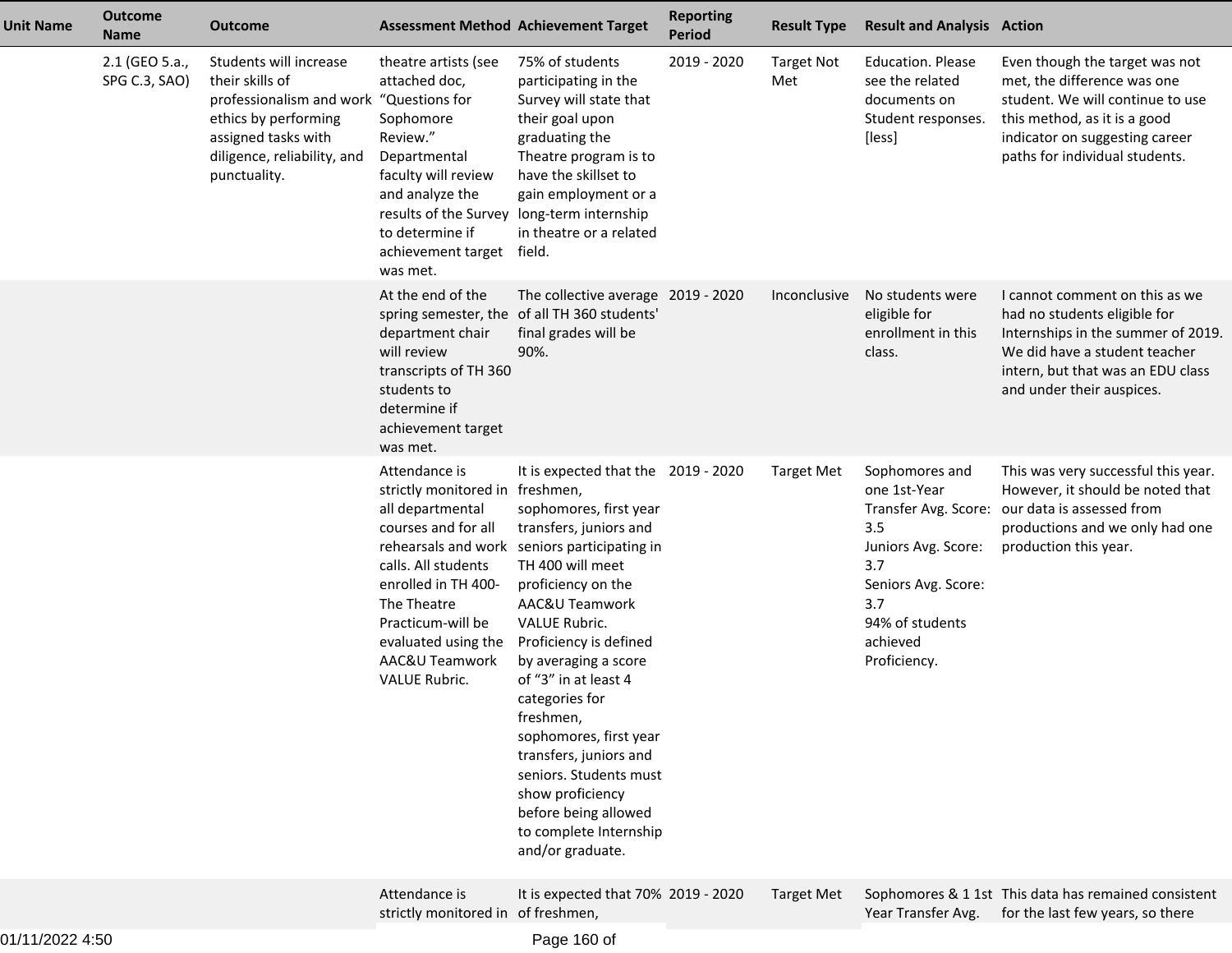| <b>Unit Name</b> | <b>Outcome</b><br><b>Name</b> | <b>Outcome</b>                                                                                                                                                                                                                                                                                       |                                                                                                                                                                                                                                                                                                       | <b>Assessment Method Achievement Target</b>                                                                                                                                                                                                                                                                                                                                                                                                                                                       | <b>Reporting</b><br><b>Period</b> | <b>Result Type</b> | <b>Result and Analysis Action</b>                                                                                                |                                                                                                                                                                                                                                                                                 |
|------------------|-------------------------------|------------------------------------------------------------------------------------------------------------------------------------------------------------------------------------------------------------------------------------------------------------------------------------------------------|-------------------------------------------------------------------------------------------------------------------------------------------------------------------------------------------------------------------------------------------------------------------------------------------------------|---------------------------------------------------------------------------------------------------------------------------------------------------------------------------------------------------------------------------------------------------------------------------------------------------------------------------------------------------------------------------------------------------------------------------------------------------------------------------------------------------|-----------------------------------|--------------------|----------------------------------------------------------------------------------------------------------------------------------|---------------------------------------------------------------------------------------------------------------------------------------------------------------------------------------------------------------------------------------------------------------------------------|
|                  |                               |                                                                                                                                                                                                                                                                                                      | all departmental<br>courses and for all<br>rehearsals and work<br>calls. Students are<br>evaluated by the<br><b>AAC&amp;U Creative</b><br><b>Thinking VALUE</b><br>Rubric for their<br>participation in the<br>major productions<br>of both the Fall and<br>Spring semesters.                         | sophomores, first year 2019 - 2020<br>transfers, juniors and<br>seniors participating in<br>the major semester<br>productions will meet<br>proficiency on the<br>AAC&U Creative<br><b>Thinking VALUE</b><br>Rubric. Proficiency is<br>defined by achieving a<br>score of "3" in at least<br>4 categories for<br>freshmen,<br>sophomores, first year<br>transfers, juniors and<br>seniors. Students must<br>show proficiency<br>before being allowed<br>to complete Internship<br>and/or graduate. |                                   | <b>Target Met</b>  | Score: 3.5<br>Juniors Avg. Score:<br>3.4<br>Seniors Avg. Score:<br>3.6<br>90% of students<br>achieved Proficiency                | seems no need to change it. It<br>should be noted that there is less<br>data this year because we only did<br>one production instead of two, due<br>to the Covid-19 Quarantine.                                                                                                 |
|                  | 2.2 (SLO & SPG<br>C.3)        | Students will develop an<br>accountable character by jointly by 3 faculty<br>demonstrating the ability members based on<br>to manage their own<br>time effectively, as well<br>as work well with others<br>in collaborative projects,<br>and to serve as leaders of (of each theatre<br>peer groups. | TH 400 is assessed<br>ability to meet<br>project deadlines<br>and collaborative<br>skills. Post Mortems<br>production team)<br>are held to track<br>effectiveness of<br>collaboration and<br>are all evaluated<br>using the Creative<br><b>Project Grading</b><br>Rubric developed by<br>the faculty. | 60% of Sophomores<br>should demonstrate<br>proficiency in this<br>area. Proficiency for<br>Sophomores is defined<br>as scoring at least a 90<br>in two categories and<br>no lower than a 80 (B-<br>) in the other two<br>categories on the<br><b>Creative Project</b><br>Grading Rubric.                                                                                                                                                                                                          | 2019 - 2020                       | <b>Target Met</b>  | Four students were<br>Production of "No<br>Exit". The Average<br>Score was 94<br>100% of the<br>students reached<br>Proficiency. | As stated in SLO 2.2.a, this has<br>assessed for the Fall always been one of our best<br>indicators on student success and<br>this past Fall was no exception. The<br>work of the students was largely<br>exceptional. There was no Spring<br>production due to the Quarantine. |
|                  |                               |                                                                                                                                                                                                                                                                                                      | TH 400 is assessed<br>jointly by 3 faculty<br>members based on<br>ability to meet<br>project deadlines<br>and collaborative                                                                                                                                                                           | 90% of graduating<br>Seniors should<br>demonstrate<br>proficiency in this<br>area. Proficiency for<br>graduating seniors in<br>skills. Post Mortems this area is defined as                                                                                                                                                                                                                                                                                                                       | 2019 - 2020                       | <b>Target Met</b>  | graded for the Fall<br>Production of "No<br>was 97.7.<br>100% of students<br>met Proficiency                                     | Three students were This has always been one of our<br>best indicators on student success<br>and this past Fall was no exception.<br>Exit". The Avg. Score The work of the students was<br>largely exceptional. There was no<br>Spring production due to the<br>Quarantine.     |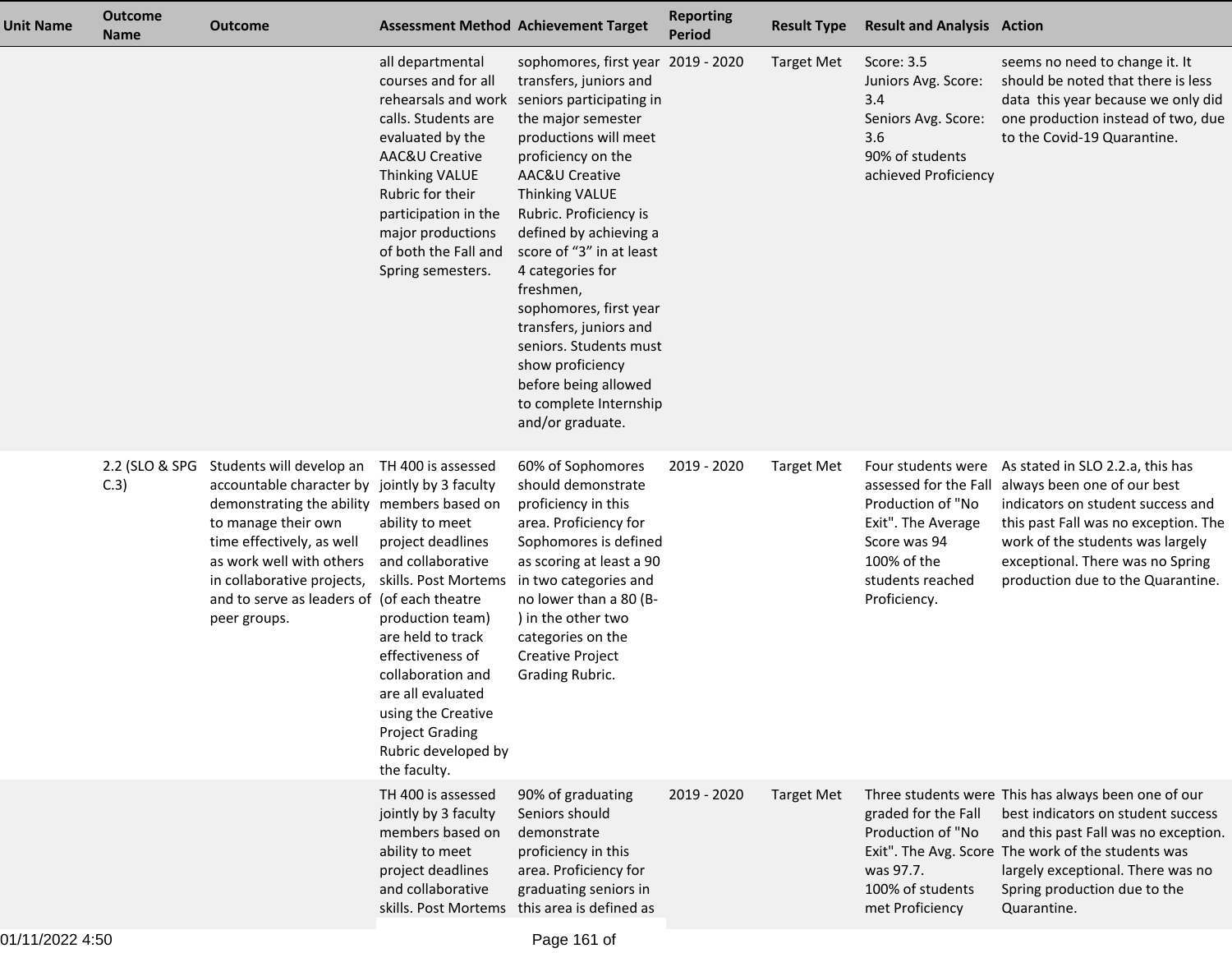| <b>Unit Name</b> | <b>Outcome</b><br><b>Name</b> | <b>Outcome</b>                                                                                                                                                                                                                                                                                                            |                                                                                                                                                                                                                                                                                                                                                                                                                                                                                                                                                                                                                                                                                                              | <b>Assessment Method Achievement Target</b>                                                                                                                                        | <b>Reporting</b><br><b>Period</b> | <b>Result Type</b> | <b>Result and Analysis Action</b>                                                                    |                                                                                                                                                                                                                                                                             |
|------------------|-------------------------------|---------------------------------------------------------------------------------------------------------------------------------------------------------------------------------------------------------------------------------------------------------------------------------------------------------------------------|--------------------------------------------------------------------------------------------------------------------------------------------------------------------------------------------------------------------------------------------------------------------------------------------------------------------------------------------------------------------------------------------------------------------------------------------------------------------------------------------------------------------------------------------------------------------------------------------------------------------------------------------------------------------------------------------------------------|------------------------------------------------------------------------------------------------------------------------------------------------------------------------------------|-----------------------------------|--------------------|------------------------------------------------------------------------------------------------------|-----------------------------------------------------------------------------------------------------------------------------------------------------------------------------------------------------------------------------------------------------------------------------|
|                  |                               |                                                                                                                                                                                                                                                                                                                           | (of each theatre<br>production team)<br>are held to track<br>effectiveness of<br>collaboration and<br>are all evaluated<br>using the Creative<br><b>Project Grading</b><br>Rubric developed by<br>the faculty.                                                                                                                                                                                                                                                                                                                                                                                                                                                                                               | scoring at least a 90<br>(A-) in at least three<br>categories and no<br>lower than an 80 (B-)<br>in the one other<br>category on the<br><b>Creative Project</b><br>Grading Rubric. | 2019 - 2020                       | <b>Target Met</b>  | graded for the Fall<br>Production of "No<br>was 97.7.<br>100% of students<br>met Proficiency         | Three students were This has always been one of our<br>best indicators on student success<br>and this past Fall was no exception.<br>Exit". The Avg. Score The work of the students was<br>largely exceptional. There was no<br>Spring production due to the<br>Quarantine. |
|                  |                               | 2.3 (SLO & SAO) Students will effectively<br>demonstrate their<br>comprehension and<br>developed abilities by<br>synthesizing the sum of<br>their knowledge gleaned<br>in the Theatre curriculum in at least one area<br>to independently devise a of practical Theatre<br>creative piece with a<br>unique point of view. | During the student's 90% of graduating<br>Senior year, it is<br>expected that the<br>student will be able<br>to independently<br>production and<br>performance.<br>Examples include:<br>acting, directing,<br>scene painting and<br>costume design. The<br>student will utilize<br>practical skills<br>learned in second-<br>year and some third-<br>year classes (TH 217-<br>Stage Crafts; TH<br>219-Beginning<br>Acting; TH 275-<br>Introduction to<br>Design; TH 318-<br>Stage Lighting, and<br>TH 319-Intermediate<br>Acting). These skills<br>will be mastered in<br>more advanced<br>classes (TH 320-<br>Directing; TH 419-<br>Advanced Acting;<br>and TH 400-Theatre<br>Practicum). The<br>individual | seniors are expected<br>to achieve Proficiency.<br>Proficiency is defined<br>as scoring at least 90%<br>craft a creative work (A-) on the Senior Exit<br>Project Rubric.           | 2019 - 2020                       | <b>Target Met</b>  | One student met<br>the criteria for this<br>SLO. This student<br>scored a perfect<br>is an A+ [less] | The sampling size was very small<br>(one student) who was especially<br>gifted, so there is no indication that<br>the assessment should be changed.<br>score of 1000 which More data is needed.                                                                             |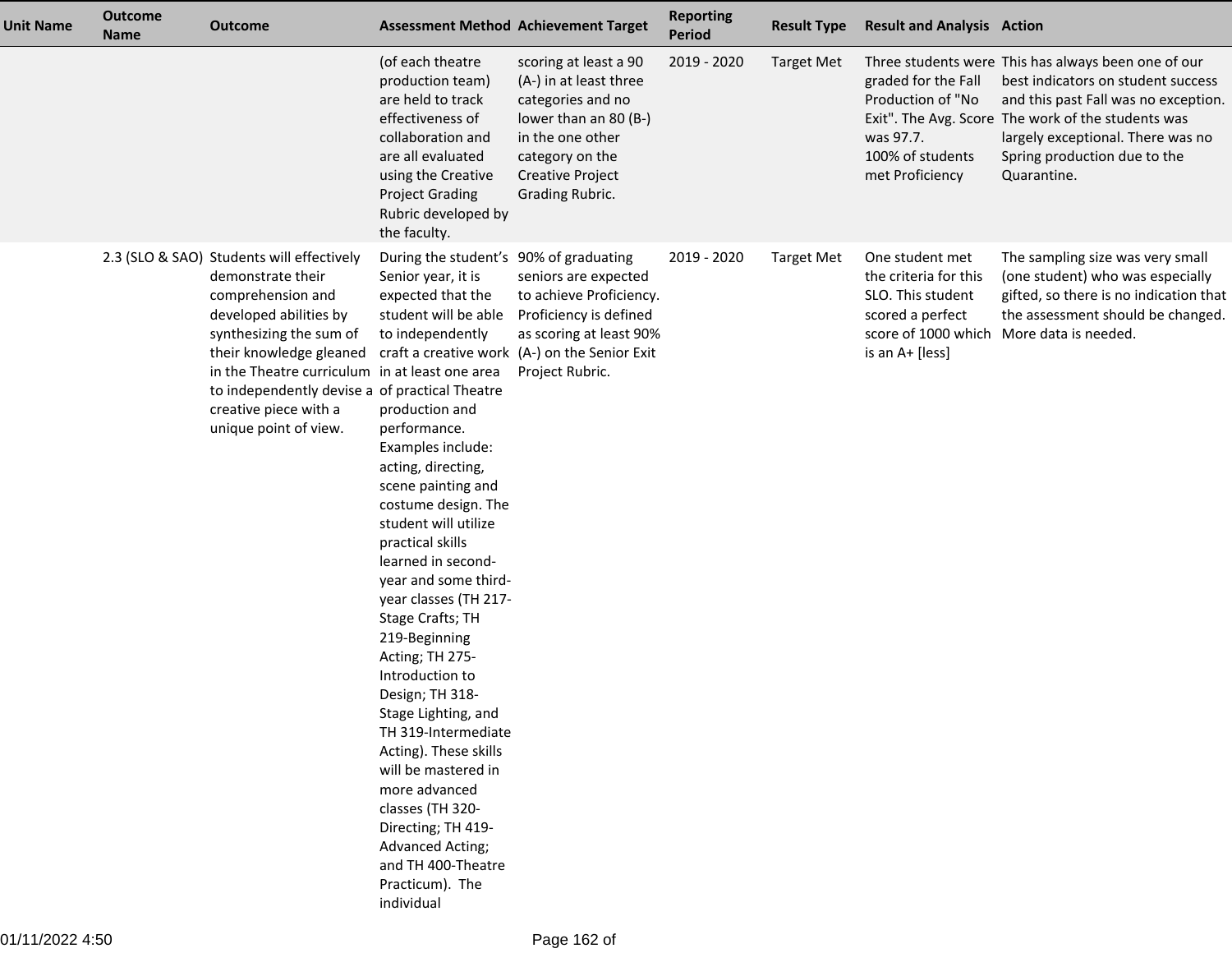| <b>Unit Name</b>                                          | <b>Outcome</b><br><b>Name</b>        | <b>Outcome</b>                                                                                                                                                                                                                                                                                    | <b>Assessment Method Achievement Target</b>                                                                                                                                                                                                 |                                                                                                                                                                                                                                                                                                                                                                                                 | <b>Reporting</b><br><b>Period</b> | <b>Result Type</b> | <b>Result and Analysis Action</b>                                                                                           |                                                                                                                                                                                                                |
|-----------------------------------------------------------|--------------------------------------|---------------------------------------------------------------------------------------------------------------------------------------------------------------------------------------------------------------------------------------------------------------------------------------------------|---------------------------------------------------------------------------------------------------------------------------------------------------------------------------------------------------------------------------------------------|-------------------------------------------------------------------------------------------------------------------------------------------------------------------------------------------------------------------------------------------------------------------------------------------------------------------------------------------------------------------------------------------------|-----------------------------------|--------------------|-----------------------------------------------------------------------------------------------------------------------------|----------------------------------------------------------------------------------------------------------------------------------------------------------------------------------------------------------------|
|                                                           |                                      | 2.3 (SLO & SAO) Students will effectively<br>demonstrate their<br>comprehension and<br>developed abilities by<br>synthesizing the sum of<br>their knowledge gleaned<br>in the Theatre curriculum<br>to independently devise a Exit Project. The<br>creative piece with a<br>unique point of view. | achievement to be<br>assessed will be<br>chosen by the<br>student, with the<br>consent of the<br>Theatre faculty,<br>during the Senior<br>project will be<br>graded using the<br>departmental Senior<br>Exit Project Rubric.                | 90% of graduating<br>seniors are expected<br>to achieve Proficiency.<br>Proficiency is defined<br>as scoring at least 90%<br>(A-) on the Senior Exit<br>Project Rubric.                                                                                                                                                                                                                         | 2019 - 2020                       | <b>Target Met</b>  | One student met<br>the criteria for this<br>SLO. This student<br>scored a perfect<br>score of 1000 which<br>is an A+ [less] | The sampling size was very small<br>(one student) who was especially<br>gifted, so there is no indication that<br>the assessment should be changed.<br>More data is needed.                                    |
| Program -<br>University<br>Studies (C2C) -<br>{2019-2020} | 1.1 (SAO & GEO Students will<br>5.a. | demonstrate an<br>understanding of and<br>integrate content and<br>skills by developing a<br>final project<br>demonstrating the<br>connections between<br>these groups in PRO 490 -<br>Senior Seminar in<br>Professional Studies.                                                                 | The instructor for<br>PRO 490 will provide to demonstrate an<br>summative<br>assessment of the<br>final project using<br>the AAC&U Lifelong<br>Learning Value<br>Rubric.                                                                    | Students will be able<br>understanding of<br>content knowledge<br>and skills specific to<br>their student focus<br>groups by the final<br>project on lifelong<br>learning in the areas<br>of curiosity, initiative,<br>independence,<br>transfer and reflection<br>by scoring a collective<br>average of 2 or better<br>(benchmark or better)<br>on the AAC&U Lifelong<br>Learning Value Rubric | 2019 - 2020                       | Inconclusive       | Assessment Plan<br>developed at the<br>end of Spring 2020.<br>No data collected<br>for the 2019-2020<br>year.               | University Studies (C2C) is being<br>transitioned into the School of<br>Education on July 1, 2020. This is<br>the initial assessment plan; data<br>collection will begin with the 2020-<br>2021 academic year. |
|                                                           | $2.1$ (SLO)                          | Students will explore and<br>analyze issues, ideas,<br>and/or events in a way<br>that serves an ultimately Analysis VALUE<br>career-related purpose.                                                                                                                                              | The instructor for<br>PRO 490 will use the career-related<br>AAC&U Inquiry and<br>Rubric to assess the score of "3" for each<br>career-related<br>component of PRO<br>490 - Senior Seminar AAC&U Inquiry and<br>in Professional<br>Studies. | Student effort on<br>research will produce<br>at least an average<br>of the six items<br>measured in the<br>Analysis VALUE Rubric:<br>(1) topic selection; (2)<br>existing knowledge,<br>research, and/or<br>views; (3) design<br>process; (4) analysis;<br>(5) conclusions; and                                                                                                                | 2019 - 2020                       | Inconclusive       | Assessment Plan<br>developed at the<br>end of Spring 2020.<br>No data collected<br>for the 2019-2020<br>year.               | University Studies (C2C) is being<br>transitioned into the School of<br>Education on July 1, 2020. This is<br>the initial assessment plan; data<br>collection will begin with the 2020-<br>2021 academic year. |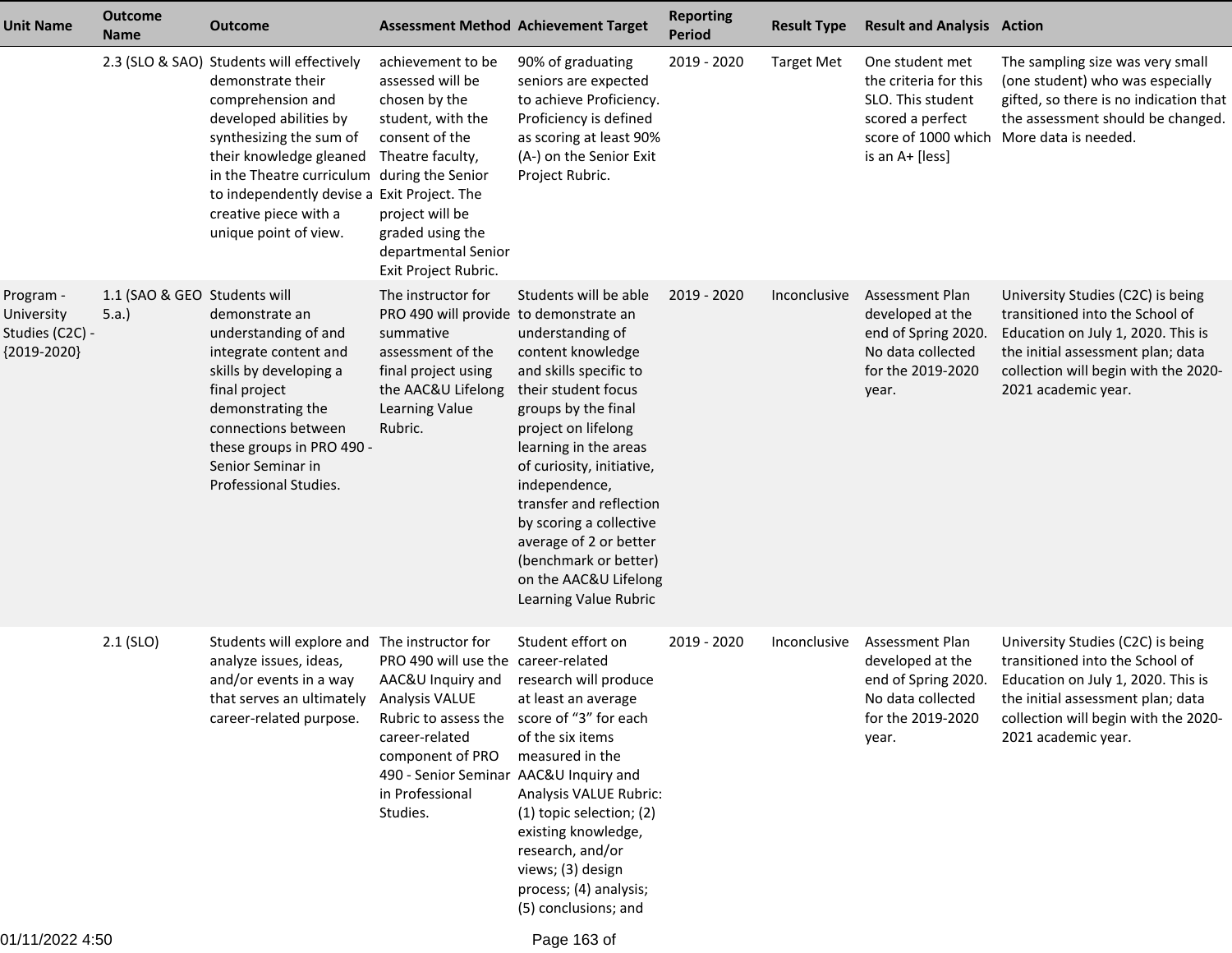| <b>Unit Name</b> | <b>Outcome</b><br><b>Name</b> | <b>Outcome</b>                                                                                                                                                                                                                      |                                                                                                                                                                                                                                                                                                                                                                | <b>Assessment Method Achievement Target</b>                                                                                                                                                                                                             | <b>Reporting</b><br><b>Period</b> | <b>Result Type</b> | <b>Result and Analysis Action</b>                                                                                                                                       |                                                                                                                                                                                                                                                                                |
|------------------|-------------------------------|-------------------------------------------------------------------------------------------------------------------------------------------------------------------------------------------------------------------------------------|----------------------------------------------------------------------------------------------------------------------------------------------------------------------------------------------------------------------------------------------------------------------------------------------------------------------------------------------------------------|---------------------------------------------------------------------------------------------------------------------------------------------------------------------------------------------------------------------------------------------------------|-----------------------------------|--------------------|-------------------------------------------------------------------------------------------------------------------------------------------------------------------------|--------------------------------------------------------------------------------------------------------------------------------------------------------------------------------------------------------------------------------------------------------------------------------|
|                  | $2.1$ (SLO)                   | Students will explore and The instructor for<br>analyze issues, ideas,<br>and/or events in a way<br>that serves an ultimately<br>career-related purpose.                                                                            | PRO 490 will use the implications.<br>AAC&U Inquiry and<br><b>Analysis VALUE</b><br>Rubric to assess the<br>career-related<br>component of PRO<br>490 - Senior Seminar<br>in Professional<br>Studies.                                                                                                                                                          | (6) limitations and                                                                                                                                                                                                                                     | 2019 - 2020                       | Inconclusive       | <b>Assessment Plan</b><br>developed at the<br>end of Spring 2020.<br>No data collected<br>for the 2019-2020<br>year.                                                    | University Studies (C2C) is being<br>transitioned into the School of<br>Education on July 1, 2020. This is<br>the initial assessment plan; data<br>collection will begin with the 2020-<br>2021 academic year.                                                                 |
|                  | 3.1 (GEO 1.c.)                | Students will<br>demonstrate effective<br>context and purpose for<br>writing, content<br>development, genre and<br>disciplinary conventions,<br>source and evidence use, portion of the<br>and control of syntax and<br>mechanics.  | The instructor for<br>PRO 490 will utilize<br>the AAC&U Written<br>Communication<br><b>VALUE Rubric to</b><br>assess the written<br>student's capstone<br>project.                                                                                                                                                                                             | The average score for 2019 - 2020<br>students enrolled in<br>PRO 490 who are<br>completing the<br>Capstone project will<br>be no lower than a 3.0<br>on the AAC&U Written<br>Communication<br>VALUE Rubric.                                             |                                   | Inconclusive       | <b>University Studies</b><br>(C <sub>2</sub> C) is being<br>is the initial<br>assessment plan;<br>data collection will<br>begin with the<br>2020-2021<br>academic year. | University Studies (C2C) is being<br>transitioned into the School of<br>transitioned into the Education on July 1, 2020. This is<br>School of Education the initial assessment plan; data<br>on July 1, 2020. This collection will begin with the 2020-<br>2021 academic year. |
|                  | 4.1 (PO 4.d.)                 | Students will<br>demonstrate that they<br>value the program's<br>design and are satisfied<br>with the culmination of<br>their undergraduate<br>academic preparation<br>through the University<br>Studies - C2C program's<br>design. | As a measure of<br>program quality<br>students will report<br>understanding and<br>satisfaction on 10<br>binary (yes/no)<br>survey items<br>concerning the<br>integration of their<br>student focus<br>groups as the<br>culmination of their<br>undergraduate<br>academic<br>preparation<br>represented by the<br>completion of a final<br>project in PRO 490. | 80% of students will<br>indicate that they are<br>pleased with the<br>culmination of their<br>undergraduate<br>academic preparation<br>after completion of<br>the final project in<br>PRO 490 on 80% (4) of<br>related binary<br>(yes/no) survey items. | 2019 - 2020                       | Inconclusive       | <b>University Studies</b><br>(C <sub>2</sub> C) is being<br>is the initial<br>assessment plan;<br>data collection will<br>begin with the<br>2020-2021<br>academic year. | University Studies (C2C) is being<br>transitioned into the School of<br>transitioned into the Education on July 1, 2020. This is<br>School of Education the initial assessment plan; data<br>on July 1, 2020. This collection will begin with the 2020-<br>2021 academic year. |
|                  |                               |                                                                                                                                                                                                                                     | As a measure of<br>program quality<br>students will report<br>understanding and<br>satisfaction on 10<br>binary (yes/no)                                                                                                                                                                                                                                       | 80% of students will<br>indicate that they<br>understand the<br>culmination of their<br>undergraduate<br>academic preparation                                                                                                                           | 2019 - 2020                       | Inconclusive       | <b>University Studies</b><br>(C2C) is being<br>is the initial                                                                                                           | University Studies (C2C) is being<br>transitioned into the School of<br>transitioned into the Education on July 1, 2020. This is<br>School of Education the initial assessment plan; data<br>on July 1, 2020. This collection will begin with the 2020-<br>2021 academic year. |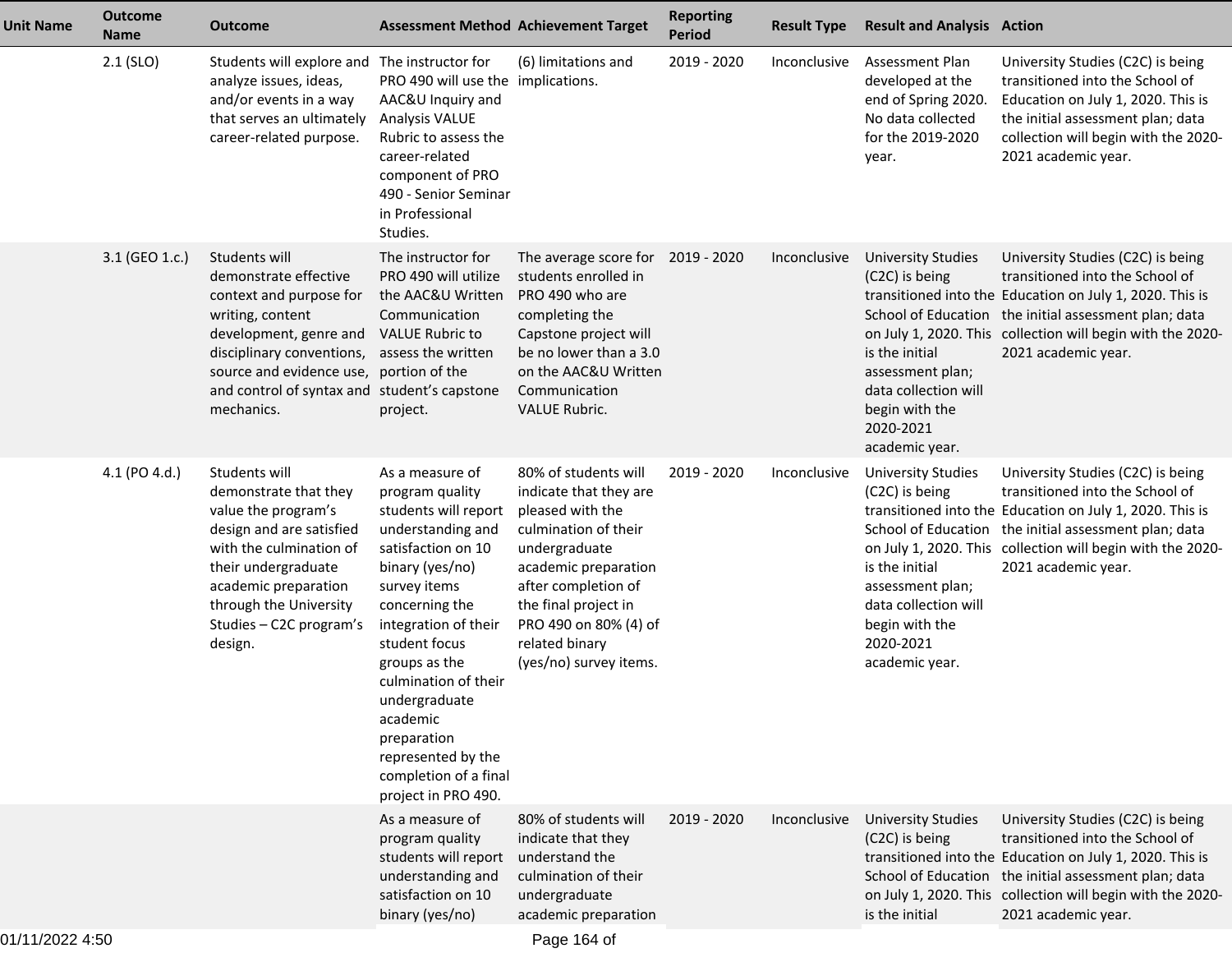| <b>Unit Name</b>                                           | <b>Outcome</b><br><b>Name</b> | <b>Outcome</b>                                                                                                                                                                                                                            | <b>Assessment Method Achievement Target</b>                                                                                                                                                                                                                                                                                                         |                                                                                                                                                                                                                                                  | <b>Reporting</b><br><b>Period</b> | <b>Result Type</b>       | <b>Result and Analysis Action</b>                                                                                                                                                                                                                                                                     |                                                                                                                                                                                                                                                                                                                             |
|------------------------------------------------------------|-------------------------------|-------------------------------------------------------------------------------------------------------------------------------------------------------------------------------------------------------------------------------------------|-----------------------------------------------------------------------------------------------------------------------------------------------------------------------------------------------------------------------------------------------------------------------------------------------------------------------------------------------------|--------------------------------------------------------------------------------------------------------------------------------------------------------------------------------------------------------------------------------------------------|-----------------------------------|--------------------------|-------------------------------------------------------------------------------------------------------------------------------------------------------------------------------------------------------------------------------------------------------------------------------------------------------|-----------------------------------------------------------------------------------------------------------------------------------------------------------------------------------------------------------------------------------------------------------------------------------------------------------------------------|
|                                                            |                               |                                                                                                                                                                                                                                           | survey items<br>concerning the<br>integration of their<br>student focus<br>groups as the<br>culmination of their<br>undergraduate<br>academic<br>preparation<br>represented by the<br>completion of a final<br>project in PRO 490.                                                                                                                  | after completion of<br>the final project in<br>PRO 490 on 80% (4) of<br>related binary<br>(yes/no) survey items.                                                                                                                                 | 2019 - 2020                       | Inconclusive             | assessment plan;<br>data collection will<br>begin with the<br>2020-2021<br>academic year.                                                                                                                                                                                                             | University Studies (C2C) is being<br>transitioned into the School of<br>Education on July 1, 2020. This is<br>the initial assessment plan; data<br>collection will begin with the 2020-<br>2021 academic year.                                                                                                              |
| Program -<br>Women's<br>Leadership -<br>MA {2016-<br>2017} | 1.1(RO)                       | Through finding,<br>examining and analyzing<br>primary and secondary<br>sources, the students will Bibliography<br>practice graduate level<br>research skills on both<br>assigned and self-<br>generated topics on<br>women's leadership. | Graduate students<br>will complete at<br>least one Annotated<br>demonstrating<br>research and source<br>quality assessment<br>skills on a self-<br>selected topic.<br>Either the director<br>or a designated WS<br>faculty member will<br>assess the<br>annotated<br>bibliography using<br>the AAC&U VALUE<br>Rubric on<br>Information<br>Literacy. | In a sample set of at<br>least three annotated<br>bibliographies from<br>either WS 500 or WS<br>501 sections, each of<br>the essays will earn an<br>average score of 3.5 or<br>higher on the AAC&U<br>Rubric on Information<br>Literacy.         | 2019 - 2020                       | <b>Target Met</b>        | A set of 8 sample<br>annotated<br>bibliographies from<br>WS 500 and 501<br>were scored using<br>the AAC&U Rubric<br>on Information<br>scored above a 3.5.<br>The range was 3.6-4<br>The mean was 3.8<br>As our program<br>grows, we have<br>more sample papers<br>to score, which is a<br>good thing. | As the retiring director, I<br>recommend we continue applying<br>the Information Literacy Rubric to<br>the sample set of Annotated<br>Bibliographies, and that we<br>gradually increase the required<br>sample size. I believe 5 papers is a<br>Literacy. All of them reasonable goal for the sample size<br>for next year. |
|                                                            | 1.2 (SLO & RO)                | Through analysis of<br>secondary sources the<br>students will learn to<br>assess the quality of<br>secondary research on<br>both assigned and self-<br>generated topics in<br>women's leadership.                                         | The director of the<br>program will assess<br>a completed WS 500 assignment for<br>or WS 502 article<br>review assignment<br>using AAC&U VALUE WS 500 or any of the<br>Rubric on Inquiry<br>and Analysis.                                                                                                                                           | Each of the students<br>completing the<br>"Article Review II" in<br>the graduate course<br>article review or<br>critique assignments<br>in WS 501 will average<br>at least a 3.5 using the<br>AAC&U VALUE Rubric<br>for Inquiry and<br>Analysis. | 2019 - 2020                       | <b>Target Not</b><br>Met | Five students<br>completed the<br>assignment for<br>Article Review 1 in<br>WS 502 in May<br>2020. There were<br>no article reviews<br>submitted for<br>semester, so the<br>AAC&U VALUE<br>Rubric for Inquiry<br>and Analysis was<br>applied to the five                                               | This year's data collection and<br>results were collected in an<br>unprecedented and unpredictable<br>academic atmosphere. I<br>recommend that we continue to<br>collect sample article reviews and<br>to apply the AAC&U Rubric on<br>Inquiry and Analysis with the same<br>scoring from the fall target score next year.  |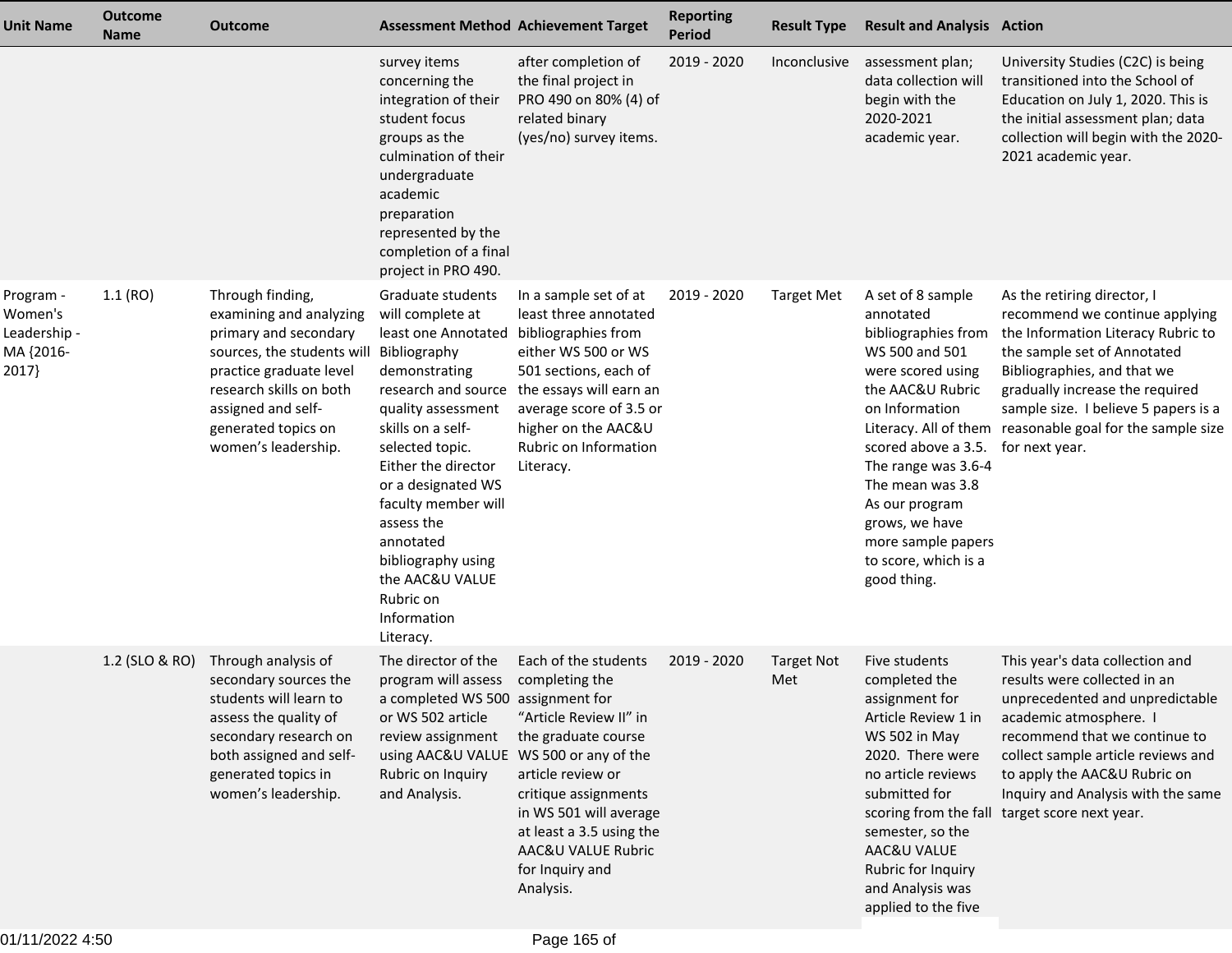| Unit Name | <b>Outcome</b><br><b>Name</b> | <b>Outcome</b>                                                                                                                                                                                    |                                                                                                                                                  | <b>Assessment Method Achievement Target</b>                                                                                                                                                                                                                                                                  | <b>Reporting</b><br>Period | <b>Result Type</b>       | <b>Result and Analysis Action</b>                                                                                                                                                                                                                                                                                                                                                                                                                                                                                                                                                                                                                                                                                                                                                                                                                                                                                                              |                                                                                                                                                                                                                                                                                                                                                                      |
|-----------|-------------------------------|---------------------------------------------------------------------------------------------------------------------------------------------------------------------------------------------------|--------------------------------------------------------------------------------------------------------------------------------------------------|--------------------------------------------------------------------------------------------------------------------------------------------------------------------------------------------------------------------------------------------------------------------------------------------------------------|----------------------------|--------------------------|------------------------------------------------------------------------------------------------------------------------------------------------------------------------------------------------------------------------------------------------------------------------------------------------------------------------------------------------------------------------------------------------------------------------------------------------------------------------------------------------------------------------------------------------------------------------------------------------------------------------------------------------------------------------------------------------------------------------------------------------------------------------------------------------------------------------------------------------------------------------------------------------------------------------------------------------|----------------------------------------------------------------------------------------------------------------------------------------------------------------------------------------------------------------------------------------------------------------------------------------------------------------------------------------------------------------------|
|           | 1.2 (SLO & RO)                | Through analysis of<br>secondary sources the<br>students will learn to<br>assess the quality of<br>secondary research on<br>both assigned and self-<br>generated topics in<br>women's leadership. | The director of the<br>program will assess<br>a completed WS 500<br>or WS 502 article<br>review assignment<br>Rubric on Inquiry<br>and Analysis. | Each of the students<br>completing the<br>assignment for<br>"Article Review II" in<br>the graduate course<br>using AAC&U VALUE WS 500 or any of the<br>article review or<br>critique assignments<br>in WS 501 will average<br>at least a 3.5 using the<br>AAC&U VALUE Rubric<br>for Inquiry and<br>Analysis. | 2019 - 2020                | <b>Target Not</b><br>Met | Only 2 or the 4<br>scored above a 3.5<br>not unpredictable.<br>In this class in the<br>spring, after COVID<br>19 scattered the<br>class memebers,<br>several of whom<br>had scant access to<br>the internet, the<br>teacher decided to<br>modify and reduce<br>the requirements so<br>that the students<br>could spend more<br>time working on the<br>final project. The<br>assignment for<br>article review 2,<br>which is always on<br>an article used in<br>the research for<br>each student's final<br>project, was<br>cancelled. In the<br>past, the article<br>review 1 assignment<br>has been a<br>"practice" exercise<br>on one assigned<br>article, which every<br>student reviews.<br>These first reviews<br>are not at the high<br>quality of the work<br>the students<br>produce toward the<br>end of the semester<br>in their second<br>review. So it is not<br>surprising that the<br>scores are lower on<br>their first review. | reviews from spring. This year's data collection and<br>results were collected in an<br>unprecedented and unpredictable<br>on the rubric, which academic atmosphere. I<br>is disappointing, but recommend that we continue to<br>collect sample article reviews and<br>to apply the AAC&U Rubric on<br>Inquiry and Analysis with the same<br>target score next year. |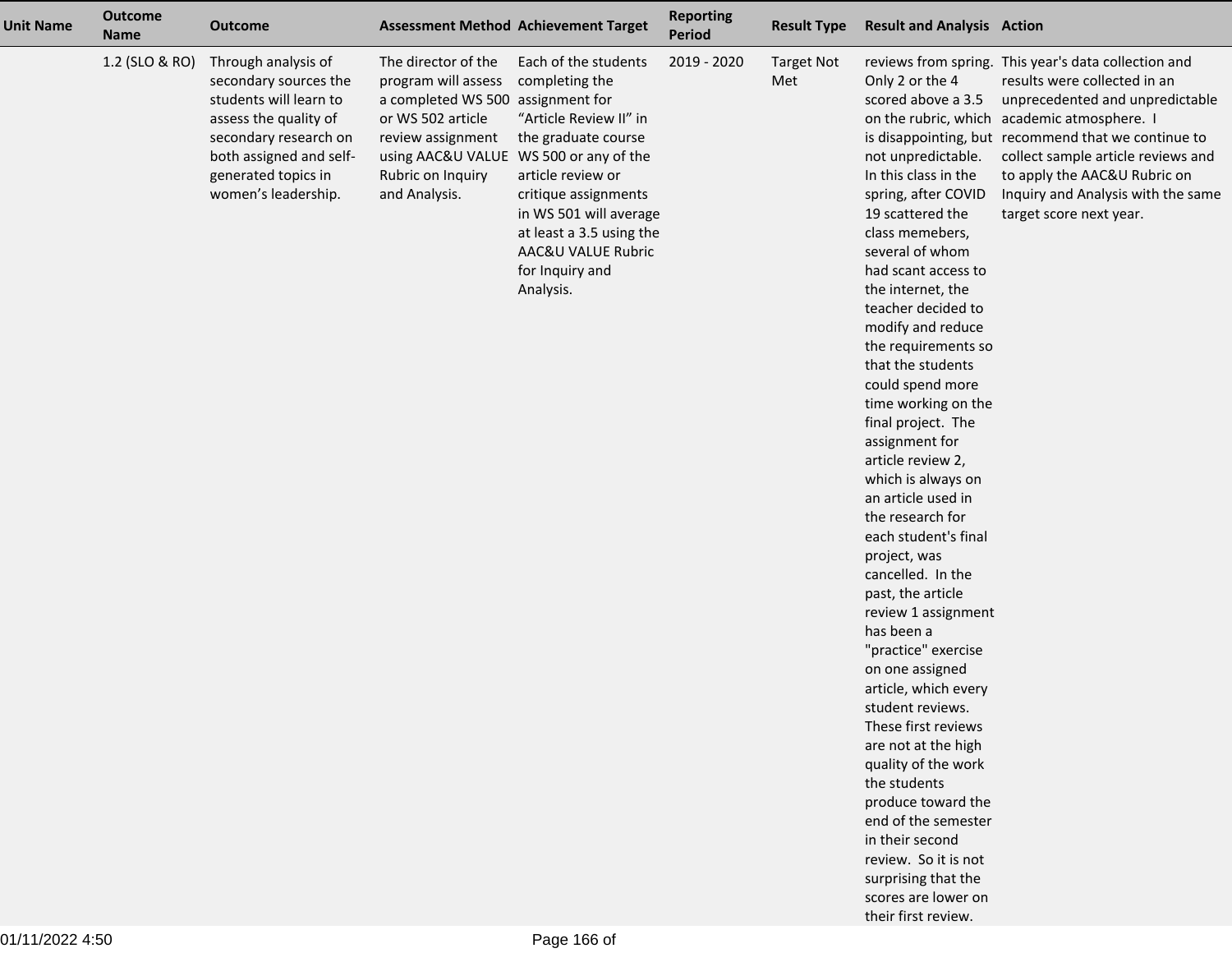| <b>Unit Name</b> | <b>Outcome</b><br><b>Name</b> | <b>Outcome</b>                                                                                                                                                                                                                                                                                                                                                  |                                                                                                                                                                                                                                                                                                                                                     | <b>Assessment Method Achievement Target</b>                                                                                                                                                                                                                                                  | <b>Reporting</b><br><b>Period</b> | <b>Result Type</b> | <b>Result and Analysis Action</b>                                                                                                                                                                                                                                                                                                                                                         |                                                                                                             |
|------------------|-------------------------------|-----------------------------------------------------------------------------------------------------------------------------------------------------------------------------------------------------------------------------------------------------------------------------------------------------------------------------------------------------------------|-----------------------------------------------------------------------------------------------------------------------------------------------------------------------------------------------------------------------------------------------------------------------------------------------------------------------------------------------------|----------------------------------------------------------------------------------------------------------------------------------------------------------------------------------------------------------------------------------------------------------------------------------------------|-----------------------------------|--------------------|-------------------------------------------------------------------------------------------------------------------------------------------------------------------------------------------------------------------------------------------------------------------------------------------------------------------------------------------------------------------------------------------|-------------------------------------------------------------------------------------------------------------|
|                  | 1.3 (SLO & RO)                | The student will produce The students<br>a master's level<br>project/thesis with a<br>review of relevant<br>literature and analysis of<br>primary and secondary<br>sources, based on an<br>original idea connected<br>with the development of<br>leadership in women and WS 512:<br>girls.                                                                      | Capstone/Thesis<br>committee<br>(consisting of a<br>director and two<br>other faculty<br>members) will<br>assess the<br>completed project in<br>Capstone/Thesis<br>using the AAC&U<br>VALUE Rubric on<br>Integrative Learning.                                                                                                                      | A student's WS 512<br>Capstone/Thesis<br>project will score an<br>average of no less<br>than 3.5 on the<br>AAC&U VALUE RUBRIC<br>on Integrative<br>Learning.                                                                                                                                 | 2019 - 2020                       | <b>Target Met</b>  | Five students<br>completed a thesis<br>project for WS 512<br>this year, and<br>graduated with their<br>master's degrees. A<br>group of faculty<br>applied the AAC&U<br><b>VALUE RUBRIC on</b><br>Integrative Learning<br>to each thesis, and<br>all of them scored<br>above the target<br>score of 3.5. The<br>range was 3.6-4.<br>Only one student<br>scored below a 4 on<br>the rubric. | I recommend we continue the<br>practice of applying this rubric to all<br>of the WS 512 final drafts.       |
|                  | $2.1$ (SLO)                   | The students will<br>complete direct mentor<br>or internship experience<br>with a woman who works experience, students will be able to<br>in a non-traditional field,<br>in a political, educational<br>or non-profit<br>organization with a<br>connection to improving<br>women's lives, or in a<br>field which documents<br>women's lives and<br>experiences. | At the end of their<br>mentoring or<br>internship<br>will complete a<br>"Reflective Essay"<br>including evidence<br>of intellectual and<br>personal growth in<br>their hands-on<br>knowledge of both<br>the diversity and<br>commonalities of<br>women's<br>experiences. The<br>Director of the<br>Program will assess<br>the reflection<br>essays. | 100% of students who 2019 - 2020<br>complete WS 510<br>(required practicum)<br>describe at least two<br>specific examples of<br>personal or<br>intellectual growth in<br>their knowledge about<br>women's leadership<br>skills gained during<br>their mentoring or<br>internship experience. |                                   | <b>Target Met</b>  | Four students<br>completed WS 510<br>during 2019-20, all<br>of whom completed program.<br>their degrees May,<br>2020. All wrote<br>reflection essays as<br>part of their daily<br>journals (It was their<br>required final<br>entry). All described<br>at least two<br>examples of<br>personal growth<br>and leadership<br>development in<br>their essays.                                | We will continue to offer WS 510--<br>Internship/Practicum as part of the<br>course requirements for the MA |
|                  |                               |                                                                                                                                                                                                                                                                                                                                                                 | The women leaders<br>who act as mentors<br>or as supervisors in<br><b>WS 510 will</b><br>complete a<br>Satisfaction Survey<br>about the student's<br>participation.                                                                                                                                                                                 | At least 85% of<br>students who<br>complete the WS 510<br>practicum will earn a<br>score of 3<br>"satisfactory" or 4<br>"highly satisfactory"<br>(on a four point range                                                                                                                      | 2019 - 2020                       | <b>Target Met</b>  | All four directors<br>submitted their<br>survey comments<br>after the graduate<br>students had<br>completed their<br>internships/practicu<br>ms in May. Every                                                                                                                                                                                                                             | We will continue to survey the co-<br>curricular directors of student who<br>take WS 510.                   |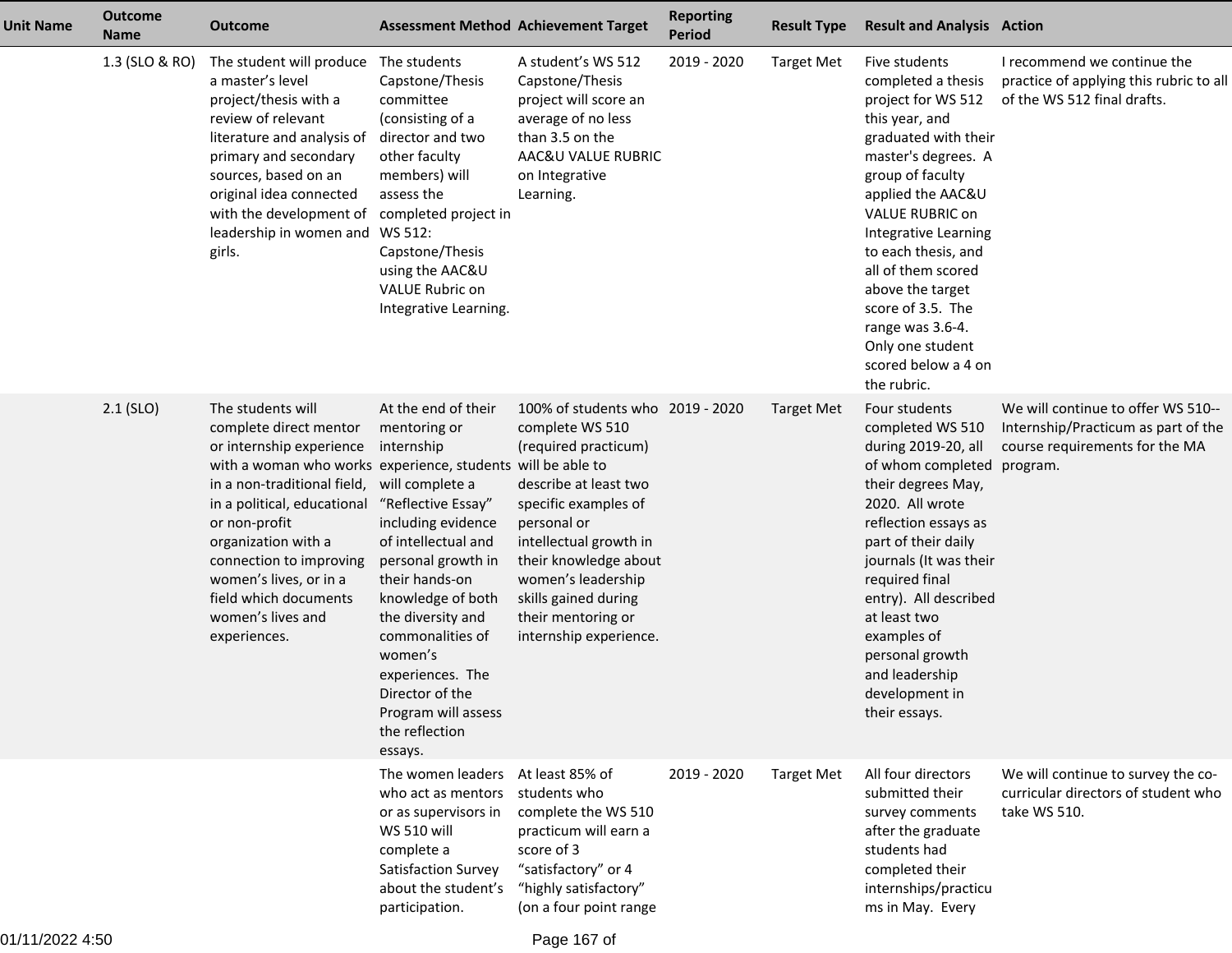| <b>Unit Name</b> | <b>Outcome</b><br><b>Name</b> | <b>Outcome</b>                                                                                                                                                                                                                                                            |                                                                                                                                                                                                                                                                                                                                                                | <b>Assessment Method Achievement Target</b>                                                                                                             | <b>Reporting</b><br><b>Period</b> | <b>Result Type</b> | <b>Result and Analysis Action</b>                                                                                                                                                                                                                                                                                                                                                                                                                                                                                                    |                                                                                                                                                                                                                                                                                                                                                                                                                                                                                                                              |
|------------------|-------------------------------|---------------------------------------------------------------------------------------------------------------------------------------------------------------------------------------------------------------------------------------------------------------------------|----------------------------------------------------------------------------------------------------------------------------------------------------------------------------------------------------------------------------------------------------------------------------------------------------------------------------------------------------------------|---------------------------------------------------------------------------------------------------------------------------------------------------------|-----------------------------------|--------------------|--------------------------------------------------------------------------------------------------------------------------------------------------------------------------------------------------------------------------------------------------------------------------------------------------------------------------------------------------------------------------------------------------------------------------------------------------------------------------------------------------------------------------------------|------------------------------------------------------------------------------------------------------------------------------------------------------------------------------------------------------------------------------------------------------------------------------------------------------------------------------------------------------------------------------------------------------------------------------------------------------------------------------------------------------------------------------|
|                  |                               |                                                                                                                                                                                                                                                                           | who act as mentors<br>or as supervisors in<br><b>WS 510 will</b><br>complete a<br>Satisfaction Survey<br>about the student's<br>participation.                                                                                                                                                                                                                 | The women leaders from 1 Unsatisfactory,<br>2 Slightly dissatisfied,<br>3 Satisfactory to 4<br>Highly Satisfactory)<br>from their<br>mentor/supervisor. | 2019 - 2020                       | <b>Target Met</b>  | student earned all<br>fours from their<br>directors. I am<br>pleased about the<br>variety of<br>internships. One<br>was part of an<br>educational grant<br>which promotes<br>reading among at-<br>risk children. Once<br>was for a public<br>foundation which<br>promotes women's<br>education. One was<br>part of a US military<br>facility, and one was<br>for a group that<br>promotes<br>breastfeeding in<br>Northeast<br>Mississippi. All<br>internships focused<br>on increasing the<br>opportunities and<br>status for women. | We will continue to survey the co-<br>curricular directors of student who<br>take WS 510.                                                                                                                                                                                                                                                                                                                                                                                                                                    |
|                  | 3.1 (PO 4.d.)                 | Students will take a<br>variety of graduate level<br>coursework in Education, the student is<br>Business and Professional registered in Banner<br>Studies, Nursing, Public<br>Health, History/Political<br>Science/Public Policy, and program after the<br>or Literature. | The student course<br>schedule in which<br>Web during every<br>semester of the<br>first semester. After than WS.<br>the first semester of<br>graduate work,<br>which will generally<br>consist of<br>enrollment in WS<br>500, WS 501 and WS<br>502, the student and<br>advisor will work<br>together to select<br>for registration in at<br>least one mutually | 100% of MA in<br>Women's Leadership<br>graduates will<br>complete graduate<br>level coursework in at<br>least three other areas<br>with prefixes other  | 2019 - 2020                       | Target Met         | impressive breadth<br>coursework, and<br>the completers'<br>survey that they<br>degrees.<br>All five had at least<br>four disciplines<br>represented in their<br>graduate course<br>work (excluding the<br>WS 502: Special<br>Topics courses) and<br>the courses were                                                                                                                                                                                                                                                                | The five completers  We will continue, through advising<br>in May 2020 had an and consultation with other<br>graduate advisors about course<br>in the areas of their offerings, to make sure that at least<br>three disciplines are covered in the<br>they all indicated on master's in women's leadership<br>degree. The retiring director<br>suggests that the new director<br>were satisfied with consider changing this requirement<br>the breadth of their to four disciplines for even more<br>breadth in the program. |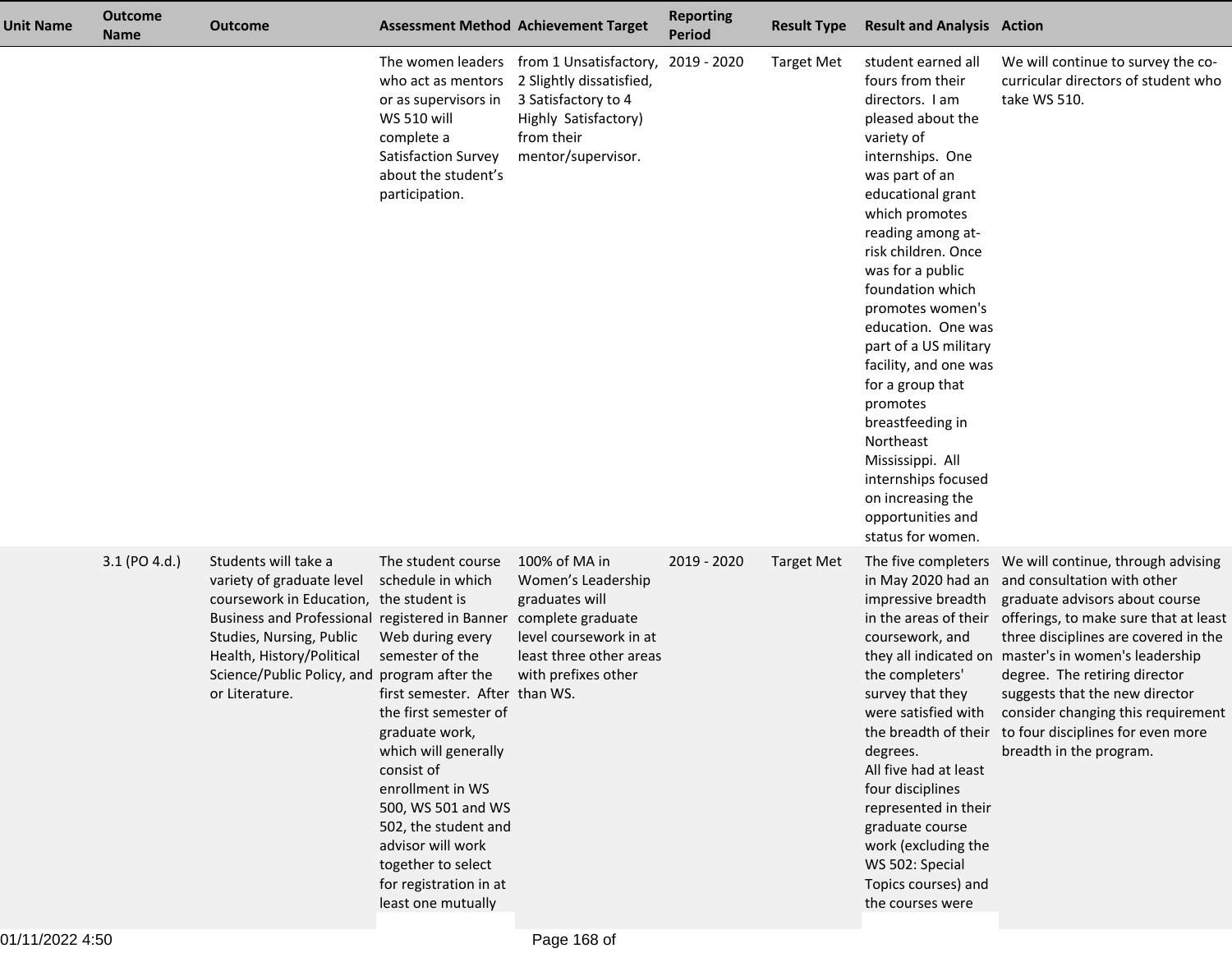| <b>Unit Name</b> | <b>Outcome</b><br><b>Name</b> | <b>Outcome</b>                                                                                                                                                                                                                                                                                                                                                                                                                 | <b>Assessment Method Achievement Target</b>                                                                                                                                                                                   |                                                                                                                                                                                                                                                                                                                                                                                                                                                                                                                                                                                   | <b>Reporting</b><br><b>Period</b> | <b>Result Type</b> | <b>Result and Analysis Action</b>                                                                                                                                                                         |                                                                                                                                                                                                                                                                                                                                                                                                                                                                                                                                                               |
|------------------|-------------------------------|--------------------------------------------------------------------------------------------------------------------------------------------------------------------------------------------------------------------------------------------------------------------------------------------------------------------------------------------------------------------------------------------------------------------------------|-------------------------------------------------------------------------------------------------------------------------------------------------------------------------------------------------------------------------------|-----------------------------------------------------------------------------------------------------------------------------------------------------------------------------------------------------------------------------------------------------------------------------------------------------------------------------------------------------------------------------------------------------------------------------------------------------------------------------------------------------------------------------------------------------------------------------------|-----------------------------------|--------------------|-----------------------------------------------------------------------------------------------------------------------------------------------------------------------------------------------------------|---------------------------------------------------------------------------------------------------------------------------------------------------------------------------------------------------------------------------------------------------------------------------------------------------------------------------------------------------------------------------------------------------------------------------------------------------------------------------------------------------------------------------------------------------------------|
|                  | 3.1 (PO 4.d.)                 | Students will take a<br>variety of graduate level<br>coursework in Education,<br>Business and Professional programs at MUW<br>Studies, Nursing, Public<br>Health, History/Political<br>Science/Public Policy, and also offer significant with prefixes other<br>or Literature.                                                                                                                                                 | agreeable course<br>per semester in<br>other graduate<br>which do not have<br>the WS prefix, but<br>women's issues or<br>women's leadership<br>content.                                                                       | 100% of MA in<br>Women's Leadership<br>graduates will<br>complete graduate<br>level coursework in at<br>least three other areas<br>than WS.                                                                                                                                                                                                                                                                                                                                                                                                                                       | 2019 - 2020                       | <b>Target Met</b>  | from the four<br>colleges/schools at<br>our university.                                                                                                                                                   | We will continue, through advising<br>and consultation with other<br>graduate advisors about course<br>offerings, to make sure that at least<br>three disciplines are covered in the<br>master's in women's leadership<br>degree. The retiring director<br>suggests that the new director<br>consider changing this requirement<br>to four disciplines for even more<br>breadth in the program.                                                                                                                                                               |
|                  | 3.2 (PO 4.d.)                 | Students who take a<br>variety of graduate level<br>coursework in Education, simple check off<br>Business and Professional rubric to a sample<br>Studies, Nursing, Public<br>Health, History/Political<br>Science/Public Policy, and three graduate level<br>or Literature will<br>complete papers or<br>projects in those classes<br>with either a direct or<br>indirect focus on<br>women's issues or<br>women's leadership. | The program<br>director will apply a<br>group of at least five three graduate level<br>courses taken in<br>other disciplines by<br>Women's<br>Leadership graduate off method (1. Paper<br>students over the<br>academic year. | The program director<br>will collect a sample<br>set of at least five<br>papers from at least<br>papers from at least courses taken in other<br>disciplines by program<br>students over the<br>academic year, and<br>using a simple check<br>or project DOES MEET<br>the women's issues<br>content expectations<br>of the MS in Women's<br>Leadership Program or<br>2. Paper or Project<br>DOES NOT meet the<br>women's issues<br>content expectations),<br>90 % of students in<br>the program will<br>produce papers or<br>projects which DO<br>MEET the content<br>expectation. | 2019 - 2020                       | <b>Target Met</b>  | (excluding WS 500,<br>501, 502, 510, &<br>512, papers<br>assessed with the<br>AAU&C rubrics,<br>three disciplines<br>were represented,<br>and all the papers'<br>thesis had a<br>women's studies<br>focus | Among the 500 level Six of the non-completers in the<br>program completed coursework in<br>at least three disciplines this past<br>year. We will continue to work with<br>other graduate directors so that<br>courses offered will give our<br>students access to a truly<br>multidisciplinary experience. We<br>will work with graduate directors<br>and our students to make sure that<br>in a course that is not specifically<br>about women's issues, that they<br>can complete a significant project<br>or paper which has a women's<br>issues emphasis. |
|                  | 4.1 (PO 4.d.)                 | Students will receive a<br>quality women's studies<br>education.                                                                                                                                                                                                                                                                                                                                                               | At the end of the<br>academic year,<br>surveys will be taken Capstone Survey will<br>of program<br>completers.<br>Departmental<br>faculty will review<br>and analyze the                                                      | 90% of students<br>participating in the<br>indicate a "somewhat<br>satisfied" or "very<br>satisfied" satisfaction<br>level reflective of the<br>women's studies                                                                                                                                                                                                                                                                                                                                                                                                                   | 2019 - 2020                       | <b>Target Met</b>  | all submitted<br>Capstone/Thesis<br>surveys which<br>provide valuable<br>information for<br>planning. All five<br>said that they were                                                                     | The five completers  We will take action on some<br>curriculum changes under the<br>leadership of the new director, and<br>continue to use the completer<br>surveys to help make our program<br>stronger.                                                                                                                                                                                                                                                                                                                                                     |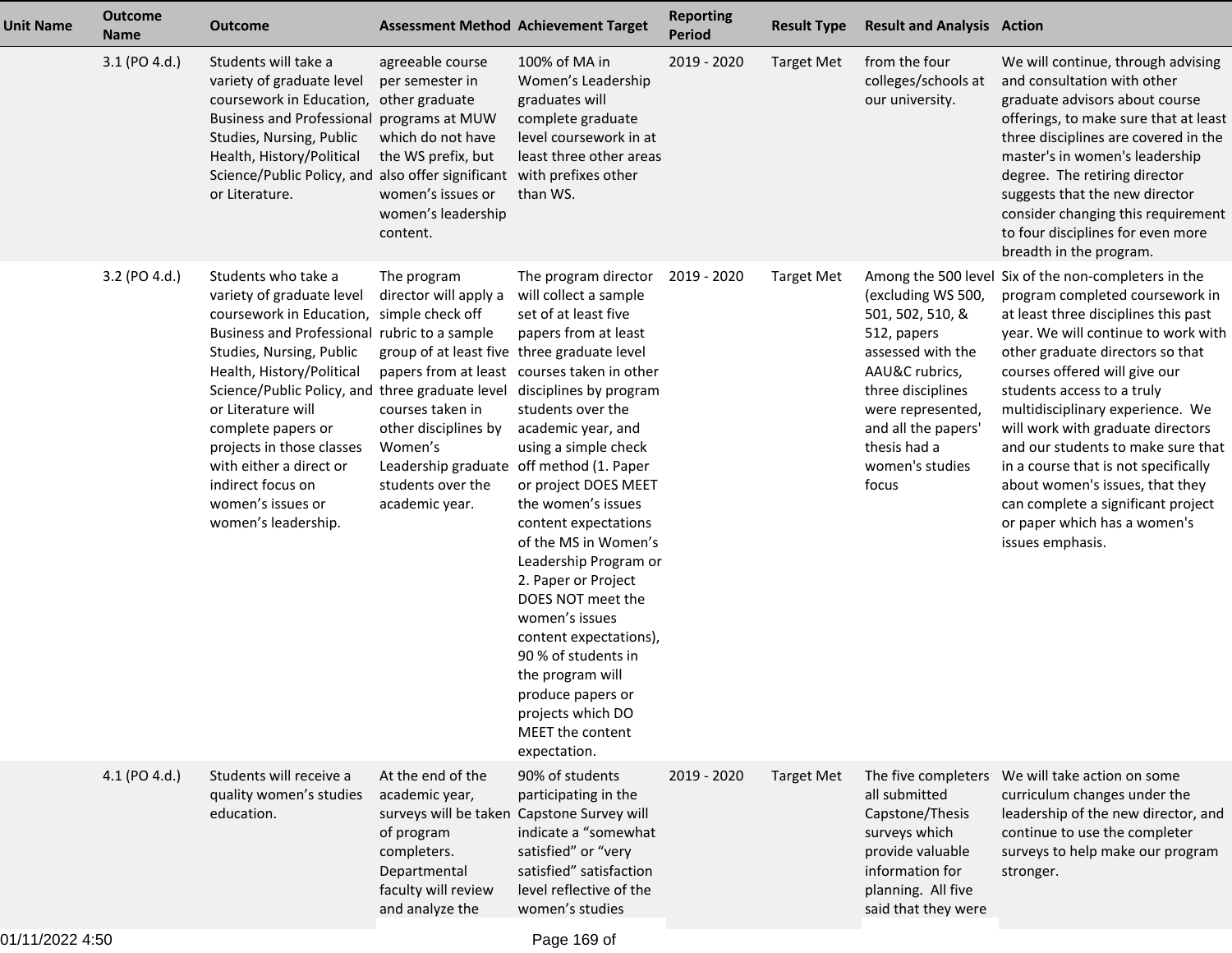| <b>Unit Name</b> | <b>Outcome</b><br><b>Name</b> | <b>Outcome</b>                                                   |                             | <b>Assessment Method Achievement Target</b>                                      | <b>Reporting</b><br><b>Period</b> | <b>Result Type</b> | <b>Result and Analysis Action</b>                                                                                                                                                                                                                                                                                                                                                                                                                                                                                                                                                                                                                                                                                                                                                                                                                                      |                                                                                                                                                                                                                                                       |
|------------------|-------------------------------|------------------------------------------------------------------|-----------------------------|----------------------------------------------------------------------------------|-----------------------------------|--------------------|------------------------------------------------------------------------------------------------------------------------------------------------------------------------------------------------------------------------------------------------------------------------------------------------------------------------------------------------------------------------------------------------------------------------------------------------------------------------------------------------------------------------------------------------------------------------------------------------------------------------------------------------------------------------------------------------------------------------------------------------------------------------------------------------------------------------------------------------------------------------|-------------------------------------------------------------------------------------------------------------------------------------------------------------------------------------------------------------------------------------------------------|
|                  | 4.1 (PO 4.d.)                 | Students will receive a<br>quality women's studies<br>education. | Capstone Survey<br>results. | curriculum, hands-on<br>learning opportunities<br>and quality of<br>instruction. | 2019 - 2020                       | <b>Target Met</b>  | answers, however,<br>on "what courses<br>would you offer"<br>and "how should<br>the program be<br>improved" are<br>invaluable. One<br>theme in these<br>answers has to do<br>with the disconnect<br>between the<br>directors of the<br>graduate education<br>programs and the<br>women's leadership<br>program. When this<br>program was<br>designed and<br>approved, the then<br>Dean of Education<br>wanted to make<br>sure that 12 or more<br>hours of their<br>Educational<br>Leadership lasses<br>were required of<br>the WL program.<br>This program has<br>been operating on<br>that model.<br>However, the<br>graduate director<br>and the faculty in<br>educational<br>leadership have<br>become resistant to<br>our students adding<br>their classes. This<br>has created a<br>roadblock for our<br>students. In<br>retrospect, the MA<br>in WL program does | "very satisfied" with We will take action on some<br>the overall quality of curriculum changes under the<br>their degree. Their leadership of the new director, and<br>continue to use the completer<br>surveys to help make our program<br>stronger. |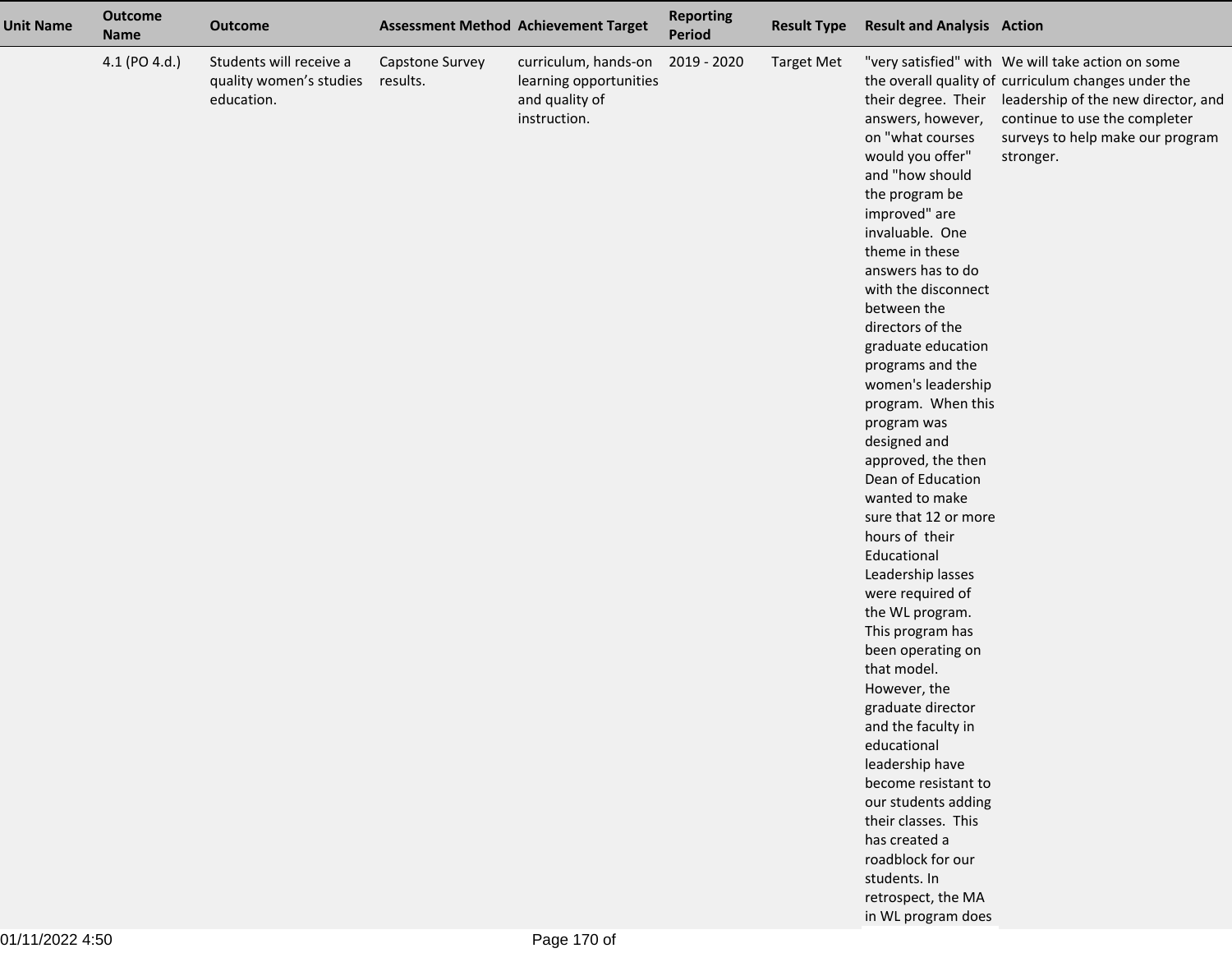| <b>Unit Name</b> | <b>Outcome</b><br><b>Name</b> | <b>Outcome</b>                                                   |                                                                                                                                                           | <b>Assessment Method Achievement Target</b>                                                                                                                                                                                                                                                       | <b>Reporting</b><br><b>Period</b> | <b>Result Type</b> | <b>Result and Analysis Action</b>                                                                                                                                                                                                                                                                                                                                                                                                                                                                                                                                                                                                                                                                                                                                                                                                                                                                                |                                                                                                                                                                                                           |
|------------------|-------------------------------|------------------------------------------------------------------|-----------------------------------------------------------------------------------------------------------------------------------------------------------|---------------------------------------------------------------------------------------------------------------------------------------------------------------------------------------------------------------------------------------------------------------------------------------------------|-----------------------------------|--------------------|------------------------------------------------------------------------------------------------------------------------------------------------------------------------------------------------------------------------------------------------------------------------------------------------------------------------------------------------------------------------------------------------------------------------------------------------------------------------------------------------------------------------------------------------------------------------------------------------------------------------------------------------------------------------------------------------------------------------------------------------------------------------------------------------------------------------------------------------------------------------------------------------------------------|-----------------------------------------------------------------------------------------------------------------------------------------------------------------------------------------------------------|
|                  | 4.1 (PO 4.d.)                 | Students will receive a<br>quality women's studies<br>education. | At the end of the<br>academic year,<br>of program<br>completers.<br>Departmental<br>faculty will review<br>and analyze the<br>Capstone Survey<br>results. | 90% of students<br>participating in the<br>surveys will be taken Capstone Survey will<br>indicate a "somewhat<br>satisfied" or "very<br>satisfied" satisfaction<br>level reflective of the<br>women's studies<br>curriculum, hands-on<br>learning opportunities<br>and quality of<br>instruction. | 2019 - 2020                       | <b>Target Met</b>  | not need to be<br>Leadership<br>coursework,<br>because the<br>majority of our<br>students are not<br>seeking to be<br>educators. In fact,<br>the courses should<br>be expected to be<br>electives,<br>particularly if the<br>student is planning<br>to pursue an actual<br>career in<br>educational<br>leadership or an<br>additional graduate<br>degree, such as an<br>Ed.D. One of our<br>completers this year<br>took twenty one<br>hours in Educational<br>Leadership, and is<br>now admitted to a<br>doctoral program in<br>that subject, and<br>she is grateful for<br>the opportunity to<br>have taken a<br>number of extra<br>electives in that<br>discipline. In<br>contrast though,<br>other completers<br>said in the surveys<br>that the ED<br>Leadership<br>coursework was<br>"too narrow" and<br>"too specific" for<br>their needs.<br>According to the<br>surveys, students<br>said they had some | We will take action on some<br>heavy in Educational curriculum changes under the<br>leadership of the new director, and<br>continue to use the completer<br>surveys to help make our program<br>stronger. |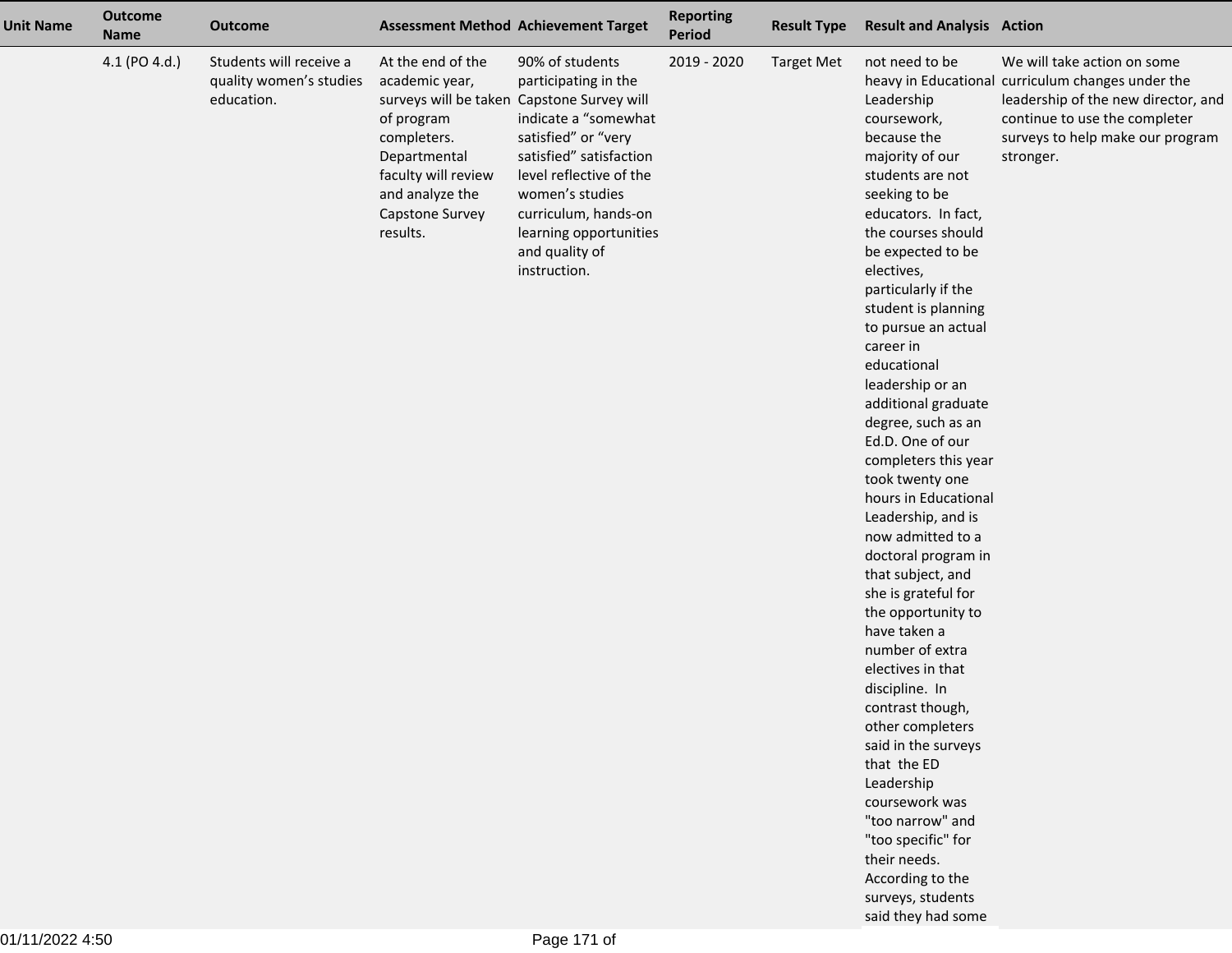| <b>Unit Name</b> | <b>Outcome</b><br><b>Name</b> | <b>Outcome</b>                                                   |                                                                                                                                                           | <b>Assessment Method Achievement Target</b>                                                                                                                                                                                                                                                       | <b>Reporting</b><br><b>Period</b> | <b>Result Type</b> | <b>Result and Analysis Action</b>                                                                                                                                                                                                                                                                                                                                                                                                                                                                                                                                                                                                                                                                                                                                                                                                                                                                                                         |                                                                                                                                                                                      |
|------------------|-------------------------------|------------------------------------------------------------------|-----------------------------------------------------------------------------------------------------------------------------------------------------------|---------------------------------------------------------------------------------------------------------------------------------------------------------------------------------------------------------------------------------------------------------------------------------------------------|-----------------------------------|--------------------|-------------------------------------------------------------------------------------------------------------------------------------------------------------------------------------------------------------------------------------------------------------------------------------------------------------------------------------------------------------------------------------------------------------------------------------------------------------------------------------------------------------------------------------------------------------------------------------------------------------------------------------------------------------------------------------------------------------------------------------------------------------------------------------------------------------------------------------------------------------------------------------------------------------------------------------------|--------------------------------------------------------------------------------------------------------------------------------------------------------------------------------------|
|                  | 4.1 (PO 4.d.)                 | Students will receive a<br>quality women's studies<br>education. | At the end of the<br>academic year,<br>of program<br>completers.<br>Departmental<br>faculty will review<br>and analyze the<br>Capstone Survey<br>results. | 90% of students<br>participating in the<br>surveys will be taken Capstone Survey will<br>indicate a "somewhat<br>satisfied" or "very<br>satisfied" satisfaction<br>level reflective of the<br>women's studies<br>curriculum, hands-on<br>learning opportunities<br>and quality of<br>instruction. | 2019 - 2020                       | <b>Target Met</b>  | "problems" with<br>being admitted to<br>other courses in<br>other colleges, but<br>that they and the<br>director were<br>almost always able<br>to work out issues<br>and provide an<br>override for the<br>students to register.<br>One student says<br>that she wants more<br>actual courses in<br>"Women's<br>Leadership." This<br>comment reflects an<br>action which the<br>retiring director has<br>yet to make, but<br>which the<br>department chair is<br>eager to help with<br>once the new<br>director is in place.<br>Students want Dr.<br>Kate Borsig's<br>"Emotional<br>Intelligence" class to<br>be a regular course<br>in our WS rotation.<br>They also ask that<br>Leadership courses<br>on "Women' and<br>Non-Profits,"<br>"Women in<br>International<br>Leadership,"<br>"Women as<br>Business Leaders" or<br>"Women as<br>Religious Leaders"<br>be considered for<br>the curriculum.<br>Finally, one<br>completer writes | We will take action on some<br>curriculum changes under the<br>leadership of the new director, and<br>continue to use the completer<br>surveys to help make our program<br>stronger. |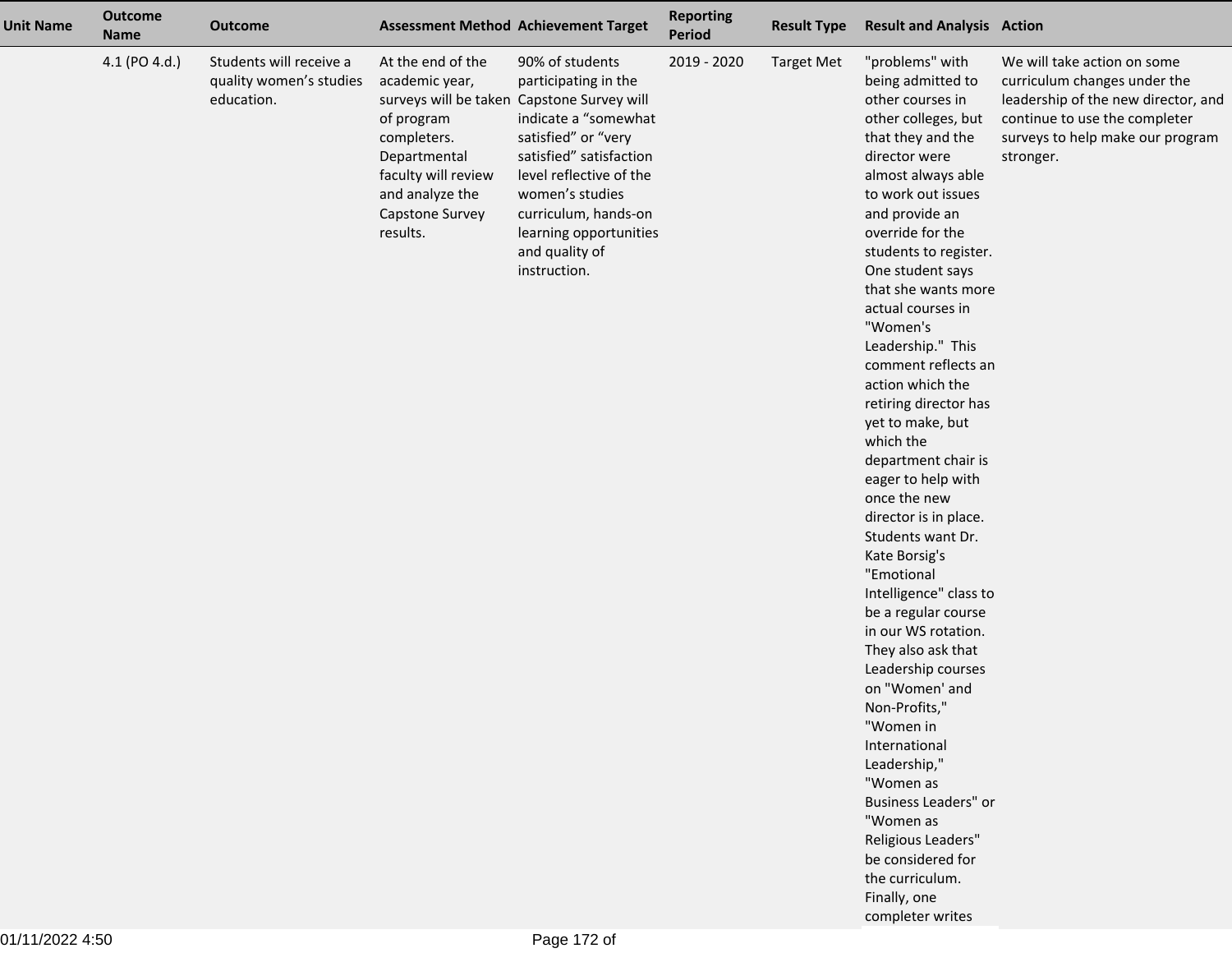| <b>Unit Name</b> | <b>Outcome</b><br><b>Name</b> | <b>Outcome</b>                                                   |                                                                                                                                                                                                                                                                                                                                            | <b>Assessment Method Achievement Target</b>                                                                                                                                                                                                                                                                                      | <b>Reporting</b><br><b>Period</b> | <b>Result Type</b> | <b>Result and Analysis Action</b>                                                                                                                                                                                                                                                                                                                                                                                                                                                                                                                                                                                                                                                                   |                                                                                                                                                                                                                                                                                                                                                                           |
|------------------|-------------------------------|------------------------------------------------------------------|--------------------------------------------------------------------------------------------------------------------------------------------------------------------------------------------------------------------------------------------------------------------------------------------------------------------------------------------|----------------------------------------------------------------------------------------------------------------------------------------------------------------------------------------------------------------------------------------------------------------------------------------------------------------------------------|-----------------------------------|--------------------|-----------------------------------------------------------------------------------------------------------------------------------------------------------------------------------------------------------------------------------------------------------------------------------------------------------------------------------------------------------------------------------------------------------------------------------------------------------------------------------------------------------------------------------------------------------------------------------------------------------------------------------------------------------------------------------------------------|---------------------------------------------------------------------------------------------------------------------------------------------------------------------------------------------------------------------------------------------------------------------------------------------------------------------------------------------------------------------------|
|                  | 4.1 (PO 4.d.)                 | Students will receive a<br>quality women's studies<br>education. | At the end of the<br>academic year,<br>surveys will be taken Capstone Survey will<br>of program<br>completers.<br>Departmental<br>faculty will review<br>and analyze the<br>Capstone Survey<br>results.                                                                                                                                    | 90% of students<br>participating in the<br>indicate a "somewhat<br>satisfied" or "very<br>satisfied" satisfaction<br>level reflective of the<br>women's studies<br>curriculum, hands-on<br>learning opportunities<br>and quality of<br>instruction.                                                                              | 2019 - 2020                       | <b>Target Met</b>  | that she<br>recommends that<br>the graduate<br>students have the<br>opportunity to<br>attend at least one<br>Women's<br>Leadership<br>conference each<br>year. I believe that<br>is good advice.                                                                                                                                                                                                                                                                                                                                                                                                                                                                                                    | We will take action on some<br>curriculum changes under the<br>leadership of the new director, and<br>continue to use the completer<br>surveys to help make our program<br>stronger.                                                                                                                                                                                      |
|                  |                               |                                                                  | Women's Studies<br>faculty (a group of at completing WS 512:<br>least three faculty)<br>who attend the<br>students' Graduate<br>Capstone/Thesis<br>presentations and<br>review the final<br>projects will score<br>the students' work<br>using the AAC&U<br><b>VALUE Rubrics on</b><br>Critical Thinking,<br>Oral<br>Integrative Learning. | 100% of students<br>Capstone/Thesis will<br>average least a 3.5<br>(upper level<br>milestone) score or<br>higher on all three<br>AAU&C VALUE rubrics<br>applied to their final<br>projects. An average<br>of the faculty<br>committee's scores<br>will be used to<br>determine the<br>Communication, and students' final scores. | 2019 - 2020                       | <b>Target Met</b>  | In 2019-20 five<br>students completed<br>the required six<br>hours of WS 512<br>and successfully<br>defended their<br>theses. They all<br>received the<br>Master's degree in<br>Women's<br>Leadership in May,<br>2020. In addition to<br>the fine quality of<br>their work, I am<br>pleased at the<br>breadth of academic<br>disciplines and<br>topics illustrated by<br>their theses: 1.<br>Elderly Abuse of<br>Women in Long-<br><b>Term Care Facilities</b><br>in Mississippi: Case<br>Studies and<br>Intervention<br>Methods (gender<br>and geriatric public<br>health), 2. This is a<br>(Wo)man's World:<br>Women's Under-<br>representation as<br><b>Sports Analysts</b><br>(gender issues in | In 2020-21, four students are on<br>track to complete their six hours in<br>WS 512. We will continue to help<br>them choose discipline advisors to<br>round out their committees. The<br>retiring chair recommends that it<br>would be to the students'<br>advantage to take two semesters to<br>complete the six hours, but that is<br>not a requirement of the program. |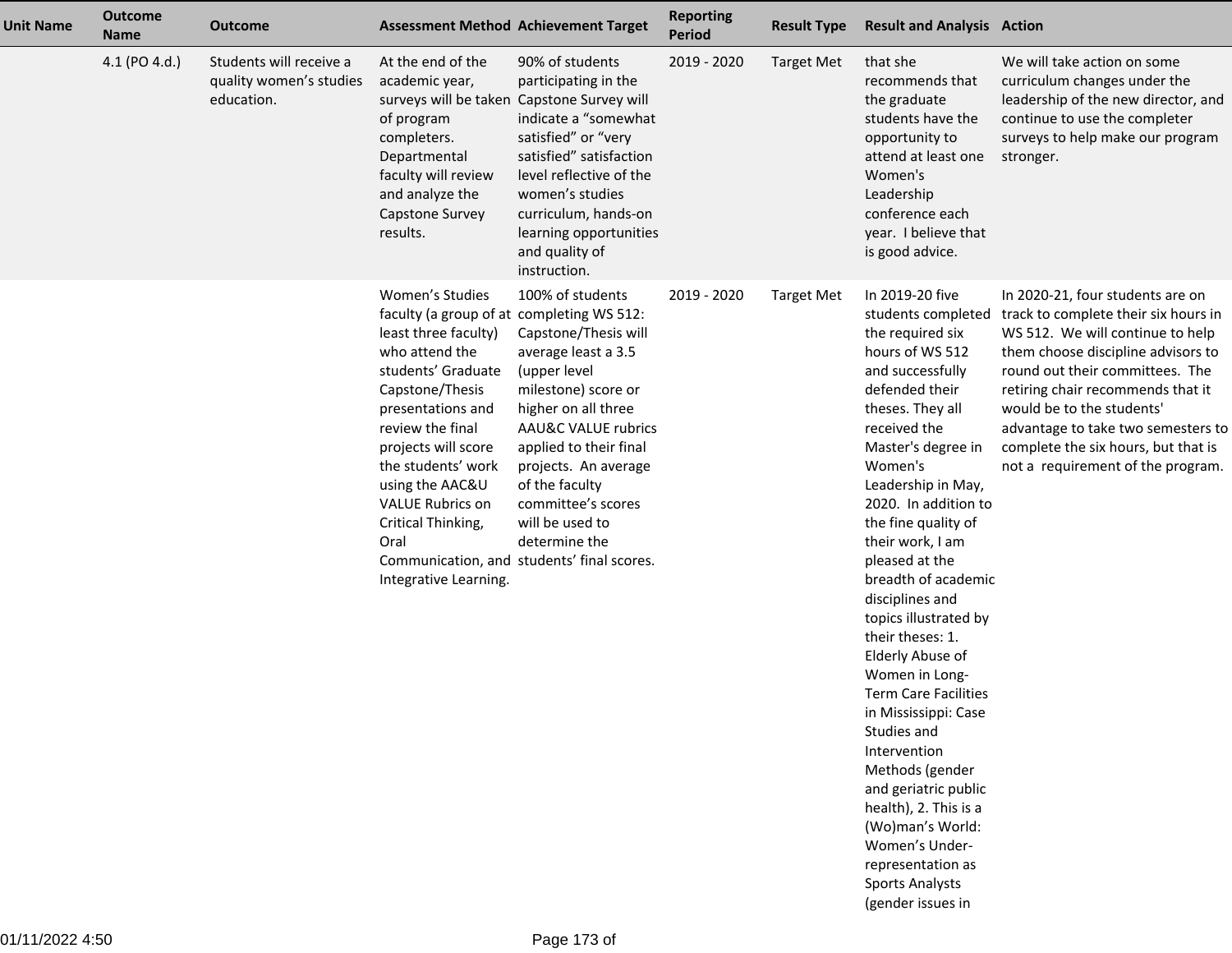| <b>Unit Name</b> | <b>Outcome</b><br><b>Name</b> | <b>Outcome</b> |                                                                                                                                                                                                                                                                                                                                            | <b>Assessment Method Achievement Target</b>                                                                                                                                                                                                                                                                                      | <b>Reporting</b><br>Period | <b>Result Type</b> | <b>Result and Analysis Action</b>                                                                                                                                                                                                                                                                                                                                                                                                                                                                                                                                                                                                                                                                                                                                                                                                                                           |                                                                                                                                                                                                                                                                                                                                                                                                                  |
|------------------|-------------------------------|----------------|--------------------------------------------------------------------------------------------------------------------------------------------------------------------------------------------------------------------------------------------------------------------------------------------------------------------------------------------|----------------------------------------------------------------------------------------------------------------------------------------------------------------------------------------------------------------------------------------------------------------------------------------------------------------------------------|----------------------------|--------------------|-----------------------------------------------------------------------------------------------------------------------------------------------------------------------------------------------------------------------------------------------------------------------------------------------------------------------------------------------------------------------------------------------------------------------------------------------------------------------------------------------------------------------------------------------------------------------------------------------------------------------------------------------------------------------------------------------------------------------------------------------------------------------------------------------------------------------------------------------------------------------------|------------------------------------------------------------------------------------------------------------------------------------------------------------------------------------------------------------------------------------------------------------------------------------------------------------------------------------------------------------------------------------------------------------------|
|                  |                               |                | Women's Studies<br>faculty (a group of at completing WS 512:<br>least three faculty)<br>who attend the<br>students' Graduate<br>Capstone/Thesis<br>presentations and<br>review the final<br>projects will score<br>the students' work<br>using the AAC&U<br><b>VALUE Rubrics on</b><br>Critical Thinking,<br>Oral<br>Integrative Learning. | 100% of students<br>Capstone/Thesis will<br>average least a 3.5<br>(upper level<br>milestone) score or<br>higher on all three<br>AAU&C VALUE rubrics<br>applied to their final<br>projects. An average<br>of the faculty<br>committee's scores<br>will be used to<br>determine the<br>Communication, and students' final scores. | 2019 - 2020                | <b>Target Met</b>  | media<br>"Just a Female": A<br>Feminist<br>Comparison of<br>Vampire Fiction<br>(feminism and<br>racism in popular<br>literature), 4. Why<br>Not a Vasectomy?:<br>U.S. Men and<br>Permanent Birth<br>Control (gender and<br>contraception), and<br>5. Barriers Against<br>and Racial<br>Disparities in Infant<br>Feeding Practices in<br>Mississippi (race,<br>infant care/family<br>studies). Because of<br>the COVID19<br>pandemic, there<br>were no face to face<br>oral presentations<br>to the committees.<br>Instead, the<br>students prepared<br>PowerPoint<br>presentations with<br>voice over<br>commentaries<br>which the faculty<br>watched and<br>listened to on<br>ZOOM. Following<br>the presentations,<br>there was a<br>question and<br>answer period of<br>about half an hour.<br>All five students<br>gave successful<br>presentations and<br>passed their | In 2020-21, four students are on<br>communications), 3. track to complete their six hours in<br>WS 512. We will continue to help<br>them choose discipline advisors to<br>round out their committees. The<br>Heroines in Modern retiring chair recommends that it<br>would be to the students'<br>advantage to take two semesters to<br>complete the six hours, but that is<br>not a requirement of the program. |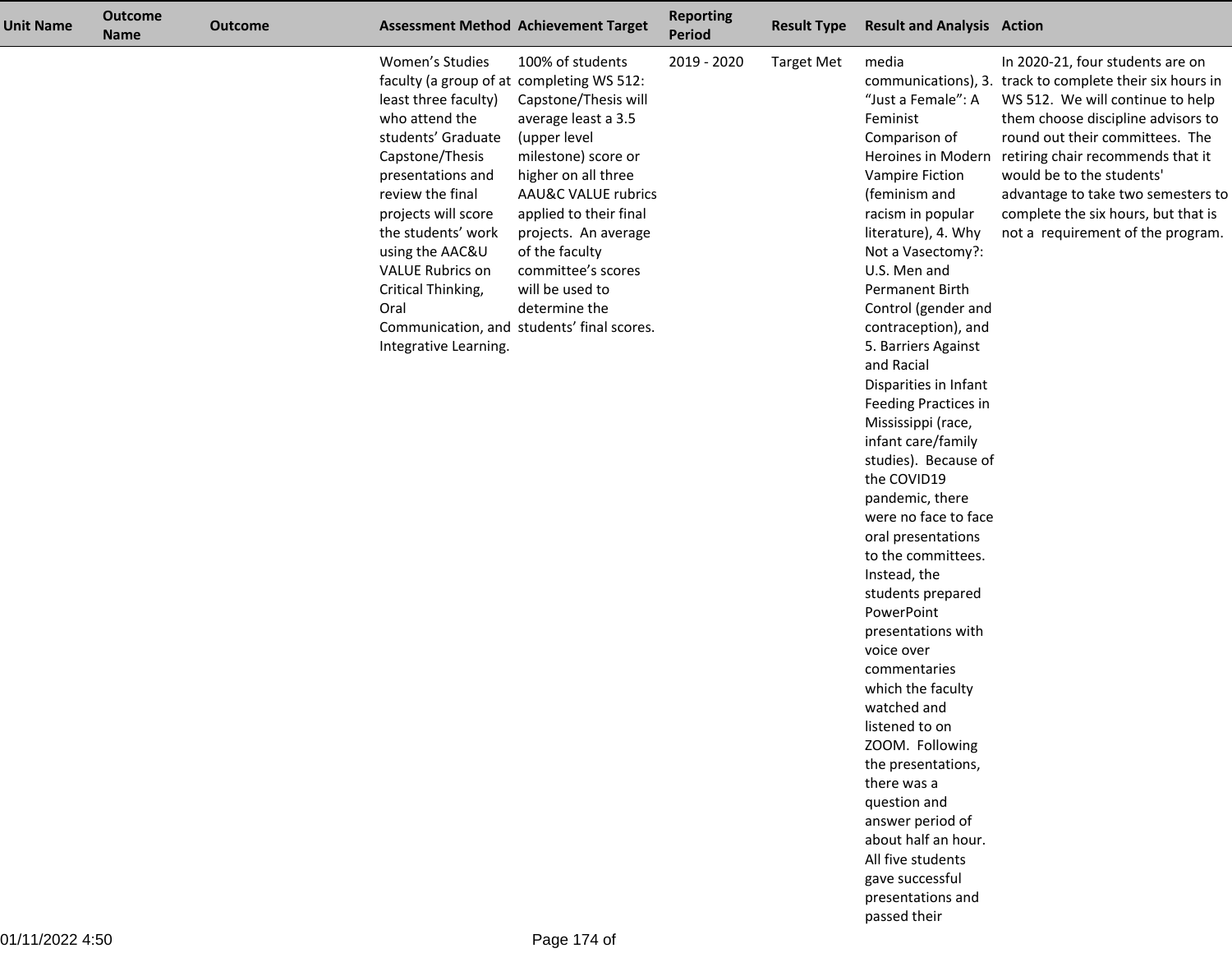| Unit Name     | <b>Outcome</b><br><b>Name</b> | <b>Outcome</b>                                                                                 | <b>Assessment Method Achievement Target</b>                                                                                                                                                                                                                                                                                                |                                                                                                                                                                                                                                                                                                                                             | <b>Reporting</b><br><b>Period</b> | <b>Result Type</b> | <b>Result and Analysis Action</b>                                                                                                                                                  |                                                                                                                                                                                                                                                                                                                                                                                                                     |
|---------------|-------------------------------|------------------------------------------------------------------------------------------------|--------------------------------------------------------------------------------------------------------------------------------------------------------------------------------------------------------------------------------------------------------------------------------------------------------------------------------------------|---------------------------------------------------------------------------------------------------------------------------------------------------------------------------------------------------------------------------------------------------------------------------------------------------------------------------------------------|-----------------------------------|--------------------|------------------------------------------------------------------------------------------------------------------------------------------------------------------------------------|---------------------------------------------------------------------------------------------------------------------------------------------------------------------------------------------------------------------------------------------------------------------------------------------------------------------------------------------------------------------------------------------------------------------|
|               |                               |                                                                                                | Women's Studies<br>faculty (a group of at completing WS 512:<br>least three faculty)<br>who attend the<br>students' Graduate<br>Capstone/Thesis<br>presentations and<br>review the final<br>projects will score<br>the students' work<br>using the AAC&U<br><b>VALUE Rubrics on</b><br>Critical Thinking,<br>Oral<br>Integrative Learning. | 100% of students<br>Capstone/Thesis will<br>average least a 3.5<br>(upper level<br>milestone) score or<br>higher on all three<br><b>AAU&amp;C VALUE rubrics</b><br>applied to their final<br>projects. An average<br>of the faculty<br>committee's scores<br>will be used to<br>determine the<br>Communication, and students' final scores. | 2019 - 2020                       | <b>Target Met</b>  | defenses. Of the<br>five students, three<br>scored 3.75 in<br>mainly because of<br>unresolved<br>secondary research<br>was presented in<br>the theses. These<br>issues were minor. | In 2020-21, four students are on<br>track to complete their six hours in<br>WS 512. We will continue to help<br>integrative learning, them choose discipline advisors to<br>round out their committees. The<br>retiring chair recommends that it<br>problems in how the would be to the students'<br>advantage to take two semesters to<br>complete the six hours, but that is<br>not a requirement of the program. |
|               | 4.2 (SAO)                     | Students will be actively<br>engaged using their<br>master's degrees in<br>Women's Leadership. | The Alumni Survey is 15% of students<br>sent out every three participating in the<br>years. The next<br>rotation will be in<br>2019, 2022, and so<br>on. At the end of the level<br>academic year, the<br>program director<br>will review and<br>analyze the results<br>to determine if<br>achievement target<br>was met.                  | Alumni Survey will<br>state that they are<br>enrolled in a higher<br>graduate/professional<br>degree program<br>connected with their<br>master's degree in<br>women's studies.                                                                                                                                                              | 2019 - 2020                       | Inconclusive       | The MUW Alumni<br>Survey will be<br>administered in<br>2022.                                                                                                                       | We will continue to use this<br>assessment and will report results<br>in 2022 when the survey is<br>administered.                                                                                                                                                                                                                                                                                                   |
|               |                               |                                                                                                | The Alumni Survey is 75% of former<br>years. The next<br>rotation will be in<br>2019, 2022, and so<br>academic year, the<br>program director<br>will review and<br>analyze the results<br>to determine if<br>achievement target<br>was met.                                                                                                | sent out every three students participating<br>in the Alumni Survey<br>will state that they are<br>currently working in<br>on. At the end of the their field of study or<br>in a field where they<br>regularly use the skills<br>acquired in the<br>master's program.                                                                       | 2019 - 2020                       | Inconclusive       | The MUW Alumni<br>Survey will be<br>administered in<br>2022.                                                                                                                       | We will continue to use this<br>assessment and will report results<br>in 2022 when the survey is<br>administered.                                                                                                                                                                                                                                                                                                   |
|               |                               |                                                                                                | The Departmental<br>Social Media Survey<br>is sent out on the                                                                                                                                                                                                                                                                              | 5% increase from the<br>previous academic<br>year of Women's                                                                                                                                                                                                                                                                                | 2019 - 2020                       | <b>Target Met</b>  | This year the<br><b>Department Social</b><br>Media Survey was                                                                                                                      | We will continue to assess the<br>progress of our graduates in their<br>professional lives.                                                                                                                                                                                                                                                                                                                         |
| $\frac{1}{2}$ |                               |                                                                                                |                                                                                                                                                                                                                                                                                                                                            |                                                                                                                                                                                                                                                                                                                                             |                                   |                    |                                                                                                                                                                                    |                                                                                                                                                                                                                                                                                                                                                                                                                     |

Page 175 of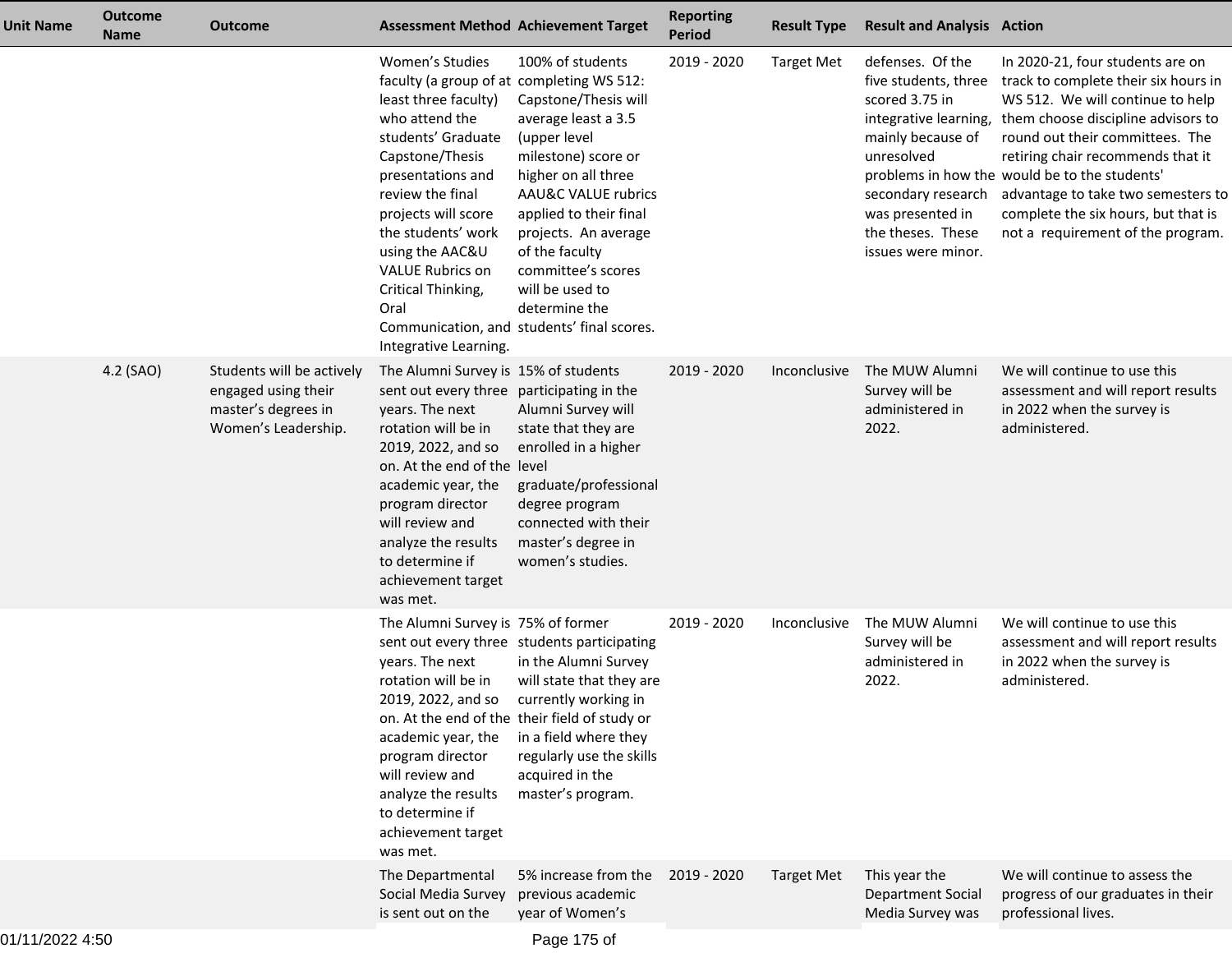| <b>Unit Name</b> | <b>Outcome</b><br><b>Name</b> | <b>Outcome</b> |                                                                                                                                                                                                                                                                                                                                             | <b>Assessment Method Achievement Target</b>                                                                                                                                                                                                                                                                          | <b>Reporting</b><br>Period | <b>Result Type</b> | <b>Result and Analysis Action</b>                                                                                                                                                                                                                                                                                                                                                                                                                                                                                                                                                                                                                                                                                                                                                                                                                                                                                               |                                                                                            |
|------------------|-------------------------------|----------------|---------------------------------------------------------------------------------------------------------------------------------------------------------------------------------------------------------------------------------------------------------------------------------------------------------------------------------------------|----------------------------------------------------------------------------------------------------------------------------------------------------------------------------------------------------------------------------------------------------------------------------------------------------------------------|----------------------------|--------------------|---------------------------------------------------------------------------------------------------------------------------------------------------------------------------------------------------------------------------------------------------------------------------------------------------------------------------------------------------------------------------------------------------------------------------------------------------------------------------------------------------------------------------------------------------------------------------------------------------------------------------------------------------------------------------------------------------------------------------------------------------------------------------------------------------------------------------------------------------------------------------------------------------------------------------------|--------------------------------------------------------------------------------------------|
|                  |                               |                | Program Facebook<br>page every year. At<br>the end of the<br>academic year, the<br>director faculty will<br>analyze and<br>compare the survey<br>results to the<br>previous academic<br>year to determine if in the master's<br>there was an<br>increase or decrease enrolled in a higher<br>in employment or<br>further graduate<br>study. | Studies alumni<br>students participating<br>in the Official<br>Departmental Social<br>Media Survey stating<br>that they are either<br>employed in a field<br>where they regularly<br>use the skills acquired<br>program or are<br>level<br>graduate/professional<br>program connected<br>with women's<br>leadership. | 2019 - 2020                | <b>Target Met</b>  | done more<br>group. The previous professional lives.<br>graduates are<br>continuing in their<br>careers as described<br>in last year's<br>assessment. This<br>May five women<br>completed their<br>degrees. One is<br>returning to her<br>native country to a<br>promotion which is<br>a result of her new<br>degree. She plans to<br>pursue a Ph.D. in<br>Women's<br>Leadership within<br>three years.<br>Number two has<br>been accepted into<br>an Educational<br>Leadership doctoral<br>program. Number<br>three, because of<br>her fundraising<br>experience in her<br>WS 510 practicum,<br>is seeking a position<br>in non-profit<br>leadership, and has<br>already written a<br>successful grant<br>proposal for a<br>women's mission<br>centered local<br>public university.<br>Number four is<br>continuing her<br>career in the USAF,<br>and has been<br>commended by her<br>immediate superior<br>for her completion | We will continue to assess the<br>informally in a focus progress of our graduates in their |

of this master's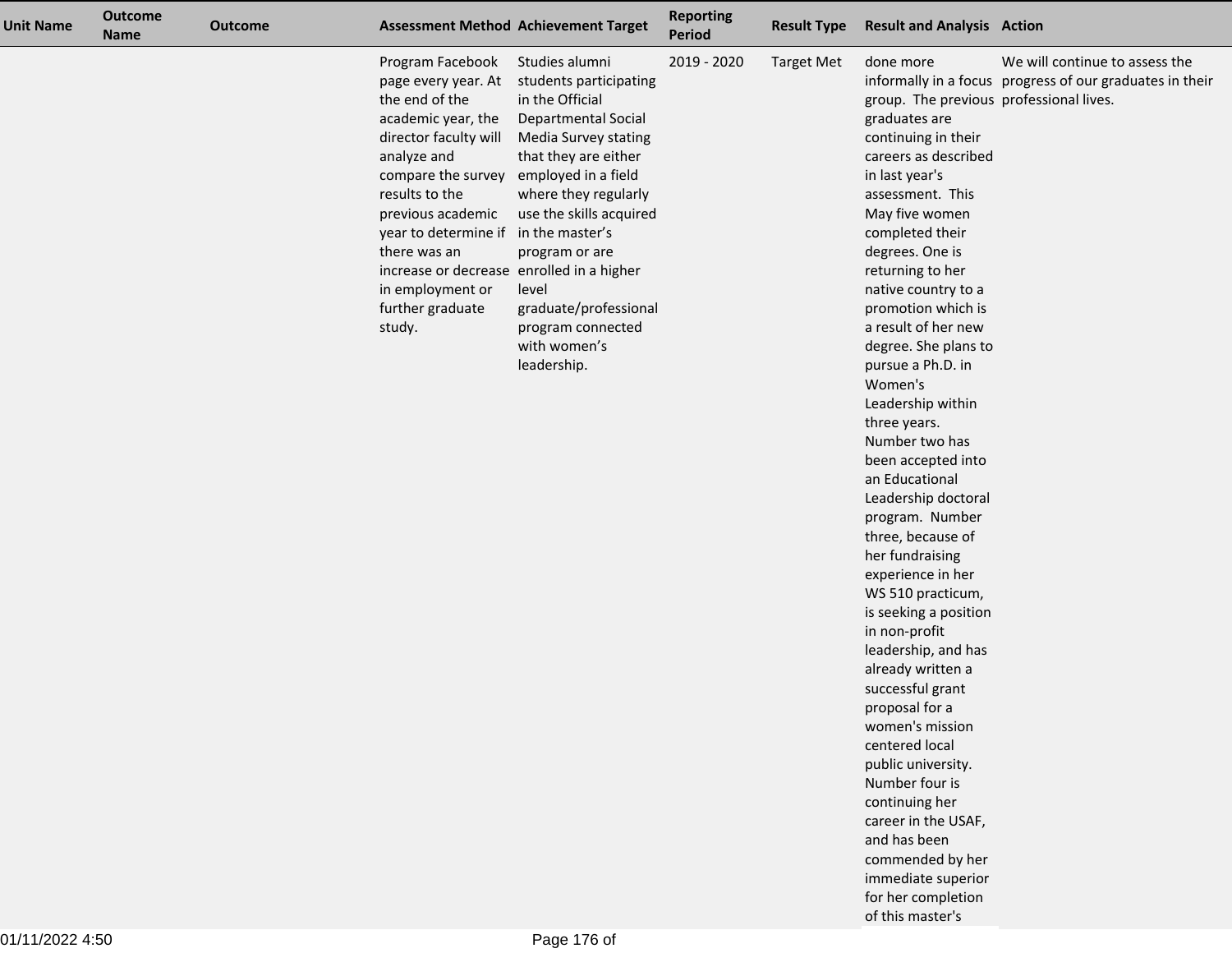| Unit Name                                                                            | <b>Outcome</b><br><b>Name</b> | <b>Outcome</b>                                                                                                                                                                                                                         |                                                                                                                                                                                                                                                                                                                                                                                                                                                                                                                                         | <b>Assessment Method Achievement Target</b>                                                                                                                                                                                                                                                                                                                                                                    | <b>Reporting</b><br><b>Period</b> | <b>Result Type</b> | <b>Result and Analysis Action</b>                                                                                                                                                                                                                                                                                                                                                                                                                                                                         |                                                                                                         |
|--------------------------------------------------------------------------------------|-------------------------------|----------------------------------------------------------------------------------------------------------------------------------------------------------------------------------------------------------------------------------------|-----------------------------------------------------------------------------------------------------------------------------------------------------------------------------------------------------------------------------------------------------------------------------------------------------------------------------------------------------------------------------------------------------------------------------------------------------------------------------------------------------------------------------------------|----------------------------------------------------------------------------------------------------------------------------------------------------------------------------------------------------------------------------------------------------------------------------------------------------------------------------------------------------------------------------------------------------------------|-----------------------------------|--------------------|-----------------------------------------------------------------------------------------------------------------------------------------------------------------------------------------------------------------------------------------------------------------------------------------------------------------------------------------------------------------------------------------------------------------------------------------------------------------------------------------------------------|---------------------------------------------------------------------------------------------------------|
|                                                                                      |                               |                                                                                                                                                                                                                                        | The Departmental<br>Social Media Survey<br>is sent out on the<br>Program Facebook<br>page every year. At<br>the end of the<br>academic year, the<br>director faculty will<br>analyze and<br>compare the survey<br>results to the<br>previous academic<br>year to determine if<br>there was an<br>increase or decrease enrolled in a higher<br>in employment or<br>further graduate<br>study.                                                                                                                                            | 5% increase from the<br>previous academic<br>year of Women's<br>Studies alumni<br>students participating<br>in the Official<br><b>Departmental Social</b><br>Media Survey stating<br>that they are either<br>employed in a field<br>where they regularly<br>use the skills acquired<br>in the master's<br>program or are<br>level<br>graduate/professional<br>program connected<br>with women's<br>leadership. | 2019 - 2020                       | <b>Target Met</b>  | program. Number<br>five plans to<br>continue her work<br>in women's non-<br>profit activism, and<br>is considering a<br>doctoral degree. All<br>agree that this<br>degree has opening<br>new personal and<br>professional doors<br>for them.                                                                                                                                                                                                                                                              | We will continue to assess the<br>progress of our graduates in their<br>professional lives.             |
| Program -<br>Women's<br><b>Studies</b><br>(including<br>Minor) - BA<br>${2016-2017}$ | 2.c.                          | 1.1 (GEO 1.b. & The students will be able<br>to analyze, in written<br>form, issues dealing with<br>the global, historical,<br>political, psychological,<br>sociological, biological,<br>and/or religious aspects<br>of women's lives. | at least 10 essays<br>from the final exams writing will score an<br>of at least two<br>sections of WS 200,<br>with two women's<br>studies faculty<br>members scoring<br>using the AAC&U<br><b>VALUE Rubric on</b><br>Critical Thinking,<br>students enrolled in<br>WS 200:<br>Introduction to<br>Women's Studies<br>will demonstrate the<br>ability to write a<br>final exam essay<br>analyzing two or<br>more of the global<br>historical, political,<br>psychological,<br>sociological,<br>biological, and/or<br>religious aspects of | In a sample group of Non-women's studies<br>majors or minors'<br>average of at least a 2<br>(lower milestone<br>level) or higher using<br>the AAC&U VALUE<br>rubric on Critical<br>Thinking.                                                                                                                                                                                                                   | 2019 - 2020                       | <b>Target Met</b>  | The 2019-20<br>academic year was<br>an unusual one for<br>WS 200.<br>Circumstances<br>limited enrollment<br>in WS 200. The<br>director of women's<br>studies began a<br>sabbatical in the fall<br>of 2019. In<br>preparation for that<br>sabbatical, she<br>requested that she<br>teach two upper<br>level EN/WS courses<br>in the second term<br>of summer school,<br>since that term<br>would be her last<br>summer teaching<br>before her<br>retirement in May<br>2020. This meant<br>that she did not | In the 2020-21 academic year, WS<br>200 should be offered twice,<br>preferably online AND face-to-face. |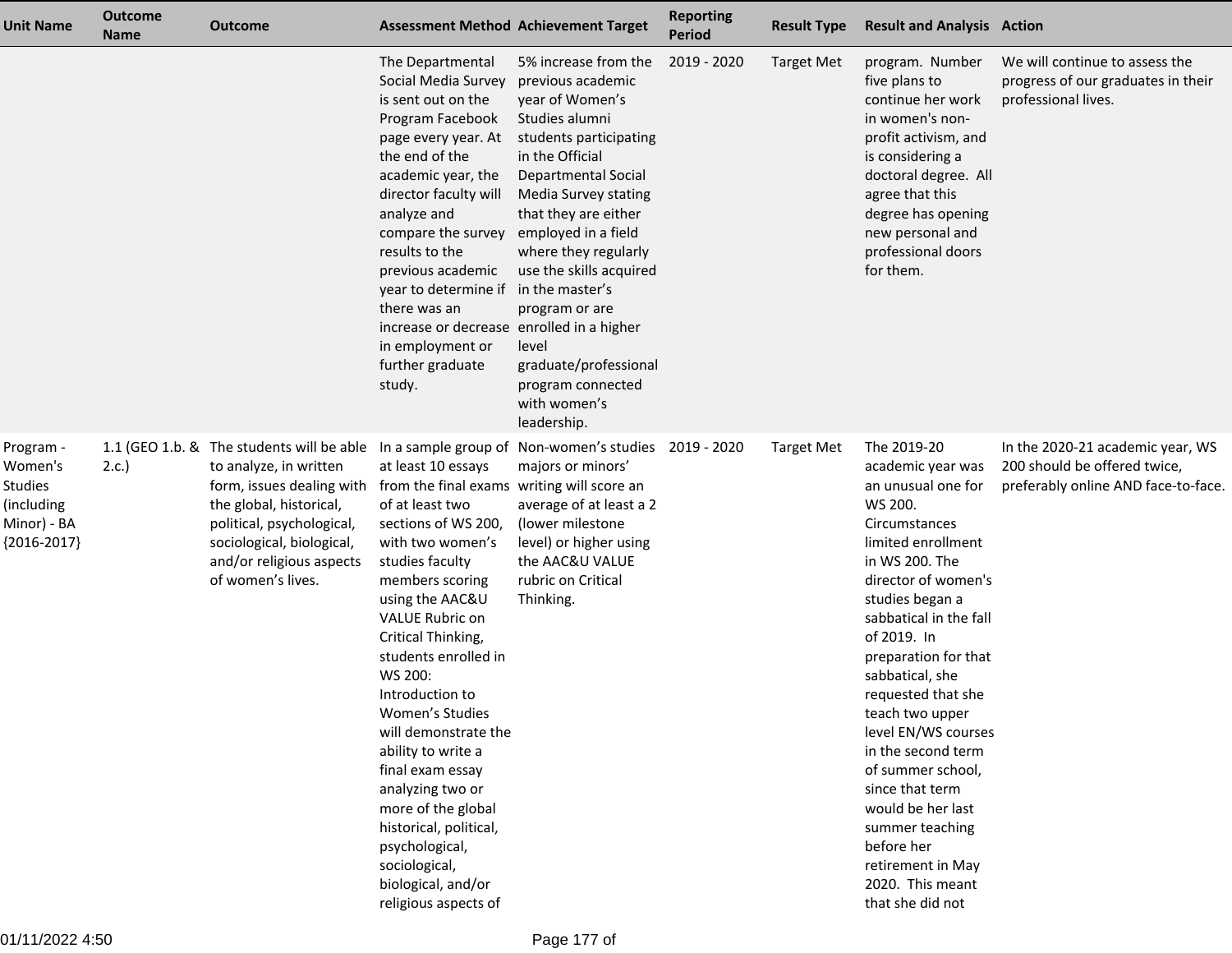| <b>Unit Name</b>                                                                     | <b>Outcome</b><br><b>Name</b> | <b>Outcome</b>                                                                                                                                                                                                                                        | <b>Assessment Method Achievement Target</b>                                                                                                                                                                  | <b>Reporting</b><br><b>Period</b> | <b>Result Type</b> | <b>Result and Analysis Action</b>                                                                                                                                                                                                                                                                                                                                                                                                                                                                                                                                                                                                                                                                                                                                                                                                                                                                                                                                            |                                                                                                                             |
|--------------------------------------------------------------------------------------|-------------------------------|-------------------------------------------------------------------------------------------------------------------------------------------------------------------------------------------------------------------------------------------------------|--------------------------------------------------------------------------------------------------------------------------------------------------------------------------------------------------------------|-----------------------------------|--------------------|------------------------------------------------------------------------------------------------------------------------------------------------------------------------------------------------------------------------------------------------------------------------------------------------------------------------------------------------------------------------------------------------------------------------------------------------------------------------------------------------------------------------------------------------------------------------------------------------------------------------------------------------------------------------------------------------------------------------------------------------------------------------------------------------------------------------------------------------------------------------------------------------------------------------------------------------------------------------------|-----------------------------------------------------------------------------------------------------------------------------|
| Program -<br>Women's<br><b>Studies</b><br>(including<br>Minor) - BA<br>${2016-2017}$ | 2.c.                          | 1.1 (GEO 1.b. & The students will be able women's lives.<br>to analyze, in written<br>form, issues dealing with<br>the global, historical,<br>political, psychological,<br>sociological, biological,<br>and/or religious aspects<br>of women's lives. | Non-women's studies 2019 - 2020<br>majors or minors'<br>writing will score an<br>average of at least a 2<br>(lower milestone<br>level) or higher using<br>the AAC&U VALUE<br>rubric on Critical<br>Thinking. |                                   | <b>Target Met</b>  | teach the general<br>the summer, which<br>had been offered<br>for years. In<br>retrospect, this was<br>not a good decision<br>for the major and<br>minor program, and<br>not a good decision<br>for women's studies<br>as a part of general<br>education. In the<br>future, WS 200<br>should be offered<br>every summer, and<br>once during the<br>regular academic<br>year. In the spring<br>of 2020, the faculty<br>member who<br>usually teaches WS<br>200 was scheduled<br>to teach upper level<br>classes in other<br>disciplines, so the<br>class wasn't in the<br>regular schedule.<br>After one of her<br>upper level classes<br>was cancelled, a<br>section of WS 200<br>was added late, and<br>was not well<br>enrolled, although it<br>did include one WS<br>major. Then the<br>COVID-19 pandemic<br>struck. The WS<br>major had to<br>withdraw from<br>school. Only one<br>student finished WS<br>200, although there<br>were two essays<br>available to assess. | In the 2020-21 academic year, WS<br>education WS 200 in 200 should be offered twice,<br>preferably online AND face-to-face. |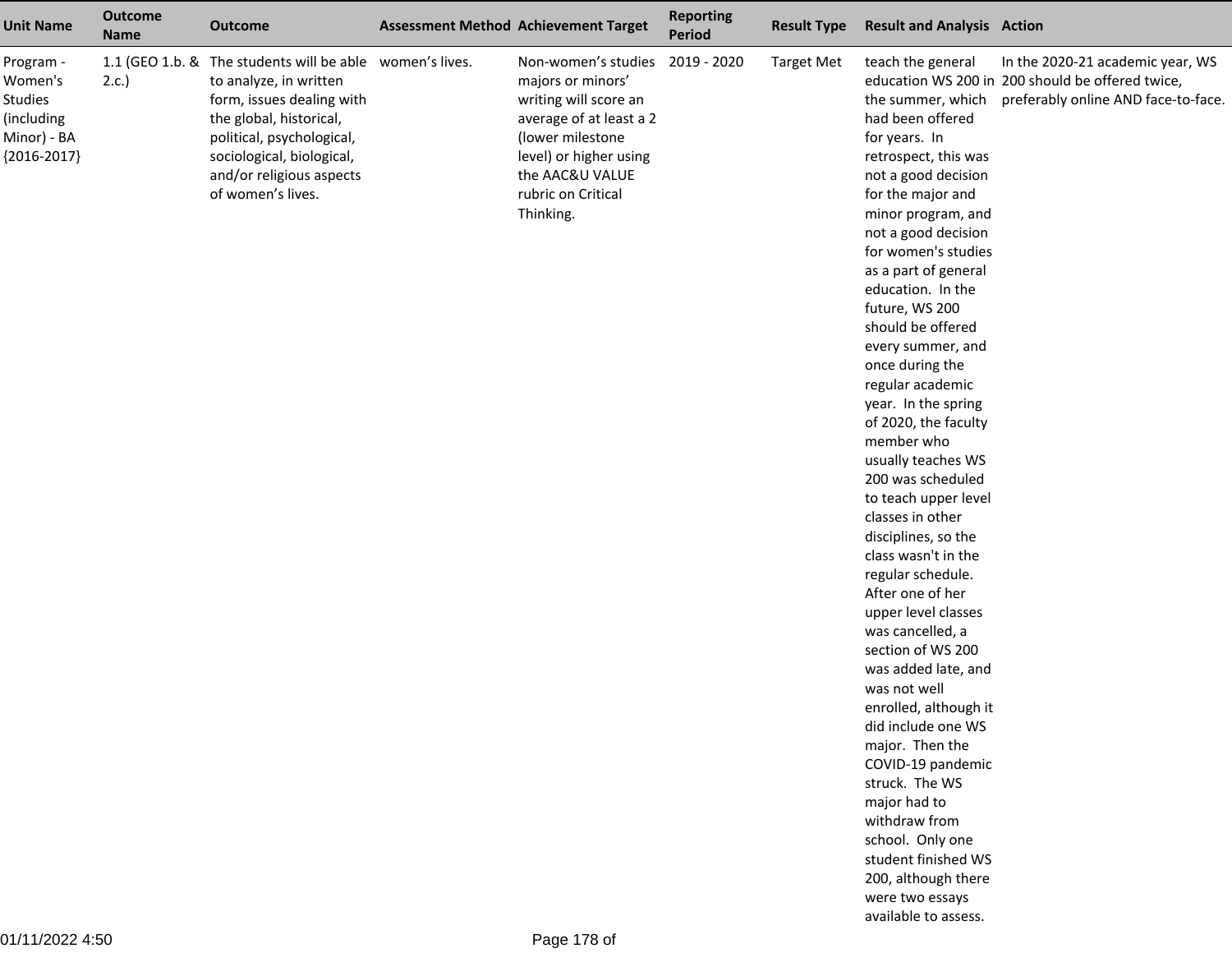| <b>Unit Name</b>                                                                     | <b>Outcome</b><br><b>Name</b> | <b>Outcome</b>                                                                                                                                                                                                                                                                  | <b>Assessment Method Achievement Target</b>                                                                                                                                                                                                                                                                                                                                                                                                                                                                                                        |                                                                                                                                                                                    | <b>Reporting</b><br><b>Period</b> | <b>Result Type</b> | <b>Result and Analysis Action</b>                                                                                                                                                                   |                                                                                                                                                                  |
|--------------------------------------------------------------------------------------|-------------------------------|---------------------------------------------------------------------------------------------------------------------------------------------------------------------------------------------------------------------------------------------------------------------------------|----------------------------------------------------------------------------------------------------------------------------------------------------------------------------------------------------------------------------------------------------------------------------------------------------------------------------------------------------------------------------------------------------------------------------------------------------------------------------------------------------------------------------------------------------|------------------------------------------------------------------------------------------------------------------------------------------------------------------------------------|-----------------------------------|--------------------|-----------------------------------------------------------------------------------------------------------------------------------------------------------------------------------------------------|------------------------------------------------------------------------------------------------------------------------------------------------------------------|
| Program -<br>Women's<br><b>Studies</b><br>(including<br>Minor) - BA<br>${2016-2017}$ | 2.c.                          | 1.1 (GEO 1.b. & The students will be able In a sample group of Non-women's studies<br>to analyze, in written<br>form, issues dealing with<br>the global, historical,<br>political, psychological,<br>sociological, biological,<br>and/or religious aspects<br>of women's lives. | at least 10 essays<br>from the final exams writing will score an<br>of at least two<br>sections of WS 200,<br>with two women's<br>studies faculty<br>members scoring<br>using the AAC&U<br>VALUE Rubric on<br>Critical Thinking,<br>students enrolled in<br>WS 200:<br>Introduction to<br>Women's Studies<br>will demonstrate the<br>ability to write a<br>final exam essay<br>analyzing two or<br>more of the global<br>historical, political,<br>psychological,<br>sociological,<br>biological, and/or<br>religious aspects of<br>women's lives. | majors or minors'<br>average of at least a 2<br>(lower milestone<br>level) or higher using<br>the AAC&U VALUE<br>rubric on Critical<br>Thinking.                                   | 2019 - 2020                       | <b>Target Met</b>  | The two papers<br>from non-women's<br>studies<br>majors/minors were<br>high quality. Each<br>of them was scored<br>well above the<br>target of 2 on the<br><b>AACU Critical</b><br>Thinking Rubric. | In the 2020-21 academic year, WS<br>200 should be offered twice,<br>preferably online AND face-to-face.                                                          |
|                                                                                      |                               |                                                                                                                                                                                                                                                                                 | In a sample group of Women's studies<br>at least 10 essays<br>of at least two<br>sections of WS 200,<br>with two women's<br>studies faculty<br>members scoring<br>using the AAC&U<br>VALUE Rubric on<br>Critical Thinking,<br>students enrolled in<br>WS 200:<br>Introduction to<br>Women's Studies<br>will demonstrate the<br>ability to write a<br>final exam essay<br>analyzing two or                                                                                                                                                          | majors or minors will<br>from the final exams score an average of at<br>least a 2.5 or higher<br>(mid milestone level)<br>using the AAC&U<br>VALUE rubric on<br>Critical Thinking. | 2019 - 2020                       | Inconclusive       | Only one women's<br>studies major was<br>enrolled in WS 200<br>this year, and she<br>had to withdraw<br>from the university<br>before she<br>completed the class.                                   | In the 2019-20 academic year, the<br>retiring director of women's studies<br>recommends teaching two sections<br>of WS 200, one online, and one<br>face-to-face. |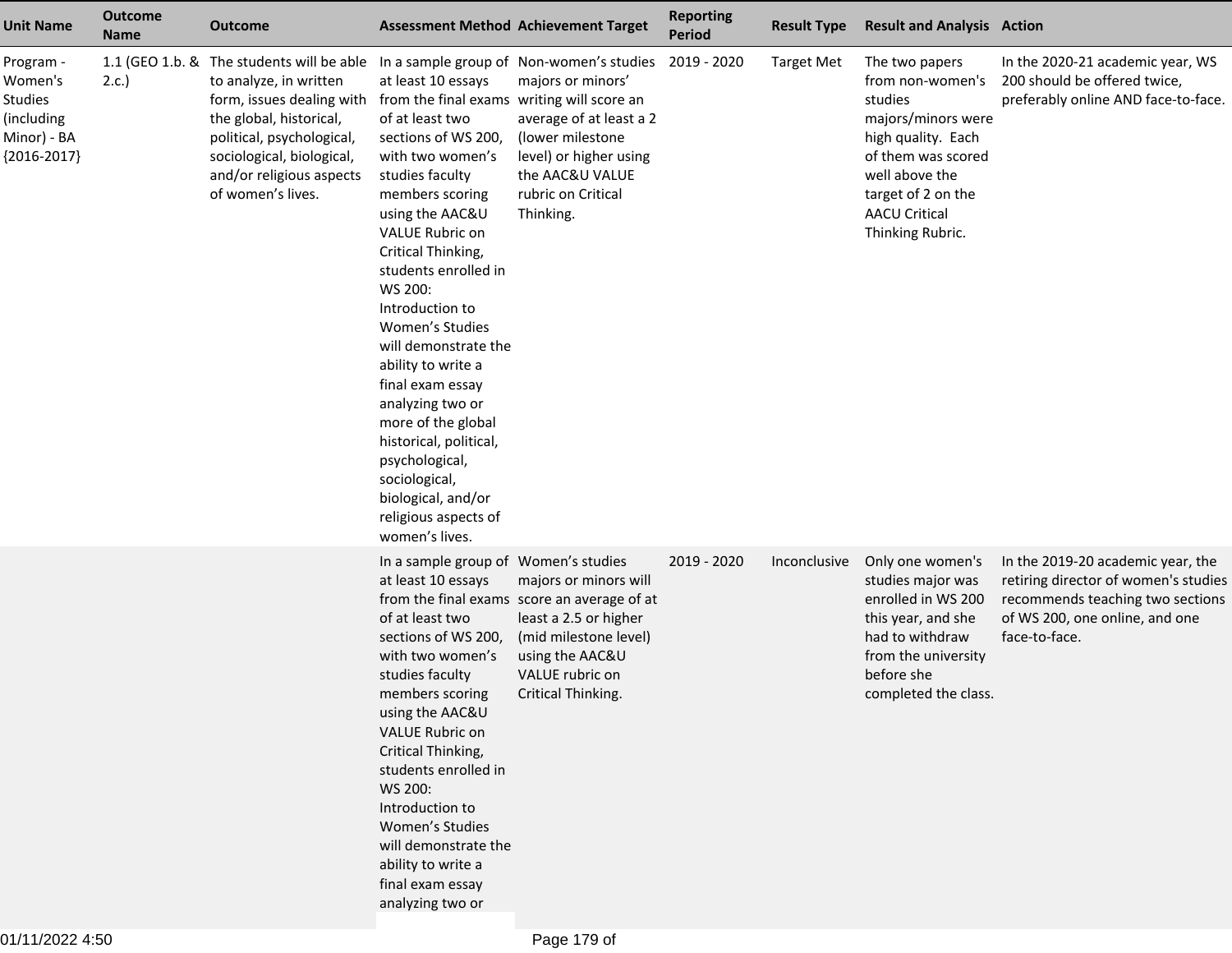| Unit Name | <b>Outcome</b><br><b>Name</b> | <b>Outcome</b> |                                                                                                                                                                                                                                                                                               | <b>Assessment Method Achievement Target</b>                                                                                                                                      | <b>Reporting</b><br><b>Period</b> | <b>Result Type</b> | <b>Result and Analysis Action</b>                                                                                                                                                                                                                                                                                                                                                                                                                                                                                                                                                                                                                                                                                                                                               |                                                                                                                                                                  |
|-----------|-------------------------------|----------------|-----------------------------------------------------------------------------------------------------------------------------------------------------------------------------------------------------------------------------------------------------------------------------------------------|----------------------------------------------------------------------------------------------------------------------------------------------------------------------------------|-----------------------------------|--------------------|---------------------------------------------------------------------------------------------------------------------------------------------------------------------------------------------------------------------------------------------------------------------------------------------------------------------------------------------------------------------------------------------------------------------------------------------------------------------------------------------------------------------------------------------------------------------------------------------------------------------------------------------------------------------------------------------------------------------------------------------------------------------------------|------------------------------------------------------------------------------------------------------------------------------------------------------------------|
|           |                               |                | more of the global<br>historical, political,<br>psychological,<br>sociological,<br>biological, and/or<br>religious aspects of<br>women's lives.                                                                                                                                               | Women's studies<br>majors or minors will<br>score an average of at<br>least a 2.5 or higher<br>(mid milestone level)<br>using the AAC&U<br>VALUE rubric on<br>Critical Thinking. | 2019 - 2020                       | Inconclusive       | Only one women's<br>studies major was<br>enrolled in WS 200<br>this year, and she<br>had to withdraw<br>from the university<br>before she<br>completed the class.                                                                                                                                                                                                                                                                                                                                                                                                                                                                                                                                                                                                               | In the 2019-20 academic year, the<br>retiring director of women's studies<br>recommends teaching two sections<br>of WS 200, one online, and one<br>face-to-face. |
|           |                               |                | The director of<br>apply the AAC&U<br>VALUE rubric on<br>Inquiry and Analysis<br>on a sample group<br>of at least 10 essays<br>and/or discussion<br>posts from students<br>enrolled in WS 200:<br>Introduction to<br>Women's Studies to<br>determine if the<br>achievement target<br>was met. | All students in WS 200 2019 - 2020<br>women's studies will will score at least a 1.5<br>on the Inquiry and<br>Analysis VALUE Rubric.                                             |                                   | <b>Target Met</b>  | The 2019-20<br>academic year was<br>an unusual one for<br>WS 200.<br>Circumstances<br>limited enrollment<br>in WS 200. The<br>director of women's<br>studies began a<br>sabbatical in the fall<br>of 2019. In<br>preparation for that<br>sabbatical, she<br>requested that she<br>teach two upper<br>level EN/WS courses<br>in the second term<br>of summer school,<br>since that term<br>would be her last<br>summer teaching<br>before her<br>retirement in May<br>2020. This meant<br>that she did not<br>teach the general<br>education WS 200 in<br>the summer, which<br>had been offered<br>for years. In<br>retrospect, this was<br>not a good decision<br>for the major and<br>minor program, and<br>not a good decision<br>for women's studies<br>as a part of general | The retiring director recommends<br>that WS 200 be offered twice in the<br>upcoming 2020-21 academic year,<br>once online, and once face-to-face.                |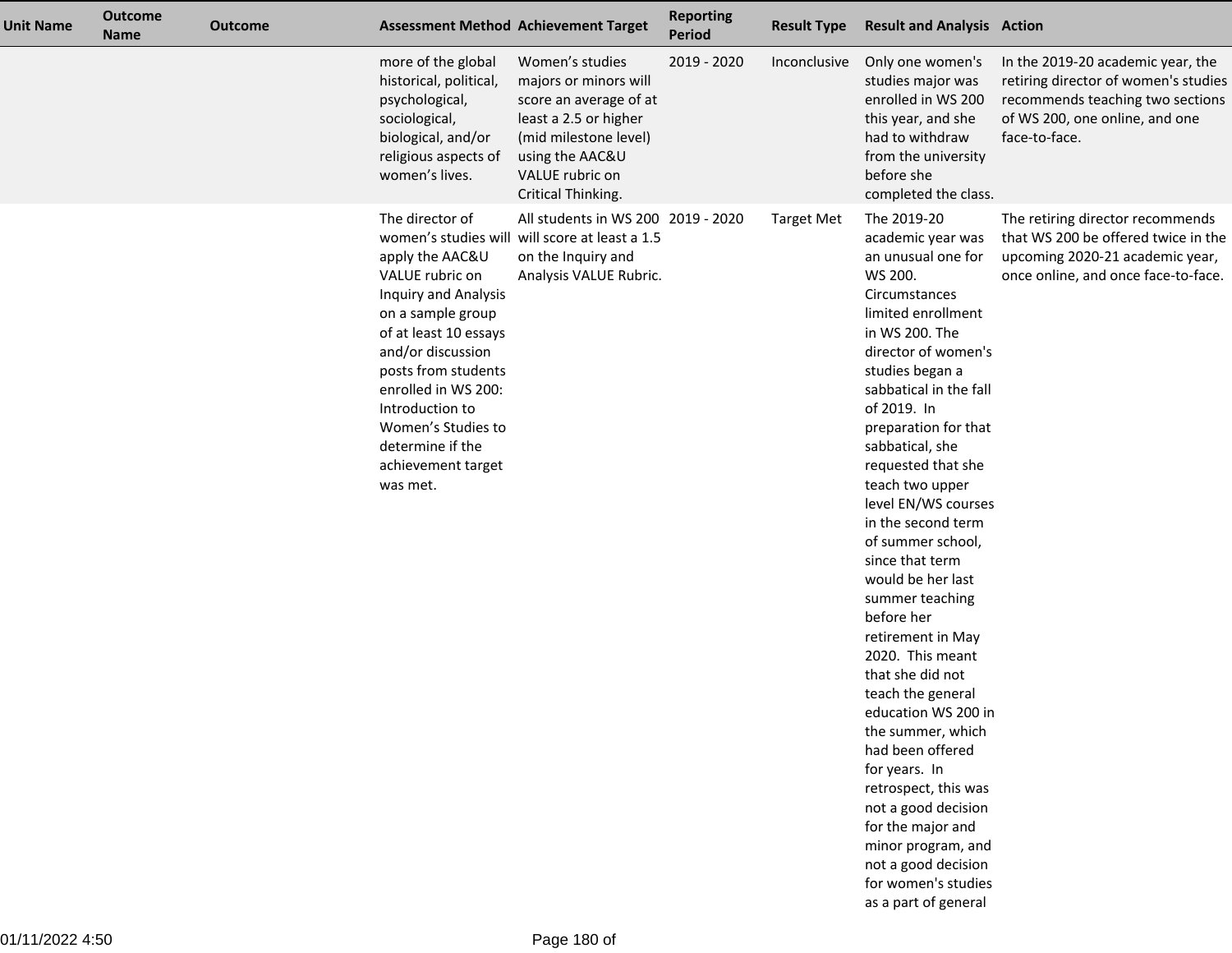| <b>Unit Name</b> | <b>Outcome</b><br><b>Name</b> | <b>Outcome</b> |                                                                                                                                                                                                                                                                                               | <b>Assessment Method Achievement Target</b>                                                                                                                                                  | <b>Reporting</b><br><b>Period</b> | <b>Result Type</b>                     | <b>Result and Analysis Action</b>                                                                                                                                                                                                                                                                                                                                                                                                                                                                                                                                                                                                                                                                                                                                                                                                                                                                                                                 |                                                                                                                                                                                       |
|------------------|-------------------------------|----------------|-----------------------------------------------------------------------------------------------------------------------------------------------------------------------------------------------------------------------------------------------------------------------------------------------|----------------------------------------------------------------------------------------------------------------------------------------------------------------------------------------------|-----------------------------------|----------------------------------------|---------------------------------------------------------------------------------------------------------------------------------------------------------------------------------------------------------------------------------------------------------------------------------------------------------------------------------------------------------------------------------------------------------------------------------------------------------------------------------------------------------------------------------------------------------------------------------------------------------------------------------------------------------------------------------------------------------------------------------------------------------------------------------------------------------------------------------------------------------------------------------------------------------------------------------------------------|---------------------------------------------------------------------------------------------------------------------------------------------------------------------------------------|
|                  |                               |                | The director of<br>apply the AAC&U<br>VALUE rubric on<br>Inquiry and Analysis<br>on a sample group<br>of at least 10 essays<br>and/or discussion<br>posts from students<br>enrolled in WS 200:<br>Introduction to<br>Women's Studies to<br>determine if the<br>achievement target<br>was met. | All students in WS 200 2019 - 2020<br>women's studies will will score at least a 1.5<br>on the Inquiry and<br>Analysis VALUE Rubric.<br>With the director of Non-women's studies 2019 - 2020 |                                   | <b>Target Met</b><br><b>Target Met</b> | education. In the<br>future, WS 200<br>should be offered<br>every summer, and<br>once during the<br>regular academic<br>year. In the spring<br>of 2020, the faculty<br>member who<br>usually teaches WS<br>200 was scheduled<br>to teach upper level<br>classes in other<br>disciplines, so the<br>class wasn't in the<br>regular schedule.<br>After one of her<br>upper level classes<br>was cancelled, a<br>section of WS 200<br>was added late, and<br>was not well<br>enrolled, although it<br>did include one WS<br>major. Then the<br>COVID-19 pandemic<br>struck. The WS<br>major had to<br>withdraw from<br>school. Only one<br>student finished WS<br>200, although there<br>were two essays<br>available to assess.<br>The two papers<br>from non-women's<br>studies<br>majors/minors were<br>high quality. Each<br>of them was scored<br>well above the<br>target of 1.5 on the<br>AACU Inquiry and<br>Analysis rubric.<br>The 2019-20 | The retiring director recommends<br>that WS 200 be offered twice in the<br>upcoming 2020-21 academic year,<br>once online, and once face-to-face.<br>The retiring director recommends |
|                  |                               |                |                                                                                                                                                                                                                                                                                               |                                                                                                                                                                                              |                                   |                                        |                                                                                                                                                                                                                                                                                                                                                                                                                                                                                                                                                                                                                                                                                                                                                                                                                                                                                                                                                   |                                                                                                                                                                                       |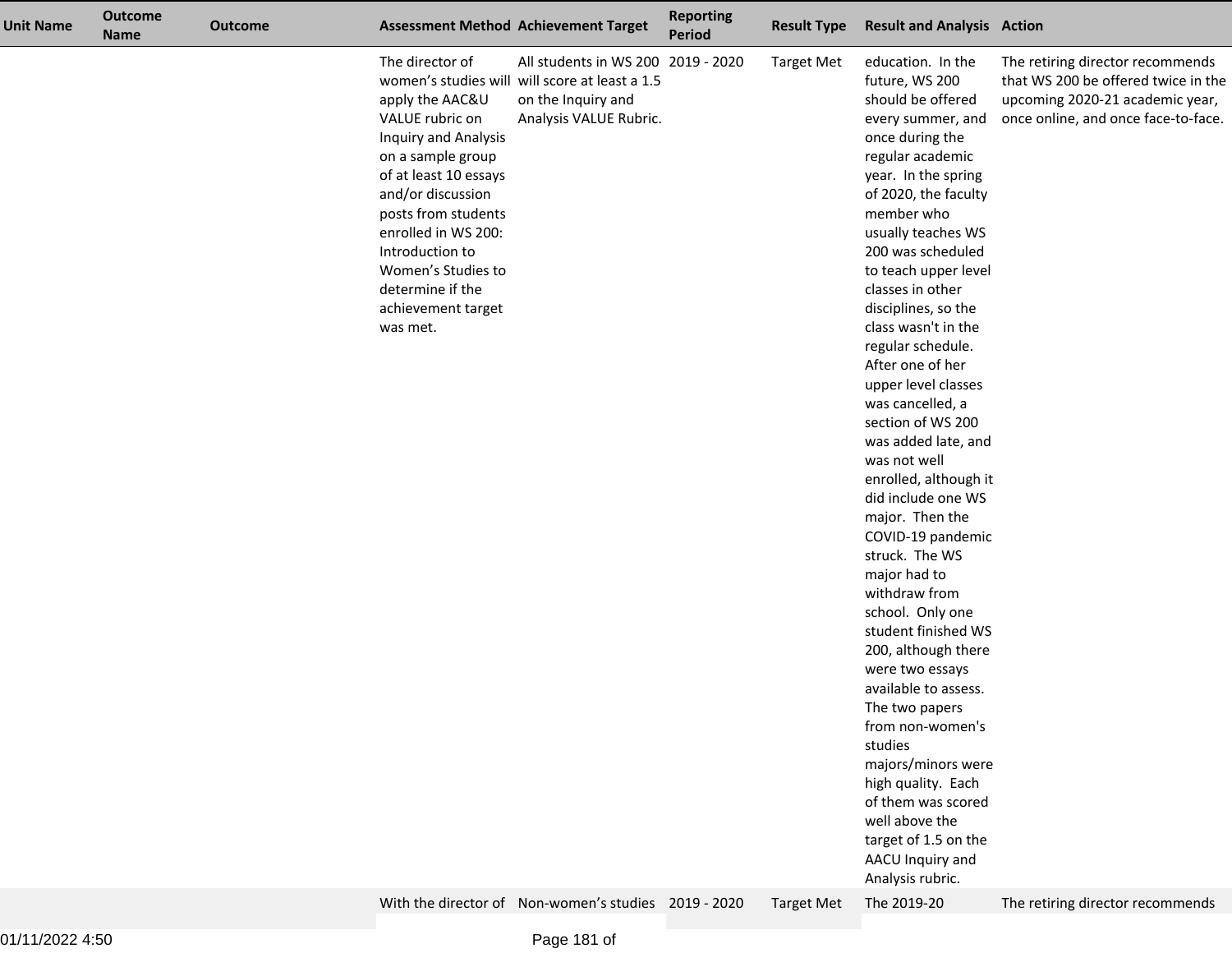| <b>Unit Name</b> | <b>Outcome</b><br><b>Name</b> | <b>Outcome</b> |                                                                                                                                                                                                                                                                                                                                                                                                                                                                                               | <b>Assessment Method Achievement Target</b>                                                                                                                                | <b>Reporting</b><br><b>Period</b> | <b>Result Type</b> | <b>Result and Analysis Action</b>                                                                                                                                                                                                                                                                                                                                                                                                                                                                                                                                                                                                                                                                                                                                                                                                                                                                                                                     |                                                                                                                                                                                                      |
|------------------|-------------------------------|----------------|-----------------------------------------------------------------------------------------------------------------------------------------------------------------------------------------------------------------------------------------------------------------------------------------------------------------------------------------------------------------------------------------------------------------------------------------------------------------------------------------------|----------------------------------------------------------------------------------------------------------------------------------------------------------------------------|-----------------------------------|--------------------|-------------------------------------------------------------------------------------------------------------------------------------------------------------------------------------------------------------------------------------------------------------------------------------------------------------------------------------------------------------------------------------------------------------------------------------------------------------------------------------------------------------------------------------------------------------------------------------------------------------------------------------------------------------------------------------------------------------------------------------------------------------------------------------------------------------------------------------------------------------------------------------------------------------------------------------------------------|------------------------------------------------------------------------------------------------------------------------------------------------------------------------------------------------------|
|                  |                               |                | women's studies<br>VALUE rubric on<br>Intercultural<br>Knowledge and<br>Competence, in a<br>sample group of at<br>least 10 essays<br>and/or discussion<br>posts from students<br>enrolled in WS 200<br>in one academic<br>year, students<br>enrolled in WS 200:<br>Introduction to<br>Women's Studies,<br>will demonstrate the<br>ability to write an<br>essay or discussion<br>post demonstrating<br>the historical and<br>current global and<br>intercultural roles of<br>women in society. | majors or minors will<br>applying the AAC&U score an average of at<br>least a 2 or higher on<br>the AAC&U Value<br>Rubric on Intercultural<br>Knowledge and<br>Competence. | 2019 - 2020                       | <b>Target Met</b>  | academic year was<br>an unusual one for<br>WS 200.<br>Circumstances<br>limited enrollment<br>in WS 200. The<br>director of women's<br>studies began a<br>sabbatical in the fall<br>of 2019. In<br>preparation for that<br>sabbatical, she<br>requested that she<br>teach two upper<br>level EN/WS courses<br>in the second term<br>of summer school,<br>since that term<br>would be her last<br>summer teaching<br>before her<br>retirement in May<br>2020. This meant<br>that she did not<br>teach the general<br>education WS 200 in<br>the summer, which<br>had been offered<br>for years. In<br>retrospect, this was<br>not a good decision<br>for the major and<br>minor program, and<br>not a good decision<br>for women's studies<br>as a part of general<br>education. In the<br>future, WS 200<br>should be offered<br>every summer, and<br>once during the<br>regular academic<br>year. In the spring<br>of 2020, the faculty<br>member who | that at least two sections of WS 200<br>be offered in the 2020-21 academic<br>year, one online and one face-to-<br>face, so that the department will<br>have a larger number of essays to<br>assess. |

usually teaches WS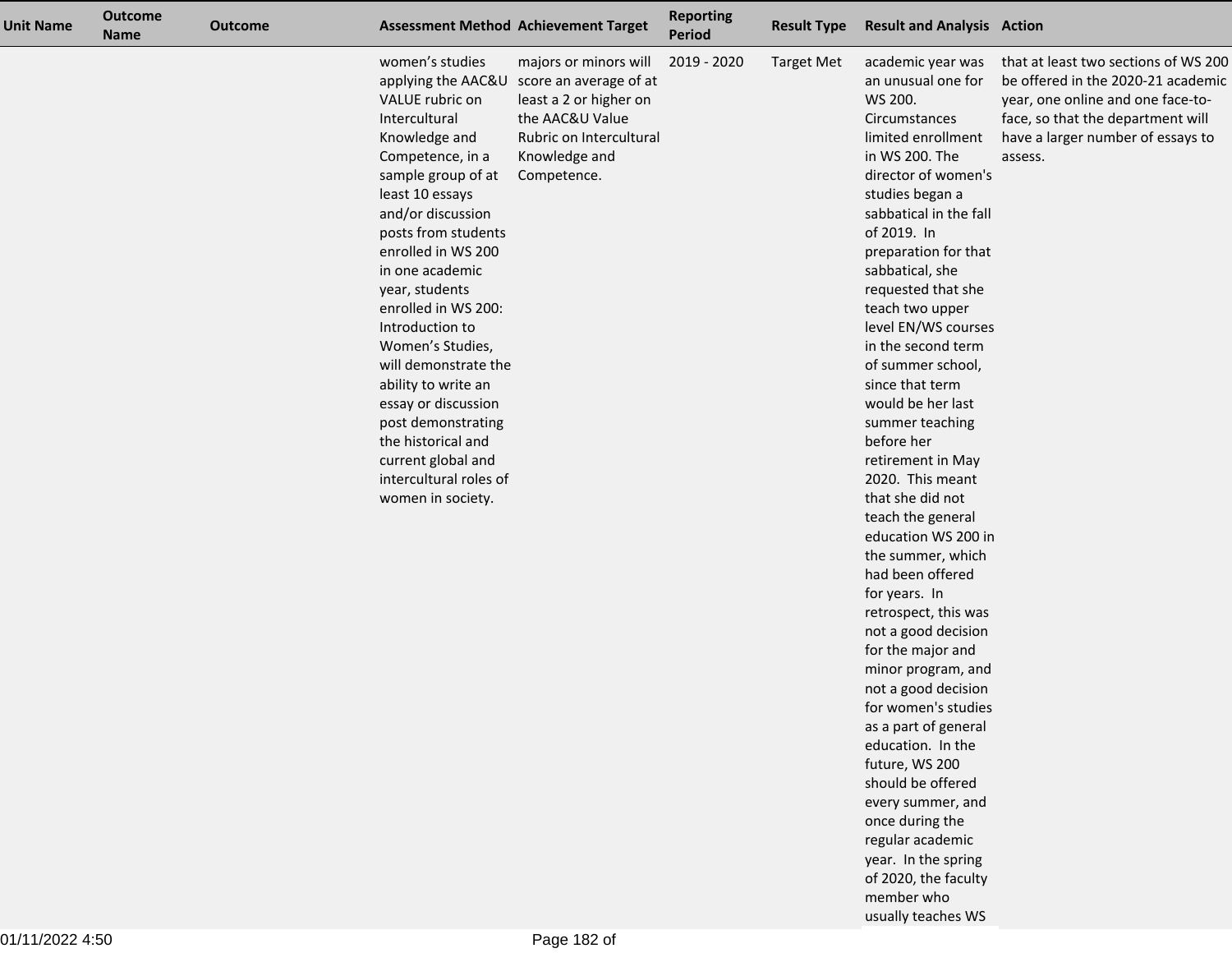| Unit Name | <b>Outcome</b><br><b>Name</b> | <b>Outcome</b> |                                                                                                                                                                                                                                                                                                                                                                                                                                                                                               | <b>Assessment Method Achievement Target</b>                                                                                                                                                                            | <b>Reporting</b><br><b>Period</b> | <b>Result Type</b> | <b>Result and Analysis Action</b>                                                                                                                                                                                                                                                                                                                                                                                                                                                                                                                                                                                                                        |                                                                                                                                                                                                                                          |
|-----------|-------------------------------|----------------|-----------------------------------------------------------------------------------------------------------------------------------------------------------------------------------------------------------------------------------------------------------------------------------------------------------------------------------------------------------------------------------------------------------------------------------------------------------------------------------------------|------------------------------------------------------------------------------------------------------------------------------------------------------------------------------------------------------------------------|-----------------------------------|--------------------|----------------------------------------------------------------------------------------------------------------------------------------------------------------------------------------------------------------------------------------------------------------------------------------------------------------------------------------------------------------------------------------------------------------------------------------------------------------------------------------------------------------------------------------------------------------------------------------------------------------------------------------------------------|------------------------------------------------------------------------------------------------------------------------------------------------------------------------------------------------------------------------------------------|
|           |                               |                | women's studies<br>VALUE rubric on<br>Intercultural<br>Knowledge and<br>Competence, in a<br>sample group of at<br>least 10 essays<br>and/or discussion<br>posts from students<br>enrolled in WS 200<br>in one academic<br>year, students<br>enrolled in WS 200:<br>Introduction to<br>Women's Studies,<br>will demonstrate the<br>ability to write an<br>essay or discussion<br>post demonstrating<br>the historical and<br>current global and<br>intercultural roles of<br>women in society. | With the director of Non-women's studies<br>majors or minors will<br>applying the AAC&U score an average of at<br>least a 2 or higher on<br>the AAC&U Value<br>Rubric on Intercultural<br>Knowledge and<br>Competence. | 2019 - 2020                       | <b>Target Met</b>  | 200 was scheduled<br>to teach upper level<br>classes in other<br>disciplines, so the<br>class wasn't in the<br>regular schedule.<br>After one of her<br>upper level classes<br>was cancelled, a<br>section of WS 200<br>was added late, and<br>was not well<br>enrolled, although it<br>did include one WS<br>major. Then the<br>COVID-19 pandemic<br>struck. The WS<br>major had to<br>withdraw from<br>school. Only one<br>student finished WS<br>200, although there<br>were two essays<br>available to assess.<br>The two papers<br>from non-women's<br>studies<br>majors/minors were<br>high quality. Each<br>scored well above<br>the target of 2. | The retiring director recommends<br>that at least two sections of WS 200<br>be offered in the 2020-21 academic<br>year, one online and one face-to-<br>face, so that the department will<br>have a larger number of essays to<br>assess. |
|           |                               |                | With the director of<br>women's studies<br>VALUE rubric on<br>Intercultural<br>Knowledge and<br>Competence, in a<br>sample group of at<br>least 10 essays<br>and/or discussion<br>posts from students<br>enrolled in WS 200<br>in one academic                                                                                                                                                                                                                                                | Women's studies<br>majors or minors will<br>applying the AAC&U score an average of at<br>least a 2.5 or higher<br>on the AAC&U Value<br>Rubric on Intercultural<br>Knowledge and<br>Competence.                        | 2019 - 2020                       | Inconclusive       | There was only one<br>women's studies<br>major enrolled in<br>year 2019-20, and<br>she had to withdraw face.<br>from school before<br>the end of the<br>spring semester,<br>and had submitted<br>no assignments to<br>be assessed.                                                                                                                                                                                                                                                                                                                                                                                                                       | The retiring director of Women's<br>Studies recommends that two<br>seconds of WS 200 be offered in<br>WS 200 in academic the 2020-21 academic year, one<br>online section, and one face to                                               |

year, students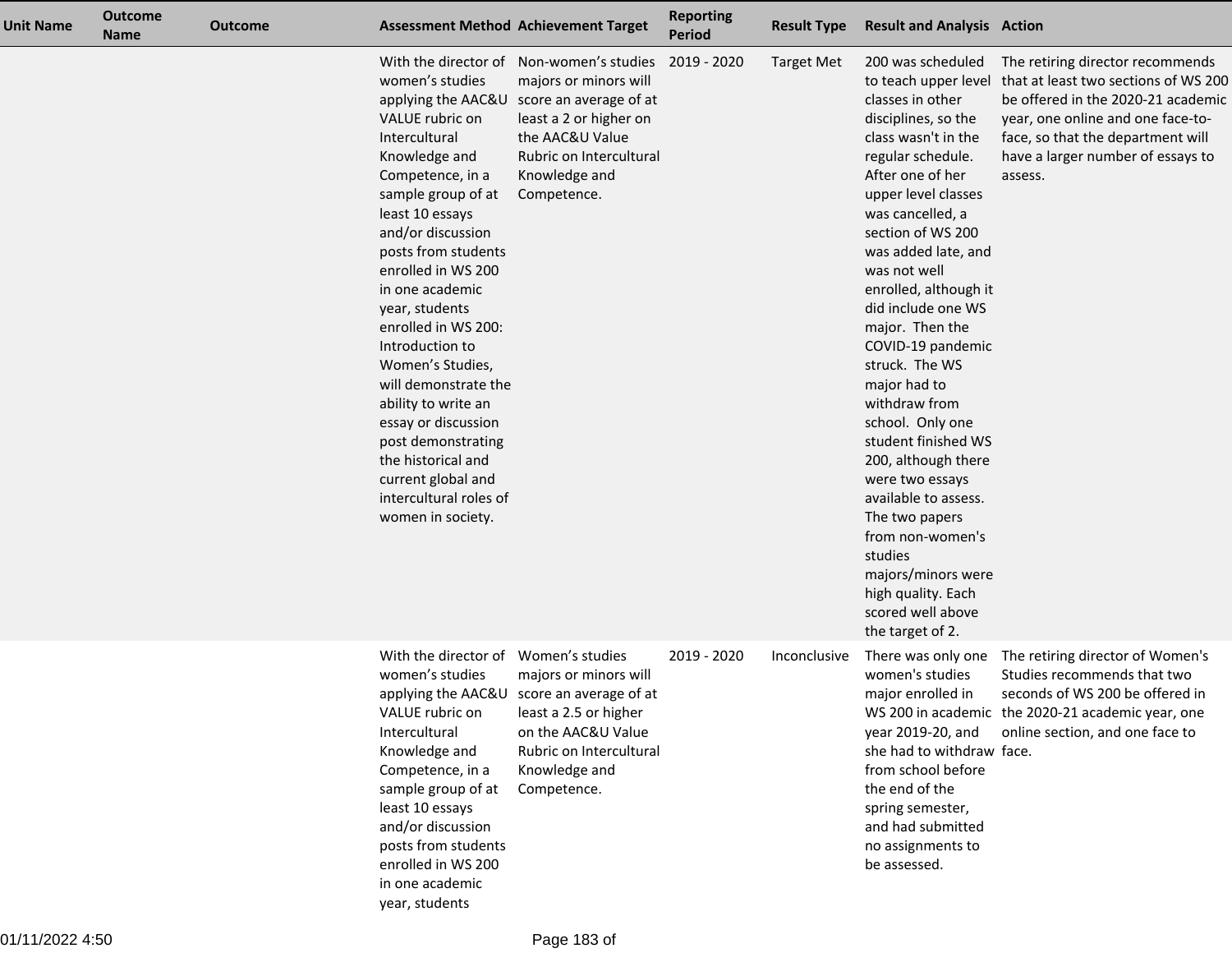| <b>Unit Name</b> | <b>Outcome</b><br><b>Name</b> | <b>Outcome</b>                                                                                                                                                                                                                                                                                                                                                                                  |                                                                                                                                                                                                                                                                                                                                                                                               | <b>Assessment Method Achievement Target</b>                                                                                                                                                                                                            | <b>Reporting</b><br><b>Period</b> | <b>Result Type</b> | <b>Result and Analysis Action</b>                                                                                                                                                                                                                                                                                                                                                                                                                                                                                                                                                                                                                                                     |                                                                                                                                                                         |
|------------------|-------------------------------|-------------------------------------------------------------------------------------------------------------------------------------------------------------------------------------------------------------------------------------------------------------------------------------------------------------------------------------------------------------------------------------------------|-----------------------------------------------------------------------------------------------------------------------------------------------------------------------------------------------------------------------------------------------------------------------------------------------------------------------------------------------------------------------------------------------|--------------------------------------------------------------------------------------------------------------------------------------------------------------------------------------------------------------------------------------------------------|-----------------------------------|--------------------|---------------------------------------------------------------------------------------------------------------------------------------------------------------------------------------------------------------------------------------------------------------------------------------------------------------------------------------------------------------------------------------------------------------------------------------------------------------------------------------------------------------------------------------------------------------------------------------------------------------------------------------------------------------------------------------|-------------------------------------------------------------------------------------------------------------------------------------------------------------------------|
|                  |                               |                                                                                                                                                                                                                                                                                                                                                                                                 | enrolled in WS 200:<br>Introduction to<br>Women's Studies,<br>will demonstrate the least a 2.5 or higher<br>ability to write an<br>essay or discussion<br>post demonstrating<br>the historical and<br>current global and<br>intercultural roles of<br>women in society.                                                                                                                       | Women's studies<br>majors or minors will<br>score an average of at<br>on the AAC&U Value<br>Rubric on Intercultural<br>Knowledge and<br>Competence.                                                                                                    | 2019 - 2020                       | Inconclusive       | There was only one<br>women's studies<br>major enrolled in<br>WS 200 in academic<br>year 2019-20, and<br>she had to withdraw face.<br>from school before<br>the end of the<br>spring semester,<br>and had submitted<br>no assignments to<br>be assessed.                                                                                                                                                                                                                                                                                                                                                                                                                              | The retiring director of Women's<br>Studies recommends that two<br>seconds of WS 200 be offered in<br>the 2020-21 academic year, one<br>online section, and one face to |
|                  | 1.2 (SAO)                     | By the completion of the<br>minor or major program<br>in women's studies, the<br>students will complete a<br>direct mentor or<br>internship experience<br>with a woman who works including evidence<br>in a non-traditional field,<br>in a non-profit<br>organization with a<br>connection to improving<br>women's lives, or in a<br>field which documents<br>women's lives and<br>experiences. | At the end of their<br>mentoring or<br>internship<br>experience, students<br>will complete a<br>"Reflective Essay"<br>of intellectual and<br>personal growth in<br>their hands-on<br>knowledge of both<br>the diversity and<br>commonalities of<br>women's<br>experiences. Faculty<br>will review and<br>analyze the<br>students' essays to<br>determine if<br>achievement target<br>was met. | 90% of students will<br>be able to provide at<br>least two specific<br>examples of personal<br>or intellectual growth<br>in their knowledge<br>about women's<br>experiences which<br>was gained during<br>their mentoring or<br>internship experience. | 2019 - 2020                       | <b>Target Met</b>  | In the fall of 2019,<br>one women's<br>studies major<br>completed a WS 401 year.<br>Internship with the<br>NEWLeadership<br>Mississippi directors<br>in preparation for<br>the May 2020<br>annual program<br>which trains young<br>college women in<br>Mississippi in<br>different types of<br>public service.<br>Although this year's<br>NEW Leadership<br>MS, was cancelled,<br>the intern<br>completed all of the<br>preliminary work<br>required. This intern<br>gathered<br>information from<br>previous attendees<br>and produced<br>recruiting literature.<br>She also used email<br>and social media to<br>promote<br>NEWLeadership<br>Mississippi and to<br>recruit possible | We will continue to offer at least<br>one section of WS 401: Internship<br>in Women's Studies per academic                                                              |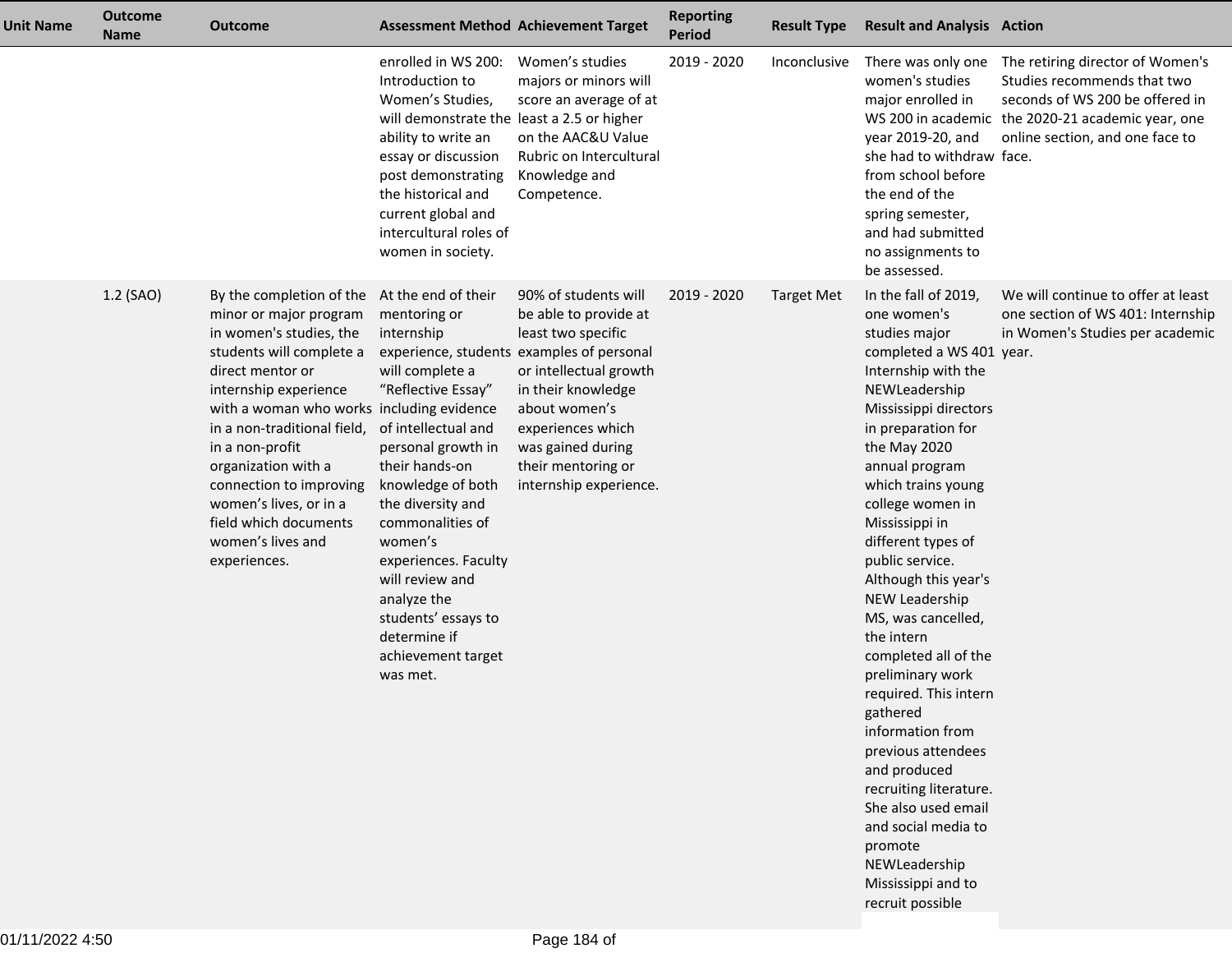| <b>Unit Name</b> | <b>Outcome</b><br><b>Name</b> | <b>Outcome</b>                                                                                                                                                                                                                                                                                                                                                                                  |                                                                                                                                                                                                                                                                                                                                                                       | <b>Assessment Method Achievement Target</b>                                                                                                                                                                                                                                                                                                         | <b>Reporting</b><br><b>Period</b> | <b>Result Type</b> | <b>Result and Analysis Action</b>                                                                                                                                                                                                                                                                                                                                                                                                                                                                                                                                                            |                                                                                                                                                                                                                                                                                                                           |
|------------------|-------------------------------|-------------------------------------------------------------------------------------------------------------------------------------------------------------------------------------------------------------------------------------------------------------------------------------------------------------------------------------------------------------------------------------------------|-----------------------------------------------------------------------------------------------------------------------------------------------------------------------------------------------------------------------------------------------------------------------------------------------------------------------------------------------------------------------|-----------------------------------------------------------------------------------------------------------------------------------------------------------------------------------------------------------------------------------------------------------------------------------------------------------------------------------------------------|-----------------------------------|--------------------|----------------------------------------------------------------------------------------------------------------------------------------------------------------------------------------------------------------------------------------------------------------------------------------------------------------------------------------------------------------------------------------------------------------------------------------------------------------------------------------------------------------------------------------------------------------------------------------------|---------------------------------------------------------------------------------------------------------------------------------------------------------------------------------------------------------------------------------------------------------------------------------------------------------------------------|
|                  | 1.2 (SAO)                     | By the completion of the<br>minor or major program<br>in women's studies, the<br>students will complete a<br>direct mentor or<br>internship experience<br>with a woman who works including evidence<br>in a non-traditional field,<br>in a non-profit<br>organization with a<br>connection to improving<br>women's lives, or in a<br>field which documents<br>women's lives and<br>experiences. | At the end of their<br>mentoring or<br>internship<br>will complete a<br>"Reflective Essay"<br>of intellectual and<br>personal growth in<br>their hands-on<br>knowledge of both<br>the diversity and<br>commonalities of<br>women's<br>experiences. Faculty<br>will review and<br>analyze the<br>students' essays to<br>determine if<br>achievement target<br>was met. | 90% of students will<br>be able to provide at<br>least two specific<br>experience, students examples of personal<br>or intellectual growth<br>in their knowledge<br>about women's<br>experiences which<br>was gained during<br>their mentoring or<br>internship experience.                                                                         | 2019 - 2020                       | <b>Target Met</b>  | attendees. She<br>starred in a<br>promotional video<br>in which she talked<br>about her<br>experience as a<br>NEWLeadership MS<br>participant in May<br>2019. In her<br>reflection, she<br>talked about how<br>her participation in<br>this internship<br>increased her<br>interest in political<br>science and public<br>policy analysis, and<br>she also said that<br>the internship<br>especially enhanced<br>her knowledge in<br>completing her<br>senior Honors thesis<br>in women's studies,<br>which analyzed<br>young Nepali<br>people's knowledge<br>of women political<br>leaders. | We will continue to offer at least<br>one section of WS 401: Internship<br>in Women's Studies per academic<br>year.                                                                                                                                                                                                       |
|                  | $2.1$ (SLO)                   | Students will exhibit the<br>ability to conduct and<br>record a structured<br>interview of a woman.                                                                                                                                                                                                                                                                                             | Faculty will review<br>students' recorded<br>oral histories and<br>keep a log of all new histories of women<br>oral histories of<br>women that are<br>added to the<br>university archives<br>for future student,<br>faculty and scholar<br>research.                                                                                                                  | By the end of each<br>academic year, at least<br>three new digital oral<br>interviewed by<br>women's studies<br>majors or minors will<br>be added to University<br>archives for future<br>research. The<br>interview subjects will<br>choose after the<br>completed interview<br>whether or not they<br>wish the recording<br>and written materials | 2019 - 2020                       | <b>Target Met</b>  | Although we were<br>oral history projects<br>of the class of 1970<br>at Homecoming,<br>were added to the<br><b>MUW Archives</b><br>through the work of<br>a women's studies<br>minor who<br>graduated in<br>December, 2019,<br>and a women's<br>studies senior who<br>graduated in May.                                                                                                                                                                                                                                                                                                      | Although I retired as director of<br>not able to conduct women's studies on May 31st, this<br>program's goals have not changed.<br>We will continue to have women's<br>studies majors and minors conduct<br>seven oral histories oral history interviews to add to the<br>body of primary sources in the<br>MUW archives. |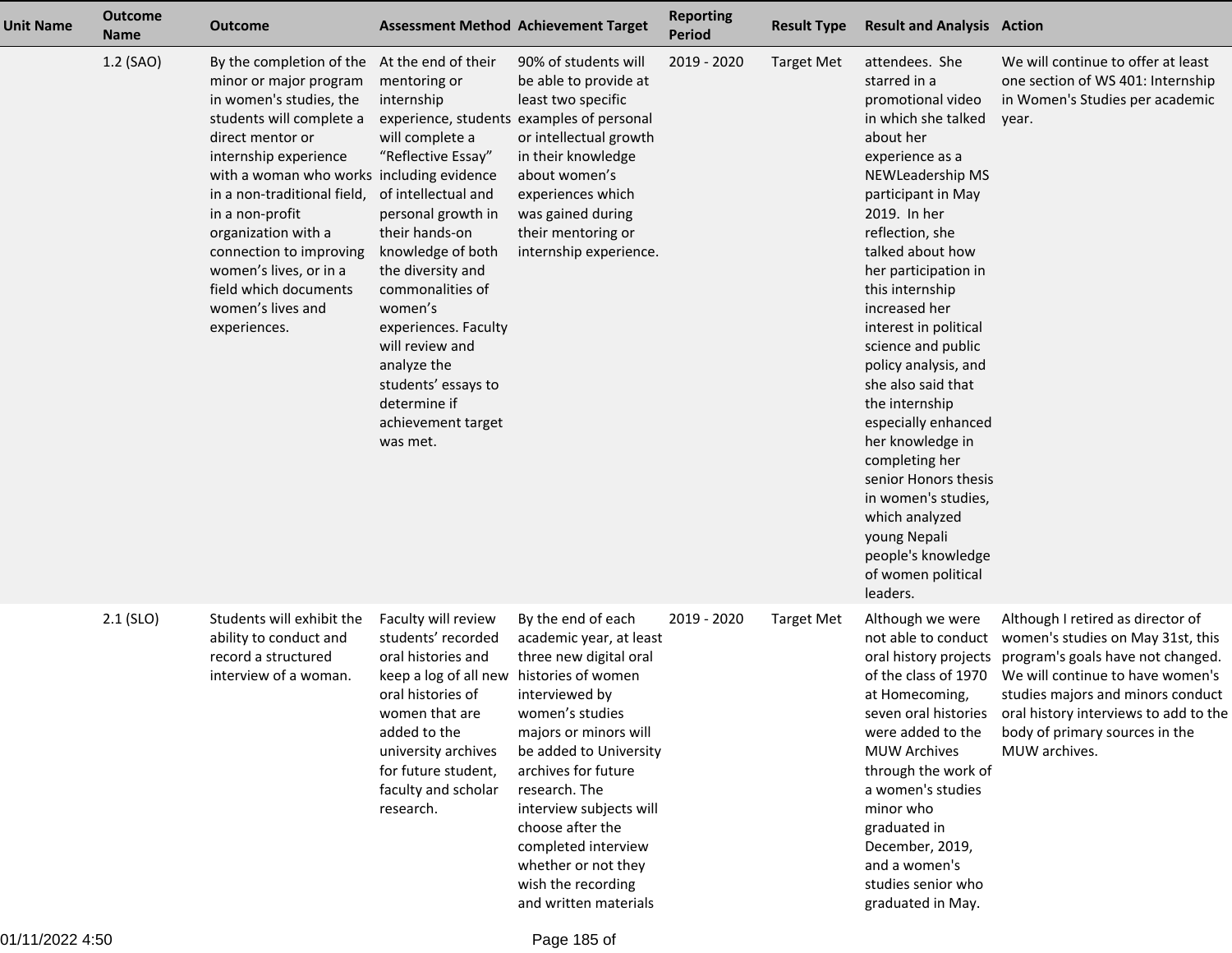| <b>Unit Name</b> | <b>Outcome</b><br><b>Name</b> | <b>Outcome</b>                                                                                      |                                                                                                                                                                                                                                                                                                                                                                             | <b>Assessment Method Achievement Target</b>                                                                                                                                                                                                                                                                                                                                                                | <b>Reporting</b><br><b>Period</b> | <b>Result Type</b> | <b>Result and Analysis Action</b>                                                                                                                                                                                                                                                                                                                                                                                                                                                                                                                                                    |                                                                                                                                                                                                                                                                                  |
|------------------|-------------------------------|-----------------------------------------------------------------------------------------------------|-----------------------------------------------------------------------------------------------------------------------------------------------------------------------------------------------------------------------------------------------------------------------------------------------------------------------------------------------------------------------------|------------------------------------------------------------------------------------------------------------------------------------------------------------------------------------------------------------------------------------------------------------------------------------------------------------------------------------------------------------------------------------------------------------|-----------------------------------|--------------------|--------------------------------------------------------------------------------------------------------------------------------------------------------------------------------------------------------------------------------------------------------------------------------------------------------------------------------------------------------------------------------------------------------------------------------------------------------------------------------------------------------------------------------------------------------------------------------------|----------------------------------------------------------------------------------------------------------------------------------------------------------------------------------------------------------------------------------------------------------------------------------|
|                  | $2.1$ (SLO)                   | Students will exhibit the<br>ability to conduct and<br>record a structured<br>interview of a woman. | Faculty will review<br>students' recorded<br>oral histories and<br>keep a log of all new<br>oral histories of<br>women that are<br>added to the<br>university archives<br>for future student,<br>faculty and scholar<br>research.                                                                                                                                           | to be preserved for<br>future research.                                                                                                                                                                                                                                                                                                                                                                    | 2019 - 2020                       | <b>Target Met</b>  | Although we were<br>not able to conduct<br>oral history projects<br>of the class of 1970<br>at Homecoming,<br>seven oral histories<br>were added to the<br><b>MUW Archives</b><br>through the work of<br>a women's studies<br>minor who<br>graduated in<br>December, 2019,<br>and a women's<br>studies senior who<br>graduated in May.                                                                                                                                                                                                                                               | Although I retired as director of<br>women's studies on May 31st, this<br>program's goals have not changed.<br>We will continue to have women's<br>studies majors and minors conduct<br>oral history interviews to add to the<br>body of primary sources in the<br>MUW archives. |
|                  |                               |                                                                                                     | Women's Studies<br>majors and minors<br>will use oral history<br>best practices,<br>including collecting<br>forms from<br>interviewees,<br>preparing targeted<br>questions, and<br>digitally recording<br>an oral history of a<br>woman from a<br>particular age group work history,<br>or professional<br>group. Faculty will<br>review and analyze<br>the students' work. | By the time they<br>graduate, 100% of<br>Women's Studies<br>minors and majors will<br>successfully conduct<br>signed "deed of gift" and report in writing<br>on at least two<br>structured interviews<br>of at least two<br>women. These<br>interviews will contain<br>specific familial and<br>biographical details,<br>educational history<br>and gender<br>relationship opinions<br>(from the subject). | 2019 - 2020                       | <b>Target Met</b>  | Although the senior<br>women's studies<br>student who was in<br>charge of recruiting<br>and training 14<br>interviewers to<br>complete Fiftieth<br>Reunion "Golden<br>Girl" interviews<br>during MUW's<br>March<br>Homecoming, and<br>although the senior<br>student had<br>prepared all<br>paperwork,<br>including the Deed<br>of Gift paperwork,<br>Homecoming was<br>cancelled because<br>of the COVID-19<br>Pandemic. Because<br>of the cancellation,<br>the majority of the<br>opportunities to<br>collect oral histories<br>disappeared. In<br>spite of the<br>cancellation of | The retiring director of women's<br>studies recommends that all<br>women's studies majors or minors<br>continue to be involved in the<br>Golden Girls Oral History project, as<br>well as other oral history projects<br>such as the LGTBQ+ collection.                          |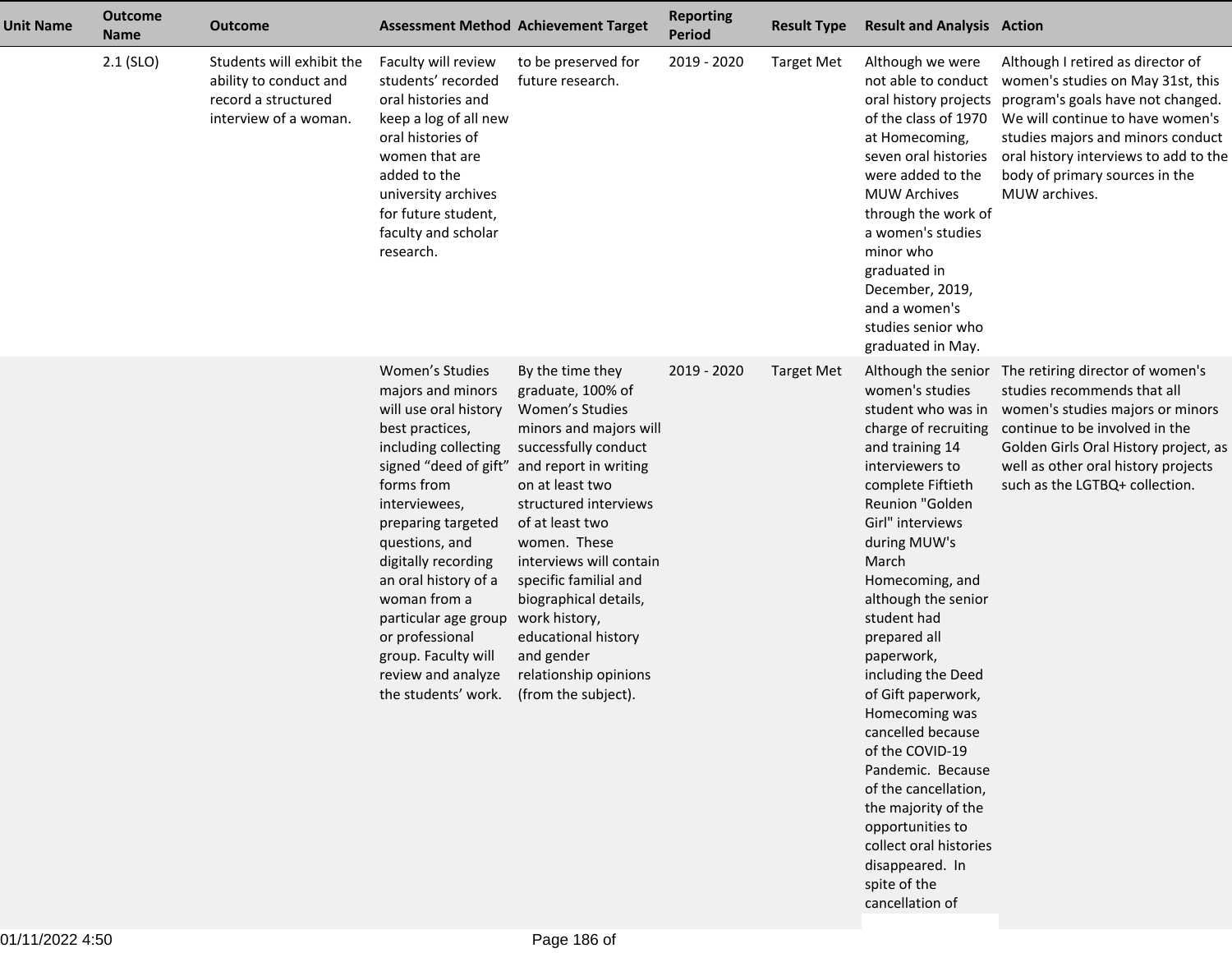| <b>Unit Name</b> | <b>Outcome</b><br><b>Name</b>         | <b>Outcome</b>                                                                                                                                                                                                                                                                                                                                            |                                                                                                                                                                                                                                                                                                                                                                                                                            | <b>Assessment Method Achievement Target</b>                                                                                                                                                                                                                                                                                                                 | <b>Reporting</b><br><b>Period</b> | <b>Result Type</b>       | <b>Result and Analysis Action</b>                                                                                                                                                                                                                                                                                                                                                                                                                                                                                                       |                                                                                                                                                                                                                                                                                                                                                                                                                                                                                                                                               |
|------------------|---------------------------------------|-----------------------------------------------------------------------------------------------------------------------------------------------------------------------------------------------------------------------------------------------------------------------------------------------------------------------------------------------------------|----------------------------------------------------------------------------------------------------------------------------------------------------------------------------------------------------------------------------------------------------------------------------------------------------------------------------------------------------------------------------------------------------------------------------|-------------------------------------------------------------------------------------------------------------------------------------------------------------------------------------------------------------------------------------------------------------------------------------------------------------------------------------------------------------|-----------------------------------|--------------------------|-----------------------------------------------------------------------------------------------------------------------------------------------------------------------------------------------------------------------------------------------------------------------------------------------------------------------------------------------------------------------------------------------------------------------------------------------------------------------------------------------------------------------------------------|-----------------------------------------------------------------------------------------------------------------------------------------------------------------------------------------------------------------------------------------------------------------------------------------------------------------------------------------------------------------------------------------------------------------------------------------------------------------------------------------------------------------------------------------------|
|                  |                                       |                                                                                                                                                                                                                                                                                                                                                           | Women's Studies<br>majors and minors<br>will use oral history<br>best practices,<br>including collecting<br>signed "deed of gift" and report in writing<br>forms from<br>interviewees,<br>preparing targeted<br>questions, and<br>digitally recording<br>an oral history of a<br>woman from a<br>particular age group work history,<br>or professional<br>group. Faculty will<br>review and analyze<br>the students' work. | By the time they<br>graduate, 100% of<br>Women's Studies<br>minors and majors will<br>successfully conduct<br>on at least two<br>structured interviews<br>of at least two<br>women. These<br>interviews will contain<br>specific familial and<br>biographical details,<br>educational history<br>and gender<br>relationship opinions<br>(from the subject). | 2019 - 2020                       | <b>Target Met</b>        | Homecoming, the<br>women's studies<br>May graduate<br>completed six oral<br>history interviews<br>for deposit in the<br>during her freshman<br>year, two during her<br>sophomore year,<br>and two during her<br>junior year. The<br>women's studies<br>minor who<br>graduated in<br>December, 2019,<br>was a "Golden Girl"<br>interviewer during<br>her freshman year,<br>and the head<br>Golden Girl intern in<br>2018 and 2019.<br>Before she<br>graduated, she<br>completed seven<br>oral history<br>interviews for our<br>archives. | The retiring director of women's<br>studies recommends that all<br>women's studies majors or minors<br>continue to be involved in the<br>Golden Girls Oral History project, as<br>well as other oral history projects<br>MUW archives, two such as the LGTBQ+ collection.                                                                                                                                                                                                                                                                     |
|                  | 2.2 (GEO 4.c. & Students will<br>1.b. | demonstrate that they<br>can use women's creative members will apply<br>works (including but not<br>limited to diaries, letters,<br>journals, body art,<br>clothing, interior design,<br>non-traditional medicinal<br>treatments, and/or<br>culinary arts) to draw<br>conclusions about the<br>roles or statuses of<br>women in a culture or<br>cultures. | Two women's<br>studies faculty<br>the Value Rubric on<br>Critical Thinking to a women's studies<br>sample set of at<br>least six research or courses (excluding<br>analytic essays from<br>at least three upper<br>level women's<br>studies<br>undergraduate<br>courses (excluding<br>papers from WS 400 VALUE Rubric on<br>or WS 499).                                                                                    | A sample set of at<br>least six research or<br>analytic essays from at<br>least three upper level<br>undergraduate<br>papers from WS 400<br>or WS 499) will<br>average a score of at<br>least a 3 (upper<br>milestone level) or<br>higher on the AAC&U<br>Critical Thinking.                                                                                | 2019 - 2020                       | <b>Target Not</b><br>Met | random selection<br>from 2019-20 WS<br>courses) - five<br>or related<br>disciplines:<br>studies, English,<br>public health, and<br>family studies, are<br>represented in the<br>sample.<br>This year we had a                                                                                                                                                                                                                                                                                                                           | Ten upper Level WS While the overall average score<br>papers (300 and 400 increased from last year, and is<br>over the target score of 3, fifty<br>percent of the students did not<br>reach the target of 3. I will leave<br>different cross-listed this quandary up to the incoming<br>director of women's studies, but<br>my tendency is to suggest that the<br>philosophy, religious target score should be lowered,<br>and that an additional person score<br>the papers. It could be that we are<br>applying the rubric too stringently. |

sample set of ten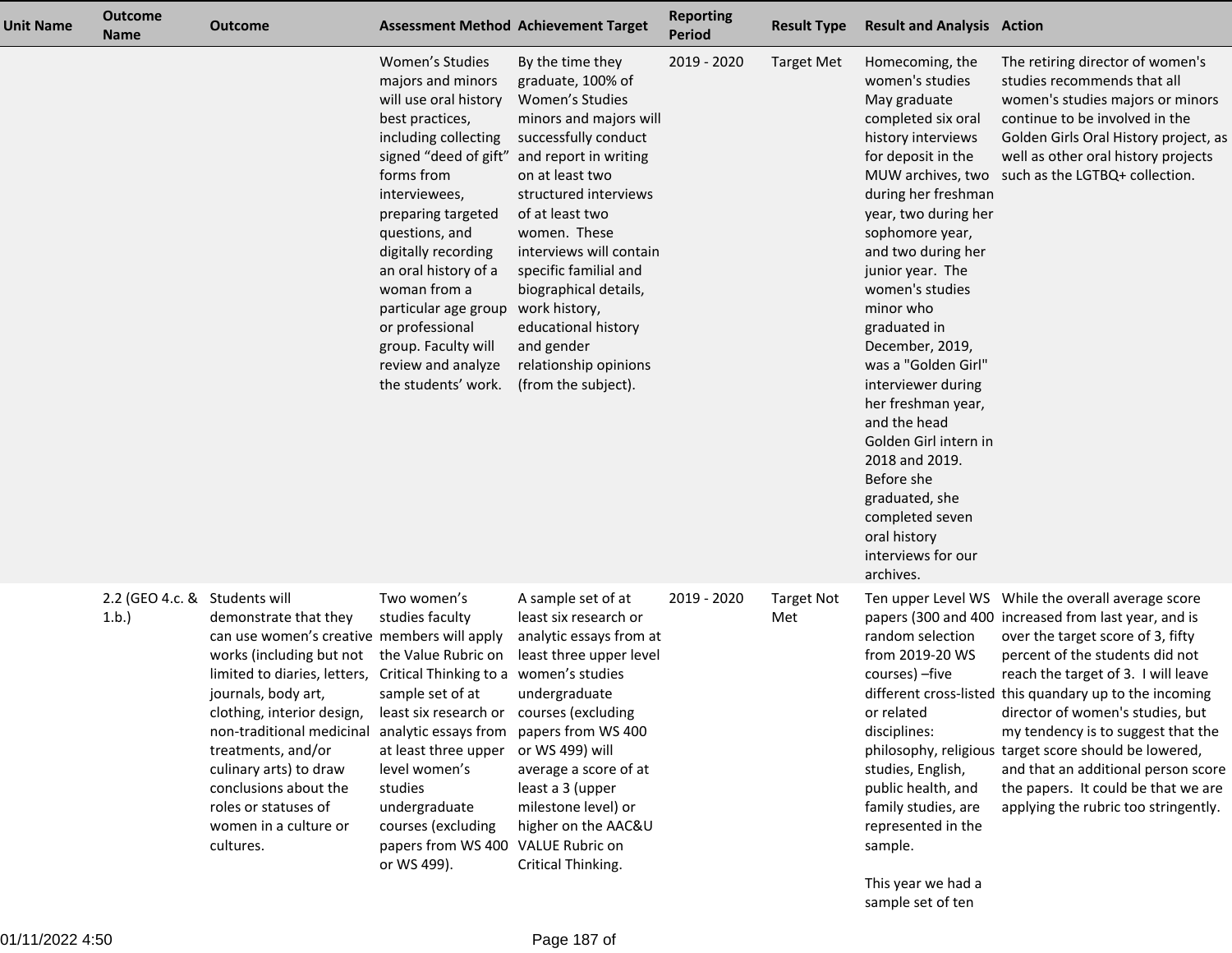| <b>Unit Name</b> | <b>Outcome</b><br><b>Name</b> | <b>Outcome</b>                                                                                                                                                                                                                                                                                                                                                             |                                                                                                                                                                                                                                                                                                                      | <b>Assessment Method Achievement Target</b>                                                                                                                                                                                                                                                        | <b>Reporting</b><br><b>Period</b> | <b>Result Type</b>       | <b>Result and Analysis Action</b>                                                                                                                                                                                                                                                                                                                                                                                                                                                                                                                              |                                                                                                                                                                                                                                                                                                                                                                                                                                                                                                    |
|------------------|-------------------------------|----------------------------------------------------------------------------------------------------------------------------------------------------------------------------------------------------------------------------------------------------------------------------------------------------------------------------------------------------------------------------|----------------------------------------------------------------------------------------------------------------------------------------------------------------------------------------------------------------------------------------------------------------------------------------------------------------------|----------------------------------------------------------------------------------------------------------------------------------------------------------------------------------------------------------------------------------------------------------------------------------------------------|-----------------------------------|--------------------------|----------------------------------------------------------------------------------------------------------------------------------------------------------------------------------------------------------------------------------------------------------------------------------------------------------------------------------------------------------------------------------------------------------------------------------------------------------------------------------------------------------------------------------------------------------------|----------------------------------------------------------------------------------------------------------------------------------------------------------------------------------------------------------------------------------------------------------------------------------------------------------------------------------------------------------------------------------------------------------------------------------------------------------------------------------------------------|
|                  | 2.2 (GEO 4.c. &<br>1.b.       | Students will<br>demonstrate that they<br>can use women's creative members will apply<br>works (including but not<br>limited to diaries, letters,<br>journals, body art,<br>clothing, interior design,<br>non-traditional medicinal<br>treatments, and/or<br>culinary arts) to draw<br>conclusions about the<br>roles or statuses of<br>women in a culture or<br>cultures. | Two women's<br>studies faculty<br>the Value Rubric on<br>Critical Thinking to a women's studies<br>sample set of at<br>least six research or<br>analytic essays from<br>at least three upper<br>level women's<br>studies<br>undergraduate<br>courses (excluding<br>papers from WS 400 VALUE Rubric on<br>or WS 499). | A sample set of at<br>least six research or<br>analytic essays from at<br>least three upper level<br>undergraduate<br>courses (excluding<br>papers from WS 400<br>or WS 499) will<br>average a score of at<br>least a 3 (upper<br>milestone level) or<br>higher on the AAC&U<br>Critical Thinking. | 2019 - 2020                       | <b>Target Not</b><br>Met | essays, one from a<br>nonmajors/nonmin<br>ors. Using the<br><b>Critical Thinking</b><br>AACU Value Rubric,<br>range of 1.6 to 4<br>the overall average<br>was 3.14<br>the major/minor<br>score was - 4<br>the non-<br>minors/non--majors<br>average score was-<br>3.04<br>The women's<br>studies major<br>student score was<br>higher than the<br>target number<br>The average overall<br>and the average of<br>the<br>nonmajor/nonminor<br>students was higher<br>than the target of 3<br>However, five<br>students scored<br>below the target<br>score of 3. | While the overall average score<br>major and nine from increased from last year, and is<br>over the target score of 3, fifty<br>percent of the students did not<br>reach the target of 3. I will leave<br>this quandary up to the incoming<br>the ten papers had a director of women's studies, but<br>my tendency is to suggest that the<br>target score should be lowered,<br>and that an additional person score<br>the papers. It could be that we are<br>applying the rubric too stringently. |
|                  |                               |                                                                                                                                                                                                                                                                                                                                                                            | the Inquiry and<br>Analysis Value<br>Rubric, the<br>assessment<br>coordinator will<br>assess the students'<br>papers to determine<br>if the achievement<br>target was met.                                                                                                                                           | Utilizing the AAC&U The collective average 2019 - 2020<br>score for those<br>students' assessed<br>papers will be a 2 on<br>the AAC&U Inquiry<br>and Analysis Value<br>Rubric.                                                                                                                     |                                   | <b>Target Met</b>        | Assessment of this<br>section to specify<br>the use of the<br>Inquiry and Analysis<br>Rubric, since last<br>year I said I would<br>discard the old<br>department rubric<br>and replace it with<br>the Inquiry and<br>Analysis rubric. Last                                                                                                                                                                                                                                                                                                                     | NOTE: I should have The retiring director recommends<br>changed the Direct using the Inquiry and Analysis<br>AAUC rubric from now on, and<br>discarding the department rubric<br>for good.                                                                                                                                                                                                                                                                                                         |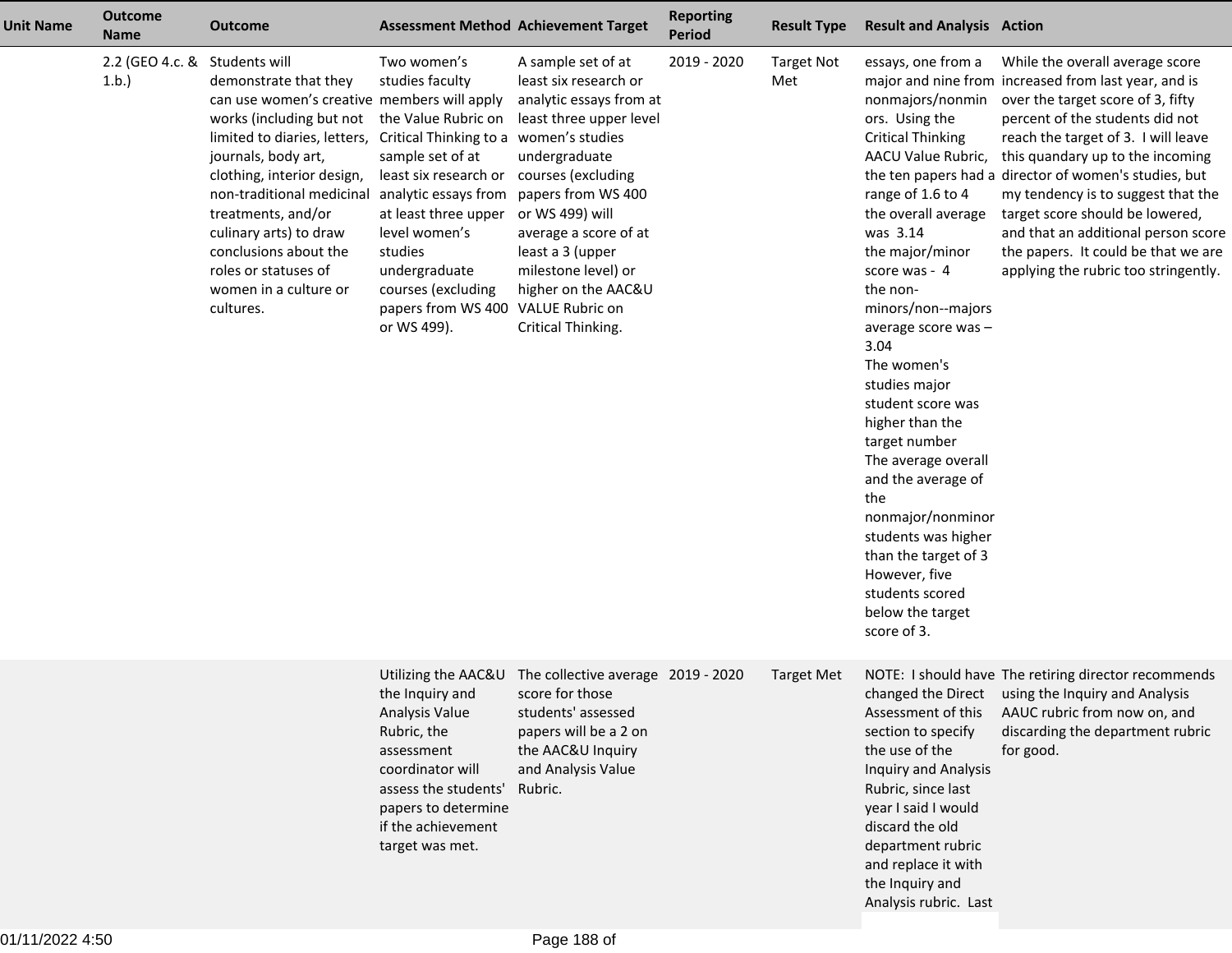| <b>Unit Name</b> | <b>Outcome</b><br><b>Name</b> | <b>Outcome</b> | <b>Assessment Method Achievement Target</b>                                                                                                                                |                                                                                                                                                                                | <b>Reporting</b><br>Period | <b>Result Type</b> | <b>Result and Analysis Action</b>                                                                                                                                                                                                                                                                                                                                                                                                                                                                                                                                                                       |                                                                                                                                                     |
|------------------|-------------------------------|----------------|----------------------------------------------------------------------------------------------------------------------------------------------------------------------------|--------------------------------------------------------------------------------------------------------------------------------------------------------------------------------|----------------------------|--------------------|---------------------------------------------------------------------------------------------------------------------------------------------------------------------------------------------------------------------------------------------------------------------------------------------------------------------------------------------------------------------------------------------------------------------------------------------------------------------------------------------------------------------------------------------------------------------------------------------------------|-----------------------------------------------------------------------------------------------------------------------------------------------------|
|                  |                               |                | the Inquiry and<br>Analysis Value<br>Rubric, the<br>assessment<br>coordinator will<br>assess the students'<br>papers to determine<br>if the achievement<br>target was met. | Utilizing the AAC&U The collective average 2019 - 2020<br>score for those<br>students' assessed<br>papers will be a 2 on<br>the AAC&U Inquiry<br>and Analysis Value<br>Rubric. |                            | <b>Target Met</b>  | year I suggested<br>that the rubric<br>target should be a<br>"2." I am now<br>reporting results<br>from the application<br>of the Inquiry and<br>Analysis rubric to<br>the 2019-20 paper<br>sample set.<br>Ten upper Level WS<br>papers (300 and 400<br>random selection<br>from 2019-20 WS<br>courses) - five<br>different cross-listed<br>or related<br>disciplines:<br>philosophy, religious<br>studies, English,<br>public health, and<br>family studies, are<br>represented in the<br>sample. One of the<br>papers is from a WS<br>major.<br>Inquiry and Analysis<br>Rubric<br>$-$ range 2.33 to 4 | The retiring director recommends<br>using the Inquiry and Analysis<br>AAUC rubric from now on, and<br>discarding the department rubric<br>for good. |
|                  |                               |                |                                                                                                                                                                            |                                                                                                                                                                                |                            |                    | - overall average -<br>3.23                                                                                                                                                                                                                                                                                                                                                                                                                                                                                                                                                                             |                                                                                                                                                     |
|                  |                               |                |                                                                                                                                                                            |                                                                                                                                                                                |                            |                    | - major/minor<br>average $-4$                                                                                                                                                                                                                                                                                                                                                                                                                                                                                                                                                                           |                                                                                                                                                     |
|                  |                               |                |                                                                                                                                                                            |                                                                                                                                                                                |                            |                    | - non-minors/non-<br>majors<br>average-3.15                                                                                                                                                                                                                                                                                                                                                                                                                                                                                                                                                             |                                                                                                                                                     |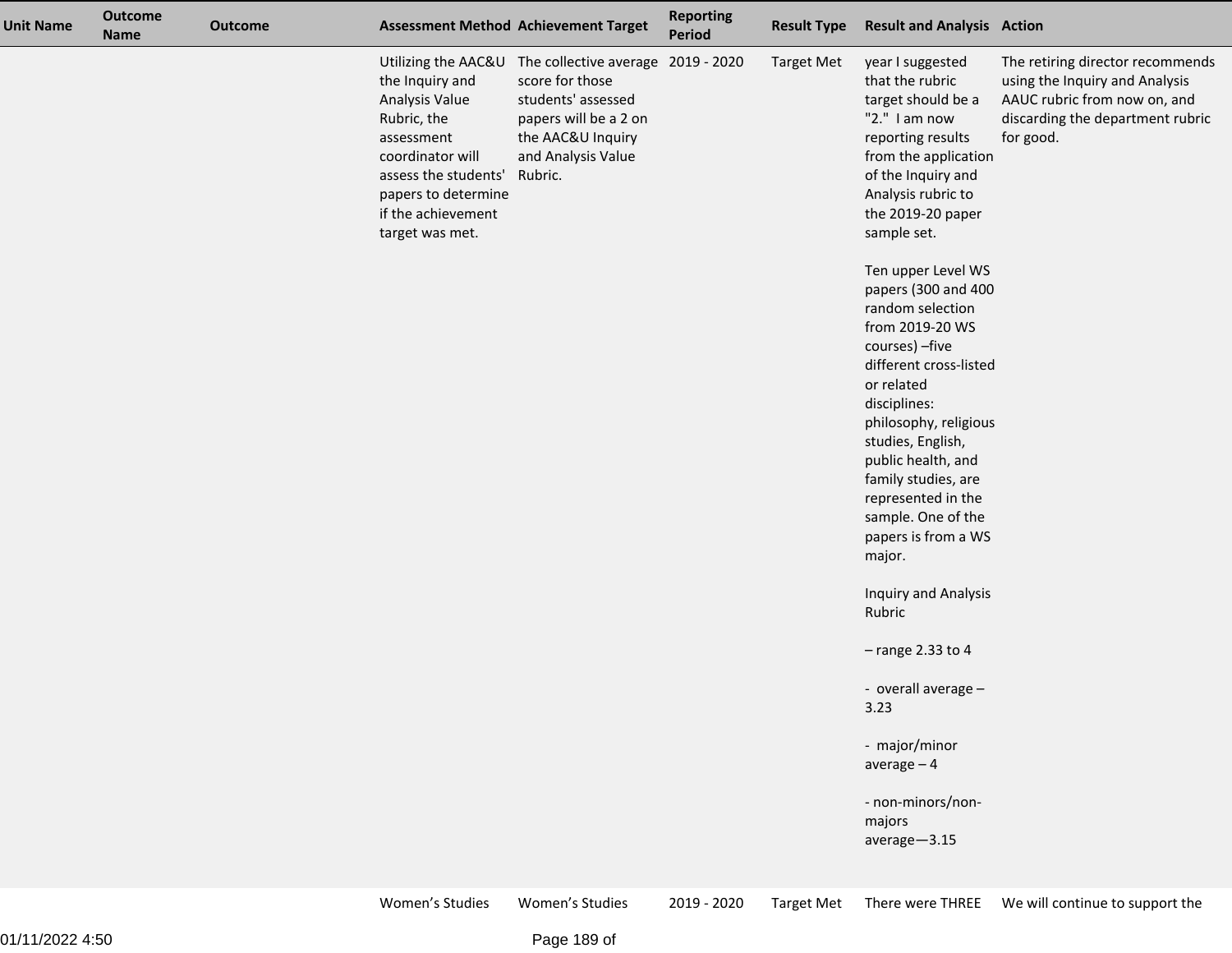| <b>Unit Name</b> | <b>Outcome</b><br><b>Name</b> | <b>Outcome</b> |                                                                                                          | <b>Assessment Method Achievement Target</b>                                                                                                                                                                                                                                                                                                              | <b>Reporting</b><br><b>Period</b> | <b>Result Type</b> | <b>Result and Analysis Action</b>                                                                                                                                                                                                                                                                                                                                                                                                                                                                                                                                                                                                                                                                                                                                                                                                                                  |                                                                                                                                                                                                                                                                                                             |
|------------------|-------------------------------|----------------|----------------------------------------------------------------------------------------------------------|----------------------------------------------------------------------------------------------------------------------------------------------------------------------------------------------------------------------------------------------------------------------------------------------------------------------------------------------------------|-----------------------------------|--------------------|--------------------------------------------------------------------------------------------------------------------------------------------------------------------------------------------------------------------------------------------------------------------------------------------------------------------------------------------------------------------------------------------------------------------------------------------------------------------------------------------------------------------------------------------------------------------------------------------------------------------------------------------------------------------------------------------------------------------------------------------------------------------------------------------------------------------------------------------------------------------|-------------------------------------------------------------------------------------------------------------------------------------------------------------------------------------------------------------------------------------------------------------------------------------------------------------|
|                  |                               |                | majors and minors<br>will complete a 400<br>level project using<br>or creative sources<br>by/from women. | minors and majors will 2019 - 2020<br>successfully complete<br>a 400 level project<br>primary biographical using letters, diaries,<br>interviews, or other<br>primary sources<br>by/from women, and<br>average a score of at<br>least a 3 (upper level<br>milestone level) or<br>higher on the AAC&U<br><b>VALUE Rubric for</b><br>Inquiry and Analysis. |                                   | <b>Target Met</b>  | four hundred level<br>one minor. FIRST<br>graduated in<br>December 2019,<br>and she chose<br>women's studies as<br>the discipline for her<br>senior Honors 402<br>project, which was a<br>compiled anthology<br>of women's essays<br>on the topic "I knew<br>I was a woman<br>when" The<br>anthology included<br>photographs by<br>women as well as<br>the essays, all of<br>which were<br>compiled in a print<br>version. Her<br>introduction<br>included references<br>to secondary<br>literature about<br>anthologies, and her<br>own analysis of the<br>collection itself.<br>SECOND PROJECT: a<br>senior women's<br>studies major<br>graduated in May,<br>2020. For her<br>required WS 499:<br>Capstone paper, she<br>wrote an analysis of<br>a memoir by a<br>Nepali woman. The<br>biography was<br>published in the<br>Nepali language, but<br>the graduate | Honors College students who<br>projects completed choose women's studies as the<br>by two students this discipline for their senior HO 401-<br>year, one major and 402 research projects. We will have<br>at least one senior completing the<br>PROJECT: The minor WS 499 Capstone class in AY 2020-<br>21. |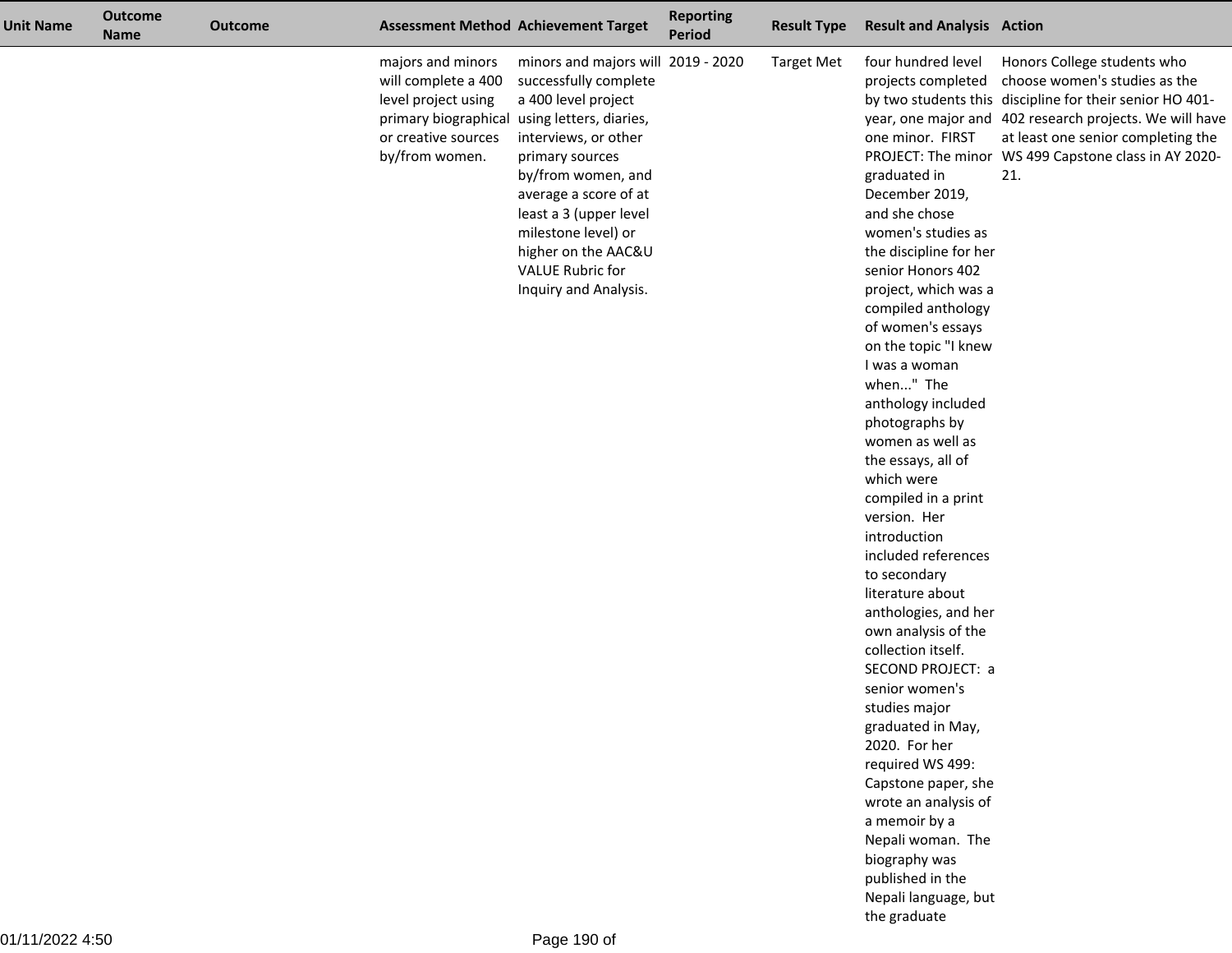| <b>Unit Name</b> | <b>Outcome</b><br><b>Name</b> | <b>Outcome</b> |                                                                                                                             | <b>Assessment Method Achievement Target</b>                                                                                                                                                                                                                                                                                                                     | <b>Reporting</b><br><b>Period</b> | <b>Result Type</b> | <b>Result and Analysis Action</b>                                                                                                                                                                                                                                                                                                                                                                                                                                                                                                                                                                                                                                                                                                                                                                                                                                                     |                                                                                                                                                                                                                              |
|------------------|-------------------------------|----------------|-----------------------------------------------------------------------------------------------------------------------------|-----------------------------------------------------------------------------------------------------------------------------------------------------------------------------------------------------------------------------------------------------------------------------------------------------------------------------------------------------------------|-----------------------------------|--------------------|---------------------------------------------------------------------------------------------------------------------------------------------------------------------------------------------------------------------------------------------------------------------------------------------------------------------------------------------------------------------------------------------------------------------------------------------------------------------------------------------------------------------------------------------------------------------------------------------------------------------------------------------------------------------------------------------------------------------------------------------------------------------------------------------------------------------------------------------------------------------------------------|------------------------------------------------------------------------------------------------------------------------------------------------------------------------------------------------------------------------------|
|                  |                               |                | Women's Studies<br>majors and minors<br>will complete a 400<br>level project using<br>or creative sources<br>by/from women. | Women's Studies<br>minors and majors will<br>successfully complete<br>a 400 level project<br>primary biographical using letters, diaries,<br>interviews, or other<br>primary sources<br>by/from women, and<br>average a score of at<br>least a 3 (upper level<br>milestone level) or<br>higher on the AAC&U<br><b>VALUE Rubric for</b><br>Inquiry and Analysis. | 2019 - 2020                       | <b>Target Met</b>  | into English, and<br>then analyzed the<br>memoir using<br>feminist theory and<br>disability theory,<br>and drew<br>conclusions about<br>how this memoir<br>lives at the<br>intersection of both<br>theories. Because<br>of her disability, the<br>author of the<br>memoir writes with<br>her feet, and is an<br>important literary<br>figure in her native<br>country. This<br>graduate's Capstone<br>paper is truly<br>original, and<br>publishable,<br>because of there is<br>no analysis in<br>English of this<br>writer, who should<br>be internationally<br>known. THIRD<br>PROJECT: The<br>women's studies<br>student who<br>graduated in May,<br>2020 also<br>completed a senior<br>HO 402 project in<br>the discipline of<br>women's studies.<br>She compared<br>differing<br>perceptions of<br>female political<br>leaders among<br>Nepali college age<br>students living in | Honors College students who<br>choose women's studies as the<br>discipline for their senior HO 401-<br>402 research projects. We will have<br>at least one senior completing the<br>WS 499 Capstone class in AY 2020-<br>21. |

Nepal with Nepali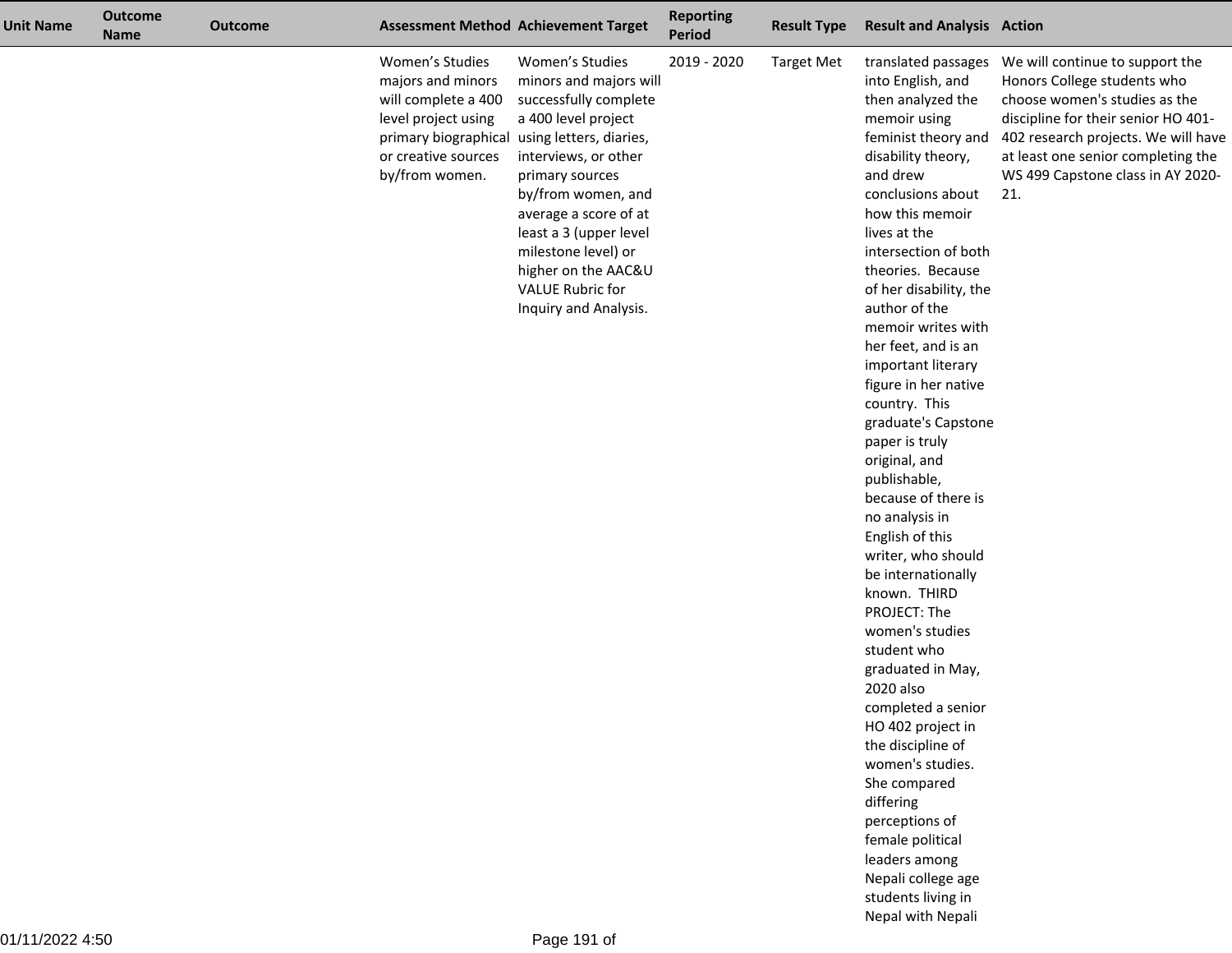| <b>Unit Name</b> | <b>Outcome</b><br><b>Name</b> | <b>Outcome</b>                                                        |                                                                                                                                                                             | <b>Assessment Method Achievement Target</b>                                                                                                                                                                                                                                                                     | <b>Reporting</b><br><b>Period</b> | <b>Result Type</b> | <b>Result and Analysis Action</b>                                                                                                                                                                                                                                                                                                                                                                                                                                                                                                                                                        |                                                                                                                                                                                                                                                                                     |
|------------------|-------------------------------|-----------------------------------------------------------------------|-----------------------------------------------------------------------------------------------------------------------------------------------------------------------------|-----------------------------------------------------------------------------------------------------------------------------------------------------------------------------------------------------------------------------------------------------------------------------------------------------------------|-----------------------------------|--------------------|------------------------------------------------------------------------------------------------------------------------------------------------------------------------------------------------------------------------------------------------------------------------------------------------------------------------------------------------------------------------------------------------------------------------------------------------------------------------------------------------------------------------------------------------------------------------------------------|-------------------------------------------------------------------------------------------------------------------------------------------------------------------------------------------------------------------------------------------------------------------------------------|
|                  |                               |                                                                       | Women's Studies<br>majors and minors<br>will complete a 400<br>level project using<br>primary biographical using letters, diaries,<br>or creative sources<br>by/from women. | Women's Studies<br>minors and majors will<br>successfully complete<br>a 400 level project<br>interviews, or other<br>primary sources<br>by/from women, and<br>average a score of at<br>least a 3 (upper level<br>milestone level) or<br>higher on the AAC&U<br><b>VALUE Rubric for</b><br>Inquiry and Analysis. | 2019 - 2020                       | <b>Target Met</b>  | college students<br>second generation<br>Nepali students<br>living outside of<br>Nepal. She used<br>social media and<br>online surveys to<br>compile and analyze<br>original and<br>significant data<br>which could be<br>useful in further<br>research in<br>international politics<br>and public policy.<br>All three of these<br>projects scored<br>perfect 4's in every<br>category of the<br>AACU Value rubric<br>for Inquiry and<br>analysis. I have not<br>attached rubric<br>data, because there<br>was no question<br>about any of the<br>three projects<br>meeting the target. | We will continue to support the<br>studying abroad and Honors College students who<br>choose women's studies as the<br>discipline for their senior HO 401-<br>402 research projects. We will have<br>at least one senior completing the<br>WS 499 Capstone class in AY 2020-<br>21. |
|                  | 2.3 (PO 4.d.)                 | Students will exhibit<br>information literacy and<br>research skills. | A committee of at<br>studies faculty<br>members will assess higher (upper<br>all WS 499 final<br>projects using the<br>AAC&U VALUE<br>rubric on<br>Information<br>Literacy. | 100% of students' WS<br>least three women's 499 final projects will<br>score at least a 3 or<br>milestone level) on<br>the AAC&U VALUE<br>rubric on Information<br>Literacy.                                                                                                                                    | 2019 - 2020                       | Target Met         | studies major<br>completed WS 499<br>and graduated in<br>May, 2020. Three<br>faculty were in<br>agreement that the<br>final paper scored a<br>"4" in all categories<br>on the Information<br><b>Literacy Value</b><br>Rubric.                                                                                                                                                                                                                                                                                                                                                            | One senior women's We will continue to apply this<br>rubric to all WS 499 Capstone<br>papers.                                                                                                                                                                                       |
|                  | 3.1 (PO 4.d.)                 | Students will receive a<br>quality women's studies<br>education.      | At the end of the<br>academic year,<br>departmental<br>faculty will review                                                                                                  | 90% of students<br>participating in the<br>Capstone Survey will<br>indicate a "somewhat                                                                                                                                                                                                                         | 2019 - 2020                       | <b>Target Met</b>  | One student<br>completed the<br>Capstone Survey<br>upon graduation                                                                                                                                                                                                                                                                                                                                                                                                                                                                                                                       | We will continue to use this survey<br>for all who complete WS 499<br>Capstone.                                                                                                                                                                                                     |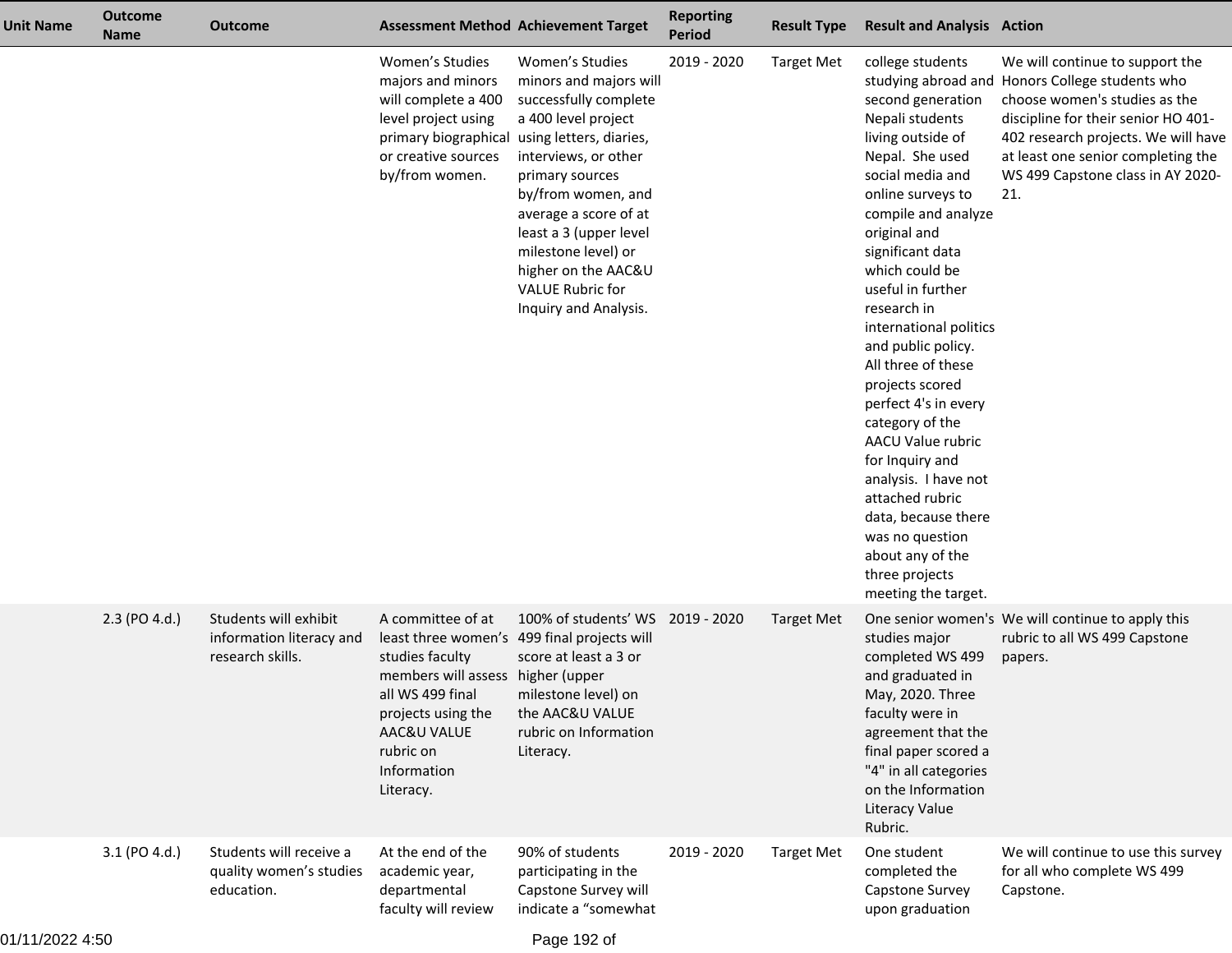| <b>Unit Name</b> | <b>Outcome</b><br><b>Name</b> | <b>Outcome</b>                                                   |                                                                                                                                                 | <b>Assessment Method Achievement Target</b>                                                                                                                                                                           | <b>Reporting</b><br><b>Period</b> | <b>Result Type</b> | <b>Result and Analysis Action</b>                                                                                                                                                                                                                                                                                                                                                                                                                                                                                                                                                                                                                                                                                                                        |                                                                                                                                                                             |
|------------------|-------------------------------|------------------------------------------------------------------|-------------------------------------------------------------------------------------------------------------------------------------------------|-----------------------------------------------------------------------------------------------------------------------------------------------------------------------------------------------------------------------|-----------------------------------|--------------------|----------------------------------------------------------------------------------------------------------------------------------------------------------------------------------------------------------------------------------------------------------------------------------------------------------------------------------------------------------------------------------------------------------------------------------------------------------------------------------------------------------------------------------------------------------------------------------------------------------------------------------------------------------------------------------------------------------------------------------------------------------|-----------------------------------------------------------------------------------------------------------------------------------------------------------------------------|
|                  | 3.1 (PO 4.d.)                 | Students will receive a<br>quality women's studies<br>education. | and analyze the<br>Capstone Survey<br>if achievement<br>target was met.                                                                         | satisfied" or "very<br>satisfied" satisfaction<br>results to determine level reflective of the<br>women's studies<br>curriculum, hands-on<br>learning opportunities<br>and quality of<br>instruction.                 | 2019 - 2020                       | <b>Target Met</b>  | this year. In every<br>category she<br>specified she was<br>very satisfied. (see<br>attached completed<br>survey). She said<br>also in her<br>comments: "It was a<br>transformative<br>experience for me. I<br>had started my<br>degree with a head<br>full of doubts and<br>prejudices that I<br>gradually realized<br>and worked on<br>throughout the<br>academic journey<br>and came out much<br>more aware and<br>liberal minded at<br>the end of the<br>program." She<br>pointed out that<br>one problem she<br>dealt with was<br>isolation---in most<br>classroom situations<br>she was the only WS<br>major. The small<br>numbers in our<br>major also made her<br>efforts to plan her<br>coursework each<br>semester<br>"somewhat<br>difficult." | We will continue to use this survey<br>for all who complete WS 499<br>Capstone.                                                                                             |
|                  |                               |                                                                  | Women's Studies<br>least three faculty)<br>who attend the<br>students' Capstone<br>presentations and<br>review the final<br>projects will score | 100% of all WS<br>faculty (a group of at Capstone students will<br>average a score of at<br>least a 3 (upper level<br>milestone) or higher<br>on all three AAC&U<br>VALUE rubrics applied<br>to their final projects. | 2019 - 2020                       | <b>Target Met</b>  | The senior who<br>developed a Power<br>Point presentation<br>on her Capstone<br>research paper, and<br>she presented it<br>virtually through                                                                                                                                                                                                                                                                                                                                                                                                                                                                                                                                                                                                             | Once we are passed the COVID19<br>completed capstone pandemic, face to face<br>presentations with the faculty<br>audiences (at least three faculty<br>members) will resume. |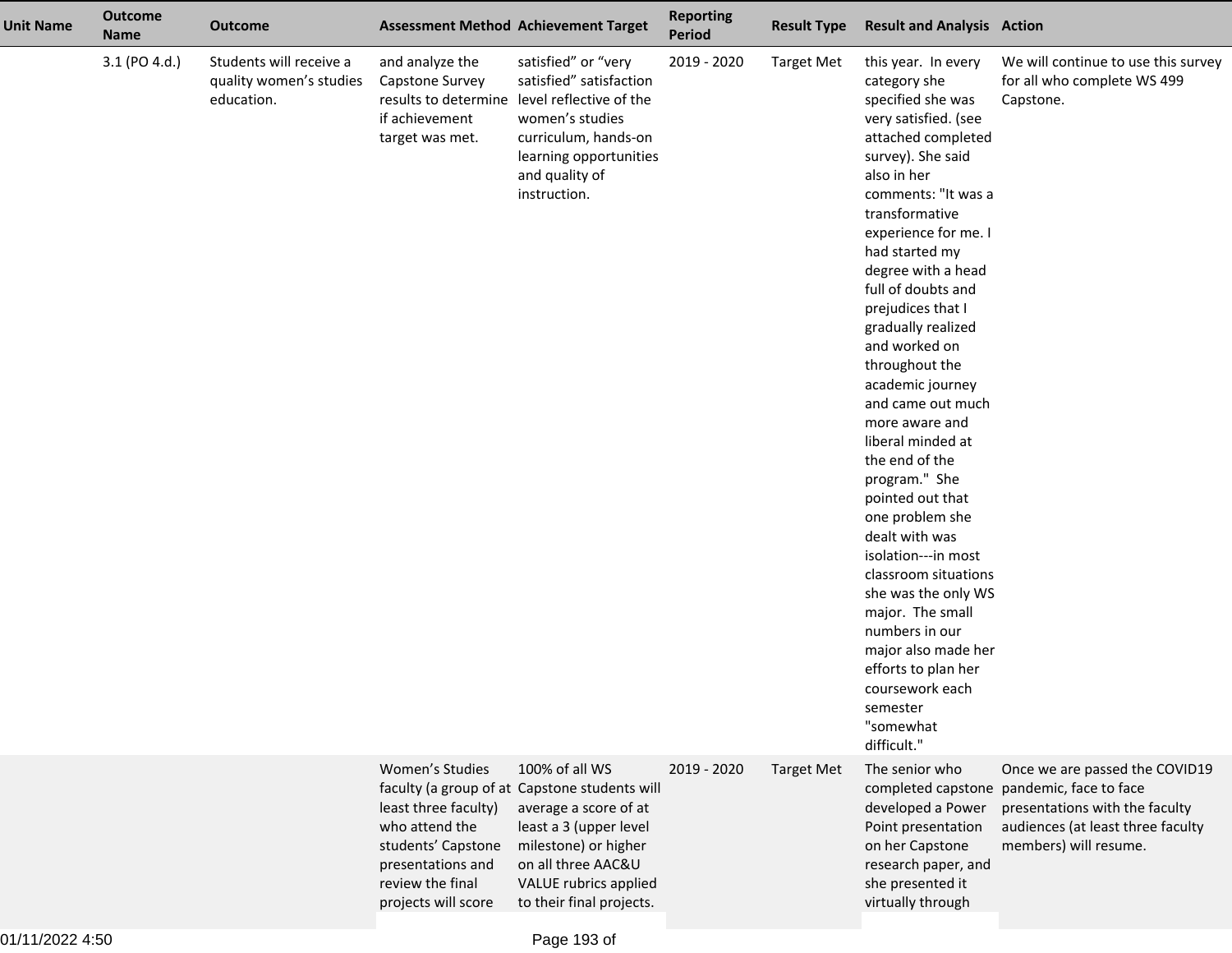| <b>Unit Name</b> | <b>Outcome</b><br><b>Name</b> | <b>Outcome</b>                                                                  |                                                                                                                                                                                                                                                                                            | <b>Assessment Method Achievement Target</b>                                                                                                                                                                   | <b>Reporting</b><br><b>Period</b> | <b>Result Type</b> | <b>Result and Analysis Action</b>                                                                                                                                                                                                                                                                                                                                                                         |                                                                                                                                                                             |
|------------------|-------------------------------|---------------------------------------------------------------------------------|--------------------------------------------------------------------------------------------------------------------------------------------------------------------------------------------------------------------------------------------------------------------------------------------|---------------------------------------------------------------------------------------------------------------------------------------------------------------------------------------------------------------|-----------------------------------|--------------------|-----------------------------------------------------------------------------------------------------------------------------------------------------------------------------------------------------------------------------------------------------------------------------------------------------------------------------------------------------------------------------------------------------------|-----------------------------------------------------------------------------------------------------------------------------------------------------------------------------|
|                  |                               |                                                                                 | the students' work<br>using the AAC&U<br>VALUE rubrics on<br>Critical Thinking,<br>Oral<br>Communication, and<br>Information<br>Literacy.                                                                                                                                                  | An average of the<br>faculty scores will be<br>used to determine the<br>students' final scores.                                                                                                               | 2019 - 2020                       | <b>Target Met</b>  | Skype to the<br>director of the<br>program. She then<br>skillfully for twenty<br>minutes. Because<br>of scheduling issues<br>at the end of the<br>semester due to the<br>COVID19 pandemic,<br>only one faculty<br>member viewed the<br>presentation. The<br>senior earned<br>average scores of 4<br>on each AAC&U<br>rubric--Oral<br>Communication,<br>Critical Thinking,<br>and Information<br>Literacy. | Once we are passed the COVID19<br>pandemic, face to face<br>presentations with the faculty<br>answered questions audiences (at least three faculty<br>members) will resume. |
|                  | 3.2 (SAO)                     | Students will be actively<br>engaged using their<br>Women's Studies<br>degrees. | The Alumni Survey is 25% of students<br>sent out every three participating in the<br>years. The next<br>rotation will be in<br>2019, 2022, and so<br>academic year,<br>departmental<br>faculty will review<br>and analyze the<br>results to determine<br>if achievement<br>target was met. | Alumni Survey will<br>state that they are<br>enrolled in a<br>on. At the end of the graduate/professional<br>degree program<br>connected with their<br>degree in Women's<br>Studies.                          | 2019 - 2020                       | Inconclusive       | The MUW Alumni<br>Survey will be<br>administered in<br>2022.                                                                                                                                                                                                                                                                                                                                              | We will continue to use this<br>assessment and will report results<br>in 2022 when the survey is<br>administered.                                                           |
|                  |                               |                                                                                 | The Alumni Survey is 75% of students<br>sent out every three participating in the<br>years. The next<br>rotation will be in<br>2019, 2022, and so<br>academic year,<br>departmental<br>faculty will review<br>and analyze the<br>results to determine program.                             | Alumni Survey will<br>state that they are<br>currently working in<br>on. At the end of the their field of study or<br>in a field where they<br>regularly use the skills<br>acquired in the<br>Women's Studies | 2019 - 2020                       | Inconclusive       | The MUW Alumni<br>Survey will be<br>administered in<br>2022.                                                                                                                                                                                                                                                                                                                                              | We will continue to use this<br>assessment and will report results<br>in 2022 when the survey is<br>administered.                                                           |